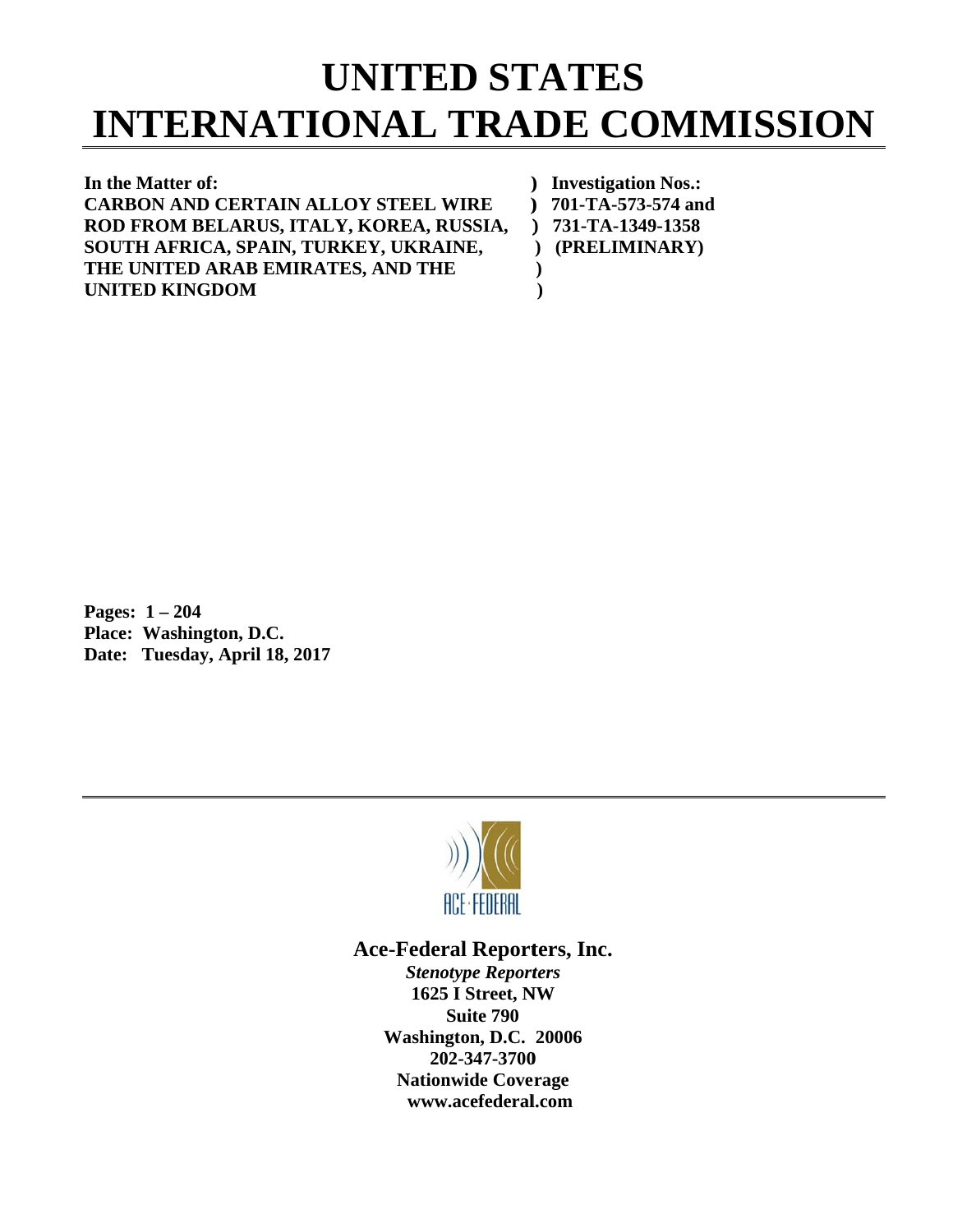| $\mathbf 1$    | UNITED STATES OF AMERICA                                   |
|----------------|------------------------------------------------------------|
| $\overline{c}$ | BEFORE THE                                                 |
| 3              | INTERNATIONAL TRADE COMMISSION                             |
| 4              |                                                            |
| 5              | ) Investigation Nos.:<br>IN THE MATTER OF:                 |
| 6              | CARBON AND CERTAIN ALLOY STEEL WIRE ) 701-TA-573-574 AND   |
| 7              | ROD FROM BELARUS, ITALY, KOREA, ) 731-TA-1349-1358         |
| 8              | RUSSIA, SOUTH AFRICA, SPAIN, TURKEY, ) (PRELIMINARY)       |
| 9              | UKRAINE, THE UNITED ARAB EMIRATES,                         |
| 10             | AND THE UNITED KINGDOM<br>$\lambda$                        |
| 11             |                                                            |
| 12             |                                                            |
| 13             |                                                            |
| 14             | Main Hearing Room (Room 101)                               |
| 15             | U.S. International Trade                                   |
| 16             | Commission                                                 |
| 17             | 500 E Street, SW                                           |
| 18             | Washington, DC                                             |
| 19             | Tuesday, April 18, 2017                                    |
| 20             |                                                            |
| 21             | The meeting commenced pursuant to notice at 9:30           |
| 22             | a.m., before the Investigative Staff of the United States  |
| 23             | International Trade Commission, Michael Anderson, Director |
| 24             | of Investigations, presiding.                              |
| 25             |                                                            |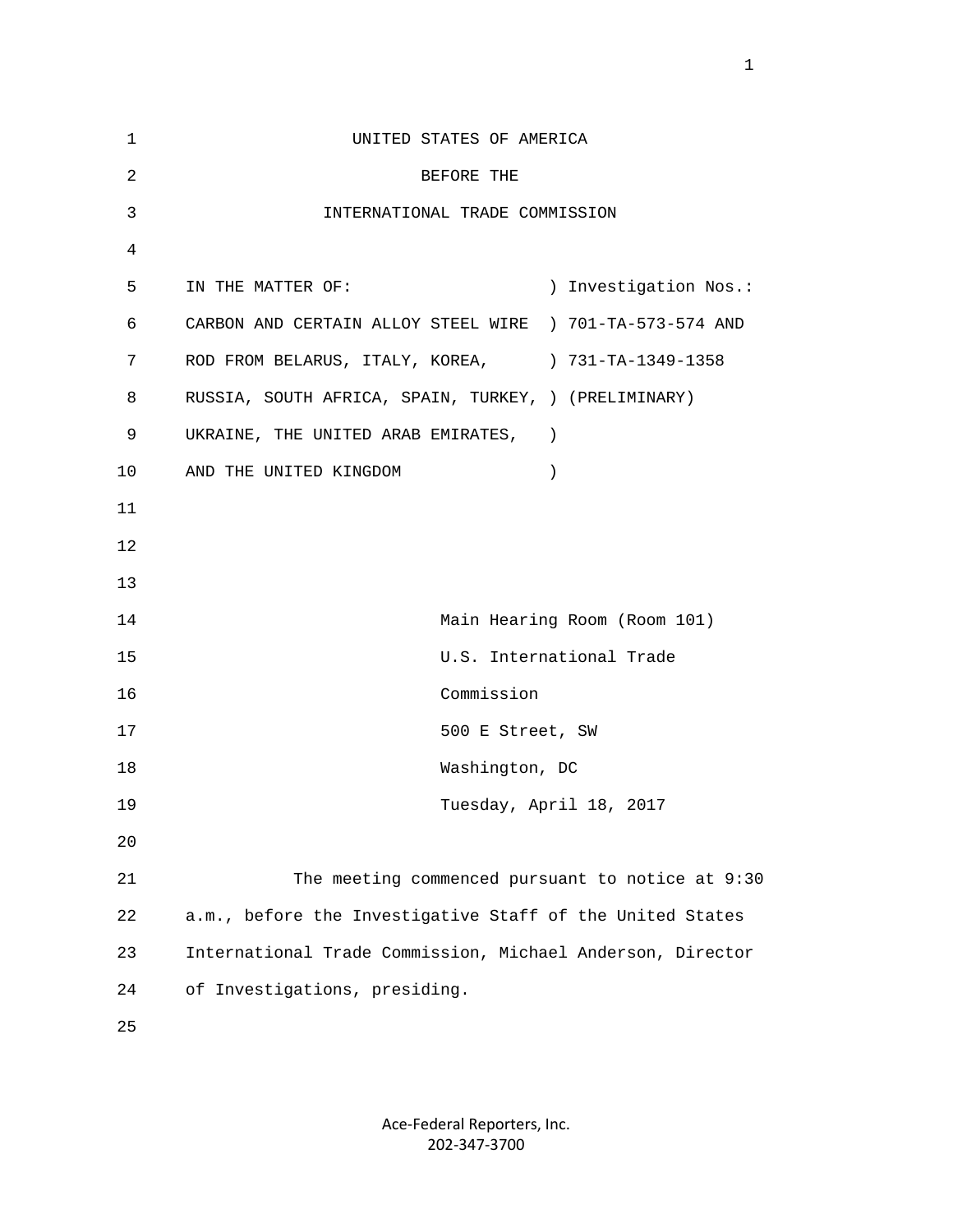1 APPEARANCES:

 2 Staff: 3 William Bishop, Supervisory Hearings and 4 Information Officer 5 Sharon Bellamy, Records Management Specialist 6 7 Michael Anderson, Director of Investigations 8 Fred Ruggles, Supervisory Investigator 9 Michael Szustakowski, Investigator 10 Gregory LaRocca, International Trade Analyst 11 Andrew Knipe, International Economist 12 Joanna Lo, Accountant/Auditor 13 Nataline Viray-Fung, Attorney/Advisor 14 15 16 17 18 19 20 21 22 23 24 25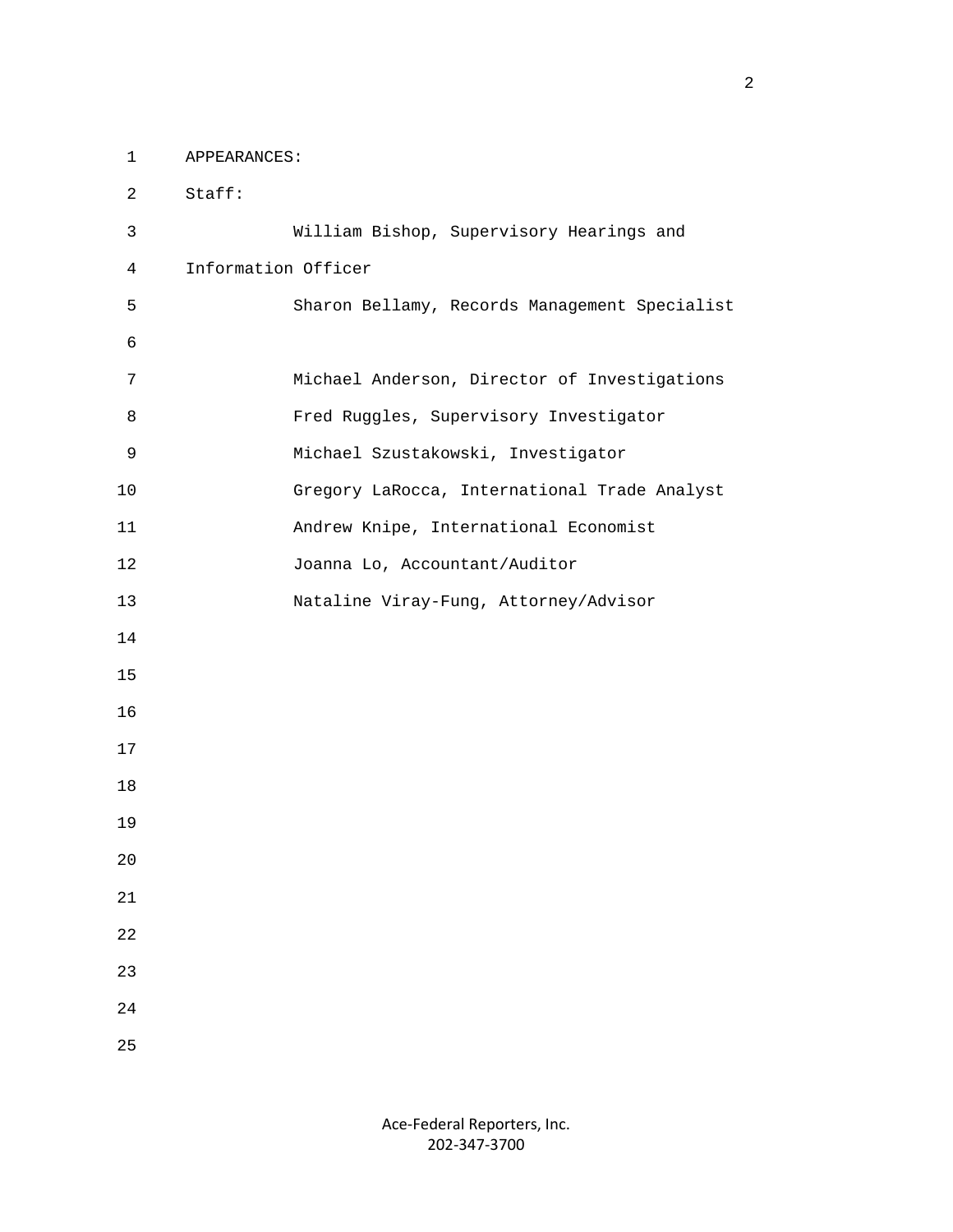| Opening Remarks: |
|------------------|
|                  |

| 2  | Respondents (Matthew M. Nolan, Arent Fox LLP)            |
|----|----------------------------------------------------------|
| 3  | Petitioner (Alan H. Price, Wiley Rein LLP)               |
| 4  |                                                          |
| 5  | In Opposition to the Imposition of Antidumping and       |
| 6  | Countervailing Duty Orders:                              |
| 7  | Vorys, Sater, Seymour and Pease LLP                      |
| 8  | Washington, DC                                           |
| 9  | on behalf of                                             |
| 10 | The American Wire Producers Associations ("AWPA")        |
| 11 | Kimberly A. Korbel, Executive Director, AWPA             |
| 12 | John T. Johnson, Jr., President, Mid South Wire Company  |
| 13 | and President, AWPA                                      |
| 14 | Christian Stauffer, Vice President for Sourcing and      |
| 15 | Logistics, Insteel Industries Inc.                       |
| 16 | Robert Moffitt, Vice President, Purchasing Heico Wire    |
| 17 | Group                                                    |
| 18 | Terry Hughes, Director of Purchasing for North America,  |
| 19 | Bekaert Corporation                                      |
| 20 | Andrea Ramirez, Regional Counsel - Americas, Group Legal |
| 21 | U.S., Bekaert Corporation                                |
| 22 | Frederick P. Waite and Kimberly R. Young - Of Counsel    |
| 23 |                                                          |
| 24 |                                                          |
| 25 |                                                          |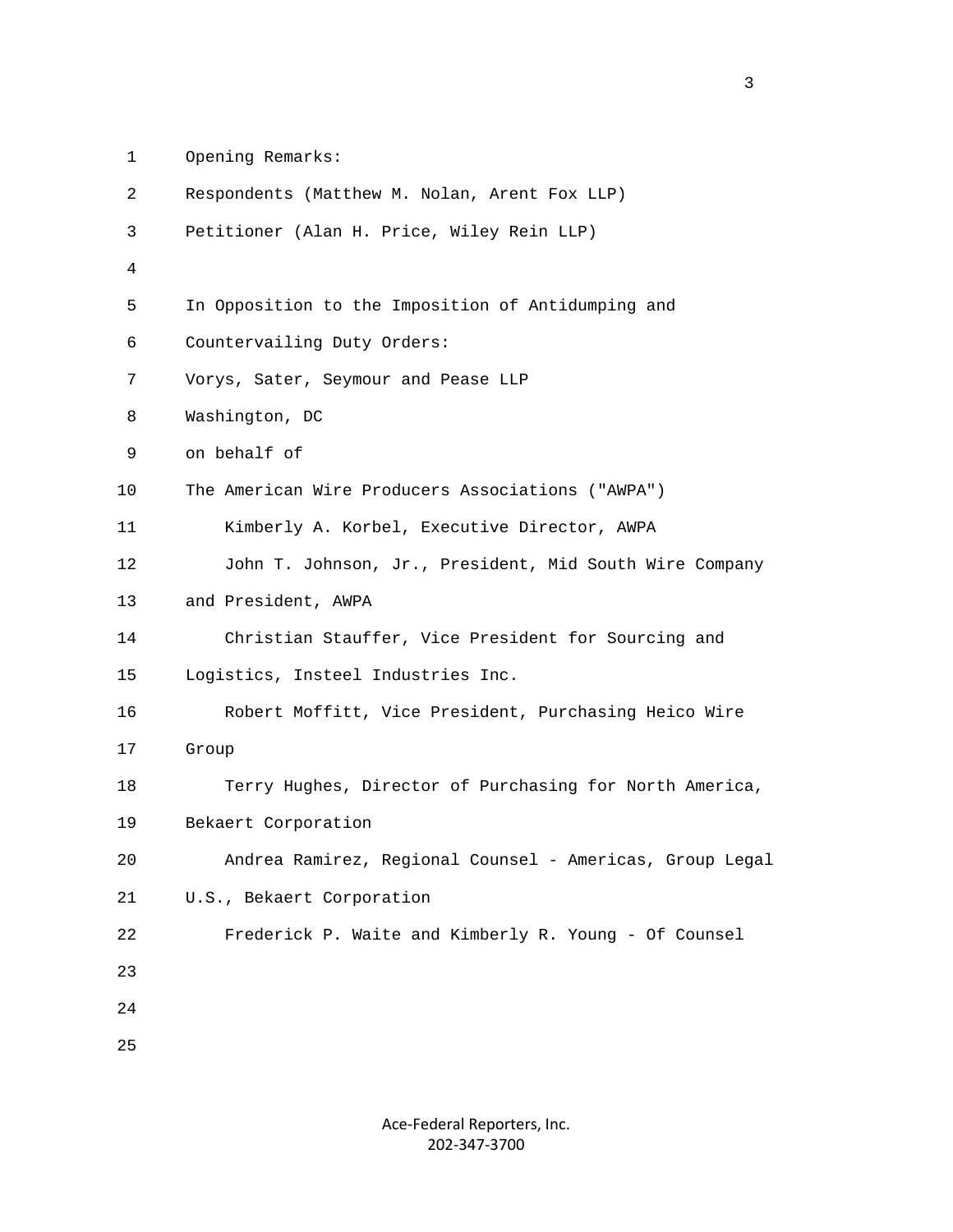| $\mathbf 1$     | Crowell & Moring, LLP                        |
|-----------------|----------------------------------------------|
| 2               | Washington, DC                               |
| 3               | on behalf of                                 |
| 4               | Ferriere Nord S.p.A.                         |
| 5               | Daniel Cannistra - Of Counsel                |
| 6               |                                              |
| 7               | White & Case LLP                             |
| 8               | Washington, DC                               |
| 9               | on behalf of                                 |
| 10              | CELSA Group                                  |
| 11              | Global Steel Wire S.A.                       |
| 12 <sub>2</sub> | CELSA Atlantic SA                            |
| 13              | Compania Espanola de Laminacion              |
| 14              | David E. Bond and Ting-Ting Kao - Of Counsel |
| 15              |                                              |
| 16              | Mowry & Grimson, PLLC                        |
| 17              | Washington, DC                               |
| 18              | on behalf of                                 |
| 19              | ArcelorMittal South Africa                   |
| 20              | Kristin Mowry - Of Counsel                   |
| 21              |                                              |
| 22              |                                              |
| 23              |                                              |
| 24              |                                              |
| 25              |                                              |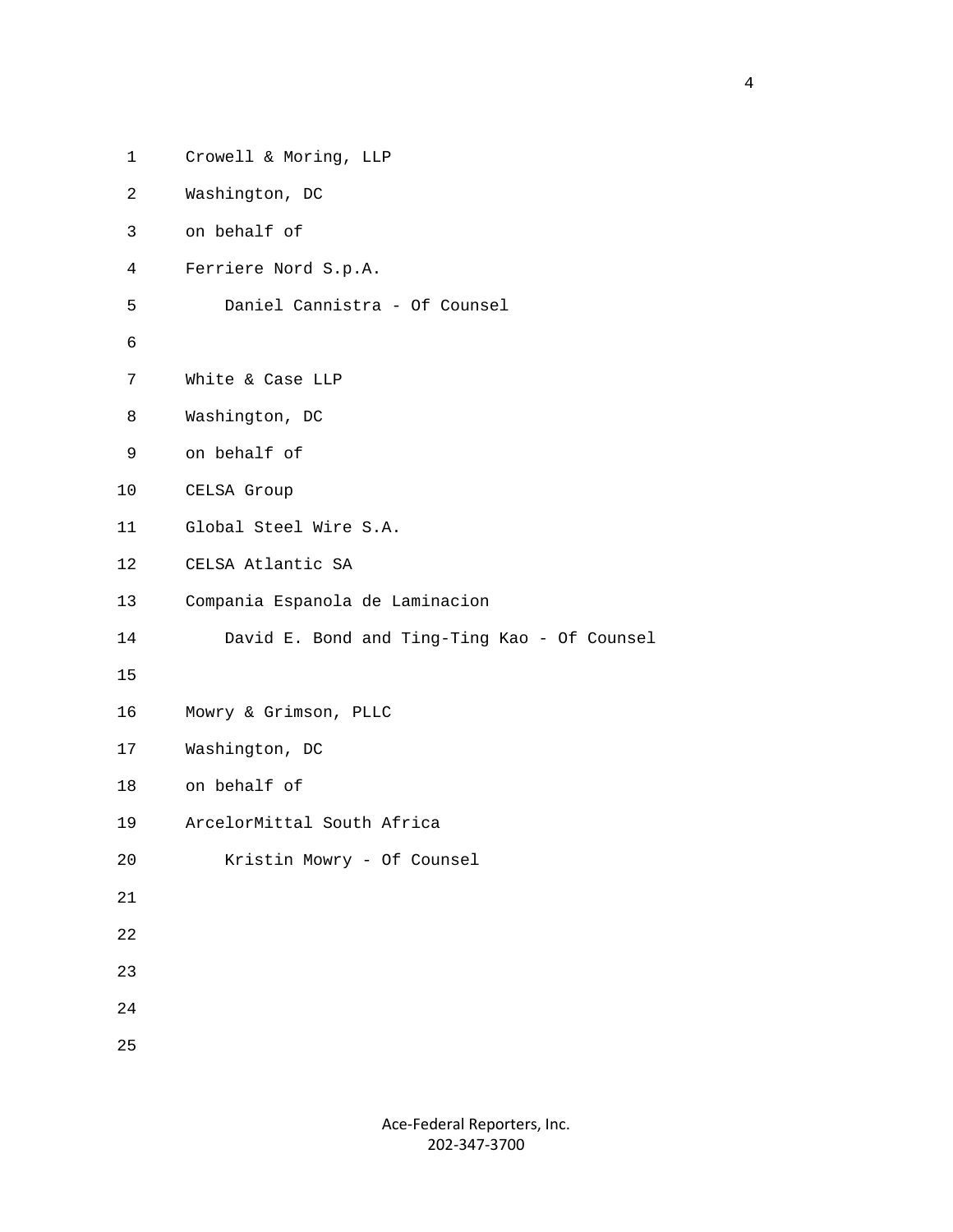| $\mathbf 1$ | Hogan Lovells US LLP                                       |
|-------------|------------------------------------------------------------|
| 2           | Washington, DC                                             |
| 3           | on behalf of                                               |
| 4           | Public Joint Stock Company Yenakiieve Iron and Steel Works |
| 5           | Metinvest International S.A.                               |
| 6           | Craig Lewis - Of Counsel                                   |
| 7           |                                                            |
| 8           | Trade Pacific PLLC                                         |
| 9           | Washington, DC                                             |
| 10          | on behalf                                                  |
| 11          | POSCO                                                      |
| 12          | Young Keun Hwang, President, POSCO America                 |
| 13          | Alabama Processing Center                                  |
| 14          | John Ryoo, Sales Manager, POSCO America Corporation        |
| 15          | Jarrod M. Goldfeder - Of Counsel                           |
| 16          |                                                            |
| 17          | Morris Manning & Martin LLP                                |
| 18          | Washington, DC                                             |
| 19          | on behalf of                                               |
| 20          | Kiswire America                                            |
| 21          | David Minnick, CEO, Kiswire America                        |
| 22          | David Vanderkaay, Technical Service Manager, Kiswire       |
| 23          | America                                                    |
| 24          | Wan Kim, Advisor for Kiswire America                       |
| 25          | Donald B. Cameron and Julie Mendoza - Of Counsel           |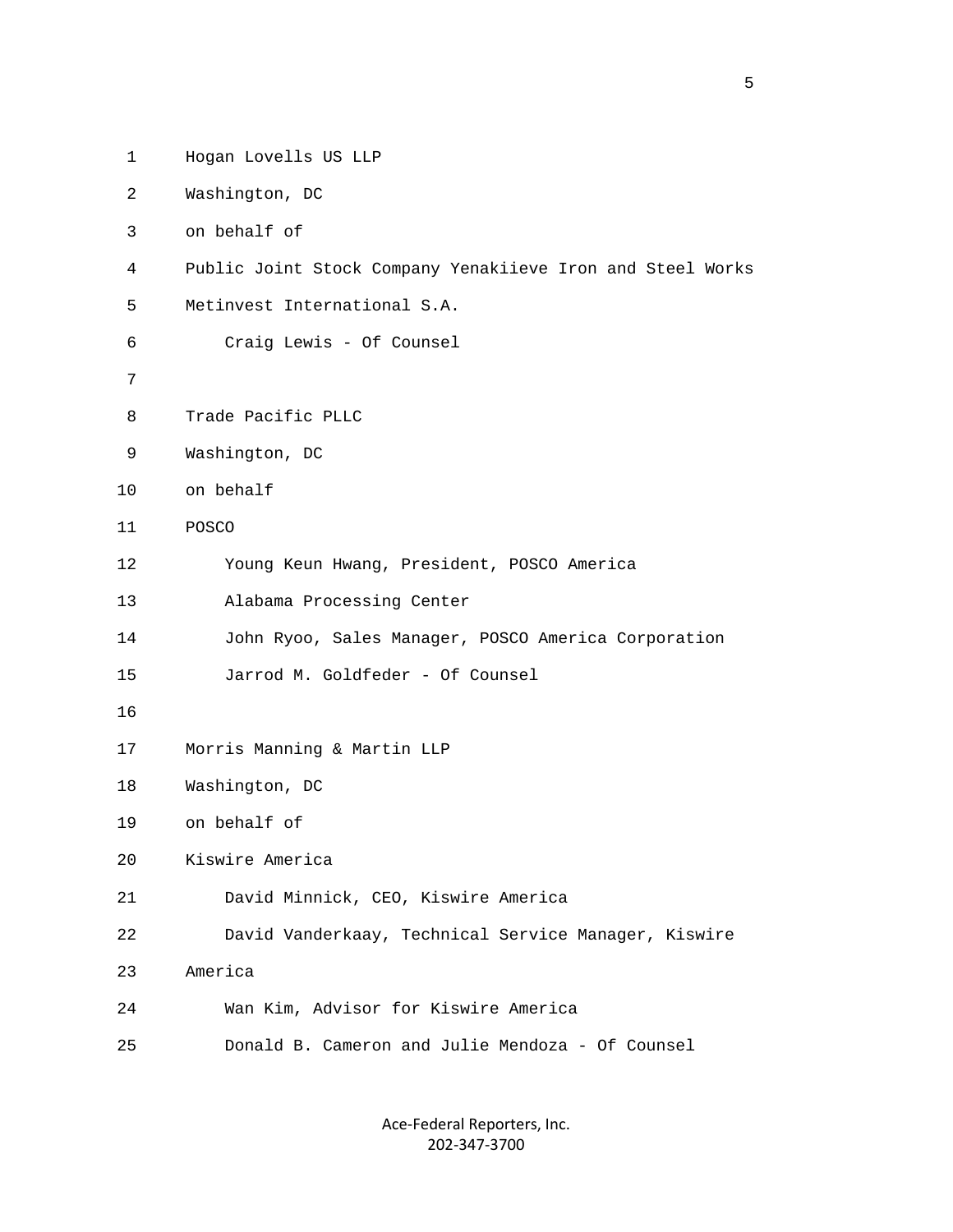| Steptoe & Johnson                                          |
|------------------------------------------------------------|
| Washington, DC                                             |
| on behalf of                                               |
| British Steel Limited                                      |
| Richard O. Cunningham and Thomas J. Trendl - Of Counsel    |
|                                                            |
|                                                            |
| Arent Fox                                                  |
| Washington, DC                                             |
| on behalf of                                               |
| Icdas Celik Enerji Tersane ve Ulasim Sanayi A.S. ("Icdas") |
| The Istanbul Minerals and Metals Exports Association       |
| ('IMMIB")                                                  |
| The Turkish Steel Exporters' Association (Celik            |
| Ihracatcilari Birligi ("CIB") and its members              |
| Matthew M. Nolan - Of Counsel                              |
|                                                            |
|                                                            |
|                                                            |
|                                                            |
|                                                            |
|                                                            |
|                                                            |
|                                                            |
|                                                            |
|                                                            |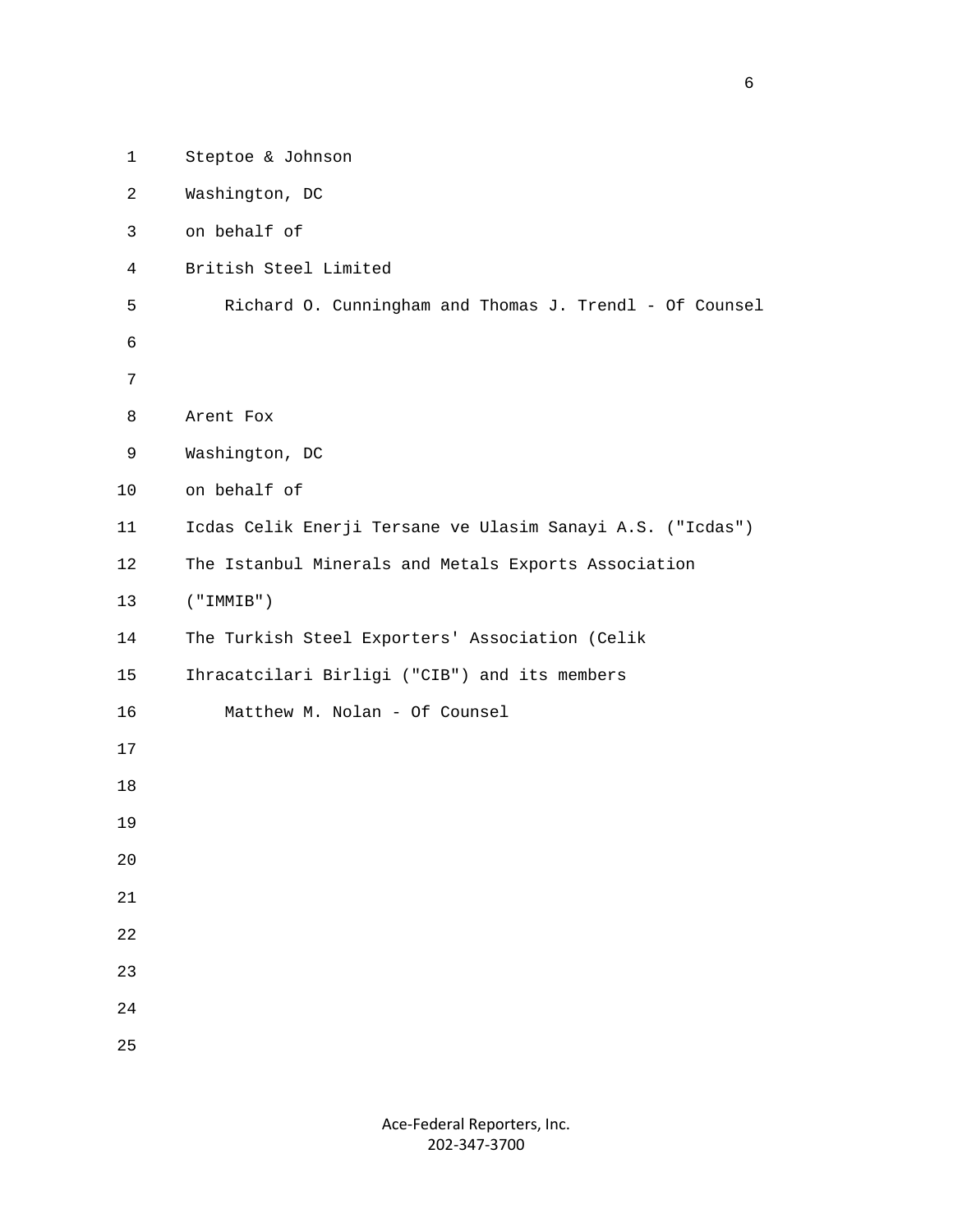```
 2 Countervailing Duty Orders: 
  3 Kelley Drye & Warren LLP 
  4 Washington, DC 
  5 on behalf of 
  6 Gerdau Ameristeel US Inc. 
  7 Keystone Consolidated Industries, Inc. 
  8 Charter Steel 
  9 Chris Armstrong, Chief Executive Officer, Keystone 
 10 Consolidated Industries, Inc. 
 11 Marcelo Canosa, Director of Marketing, Gerdau Long Steel 
 12 North America 
 13 Stephen Ashby, Vice President, Sales, Keystone Steel & 
 14 Wire 
 15 Roxanne Brown, Assistant Legislative Director, United 
 16 Steelworkers 
 17 W. Bradley Hudgens, Economic Consultant, Georgetown 
 18 Economic Services 
 19 Paul C. Rosenthal, Kathleen W. Cannon, R. Alan Luberda 
 20 and Brooke M. Ringel - Of Counsel 
 21 
 22 
 23 
 24 
 25
```
1 In Support of the Imposition of Antidumping and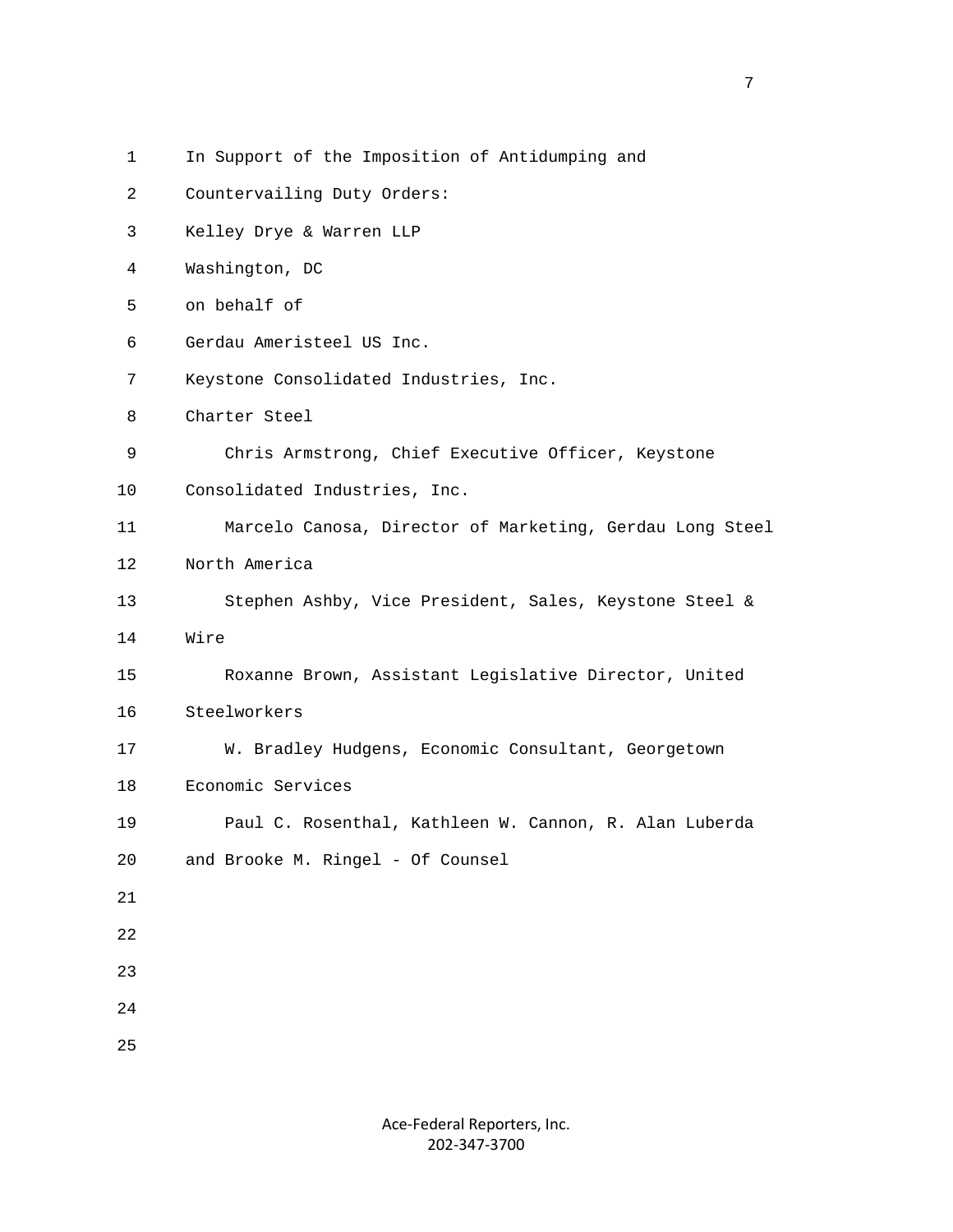| $\mathbf 1$    | Wiley Rein LLP                                             |
|----------------|------------------------------------------------------------|
| $\overline{2}$ | Washington, DC                                             |
| $\mathfrak{Z}$ | on behalf of                                               |
| $\overline{4}$ | Nucor                                                      |
| 5              | Eric Nystrom, Director, SBQ and Wire Rod, Nucor            |
| $\epsilon$     | Alan H. Price and Daniel B. Pickard - Of Counsel           |
| $\overline{7}$ |                                                            |
| 8              | Rebuttal/Closing Remarks:                                  |
| $\mathsf 9$    | Respondents (Richard O. Cunningham, Steptoe & Johnson LLP) |
| 10             | Petitioner (Paul C. Rosenthal, Kelley Drye & Warren LLP)   |
| $11\,$         |                                                            |
| $1\,2$         |                                                            |
| $13$           |                                                            |
| 14             |                                                            |
| 15             |                                                            |
| 16             |                                                            |
| 17             |                                                            |
| 18             |                                                            |
| 19             |                                                            |
| 20             |                                                            |
| $21\,$         |                                                            |
| 22             |                                                            |
| 23             |                                                            |
| 24             |                                                            |
| 25             |                                                            |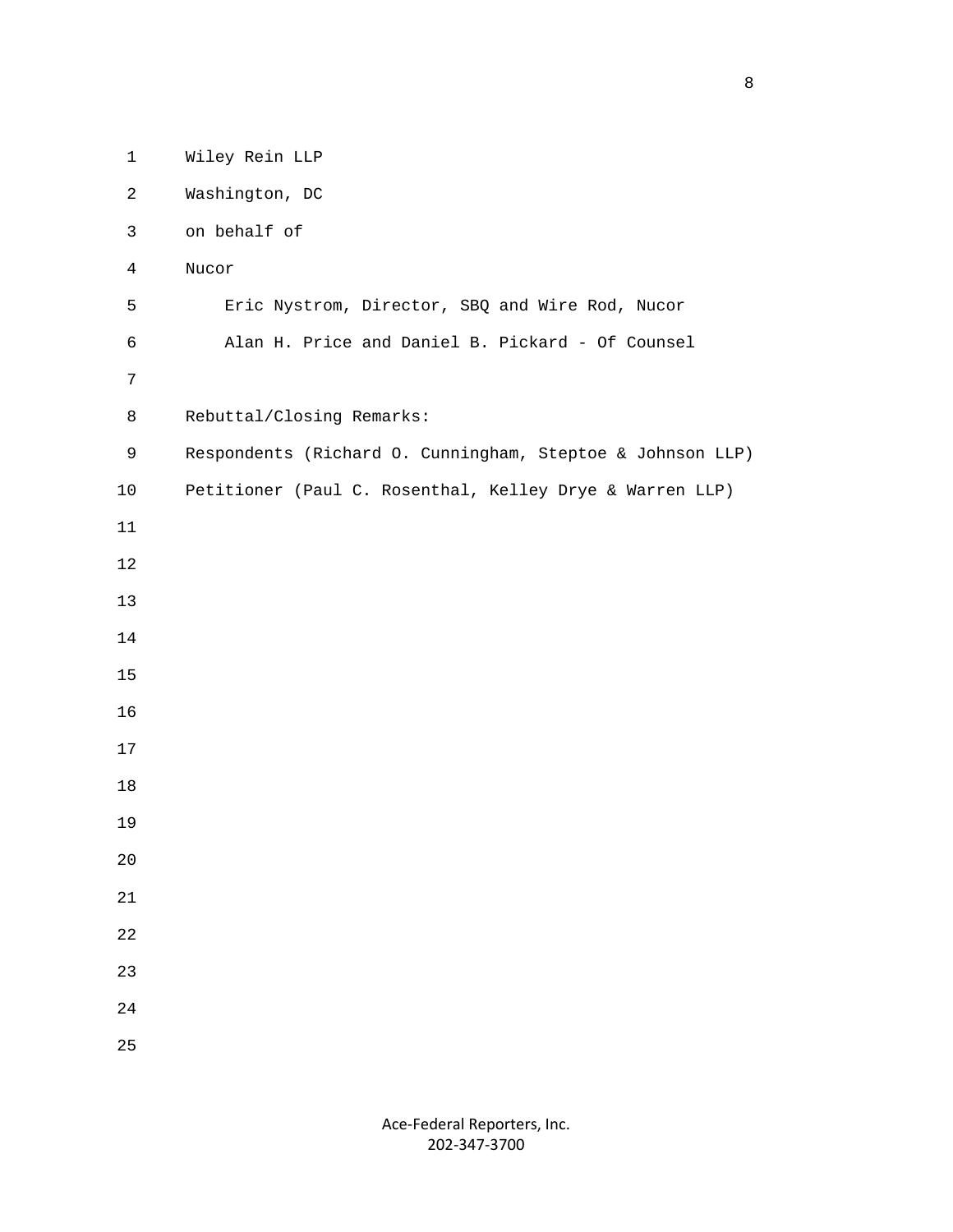1 I N D E X 2 **Page 12** Page 2 **Page 2** Page 2 Page 2 Page 2 Page 2 Page 2 Page 2 Page 2 Page 2 Page 2 Page 2 Page 2 Page 2 Page 2 Page 2 Page 2 Page 2 Page 2 Page 2 Page 2 Page 2 Page 2 Page 2 Page 2 Page 2 Page 2 Page 2 Page 2 Page 3 Opening Remarks: 4 Respondents (Matthew M. Nolan, Arent Fox LLP) 13  $5<sub>5</sub>$  6 Petitioner (Alan H. Price, Wiley Rein LLP) 17 7 8 John T. Johnson, Jr., President, Mid South Wire Company and 9 President, AWPA 22 10 11 Christian Stauffer, Vice President for Sourcing and 12 Logistics, Insteel Industries Inc. 27 13 14 Robert Moffitt, Vice President, Purchasing Heico 15 Wire Group 32 16 17 Terry Hughes, Director of Purchasing for North America, 18 Bekaert Corporation 37 19 20 David Minnick, CEO, Kiswire America 41 21 22 John Ryoo, Sales Manager, POSCO America 23 Corporation 44 24 25

> Ace‐Federal Reporters, Inc. 202‐347‐3700

en de la provincia de la provincia de la provincia de la provincia de la provincia de la provincia de la provi<br>1900 : la provincia de la provincia de la provincia de la provincia de la provincia de la provincia de la prov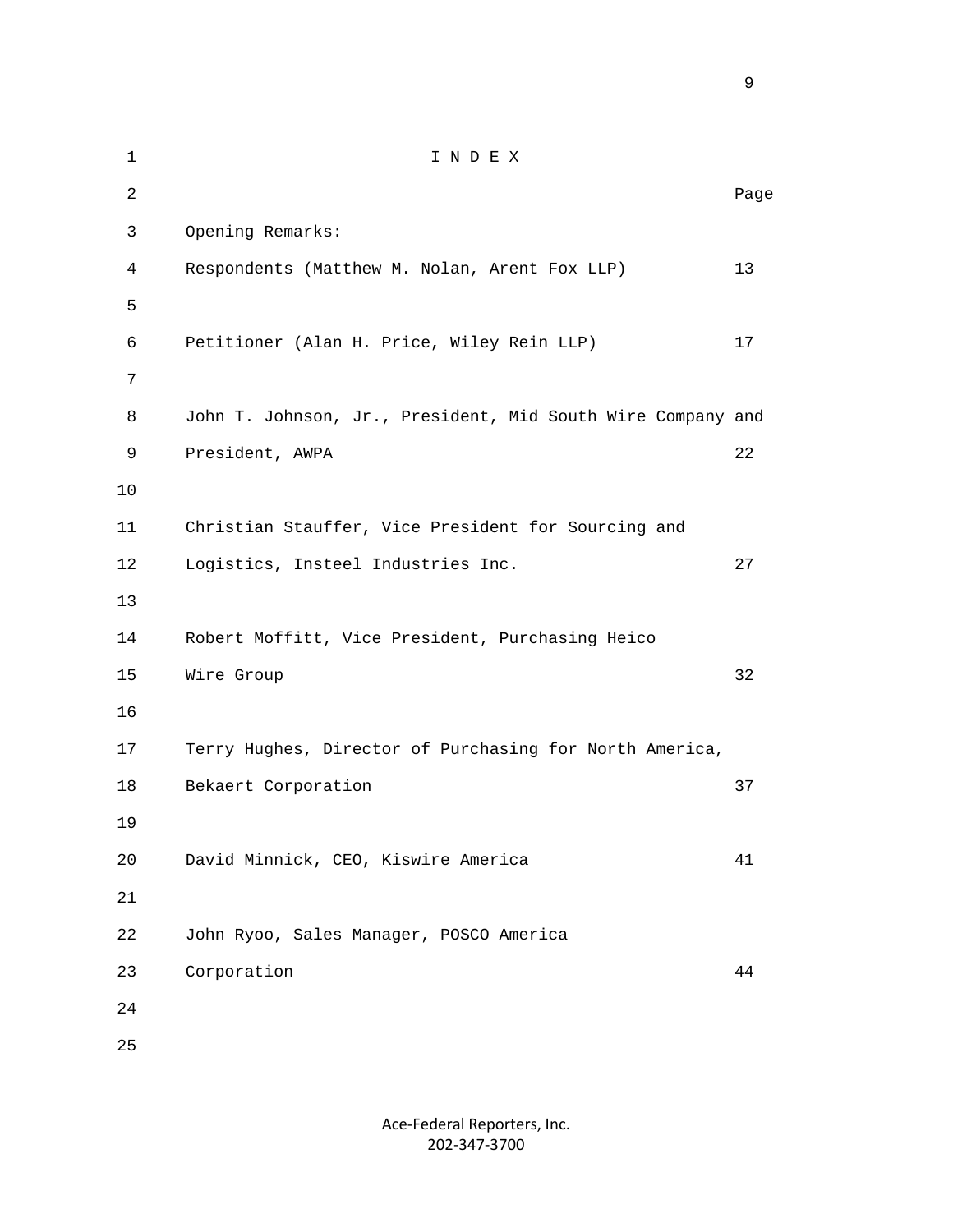| $\mathbf 1$    | INDEX                                              |      |
|----------------|----------------------------------------------------|------|
| $\overline{2}$ |                                                    | Page |
| 3              | Young Keun Hwang, President, POSCO America         |      |
| $\overline{4}$ | Alabama Processing Center                          | 46   |
| 5              |                                                    |      |
| 6              | David E. Bond - Of Counsel                         | 48   |
| 7              |                                                    |      |
| 8              | Craig Lewis - Of Counsel                           | 50   |
| 9              |                                                    |      |
| $10$           | Daniel Cannistra - Of Counsel                      | 54   |
| 11             |                                                    |      |
| 12             | Richard O. Cunningham - Of Counsel                 | 56   |
| 13             |                                                    |      |
| 14             | Thomas J. Trendl - Of Counsel                      | 59   |
| 15             |                                                    |      |
| 16             | Matthew M. Nolan - Of Counsel                      | 61   |
| 17             |                                                    |      |
| 18             | Paul C. Rosenthal - Of Counsel                     | 113  |
| 19             |                                                    |      |
| 20             | Chris Armstrong, Chief Executive Officer, Keystone |      |
| 21             | Consolidated Industries, Inc.                      | 121  |
| 22             |                                                    |      |
| 23             | Eric Nystrom, Director, SBQ and Wire Rod, Nucor    | 125  |
| 24             |                                                    |      |
| 25             |                                                    |      |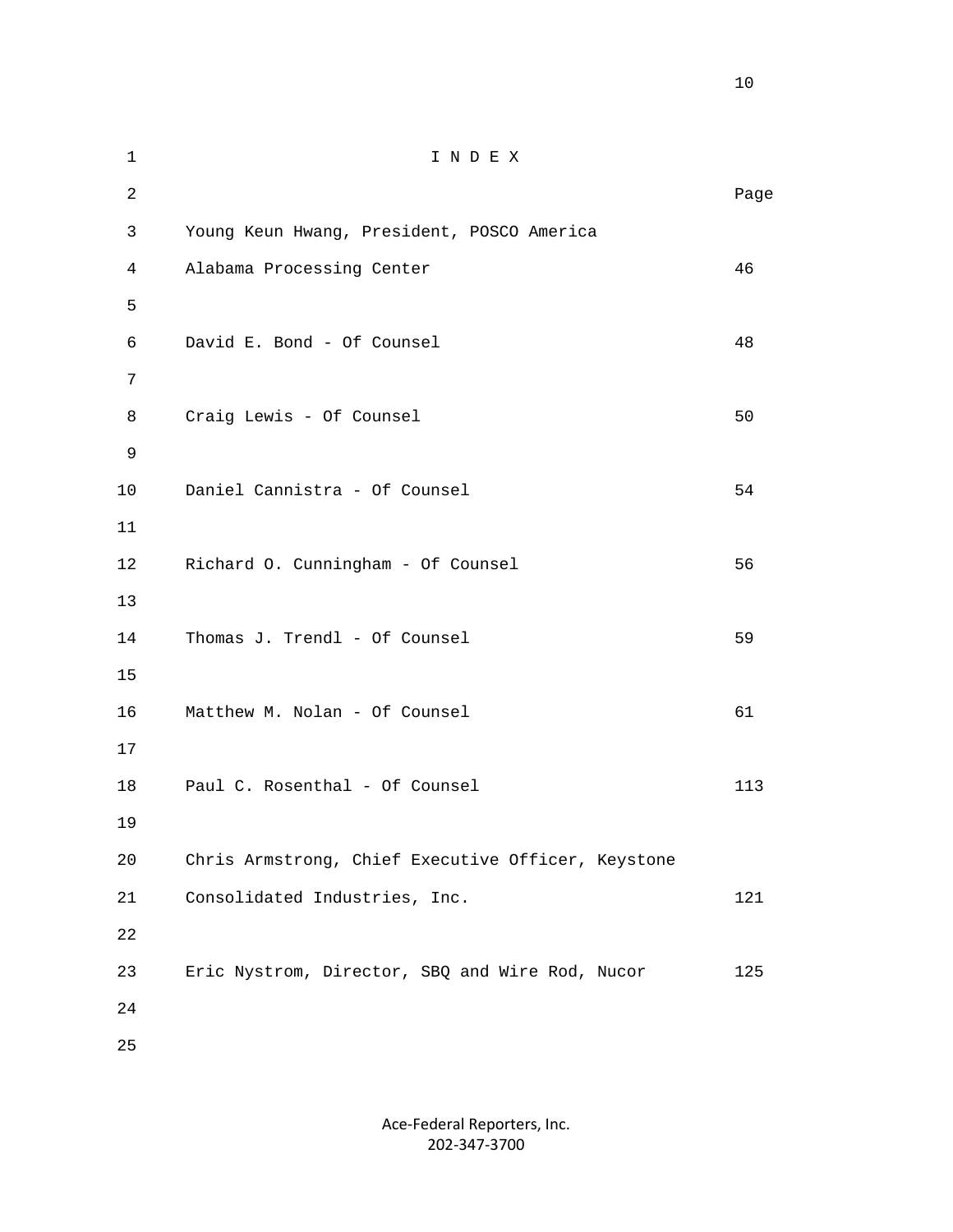| $\mathbf 1$    | INDEX                                                 |      |
|----------------|-------------------------------------------------------|------|
| $\overline{2}$ |                                                       | Page |
| 3              | Marcelo Canosa, Director of Marketing, Gerdau Long    |      |
| $\overline{4}$ | Steel North America                                   | 130  |
| 5              |                                                       |      |
| 6              | Stephen Ashby, Vice President, Sales, Keystone        |      |
| 7              | Steel & Wire                                          | 134  |
| 8              |                                                       |      |
| 9              | Roxanne Brown, Assistant Legislative Director, United |      |
| 10             | Steelworkers                                          | 138  |
| 11             |                                                       |      |
| 12             | Rebuttal/Closing Remarks:                             |      |
| 13             | Respondents (Richard O. Cunningham,                   |      |
| 14             | Steptoe & Johnson LLP)                                | 190  |
| 15             |                                                       |      |
| 16             | Petitioner (Paul C. Rosenthal, Kelley                 |      |
| 17             | Drye & Warren LLP)                                    | 197  |
| $18\,$         |                                                       |      |
| 19             |                                                       |      |
| $20$           |                                                       |      |
| 21             |                                                       |      |
| 22             |                                                       |      |
| 23             |                                                       |      |
| 24             |                                                       |      |
| 25             |                                                       |      |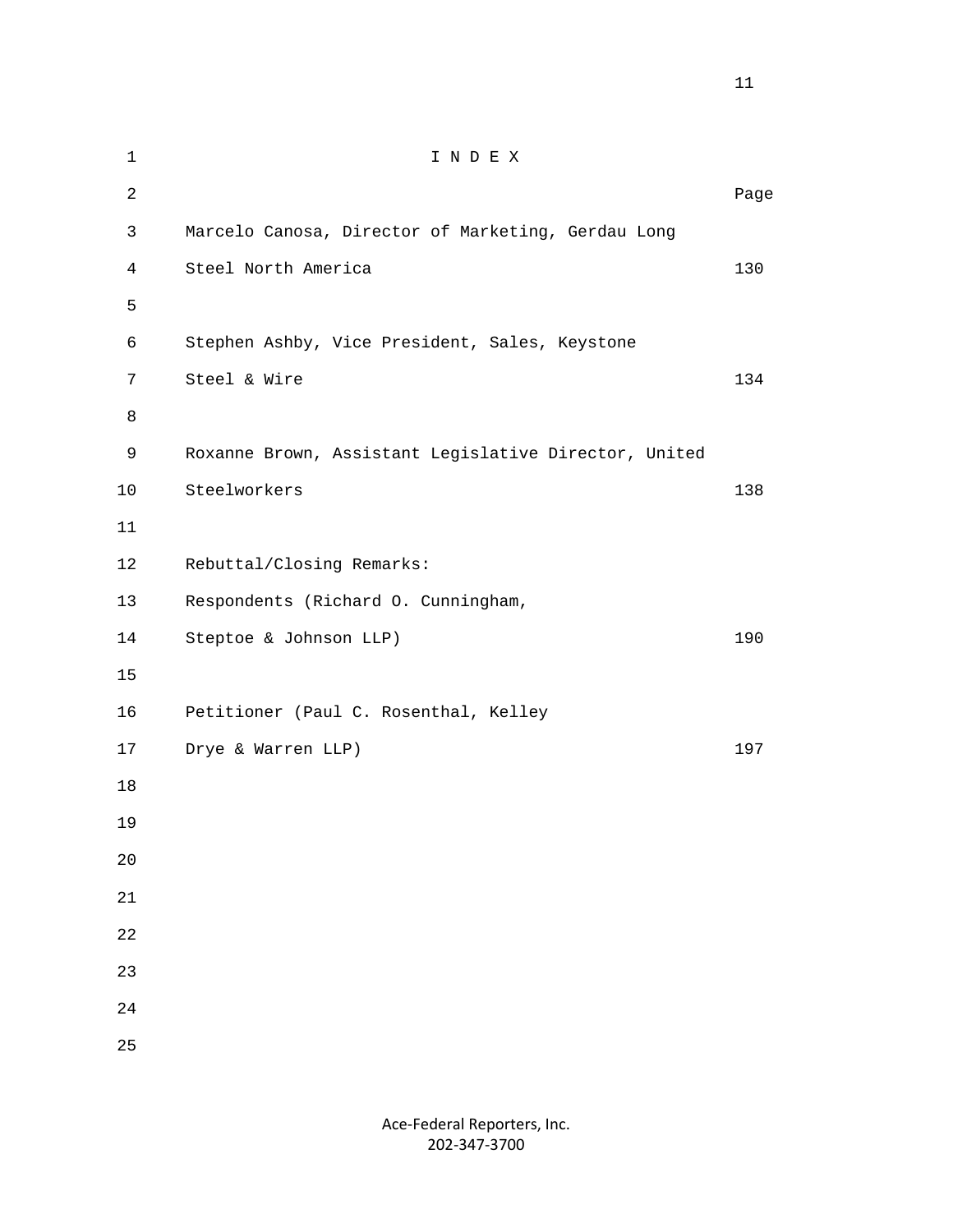1 P R O C E E D I N G S 2 (9:34 a.m.) 3 MR. BISHOP: Will the room please come to order? 4 MR. ANDERSON: Good morning and thank you for 5 your patience while we settle into this cozy courtroom and 6 welcome to the International Trade Commission's Conference 7 in connection with the preliminary phase Antidumping and 8 Countervailing duty investigations No. 701-TA-573-574 and 9 731-TA-1349-1358 concerning carbon and certain alloy steel 10 wire rod from Belarus, Italy, Korea, Russia, South Africa, 11 Spain, Turkey, Ukraine, The United Arab Emirates and The 12 United Kingdom. 13 My name is Michael Anderson and I am the Director 14 of the office of investigations. I will be presiding over 15 this conference. Among those present from the Commission 16 Staff are from my far right, our Supervisor Investigator Mr. 17 Fred Ruggles and to my far right Mr. Michael Szustakowski 18 our Investigator and to my left our Attorney Advisor 19 Nataline Viray-Fung and our Economist Andrew Knight and our 20 Accountant Auditor Joanna Lo and finally Greg LaRocca our 21 Industry Analyst. 22 I understand that parties are aware of their time 23 allocations. Any questions regarding the time allocations 24 should be addressed with the Secretary. I would remind all 25 of the speakers when you make your remarks please not to

> Ace‐Federal Reporters, Inc. 202‐347‐3700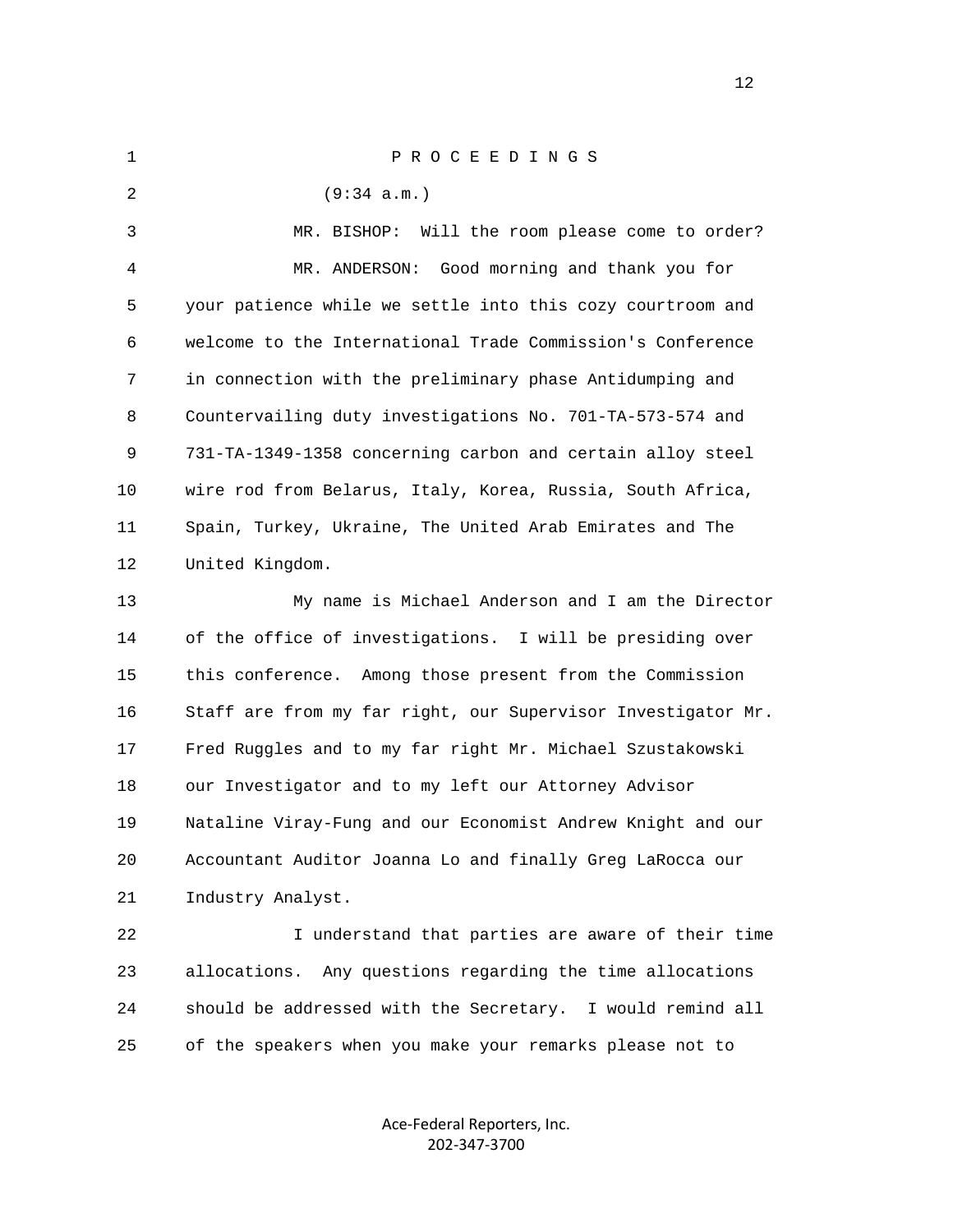1 refer to any business proprietary information and if you 2 will kindly remember each time you speak to state your name 3 for the benefit of the court reporter. They cannot always 4 see the signs, especially on the sides of your name tags. 5 I believe all witnesses have been sworn in before presenting 6 testimony so are there any questions? Mr. Secretary, are 7 there any preliminary matters? 8 MR. BISHOP: No, Mr. Chairman. 9 MR. ANDERSON: Thank you, very well, let us begin 10 with opening remarks. 11 MR. BISHOP: Opening remarks on behalf of 12 Respondents will be given by Matthew M. Nolan of Arent Fox. 13 OPENING REMARKS OF MATTHEW M. NOLAN 14 MR. NOLAN: Alright, can you hear me okay? Good, 15 yes. Good morning, ladies and gentleman of the Staff. On 16 behalf of the Respondents group we thank you for the 17 opportunity to be heard today. It is a crazy day out there. 18 You got the British who are having an early election. 19 Respondents are going before Petitioners. I don't know 20 whether to object or thank you for it, but we will move on 21 with that and see how all this works out. 22 Petitioners' case is really quite simple. They 23 allege that Subject Imports increased significantly, 24 undersold Domestic Producers, took market share and caused 25 injury. Simple, right? But it's what they are not telling

> Ace‐Federal Reporters, Inc. 202‐347‐3700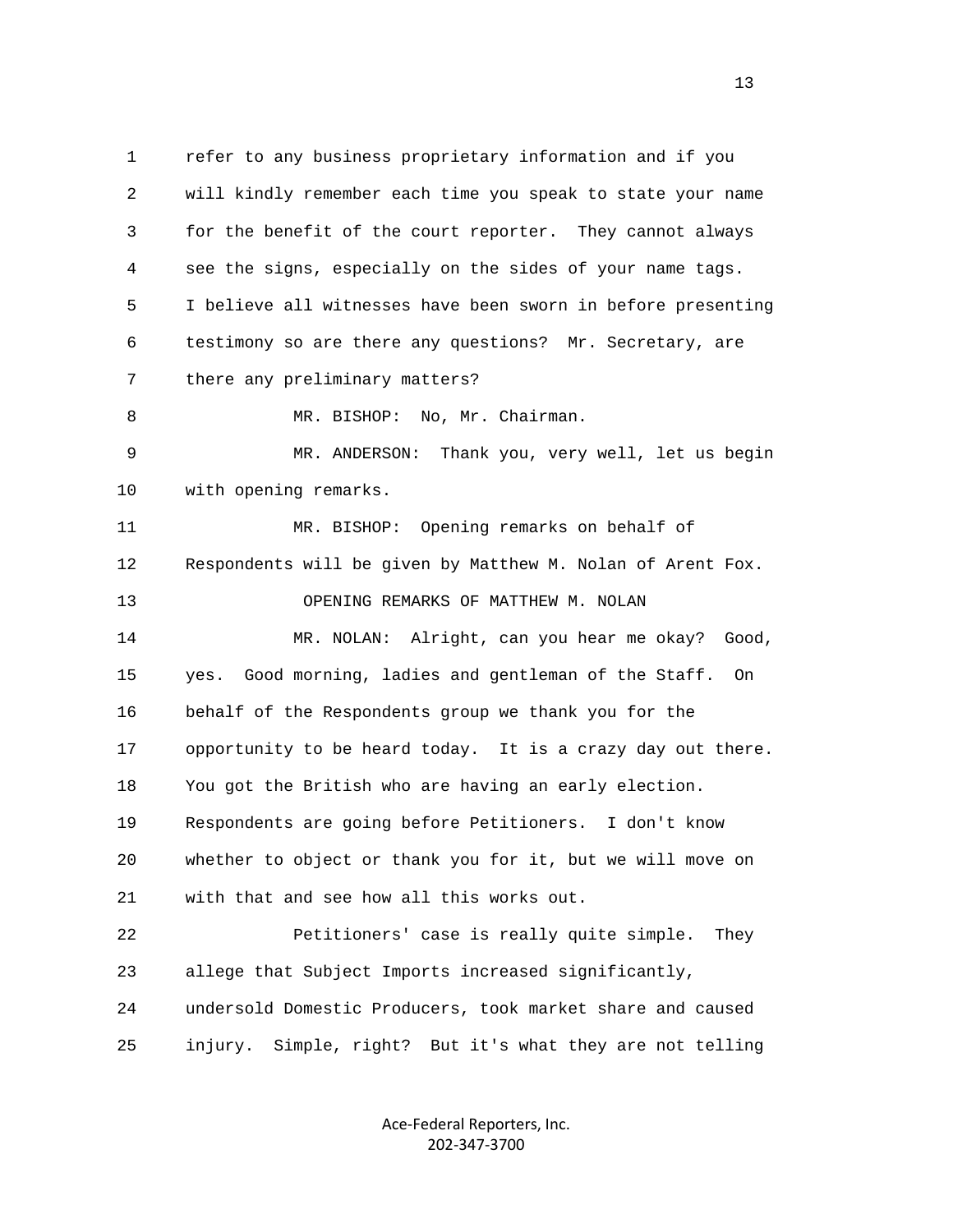1 you that you need to focus on today. The Petition focuses 2 on Subject Imports in a basket of "all others" without 3 mentioning China.

 4 Quoting from line 1 of Nucor's Brief in the 5 recent China wire rod case; from 2011-2013 Chinese Imports 6 shot from 144 short tons to over 600,000 tons. Indeed, 7 Chinese Imports increased to over 616,000 tons in 2013 or 8 almost 50 percent of total imports in 2011. Overall imports 9 increased 450,000 tons and China displaced well over 160,000 10 tons of other imports and likely much more since U.S. 11 consumption rose during 2011 to 2013.

 12 The trade case against China knocked the Chinese 13 out of the market. In 2014 imports from China dropped to 14 375,000 tons and by 2016 only 44 tons. Displaced imports 15 including Subject Imports then returned to the market. In 16 2014 to 2016 most of the increase in imports that you see is 17 simply a combination of that return to market by displaced 18 Subject Imports along with improving demand and conditions 19 in specific sectors like the automotive and tire industries.

 20 But note that Subject Imports replaced far less 21 from the total drop from China, so either producers in the 22 U.S. benefited or non-Subjects benefitted. Today you will 23 hear from a variety of witnesses from related industries and 24 respondent countries. You will hear from the wire producing 25 industry in the United States who are concerned that this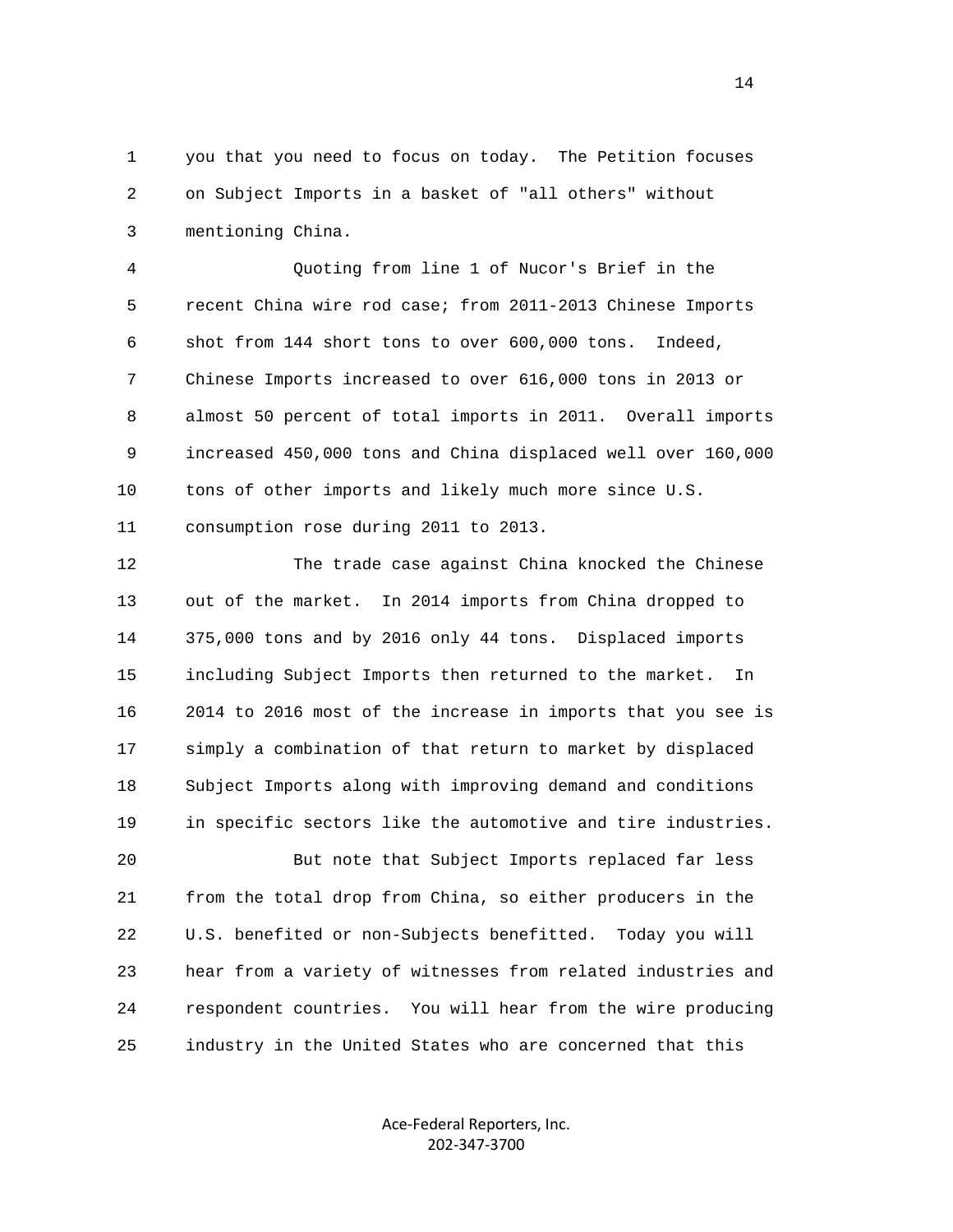1 case is not about unfair imports but about restricting 2 supply options.

 3 Large integrated producers like Nucor and Gerdau 4 have their own downstream wire mills, then there is little 5 doubt that they will feed their mills first ultimately 6 squeezing out independent wire producers and causing harm to 7 this important downstream industry. All four Petitioners 8 have downstream wire operations as do eight of ten U.S. 9 Producers.

 10 You will hear from specialty producers who make 11 wire rod products for the automotive and tire industries, 12 products which U.S. Producers either simply do not make or 13 do not have the capacity to meet the robust demand from the 14 auto sector. You will hear from the Ukraine where a 15 principal producer/exporter has been seized by pro-Russian 16 separatists and rail lines blocked, disrupting supply chains 17 production and forcing wire rods to cease production.

 18 You will hear from countries who but for the 19 idiosyncrasies of our trade laws would never be considered 20 shipping volumes sufficient to cause injury to U.S. 21 Producers. You will hear from countries that actually 22 reduced imports significantly during the POI, like the 23 United Kingdom and Turkey. The import equation here does 24 not add up to injury, but there is more.

25 In recent cases the Commission has focused on

Ace‐Federal Reporters, Inc. 202‐347‐3700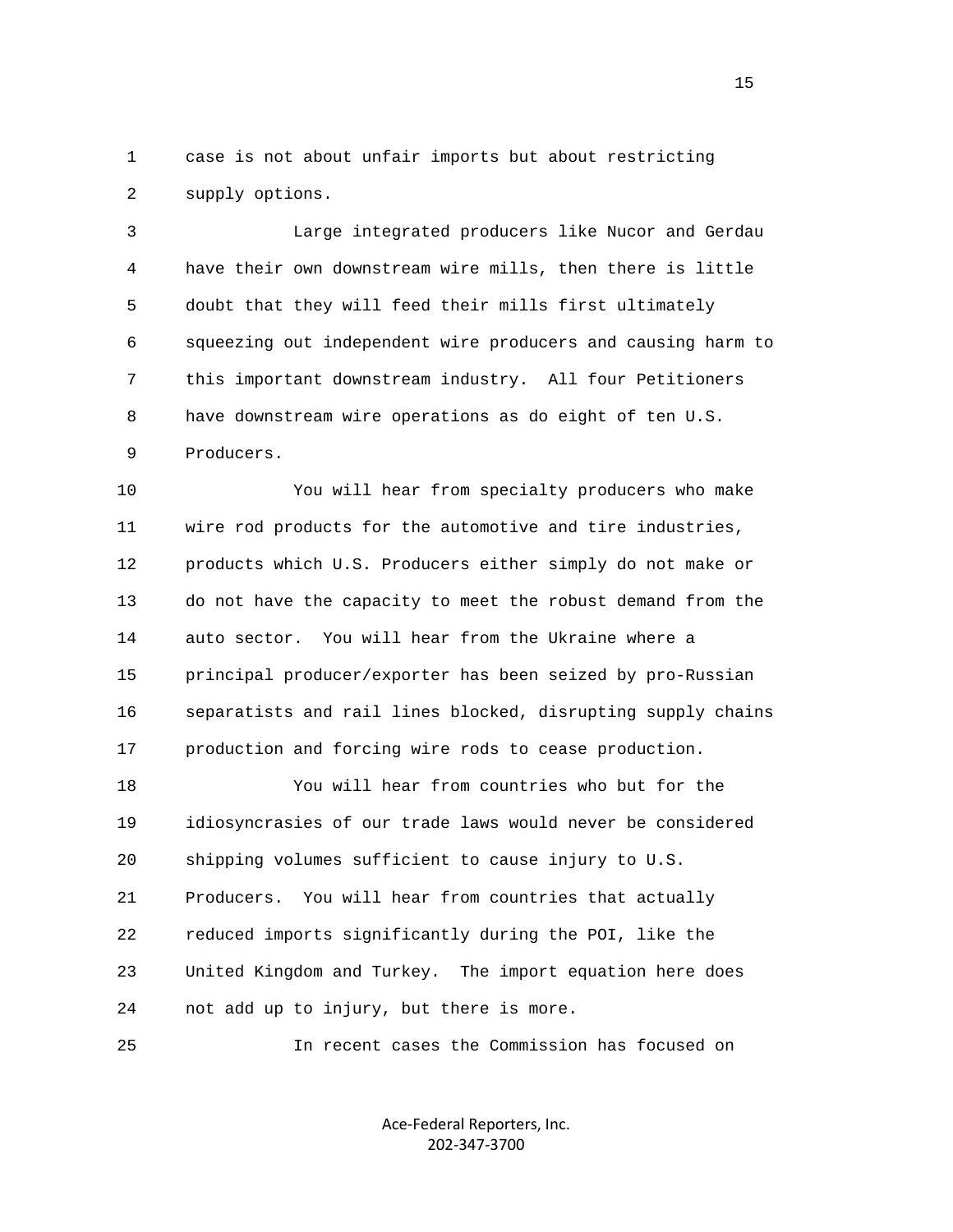1 increased imports and loss of market share to find material 2 injury or threat but there is absolutely no evidence that 3 Subject Imports took market share from U.S. Producers in 4 this case. Subject Imports volume supposedly increased to 5 276,000 tons but for imports from other sources declined by 6 more than 276,000 tons. So total imports actually fell 7 during the Period of Investigation.

 8 Second, take a look at the production data in 9 Petition exhibit I-11. This does not support a loss of 10 market share argument and while the exhibit I-10 in the 11 Petition presents a slightly different picture, consider 12 carefully the source and utility of that date. I submit 13 that intra-industry competition would be a far better reason 14 to explain differences in Domestic Producer performance 15 given flat to declining overall import levels.

 16 Petitioners will complain about falling prices 17 but there is simply no evidence of price suppression or 18 depression and the Commission has refused to find price 19 suppression in recent similar steel cases. The same logic 20 applies here. Raw material costs, principally scrap, were 21 clearly declining for much of the POI and buyer's track 22 scrap prices and expect rod to follow.

 23 Just take a look at the raw material costs in 24 Exhibit I-11. Respondents note that only 5 of 10 U.S. 25 Producers of wire rod are appearing here today. We urge the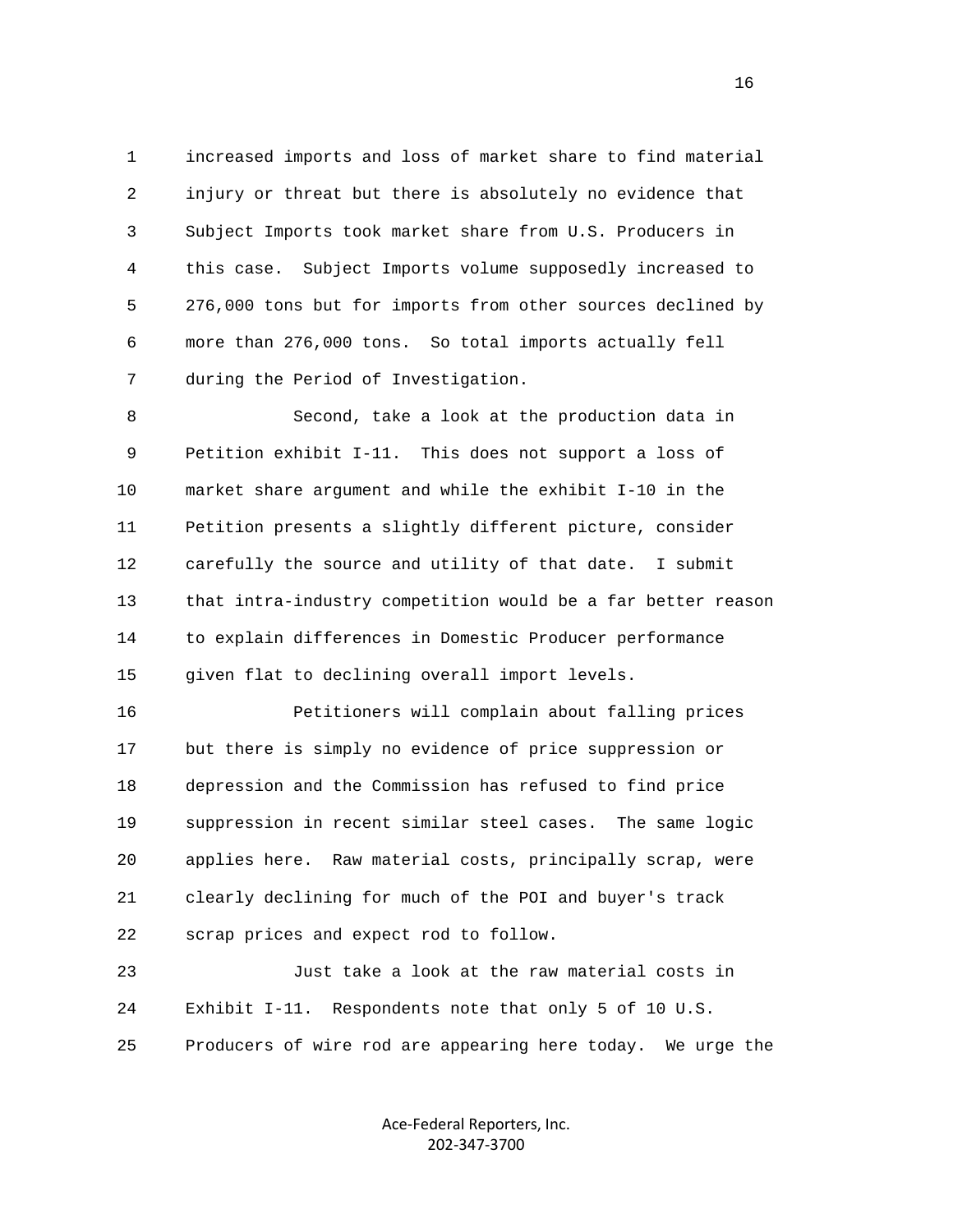1 Commission to look carefully on reported factory expenses 2 and overheads as reported by certain Petitioners. The 3 production levels reported do not support the changes in 4 cost that are being reported.

 5 Finally, a last word on prices. Based on 6 announcements and news reports U.S. Producers raised rod 7 prices over 120 dollars a ton in 2016, 40 dollars a ton in 8 January of 2017, 40 dollars a ton just before filing this 9 Petition. Does this sound like an industry incapable of 10 raising market prices due to Subject Imports? Thank you. 11 MR. BISHOP: Opening remarks on behalf of 12 Petitioner will be given by Alan H. Price of WileyRein. 13 OPENING REMARKS OF ALAN H. PRICE 14 MR. PRICE: Good morning, Mr. Anderson and 15 members of the Commission Staff. I am Alan Price, Counsel 16 to Nucor Corporation. The Domestic Industry is here today 17 in an effort to restore fair trade to the U.S. Wire Rod 18 Market. Dumped and subsidized wire rod imports from ten 19 countries are surging into the U.S. Market, severely 20 injuring the Domestic Industry.

 21 This import surge has damaged the prices, market 22 share and profits of the U.S. Industry. The surge has also 23 shuttered two U.S. mills and it threatens the livelihood of 24 thousands of other American workers. The statutory factors 25 that the Commission normally considers have been easily met

> Ace‐Federal Reporters, Inc. 202‐347‐3700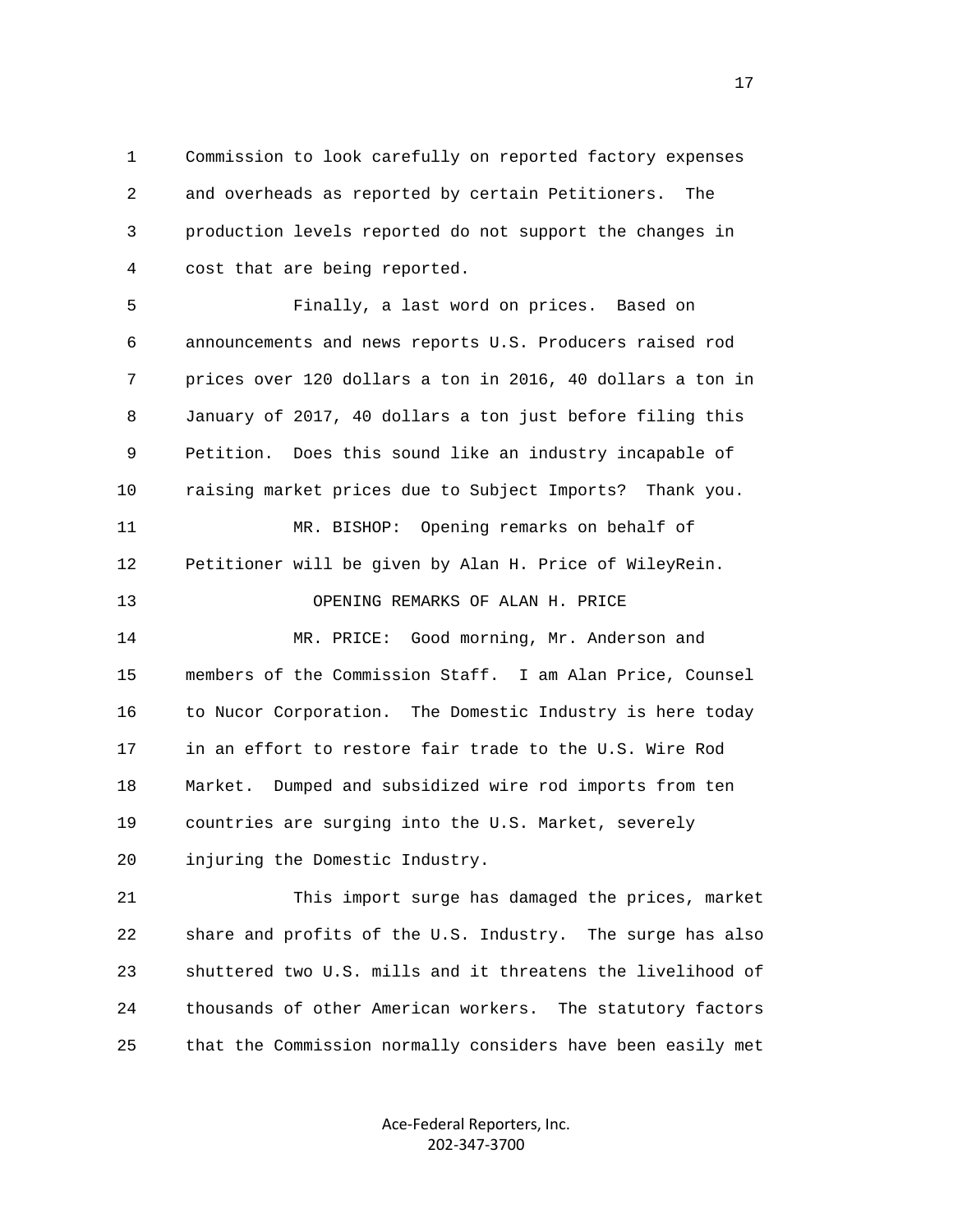1 in this case.

| $\overline{2}$ | First, the Commission should analyze all Subject             |
|----------------|--------------------------------------------------------------|
| $\mathsf{3}$   | Imports on a cumulative basis, and the Commission has        |
| 4              | cumulated based upon similar effects in other recent rod and |
| 5              | steel cases. The Commission should also apply the Captive    |
| 6              | Consumption Provision and focus on merchant market sales.    |
| 7              | In terms of volume, Subject Imports rose by more             |
| 8              | than 56 percent from 2014 to 2016, reaching almost 710,000   |
| 9              | tons in 2016. The import surge accelerated in June of 2014,  |
| $10$           | taking sales from U.S. Mills and stealing the benefits of    |
| 11             | trade relief against Chinese Imports. By the end of 2015,    |
| 12             | subject wire rod had exceeded the peak volume of Chinese     |
| 13             | Imports and grabbed double digit market share. Despite       |
| 14             | declining demand Subject Imports kept on pouring in during   |
| 15             | 2016.                                                        |
| 16             | The price effects of Subject Imports are also                |
| 17             | significant. Wire rod is highly interchangeable regardless   |
| 18             | of source and is sold on the basis of price. As a result     |
|                |                                                              |

 19 Subject Imports were able to capture market share from the 20 U.S. Industry through systemic underselling. As Subject 21 Imports accelerated into the U.S. Market during the 2nd half 22 of 2014 and into 2015 they caused the U.S. wire rod prices 23 to collapse.

 24 Indeed, from 2014 to 2016 U.S. wire rod prices 25 were cut by 26 percent, falling by more than 200 dollars per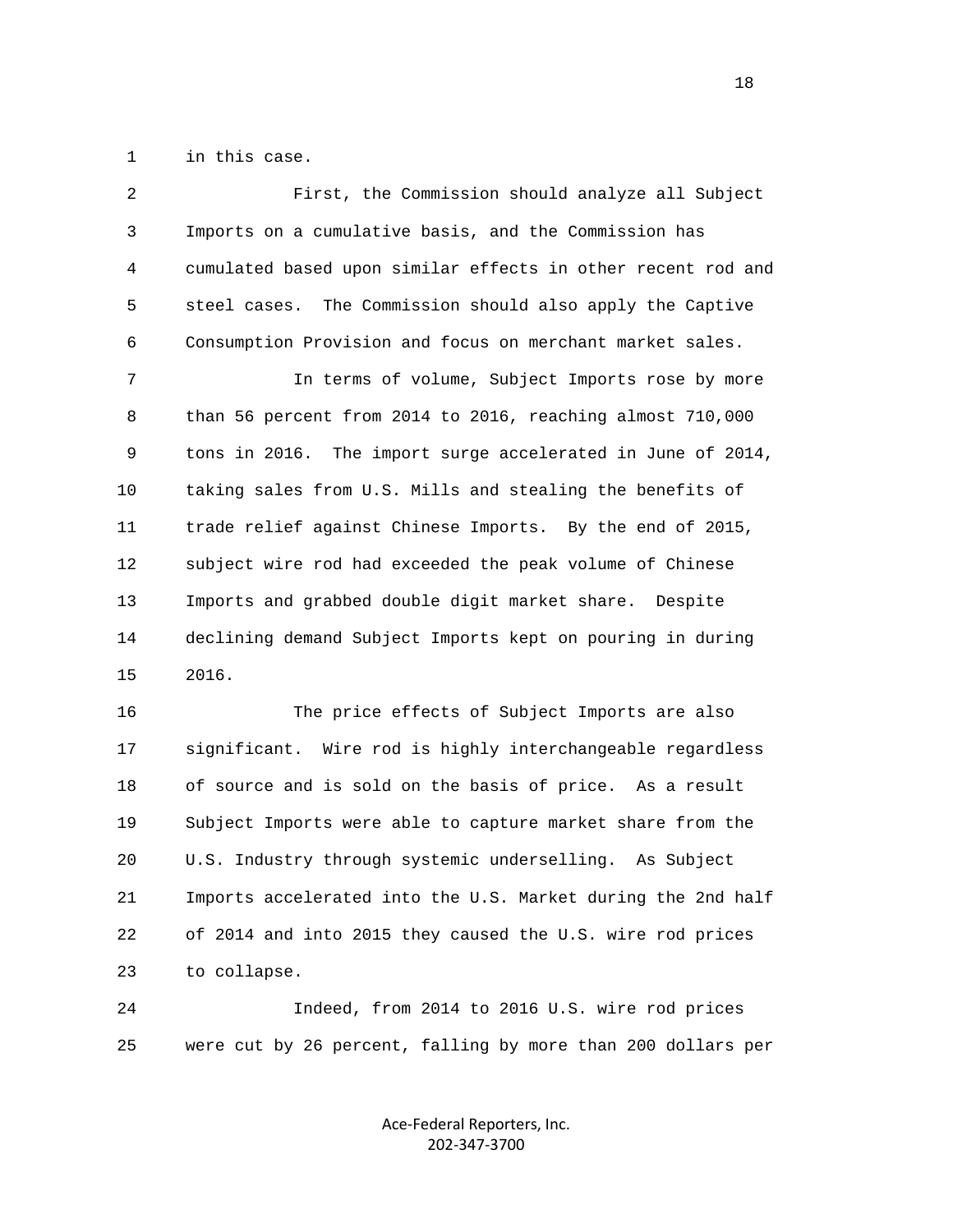1 ton. The surge of unfairly traded imports has had a 2 devastating impact on the domestic wire rod industry. Sales 3 have declined, capacity utilization remains at unsustainably 4 low levels. Already inadequate net and operating incomes 5 have plummeted. ArcelorMittal and Republic Engineered 6 Steels have both shut down U.S. Wire Rod mills while others 7 have cut pay, shifts and hours.

 8 U.S. Producers have also been forced to cut back 9 on critical investments in R&D and innovation. In addition 10 to causing material injury, Subject Imports threaten 11 additional injury. Global steel overcapacity is at an all 12 time high and wire rod is no exception. Subject Producers 13 have massive excess capacity and they continue to build even 14 more capacity. They face growing problems in their own 15 markets as well as third country markets including declining 16 demand, trade barriers and new local capacity in many former 17 export markets.

 18 Absent the imposition of orders, there is nothing 19 that will stop the surge of dumped and subsidized imports 20 from continuing to injury the Domestic Industry. To 21 distract from this evidence those opposing relief will make 22 many claims about an alleged attenuation of competition in 23 the market but the overwhelming majority of the Subject 24 Imports volumes are of conventional low, medium and high 25 carbon wire rod that the U.S. Industry produces.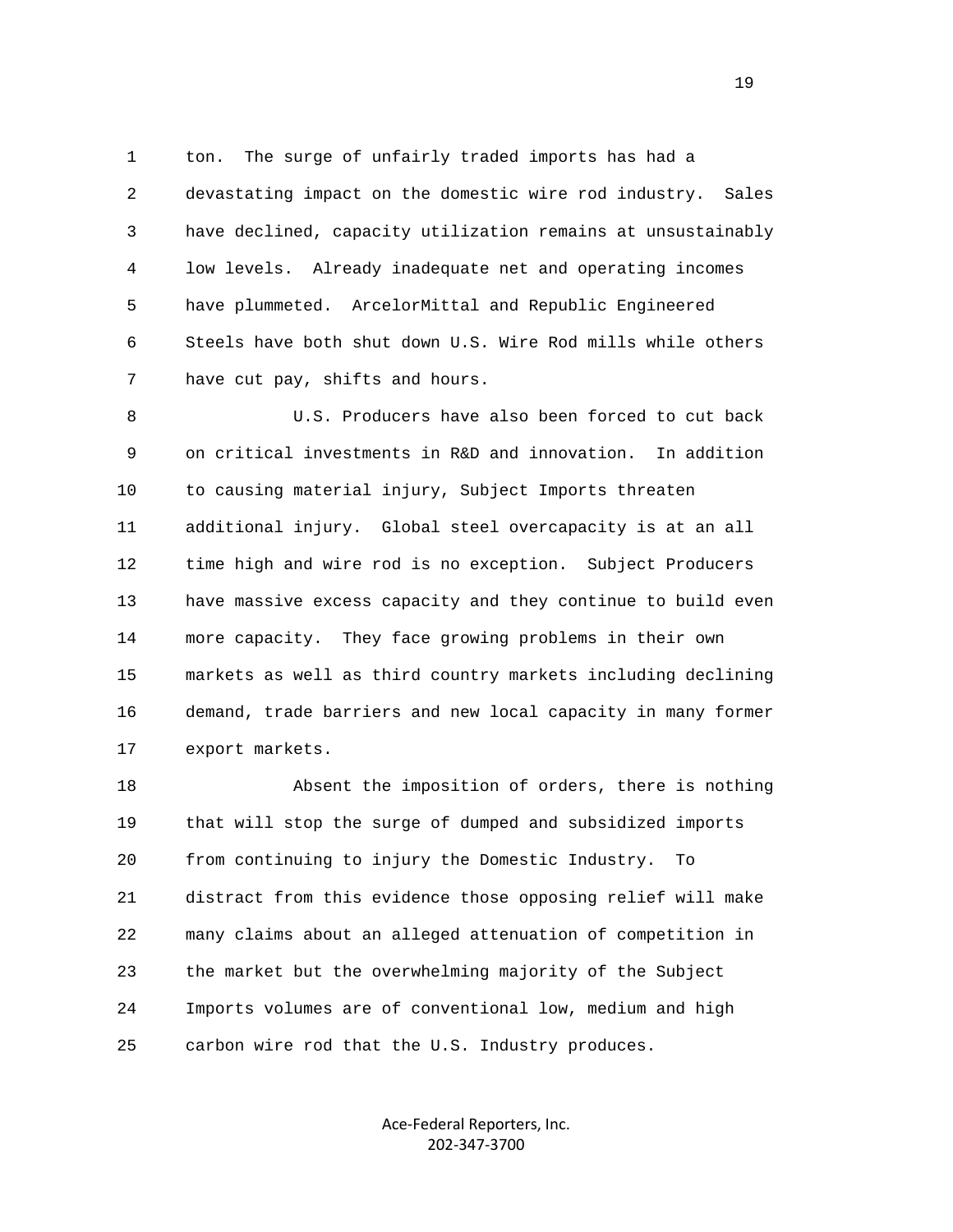1 In the end, this case is straightforward. 2 Subject Producers replace Chinese wire rod and then some. 3 They stole the relief granted by the Commission and the 4 Commerce Department from U.S. Producers. Subject Imports 5 increased by more than 56 percent in volume and took a 6 double digit share of the market. As a result the industry 7 was devastated. Already inadequate profits plummeted, mills 8 closed and thousands of U.S. workers took home less pay. 9 10 On their behalf and on behalf of the entire 11 Domestic Industry we ask the Commission to make affirmative 12 determinations with respect to all Subject Imports and to 13 restore a level playing field to the U.S. wire rod market. 14 Thank you. 15 MR. BISHOP: Would the panel in opposition to the 16 imposition of the Antidumping and Countervailing duty orders 17 come forward and be seated? Mr. Chairman, all witnesses on 18 this Panel have been sworn in. 19 While everyone is getting seated I would again 20 remind you that you please state your name when you speak. 21 I know it seems awkward to say it every time you speak but 22 the court reporter needs to know who is speaking. If you 23 hear me happen to say your name, just keep going. I am just 24 letting him know who is speaking. Thank you. 25 MR. ANDERSON: Good morning to our first Panel

> Ace‐Federal Reporters, Inc. 202‐347‐3700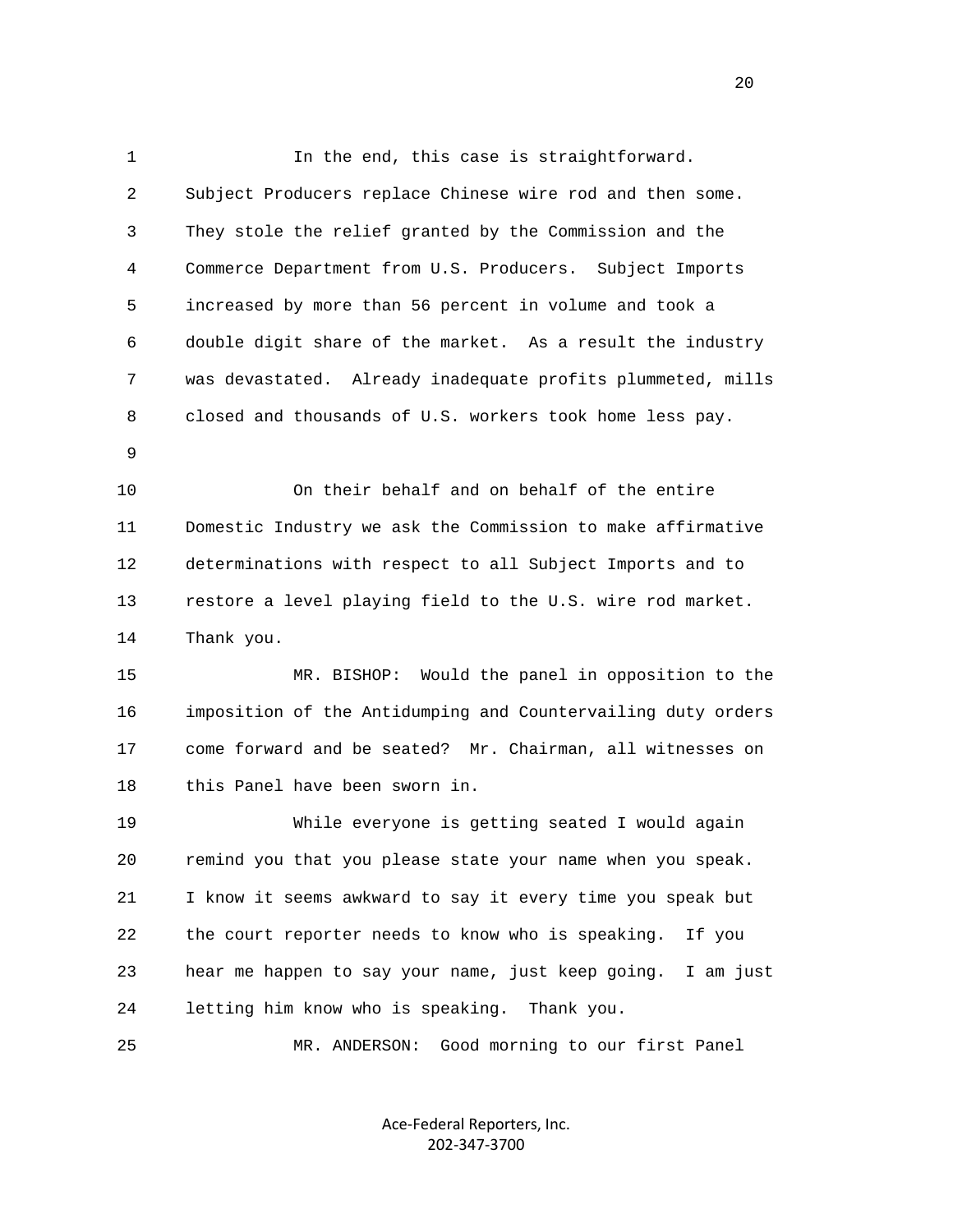1 here. Thank you for being here today and traveling to

 2 Washington, D.C. those who came into town. Mr. Nolan I will 3 let you proceed when your Panel is ready.

 4 MR. NOLAN: Alright. We will start with the Wire 5 Producers Association. You guys want to take it away? 6 STATEMENT OF KIMBERLY A. KORBEL

 7 MS. KORBEL: Thank you. Good morning Mr. 8 Anderson and Members of the ITC Staff. My name is Kimberly 9 Korbel and I'm the Executive Director of the American Wire 10 Producers Association. Four members of the AWPA are here 11 today to discuss the domestic rod market and their 12 purchasing decisions. Together they purchase more than 1 13 million tons of wire rod annually.

 14 The real problem faced by the domestic rod mills 15 is that the total demand for their product has declined as a 16 result of trade cases which they have filed. Apparent 17 consumption of wire rod has declined significantly, 18 countries that can no longer sell wire rod to U.S. wire 19 producers because of trade cases continue to produce rod but 20 that rod ends up in finished wire and wire products coming 21 into the U.S.

 22 We've seen imports of wire and wire products 23 increase from 33.5 percent to 70 percent of the U.S. Market. 24 So our wire customers buy less wire, our company members 25 make less wire which means they purchase less rod which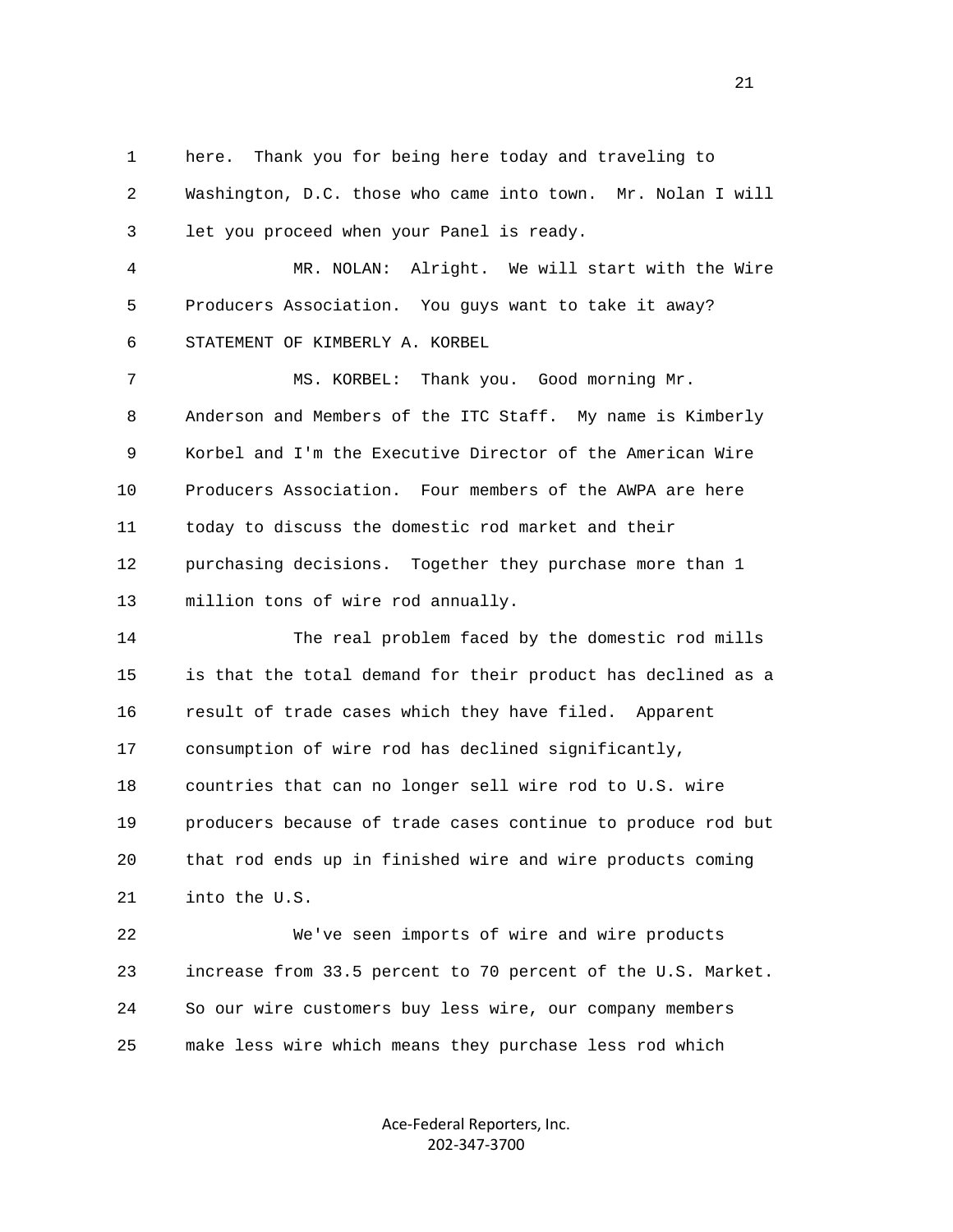1 results in lost sales for the domestic rod industry. We 2 look forward to responding to your questions at the 3 conclusion of our Panel's presentation. Our first AWPA 4 witness is John T. Johnson, AWPA President. 5 STATEMENT OF JOHN T. JOHNSON 6 MR. JOHNSON: Good morning, how are you all? I'm 7 John T. Johnson the Owner and President of Mid-South Wire in 8 Nashville, Tennessee. I am also the current President of 9 the American Wire Producers Association. Mid-South wire was 10 founded in 1967 as a family owned business that draws steel 11 wire rod into wire for a wide variety of wire products. In 12 fact, ironically this week we are celebrating the 50th 13 anniversary of our company. 14 Together with our affiliated sister company, 15 Nashville Wire Products, we employ approximately one 16 thousand workers in plants located in Tennessee, Alabama, 17 Kentucky and Missouri. Mid-South produces wire for the 18 automotive, agricultural, appliance, closet shelving, 19 material handling, construction reinforcement and other 20 industries in the United States. We also produce galvanized 21 wire for a variety of end-uses such as chain link fence, 22 nails, chicken coups, garment hangers and wire handles for 23 paint cans.

 24 Each year Mid-South purchases about 200 thousand 25 tons of wire rod and during the period covered by this

> Ace‐Federal Reporters, Inc. 202‐347‐3700

22 a set of the state of the state of the state of the state of the state of the state of the state of the state of the state of the state of the state of the state of the state of the state of the state of the state of th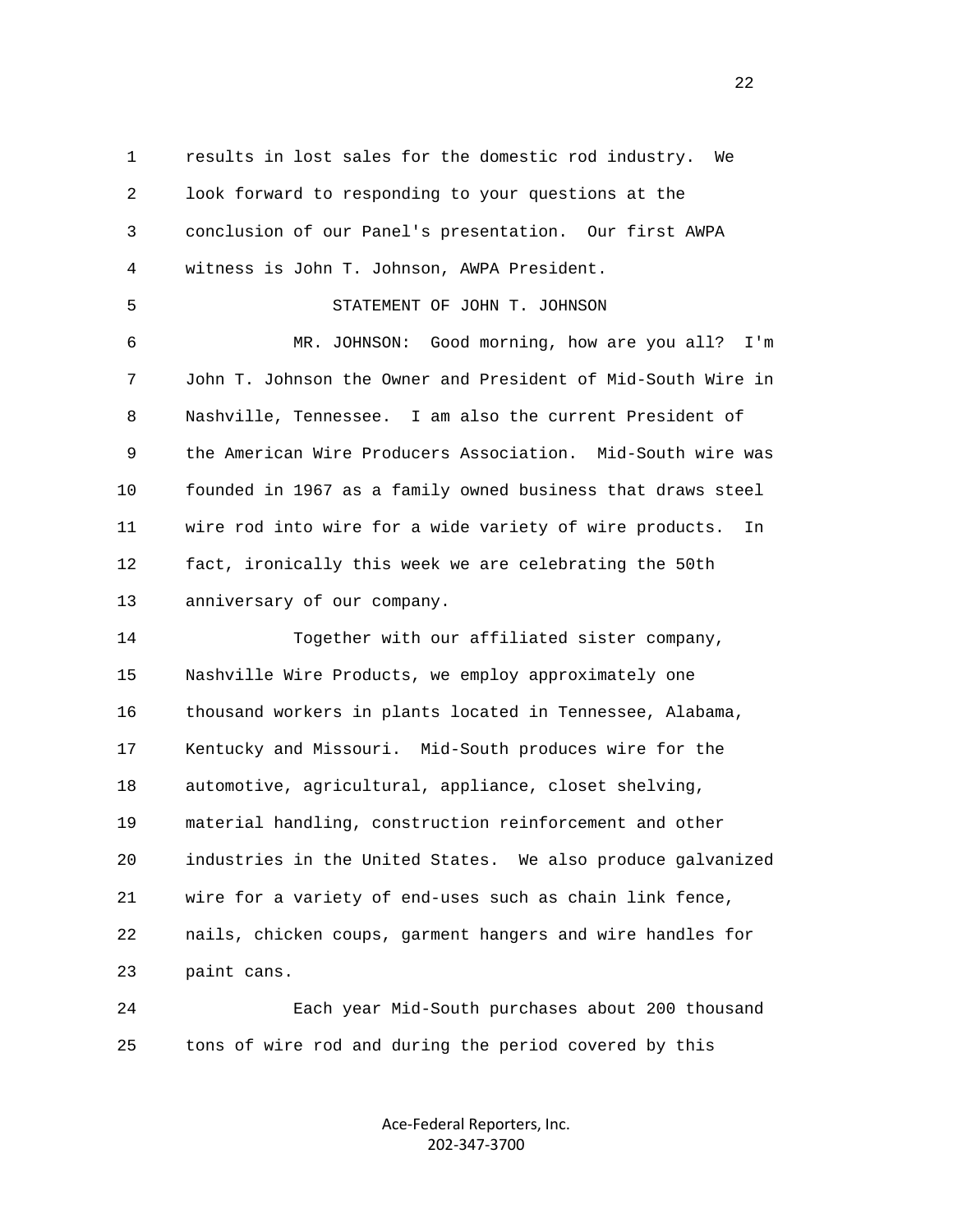1 investigation we source the majority of those tons from U.S. 2 rod mills. I want to emphasize up from that we rely on 3 domestic rod industry for the lion's share of our material. 4 We have a good relationship with them and we want to 5 continue to work with them closely. However we cannot 6 survive if we are limited to outsourcing only domestic rod.

 7 Like other independent wire producers and by what 8 I mean wire companies that are not vertically integrated 9 with the rod mill, we are frequently caught in a cost/price 10 squeeze when it comes to our raw material input. Our 11 downstream wire customers are caught in the same squeeze. 12 When rod prices increase this results in increased wire 13 prices and wire manufacturers simply cannot continue to pass 14 the increasing costs to their customers.

 15 Our customers are continually faced with the 16 "import or build" decision. That is, whether to import the 17 finished wire products or continue to purchase wire from us 18 and make their finished products here in the United States. 19 Our customers demand that we be competitive if they are to 20 continue to buy from us and make their products here in the 21 U.S.

 22 Obviously, we want our customers to continue 23 buying our wire and this benefits the U.S. rod mills as 24 well. Unfortunately over the past several years a number of 25 our end-use customers have moved some or all of their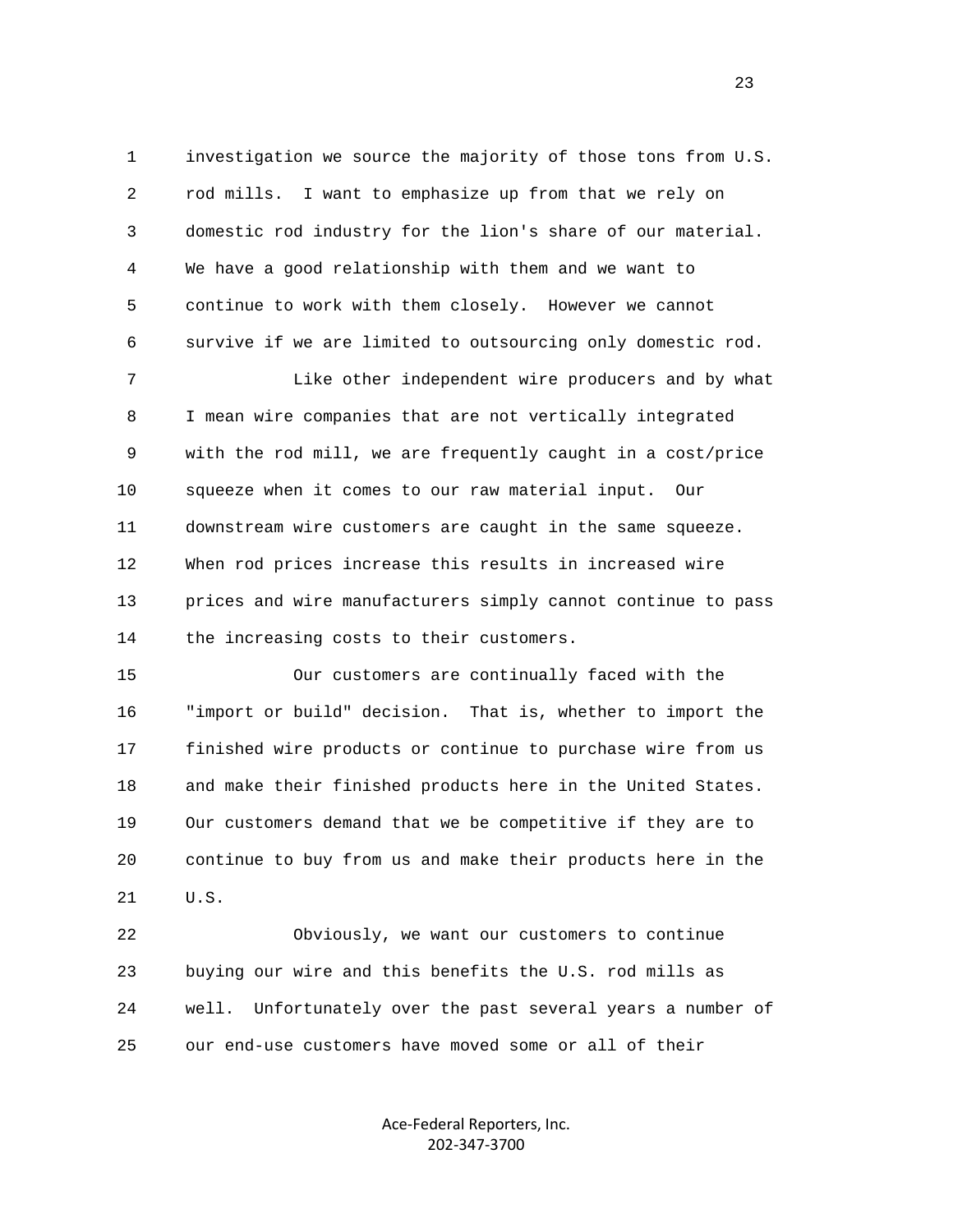1 production out of the United States. One great example of 2 that is the barbecue grill industry that has virtually 3 disappeared from the U.S. Manufacturing landscape. They 4 have gone offshore to tide the rising rod and wire prices.

 5 If we are held hostage by the domestic rod mills 6 and denied the ability to buy rod in a globally competitive 7 market our customers will have to consider import options 8 instead of buying from us to meet their needs. As a result, 9 wire rod consumption in the United States will likely 10 continue to decline hurting both the domestic rod mills and 11 wire producers.

 12 Another point I want to highlight is the fact 13 that we compete in our downstream wire markets with our 14 domestic wire rod suppliers including all four of the 15 Petitioners in this case. They compete with us in the chain 16 link fence market, lawn and garden products, in the 17 appliance industry and on drawn wire to name just a few. In 18 the event of competing demands for a finite supply of wire 19 rod, we'd expect that these mills will take care of their 20 internal and related wire operations before they ship to 21 outside customers like Mid-South.

 22 In fact, we are already hearing from some U.S. 23 rod mills about allocations in the near future and they tell 24 us they are either fully booked or getting booked. Of 25 course, they don't call them allocations. Instead they call

> Ace‐Federal Reporters, Inc. 202‐347‐3700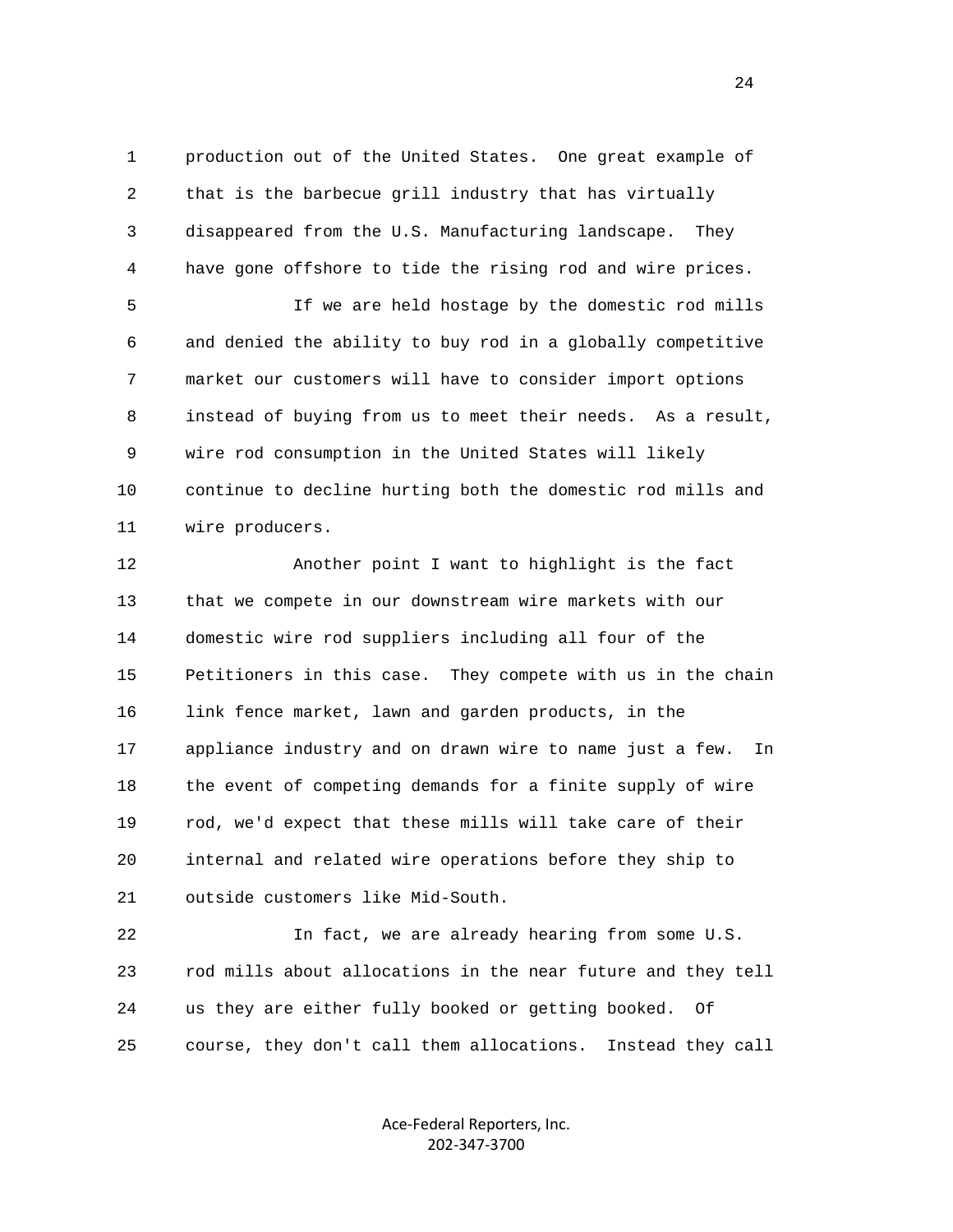1 them "controlled order entry". We are already experiencing 2 delivery delays on orders that we placed before these cases 3 were filed. Some domestic mills have experienced unplanned 4 outages and other production issues which could create 5 supply issues as well.

 6 As I mentioned, we have found that lead times and 7 deliveries from some of the U.S. Mills have been irregular 8 and unpredictable. When we buy imported rod, the 9 transaction price is not the only factor we consider. 10 Quality is also key. Some of our customers request that we 11 provide them with wire drawn from steel produced by certain 12 foreign mills, especially those that use the BOF method of 13 melting steel.

 14 According to our customers the BOF steel works 15 better in their processing operations than some of the 16 domestic scrap-based steel. Some of the advantages of BOF 17 steel include better residuals, lower tensiles and overall 18 better consistency. Rod mills in Korea, South Africa, The 19 UK and Ukraine supply the BOF rod. None of the domestic 20 mills are BOF. They all use electric arc technology.

 21 Another key is that buying imported rod allows us 22 to secure business that requires guaranteed long-term 23 pricing. We have customers who request confirmed pricing 24 for two quarters up to a year but the domestic rod mills are 25 unable to provide that kind of predictability. We have to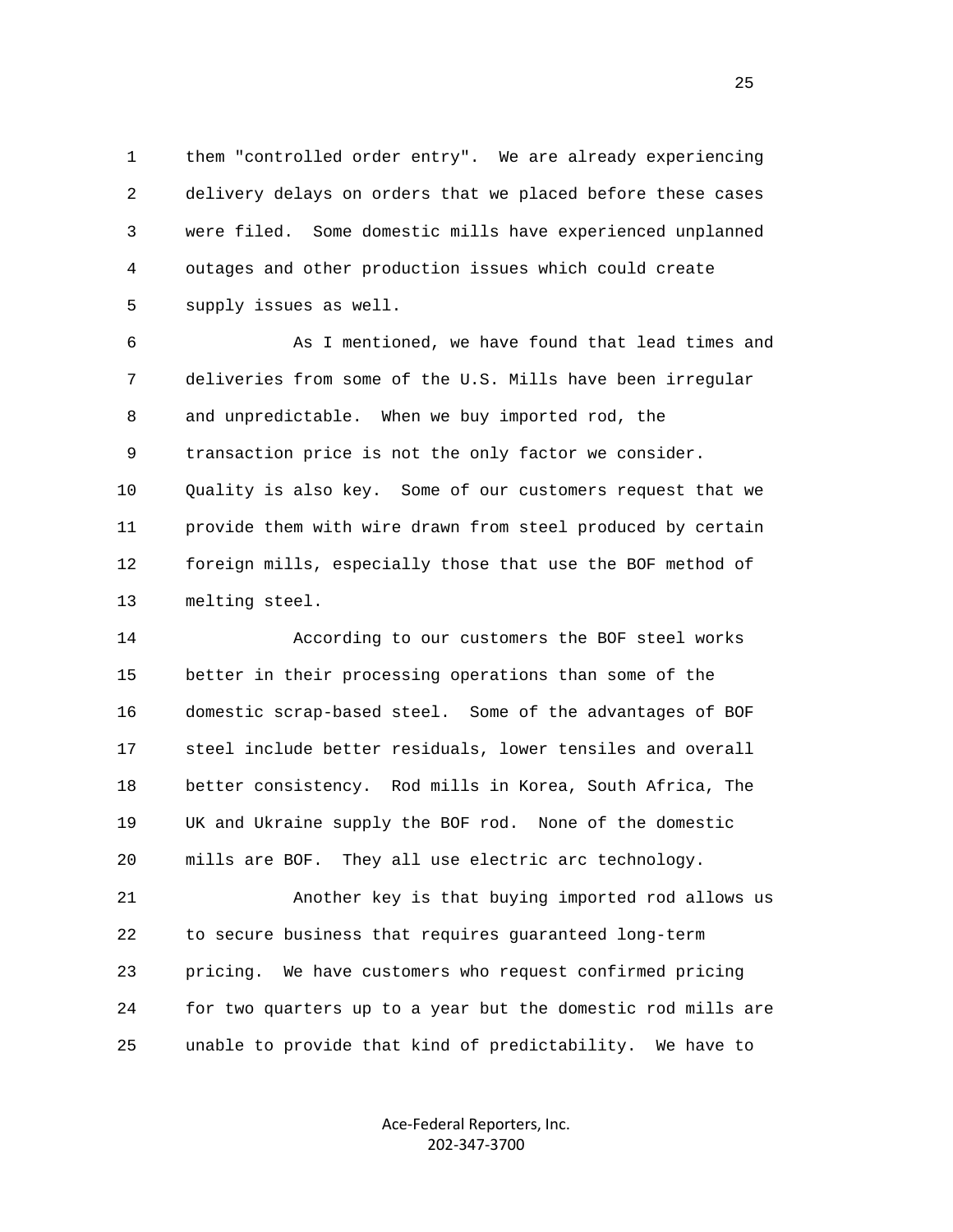1 negotiate for volumes with our domestic suppliers and 2 generally they will confirm pricing for one month at a time. 3 Domestic rod mill prices are generally tied to 4 scrap prices which have been extremely volatile lately with 5 a dramatic swings both up and down. We have found while 6 U.S. rod prices follow scrap prices up when scrap prices 7 fall the domestic mills don't always reduce their prices. 8 For example, scrap recently dropped 30 dollars a ton but the 9 U.S. rod mills have sent out letters stating that they are 10 retaining their current pricing levels and not 11 acknowledging the scrap decrease.

 12 Another advantage of import rod is that we can 13 purchase in larger quantities. Our national plant is 14 strategically located on the Cumberland River so we prefer 15 to buy barge loads of 1500 tons per barge. All of our 16 imported rod arrives by barge at our plants. However, only 17 two of the petitioners can deliver to us by barge. Each 18 barge that we receive is equivalent to 75 truck loads. It 19 takes only four hours to unload a barge but to marshal 75 20 truckloads of domestic material in our receiving yard takes 21 considerably more time and manpower and leaves a much higher 22 carbon footprint.

 23 So there are real cost savings and environmental 24 benefits in receiving rod by barge. As you can see, we have 25 to consider a number of factors which affect the total cost

> Ace‐Federal Reporters, Inc. 202‐347‐3700

<u>26</u>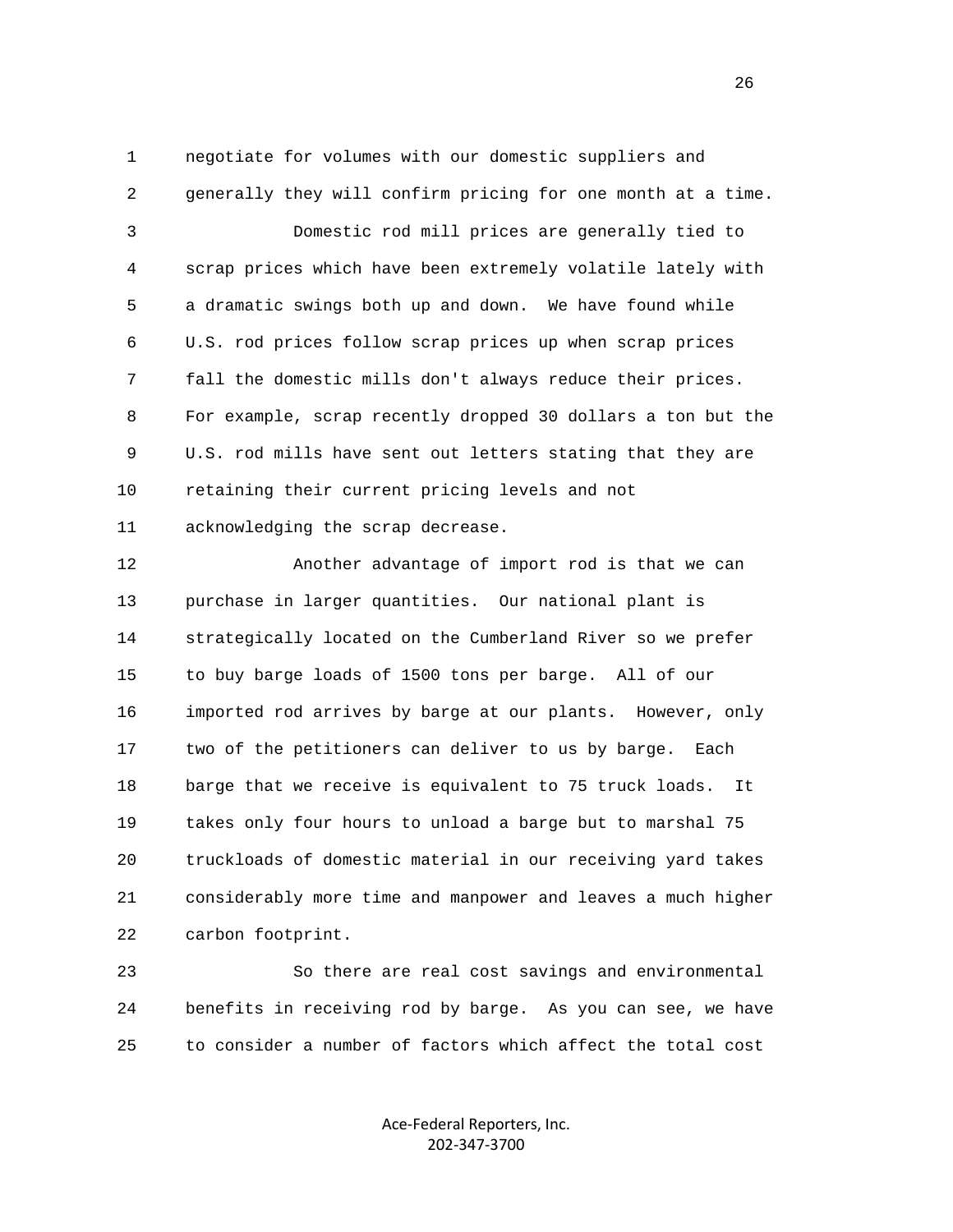1 of our rod in our purchasing decisions. Price is only one 2 of those factors. Domestic rod industry's reliance on trade 3 cases to restrict our access to the global rod market makes 4 us uncompetitive in a global economy making it impossible 5 for us to be the lowest cost producers and forcing our 6 customers to move production and jobs overseas. 7 If the domestic mills are the only game in town, 8 I have real concerns about whether my company and other 9 independent wire producers will be able to get the rod tons

 10 needed to operate their businesses. Ultimately, if we lose 11 customers, so will the rod mills. Thank you.

## 12 STATEMENT OF CHRISTIAN STAUFFER

 13 MR. STAUFFER: Good morning. My name is 14 Christian Stauffer and I am Vice President for Sourcing and 15 Logistics at Insteel Industries in Mount Airy, North 16 Carolina. Insteel is the nation's largest manufacturer of 17 steel wire reinforcing products from concrete construction 18 applications. We manufacture and market drawn wire, 19 pre-stressed concrete strand and welded wire reinforcement 20 products such as engineered structural mesh, concrete pipe 21 reinforcement and standard welded mesh products.

 22 Our sales of these products exceeds \$400 23 million annually. Insteel operates ten plants in eight 24 states of North Carolina, Florida, Pennsylvania, Tennessee, 25 Kentucky, Missouri, Texas and Arizona, and we employ nearly

> Ace‐Federal Reporters, Inc. 202‐347‐3700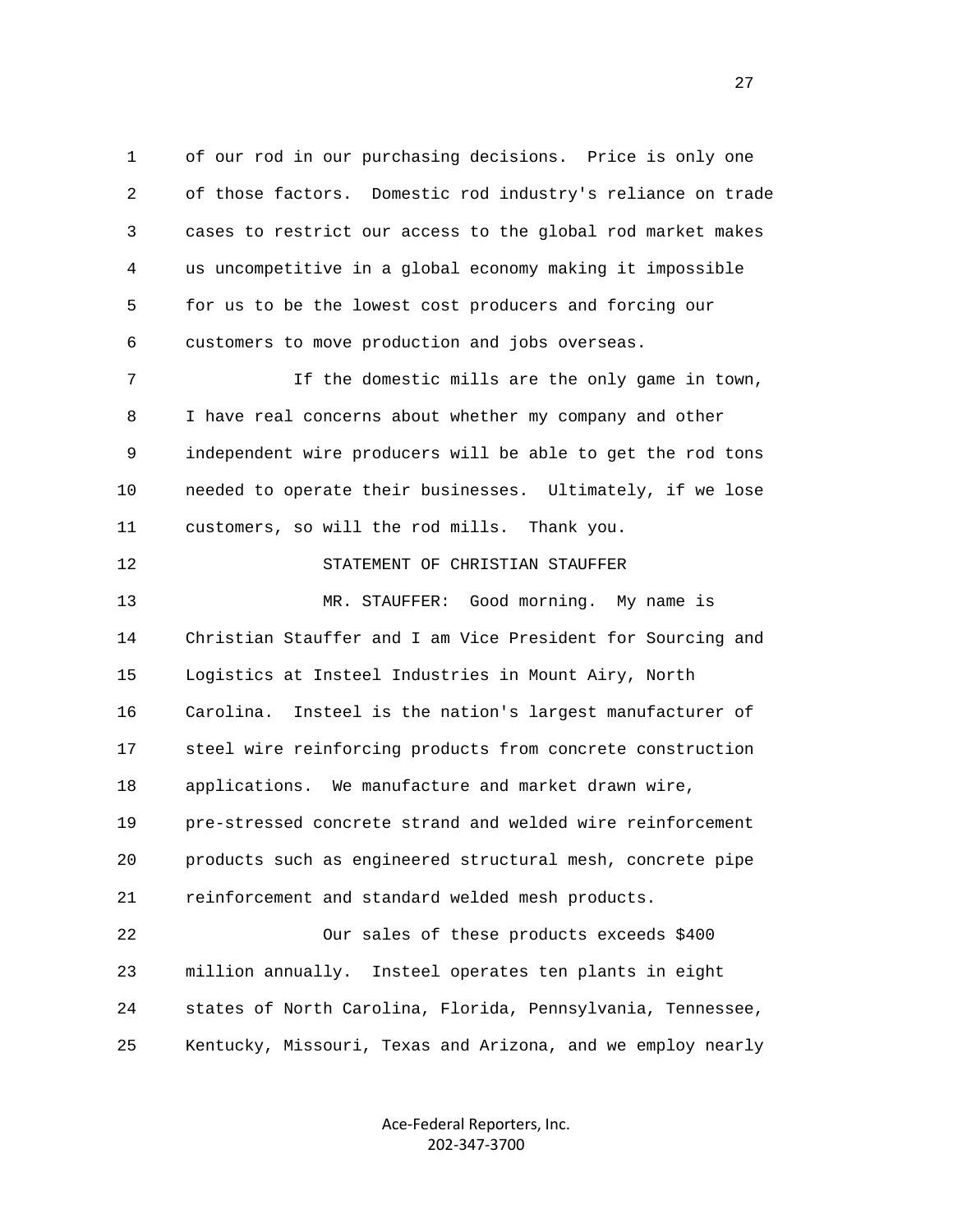1 1,000 American workers. We have pursued an ambitious 2 capital expenditure program to strengthen our position in 3 the market. Total outlays this year will be expected to 4 reach 25 million as we complete the expansion of our PC 5 strand facility in Houston, and a new production line in St. 6 Joseph, Missouri, and continue to upgrade our production 7 technology and information systems.

 8 Insteel consumes more than 450,000 tons of 9 wire rod annually, and we source between 70 and 75 percent 10 of that tonnage from domestic rod mills. We buy from all 11 the Petitioners in this case. Since 2014, our purchasers of 12 U.S.-made have steadily increased. In making Insteel's 13 purchasing decisions, I consider quality, availability and 14 price in that order. Of course price is a factor in 15 negotiations with our rod suppliers, but quality and 16 availability are our primary considerations when decided 17 from whom to purchase.

 18 Other important factors in our purchasing 19 decisions are transportation costs and the condition of the 20 wire rod upon arrival at our plants. Wire rod prices tend 21 to fluctuate based on changes in scrap and other metallic 22 prices. Rod prices also vary based on volume commitments to 23 suppliers, which can be monthly, quarterly, semi-annually or 24 annually.

25 Domestic rod producers change their prices

Ace‐Federal Reporters, Inc. 202‐347‐3700

28 and 28 and 28 and 28 and 28 and 28 and 28 and 28 and 28 and 28 and 28 and 28 and 28 and 28 and 28 and 28 and 28 and 28 and 28 and 28 and 28 and 28 and 28 and 28 and 28 and 28 and 28 and 28 and 28 and 28 and 28 and 28 an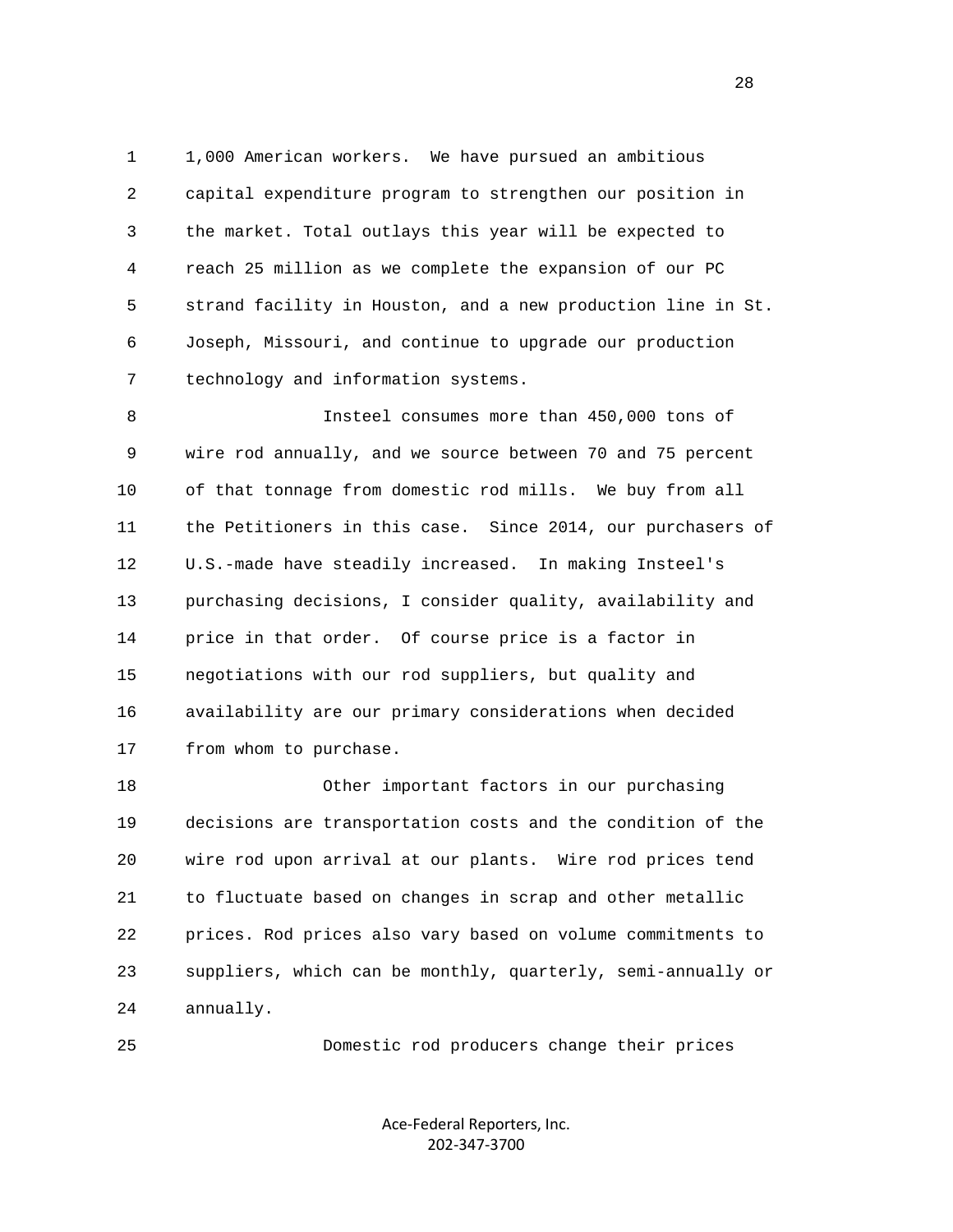1 monthly in order to maintain their profit margins, as their 2 raw material, scrap, DRI and pig iron costs increase. The 3 industry as a whole regularly sends out price increase 4 letters. With no predictable pricing algorithm month to 5 month, our efforts to maintain steady inventories and ensure 6 that we have sufficient wire rod for our multiple locations 7 puts us at the mercy of the domestic industry.

 8 I would also note in purchasing wire rod 9 Insteel does not buy imported rod instead of domestic rod. 10 We consistently buy from domestic and import sources because 11 our commitments to our customers require a continuous supply 12 of rod from all sources. Many of Insteel's customers supply 13 products to the U.S. infrastructure projects which are 14 subject to Buy America or Buy American requirements. So we 15 must purchase domestically produced wire rod for these 16 purposes.

 17 In order to comply with these domestic content 18 requirements, we work closely with our domestic suppliers to 19 be able to certify that the rod they supply to us is melted 20 and poured in the United States. These Buy America and Buy 21 American requirements apply to segments of the PC strand 22 market and the majority of our concrete pipe reinforcement 23 and engineered structural mesh products.

 24 We have to certify to our customers that our 25 products are in compliance with various federal and state

> Ace‐Federal Reporters, Inc. 202‐347‐3700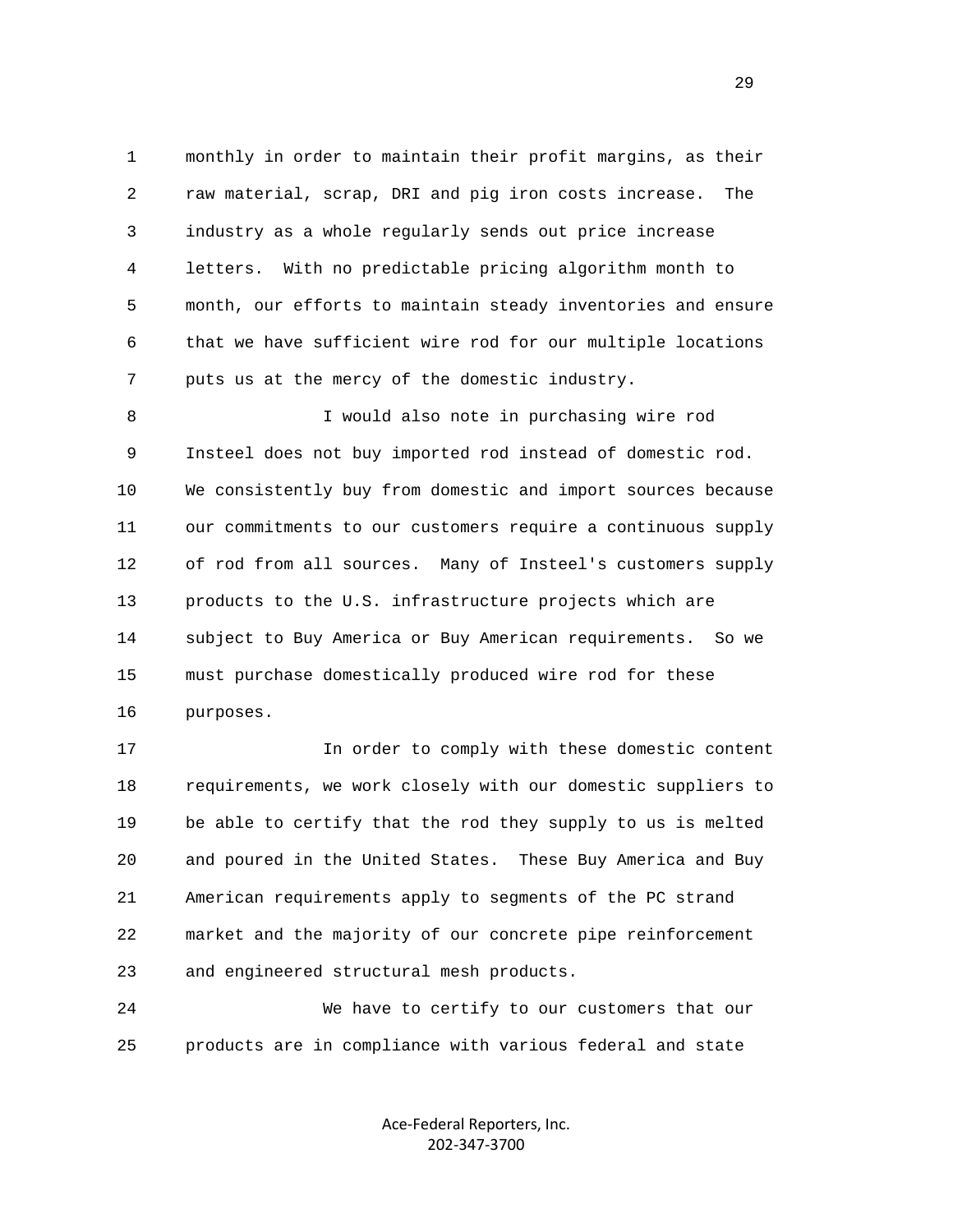1 regulations requiring domestic materials. We cannot use 2 imported rod for these purposes. This affects a significant 3 part of our total business and the percentage is even higher 4 when you consider that most of our customers in these 5 markets do not want to maintain separate inventories of Buy 6 America qualified materials, so Insteel must supply those 7 customers with products that satisfy domestic content 8 requirements.

 9 Like other wire producers here today, we 10 compete with our domestic suppliers with downstream wire and 11 wire products. Each of the petitioning customers is also a 12 competitor. They are vertically integrated producing both 13 wire rod and wire products including welded wire 14 reinforcement and PC strand.

 15 They compete with us at every level in the 16 markets we serve throughout the United States in every 17 geographic area. Our downstream operations also compete for 18 supplies of wire rod, which we know -- in which we know they 19 will be given preference if rod shortages develop in the 20 market or deliveries are delayed or cancelled.

 21 One of our petitioners even told my CEO that 22 their rod production is a tool to out-compete Insteel. The 23 exact quote is "We will out-Insteel Insteel." In our tight 24 supply conditions caused by restricting access to global 25 sources of rod, the domestic industry will be in a position

> Ace‐Federal Reporters, Inc. 202‐347‐3700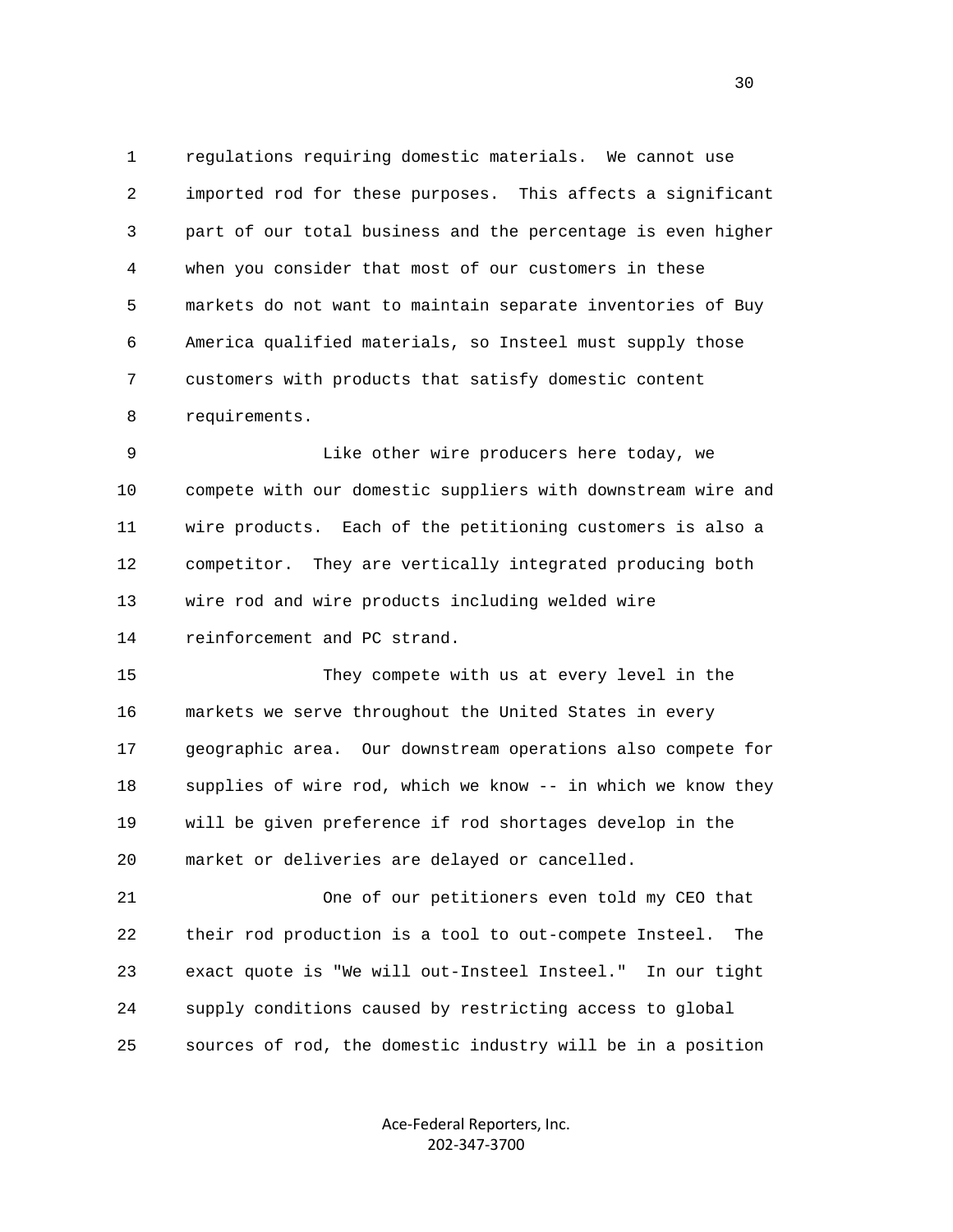1 to limit the supply to Insteel, while continuing to support 2 their downstream wire companies in direct competition to us. 3 For most sectors of the U.S. market, domestic 4 demand for wire rod exceeds production, domestic production 5 capacity. It has been this way for some time. The ITC's 6 own case records can readily support the notion that there 7 has been a flow of imported wire rod to the United States 8 for many, many years. 9 Imports of wire rod are necessary to satisfy 10 the supply requirements of the U.S. market. I am very 11 concerned about the supply and demand imbalance, because in 12 any year the domestic industry will have planned and 13 unplanned outages, as well as production schedules running 14 at 100 percent of current capacity utilization as the mills 15 define schedule capacity. 16 Twice last year, one of the petitioning mills 17 reduced our wire rod order by ten percent because the mill 18 was overbooked. We were told that the overbooking was due 19 to strong rebar and rod orders, and that the mill was 20 cutting all customer orders as a result. Insteel was forced

 21 to cover our full production requirements elsewhere. The 22 same petitioner informed us that our April 2017 orders would 23 be pushed into May because the mill was full in both March 24 and April.

25 At the end of 2016, another petitioner

Ace‐Federal Reporters, Inc. 202‐347‐3700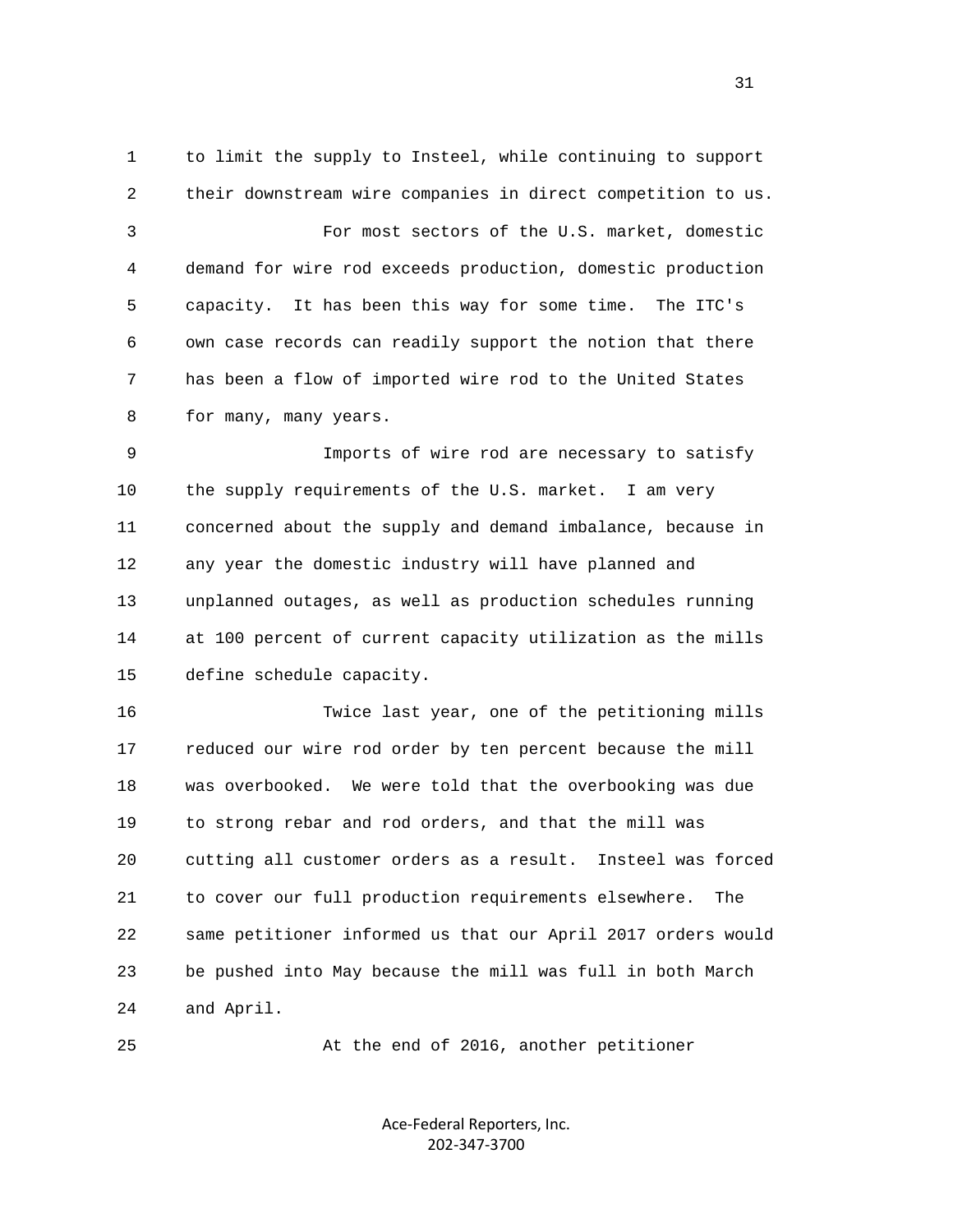1 informed us that they had no production space left in their 2 mill for December, and that they would be unable to produce 3 material for Insteel until January 2017 rolling.

 4 In circumstances like these, the integrated 5 rod mills in the United States, including all of the 6 Petitioners, will have a higher priority to their own 7 captive consumption of wire rod to make downstream wire 8 products, which compete directly with Insteel and other 9 independent wire companies, and we would have no 10 alternative sources of supply. This would be disastrous for 11 the U.S. wire and wire products industry. Thank you. 12 STATEMENT OF BOB MOFFITT 13 MR. MOFFITT: Good morning. My name is Bob 14 Moffitt and I am Vice President of Purchasing for the Heico 15 Wire Group, which includes Davis Wire and National Standard. 16 The Wire Group is the largest consumer of wire rod in 17 western North America, and one of the largest in the United 18 States. We employ approximately 650 people in our plants in 19 California, Washington, Oklahoma and Michigan. A fifth mill 20 in Colorado was closed in mid-2015 because of poor wire 21 market conditions. 22 We draw wire for use in agricultural and

 23 merchant products, industrial and specialty products, 24 building and reinforcing products and the automotive 25 industry. We purchase low carbon, high carbon, tire bead

> Ace‐Federal Reporters, Inc. 202‐347‐3700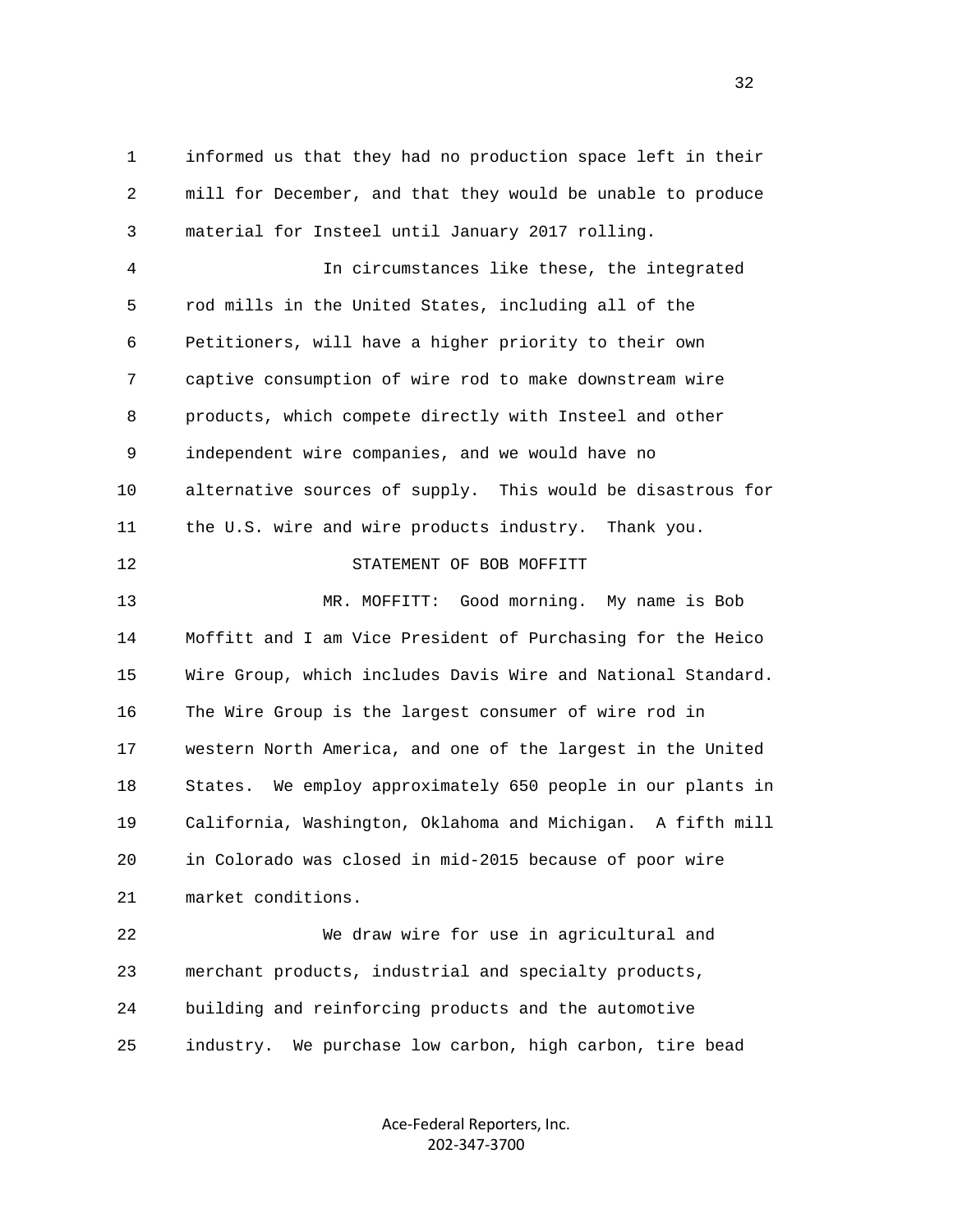1 and weld wire rod for these applications. The Heico Wire 2 Group is a strong supporter of the U.S. rod industry. We 3 prefer to buy domestically.

 4 In fact, during the period being investigated 5 by the Commission, we bought between 75 and 85 percent of 6 our total requirements from U.S. sources. Although we 7 prefer to buy from the domestics, we have learned through 8 experience that it is essential to maintain multiple sources 9 of wire rod.

 10 As a result, we made a strategic business 11 decision some years ago that we would purchase between 25 12 and 30 percent of our wire rod requirements from offshore 13 producers, and the remaining between 70 and 75 percent 14 domestically. This is why I take exception to the question 15 in the purchasers' survey that I received from the 16 Commission, which asked whether I purchased imported rod 17 instead of domestic material.

18 18 It is not a question of either/or. It is 19 question of having both sources available to us. In 20 deciding where to source rod, the three most important 21 considerations for me are the relationship I have with the 22 vendor, the cost of the rod as opposed to its price and 23 timely delivery. Vendor relationships are important because 24 I am aware of the capabilities, quality and reliability of 25 each of my suppliers, and I know the mills that I can depend

> Ace‐Federal Reporters, Inc. 202‐347‐3700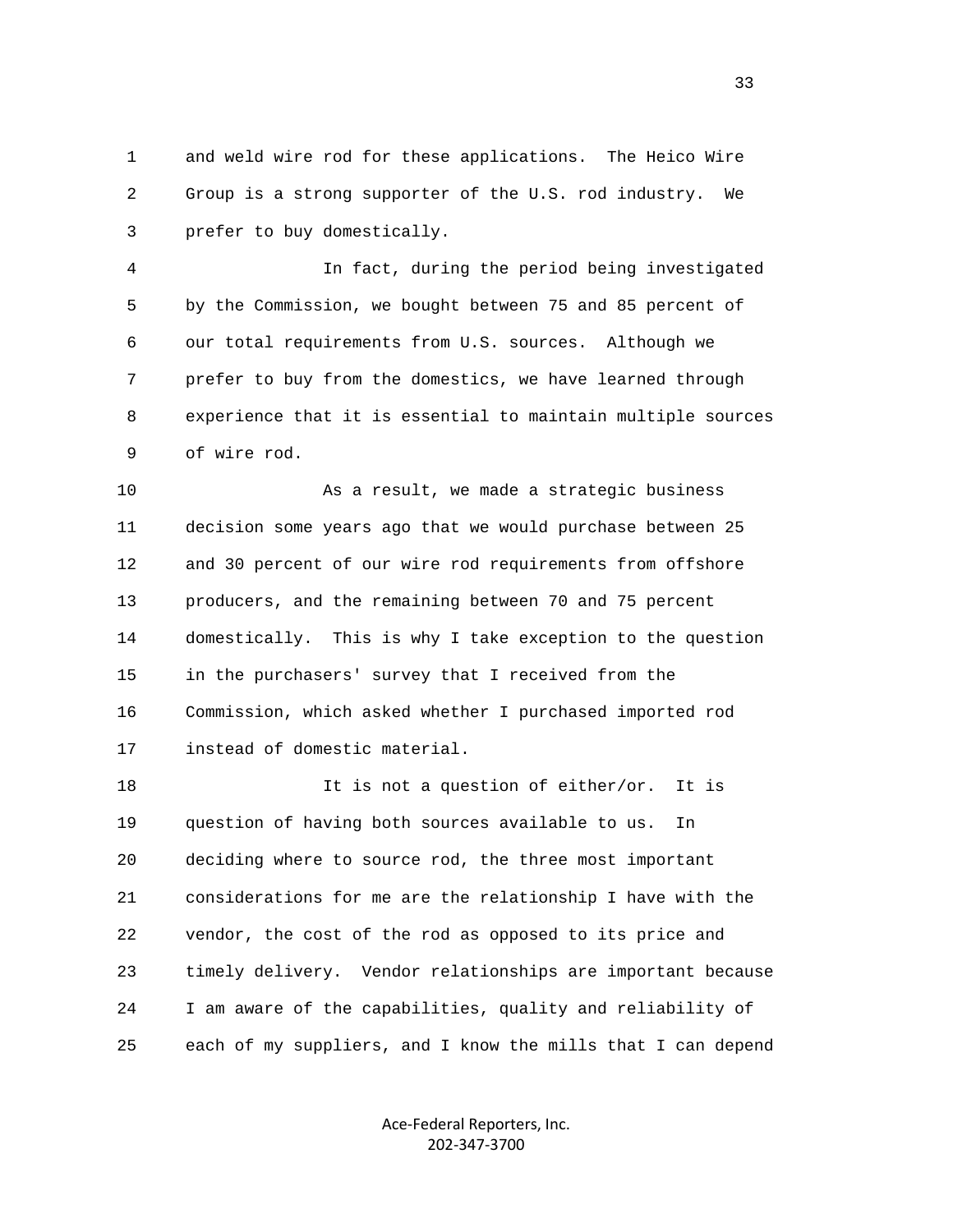1 on to ship rod that meets our company's standards.

 2 At times we pay a higher price to these 3 domestic mills than their domestic competitors because of 4 these relationships. The cost of the rod is critical. By 5 cost, I do not mean the price on the supply contract, but 6 the actual cost to my company for using the rod in our wire 7 drawing operations.

8 Prior to any rod negotiations, I must evaluate 9 several factors including coil size, scale weight, mill 10 trimming practices, surface quality and the physical and 11 mechanical properties of the wire rod. These factors are 12 critical because the lowest priced rod is not necessarily 13 the lowest cost rod.

 14 For example, the weight of a coil is important 15 because a smaller coil requires more welds to maintain 16 continuous drawing and smaller coils generate more scrap. 17 So more steel is lost per ton. This increases our costs. 18 With imported rod, we often find damage from mishandling and 19 poor packaging, which contributes to breaks during the wire 20 drawing process. Higher breakage rates and slower drawing 21 speeds mean that fewer pounds of rod can be drawn per hour. 22 This increases our costs.

 23 Domestic mills ship via rail and truck, 24 usually with one heat per load. A heat is a unique melt of 25 steel with consistent physical properties throughout, and we

> Ace‐Federal Reporters, Inc. 202‐347‐3700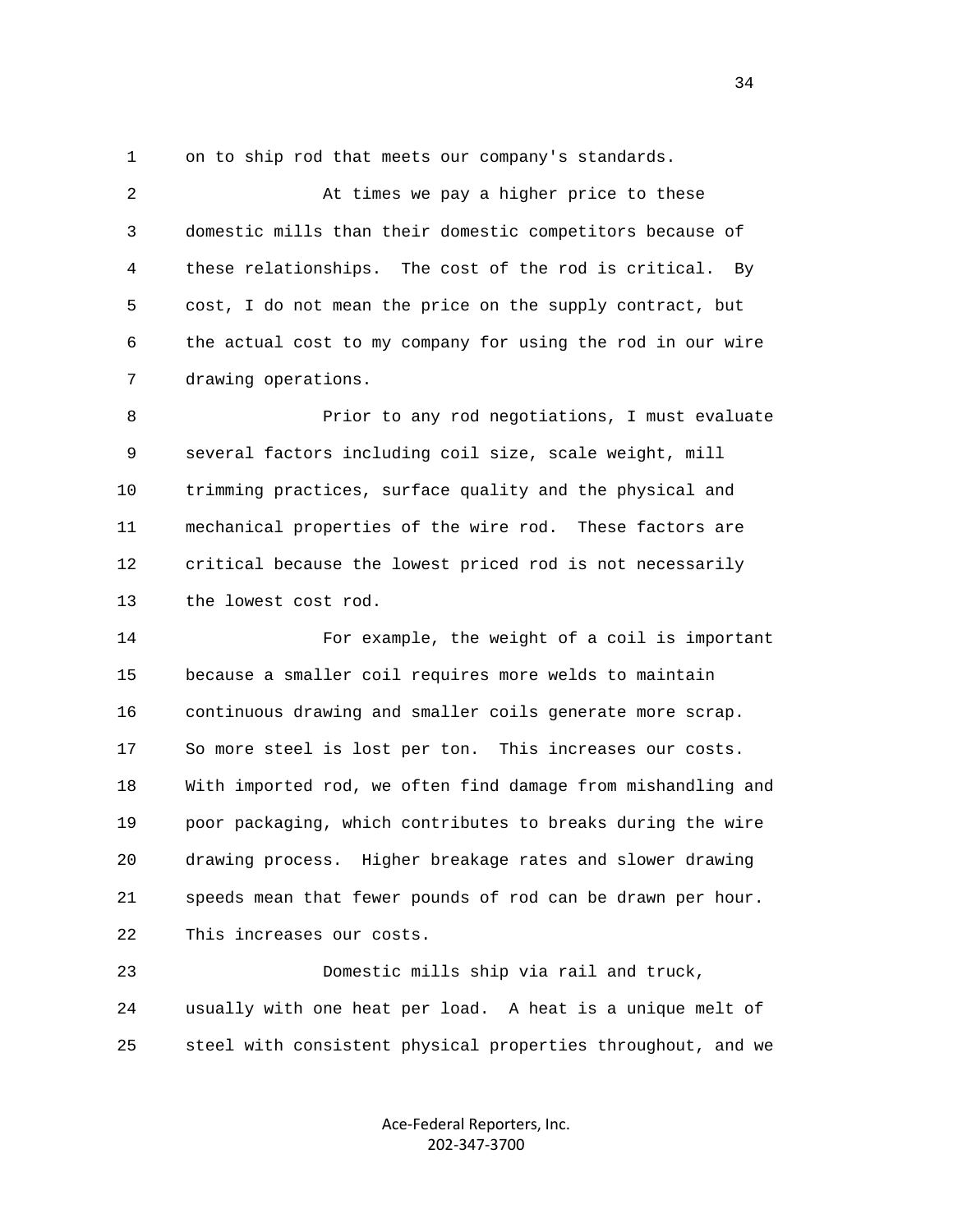1 inventory our rod purchases by heat. Imported rod comes in 2 consignments of five to 30,000 tons and heats are always 3 commingled. This makes it more difficult for us to manage 4 our inventory and thus increases our costs.

 5 Imported rod must be carried in inventory for 6 longer periods of time because of the larger consignments, 7 which further adds to the cost of the material. So I must 8 always consider the effect of these various factors on the 9 cost of our raw material, and not simply the purchase price 10 from the rod mill.

 11 Another key consideration in my purchasing 12 decision is timely delivery. Our wire companies cannot 13 operate efficiently without a reliable and predictable 14 supply. The cheapest rod in the world is of little use to me 15 if it is delivered late or not at all, or if it arrives in 16 an unacceptable condition.

 17 Today, lead times from domestic mills, which 18 had been four to six weeks, have been stretched to six to 19 eight weeks. Like the other wire companies on this panel, 20 Heico competes in downstream markets with many of the same 21 mills who sell us rod. This puts us in a difficult 22 position, especially if there are shortages of domestic 23 supply, because we know that the domestic mills will take 24 care of their own wire companies before they take care of 25 us.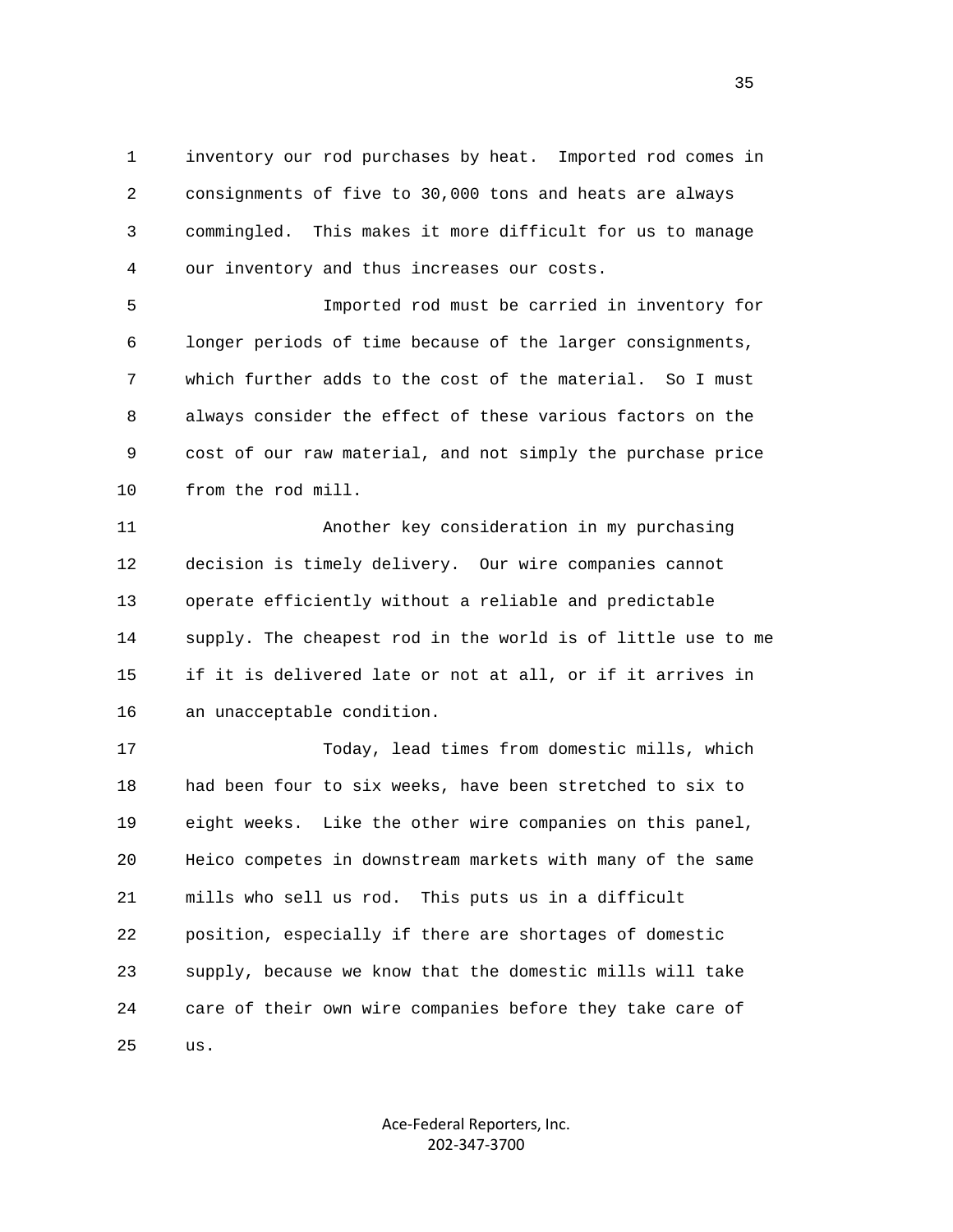1 These are all instances where the domestic rod 2 mills are competing with other domestic mills, even with 3 themselves. For example, one domestic mill complained to me 4 about losing business to imports when it was actually other 5 domestic mills that offered us better pricing. 6 Another domestic rod supplier sells us wire

 7 rod that we use to make weld wire, which we in turn sell the 8 supplier's affiliate. However, when the rod supplier 9 increases rod price to us, its affiliate refused to pay more 10 for the wire made from that rod.

 11 In another case, a domestic supplier who sells 12 rod to us for our galvanized wire lines has imported the 13 very product we have in the past produced from their rod. I 14 feel it important to point out that the real threat to the 15 domestic rod industry is not imported rod but rather 16 imported wire. As Ms. Korbel said earlier, the problem 17 facing the domestic rod mills is that total rod demand has 18 declined as a result of their trade cases.

 19 The 2014 AD CVD affirmative decision on China 20 is a perfect example of the damage that a trade case can do 21 to the domestic rod industry. My company actually bought 22 fewer tons of rod, domestic or imported, as a result of that 23 case. Our largest competitor on the west coast is located 24 in Vancouver, British Columbia. After the U.S. case against 25 China, our competitor had no restrictions on imports abroad

> Ace‐Federal Reporters, Inc. 202‐347‐3700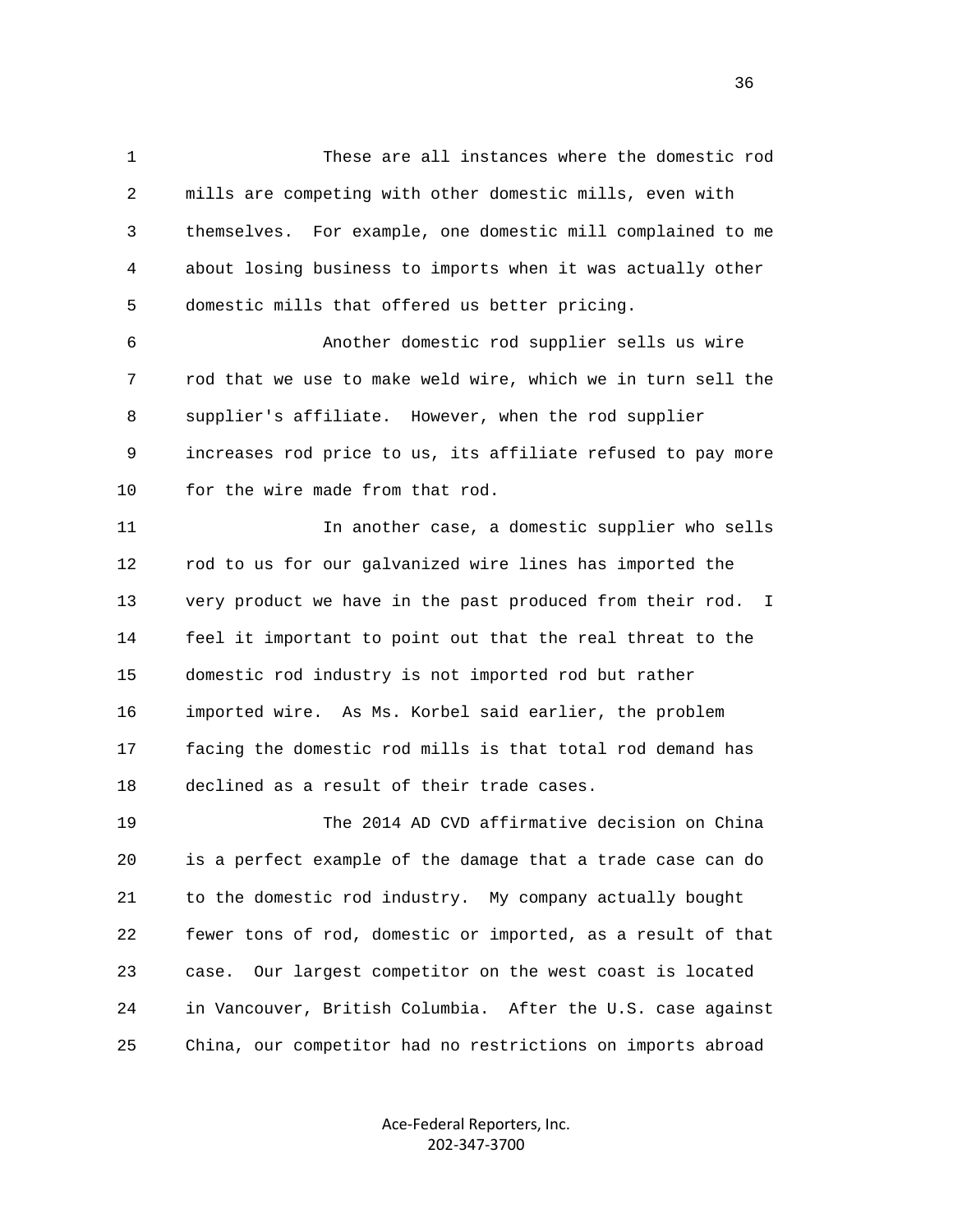1 from China, and Canadian statistics show a dramatic increase 2 in shipments of wire rod from China to British Columbia. 3 They also can buy rod from Mexico, another 4 country under order in the U.S. This rod from China and 5 Mexico is being converted in Canada to wire, wire products 6 and exported to the U.S. at prices substantially below what 7 we could offer our wire. In the end, countries denied 8 access to the U.S. market will continue to produce wire rod, 9 but it will end up in the U.S. as a finished wire product, 10 not only from that country but from third countries as 11 well. Thank you. 12 STATEMENT OF TERRY HUGHES 13 MS. HUGHES: Good morning. My name is Terry 14 Hughes, and I am the Director of Procurement from BeKaert 15 Corporation in North America. I have been with BeKaert 16 since 2004 and I have a degree in Metallurgical Engineering 17 and a Master's degree in Business Administration. Bekaert 18 is the world's leader in steel wire technology and 19 production. Our headquarters are located in Marietta, 20 Georgia and we operate five plants in the U.S., one each in 21 Georgia, Kentucky and Ohio and two in Arkansas. 22 We employ more than 1,344 workers in the U.S. 23 Our normal rod usage is 350,000 to 360,000 tons annually. 24 Multiple sourcing is very important to us, as we try to 25 manage the risks of our business. We purchase about

> Ace‐Federal Reporters, Inc. 202‐347‐3700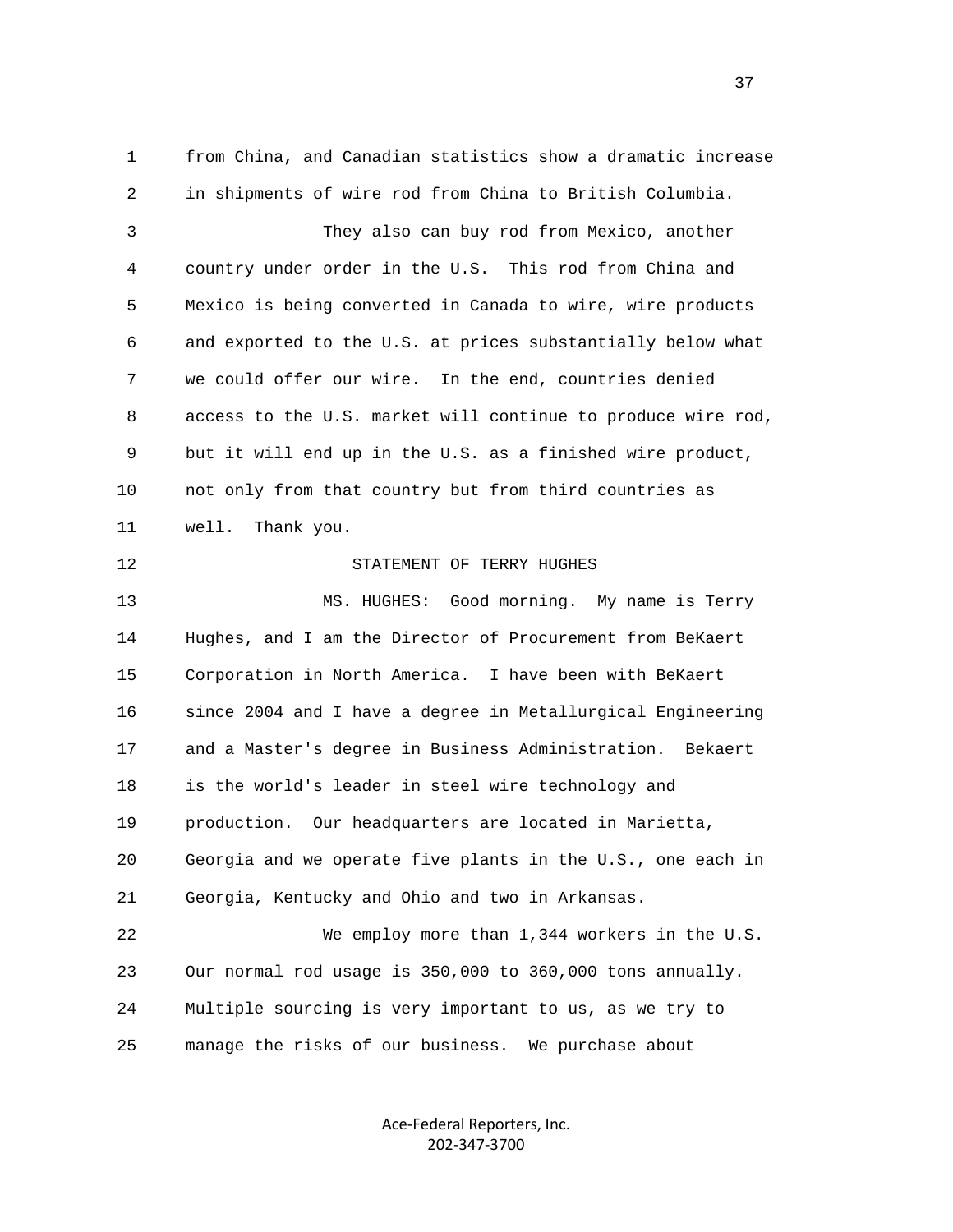1 one-half of our requirements from U.S. rod mills, including 2 all four Petitioners. We also purchase from all subject 3 countries but one.

 4 Half of our wire sales are to the automotive 5 sector, and the remainder to agricultural, construction, 6 fencing, energy and utility segments of the U.S. market. 7 Tire cord is one of the largest product segments, consuming 8 one-third of our total rod purchases. Our capital 9 expenditures have been substantial, related mainly to 10 investments in tire cord production.

 11 For example, Bekaert has recently invested 12 several millions dollars in our Rome, Georgia facility, that 13 uses steel tire cord wire rod to produce material for North 14 American tire and reinforced hose markets. Automotive 15 markets performed well throughout 2016 and are projected to 16 remain strong this year.

17 To meet the growing demand from tire 18 manufacturers, we had planned to implement a major expansion 19 in our Rogers, Arkansas plant, which would increase North 20 American tire cord production capacity by 50 percent at that 21 plant and add over 100 new jobs. At this point, our 22 investment plans are on hold pending resolution of this 23 case, as undertaking such commitment does not make business 24 sense if the steel tire cord wire rod will not be available 25 from imported BOF suppliers.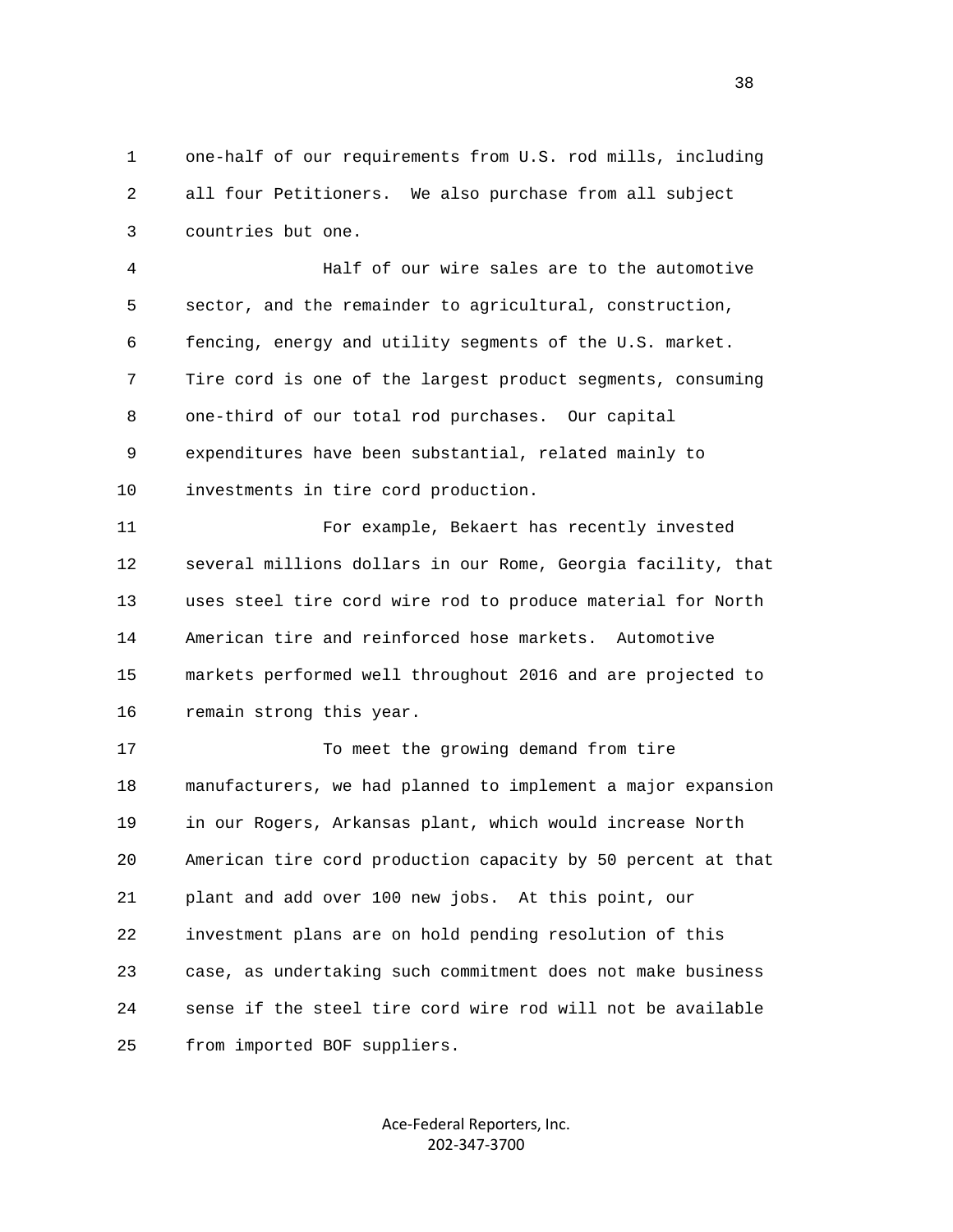1 Domestic mills cannot produce steel tire cord 2 wire rod with the quality necessary to fine-draw these 3 products to meet our requirements. Steel tire cord wire rod 4 has been excluded from prior case. Nevertheless, it has 5 been included in this one and Bekaert strongly believes that 6 it should be excluded once more. 7 Because this rod is not available 8 domestically, we have to source it from other countries. 9 Our customers need and specify basic oxygen furnace or BOF 10 material because the BOF process produces a very pure input. 11 In other words, the steel that does not have high residual 12 or tramp elements and tensile properties is more consistent. 13 BOF material is available only from mills 14 outside the United States including Ukraine, South Africa, 15 Korea, UK, Turkey and Spain. We purchase imports based on 16 the type of production, BOF, and not electric arc furnace or 17 EAF, because the recycling in the EF process results in 18 increased percentages of tramp elements. 19 So steel tire cord wire rod used in the 20 manufacture of tire and high pressure hoses, must be -- must 21 be BOF to work at peak performance. I would also like to 22 mention that it takes about two years to qualify a supplier 23 of steel tire cord wire rod. It is a demanding process 24 because these products are used in high liability downstream

25 markets like automobile tires and high pressure hoses.

Ace‐Federal Reporters, Inc. 202‐347‐3700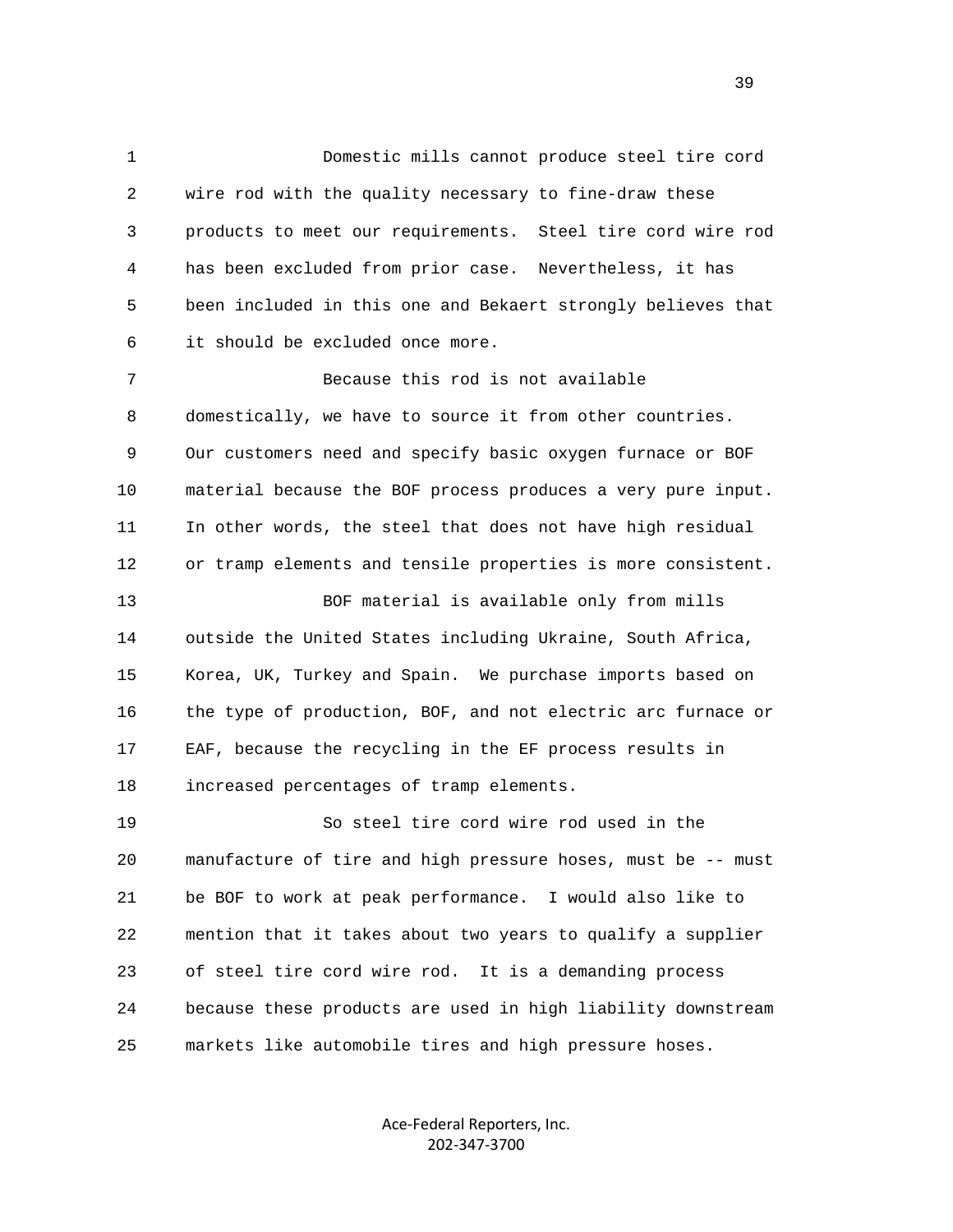1 Each time we want to qualify a new rod 2 supplier, Bekaert has to requalify itself with the tire 3 manufacturers. This process is not only time-consuming but 4 also expensive for all parties involved. Other grades 5 requiring BOF production are bookbinding wire used in spiral 6 notebooks and automotive springs.

 7 Therefore, sourcing high quality BOF material 8 is one of the most considerations when I purchase wire rod. 9 Also important is the total cost of ownership, as Mr. 10 Moffitt explained, which also includes the production 11 capacity of the supplying mill and the suppliers' ability to 12 meet Bekaert's delivery requirements and lead times.

 13 If domestic suppliers are full and cannot 14 supply in a timely manner, we must go offshore to become 15 less reliant on these highly occupied mills. One domestic 16 mills has Bekaert on monthly allocations, and lead times 17 have been extended by domestic rod mills including all four 18 petitioners. We tried to rely heavily on the domestic 19 suppliers during the past two quarters, but they are behind 20 in deliveries.

 21 A number of domestic mills have told us that 22 they are almost fully booked through the end of the second 23 quarter 2017. Bekaert must be able to source tire cord wire 24 rod and other BOF materials to meet our customers' demands. 25 We would like to highlight that we have made significant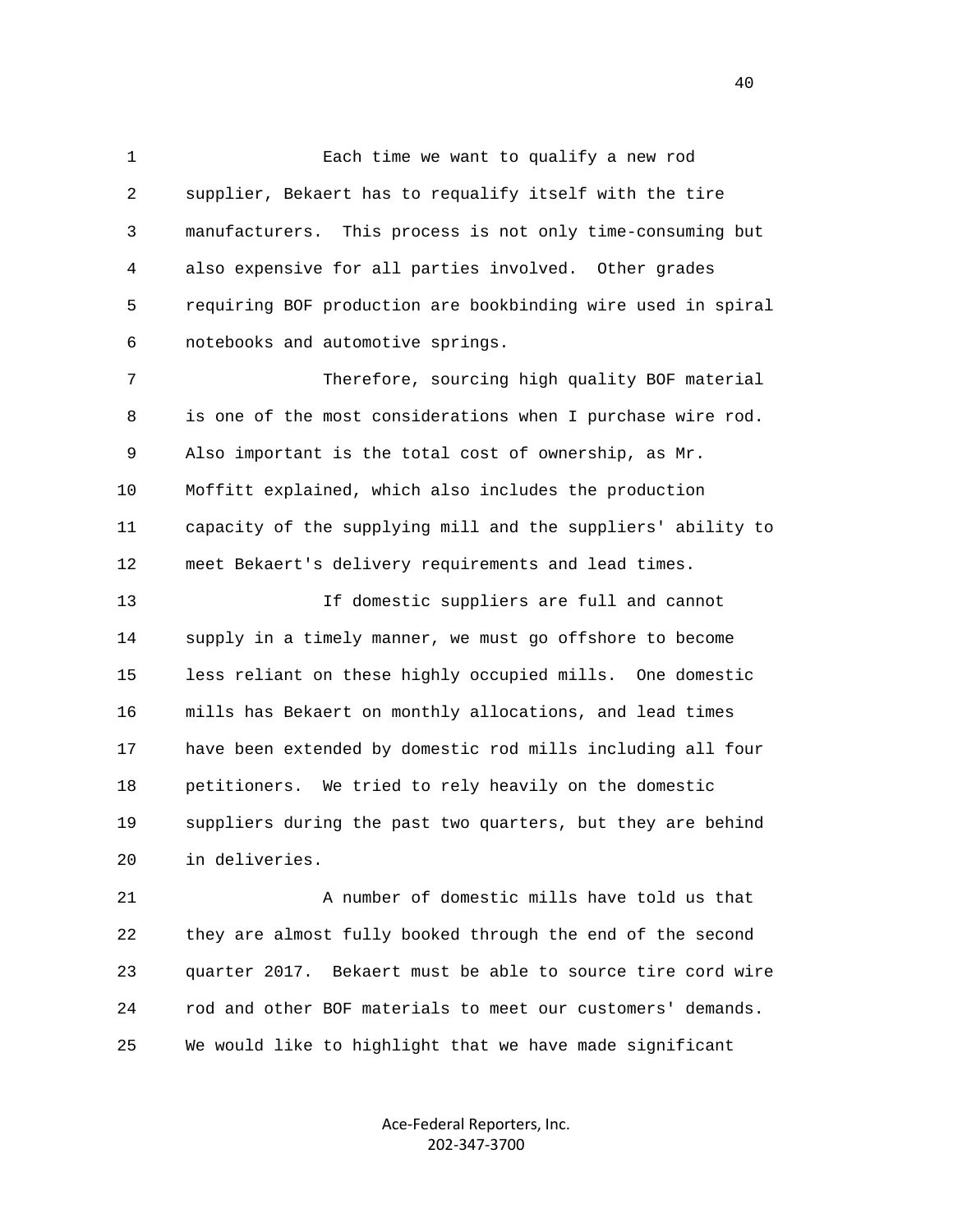1 efforts to partner with domestic suppliers, negotiate key 2 supplier agreements and purchase locally when possible. 3 However, we must have the possibility to 4 purchase globally when BOF quality material is not available 5 in a domestic market. Thank you. 6 STATEMENT OF DAVID MINNICK 7 MR. MINNICK: Good morning. My name is David 8 Minnick and I'm the CEO of Kiswire America, a U.S. producer 9 of tire cord and bead wire used in the production of vehicle 10 tires. I have been in the bead wire and tire cord business 11 for 18 years. Simply stated, Kiswire America depends on 12 high-quality wire rod of 1080 grade and above to produce 13 tire cord and bead wire that is acceptable to the tire 14 manufacturer. 15 Kiswire America was established in 1999 and now 16 operates four plants with the capacity of 115,000 tons. 17 Kiswire America employed 610 workers. We have two bead wire 18 plants and two tire cord plants which are located in South 19 Carolina and Arkansas. 20 We have invested \$250 million in these plants, 21 and are investing an additional \$50 million to expand the 22 tire cord production. When Kiswire America was first 23 established, it used only POSCO wire rod because Goodyear 24 had approved POSCO as a wire rod supplier. Since then, 25 Kiswire America has expanded its supplier. However, it

> Ace‐Federal Reporters, Inc. 202‐347‐3700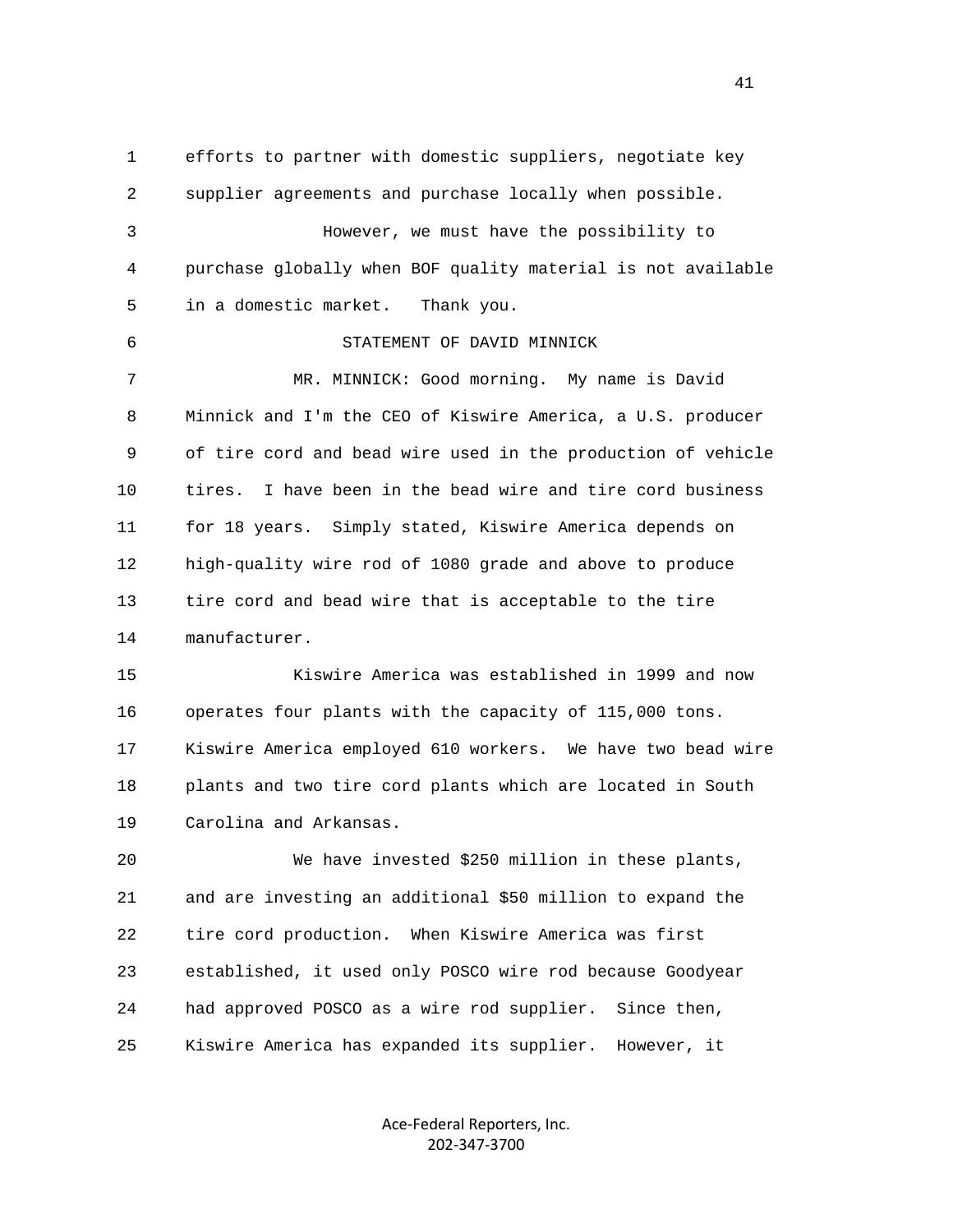1 takes roughly six months to one year for a tire company to 2 approve bead wire and two or more years to approve steel 3 cord.

 4 Kiswire America's position is that the Commission 5 should find that 1080 grade wire rod for the tire cord and 6 bead wire is a separate like-product from other wire rod. 7 We can discuss the criteria in response to questions.

 8 In the Chinese wire rod case in 2014, the 9 Commission staff observed that ArcelorMittal makes a wide 10 variety of wire rod grades at its facilities, including low, 11 medium, high carbon, tire cord, tire bead, and welding wire 12 rod. This statement is no longer correct insofar as U.S. 13 production of tire cord and tire bead wire rod is concerned.

 14 Arcelor's U.S. production ended with the shutdown 15 of Georgetown Steel, Kiswire's America facility in Pine 16 Bluff that was owned by ArcelorMittal prior to 2014. And 17 during this time, the ArcelorMittal Pine Bluff facility 18 worked closely with the ArcelorMittal Georgetown facility to 19 try and help them achieve a quality that was suitable for 20 high tensile tire cord wire products. That mill was never 21 capable of achieving a 1080 grade steel that would meet the 22 specification needed to produce high tensile wire products.

 23 The Georgetown mill was officially closed by 24 ArcelorMittal in 2015. Kiswire purchased the Pine Bluff 25 facility in May of 2014. ArcelorMittal does not have--does

> Ace‐Federal Reporters, Inc. 202‐347‐3700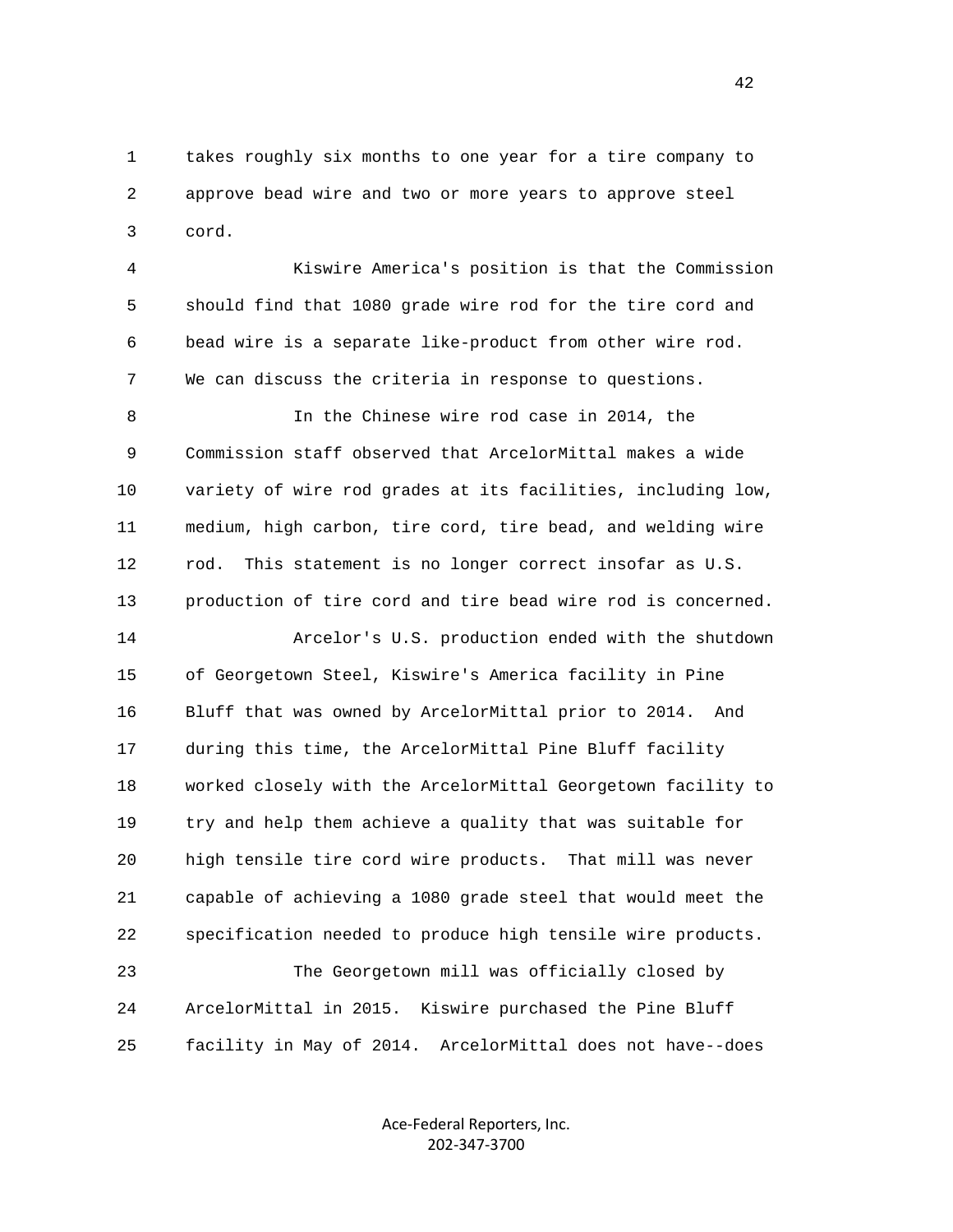1 have foreign mills producing steel cord and bead wire 2 quality wire rod, but these mills are located in Europe and 3 Brazil.

 4 We have worked with domestic suppliers in the 5 U.S. to qualify them to produce the 1080 and higher grade 6 wire rod for tire cord and bead wire. Those efforts have 7 been unsuccessful. U.S. manufacturers of tire cord and bead 8 wire require carbon wire rod of .08 percent carbon and 9 higher. At present, U.S. producers can only produce up to 10 .07 carbon content. Because no U.S. producer can produce 11 what is required, Kiswire America relies on various foreign 12 suppliers.

 13 Another important requirement is that the wire 14 rod be cleaned of any metals and have a smooth finish free 15 of defects. We reduce the 5.5 millimeter wire down to 16 ranges of 0.15 millimeters to 0.2 millimeters. This is a 97 17 percent reduction in area. You can see the samples that we 18 provided to you today.

 19 In order to perform this reduction and achieve 20 the correct physical properties, the rod must not have 21 impurities and the surface must be free of defects. We 22 request that the Commission consider the absence of U.S. 23 production, despite the demand of the tire companies for 24 such product, in evaluating this case.

25 Tire cord capacity in the U.S. currently stands

Ace‐Federal Reporters, Inc. 202‐347‐3700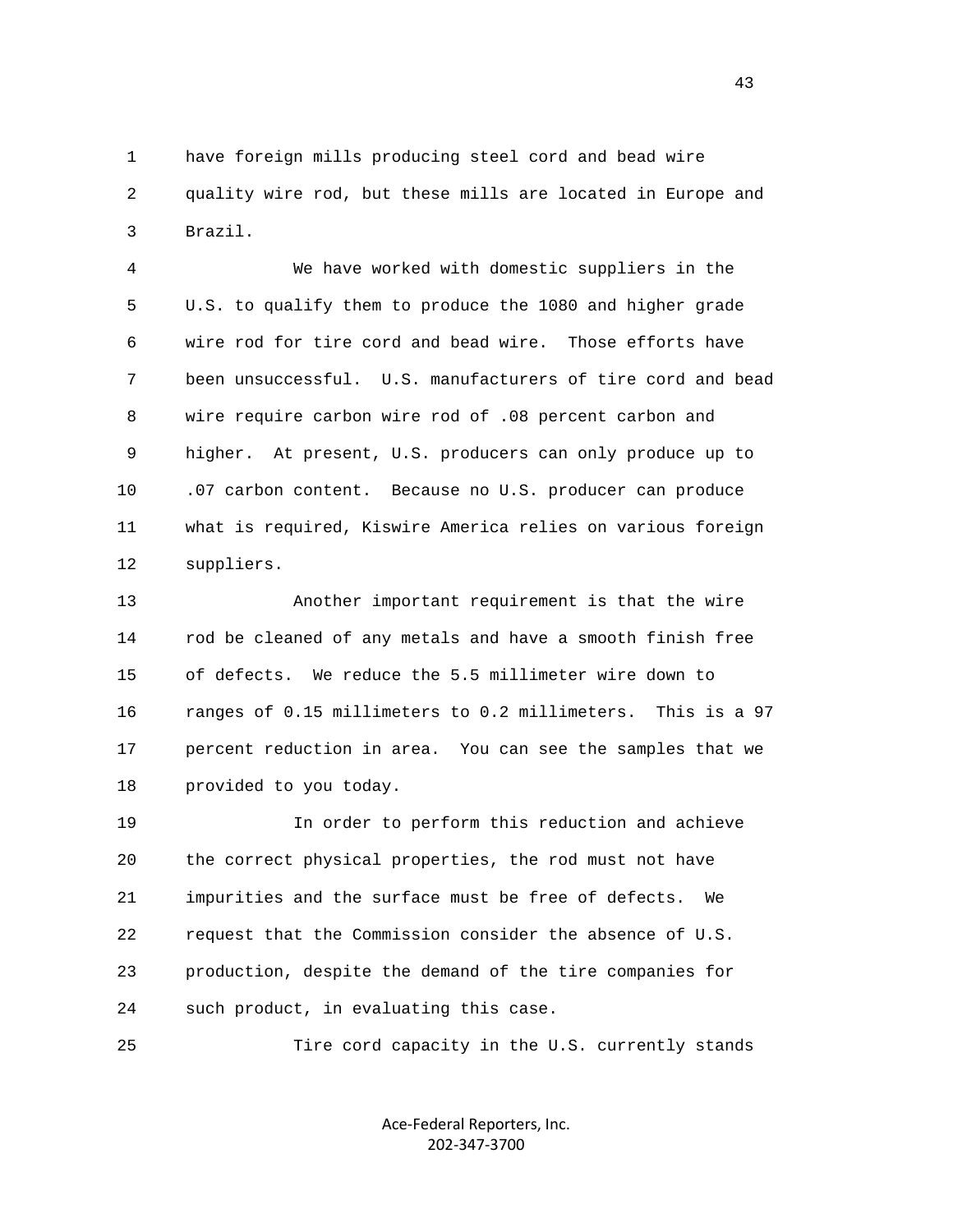1 at approximately 170,000 tons and is growing with demand of 2 approximately 350,000 tons. Demand exists and is being 3 serviced by imports because U.S. wire rod producers are 4 unable to produce wire rod of this carbon content and 5 cleanliness. 6 Our explanation is that wire rod produced by EAF, 7 which is all U.S. producers, have difficulty eliminating 8 copper and other impurities because they use scrap. 9 Producers that use blast furnaces can and do produce 10 high-carbon fewer inclusions and uniform content. 11 Thank you. 12 STATEMENT OF JOHN RYOO 13 MR. RYOO: Good morning. My name is John Ryoo, a 14 sales manager from POSCO America. 15 POSCO America imports and distributes POSCO-- 16 MR. BISHOP: Please pull your microphone a little 17 bit closer. Thank you. 18 MR. RYOO: POSCO America imports and distributes 19 POSCO's steel wire rod. To my knowledge, POSCO accounts for 20 most production and virtually all exports of steel wire rod 21 from Korea to the U.S. 22 POSCO's strategy has been to focus mostly on 23 selling high-quality wire rod, especially tire cord quality 24 rod, for downstream manufacturers that supply the automotive 25 sectors like Kiswire. Wire rod is a critical component of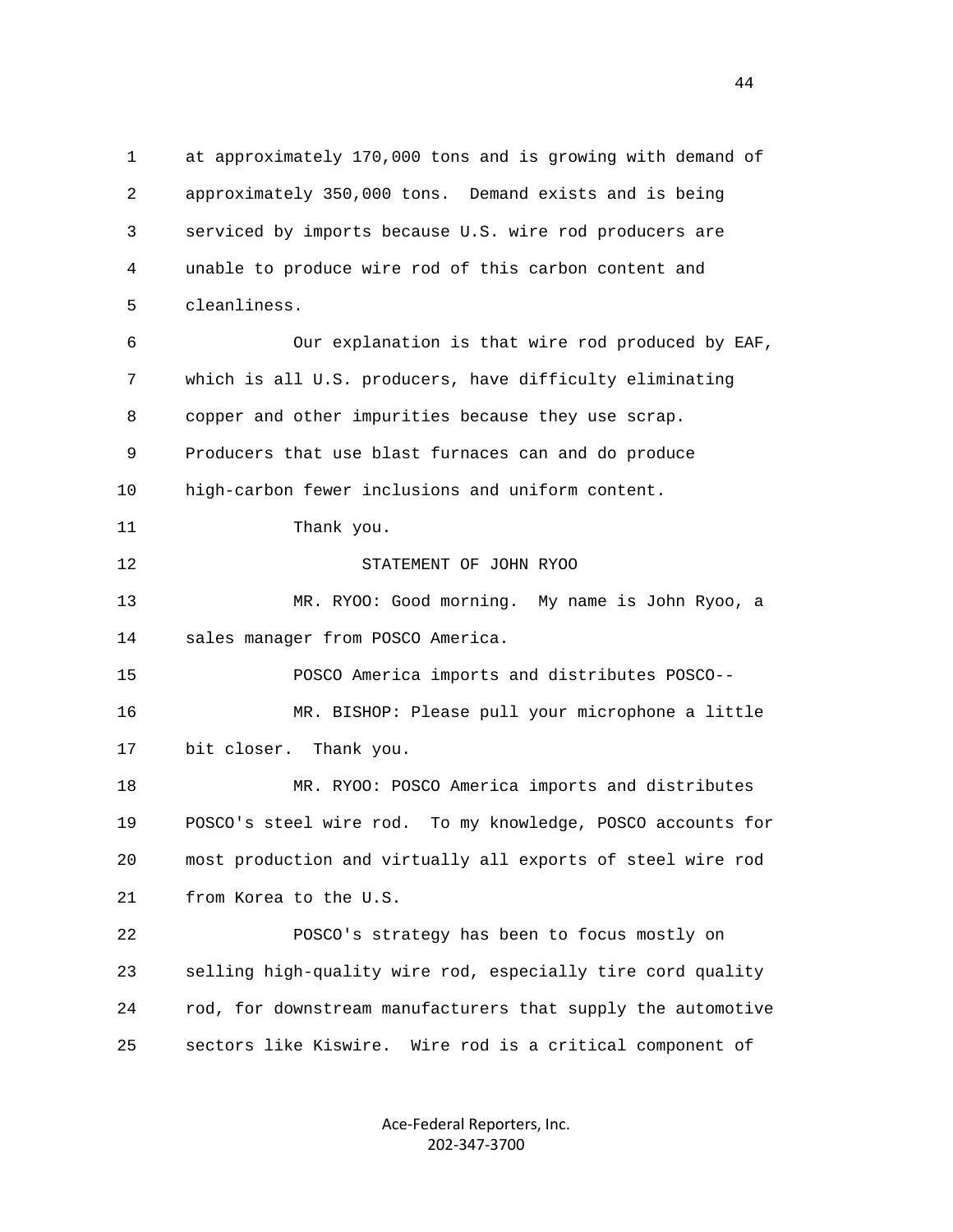1 car tires, engines and suspension. This means that demand 2 is tied to the strength of the U.S. car manufacturing.

 3 POSCO's wire rod has several advantages. First, 4 it has a high carbon content at or above 80 percent that is 5 suitable for tire cord applications.

 6 Second, POSCO produces a wide diameter range 7 between 5 and 42 millimeters. This gives us flexibility to 8 serve our customers' needs.

 9 Third, the Petitioners said in their Petition 10 that their production processes are similar to POSCO's, but 11 that is wrong. POSCO's four mills in Ponhang all use blast 12 furnace technology, while the U.S. mills continue to use EAF 13 technology. EAF technology has a higher failure rate 14 because it cannot control the residual trace elements as 15 strictly as the superior blast furnace technology. More 16 impurities mean a greater chance of surface cracking. Car 17 makers particularly have exacting standards for the steel 18 cord used to reinforce car tires.

 19 Fourth, POSCO's main raw material is molten iron 20 from its blast furnace, unlike recycled scrap metal that the 21 U.S. mills use in their electrical furnaces. This allows 22 POSCO to control the elements that go into wire rod steel 23 making processes and minimize impurities in a way that scrap 24 metals cannot.

25 With the technology and raw materials they use,

Ace‐Federal Reporters, Inc. 202‐347‐3700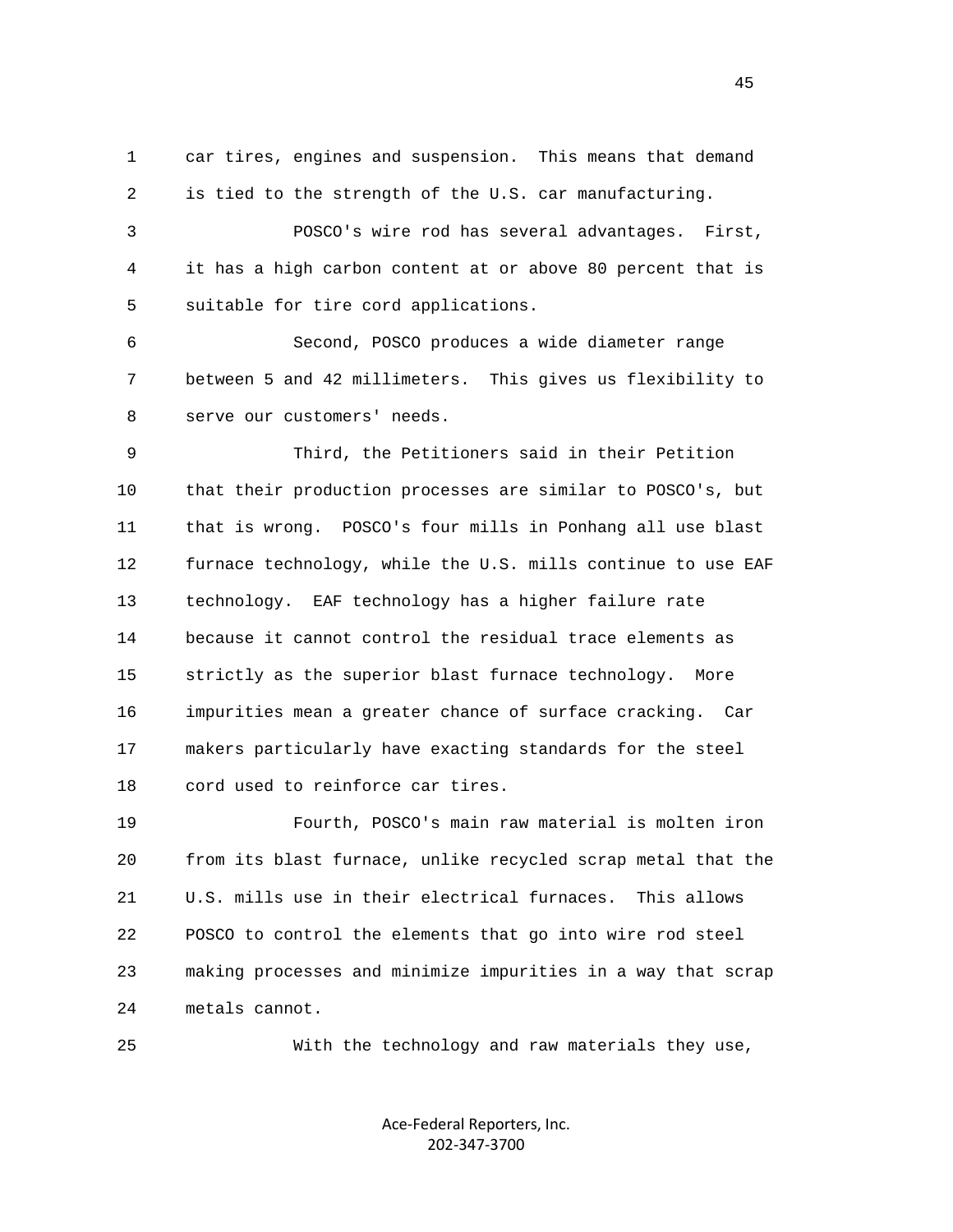1 U.S. mills have not made commercially meaningful inroads 2 into the tire cord segment of this market. I do not recall 3 any time where I have had to compete for business with the 4 U.S. mills for tire cord and bead wire. Our competitors are 5 other foreign suppliers who can also produce tire cord 6 quality rod to demanding performance requirements.

 7 I certainly have never had to lower my price in 8 order to meet or beat a U.S. competitor's price. If 9 anything, the very low iron ore and coking coal prices have 10 had the most impact on our wire rod sales prices. And yet 11 POSCO's tire cord wire rod is around 70 percent higher 12 priced than other quality wire rods that I have seen in the 13 market, including from U.S. mills.

 14 Finally, Korean tire companies Hankuk Tire and 15 Kumho Tire have announced investment plans to build tire 16 factories in the U.S. Those plans were based on the 17 assumption that they would be able to source high quality 18 tire cord rod from POSCO. Their investment plans are now in 19 danger because of this case. Other downstream users are 20 similarly concerned about what this case will do to their 21 businesses. Thank you. 22 STATEMENT OF YOUNG KEUN HWANG 23 MR. HWANG: My name is Young Keun Hwang, the 24 president of POSCO AAPC which consists of two plants. The

25 first plant is a flat steel processing facility located in

Ace‐Federal Reporters, Inc. 202‐347‐3700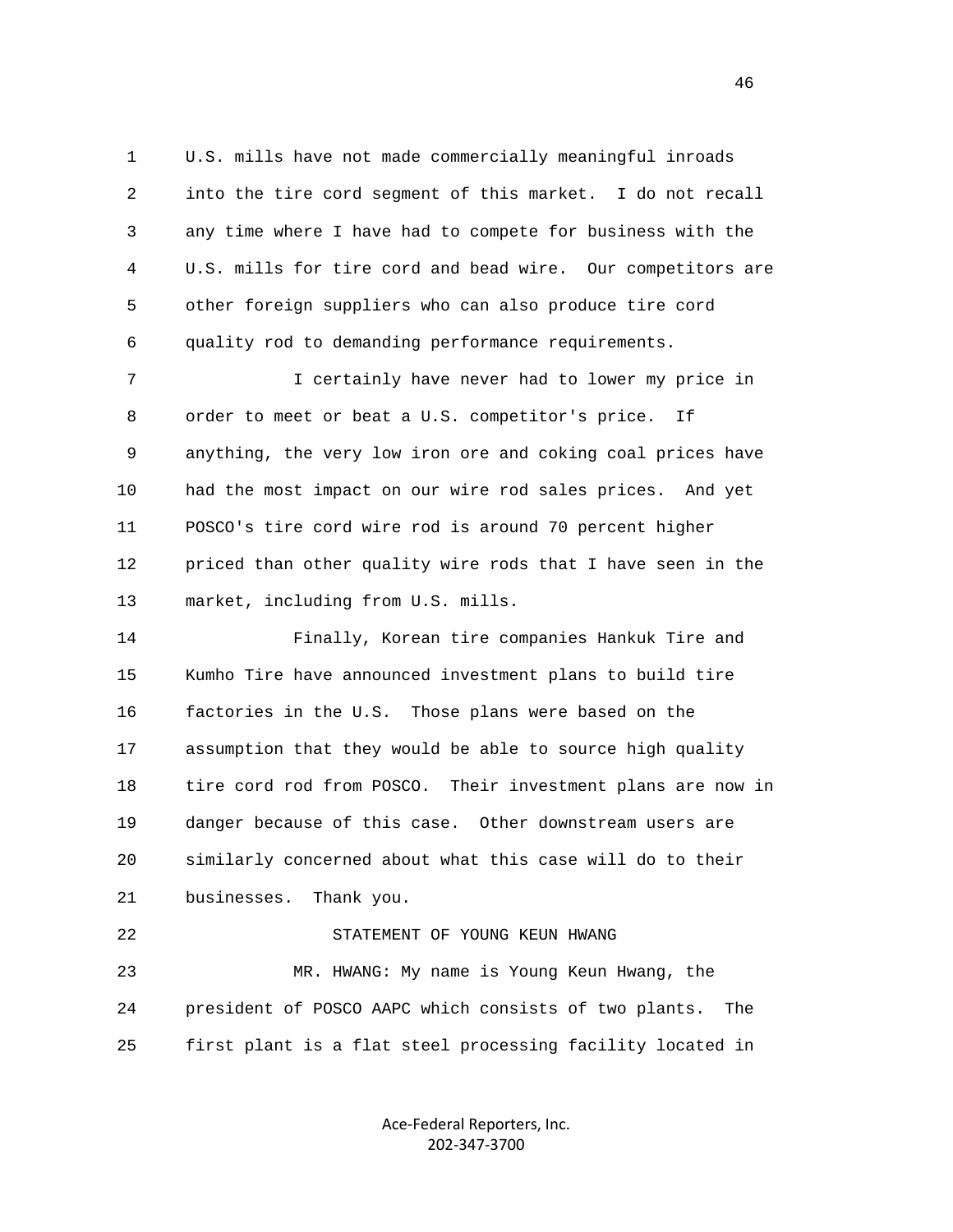1 McCalla, Alabama. The second plant is a wire rod drawing 2 line under construction in Jeffersonville, Indiana.

 3 To establish a supply chain capable of responding 4 to the demand for high-grade steel wire in the U.S., POSCO 5 decided to build a \$26 million dollar wire rod drawing 6 facility in Indiana close to where potential customers, 7 including in the automotive and bearing industries are 8 located. These customers require high-quality steel wire 9 even with their comparably higher price. The new plant will 10 begin operations in July of this year. It will have the 11 capacity to produce 25,000 metric tons of steel wire 12 annually and will immediately create 60 new manufacturing 13 jobs.

 14 Car and bearing makers require quality assurance 15 on not only the drawing process but also the rolling 16 process, especially including the steel making process. 17 These days in order to quickly respond to any failure 18 customers require POSCO to provide detailed reports 19 for the whole process.

 20 AAPC Indiana will not be able to fulfill the same 21 requests from customers using domestically sourced wire rod 22 because they cannot meet those stringent quality 23 specifications because of the raw materials used as my 24 colleague Mr. Ryoo just explained.

25 In addition, most local mills do not yet have the

Ace‐Federal Reporters, Inc. 202‐347‐3700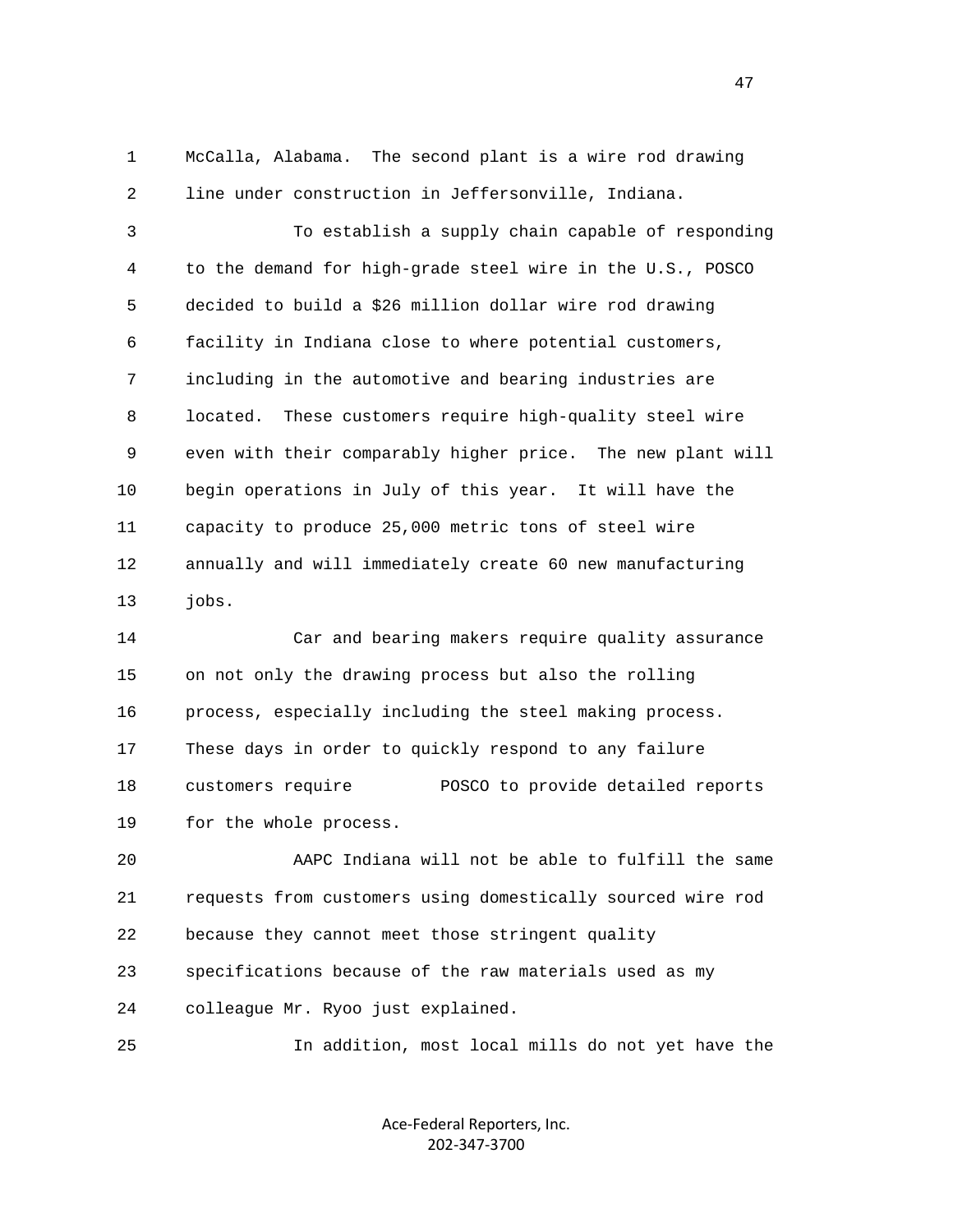1 quality approval from many global automotive and bearing 2 companies, especially Japanese and Korean companies. 3 But without being able to use POSCO's wire rod, 4 the Indiana plant cannot operate for the efficiencies that 5 it was designed, and its expected positive effects for the 6 local economy and for U.S. downstream manufacturers will be 7 lost. 8 As for the high-quality captive demand that is 9 not produced at the local mills, AAPC needs stable imports 10 of POSCO's wire rod in the interest of the entire U.S. 11 manufacturing industry. Thank you. 12 STATEMENT OF DAVID BOND 13 MR. BOND: Good morning. My name is David Bond of 14 White & Case. I am appearing on behalf of the CELSA group. 15 CELSA group has three mills in Spain that produce the 16 subject wire rod: Global Steel Wire, GSW, CELSA Atlantic, 17 and Compania Espanola de Laminacion. 18 Of the three mills, only GSW exported to the 19 United States during the period under investigation. Those 20 exports accounted for virtually all exports from Spain. 21 Spain's exports of wire rod are very heavily focused on just 22 two products that are used to produce auto parts: suspension 23 spring wire rod, and tire cord and tire bead. 24 These products alone accounted for over 25 two-thirds of Spain's exports. CELSA exports very, very

> Ace‐Federal Reporters, Inc. 202‐347‐3700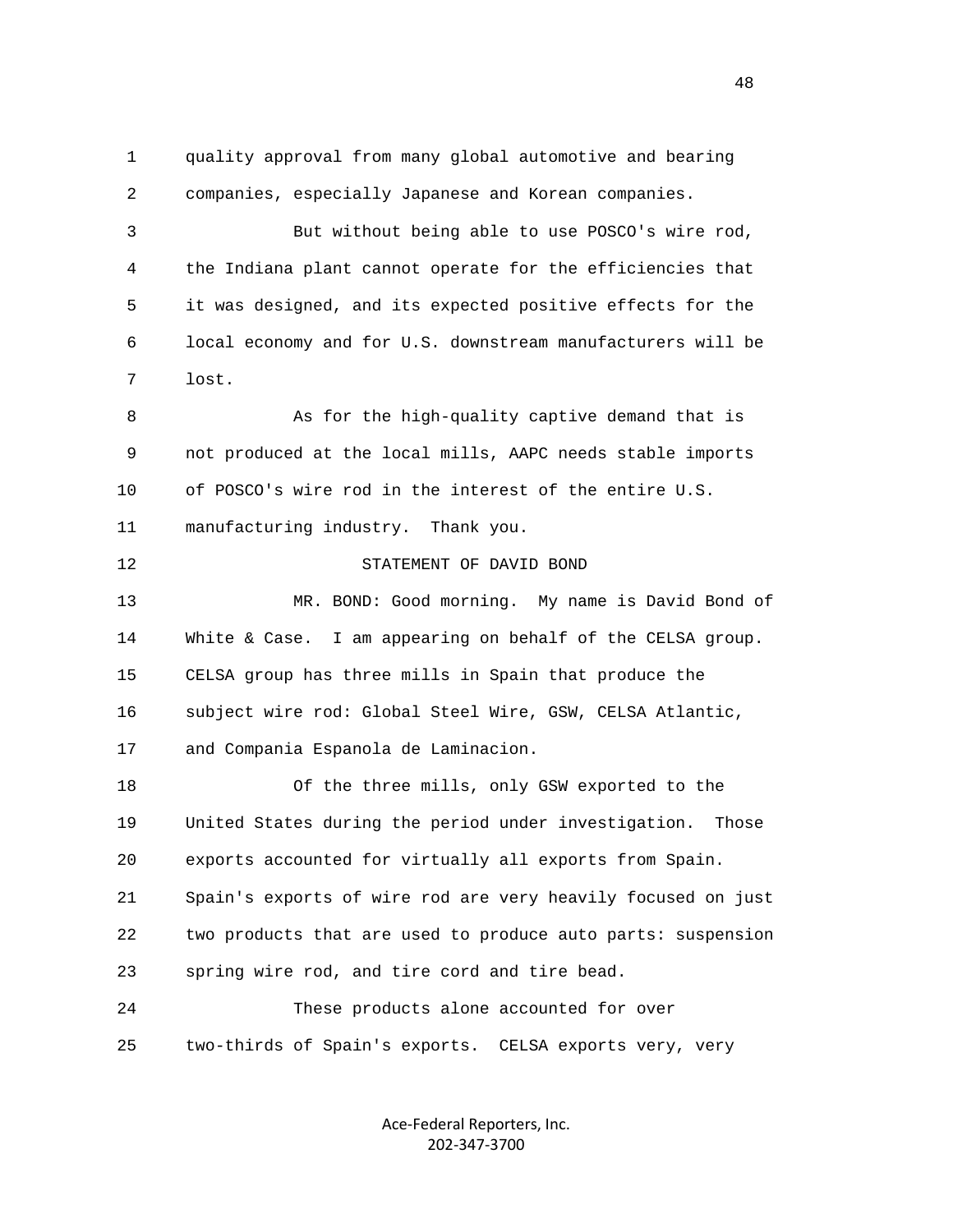1 little conventional carbon wire rod. The suspension spring 2 wire rod is a specialized product used to make suspension 3 springs for cars and trucks. It is an alloy steel that is 4 water-tempered and produced in diameters above 10 5 millimeters and below 22 millimeters.

 6 It is produced to ASTM specification A-29, Grade 7 92-54. In terms of chemistry, the levels of silicon and 8 chromium alloys distinguish it from other products. 9 Production processes must be carefully controlled to ensure 10 the surface quality and cleanliness of the steel.

 11 Shipments of the product have been reported by 12 GSW under other specialty carbon and alloy quality wire rod 13 in question 2-10(b) of the importer's questionnaire. It 14 does not fall under pricing product five which relates to 15 upholstery springs.

 16 Because of the critical role that suspension 17 springs play in the performance of vehicles, suppliers of 18 suspension springs and their suppliers of wire rod must 19 undergo rigorous qualification processes that take many 20 years to complete.

 21 A spring producer cannot make changes in the 22 supplier of wire rod without the approval of its customers. 23 To be a suspension spring wire rod supplier, a mill must be 24 committed to the product and consistently produce it in 25 adequate volumes.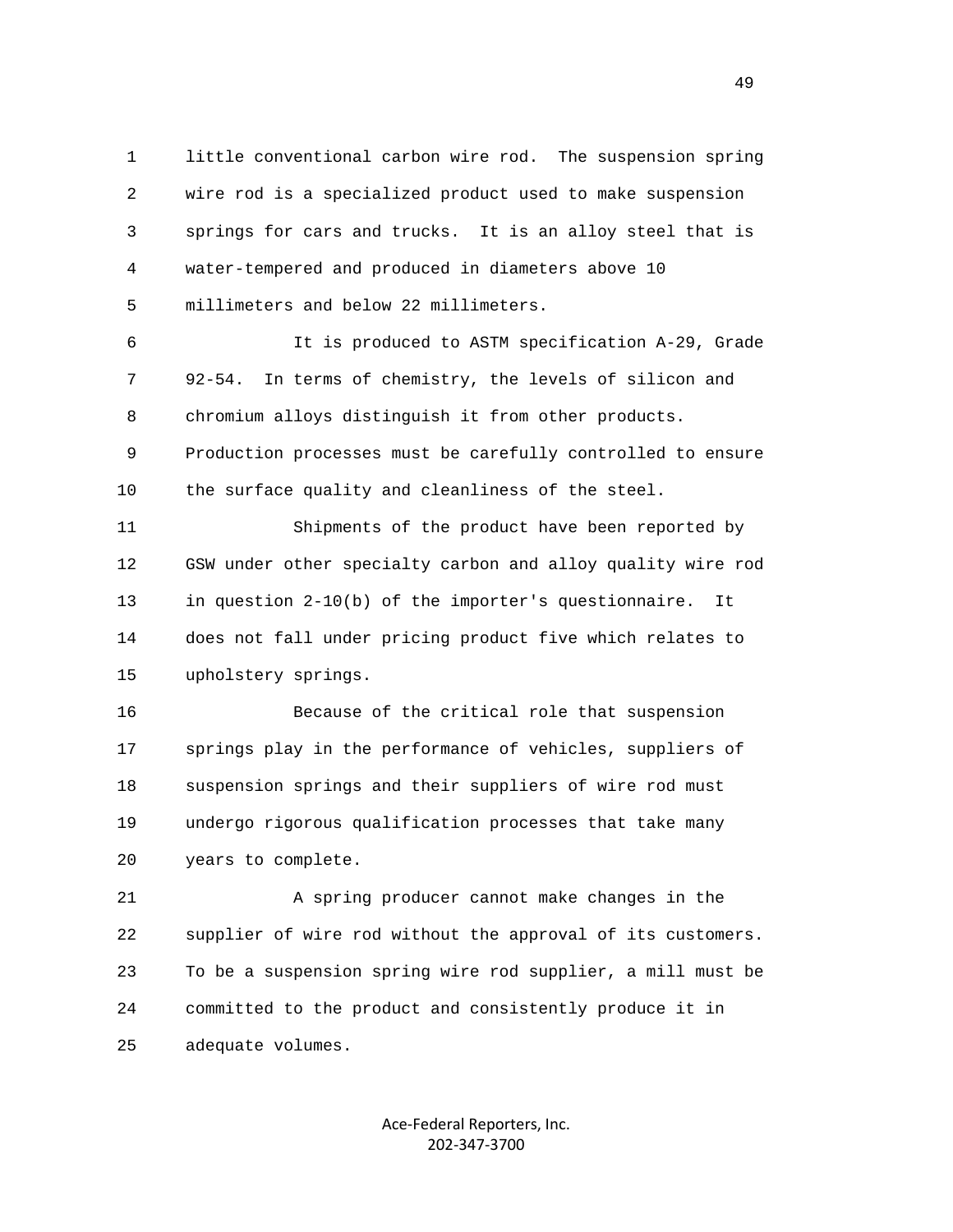1 U.S. producers do not meet this requirement. In 2 our confidential post-conference brief we will provide 3 detailed information about the qualities that distinguish 4 suspension spring wire rod from other subject merchandise, 5 the qualification process, and the lack of competition on 6 this product with both U.S. producers and producers from 7 other countries subject to these investigations. 8 GSW also produces and supplies tire cord and 9 bead, which is used to produce tires. As you've heard 10 already this morning, there is little or no qualified U.S. 11 production of these products, and thus little or no 12 competition between Spain and U.S. producers on them. 13 Because there is little competition between Spain 14 and other subject imports, and because there is little or no 15 competition between Spain and U.S. producers on the vast 16 majority of Spain's exports, Spain should not be cumulated 17 in any threat analysis. 18 In our post-conference brief we will discuss this 19 point in further detail, address the Commission's cumulation 20 factors, and discuss why Spain does not threaten U.S. 21 producers. 22 Thank you. 23 STATEMENT OF CRAIG LEWIS 24 MR. LEWIS: Good morning, Commission staff. My 25 name is Craig Lewis and I'm a partner with Hogan Lovells. I

> Ace‐Federal Reporters, Inc. 202‐347‐3700

 $50<sub>50</sub>$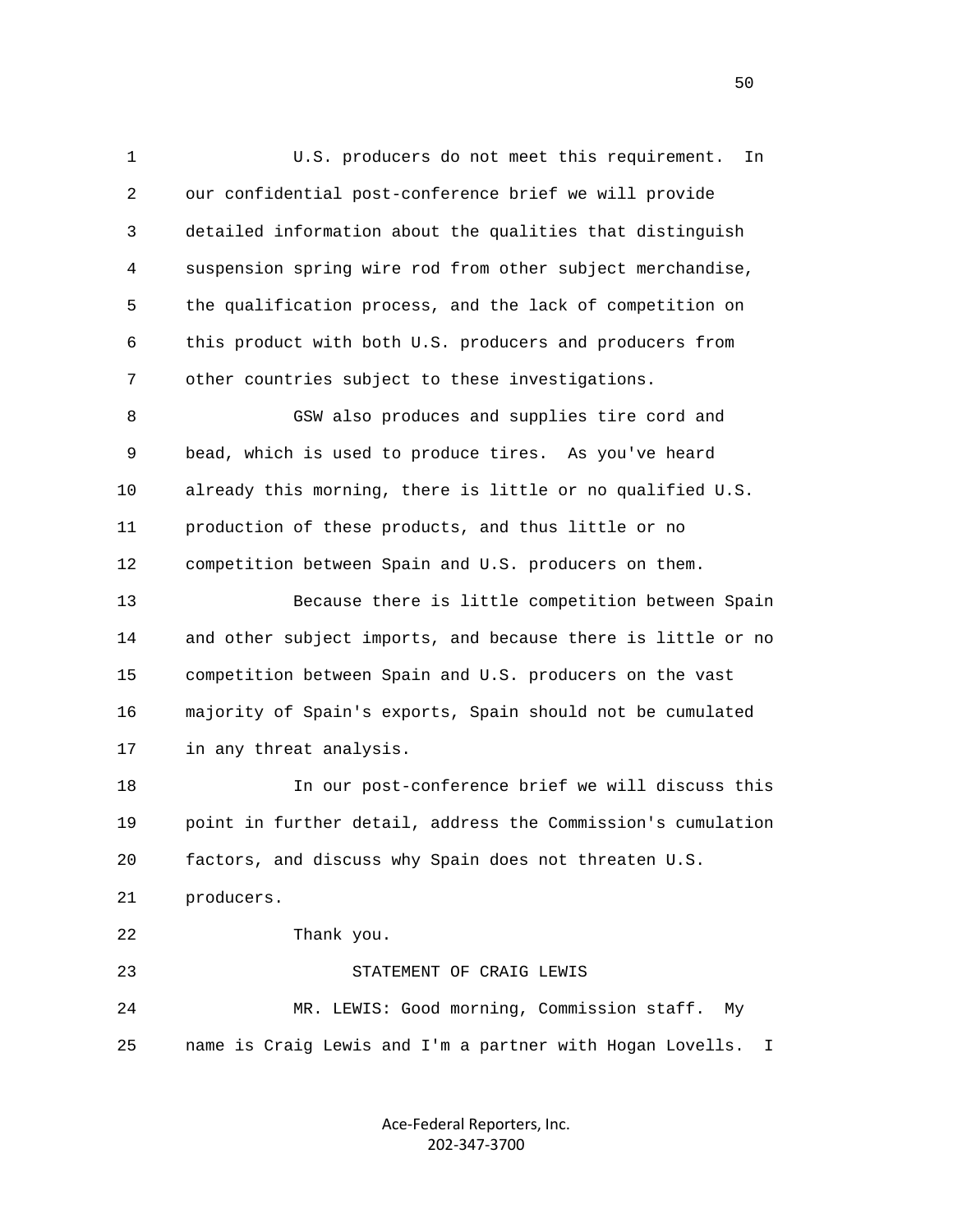1 am appearing today on behalf of Ukranian producers

 2 Yenakiieve Steel and its Makiiukis Steel Works. I regret 3 that Metinvest was unable to provide a company witness from 4 Ukraine on such short notice.

 5 Until very recently, Yenakiieve was a fully 6 integrated Ukrainian steel company operating within the 7 Metinvest Group. Yenakiieve Steel produced a wide range of 8 metal products, including billets, angles, channels, beams, 9 wire rod, and rebar. I refer you to the map we have 10 provided.

 11 The Yenakiieve and Makiivka Steel Works are 12 located in the Donetsk region of Easter Ukraine, as 13 indicated by the green arrows on the map. Since 2014, the 14 Donbus Region of Ukraine, including the cities of Yenakiieve 15 and McKiievka, has become a war zone, as separatists groups 16 backed by Russia seize the region through military action.

 17 Political insecurity control of the region has 18 been taken away from the Ukranian Government and seized by 19 the separatists. The resulting conflict has claimed the 20 lives of many thousands of innocent civilians and Ukranian 21 soldiers. It has also had a profound negative impact on 22 manufacturing industries in the region.

 23 Critical infrastructure has been damaged or 24 destroyed, including railways, roads, and bridges, and the 25 conflict has directly and repeatedly impacted industrial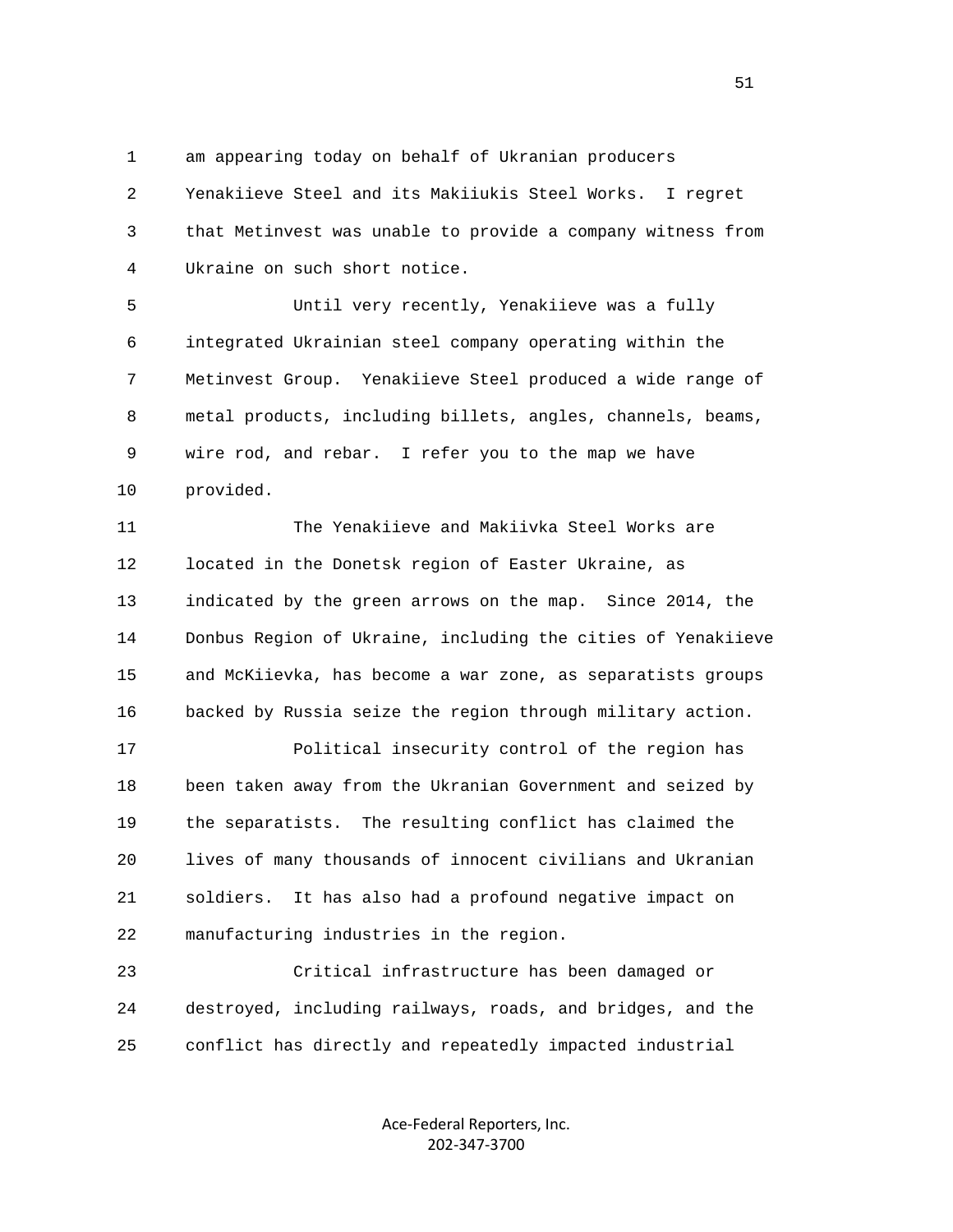1 operations as factories and housing have been the frequent 2 targets of shelling and other military actions.

 3 This has directly impacted Metinvest's wire rod 4 operations. For example, the Yenakiieve Mill was regularly 5 shelled from August 2014 to February 2015. As a result, the 6 core production shops and most infrastructure utilities at 7 the plant were damaged.

 8 The lime calcination and refractory shops needed 9 major repairs. The water treatment unit of the continuous 10 casting machine was severely damaged. Railway sections, the 11 front-end bucket loader and a universal track machine were 12 damaged. Buildings, the facilities, the auxiliary shops 13 were damaged, too.

 14 On August 12, 2015, McKiivka Branch also came 15 under shelling. Shells damaged the rolling stock, gas 16 pipelines, and power networks. This tragic situation has 17 from the beginning presented serious hardships for the 18 people and businesses in the region and has resulted in 19 limited economic output and frequent disruptions to 20 industrial operations.

 21 However, at least until the beginning of this 22 year the Yenakiieve and McKiivka Mills were still controlled 23 and operated by the Metinvest Group, and the companies' 24 employees were finding creative ways to continue their 25 operations and sustain their livelihoods, albeit on a

> Ace‐Federal Reporters, Inc. 202‐347‐3700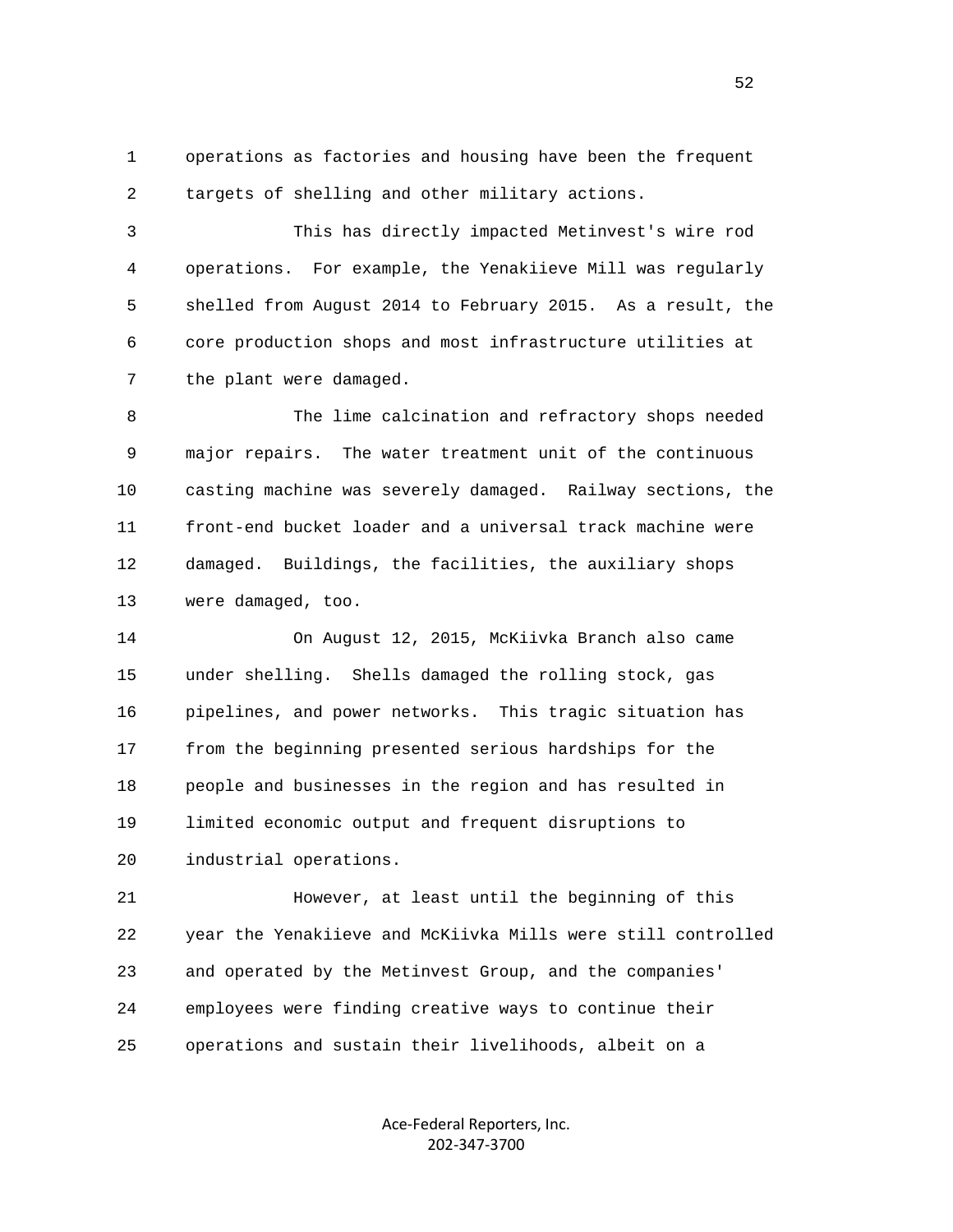1 considerably lower level than before the conflict.

 2 As of last month, however, the situation has 3 profoundly changed. In March 2017, unidentified armed 4 individuals under the apparent direction of the 5 self-proclaimed Donetsk People's Republic arrived at various 6 Metinvest Group's enterprises, including Yenakiieve and 7 MaKiivka, and demanded the company assets be immediately 8 reregistered under the jurisdiction of the non-recognized 9 republics.

 10 In support of this effort, the separatists also 11 began a systematic inventory of the plants, their equipment 12 and stores. Employees were physically threatened if they 13 resisted. The rebels seized over 40 different facilities in 14 the Donetsk Region, many of them also from the Metinvest 15 Group, including Yenakiieve Coke, Khartsyzk Pipe, Kresnodon 16 Coal, Donetsk Coke, and others.

 17 In the face of these events, and because 18 Metinvest cannot place its employees at risk or violate the 19 laws of Ukraine, the group determined just a few weeks ago 20 that it was no longer possible to continue operations at 21 these enterprises. All of the staff have been let go. 22 Metinvest no longer operates or controls these mills and 23 their economic future is unknown.

 24 These companies employed and sustained 20,000 25 people and their families during a time of great suffering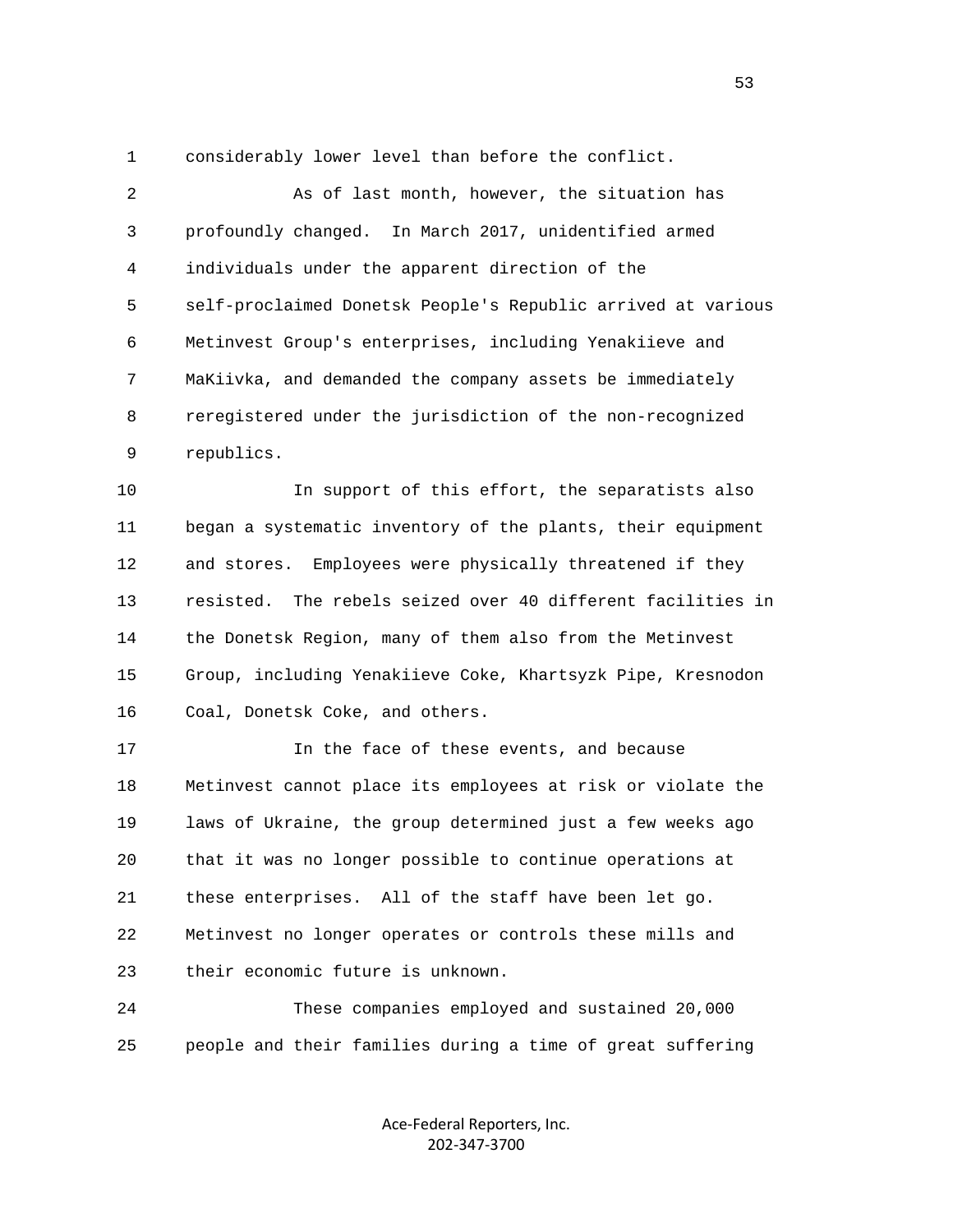1 in the region. Employees affected by these most recent 2 events are now being offered positions in Metinvest 3 enterprises in the territory controlled by Ukraine.

 4 There are recent press reports that Russian 5 mining interests may now be seeking to take advantage of the 6 situation by supplying the mills with iron ore from Russia, 7 but this is uncorroborated.

 8 In the meantime, the mills themselves are now 9 beyond Metinvest's control and are not part of the Ukrainian 10 economy. While these events are tragic on their own right, 11 they are also highly relevant to the Commission's injury 12 analysis. With the loss of its only wire rod manufacturing 13 capacity in Ukraine, the Metinvest Group today is no longer 14 a source of wire rod imports from Ukraine.

 15 While I cannot get into the specific figures in a 16 public forum like this, this event removes a very 17 substantial portion of total Ukrainian export capacity for 18 the foreseeable future, and perhaps permanently.

19 Thank you for your time.

20 STATEMENT OF DANIEL CANNISTRA

 21 MR. CANNISTRA: Good morning. Dan Cannistra with 22 Crowell & Moring on behalf of the Negligible Respondents.

 23 As a preliminary matter, it is critical to note 24 that this case involves two separate matters requiring two 25 distinct negligibility tests.

> Ace‐Federal Reporters, Inc. 202‐347‐3700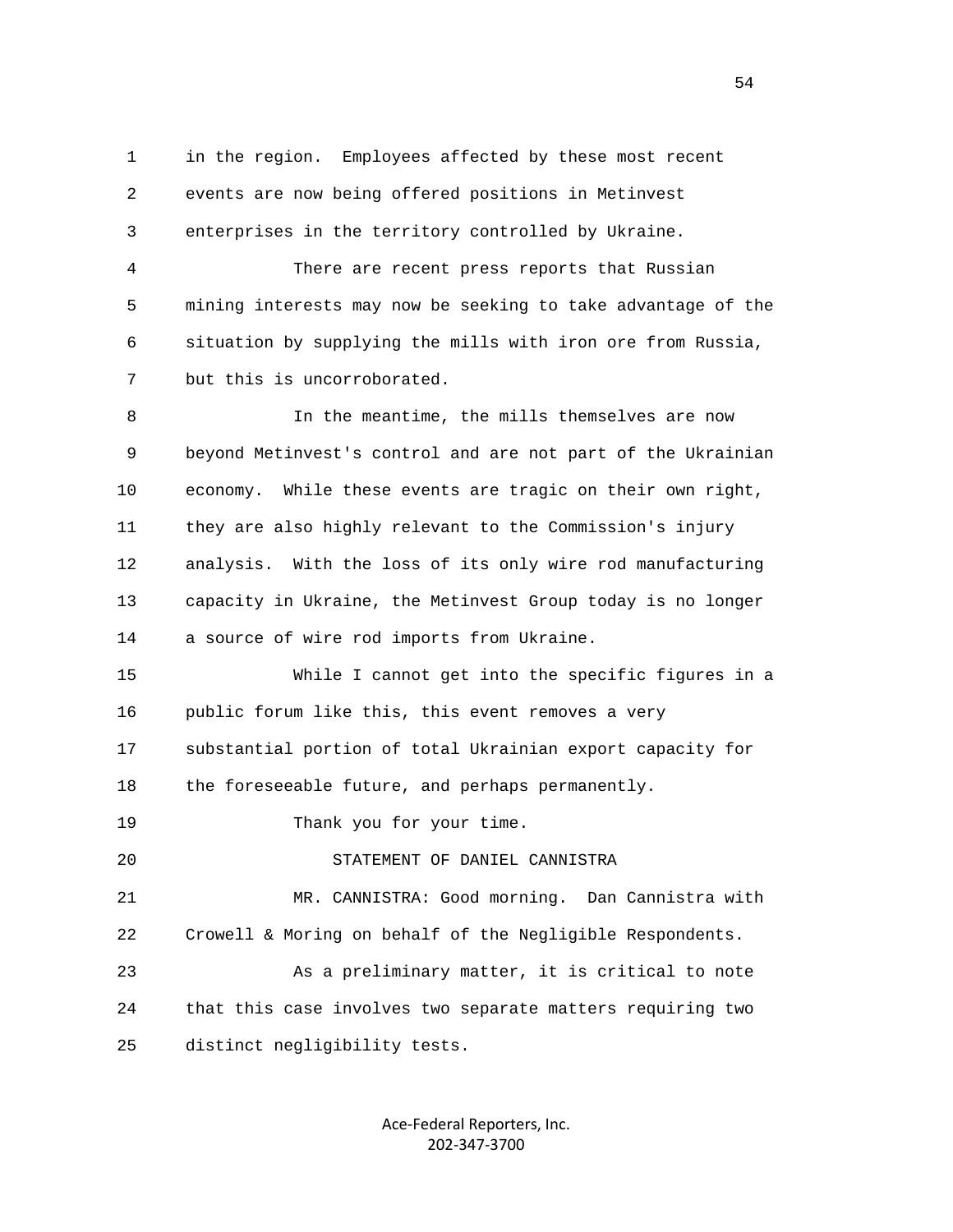1 As explained by the Commission in Wire Rod From 2 Germany, and more recently reinforced in Cold Rolled Steel 3 from Russia, there is no cross-cumulation for negligibility. 4 In this case, that means that a separate negligibility 5 analysis must be undertaken in the CBD case for Italy and 6 Turkey, because they are the only countries in the CBD case. 7 When the data is properly analyzed, Turkey is 8 above the negligibility threshold, while Italy is below. 9 Because Italy is below the 3 percent threshold, it is alone 10 negligible with regard to the CBD case. 11 As to the eminently exceeding standard, we refer 12 the Commission to the capacity utilization rates in Italy 13 which we will address in more detail in the post-conference 14 brief. We also note that in Italy the vast majority of 15 productive capacity is dedicated to captive uses within 16 Italy itself. 17 In the antidumping case, it would be appropriate 18 to decumulate the individually negligible countries. 19 Cumulation is appropriate in light of the conditions of 20 competition among the importer products. All the 21 individually negligible countries show patterns distinct 22 from the non-negligible countries--most notably, imports 23 from the negligible countries have been sporadic with market 24 shares measured in fractions of a percentage.

25 Therefore, the individually negligible countries

Ace‐Federal Reporters, Inc. 202‐347‐3700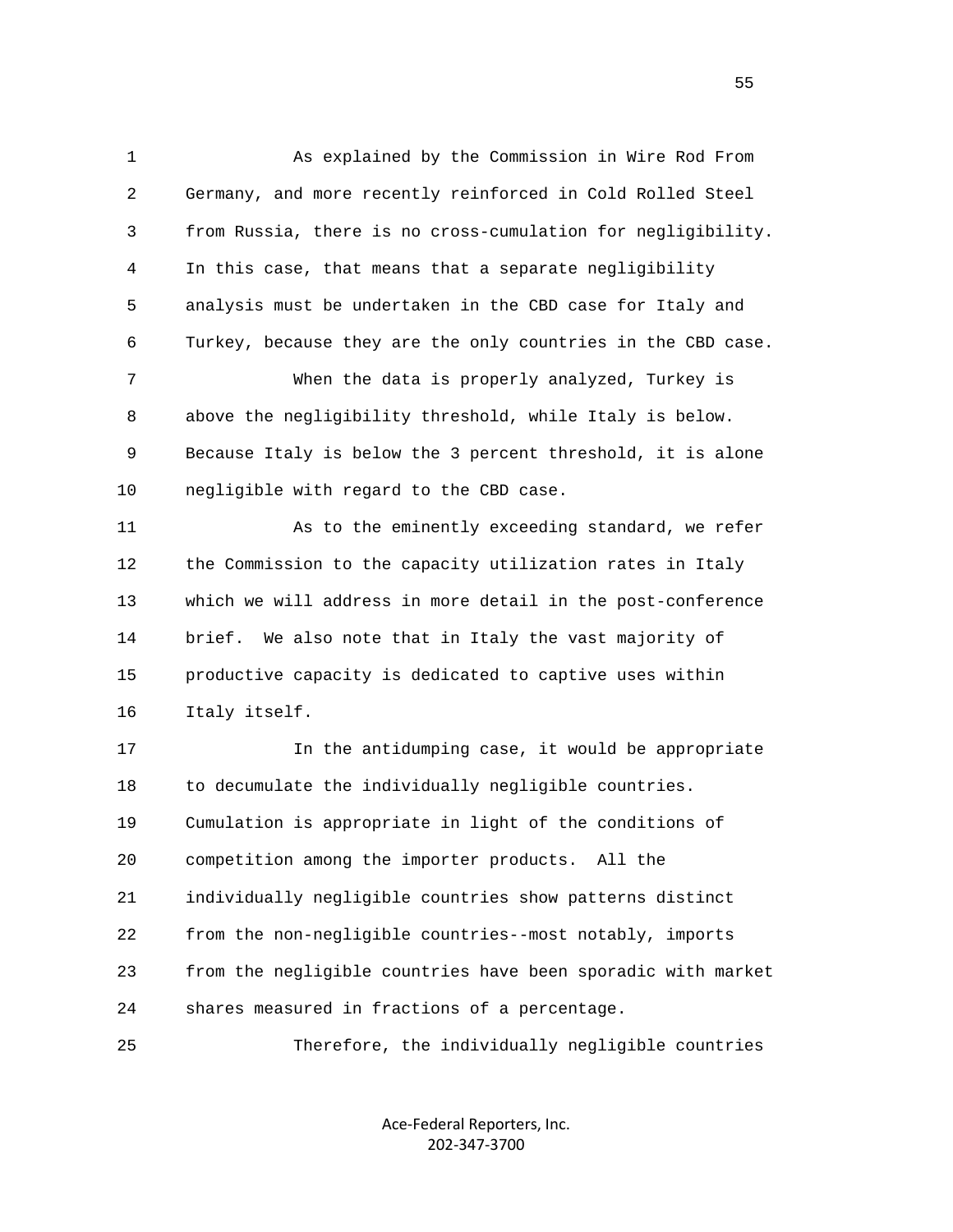1 should be decumulated by the Commission. We will be 2 addressing the issue of negligibility in greater detail post 3 brief.

 4 STATEMENT OF RICHARD O. CUNNINGHAM 5 MR. CUNNINGHAM: I'm Dick Cunningham with the 6 Law Firm of Steptoe & Johnson, and our firm, over the years 7 have represented Petitioners as well as Respondents. 8 I mention our firm's with Petitioner 9 representations because it makes clear to me that in this 10 case Petitioners haven't done the homework that you need to 11 do before bringing a case to this Commission. 12 The first thing we do when a potential 13 Petitioner comes to us is we look at the recent Commission 14 decisions on similar products. We identify the 15 methodologies that the Commission has used in analyzing 16 those cases and we apply them to the facts brought to us by 17 the domestic companies.

 18 Here you have had a set of steel cases over the 19 past two years. In those cases I submit that the Commission 20 has adopted a quite consistent set of methodologies for 21 analyzing price affects, for analyzing volume affects. What 22 is astonishing is that application of those methodologies to 23 the facts of this case compel negative determinations on all 24 of those issues.

25 Let's start with price affects because you'll

Ace‐Federal Reporters, Inc. 202‐347‐3700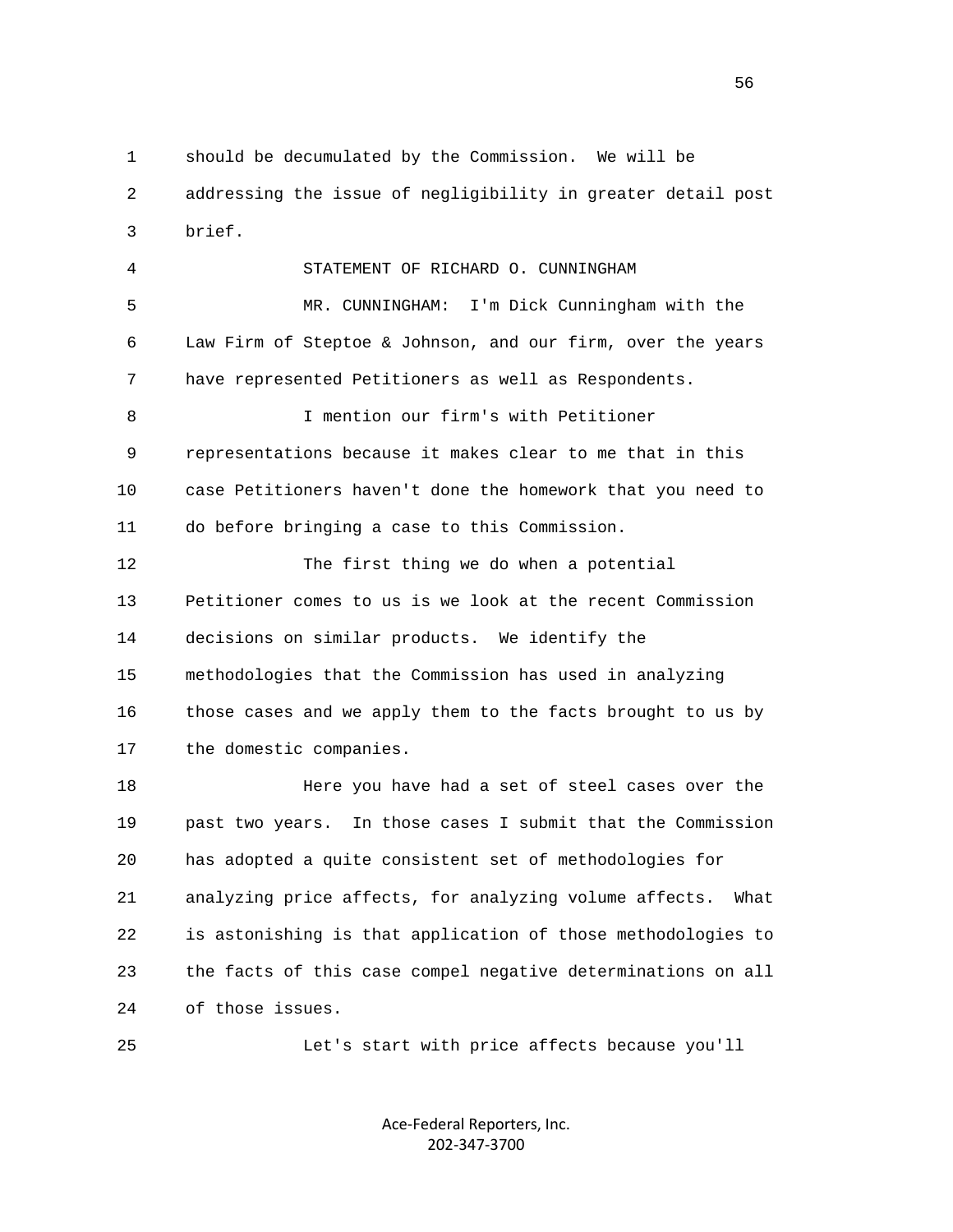1 look at this record and it's clearly a price problem that 2 these people have. In the steel cases, you found declining 3 prices and you found a preponderance of underselling, but in 4 each case both the staff and the Commission concluded that 5 subject imports caused no price depression and no price 6 suppression. Prices had to decline because the even sharper 7 declines in raw material prices.

 8 That's exactly what you will find here, and I 9 commend to your attention the charts that Mr. Nolan has 10 submitted comparing the trends of wire rod prices with the 11 trends of raw material prices. The sharper the decline in 12 raw material prices is evident. The earlier decline in raw 13 material prices is evident. The affect on wire rod prices 14 is crystal clear.

 15 On the subject of price suppression, you do as 16 you always do, and that is you look at the COGS to Sales 17 ratio, and in those cases you found that there was no 18 significant deterioration in that ratio, ergo, no price 19 suppression. You'll find the same thing here. And by the 20 way, I'll have a little couple things to say about that when 21 I do the closing statement later.

 22 In the steel cases in the last two years one of 23 the major elements of the analysis was on the volume side 24 and it had to do with market share. The Commission found 25 that U.S. industry market share had declined and it was loss

> Ace‐Federal Reporters, Inc. 202‐347‐3700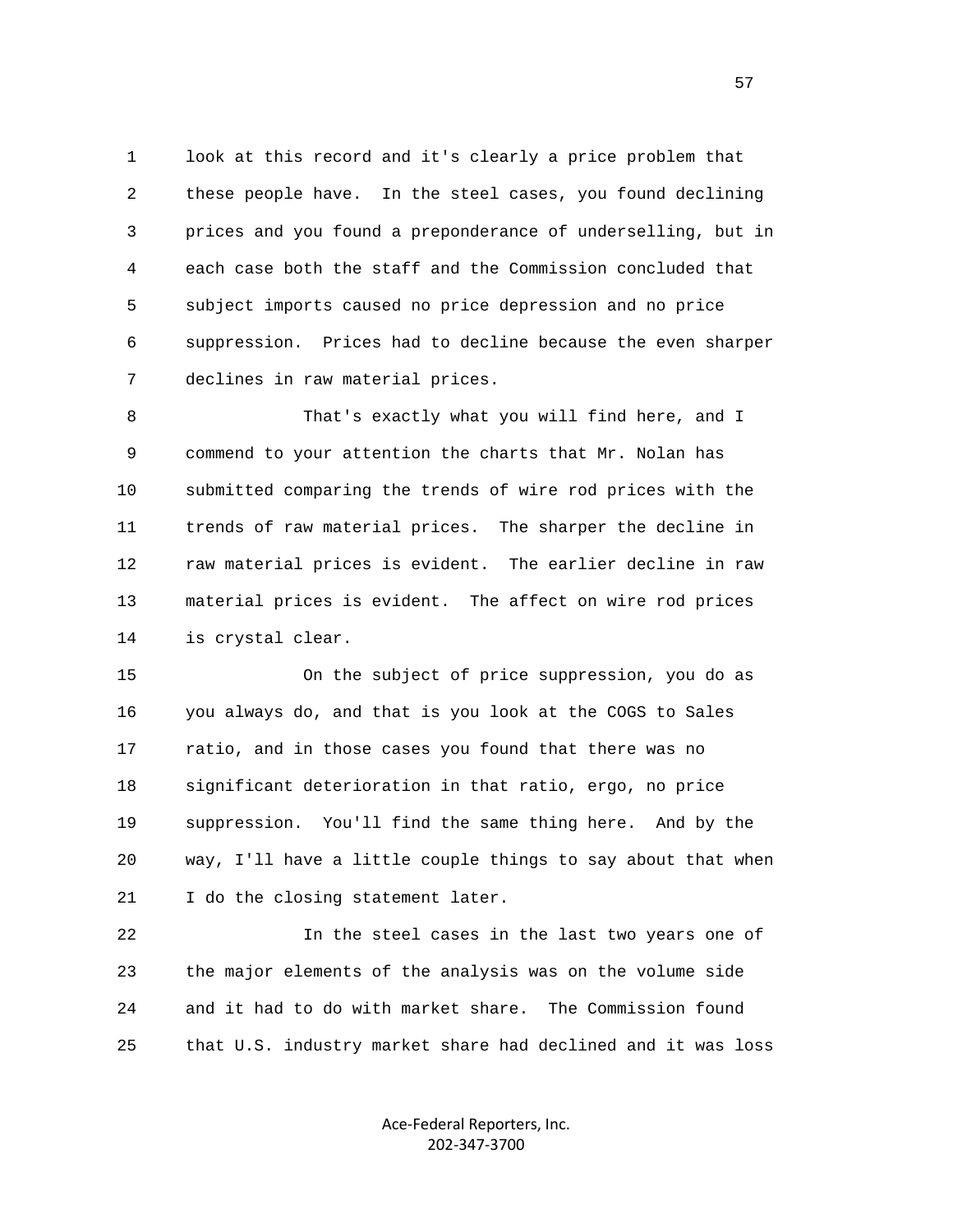1 of market share to imports. That is, decline in market 2 share as caused by imports that they found as an essential 3 element of their affirmative determination. You won't find 4 that here. You won't find that because there is no 5 significant decline in domestic producers' market share over 6 the POI.

 7 Yes, subject import market share increased, but 8 as Mr. Nolan mentioned, it is abundantly clear that the 9 subject imports took market share, not from domestic 10 producers, but from other imports. The correlation is 11 absolutely clear. So candidly, I would advise that these 12 companies not bring these cases. If you have no 13 import-caused price affects and no import-caused volume 14 affects, you're not going to win your case.

 15 Let me say one more thing about market shares. 16 The Petitioners in their Appendix I-11 to their petition 17 they've given you an interesting document because it shows 18 the domestic shipments of those Petitioners. You now have 19 shipments by all U.S. producers. Compare the two. I think 20 you're going to find, and there was testimony today of 21 intra-industry price competition. I think that you're going 22 to find that there's some significant shift from one segment 23 of this industry to another segment of the industry that 24 suggest that intra-industry competition is a significant 25 problem in this case.

> Ace‐Federal Reporters, Inc. 202‐347‐3700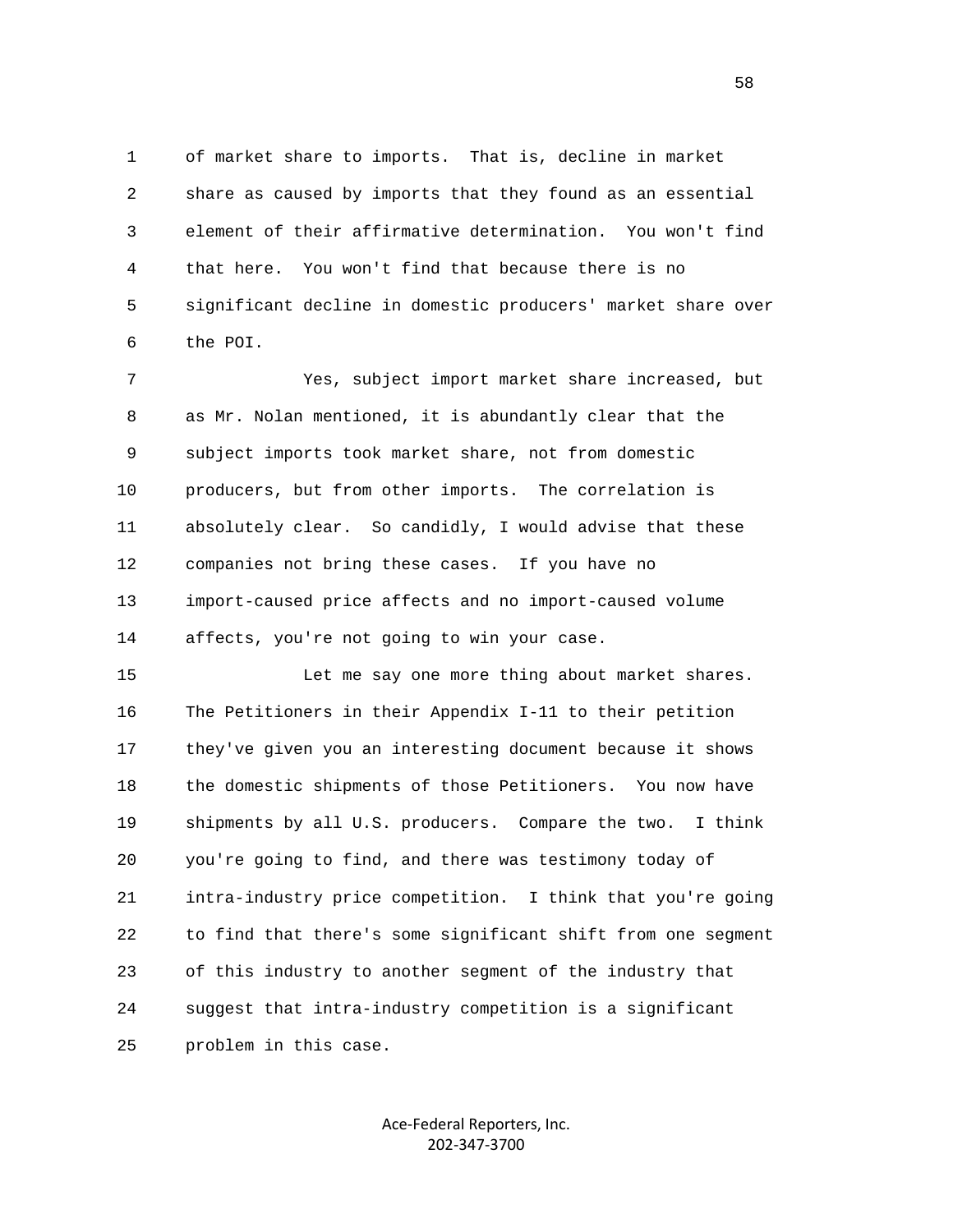1 Now I'm going to turn this over to my partner, 2 Tom Trendl, who's going to talk about some issues, 3 particularly, to our client, British Steel. British Steel 4 is a new company. It's only been going for a year and a 5 half. It acquired the facilities and operations in the lawn 6 products area, including wire rod from Tata Steel UK, but it 7 has restructured them. It has turned them around from a 8 loss operation to a profit-making operation and they're 9 moving rapidly toward a total focus on the type of high-end 10 products like tire cord and tire bead, which you've just 11 heard the U.S. industry cannot supply. And this is not a 12 company that you will find is -- whatever you may have 13 thought of Tata Steel it is not a company that you will find 14 is affect to the U.S. industry. So let me turn it over to 15 Mr. Trendl for some thoughts on some issues that are of 16 particular importance to British Steel. 17 STATEMENT OF THOMAS J. TRENDL 18 MR. TRENDL: This is Tom Trendl. 19 The first thing I want to do is correct 20 something that Mr. Cunningham just said. British Steel has 21 not been around for a year and a half. It's been around 22 since July 1, 2016, point of order. 23 You've heard a lot today from a number of 24 companies, from a number of countries about the distinct 25 properties of tire cord and tire bead. The UK produces tire

> Ace‐Federal Reporters, Inc. 202‐347‐3700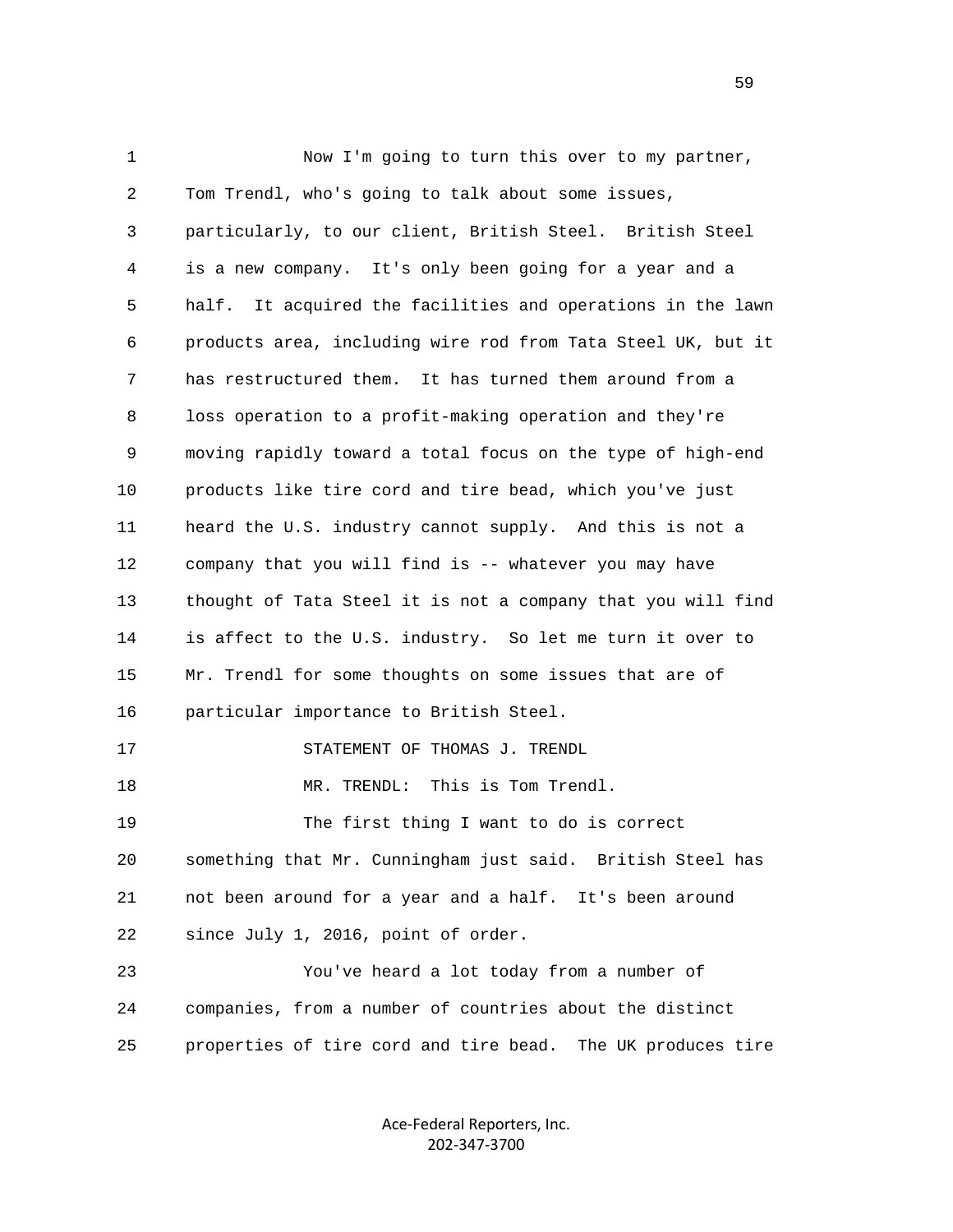1 cord and tire bead. We believe it is a distinct and 2 different-like product and while we don't believer there are 3 grounds to have an affirmative preliminary determination, 4 should you go further you should seriously consider looking 5 at this as a different-like product.

 6 The six factors you look at have been discussed 7 already and there's been a lot that's changed, and I'm 8 cognizant of what happened in 2002 in the older case and the 9 fact that in China a recent case in 2014 you included tire 10 cord and tire bead in that case as well. That really wasn't 11 argued in the China case. It was argued in the 2002 case 12 and I think what you're going to find is a lot has changed. 13 You've heard a lot about that today already.

 14 Fundamentally, you've heard that in order to 15 produce the clean and consistent and high quality tire cord 16 and tire bead product demanded by tire producers you need to 17 have a BOF furnace, and electric arch furnace cannot do the 18 job. The U.S. operations are electric furnaces. They can't 19 make the product the right way.

 20 The Georgetown Plant, which you heard earlier 21 today, which was owned ArcelorMittal, which did make some of 22 that product closed. The uses have changed in the 23 automotive industry as well, as we've moved away from 24 smaller tires to larger tires with correspondingly higher 25 demand products that go into making that, so a lot's changed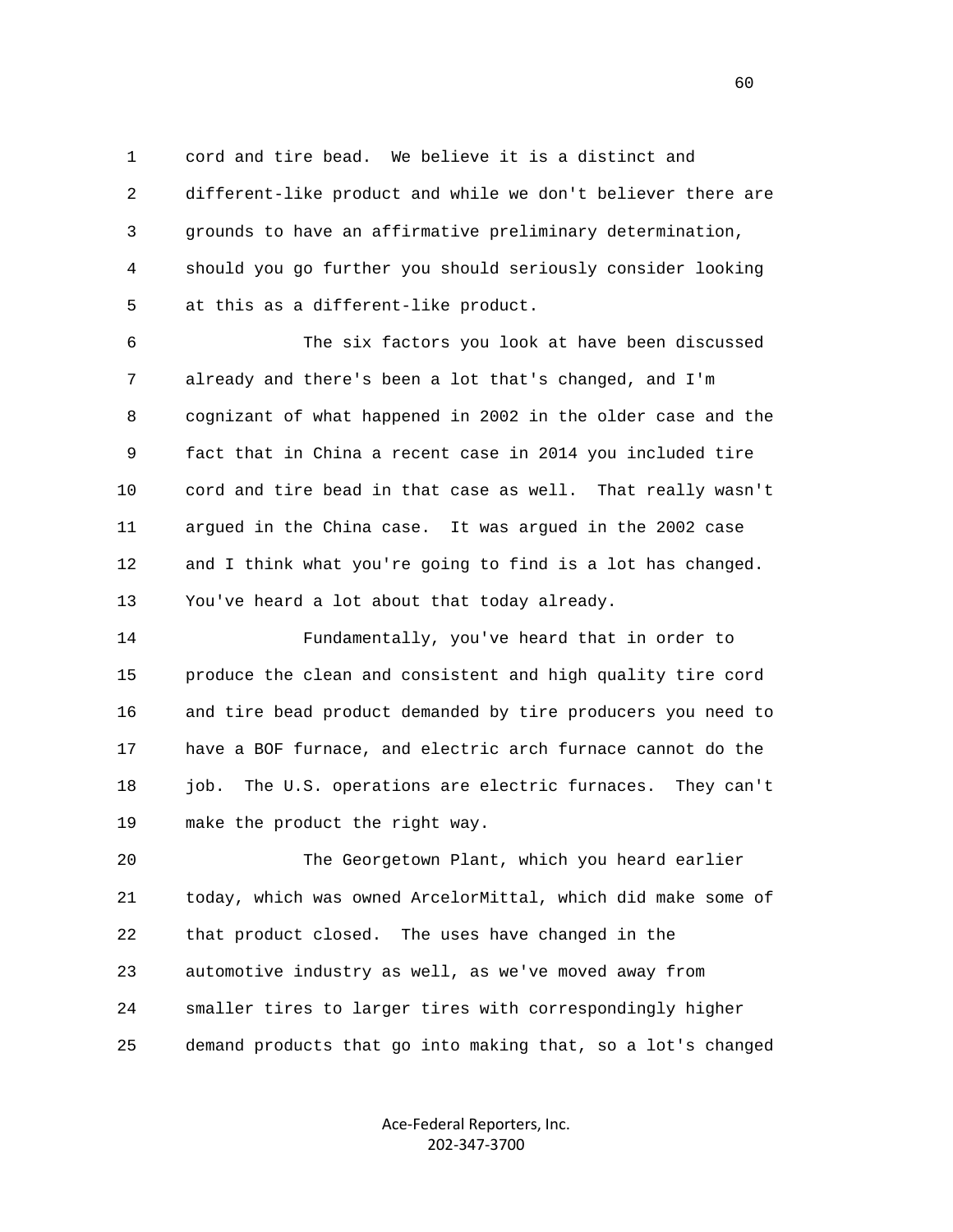1 in the 15 years. And I think, with all due respect, it's 2 time to revisit that issue.

 3 A couple of words about the United Kingdom, the 4 distinct nature of its products and the tire cord, tire bead 5 is also manifested in the data and information that you've 6 collected. And I suggest you know take a look at how many 7 of the Petitioners actually make tire cord, tire bead. Take 8 a look also at how many of the non-Petitioners make tire 9 cord and tire bead and how much they really make.

 10 And finally, when you look at the lost sales and 11 lost revenue, I think you're going to find an absence of a 12 lot of overlap and I think that's relevant to how you 13 approach these issues. No matter how you look at it and we 14 don't see that there is an injury case to be made here. We 15 support the negligibility arguments made by others. We also 16 support the decumulation for purposes of threat. And I'll 17 leave it at that and turn it over to Mr. Nolan.

 18 MR. NOLAN: Alright, thank you. Can we get a 19 quick time check?

 20 MR. BISHOP: You have three minutes remaining. 21 STATEMENT OF MATTHEW M. NOLAN

 22 MR. NOLAN: Alright, well, we got three minutes, 23 so we're going to go quick.

 24 I just want to make a couple of quick points. 25 Mr. Cunningham actually alluded to the charts that we've

> Ace‐Federal Reporters, Inc. 202‐347‐3700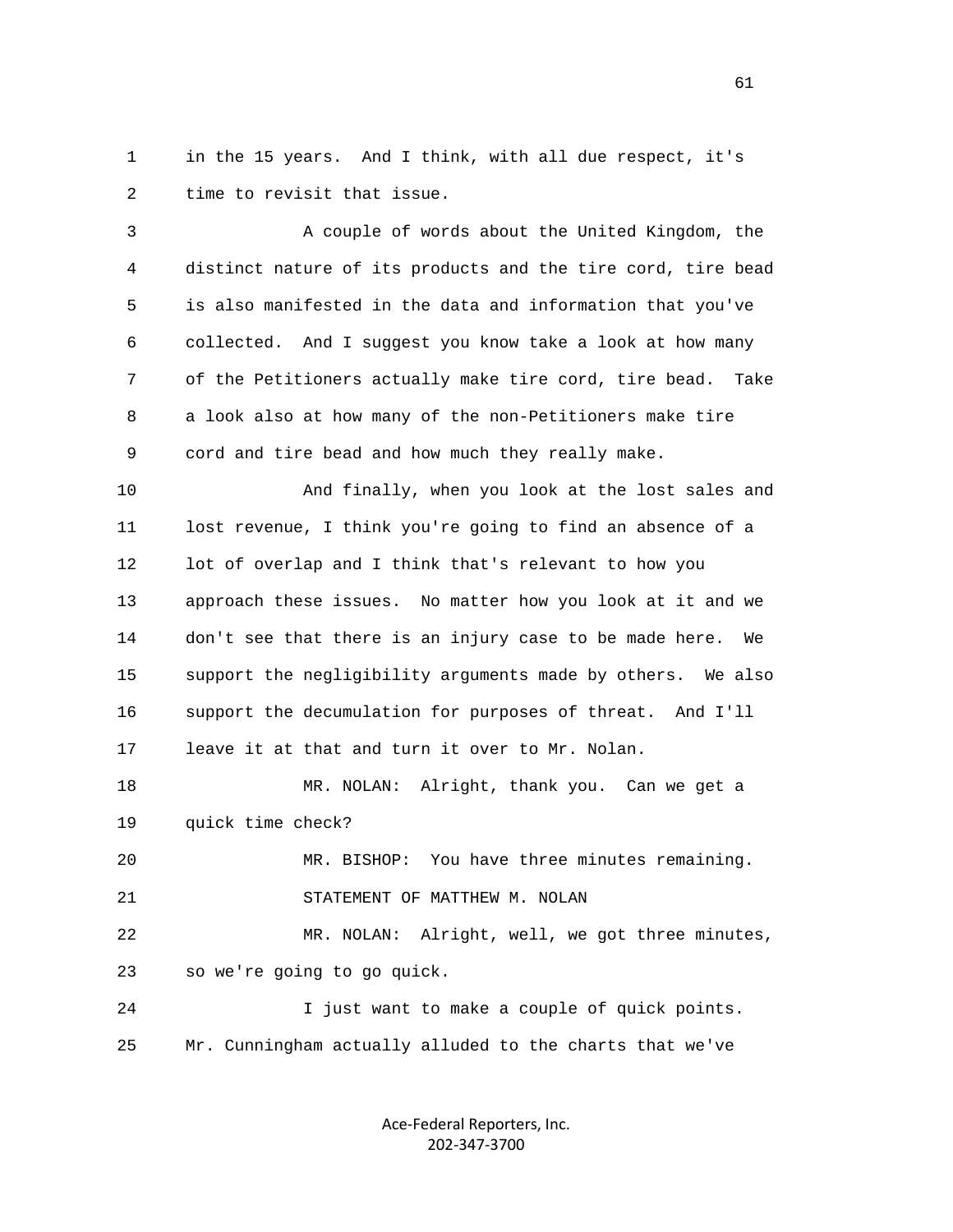1 submitted to the Commission staff. This is index data to 2 protect the guilty and to make sure we don't violate any 3 copyrights. This based mostly on American Metal Market 4 data. You can see two simple things you want to note with 5 these charts. It's just three different looks at the same 6 data points, one wire rod prices track scrap prices. The 7 correlation is unmistakable. It's there. You can see it, 8 the trend lines no matter which way you look at these 9 charts, how you slice them up, you can see that trend.

 10 The other thing that is worth noting is that the 11 spread increased during the POI. Why would it increase 12 during the POI unless U.S. producers are resisting price 13 decreases and can afford and have leverage to maintain 14 pricing even though scrap prices are declining? I suggest 15 that that's a question the Commission should delve into a 16 little bit. It is very clear there is a correlation, a very 17 strong correlation with scrap prices, but it is also very 18 clear and the witnesses today have alluded to this that the 19 U.S. industry manages to avoid price drops wherever they 20 think they can get away with it.

 21 So a couple other quick thoughts, one, you know, 22 I have to question whether wire rod is a big priority for 23 the U.S. industry here. Most of these mills make rebar. 24 And of course, I'm the rebar guy for Turkey and we actually 25 arguing the rebar case in about a month, but the same mills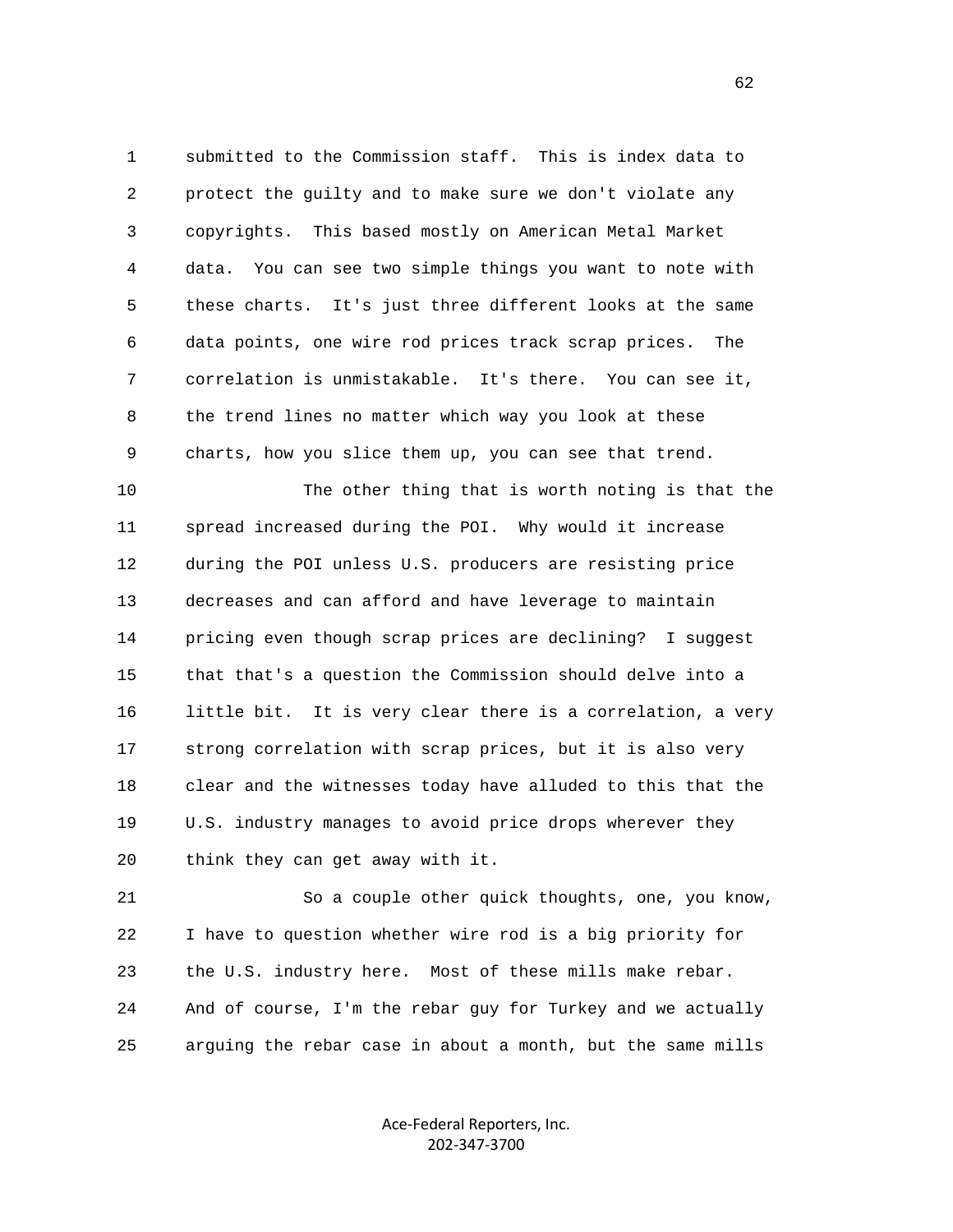1 that some of these people produce wire rod on produce rebar 2 and rebar is a more basic product. It is not the tire cord. 3 It is not the stuff you use on the high-end applications. 4 So do they have the capacity to make that higher end 5 product, I don't think so.

 6 The Petitioners have already alluded in their 7 original remarks to the closure of some mills. We would 8 like to comment in Question & Answer on the closure of one 9 of those mills in Georgetown, which had absolutely nothing 10 to do with subject imports. Thank you. We will reserve 11 time and be happy to answer questions.

 12 MR. ANDERSON: Thank you, counsel and to all our 13 witnesses who are here today, for your time and your 14 testimony. We would now like to turn this over to staff to 15 ask a few questions and we'll start with our Investigator, 16 Mr. Michael Szustakowski.

 17 MR. SZUSTAKOWSKI: Hello. I would also like to 18 thank everybody for doing here today. It's helpful to hear 19 your testimony and the opportunity to ask you questions.

 20 My first question will generally be directed to 21 counsel and it's about the use of official import statistics 22 for the report. Is there any ambivalence about using 23 official import data for the purpose of evaluating imports 24 apparent consumption, et cetera, or any concerns about that? 25 MR. CUNNINGHAM: I think you need to use import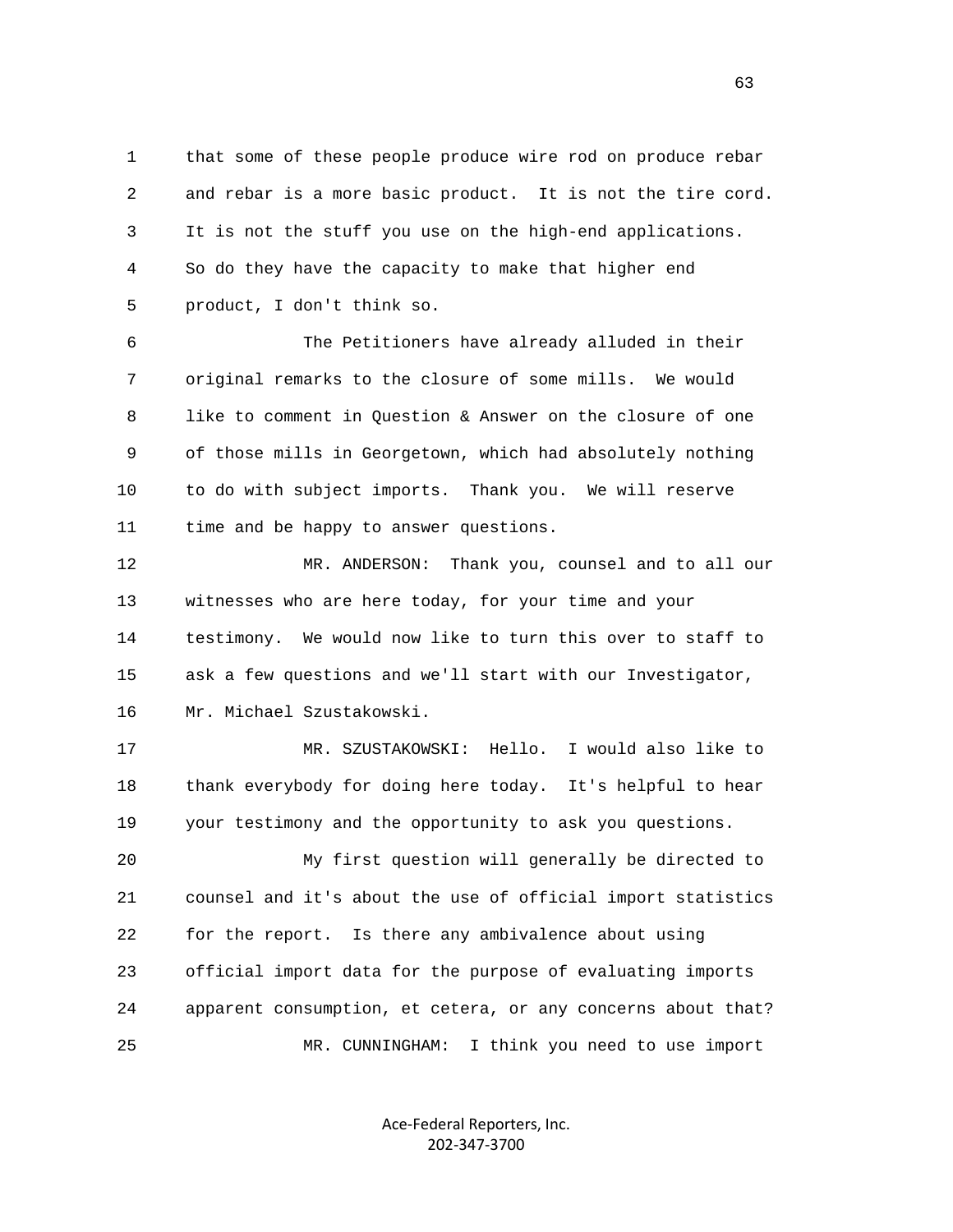1 data certainly for the non-subject imports. Non-subject 2 imports are a big thing in this case and the relationship 3 between subject and non-subject imports is important for you 4 to analyze and you don't have real data on non-subjects if 5 you don't use the imports. Whether you use the U.S. Census 6 data or the questionnaire data for the subject imports, 7 frankly, I'm always in favor of using questionnaire data, 8 assuming you think you have good coverage from the 9 countries.

 10 If there are countries here that are not giving 11 you data, then maybe you have to do import Census data for 12 that too, but you're going to have to get that comparison 13 between subject imports and non-subject imports and that's 14 going to take you, at least, in part, into the Census data. 15 MR. SZUSTAKOWSKI: Anyone else want to weigh in? 16 MR. CANNISTRA: Dan Cannistra on behalf of the 17 negligible Respondents. 18 I believe that the Census data and the import

 19 data itself show negligibility for a number of countries, 20 particularly, with respect to Italy in the countervailing 21 duty case, but we'll certainly be commenting more on the 22 comparisons between the port questionnaire data and the 23 Census data in the post-supplemental submission. 24 MR. SZUSTAKOWSKI: My other question is that we

25 a 10-country investigation. I think we issued probably

Ace‐Federal Reporters, Inc. 202‐347‐3700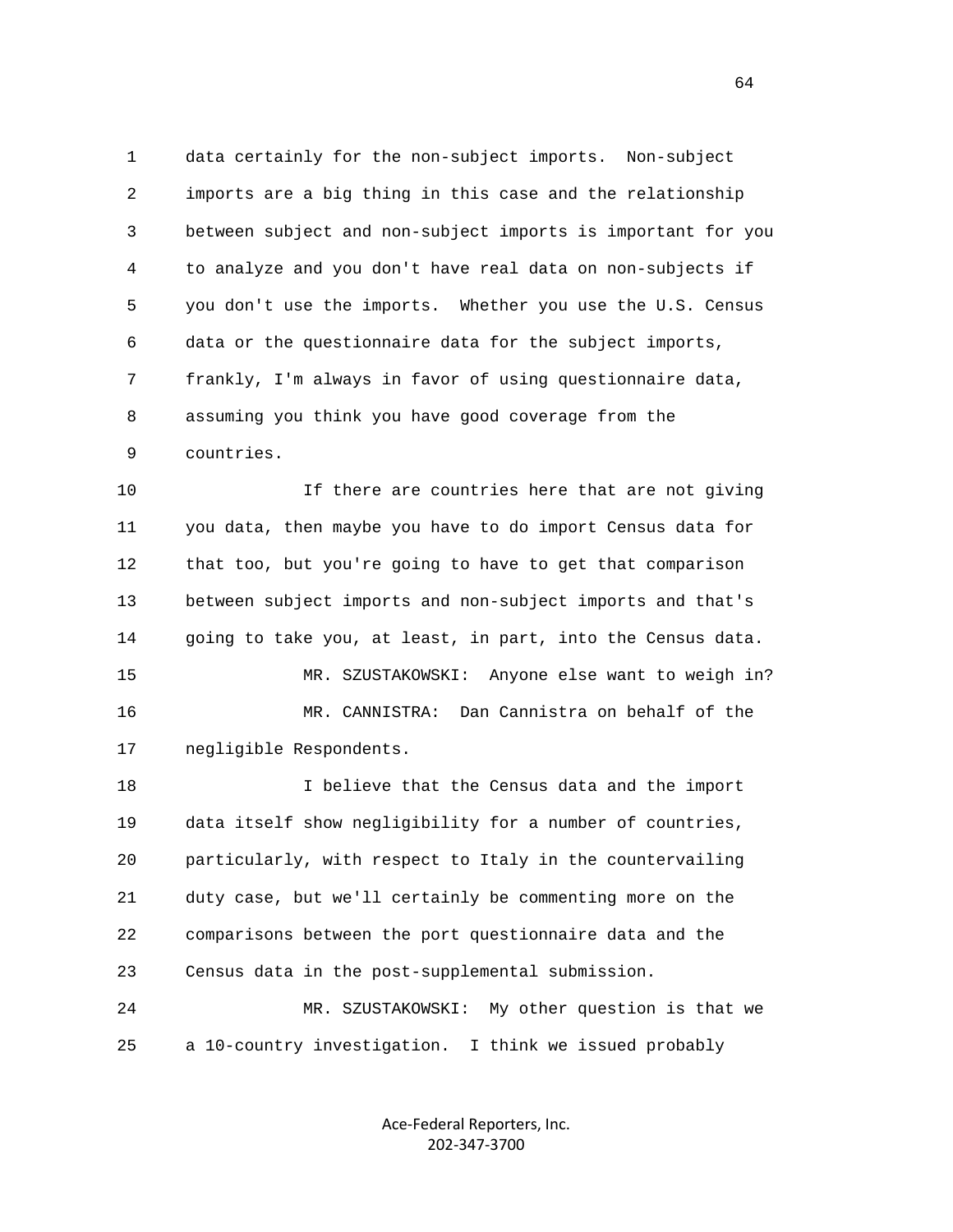1 about a hundred questionnaires by email, fax, et cetera, to 2 foreign producers. It would be helpful if you all were able 3 to weigh in on the coverage for each of the subject 4 countries.

 5 I want to note that we don't have a 6 questionnaire response from any producers in Russia right 7 now. If there's an extent to which you can perform some 8 form of outreach to assist and have them provide a response 9 that would be appreciated. That is one gap, but I'd also 10 like to see what -- you know how you guys would deem 11 coverage and have that addressed in your briefs. So that's 12 the basic technical questions that I wanted to cover.

 13 So domestic-like product we've seen from other 14 wire rod investigations that the Commission has expanded the 15 definition beyond the scope to include 1080 cord wire rod. 16 I believe that was in the 2002 investigation and 2005 the 17 scope was written such that it did include the tire cord 18 rod. So you're saying -- I believe it was Mr. Trendl was 19 saying that there's been changes since then, so is the 20 change essentially that there is no longer BOF production in 21 the U.S.? Is that what it boils down to? I'm just 22 interested to know can an EAR not make tire cord wire rod. 23 Is it prohibited from doing that? 24 MR. TRENDL: This is Tom Trendl.

25 From a technical point of view, there are a lot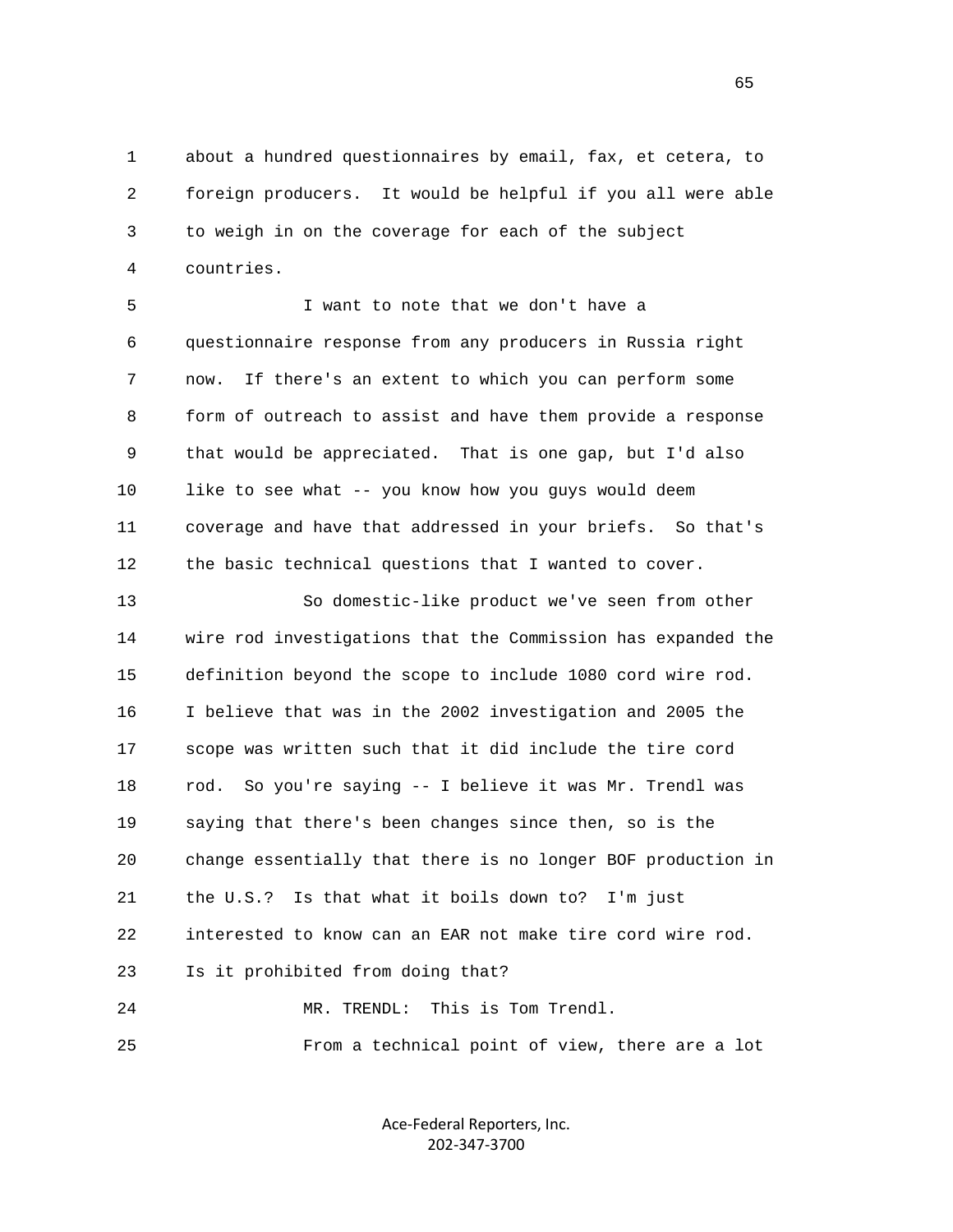1 of people at this table that are a lot smarter than me about 2 making tire cord and tire bead, and I encourage them to 3 answer that question. It is one of the things that's 4 changed and what you've heard today is in order to get the 5 consistent, clean, and purity-free to spec product, it needs 6 to be made on a BOF, not an EAR, but I respectfully suggest 7 that the industry people answer that question. 8 MR. CAMERON: Don Cameron. 9 Look, I mean in his introductory remarks Mr. 10 Price said most of this case really covers only conventional 11 low, medium, and high carbon. Well, the 1080 isn't 12 conventional low, medium, and high carbon. His producers 13 can't make it. They don't make it and so this is sneaking 14 this in. And I get that there've been prior decisions by 15 this Commission, but one of the reasons that Mr. Minnick 16 mentioned the statement in the Chinese decision in 2014 was 17 that you relied on the fact that Arcelor claimed to be 18 producing this wire rod for tire cord and tire bead. 19 Number one, they weren't making 1080. It was a 20 lower grade for smaller tires. They're not doing the 21 smaller tires now and they couldn't make 1080 and that is 22 what our witness testified to, so the basis on which you 23 declared that there was a continuum, which we're always 24 hearing about at the Commission. No, you can't have a 25 separate like product 'cause it's all a continuum. Well,

> Ace‐Federal Reporters, Inc. 202‐347‐3700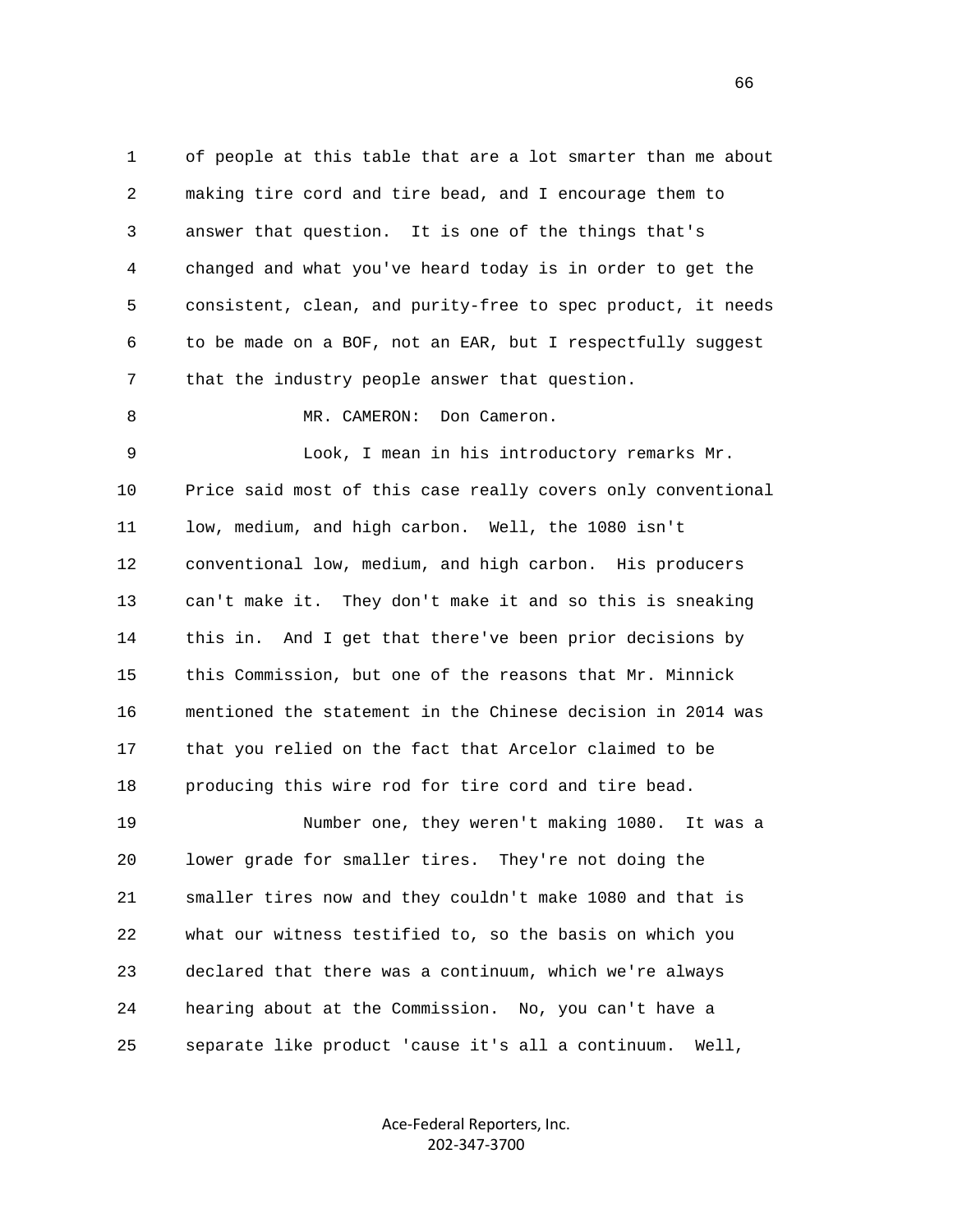1 I'm sorry, but if they can't produce it because they don't 2 have BOF, right, that's not a continuum for them. That's a 3 cliff. That interrupts the "continuum" for the like 4 product, so that is what we're saying. And I don't think 5 that the Commission previously has focused on the fact that 6 now it is an EAF industry here. There were a lot of reasons 7 for that conversion and it's been very advantageous for the 8 industry, but there are still products that require BOF in 9 order to make them and this product is one of them. 10 MR. SZUSTAKOWSKI: What I'd like to know then is 11 are there subject producers that make 1080 or tire cord wire 12 rod with an EAF? Is that something that anyone can answer 13 now or is that best answered in a brief? 14 MR. MINNICK: Dave Minnick. 15 No, there's not anyone making it. I just want 16 to make one comment that I recently have contacted the 17 Petitioners about tire cord and bead and we're meeting with 18 one of them that says they want to see our spec, but they 19 can't make it. The other two said they're not in the 20 business to make tire cord and bead wire steel. 21 MR. SZUSTAKOWSKI: So for these spec sheets do 22 the spec sheets designate the physical properties of the 23 tire cord or do they also designate the manufacturing 24 process and how it's made? 25 MR. MINNICK: Basically, with the spec sheet it

> Ace‐Federal Reporters, Inc. 202‐347‐3700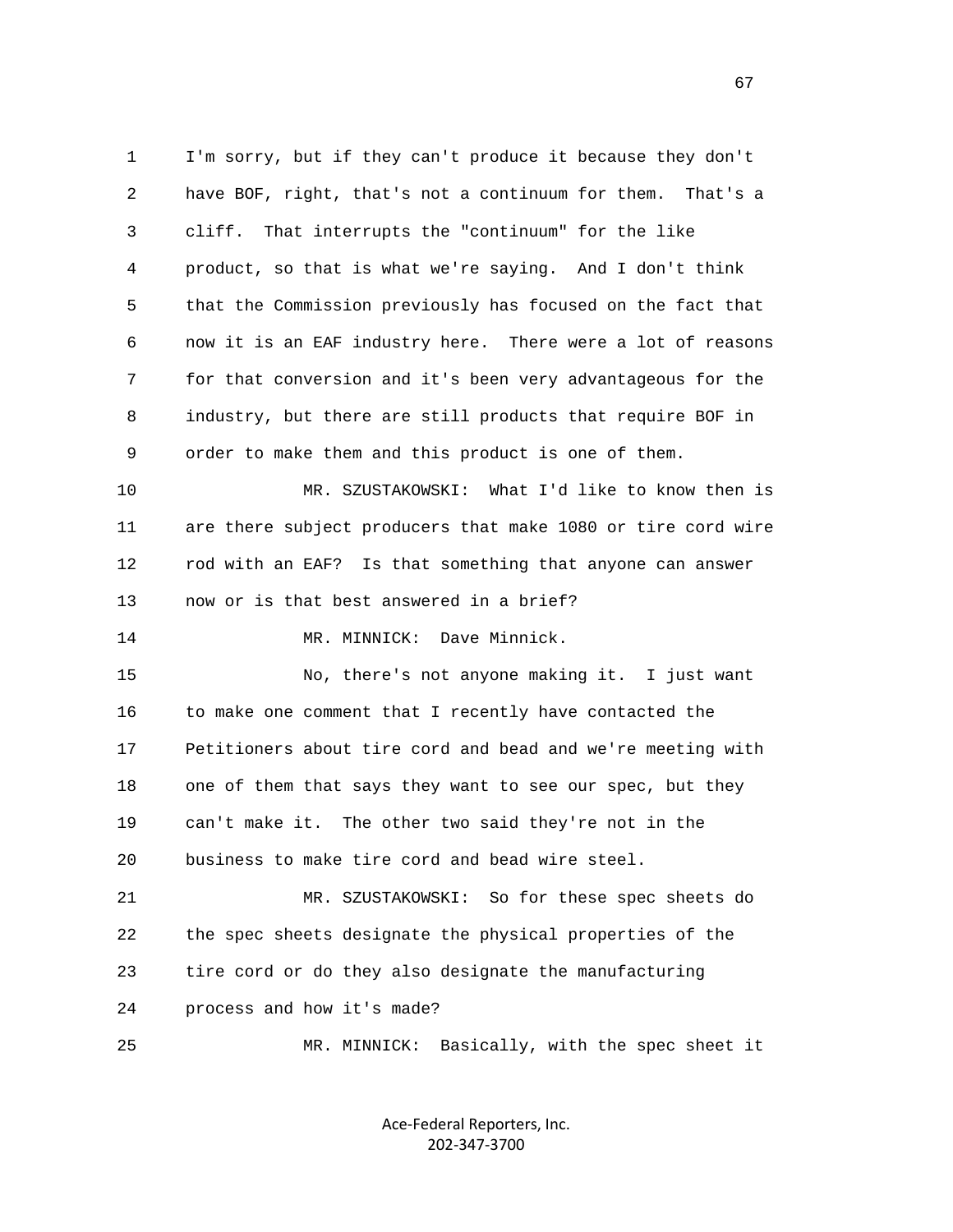1 spec what they want in theirs as far as breaking strength, 2 tinsel strength, elongations, everything that is required in 3 this rod. Some actually do require saying -- just recently 4 we got one that said they want a 95 carbon, which nobody 5 right now is using 95 carbon, but in the steel cord industry 6 the strength of the wire is getting stronger and stronger 7 and stronger to the point that I know for a fact in Korea 8 there's somebody requesting a hundred percent carbon, which 9 is basically .1 percent of carbon, but we just say a 10 hundred percent carbon in the industry, so it is specified 11 on the sheets, yes, in some cases.

 12 MR. HUGHES: This is Terry Hughes from Bekaert. 13 Additionally, the chemistry is very stringent, 14 so low residuals are always specified for copper, for 15 harmonium, elements that that make it very difficult to draw 16 the material. And as we know, you melt the cars and the 17 scrap and these types over and over again the copper and 18 these types of elements just continue to climb and it's a 19 concern in the industry, even for regular drawing material, 20 not even steel tire cord, that eventually you have to have 21 an influx of ore material to reduce or dilute the actual 22 impurities in the steel.

 23 MR. SZUSTAKOWSKI: Mr. Stauffer and Mr. Johnson, 24 I believe you each also purchase tire cord. Is there 25 anything you'd like to add to this?

> Ace‐Federal Reporters, Inc. 202‐347‐3700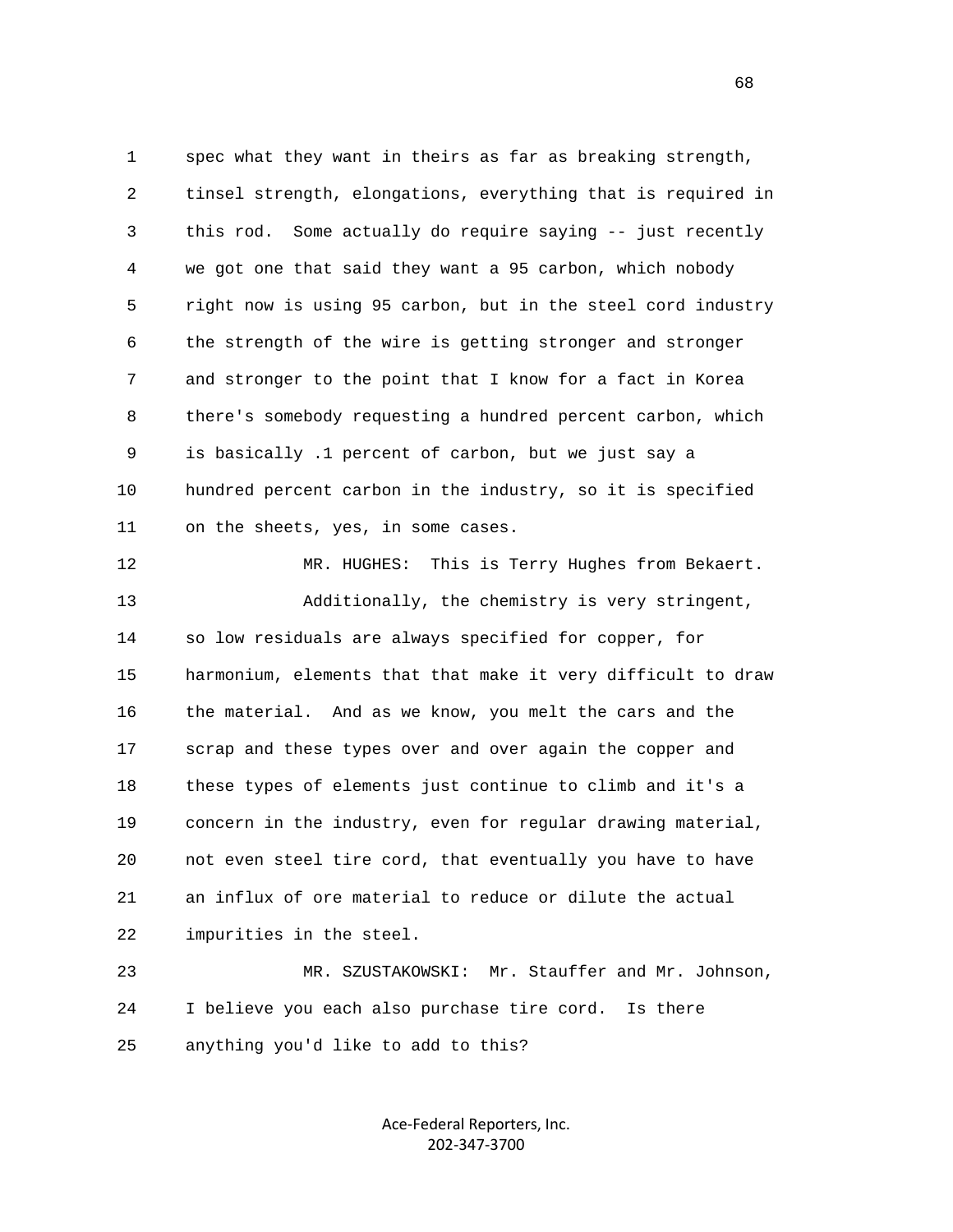1 MR. JOHNSON: John T. Johnson. 2 We do not produce tire core, but we have another 3 application that prefers a BOF steel because of the 4 properties that it gives for their application. 5 MR. SZUSTAKOWSKI: What application would that 6 be? 7 MR. JOHNSON: It's a copper-clad steel for the 8 cable industry. 9 MR. SZUSTAKOWSKI: And is that same issue with 10 the tire cord in that it's -- 11 MR. JOHNSON: It's not quite as stringent, but 12 it's a high grade that in their process the BOF is much more 13 successful. 14 MR. SZUSTAKOWSKI: Is there a like product 15 argument being made about that product too or are we talking 16 exclusively about tire cord in terms of the Commission? 17 MR. JOHNSON: Talking about tire cord. 18 MR. SZUSTAKOWSKI: Okay, Mr. Stauffer, did you 19 want to weigh in? 20 MR. STAUFFER: We do not purchase a tire cord 21 quality wire rod in the industry. Our industry -- we do not 22 purchase this product, this tire cord, tire bead product. 23 All of our products are in the area of concrete 24 reinforcement, so we go from a 1008 to low carbon. We'd 25 actually have 1080 product for PC-strained in large -- it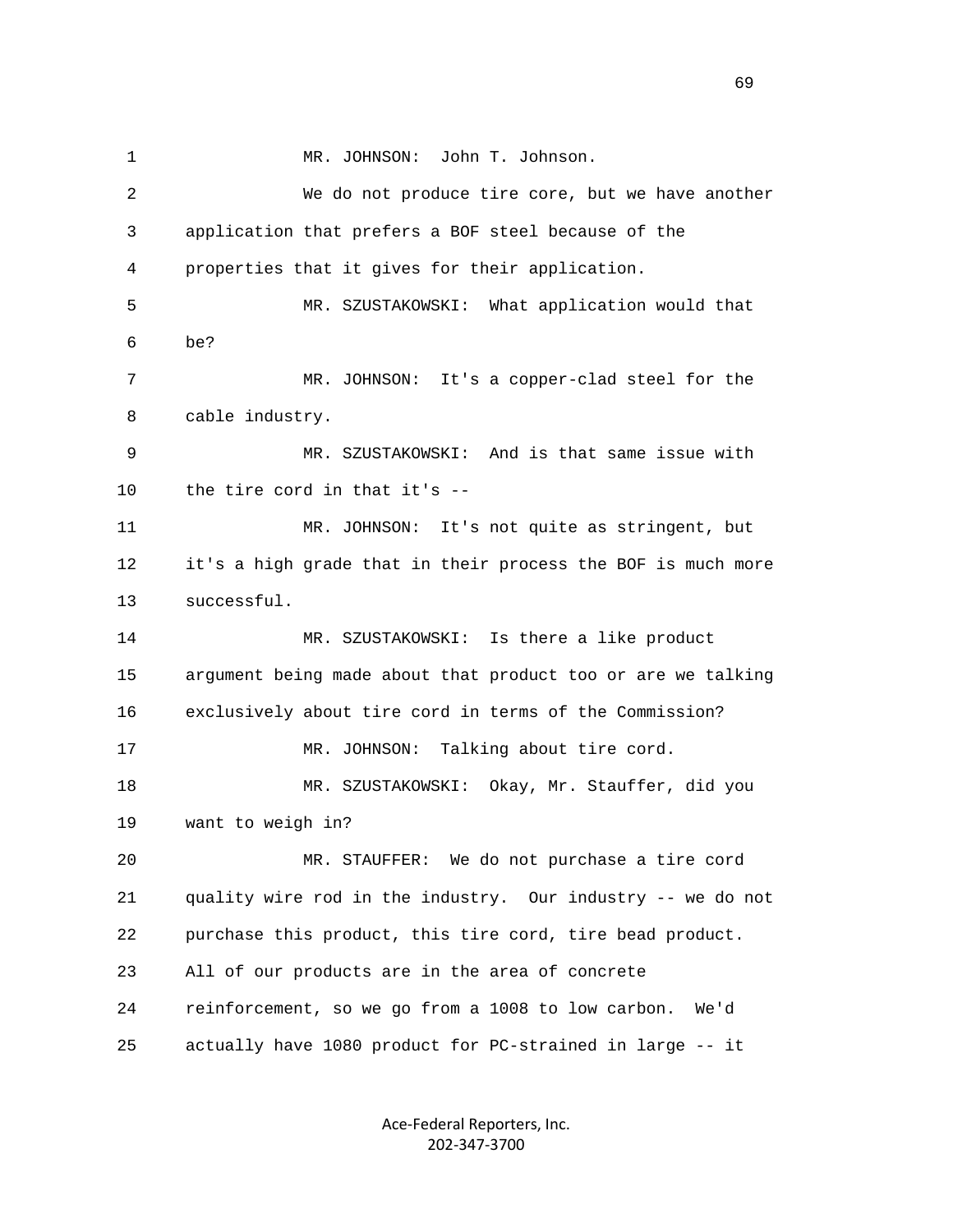1 comes to us in large diameter, 11 millimeter sizes, 80 2 carbon to it, but nowhere near the specifications of the 3 tire cord tire bead.

 4 MR. GOLDFEDER: Mr. Szustakowski, this is Jarrod 5 Goldfeder with Trade Pacific.

 6 In one of the Petitioners' supplements there was 7 a statement that POSCO in Korea is using EAF technology in 8 its wire rod production and that's not true. The four mills 9 that POSCO has in Pohang are all using gas-furnace 10 technology for their wire rod and for their tire cord. And 11 as you heard in the remarks earlier, I would expect the 12 claim you'll hear later is, sure, we could make this using 13 EAF if we could -- if we wanted to.

 14 I think what you'll find is you have stringent 15 requirements by the auto manufacturers that's all rolling 16 upstream and in POSCO experience and what they're seeing in 17 the U.S. market companies are not going to want to buy -- 18 even if you could produce a tire cord using EAF, no one 19 would want it because of what you've heard of all of the 20 impurities. It just wouldn't have the strength that all of 21 the downstream users are going to require.

 22 MR. SZUSTAKOWSKI: Thank you for that. 23 MR. HUGHES: Could I add one other thing? We at 24 Bekaert also requires a low carbon BOF supplier for 25 bookbinding wire for some of the notebooks, the binding

> Ace‐Federal Reporters, Inc. 202‐347‐3700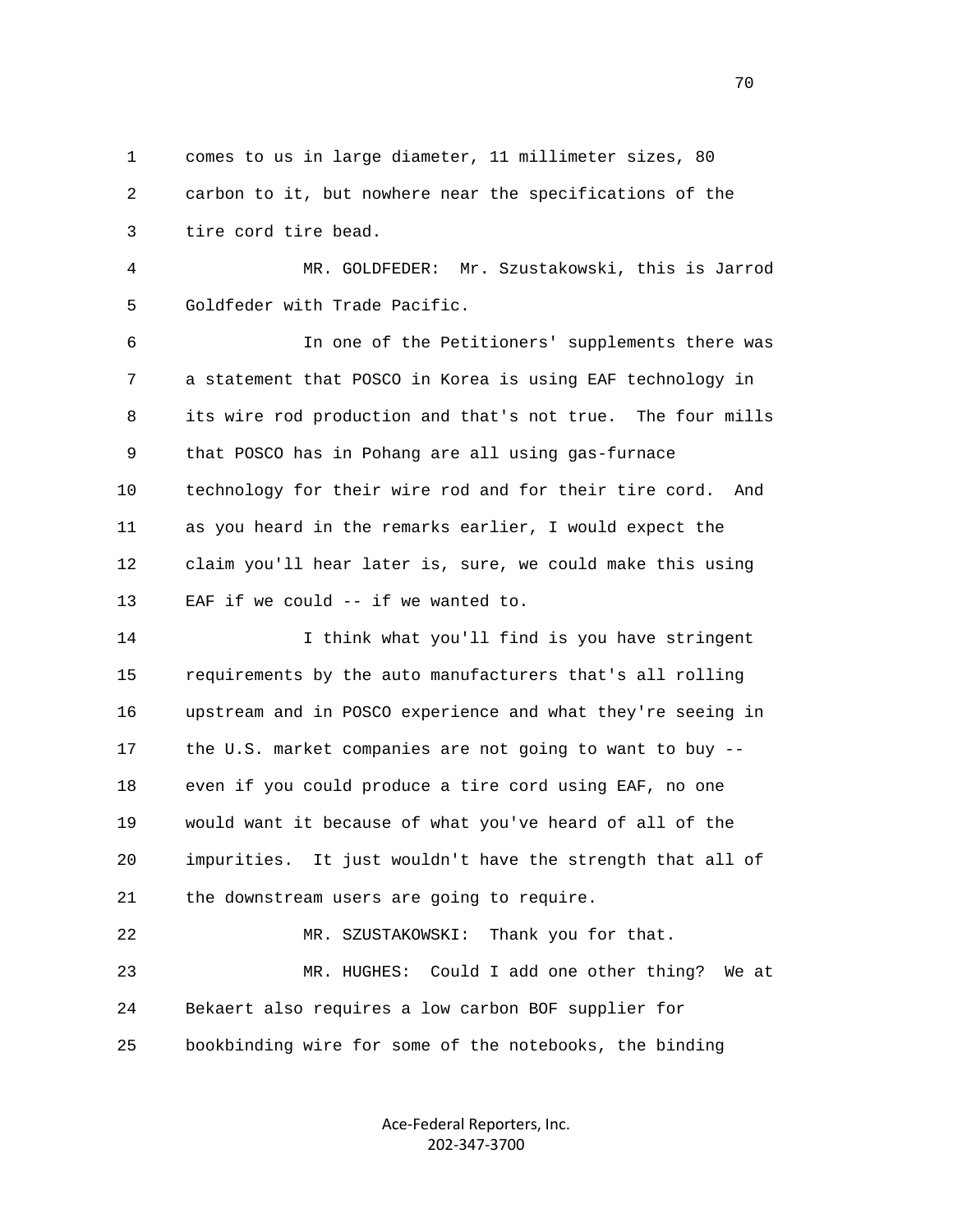1 notebooks and our customer refuses to use the EAF steel and 2 also automotive springs for car hoods and these types of 3 things and for seat recliners we have to a have 1065 BOF or 4 our customers refuse. 5 MR. SZUSTAKOWSKI: And that too is only 6 available from BOF? 7 MR. HUGHES: Correct. EAF it won't make the 8 application. It breaks. 9 MR. SZUSTAKOWSKI: Mr. Johnson was testifying 10 before that demand for wire rod in the U.S. has been 11 decreasing probably as a result or attributed to you know 12 these trade cases and I would just be interested does 13 counsel have access to the BPI record and also the 14 historical information from other investigation. Right now 15 when I look at our data I kind of see where we have 16 available at the moment for this investigation is that 17 apparent consumption seems to be relatively flat, so I just 18 want to make sure that we have a better understanding of 19 what the trends are in apparent consumption. If, in fact, 20 is it flat or is it actually going down and I was just 21 trying to square up Mr. Johnson's testimony about 22 decreasing consumption and what Mr. Stauffer was saying in 23 that you -- Mr. Stauffer, you were telling us about new 24 investments and new plants. We've also heard what sounds 25 like growing demand for more tire cord in the U.S. due to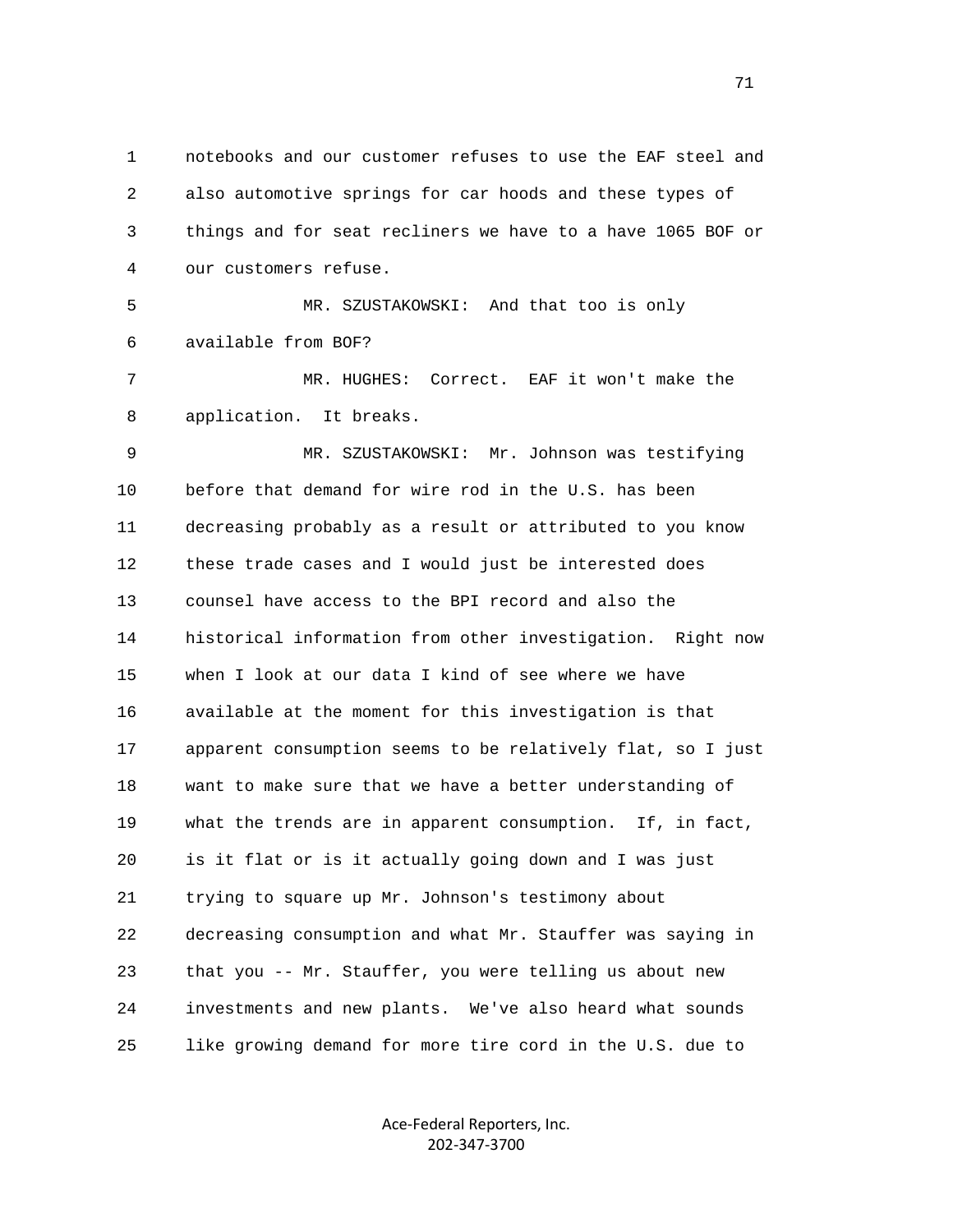1 expansion in the tire manufacturing facilities. So demand 2 flat; is it decreasing; do you guys see an upward trajectory 3 for you know all wire rod? I'm just trying to understand 4 what really the demand trends are and where things might be 5 going.

 6 MR. WAITE: This is Fred Waite, counsel for 7 AWPA.

 8 We can address that in our post-conference. We 9 do not have access to the APO since we represent only 10 industrial users and Congress, in its wisdom, decided that 11 they were not worthy of the kind of participation in these 12 investigations that Petitioners are. But generally, if you 13 look at consumption figures from your own reports in cases 14 back in the 1990s, for example, and compare those 15 consumption figures with consumption figures from more 16 recent cases or from the data that we collect from AISI 17 sources as well as official import statistics, you will see 18 an significant reduction in the consumption of wire rod in 19 the United States.

 20 And I don't think there's any inconsistency with 21 that overall assessment and the testimony you heard here 22 today. These companies are companies that often sell into 23 niche markets. They're looking for opportunities. They 24 must be nimble because they don't have the resources to 25 continue operating in the red. They must find products that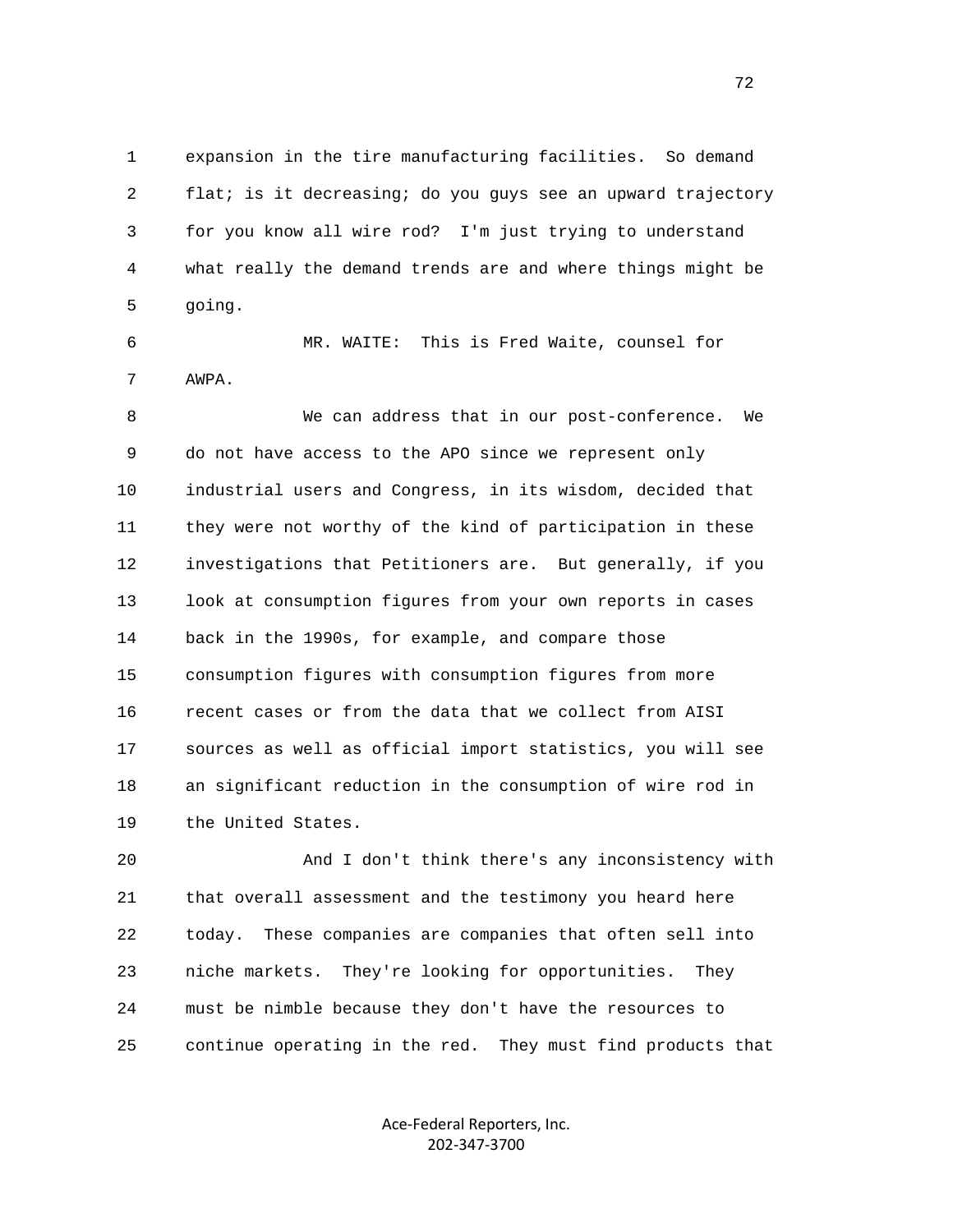1 they can sell, but as Mr. Johnson pointed out extensive 2 parts of the U.S. manufacturing sectors have been decimated 3 by imports of wire products. And when that happens wire 4 sales in the United States decline and of course wire rod 5 purchases corresponding decline as well and we can give you 6 a great deal of information on those points in our 7 post-conference brief, most of which is going to be public 8 data, most of which is going to be from your own reports and 9 investigations in previous case. Thank you. 10 MR. SZUSTAKOWSKI: We heard Mr. Price in his 11 opening remarks say that the captive consumption provision 12 applies in these investigations. Does counsel want to 13 comment on that now? I think since the completion of the 14 China investigation we've seen that the three factors that 15 the Commission typically considers is now down to two, so I 16 would appreciate if you can comment now about this or is 17 this something that we'll be seeing in the briefs? 18 MR. NOLAN: We'll address it in the briefs. 19 MR. SZUSTAKOWSKI: Okay. 20 Mr. Johnson, with your inventories do you manage 21 inventories as such that you know what the source country is 22 of the goods? 23 MR. JOHNSON: Absolutely. It's segregated by 24 size and by country and by grade. 25 MR. SZUSTAKOWSKI: And will Mr. Stauffer and

> Ace‐Federal Reporters, Inc. 202‐347‐3700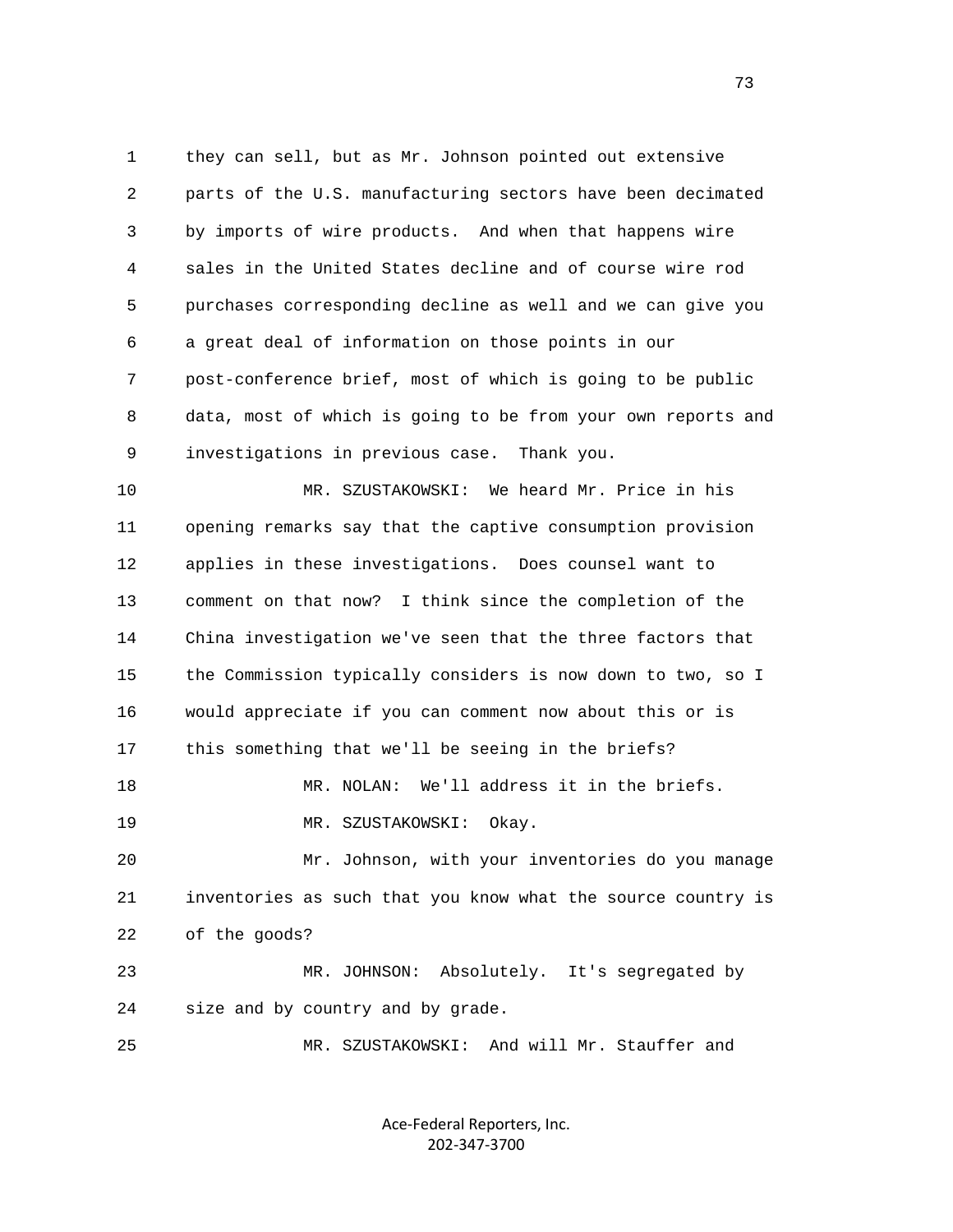1 others be able to provide just how large of a market the 2 "Buy America" provisions account for? You testified on this 3 before and I don't know you were then a bread box, smaller 4 than a school bus, like how big are we looking at here? 5 MR. STAUFFER: I'd say bigger than a bread box 6 would be an appropriate answer. 7 MR. SZUSTAKOWSKI: We'll have more detailed 8 information in the briefs? 9 MR. STAUFFER: Yes, we can provide more detailed 10 information. Our business runs on that provision and 11 essentially that's a function of the infrastructure, the 12 legendary U.S. infrastructure that needs help. So when we 13 talk about our capital expansion programs, it's in 14 anticipation of the fact that there's going to be some 15 requisite legislation required to get this country moving 16 forward with those projects. So what we're doing in most of 17 our time, referencing your previous question, is to make 18 that more efficient and to expand that capability in 19 consideration of a market that should open up given the 20 nature of our infrastructure and the requiring fixing that 21 is there. 22 MR. SZUSTAKOWSKI: Would other importers like to 23 weigh in on there inventories, whether or not they also, 24 like Mr. Johnson, track it by country source?

Ace‐Federal Reporters, Inc.

25 MR. HUGHES: Bekaert tracks by country source

202‐347‐3700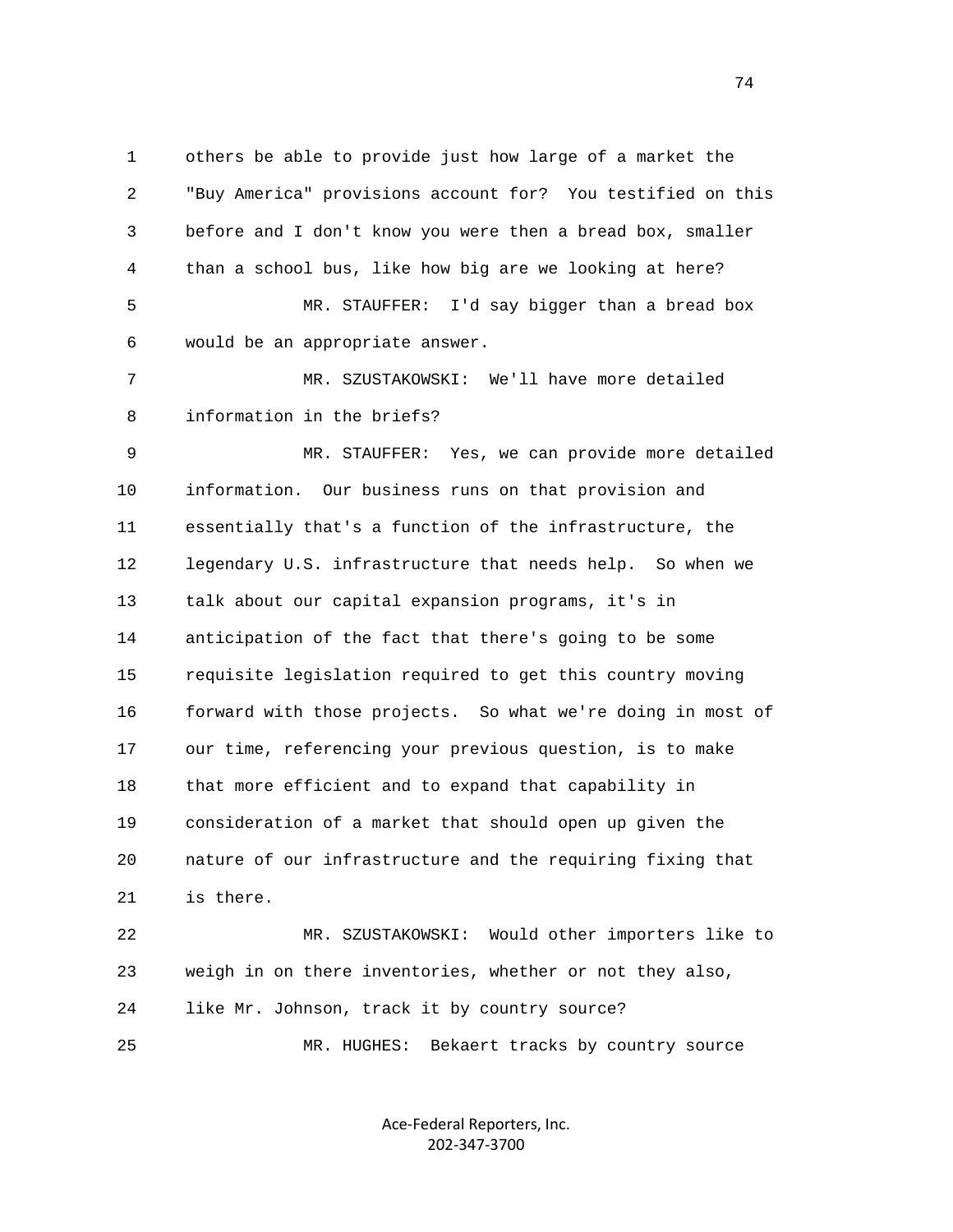1 and type of product manufactured.

| $\overline{2}$ | MR. MINNICK: Kiswire also tracks by import from             |
|----------------|-------------------------------------------------------------|
| 3              | country and by grade.                                       |
| 4              | MR. MOFFITT: Bob Moffitt, Heico Wire Group.                 |
| 5              | We do, but $-$ - I mean we know where everything is         |
| 6              | -- size, grade, heat, country of origin.                    |
| 7              | MR. SZUSTAKOWSKI: So when you all are selling               |
| 8              | the product then you actually know when you're customers    |
| 9              | buying it ^^^^ you know on an individual sale where the     |
| 10             | country source is, where it was actually made -- where the  |
| 11             | wire rod was made? Do you ever on an individual sale for    |
| 12             | the same product commingle both U.S. produced and imported  |
| 13             | merchandise?                                                |
| 14             | MR. JOHNSON: John T. Johnson.                               |
| 15             | Yes, depending on the spec of the customer                  |
| 16             | whether it requires domestic or not content, but we're ISO  |
| 17             | certified, so we have complete tractability from the minute |
| 18             | we receive that material until the minute we deliver it to  |
| 19             | our customer. It's part of our qualification.               |
| 20             | MR. SZUSTAKOWSKI: Are others ISO certified as               |
| 21             | well and do you have to meet that same standard?            |
| 22             | Terry Hughes from Bekaert.<br>MR. HUGHES:                   |
| 23             | Yes, we would.                                              |
| 24             | Dave Minnick from Kiswire.<br>MR. MINNICK:                  |
| 25             | Yes, we are also ISO certified.                             |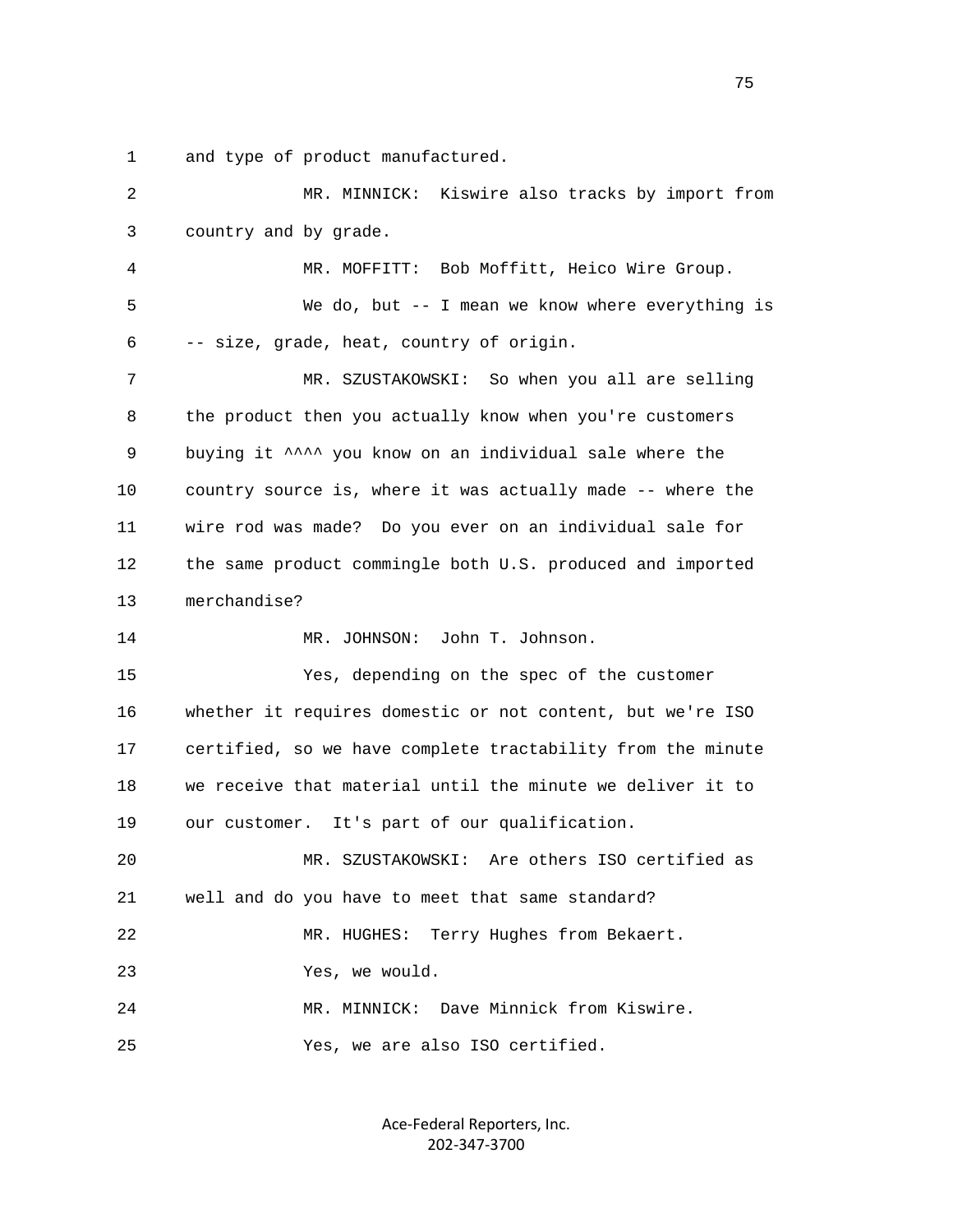1 MR. MOFFITT: Bob Moffitt, Heico Wire Group. 2 Some of our plants are; others are not. 3 MR. SZUSTAKOWSKI: Mr. Bond, were you making 4 additional like-product argument in regard to the suspension 5 spring, was I understanding that correctly, or is this an 6 attenuated competition argument? I just want to make sure 7 we know what to expect. 8 MR. BOND: David Bond. 9 No, we're not making a like-product argument, 10 attenuated competition and a strong basis for not cumulating 11 Spain in any threat analysis. 12 MR. SZUSTAKOWSKI: Thank you. 13 Looking at the import trends, I'm specifically 14 interested in those for Korea, Turkey and the UK and that 15 there are declining imports from 2014 to 2016. Can counsel 16 comment on why we saw a decrease in import volume from those 17 three countries specifically? 18 MR. NOLAN: I'll start for Turkey, then UK can 19 take over. For Turkey you saw an increase in an interim 20 period, which is reflecting pretty much the Chinese exiting 21 the market in very smart fashion so a hole gets created. 22 But the Turks have a lot of other markets. They ship this 23 product to over a hundred countries. 24 And the U.S. is decidedly a very small 25 destination, besides which the Turks consume about 80 to 85%

> Ace‐Federal Reporters, Inc. 202‐347‐3700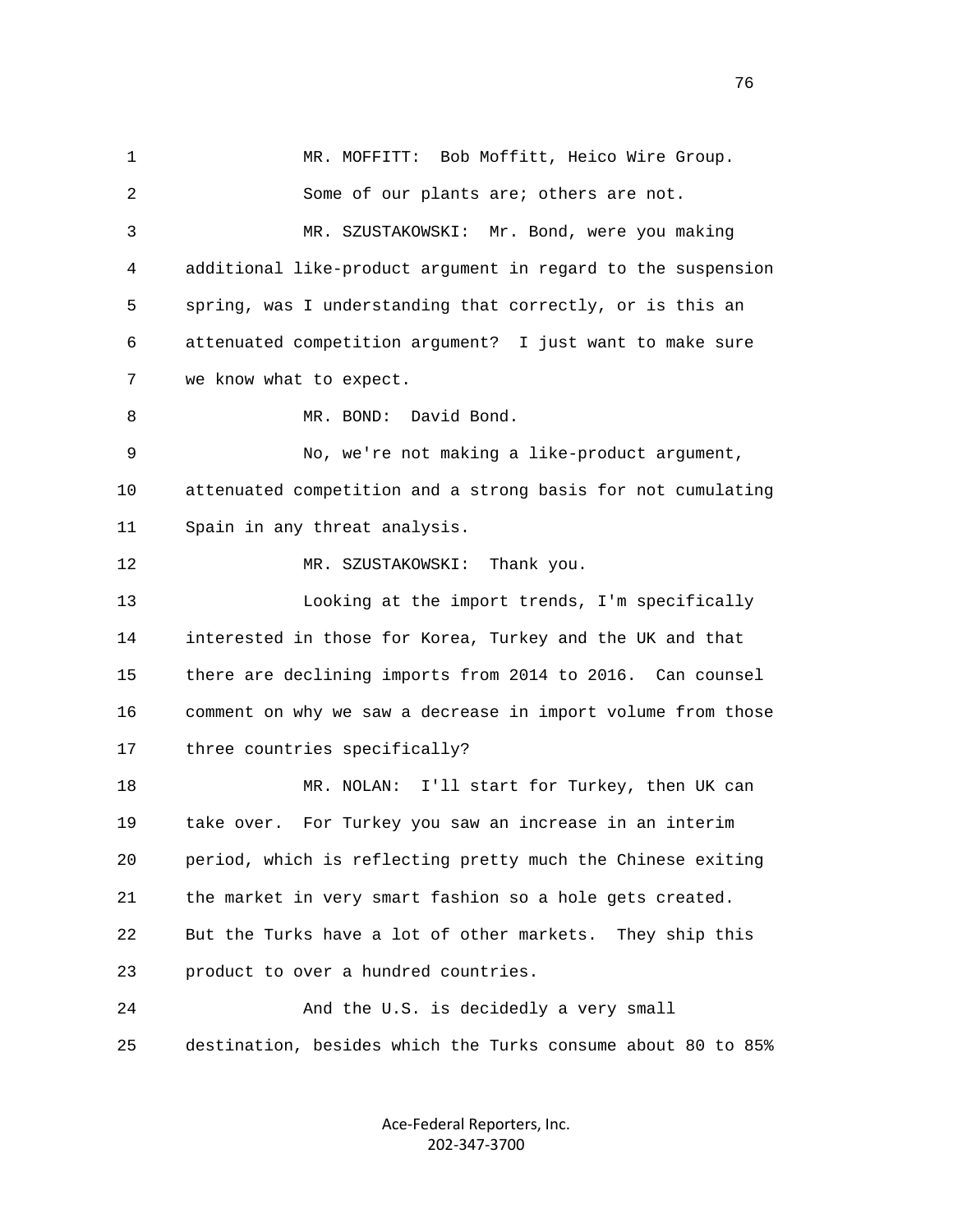1 of the rod they make internally inside of Turkey. So the 2 market there has been pretty good and it's been improving 3 lately, and the other markets they ship into, Europe and 4 other places, have also improved. So they found other 5 places to put the rod that was more favorable to them 6 frankly.

 7 MR. TRENDL: From the perspective of British 8 steel, as you heard, the company was bought by the current 9 owners, so there was some flux there. Also the company 10 changed its products mix to get away, frankly, from the 11 commodity-grade stuff to a greater focus on tire bead and 12 tire cord as they felt it was a better business model, the 13 result of which is an overall decline.

 14 MR. SZUSTAKOWSKI: So when it was Tata, were 15 they making tire cord before, or is this -- in, say 2014 -- 16 MR. TRENDL: Yes, they did. 17 MR. SZUSTAKOWSKI: Okay. So it's been 18 consistently in their product portfolio then? 19 MR. TRENDL: Correct. But they've changed the 20 balance to get out of -- or reduced the mix from the 21 commodity to a greater reliance on the tire cord tire bead. 22 MR. SZUSTAKOWSKI: Thank you. I think that 23 concludes my questions for now. I look forward to reading 24 your arguments in the briefs. 25 MR. ANDERSON: Thank you, Mr. Szustakowski, and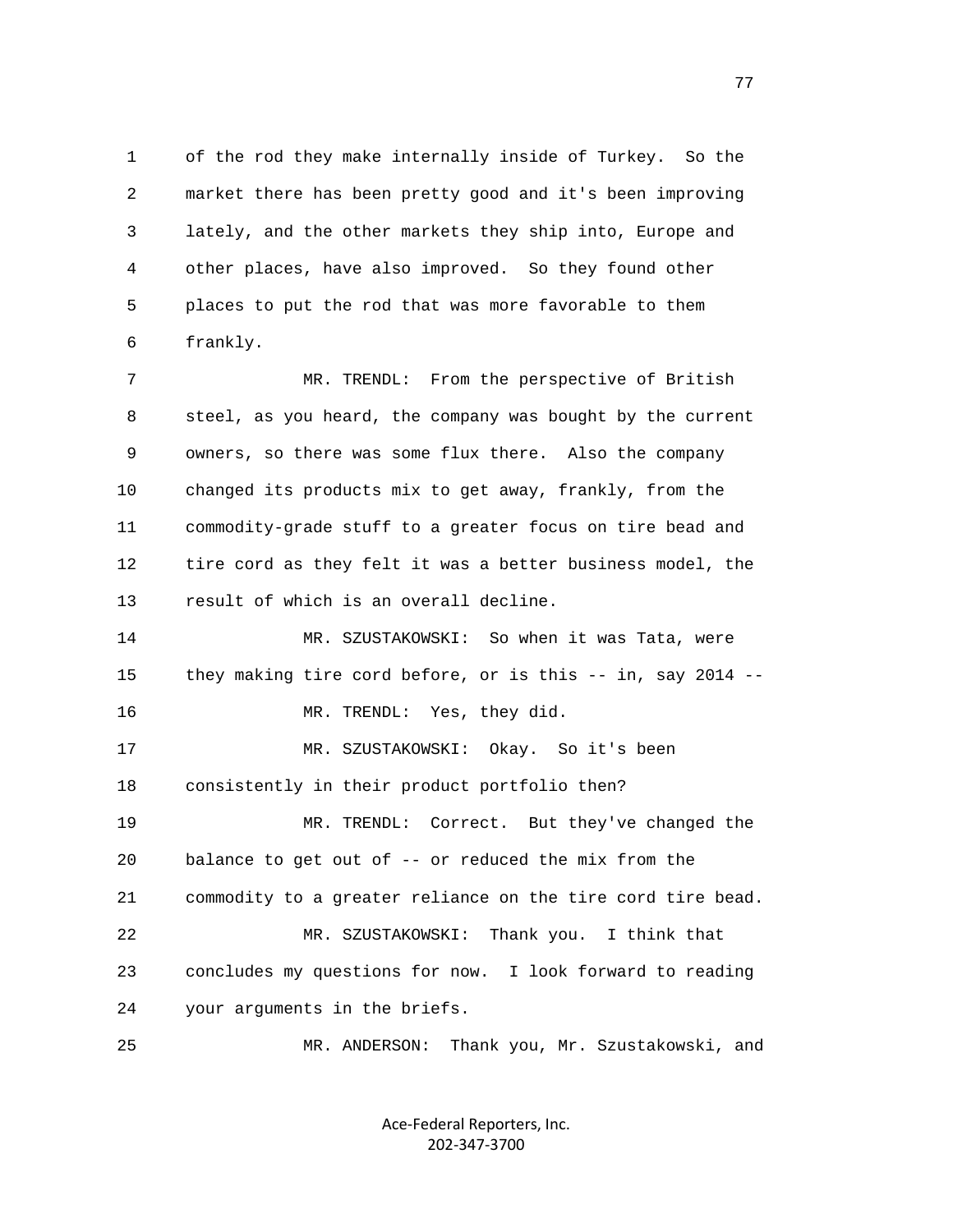1 now Ms. Viray-Fung.

| 2  | MS. VIRAY-FUNG: Thank you for being here.                       |
|----|-----------------------------------------------------------------|
| 3  | Let's kick off with domestic like product. It's sounding        |
| 4  | like I'm hearing some domestic like product arguments.<br>I'd   |
| 5  | like to hear from counsel. How would you like us to define      |
| 6  | the domestic like product?                                      |
| 7  | MR. TRENDL: I think others may want to chime                    |
| 8  | For the UK's point of view, tire cord tire bead should<br>in.   |
| 9  | be a separate like product. You've heard a lot about it         |
| 10 | today, about its uses, its interchangeability, its technical    |
| 11 | specs, how it's produced. We're going to expand upon that       |
| 12 | significantly in our confidential post conference brief. I      |
| 13 | assume others will do the same. And that's where we stand       |
| 14 | on that issue.                                                  |
| 15 | MR. CAMERON: We take the same position.<br>It is                |
| 16 | Grade 1080 and above for wire rod for tire bead and tire        |
| 17 | And we believe that the six-factor test is met.<br>cord.<br>And |
| 18 | this is especially so if the EAF producers cannot make Grade    |
| 19 | 1080 and above in an EAF. Because there is no continuum for     |
| 20 | them.                                                           |
| 21 | So to the extent that there was information on                  |
| 22 | the record previously that was used to build that bridge,       |

 24 incumbent upon this Commission to recognize that in its 25 decision.

23 that bridge no longer exists. And as a result, it's

Ace‐Federal Reporters, Inc. 202‐347‐3700

n and the state of the state of the state of the state of the state of the state of the state of the state of the state of the state of the state of the state of the state of the state of the state of the state of the stat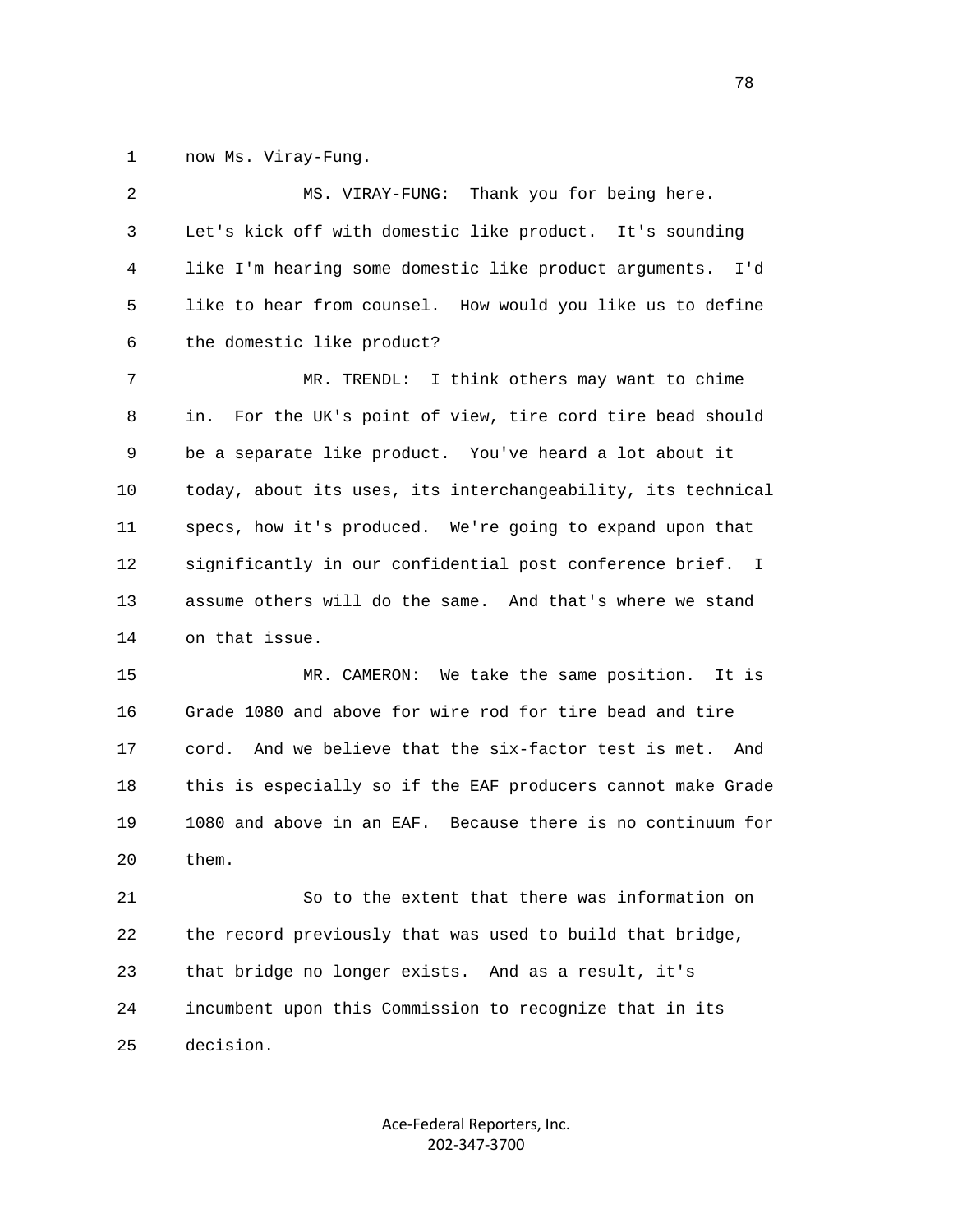1 We understand that these are unusual requests to 2 be granted, but actually in this case, we think it's a sound 3 one. And it shouldn't be taken lightly. I mean there are a 4 number of jobs, both in the tire cord, bead, and bead wire 5 industry that we've already testified to, and others have 6 testified to. A lot of jobs. Right? We're not talking one 7 or two people, we're talking hundreds.

 8 And then you go into the tire producers. The 9 tire producers are going to get something one way or the 10 other, and if they can't get it here, they're either going 11 to import the tire cord directly and kick these guys out, 12 and/or the tire people are going to stay offshore and get 13 their requirements there. It's a serious problem and it's 14 really not part of the -- what was the quote?--the 15 "conventional low, medium and high grade wire rod that's 16 really subject to this petition." Okay. I get it. This 17 isn't conventional.

 18 MR. CUNNINGHAM: I suspect I'm telling Noah 19 about the flood here, but we're not asking--and it would be 20 contrary to the Commission's approach to these things in the 21 past--to say you ought to take a production process and 22 create a separate like product defined by that production 23 process. That is, you ought to say that BOF-produced stuff 24 is a separate like product.

25 Commission doesn't usually do that. People

Ace‐Federal Reporters, Inc. 202‐347‐3700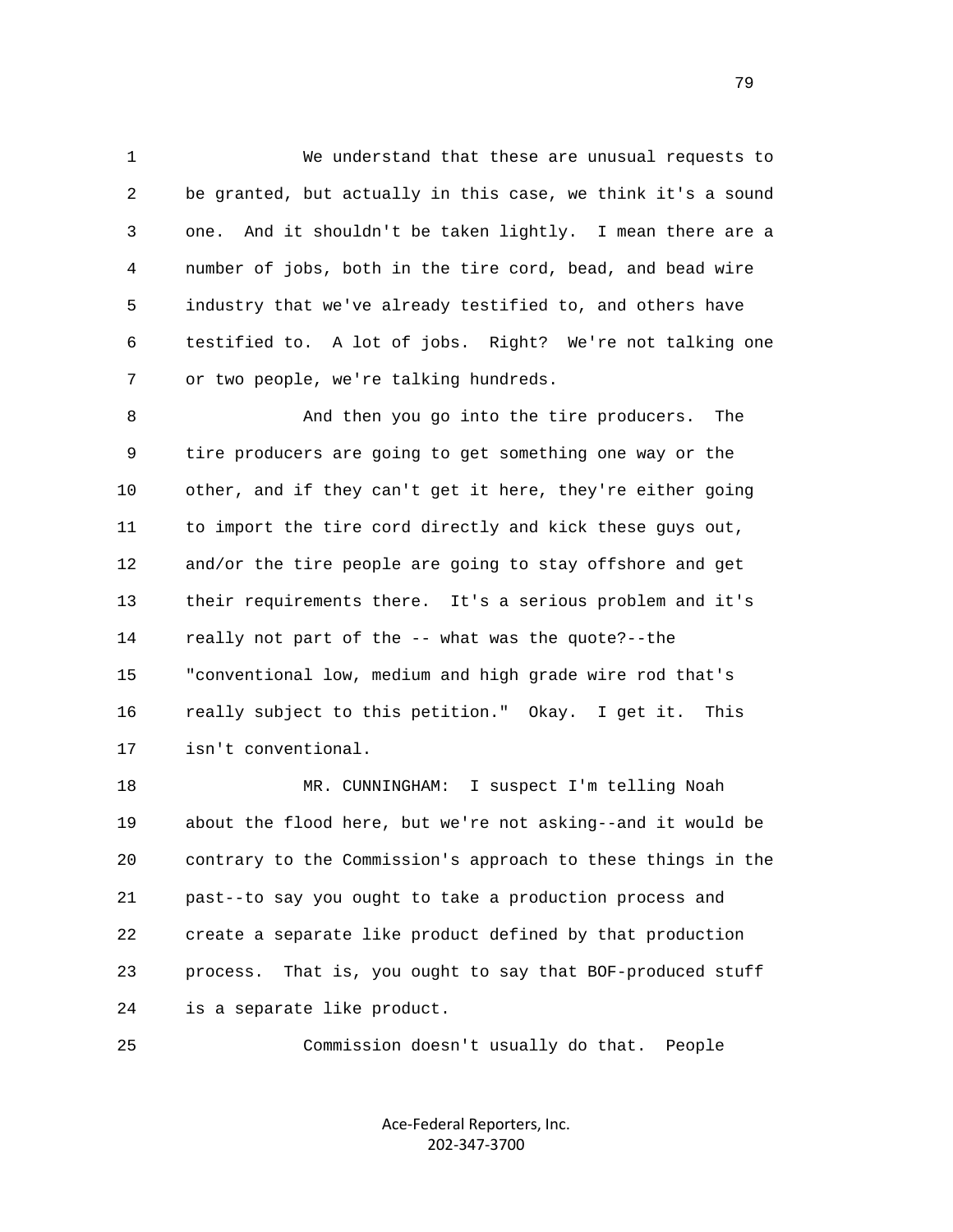1 shift things around from within a particular production 2 process. What you do, it seems to me, is you find out a 3 particular set of specifications, grade, chemical 4 specifications, strengths, sizes, things like that, and if 5 you find a definition that is not made in the United States, 6 that has separate applications from other wire rod that is 7 made with different production processes, but not 8 necessarily on a different mill, and it's sold to different 9 types of customers, then you've got a pretty darn good case 10 as we think we have here for cord and bead, to define by 11 those specifications a separate like product.

12 The fact that the U.S. industry doesn't have BOF 13 and the BOF makes those specifications more readily, indeed 14 maybe the only way to make them satisfactorily to customers 15 is evidence that the type of specification should be 16 excluded, but not that the exclusion should be defined by 17 BOF. It's the significance of BOF is that the U.S. industry 18 doesn't have it. And therefore, it addresses the 19 availability of that specification in the U.S. market from 20 U.S. producers.

 21 MS. KORBEL: I'd also like to point out that the 22 petitioners in the 2001 cases voluntarily excluded the tire 23 bead, cord, wire rod, and I believe the valve spring wire 24 rod as well from the cases in 2001. The petitioners 25 themselves agrees to exclude those products.

> Ace‐Federal Reporters, Inc. 202‐347‐3700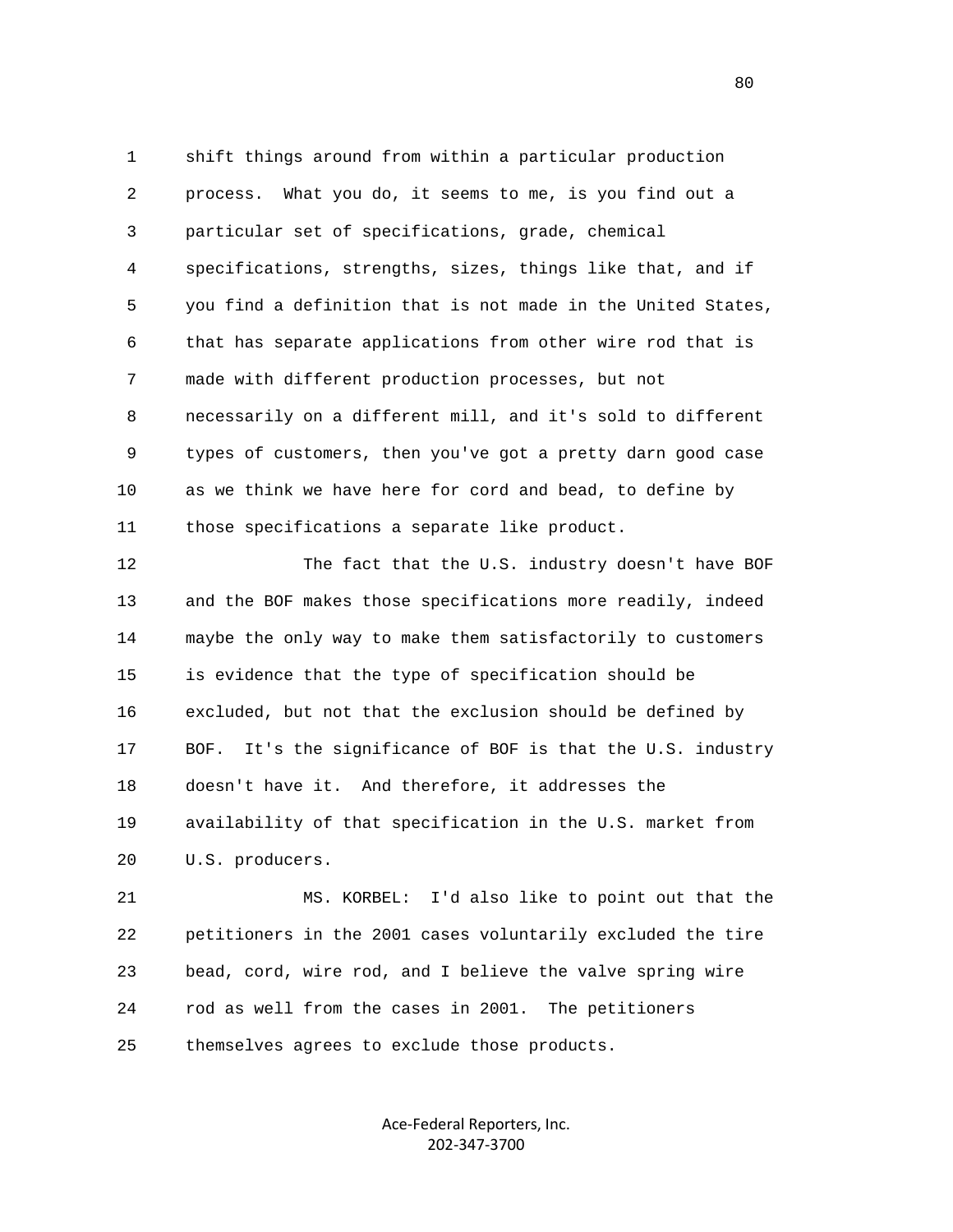1 MR. CAMERON: Just one further thing with 2 respect to Dick's remark. And that is that the reason that 3 we're talking about BOF is Number One, they don't have it 4 and they're incapable, but Number Two, the manufacturing 5 process and manufacturing facilities is one criteria that 6 you take into account in evaluating the like product issue. 7 So it is relevant in that evaluation to look at 8 that and ask whether or not in the United States they're 9 indeed is a continuum that continues on through 1080 and 10 above, because this spec is getting more and more difficult, 11 and if they can't produce it, how is the law or the logic of 12 the like product being served? And that's the point. 13 MR. GOLDFEDER: I just want to add that POSCO 14 will be taking the same position on like product as we've 15 just heard. And I think when the Commission looks at tire 16 cord, tire bead, as a separate like product, you're going to 17 find no meaningful head-to-head competition for this 18 product. 19 When you have no head-to-head competition, you 20 can't have adverse volume effects. You can't have adverse 21 price effects. You can't have an impact that's caused by 22 subject imports, and you could have no threat, so you should 23 find no injury by reason of these imports. 24 And just following on what Mr. Cameron said, the 25 same thing -- that even if the domestic industry says,

> Ace‐Federal Reporters, Inc. 202‐347‐3700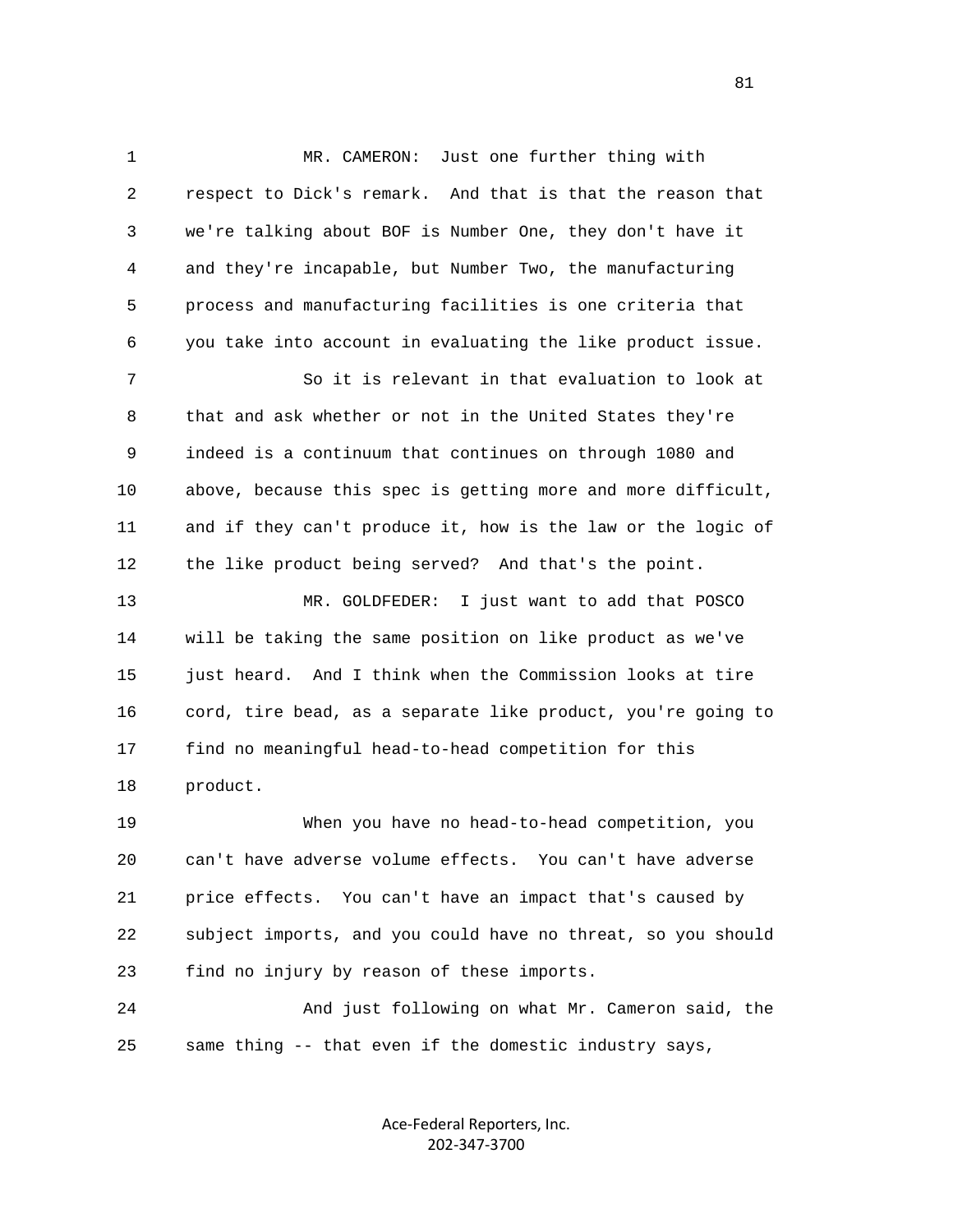1 "Well, we could produce it with EAF, and the commercial 2 quality would be the same," that's just not true. And 3 you've heard the purchasers say that, and you'll hear anyone 4 say it. Even if you did, it would not be interchangeable 5 with tire cord produced with BOF, and that's why you haven't 6 seen, like POSCO hasn't seen why anyone -- no one's seen any 7 sales in this market, or any meaningful participation in 8 the tire cord segment of the market by the U.S. mills. 9 MR. BOND: Just before you move on, CELSA, also 10 a producer of rod for tire bead and tire cord, supports the 11 position of the other parties, just so you're clear on that. 12 MS. VIRAY-FUNG: I guess I'm a little bit 13 confused. What has changed in the last few years? I mean 14 why -- is it the specifications have changed? 15 MR. CAMERON: Well, let's -- just for a moment, 16 when you talk about change, this product, the 1080 and 17 above, was excluded from the 201. It was excluded by the 18 petitioners in previous cases. The only change occurred in 19 China when they decided that they were going to include it. 20 And so that is the change, but in one sense.

 21 The other change that happened is that, to the 22 extent that Arcelor's facility produced tire cord wire for a 23 small tire, that industry is gone from the United States and 24 so there is no more tire cord that's manufactured here that 25 will meet the needs of the large producers such as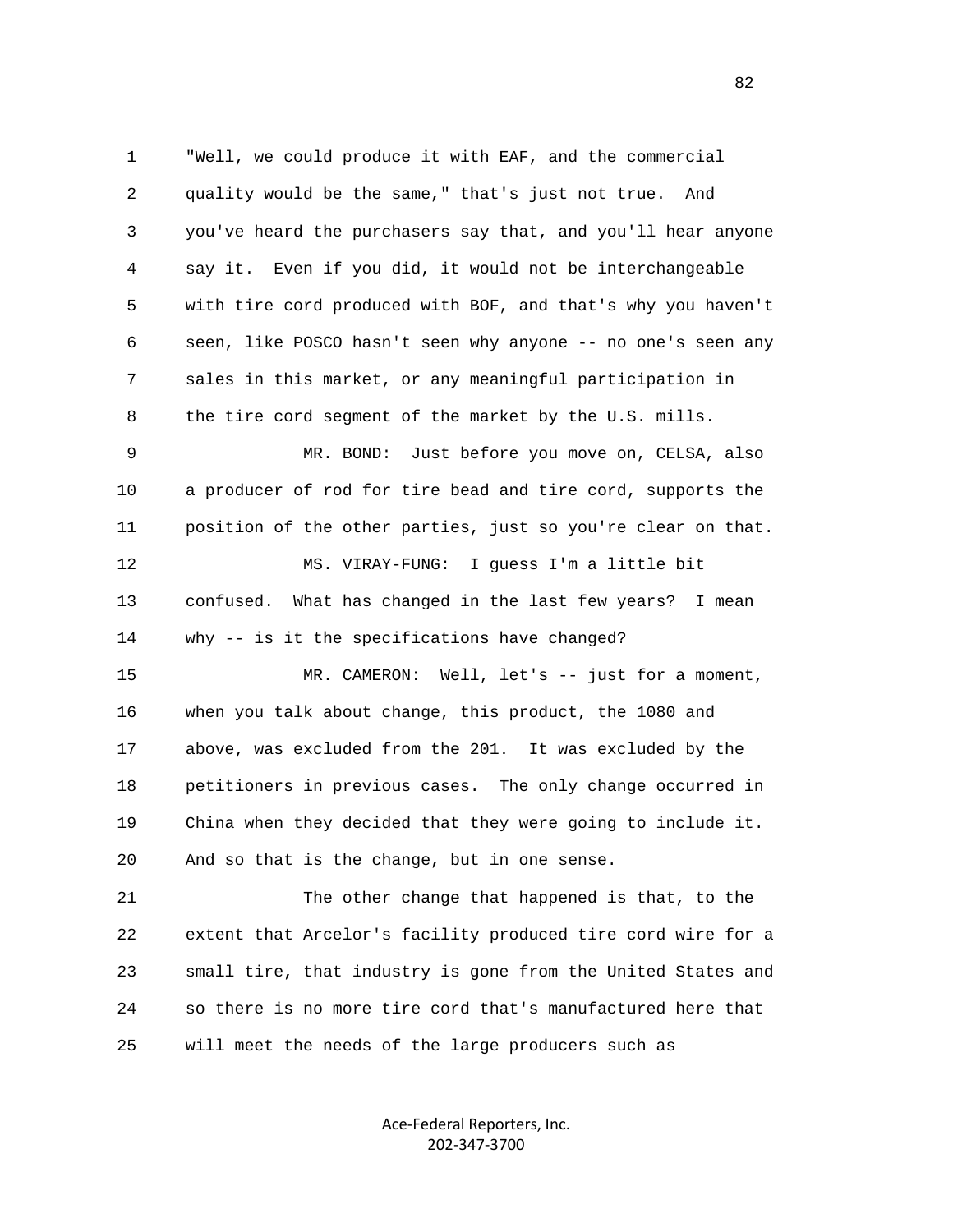1 Continental, Bridgestone, etcetera, etcetera.

 2 MR. CUNNINGHAM: You mean, when you say the 3 industries, what, you mean the small tire -- 4 MR. CAMERON: Right. 5 MR. CUNNINGHAM: -- industry is gone. And 6 therefore the stuff that would be suitable for small tires 7 is the below 1080. 8 MR. CAMERON: The 1080, right. 9 MR. CUNNINGHM: And the 1080 and above has to be 10 there to do the large tires, and that's what we do in the 11 United States now. 12 MR. HUGHES: Also the specifications on tires, 13 the wires are much stronger than they used to be, and much 14 smaller in the cords than they used to be. 15 MS. VIRAY-FUNG: Used to be? How long ago? Two 16 years ago -- 17 MR. HUGES: 2000 -- oh. Probably in the last 18 three to four years they've even become more sophisticated. 19 MS. VIRAY-FUNG: And the exit of ArcelorMittal, 20 that was since the China cases? 21 MR. CAMERON: That was 2015. 22 MS. VIRAY-FUNG: Okay. 23 MR. NOLAN: Since we're on that note, can we 24 talk just for a second about why that mill closed? 25 MR. MINNICK: I'm actually from South Carolina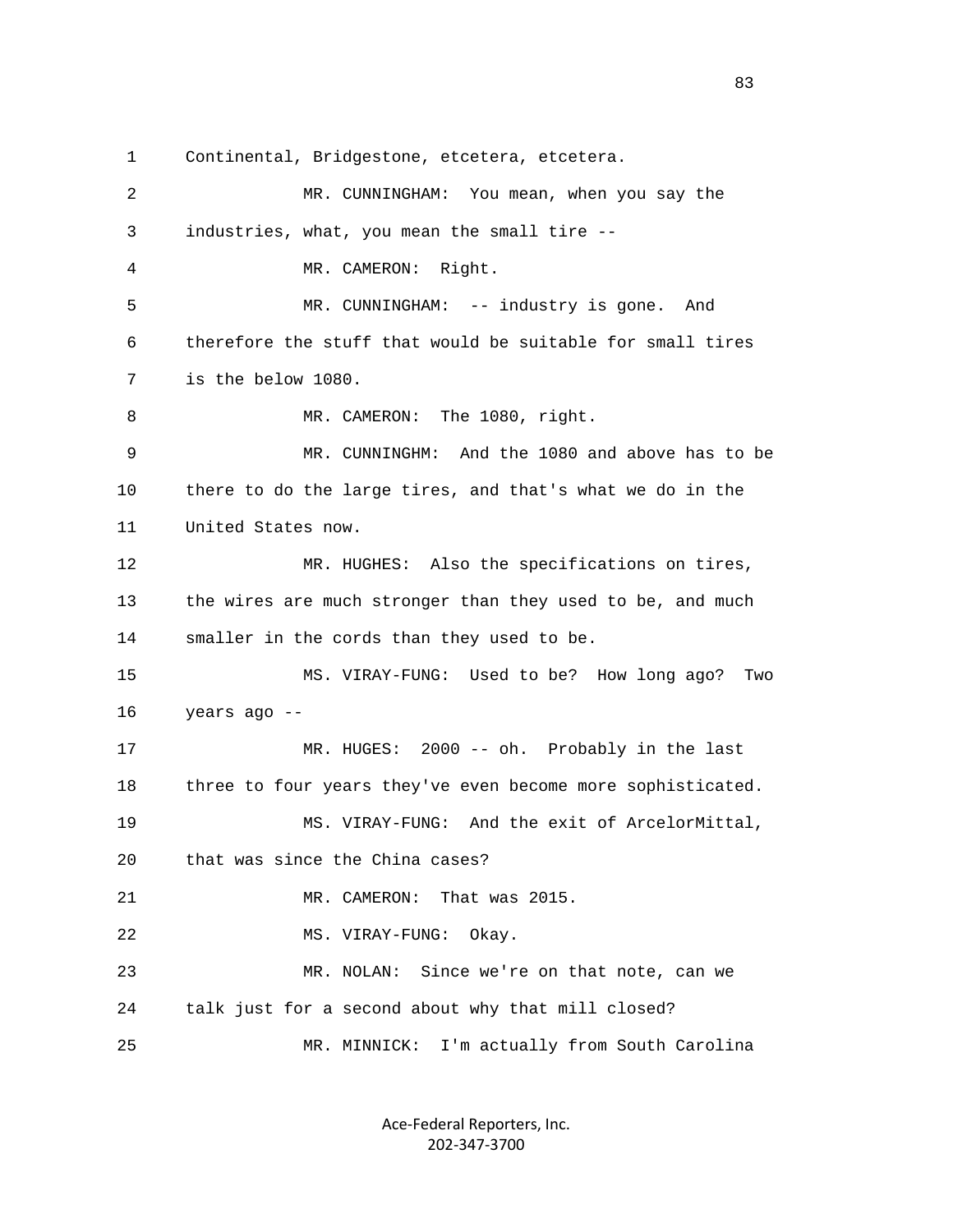1 and have been to Georgetown Mill many, many times and used 2 their rod for bead wire and not tire cord. And because tire 3 cord, if you look at the samples that I gave, you can see 4 how small that wire becomes. But I did use it for a long 5 time and worked with them to try to produce a 1080, but they 6 never could.

 7 The reason the mill closed, they said, was 8 because of too much competition in the industry, but the 9 reason they closed is right -- there's the Cooper River that 10 runs down beside this mill, and there's a bay that was built 11 in there for the Georgetown. Georgetown used the DRI and 12 had their own DRI-producing plant, and they sold all the 13 equipment.

 14 They started trying to use DRI again and they 15 imported it back in. They could not get a large ship in the 16 bay because of build-up of scale, build-up on moss and 17 everything else in the bay and the State of South Carolina 18 refused to dredge it out. So they had no way to make steel. 19 So that was the reason they closed Georgetown Steel, not 20 because of imports coming into the United States.

 21 MR. STAUFFER: Our primary plant is in North 22 Carolina where we started. Our founder of our company is 23 contemporary with Mr. Willy Korf, who helped build that 24 mill, and Mr. Ken Iverson at Nucor, who was a part of those 25 discussions back in the day to consider building that mill.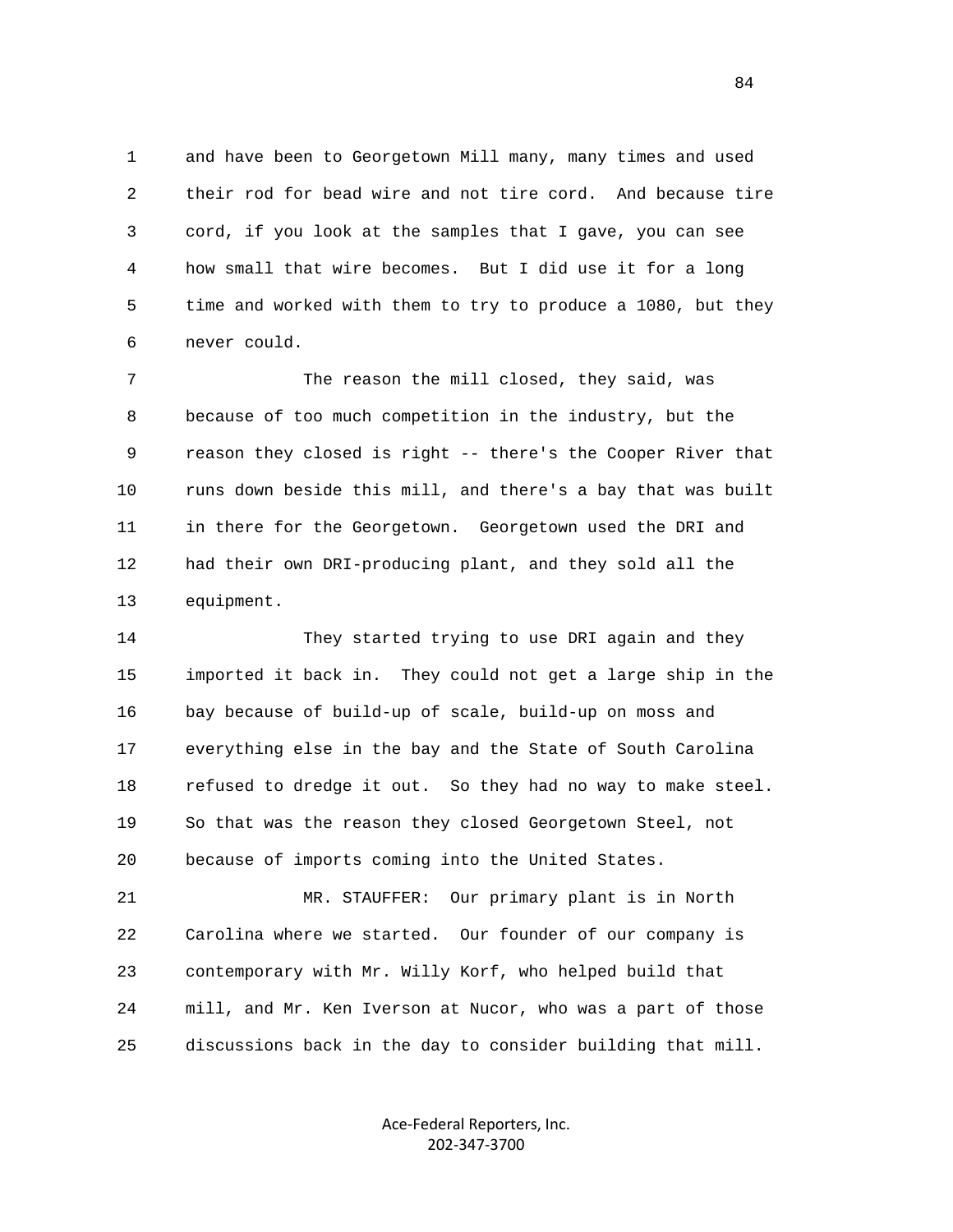1 We've been joined at the hip with Georgetown for many years. 2 The last time I looked at it, when they were running at 3 capacity, that they indicated we were probably 20 to 25% of 4 their production on a monthly basis.

 5 Mr. Minnick's correct in the river problems. 6 That's an Army Corps of Engineers' issue as to whether or 7 not you dredge or not dredge a particular river. When they 8 lose that access, they lose the inflow of this raw 9 materials. It still comes, but it comes through alternative 10 ports. Then it has to be transported from that alternative 11 port to the facility itself. We estimate that that costs 12 maybe \$50 or \$60 a ton. In their raw material costs 13 acquisition, that puts them at a disadvantage relative to 14 the domestic industry that they're competing with.

 15 And while this is going on, our friends at Nucor 16 decided to build a new mill in Darlington, South Carolina. 17 They spent everything they could on that new mill, in terms 18 of technology and built a fine facility and we compliment 19 them for that. But it does take their cost structure and 20 make it appreciably different than the one in Georgetown.

 21 So there has to be a contributing factor in two 22 mills in South Carolina and their ability to service the 23 market, in the local market particularly, in a 24 cost-competitive fashion. So I'd suggest that the industry 25 itself has helped Georgetown in Georgetown, South Carolina,

> Ace‐Federal Reporters, Inc. 202‐347‐3700

<u>85</u>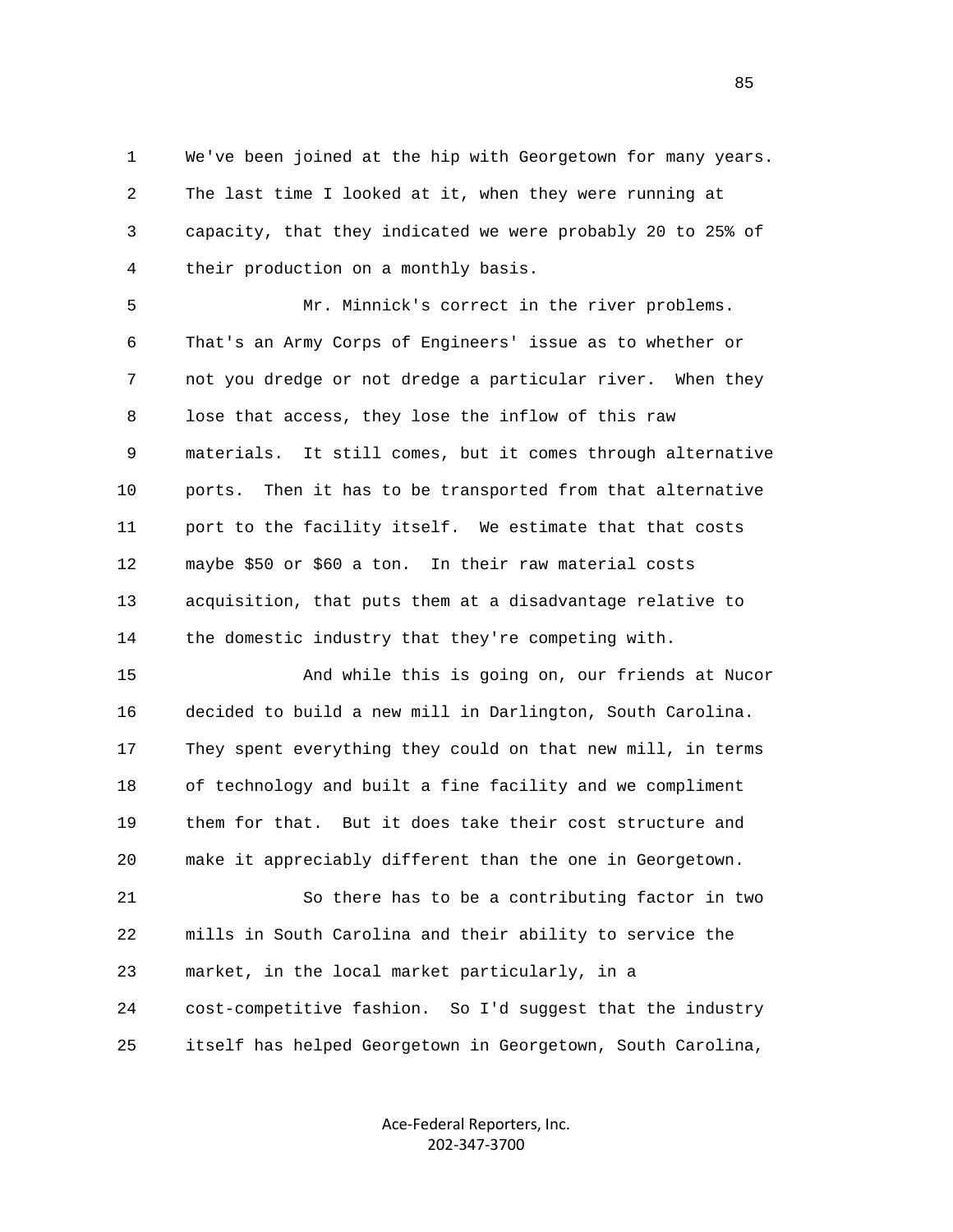1 close its doors.

2 MS. VIRAY-FUNG: Thank you. 3 MR. KEUN HWANG: I think we need to think 4 critical issue -- there are three critical factors to effect 5 wire iron quality. First impurity and non-metallic inclusion 6 and separation. 7 These three factors -- POF can control the 8 impurity, but ECF is difficult. And the other one is 9 non-metallic inclusion and separation. Most of the 10 integrated --including POSCO, -- but unfortunately, for 11 competition in America, they're, they do not have the big 12 size billet cast they rely on the small size billet cast. 13 So small size billet caster can be moved on non-metallic 14 includes them -- separation. So if we want high-quality 15 wire rod, we need to keep the big size billet cast and POF. 16 So currently the market, there are huge changes 17 in the market. Ten years ago, most of the tire cord was 18 made out of 60 grade or 70 grade. Recently, most of the 19 tire cord are made of 80 or 90, so most of the steelmakers 20 need to improve all quality and development technology. 21 So including POSCO, most market players do our 22 best, but unfortunately, in the local market, we cannot find 23 such a high graded wire rod. I think throughout these cases 24 you prevent high-quality wire rod imports, but same time you 25 spoiled your wire rod demand industry, the United States.

> Ace‐Federal Reporters, Inc. 202‐347‐3700

<u>86 and 2001 and 2002 and 2003 and 2003 and 2003 and 2003 and 2003 and 2003 and 2003 and 2003 and 2003 and 200</u>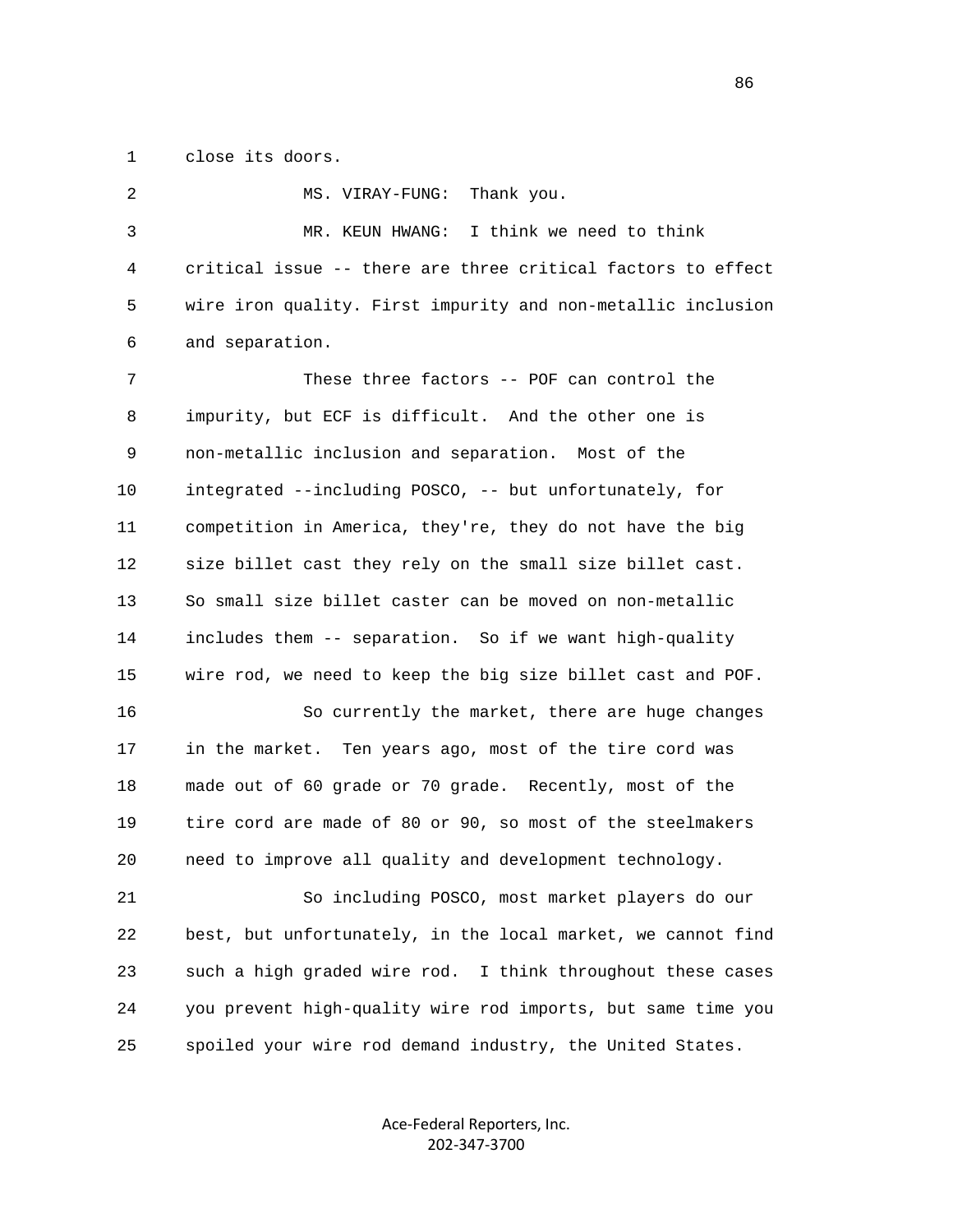1 For example, if we bring -- POSCO's a 2 high-quality wire rod to United States and we convert our 3 wire rod into the wire, then United States fastener maker 4 cannot use our wire. Then they supply the fastener to 5 automotive industry. But if they cannot buy our raw 6 material, most of all automotive company have to import 7 from overseas.

 8 MR. CAMERON: Excuse me. Just one further 9 comment. You asked about the evolution and why. And you 10 know, I've never been asked to talk louder in this forum, so 11 thank you, Bill. Part of the evolution here and the reason 12 for what you're seeing is that the tire companies and the 13 auto companies have demanded lighter tires, right? Because 14 there's always been this focus on weight. At the same time, 15 there's a demand for strength, and as a result, what you 16 have is a demand for higher quality in terms of the carbon 17 grade and higher tensile strength, and that is what has been 18 driving this movement. And that has been dramatic. And 19 that's when we give you specs in the post-hearing brief, 20 you're going to see that we're not talking about 1080. 21 We're talking mostly about 1090, because that's now what's 22 being required. They can't make that.

 23 MS. VIRAY-FUNG: Okay. Thank you. I'd like to 24 remind counsel, I'd like to urge counsel, when discussing 25 this issue in your briefs, if you could please frame them in

> Ace‐Federal Reporters, Inc. 202‐347‐3700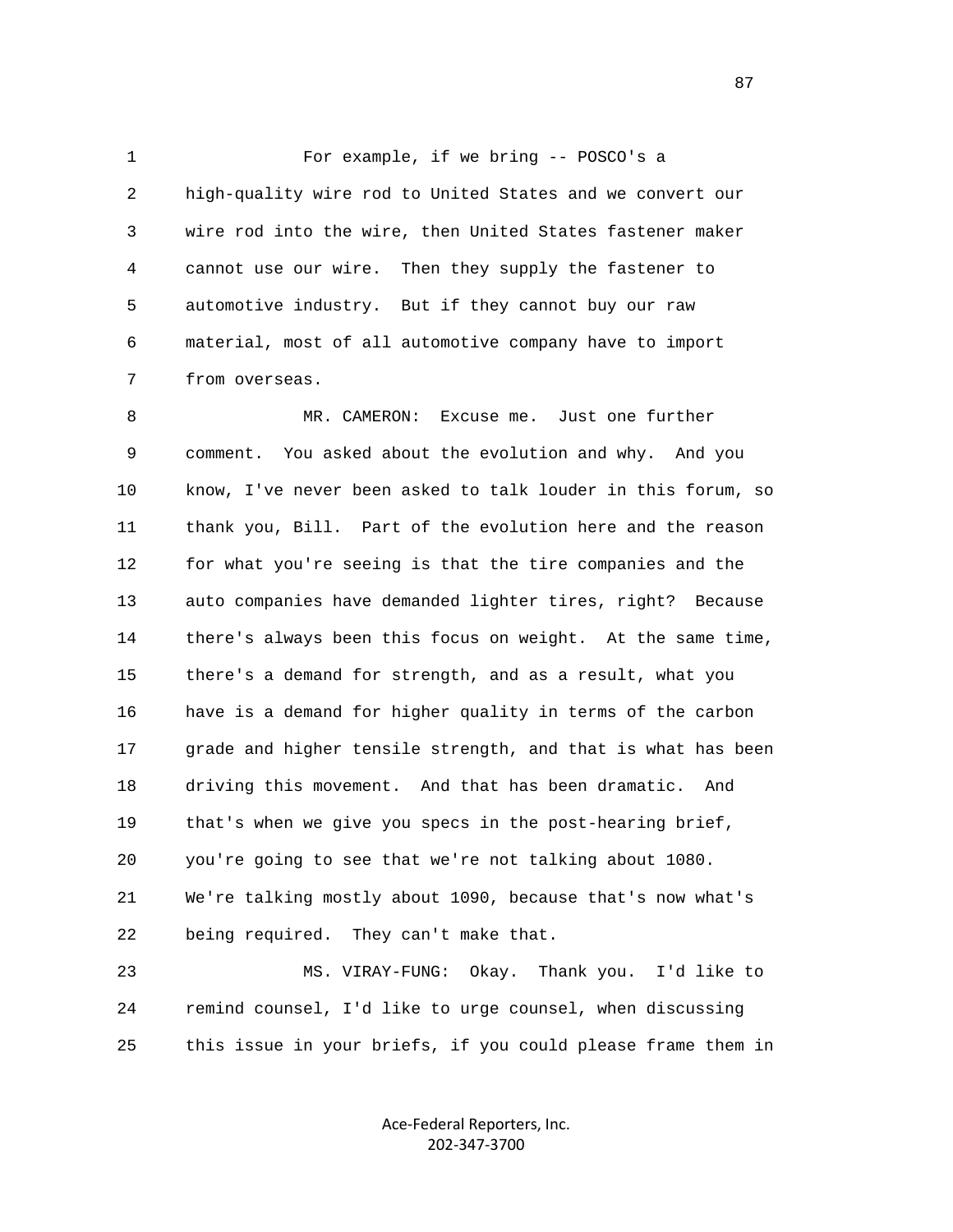1 the context of the six factors that the Commission generally 2 considers, that'd be much appreciated.

 3 I'd like to move on to negligibility. Should 4 the Commission terminate the investigation from any subject 5 countries due to negligibility issues?

 6 MR. CANNISTRA: Yes. On behalf of Italy, and 7 the rest of the negligible countries.

 8 MS. VIRAY-FUNG: If you would care to expand on 9 that in your briefs, we would appreciate that.

 10 MR. CANNISTRA: Sure. As I mentioned, there's a 11 separate negligibility test for those countries that are 12 involved, the countervailing duty case versus those 13 countries that are involved in the anti-dumping case.

 14 There's only two on the countervailing duty 15 case, and that's Turkey and Italy. And of those two, 16 there's one that's above the 3% threshold, and one that's 17 below the 3% threshold. Italy's below. There's nobody else 18 to cumulate Italy with on the countervailing duty side.

 19 And I would encourage or refer the Commission to 20 cold-rolled steel from Russia, which just about four or five 21 months ago, where exactly the same issue was addressed, and 22 that is cross-cumulation. Do we add in imports from those 23 only subject to the anti-dumping case to those that are 24 subject to the countervailing duty case? And the answer was 25 no.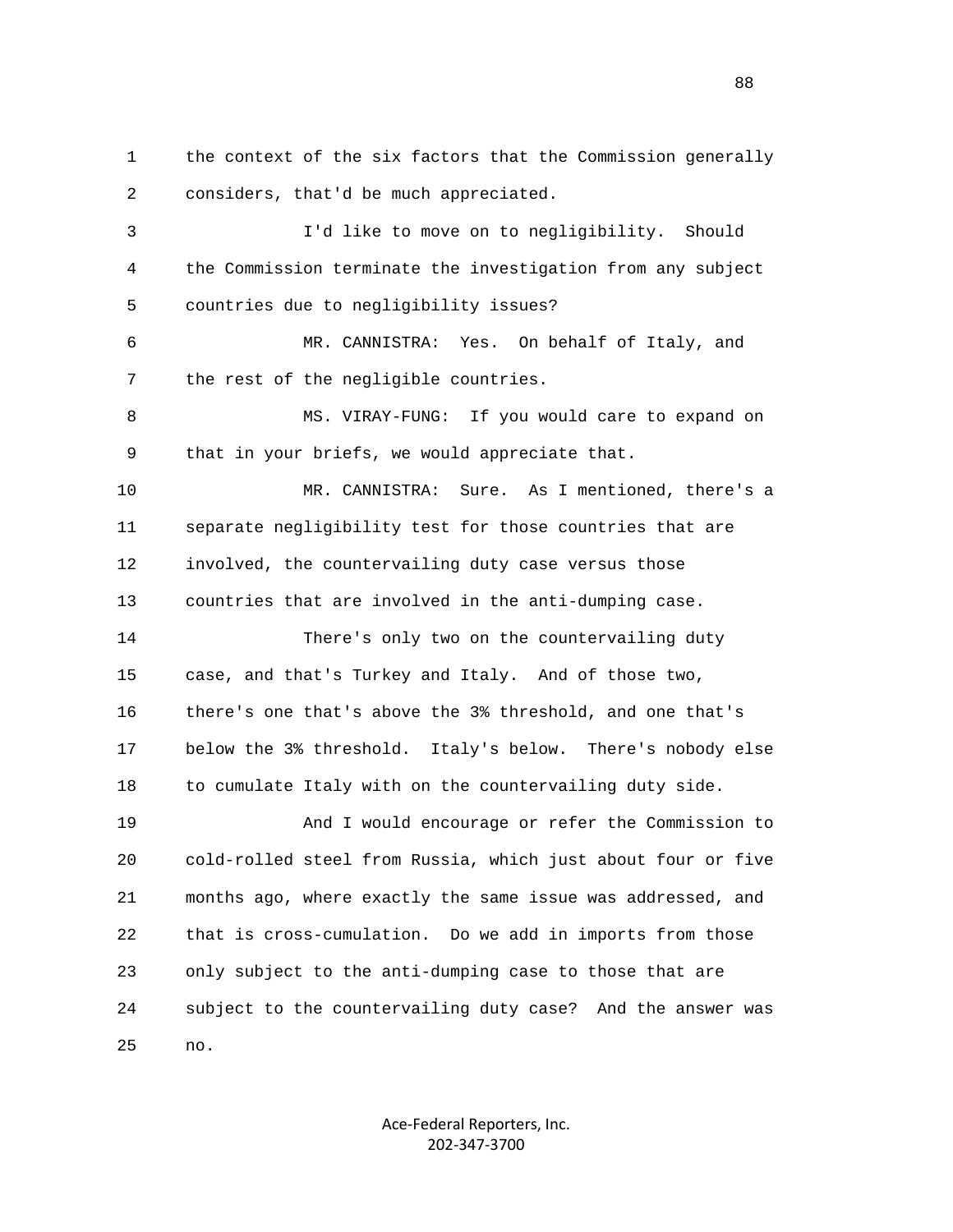1 So certainly the picture is clear with respect 2 to Italy's countervailing duty, negligible imports, high 3 capacity utilization rates, capacity in Italy that's even 4 dedicated to captive consumption within Italy. So no 5 reasonable basis to conclude that it will exceed the 3% 6 threshold.

 7 MS. MOWRY: Thanks. Kristin Mowry on behalf 8 of ArcelorMittal South Africa. On the dumping side yes we 9 agree, that you should find the negligible countries to be 10 terminated, and we will expound further on that in our 11 post-conference brief.

 12 MS. VIRAY-FUNG: Mister, I'm sorry, I can't 13 quite see your name. Mister -- right next to Ms. Mowry, 14 yes. I think you were sort of leading into another question 15 with regarding to the CVD petition with respect to subject 16 imports from Italy. Could you please respond to the 17 Petitioners' argument that there is a potential that 18 subsidized imports from Italy will imminently exceed the 19 individual country negligibility threshold for purposes of 20 threat in your brief or here?

 21 MR. CANNISTRA: Well, what that question is 22 trying to answer is what's going to happen in the future, 23 and certainly looking backwards, there is some information 24 that can be gleaned about what will happen in the future. 25 But also and equally important is what are the capacity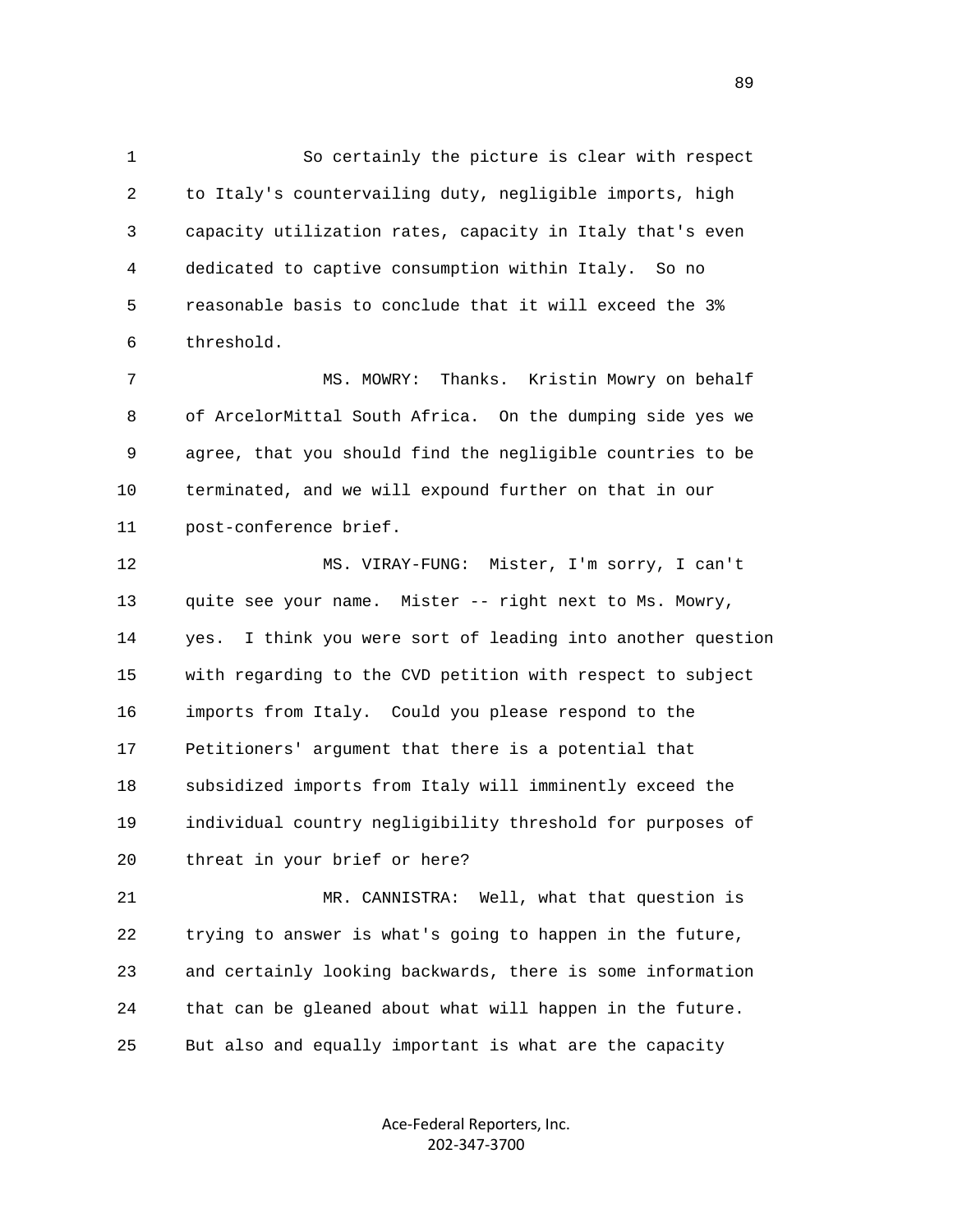1 utilization rates within Italy? What is wire rod production 2 being used for in Italy? Is production dedicated to captive 3 production and the answer to that question is absolutely.

 4 The vast majority of Italian wire rod 5 production is dedicated to captive production within Italy. 6 So the probability that imports would suddenly increase from 7 Italy is very, very low, since it's being used for its own 8 captive production. Plus, and we'll address the capacity 9 utilization of rates themselves. I think those are also 10 very probative, and the Commission should certainly focus on 11 those within Italy. I think you'll be extraordinarily 12 surprised to see how high in fact they are and have 13 historically been in Italy as well.

 14 MS. VIRAY-FUNG: Thank you very much. My 15 colleague Mr. Szustakowski talked a little bit about using 16 official import statistics. Can the Commission rely on 17 official import statistics and its negligibility analysis? 18 MS. MOWRY: Kristin Mowry on behalf of 19 ArcelorMittal South Africa. We will be making our 20 negligibility case both on the basis of questionnaire 21 response data and on import statistics, and I think you'll 22 find our arguments to be persuasive in either case. 23 MR. CANNISTRA: Dan Cannistra on behalf of 24 Crowell and Moring, and I believe historically the 25 Commission has traditionally in the preliminary phase

> Ace‐Federal Reporters, Inc. 202‐347‐3700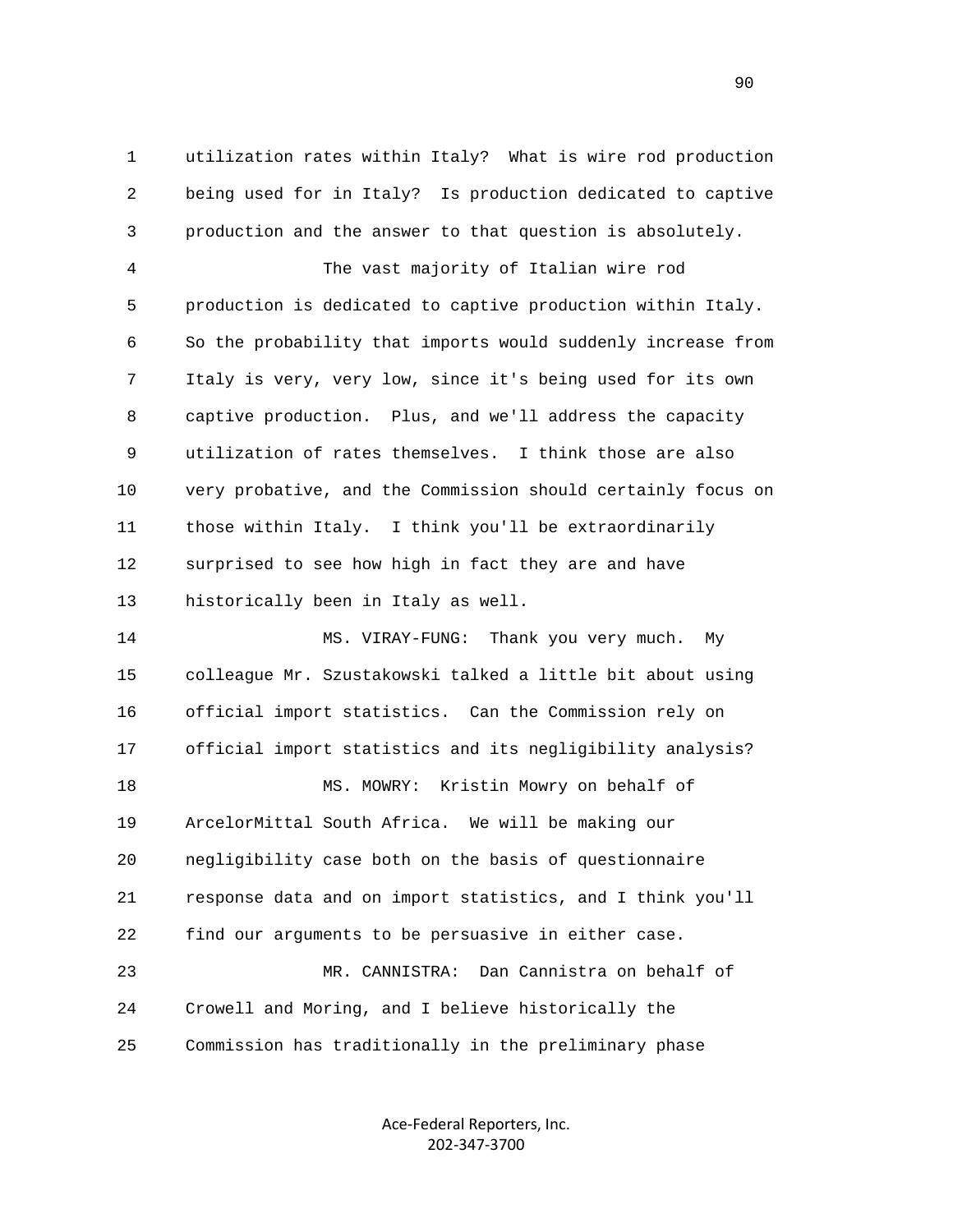1 utilized import statistics as well, particularly here where 2 the number of countries are quite large.

 3 MR. TRENDL: This is Tom Trendl, the UK. 4 We'll have a similar analysis I think as Ms. Mowry outlined 5 in our post-conference brief. 6 MS. VIRAY-FUNG: Thank you. Anyone else? 7 Okay. Moving on to cumulation, could parties please address 8 cumulation for both present and threat purposes in their 9 briefs, or if you want -- does anybody care to discuss it 10 right now? I've heard some discussion with regards to 11 threat, not so much with regard with present.

 12 MR. NOLAN: I think on behalf of the group we 13 will be addressing those issues in our briefs, but obviously 14 on a threat basis you have the power to decumulate. You 15 have the authority and discretion to decumulate, and if this 16 case were to go threat, we don't believe there's material 17 injury or threat. But if you were to go threat, this case 18 is crying out for decumulation for a number of the parties. 19 There is just too many divergences in the 20 patterns. The way the different importers are acting, the 21 different product mixes involved, all these factors are just 22 crying out for you to decumulate these folks and 23 particularly on the smaller fish. 24 MS. VIRAY-FUNG: Okay. Within cumulation,

25 there's a fungibility prong we look at. Are the types and

Ace‐Federal Reporters, Inc. 202‐347‐3700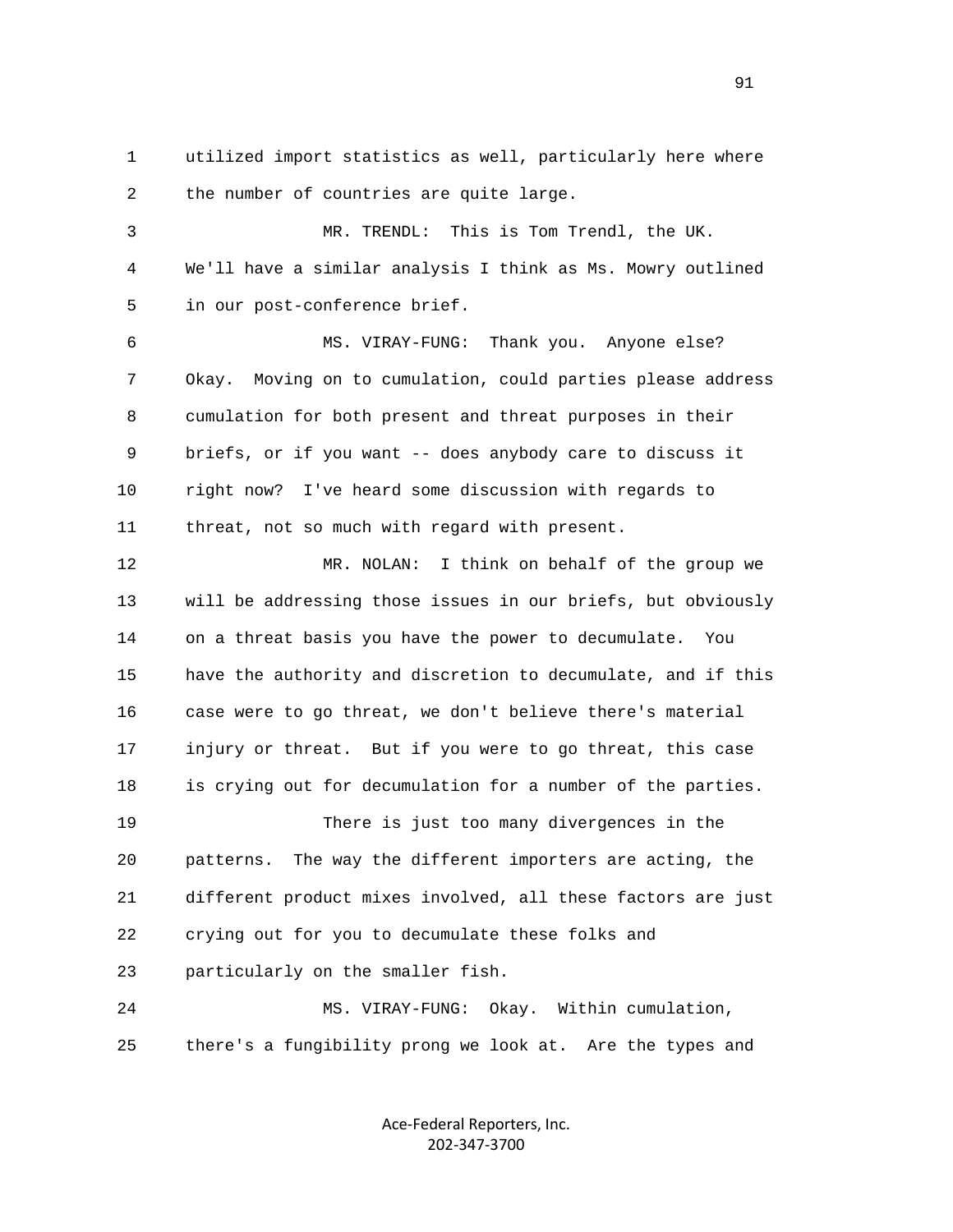1 qualities of wire rod that are generally imported, are they 2 within the same range of grades? 3 MR. NOLAN: Could you repeat the question, 4 because I'm not sure we fully understand it. 5 MS. VIRAY-FUNG: Within fungibility for 6 cumulation purposes, are the types and qualities of wire rod 7 that are generally  $\wedge \wedge \wedge$  are they generally imported within 8 the same range of grades? 9 MR. NOLAN: So you're -- I think the witnesses 10 may want to try to pick up on this a little bit, but I think 11 the question is are there standard grades we're talking 12 about that you're trying to get to, or that there's sort of 13 a set range? I mean I think -- 14 MS. VIRAY-FUNG: Yeah. For one country is it 15 a different range of grades, it is, you know. 16 MR. NOLAN: Right. So different countries are 17 going to focus on different types of products. I think some 18 countries are, like in the tire bead particular industry, 19 those are specific countries that you guys rely on, right? 20 MR. MINNICK: Dave Minnick with Kiswire. 21 Basically on the grades, we specify the grades as a company. 22 We give the grades to the steelmaker and tell them our 23 requirements of the grades, and it's our requirements 24 because of the way our equipment is designed. 25 In the drawing of the wire and everything, you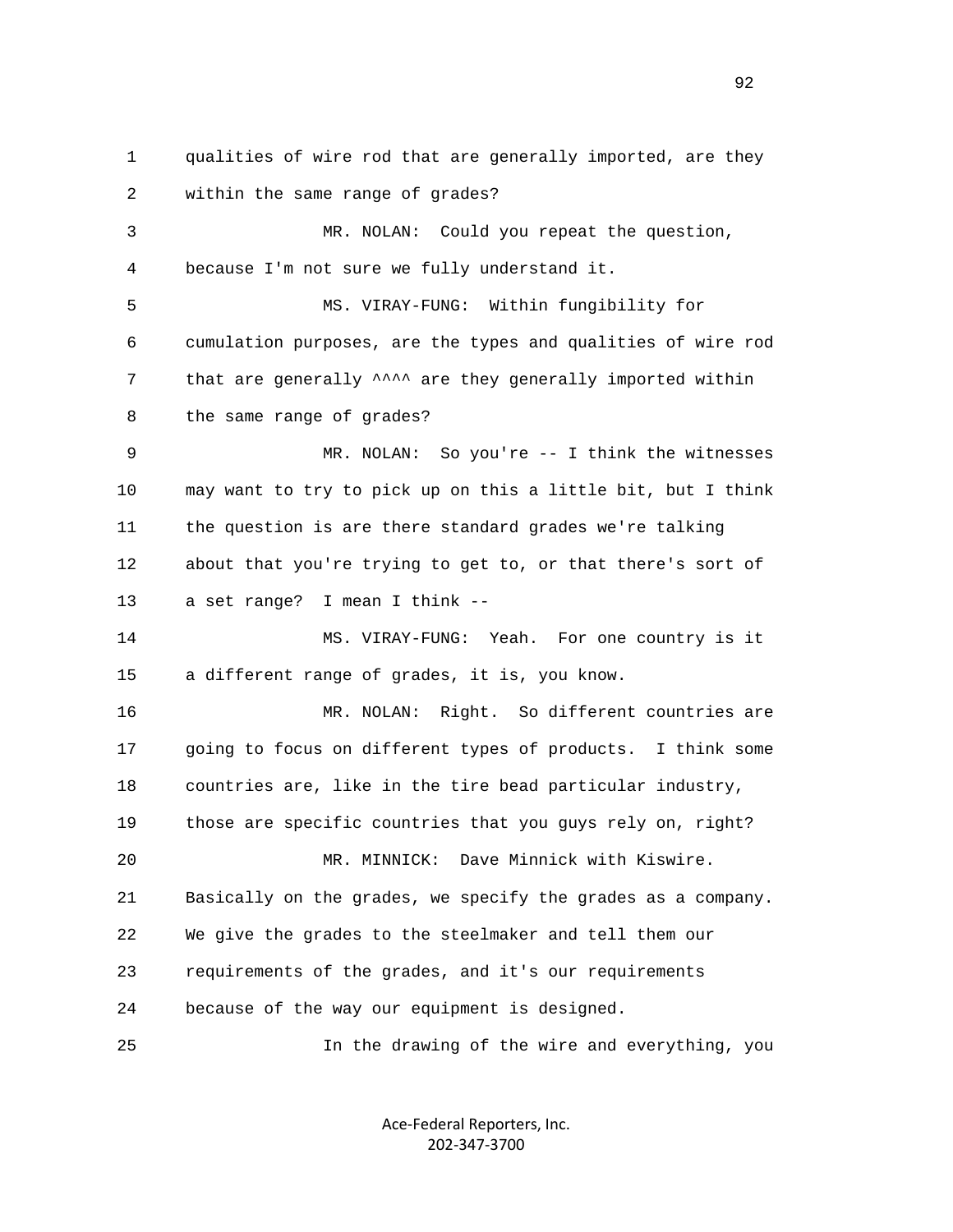1 have to have certain specifications. Some of the time 2 people specify what they want, but the grades are -- when we 3 say 1080 grades, they can go from 80 to 86 to 89 to 90, and 4 that's only the carbon content in the wire.

 5 But there are a lot of other parts about it as 6 far as the silica and the magnesium and everything, that is 7 also required in the wire rod. But each country, I depend 8 on certain areas. But each country, I get the same grades 9 from these countries. I don't vary and go to one country 10 for one grade and one country for another grade. I get -- I 11 can get both grades from wherever I'm buying from.

12 MS. VIRAY-FUNG: Thank you.

13 MR. MINNICK: Thank you.

 14 MR. HUGHES: Gary Hughes from Bekaert. We use 15 grades from below 1006 all the way up to 1090, 1095, and we 16 buy certain grades for tire cord from certain countries. So 17 the UK, we would depend more on a steel tire cord grade from 18 Spain as well. South Africa or Korea would mainly be high 19 carbon BOF steels and some low carbon for the bookbinding 20 wires as well. So we do rely on certain countries for 21 certain grades in the BOF range of production.

 22 MR. BOND: David Bond. I mentioned earlier 23 that CELSA is exporting quite a bit of suspension steel wire 24 rod, which is made to a grade 9254. As far as I'm aware, 25 that's over a majority of our exports and I think we're the

> Ace‐Federal Reporters, Inc. 202‐347‐3700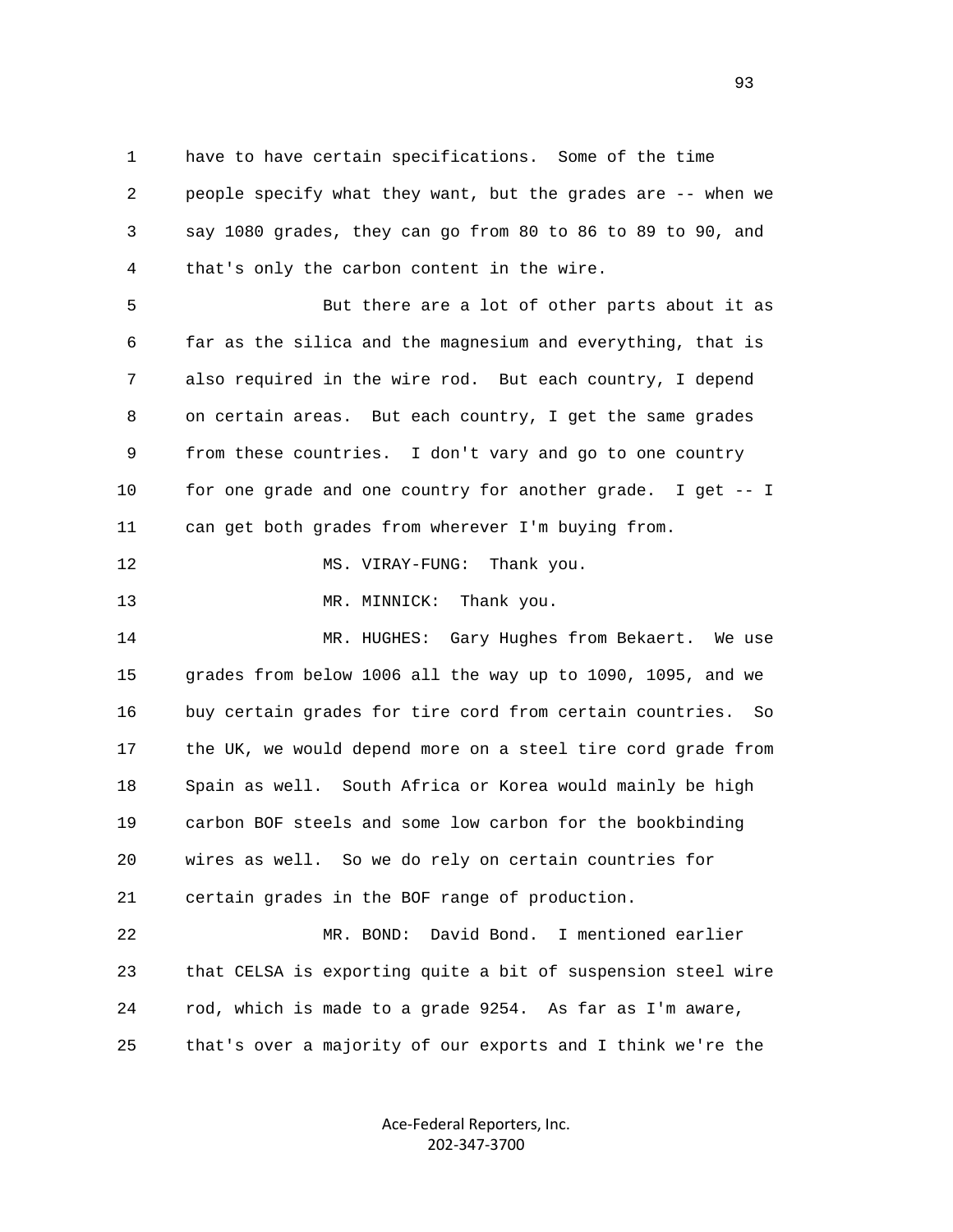1 only country that's exporting that among the subject 2 countries here.

 3 MS. VIRAY-FUNG: Okay. 4 MR. CUNNINGHAM: This is Dick Cunningham. I'd 5 just like to caution you against adopting some rule that 6 well, what we have to do is we have to make the distinction 7 by grade, or another rule that we have to make the 8 distinction on the basis of a certain type of product. What 9 you're dealing here is with physical specifications, and it 10 is a factual issue. 11 There may well be a situation where what you 12 want to consider separately is something that is

 13 differentiated by a combination of grade and type of 14 product, whereas other types of product not in that grade, 15 you wouldn't want to separate it out as a separate like 16 product, or other grades within that product category you 17 might want to separate out.

 18 So it is -- I know I'm not making your job any 19 easier here and that's -- hey, I'm a lawyer; that's my job. 20 But it really is. It's a factual thing. I think what you 21 have here though is, particularly with tire cord and tire 22 bead, you do have a combination that lends itself to that 23 sort of factual distinction from everything else, which is 24 tire cord, tire bead 1080 and above.

25 MS. VIRAY-FUNG: Thank you. To the extent

Ace‐Federal Reporters, Inc. 202‐347‐3700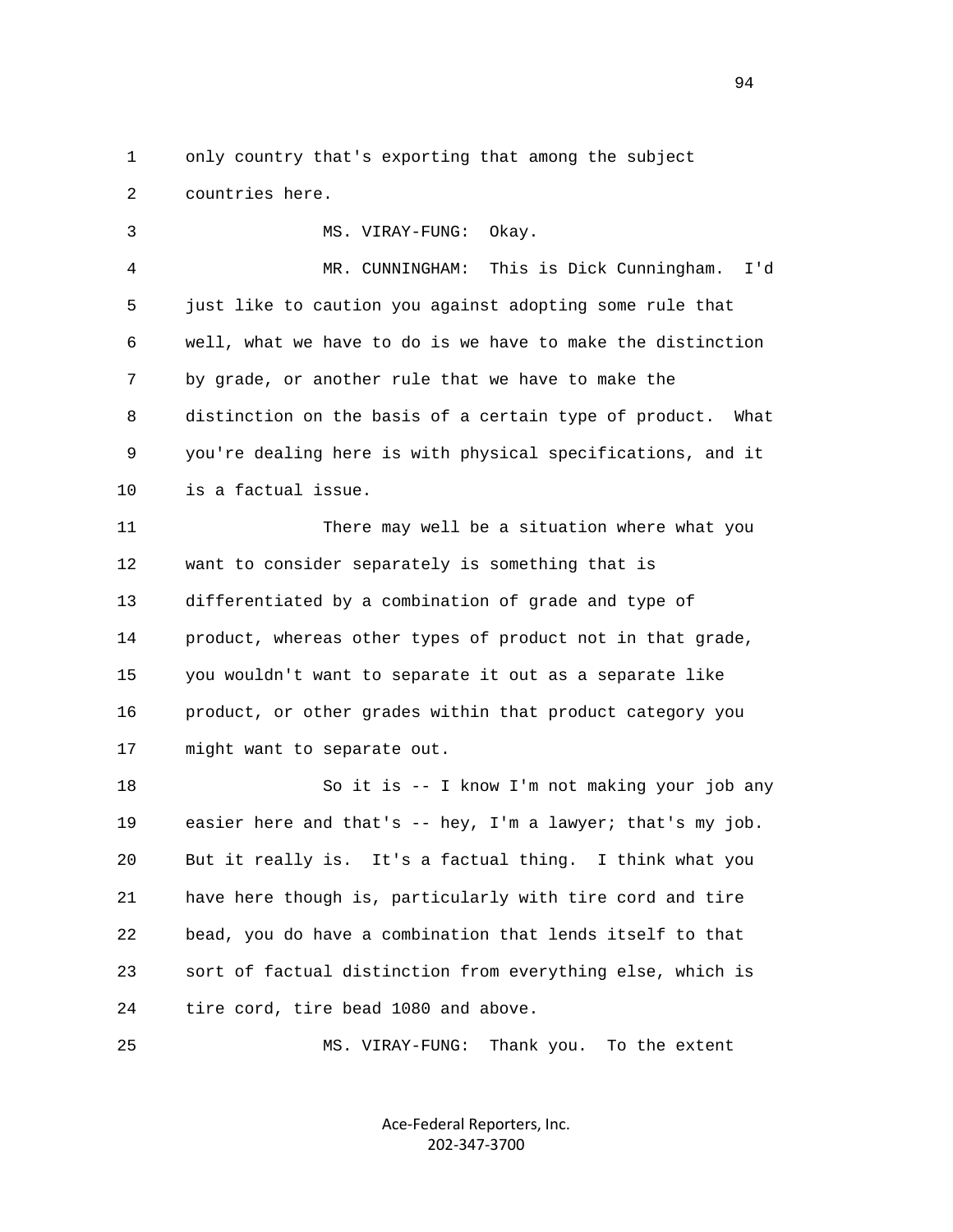1 that some parties have reported that purchases have 2 increased or demand has decreased, could you address what 3 factors may have caused either the increase or decrease in 4 demand?

 5 MR. MINNICK: I can do one, because -- Dave 6 Minnick with Kiswire. In my industry doing the tire bead 7 and the tire cords, there's been in the past four years 8 seven new tire factories built in the United States. To the 9 increase is getting very much, like I said, there's 170,000 10 metric tons right now. It's going to grow to about 350,000 11 metric tons, just in steel core alone because these tire 12 companies are small now, but they will continue to grow, to 13 where they're producing -- some tire plants are producing 14 38,000 tires a day.

 15 So that's one reason the demand is getting 16 bigger and bigger and bigger, and as Mr. Hughes said and I 17 said, we're continuously investing in the tire cord industry 18 because this is growing. So the imports are going to get 19 bigger. Thank you.

 20 MR. HUGHES: Gary Hughes from Bekaert. We had 21 a fire in our Rome, Georgia facility at the end of 2014 22 throughout 2015. So you see a decline in our purchases from 23 offshore because of that fire, and the production increase 24 came about in 2016 as well.

25 MS. VIRAY-FUNG: Thank you.

Ace‐Federal Reporters, Inc. 202‐347‐3700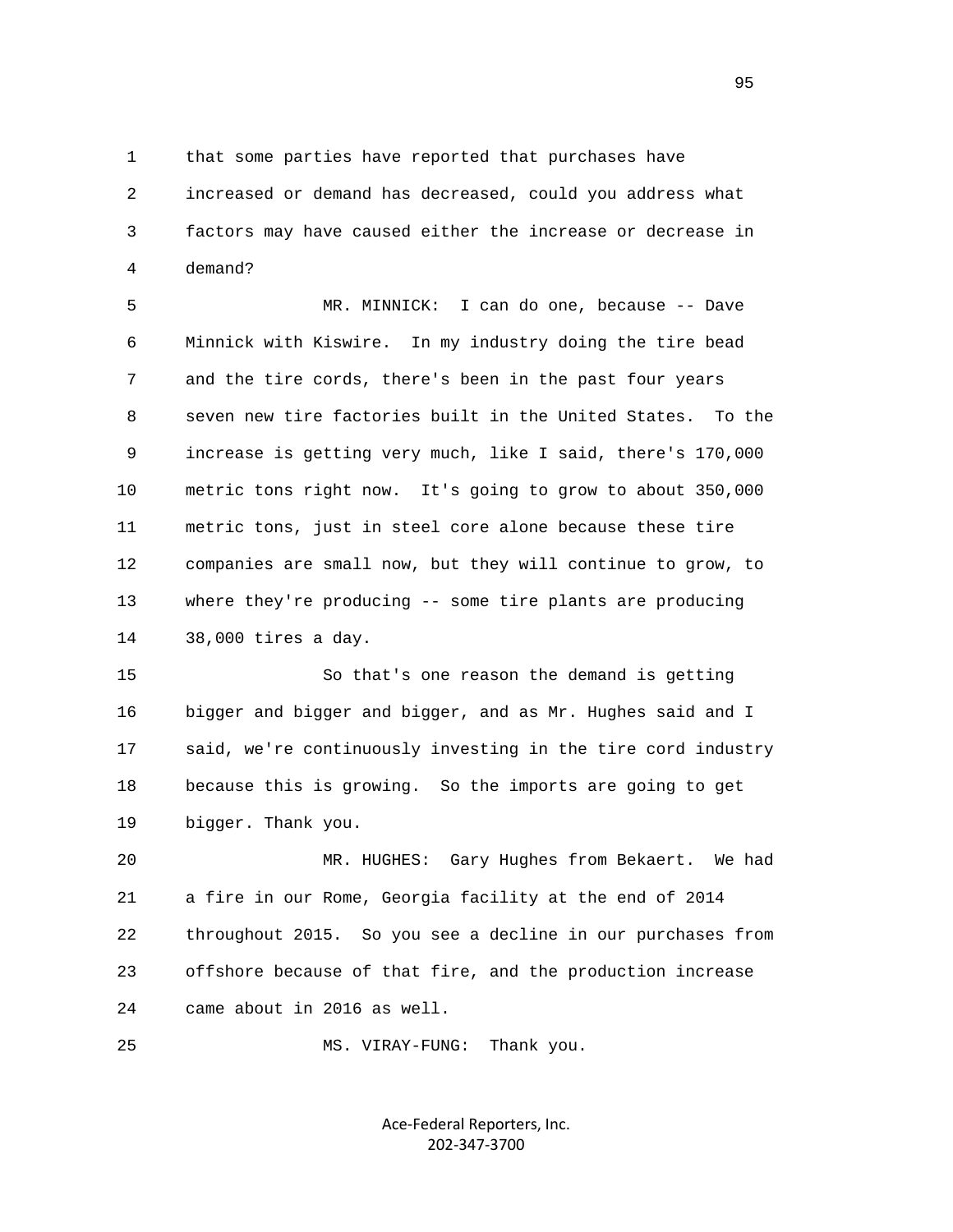1 MR. JOHNSON: John T. Johnson. In our markets 2 that we serve, we've seen, as I described in my testimony, 3 about products that have disappeared, the downstream 4 products that have gone offshore, the barbeque grill grates, 5 the pet cages, the shopping carts. It's all -- when that -- 6 when they look at an option downstream because of rising 7 prices, that's why our consumption has gone down on overall 8 rod consumption for the industry as a whole. 9 MR. CUNNINGHAM: Dick Cunningham. One more 10 point, just at the risk of saying the obvious, that's 11 another thing I do because I'm a lawyer, if you look at the 12 U.S. economy in general and try to look at sectors that have 13 really, really, really done well over the last several 14 years, the other sector is probably at or near the top of 15 that list, and tire production is a subset in part of the 16 auto sector. 17 And so it would not -- it should not be 18 surprising to the Commission to see in the hierarchy of 19 what's doing really well in terms of increased demand and 20 what may be doing not quite as well, you would be surprised 21 if you didn't see stuff in the auto sector near the top of 22 that.

 23 MS. VIRAY-FUNG: It can be useful sometimes to 24 state the obvious. It's helpful to us sometimes.

25 MR. STAUFFER: Chris Stauffer, Insteel

Ace‐Federal Reporters, Inc. 202‐347‐3700

<u>96</u>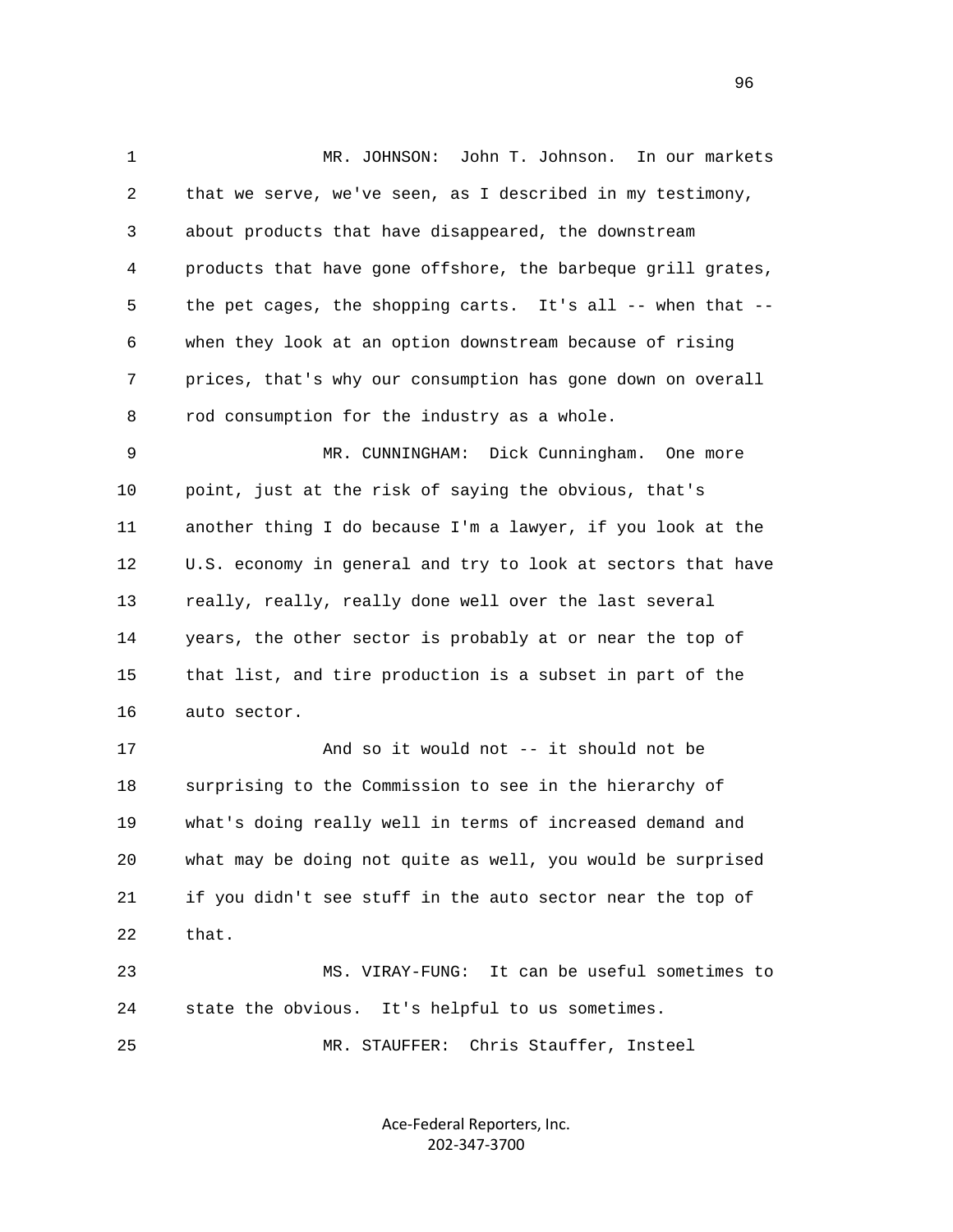1 Industries. We faced an interesting problem in our industry 2 in that in non-DOT, non-Buy America, Buy American programs, 3 it's possible for a customer for slabble and grade 4 applications to use imported PC strand. We have a 5 continuing issue with that problem in our markets. That 6 means that there is a restriction in our ability to compete 7 in those markets, and those sources that are coming into 8 the United States primarily buying the wire rod around the 9 world, where we don't have access to. 10 MS. VIRAY-FUNG: In order for me to be

 11 competitive, I have to seek out sources for this product in 12 places like South Africa, in places where we can get a 13 product that is adequate for our production, and at the same 14 time cause a competition to arise between these sources, so 15 that I can get a price that models what we've already said 16 is not -- we don't have access to in the United States.

 17 So that global indication is a limiting factor 18 for us. We are losing market share in that respect to an 19 imported wire product that we have adequate capacity for 20 here in the United States.

 21 MR. MOFFITT: Bob Moffitt, Heico Wire. If I 22 could just add, I pointed out in our testimony that we were 23 hurt dramatically by imports of Canadian wire using Chinese 24 rod because of the Chinese rod case. We actually have 25 started importing wire ourselves to use in our wire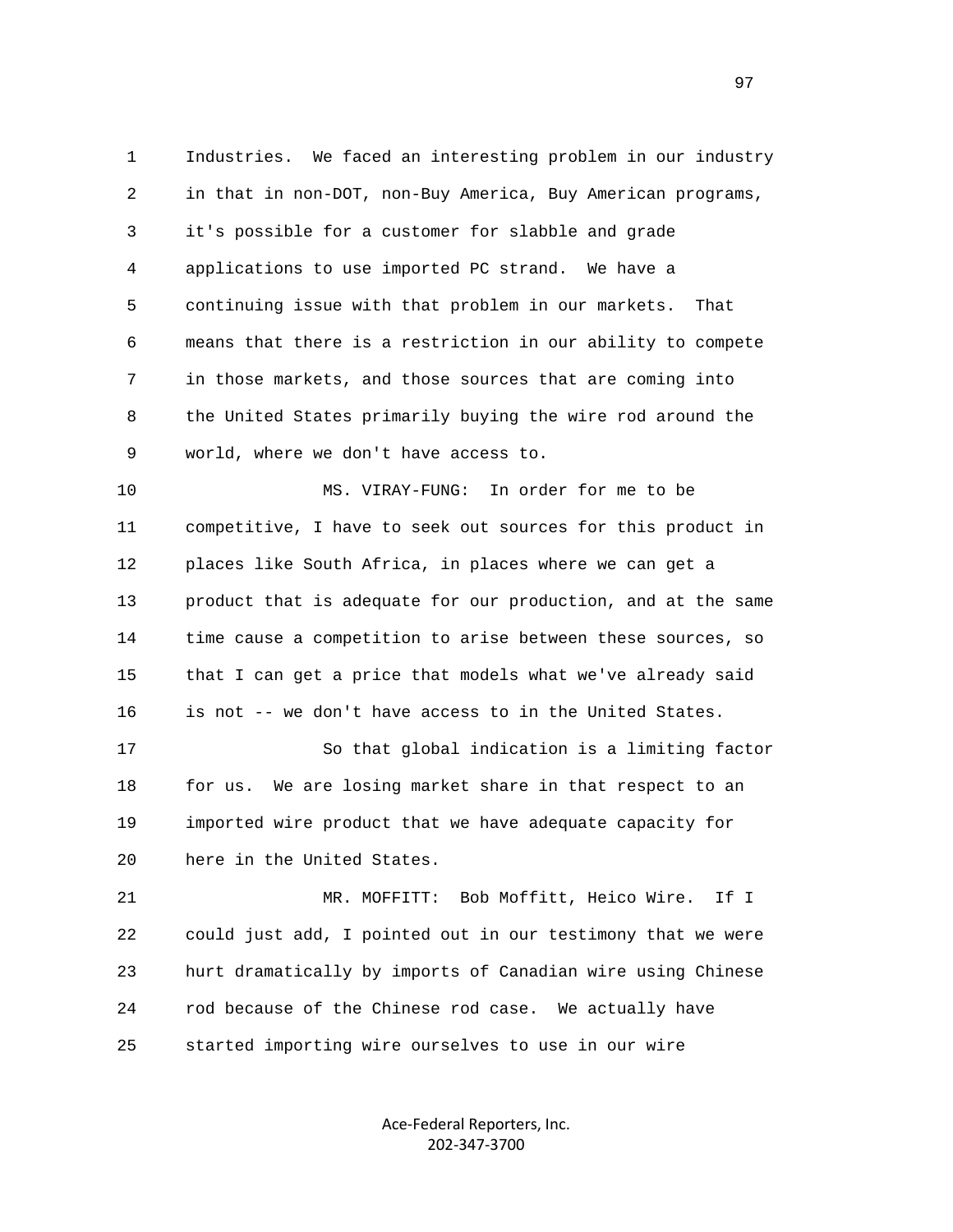1 processing, because of the position we've been put in. 2 At the end of the day, we are -- my 3 competition is not the people that are necessarily sitting 4 at this table. The people that are driving the pricing in 5 our market are offshore wire, whether it's from China, from 6 Brazil, from South Africa, wherever. We have to meet their 7 pricing in the marketplace. 8 MS. VIRAY-FUNG: Thank you. Are there any 9 geographic constraints to the areas that you can serve? Are 10 there any areas you cannot serve? 11 MR. NOLAN: This is Matt Nolan for the Turks. 12 I'm not going to say that there's a prohibition on shipping 13 anywhere in the United States, but if you look at for 14 example with the import stats from Turkey, almost everything 15 comes in either through Tampa, New Orleans, 16 Galveston-Houston area, and that makes perfect sense, 17 because as usual the same thing you'll see in the rebar 18 case. Most of that product is coming into the closest port, 19 and then what happens it gets delivered at the port to the 20 customer and the customer has to get it to where it wants to 21 go. 22 And then inland transportation cost could 23 become a big factor. There's only so far it can go before 24 it becomes uncompetitive with a mill that may be operating 25 in the middle of the United States, which happens to be the

> Ace‐Federal Reporters, Inc. 202‐347‐3700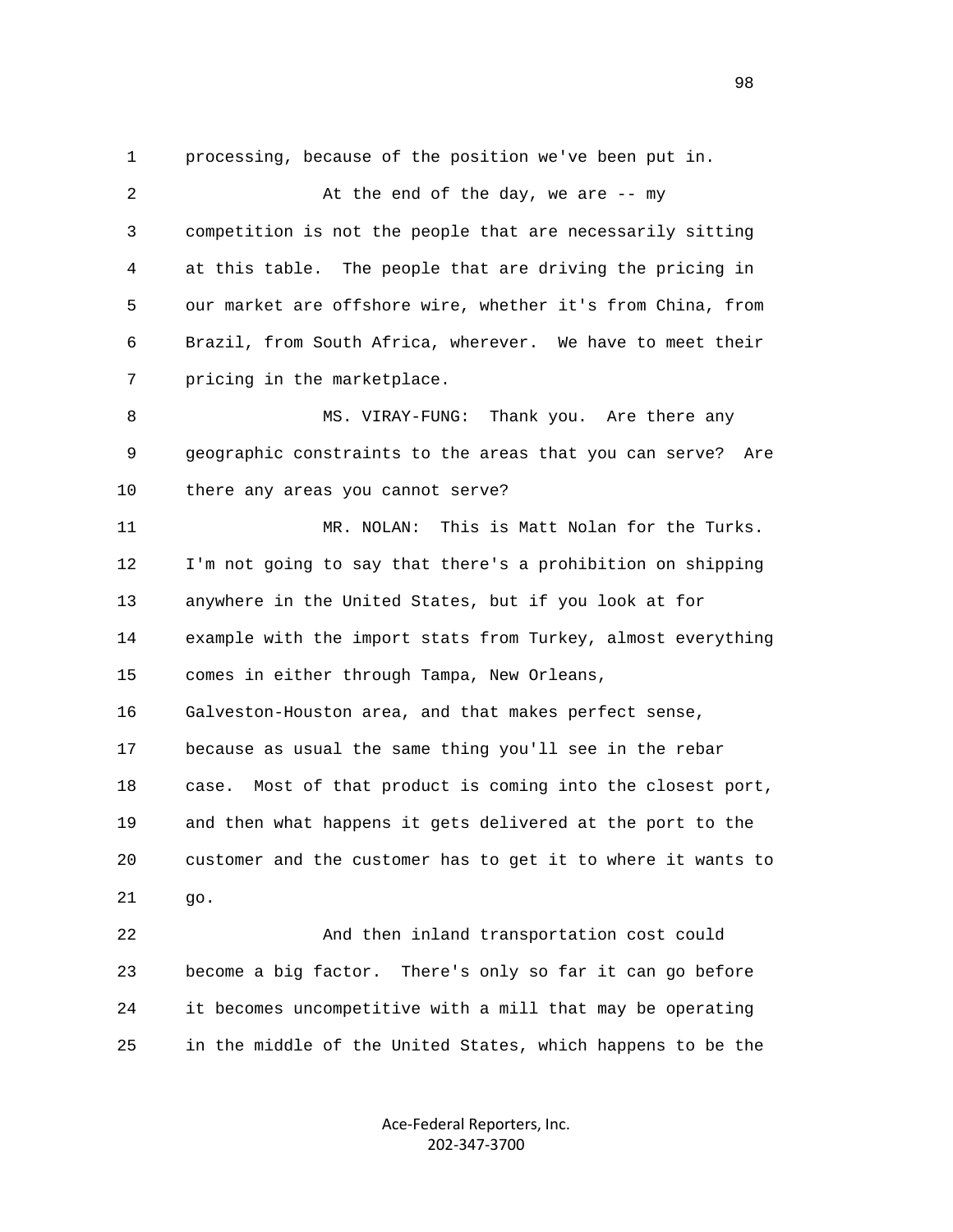1 Petitioners' mills.

| 2  | MS. VIRAY-FUNG: Are there any regions that                 |
|----|------------------------------------------------------------|
| 3  | you guys are serving that -- where you're not seeing       |
| 4  | competition from the domestic like product or from         |
| 5  | domestically produced wire rod? It sounds like you may be  |
| 6  | saying it's the other way around.                          |
| 7  | I guess I'm going to say the<br>MR. NOLAN:                 |
| 8  | competition, the geographic limitation is going to be just |
| 9  | an inland transportation cost-based issue and how far you  |
| 10 | can take that. So if you can't get it in from the ocean or |
| 11 | barge, then you have an inherent limitation on how far it  |
| 12 | makes economic sense to ship a very heavy steel product.   |
| 13 | The other distinction goes back to our, the                |
| 14 | whole business about like product and products that just   |
| 15 | don't -- aren't made in the United States, period.         |
| 16 | MS. VIRAY-FUNG: All right, thank you.<br>Have              |
| 17 | Respondents seen any impact of non-subject imports on the  |
| 18 | market, aside from the exit of China? Are there any        |
| 19 | additional impacts?                                        |
| 20 | I think if you took a look at the<br>MR. NOLAN:            |
| 21 | numbers, you're going to see that the Brazilians and the   |
| 22 | Mexicans are under order. So they therefore by definition  |
| 23 | are fairly traded, and they have not been impacted.<br>In  |
| 24 | fact, I think those numbers have gone up. So by definition |
| 25 | fairly traded imports have gone up in those areas.         |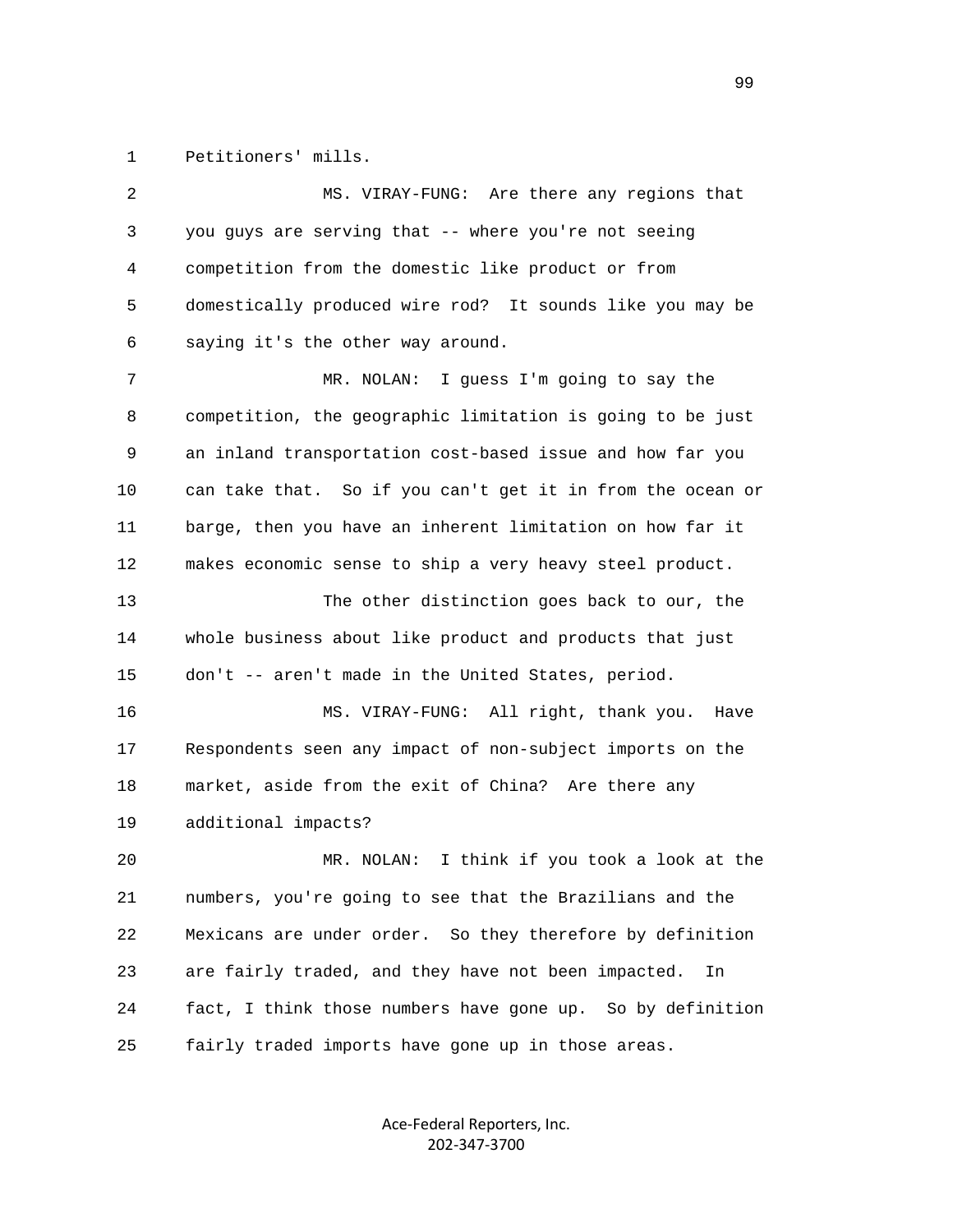1 I believe the Canadians are probably up a 2 little bit but fairly flat. But what you're seeing is 3 fill-in coming in from across the board. You know, when the 4 Chinese exited, there was a huge hole created in the market. 5 Subject imports didn't fill that hole completely. They 6 filled part of it but not all of it by a long shot. 7 So the U.S. producers either had the 8 opportunity to come in and take that market share over if 9 they wanted to, or let other imports from fairly traded 10 areas come in and take some of that market, which is what 11 happened. I think the U.S. producers elected to maintain 12 higher price levels rather than to take market share. 13 That is their right to make that decision, but 14 they didn't lose any market share as a result of imports. 15 They just decided not to engage in a campaign to get market 16 share, rather than they wanted to keep prices high. 17 MS. VIRAY-FUNG: Thank you, and finally in 18 your briefs, could you please provide information regarding 19 the factors that the Commission considers in determining 20 threat of material injury? 21 MR. NOLAN: Yes, we will address those factors 22 in the briefs. 23 MS. VIRAY-FUNG: Thank you. That concludes my 24 questions. 25 MR. ANDERSON: Thanks Ms. Viray-Fung. And now

> Ace‐Federal Reporters, Inc. 202‐347‐3700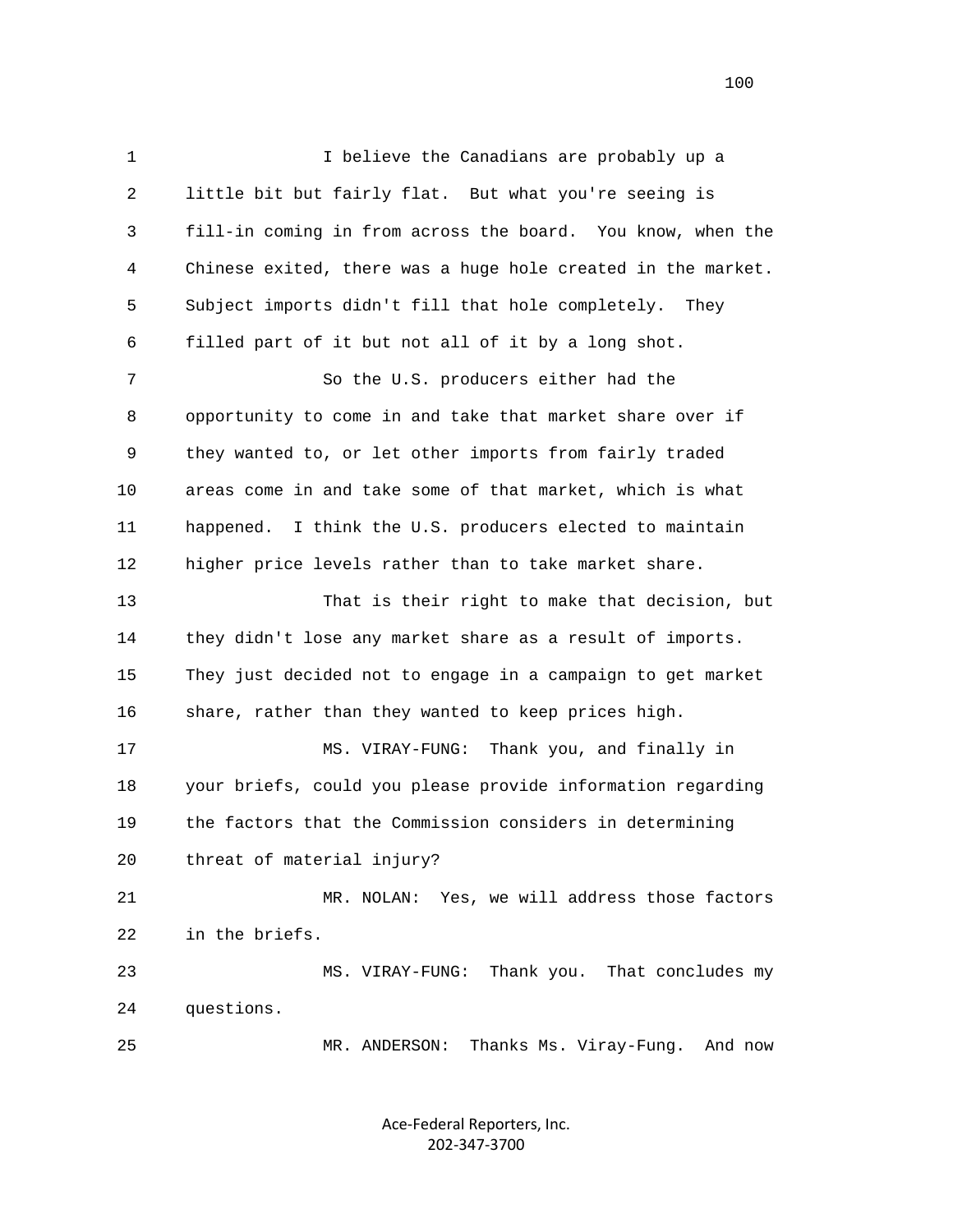1 we'll turn it over to our economist, Mr. Knipe.

| $\overline{a}$ | MR. KNIPE: Hello. Thanks everybody for being                 |
|----------------|--------------------------------------------------------------|
| 3              | here, and I have to thank Mr. Minnick for the props. I       |
|                |                                                              |
| 4              | always like wrapping my head around the product we're        |
| 5              | talking about. In a prelim it's difficult to have enough to  |
| 6              | time to visit facilities. So thank you for that. Are you     |
| 7              | all here among the larger purchasers in the market?          |
| 8              | MS. KORBEL: AWPA members that are here                       |
| 9              | purchase over a million tons of wire rod combined. It's a    |
| 10             | $- -$                                                        |
| 11             | MR. KNIPE: I'm trying to figure out if                       |
| 12             | there's a data reporting error in one of my lost sale/lost   |
| 13             | revenue responses. Is there a behemoth that's missing from   |
| 14             | this panel?                                                  |
| 15             | MS. KORBEL: Leggett and Platt is a large                     |
| 16             | producer, and they're not here.                              |
| 17             | MR. KNIPE: Okay, okay. Thanks. So on the                     |
| 18             | tire cord versus industrial grade, are there any differences |
| 19             | in the basic raw materials that go into these products?      |
| 20             | MR. CAMERON:<br>Don Cameron.<br>Yes.<br>I mean when          |
| 21             | you think about how you manufacture wire rod from a BOF      |
| 22             | process and the wire rod that you make in an EAF, one of the |
| 23             | reasons that everyone's talking about impurities is that the |
| 24             | EAF process is made from scrap.                              |
| 25             | It's very hard to, for instance, separate out                |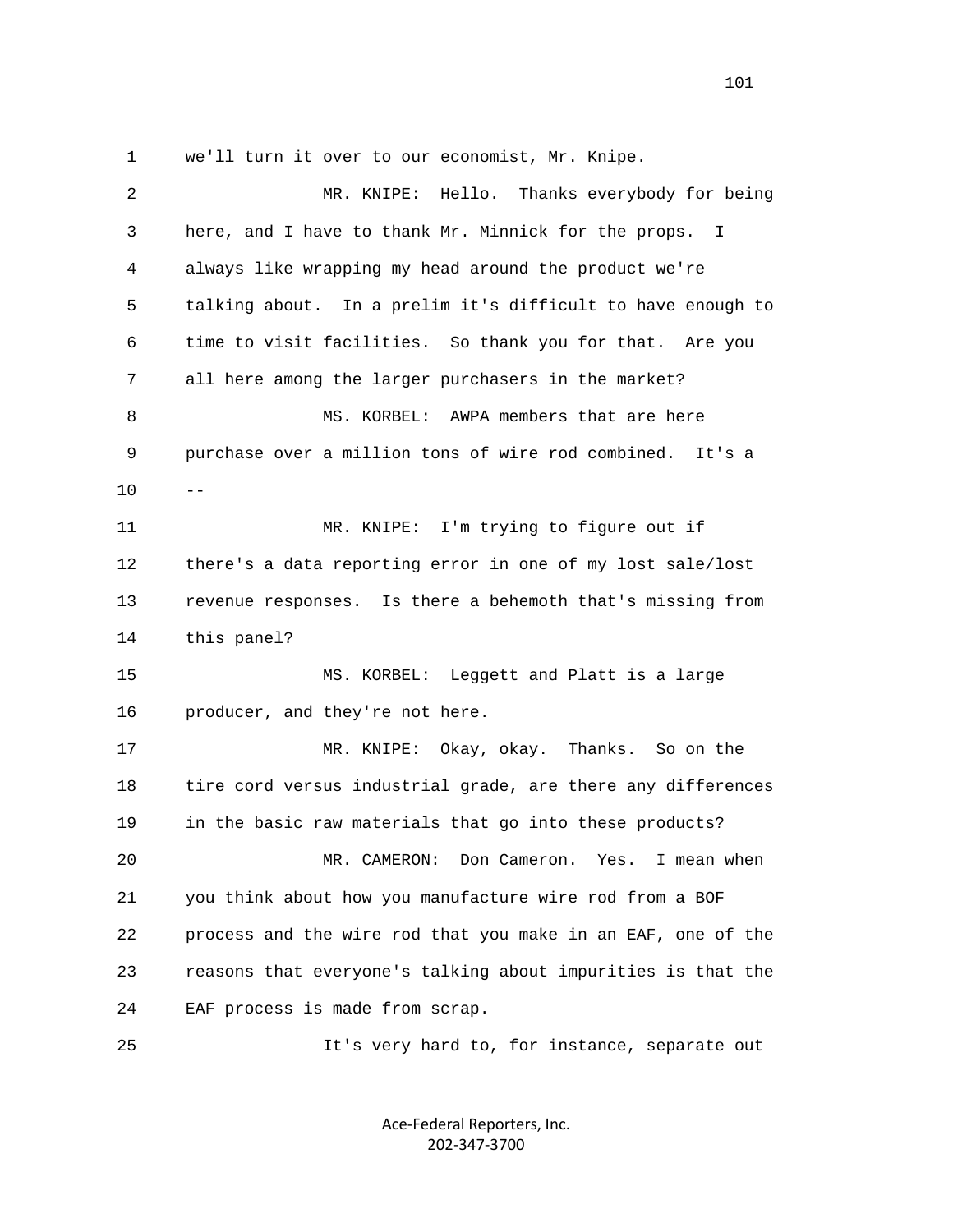1 the copper in a uniform manner so that it is always going to 2 be not present in the high carbon 1080 and above, whereas 3 you can control that much better with the BOF process. So 4 it is -- a lot of that is raw material driven and then goes 5 into the process. 6 MR. KNIPE: Does BOF not use scrap?

 7 MR. CAMERON: It can use some scrap, but it's 8 easier controlled and it's, you know, it's not -- it's 9 mostly iron ore. So you know, it's more of an additive. So 10 the BOF process is going to control it much more strictly. 11 MR. BOND: David Bond, White and Case, CELSA. 12 For some of the products, in particular the suspension 13 spring wire rod that I mentioned, you have alloys that are 14 added. For the suspension spring, you're adding silicon and 15 chromium. So the alloys can be an important component of 16 the material cost as well.

 17 MR. KNIPE: Okay. I understand that you're 18 arguing that the production process creates impurities in 19 EAF that are not present in BOF. But is it fair to say that 20 the biggest differences in raw materials are through alloys? 21 MR. CAMERON: No, it is not. I mean the 22 biggest difference is that you're using coking coal and iron 23 ore to make in the BOF process, and in the EAF process 24 you're using scrap. That's the reason when they're doing 25 their correlation between scrap and domestic prices, you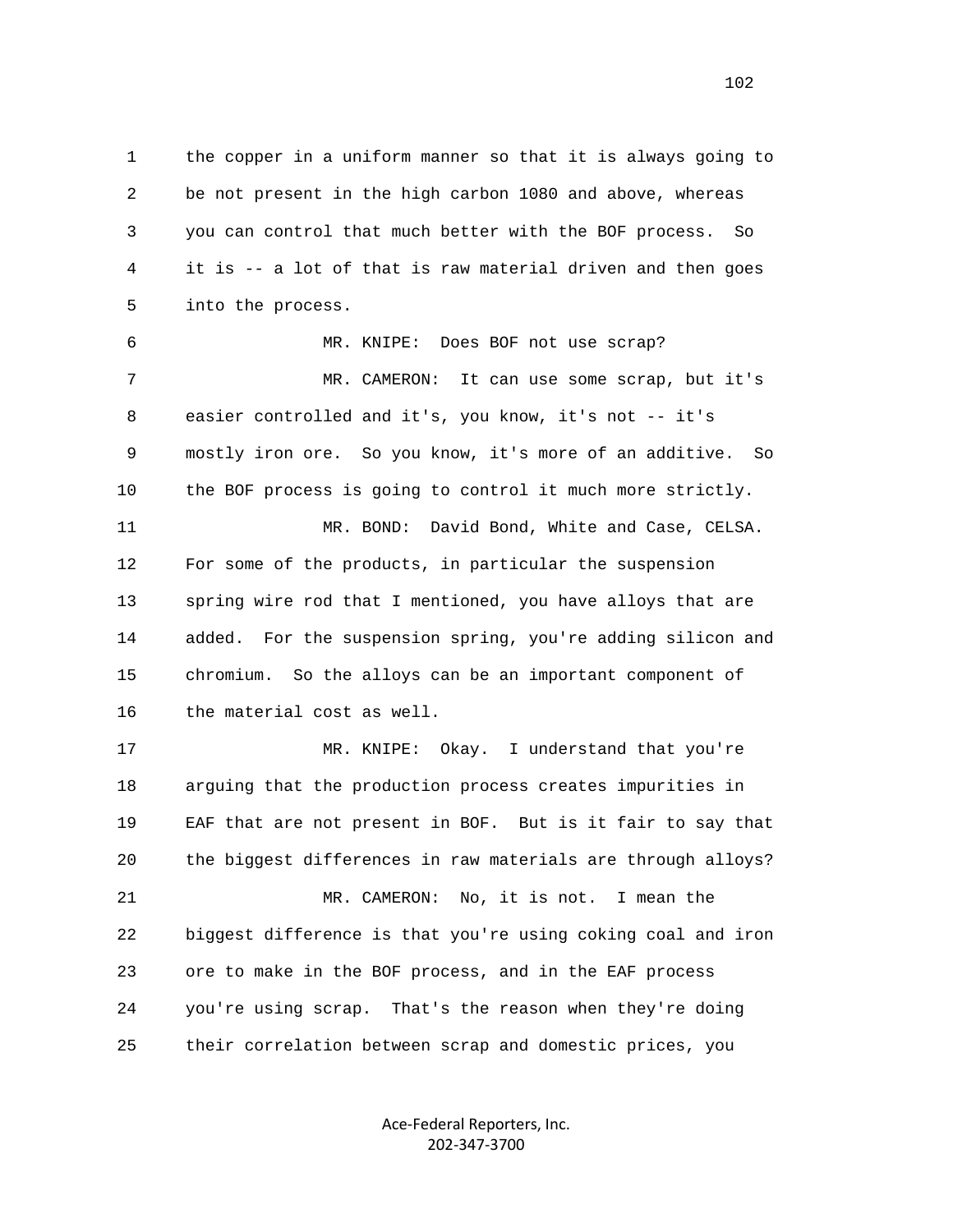1 have a 99 percent correlation. Why? Geez, I don't know. I 2 mean are going to hang our hat on it though.

 3 MR. TRENDL: And that's the same for the UK 4 because the production is stringent and very restrictive, 5 and the impurities that you've heard about. I mean the UK 6 has got in fact a dedicated ladle that's used to make tire 7 cord and tire bead. So it goes -- sorry. It has a 8 dedicated ladle in fact, a dedicated production to make tire 9 cord/tire bead because of the impurities, because you're not 10 starting with scrap that has a lot of scrap in it, crap. 11 MR. KNIPE: Okay. I'm sure you're going to do 12 this anyway, but if you can expand on that in your 13 post-conferences briefs. 14 MR. TRENDL: Absolutely. 15 MR. KNIPE: Okay. Does tire bead and 16 industrial grade -- do they fall into any of the existing 17 pricing products that are out there now? Okay. I'm seeing 18 no head nods. 19 MR. TRENDL: No. 20 MR. KNIPE: Okay. So I assume that in the 21 event of a final, the Commission should collect price data 22 on tire bead product. 23 MR. CAMERON: If you don't decide in our favor 24 at this stage, yes that will be correct. 25 MR. KNIPE: Okay. So are demand trends for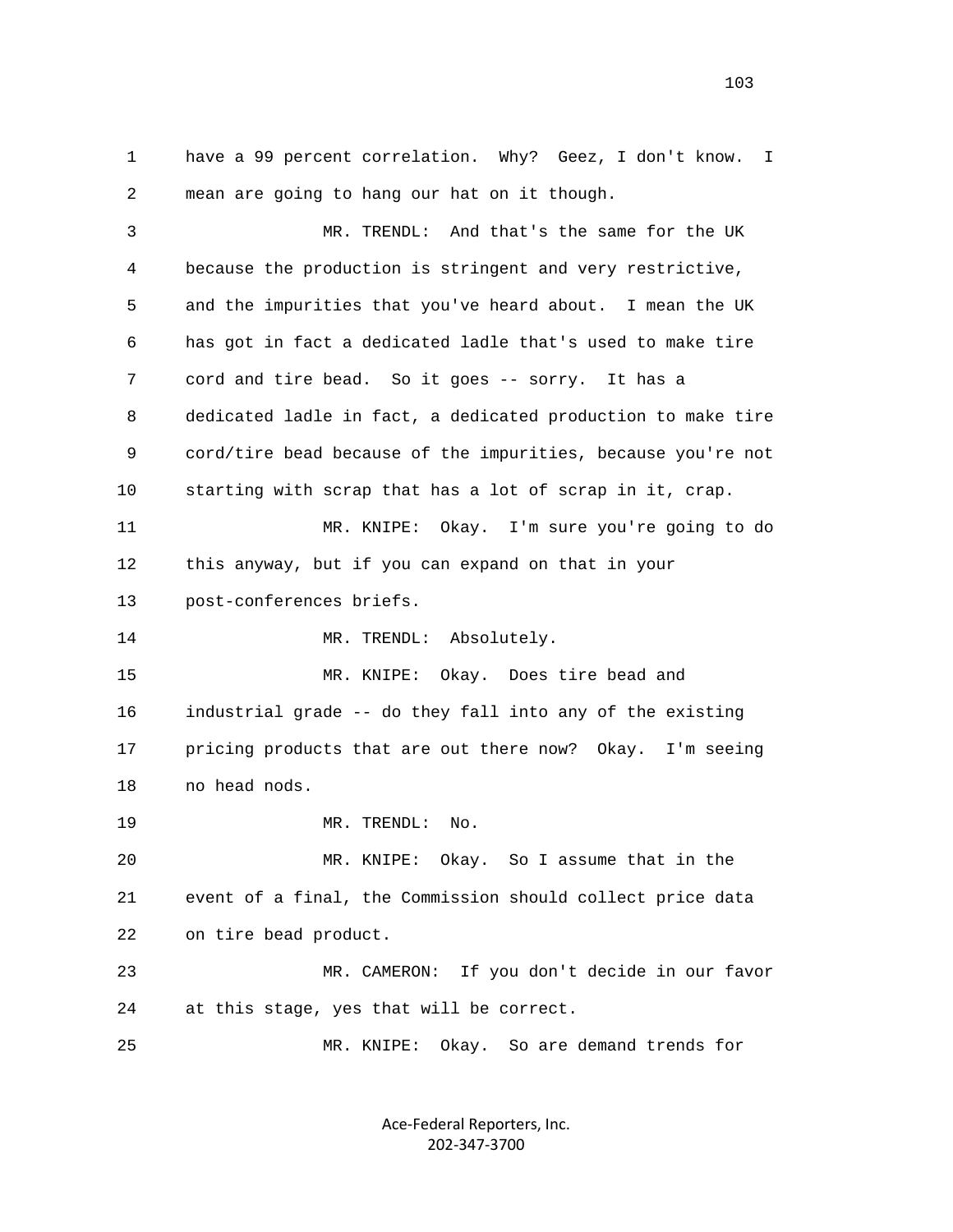1 tire bead and industrial grade segregated between the 2 construction and auto markets generally speaking? 3 MR. CAMERON: I guess I don't -- can you 4 rephrase that again. 5 MR. KNIPE: Sure. If tire beads is specific 6 to the auto market and industrial grade product that goes 7 into construction and uses, are they generally segregated by 8 those two markets? In other words, I'm trying to get at -- 9 MR. CAMERON: In other words, in other words, 10 yeah. The wire rod that's used for the tire bead and tire 11 cord goes into the tire bead and tire cord. They're not 12 using 1080, 1090 high carbon grade for construction, that's 13 correct. For the construction, they're using what I believe 14 Mr. Price referred to as conventional low, medium and high 15 carbon wire rod. 16 MR. KNIPE: Okay, so we -- 17 MR. STAUFFER: Chris Stauffer with Insteel. 18 There is a construction product in the 1080 carbon range. 19 That's for PC strand. So in the sense that the chemistry is 20 not as stringent as tire bead and tire cord, it's a 21 different product at that standpoint, because the 22 application is different. But so there is a differentiation 23 on that basis, but the tire bead/tire cord stance is unique 24 in terms of the process that's involved to make it a viable 25 product in the market.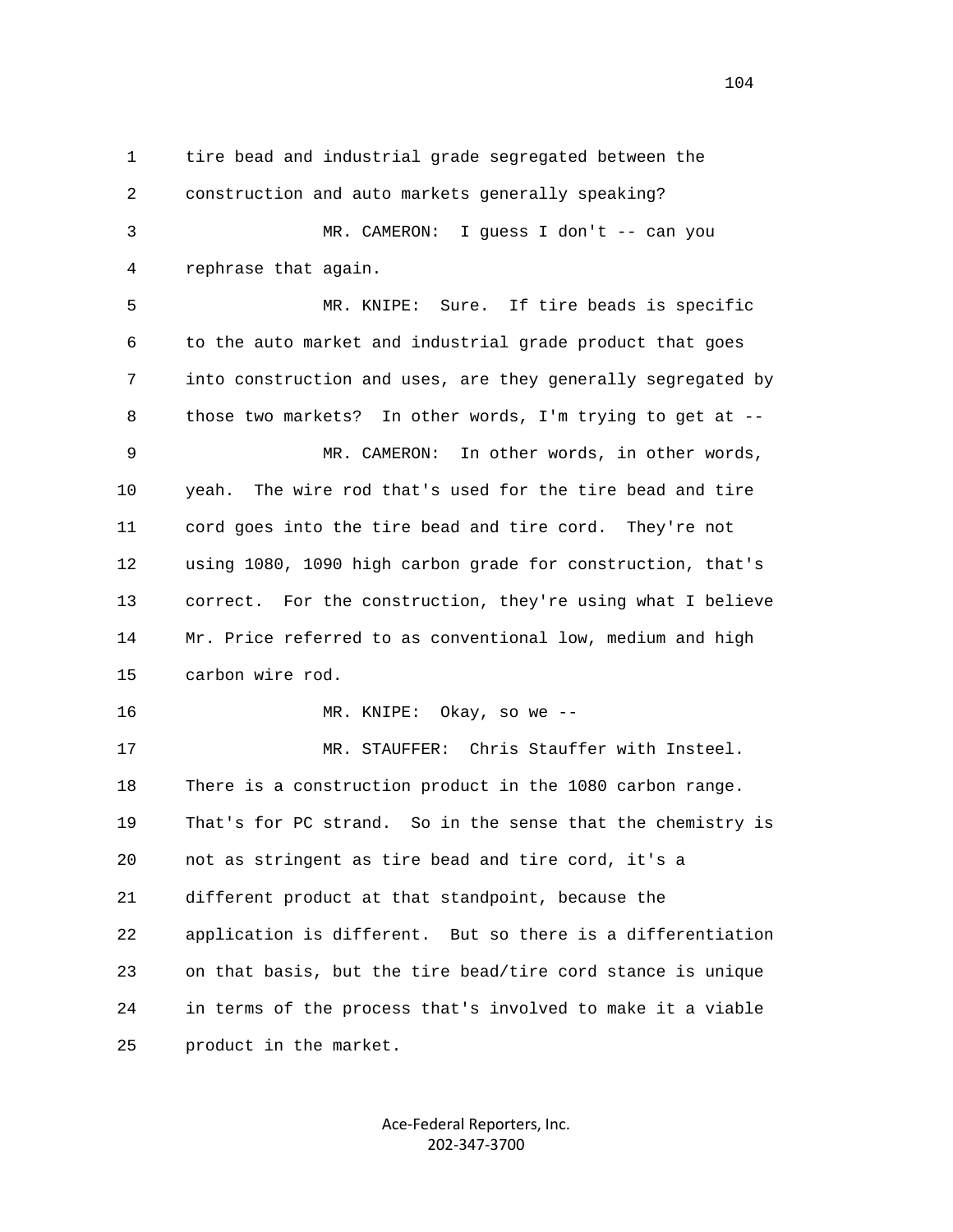1 MR. CAMERON: On other thing on the PC strand. 2 You start with a much larger diameter and you end up with a 3 much larger diameter in the PC strand. The example that you 4 have here that we gave you and the samples for the tire 5 cord, you're starting with 5.5 millimeter and getting down a 6 filament wire. So and I think the PC strand ends up what? 7 MR. STAUFFER: Well, PC strand winds up to be 8 six wires wrapped around one wire. The smallest wire 9 diameter is .135 in that area, and we start with 7/16ths or 10 11 millimeter wire rod, essentially twice the diameter of 11 the tire cord application. 12 MR. KNIPE: Okay, thanks. So I'm -- I didn't 13 get a very good idea from looking at the questionnaire 14 prices how prices are set in the market. Are they indexed 15 to a particular publication like AMM or Platt's or anything 16 like that? I mean is there any consistency across the 17 industry? 18 MR. STAUFFER: Chris Stauffer, Insteel. I can 19 address that. It's fair to say that virtually -- with 20 monthly pricing negotiations, it's fair to say that every 21 conversation starts with scrap. The American Metal Market 22 usually has their scrap analysis completed by the tenth 23 working day of the month, sometimes sooner. They publish an 24 index in their paper as well as provide online assistance 25 for that.

> Ace‐Federal Reporters, Inc. 202‐347‐3700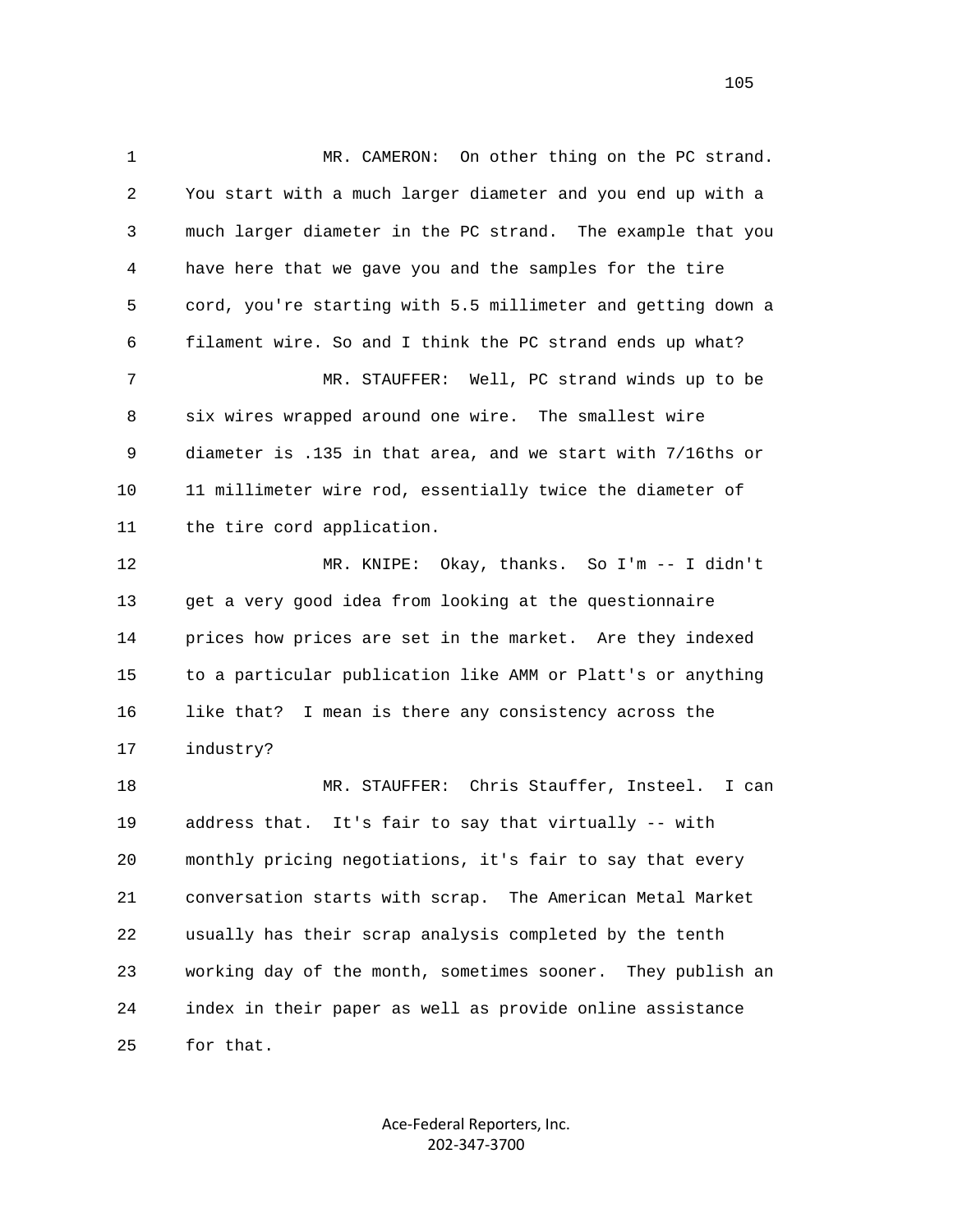1 That will be the number that you'll start the 2 conversation from. Did the scrap go up, did the scrap go 3 down? What was -- how does this compare to my price last 4 month, and is there any indication that we would negotiate 5 on behalf of our companies, relative to this change in the 6 index over the prior month?

 7 Where that ends up is a function of how they, 8 the market responds overall and it's on a very narrow 9 window. We have about five to ten days to react to that, 10 because we have to get into the next rolling schedule at the 11 various wire mills. I buy from all of the petitioners 12 across the country. It demands that we have some discipline 13 in that, and that we have these orders in. Otherwise, we 14 miss the rolling schedule and we move on.

 15 So we have time that's not in our favor in 16 negotiating price. We have a well identified index that's 17 put out there, and then we do our best to not buy on the 18 index. We don't have a lot of choices in that typically 19 because of the consistency and the momentum that we have 20 with our requirements to be sure.

 21 I have two mandates in my job. I'm supposed 22 to buy cheaper than my competitors and I'm not supposed to 23 run out. That not running out part is critical to the 24 timing that we have involved here. So yes, I say that 25 there's -- every conversation starts with scrap and we do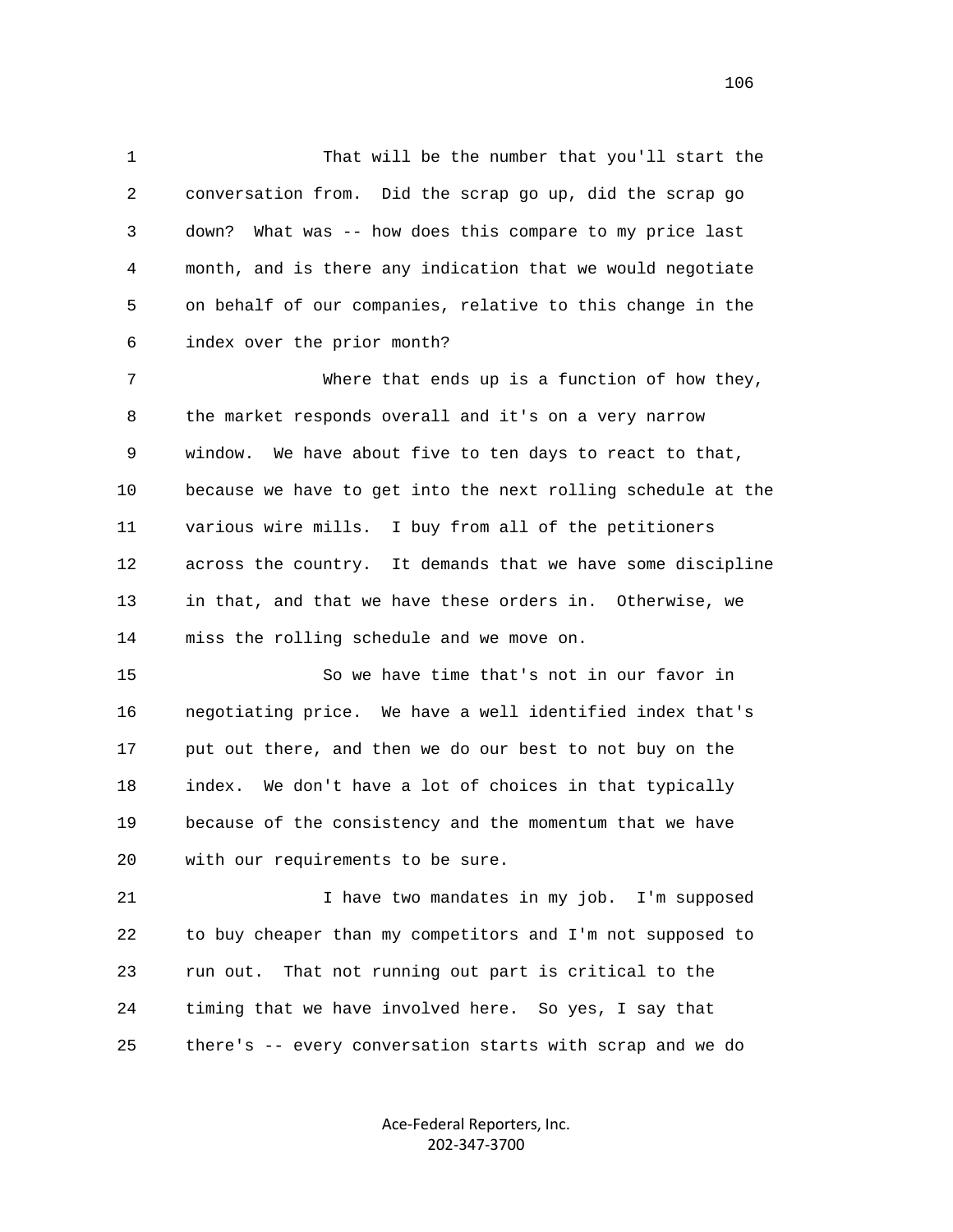1 our best to stay off of that. But essentially we're at the 2 -- at the -- we're at the concern of the domestic mills to 3 get that done.

 4 MR. HUGHES: Terry Hughes from Bekaert. To 5 add onto to Chris' statements, there are -- they combine 6 certain parts of the AMM scrap. They could be Chicago plus 7 Detroit plus Cleveland. They combine these types of things, 8 plus we also are on an index for the CRU, which is a long 9 product index out of London.

 10 MR. MOFFITT: Bob Moffitt, Heico Wire Group. 11 I'd like just to say that each month when the prices -- or 12 the scrap prices are moving up, that we do get a letter from 13 all of the vendors, telling us that their price is going up, 14 and what's interesting, I think, is if you look at all the 15 letters, which are certainly available, that the Chicago 16 Spread number in the American Metal Market is one that is 17 used most on your IQ rods.

 18 What's interesting is not the most recent 19 announcements, but the ones prior to that, which would have 20 been for April pricing, I guess. What was interesting was 21 that in the making of steel, and we're talking about the 22 residual content of the steel and everything, is that most 23 of them are, like I said, are using the Chicago Spread 24 number.

25 But if you're making some of your higher, your

Ace‐Federal Reporters, Inc. 202‐347‐3700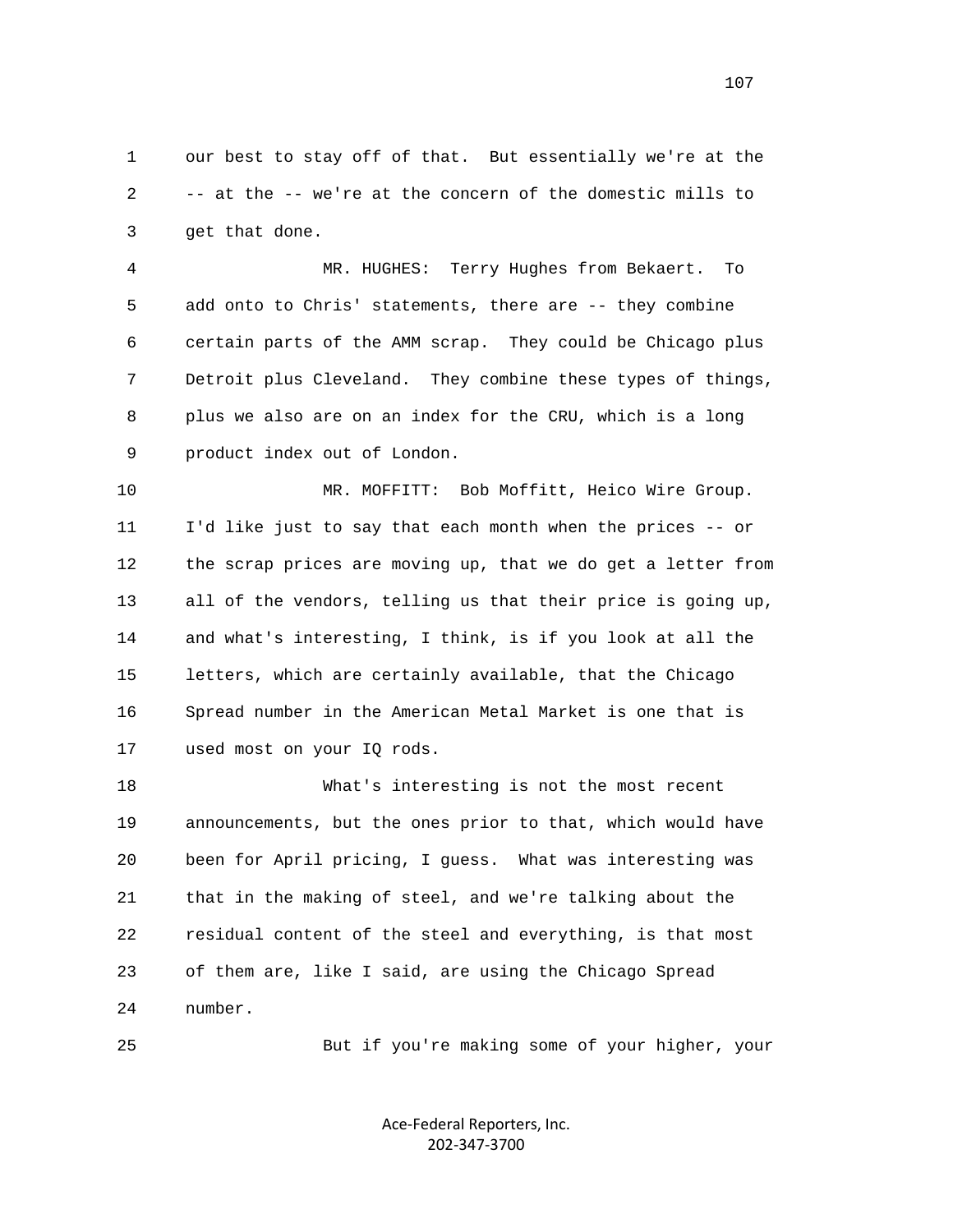1 industrial high carbon grades, they'll use more busheling 2 scrap in the mix. What's interesting is that in the April 3 announcement, they actually came out with a double increase, 4 one on low carbon and one on high carbon. The low carbon 5 was basically the Chicago Spread number pretty much; high 6 carbon, they went over \$60 because they wanted -- reflecting 7 the additional price spread between busheling and shred. 8 MR. JOHNSON: John T. Johnson. We're just 9 like these guys described. It's scrap-based, month to 10 month, based on what comes out in the AMM or the Chicago 11 Spread. 12 MR. KNIPE: Okay. If anybody wants to expand 13 on that in post-conference, please do so. My last question, 14 I hate to create more work for myself and this is an issue 15 that we typically address in any final, but if the 16 Commission decides to dig into the like product argument, it 17 would be helpful to know in terms of the qualification 18 process. 19 Some of you talked about domestics being 20 unable to have their product qualified. If you could 21 explain what products, the different qualification, if the 22 process for qualification differs between product, who you 23 have qualified and who has failed qualification. If you 24 want to talk about that now, feel free, but in 25 post-conference if you could dig into that, that would be

> Ace‐Federal Reporters, Inc. 202‐347‐3700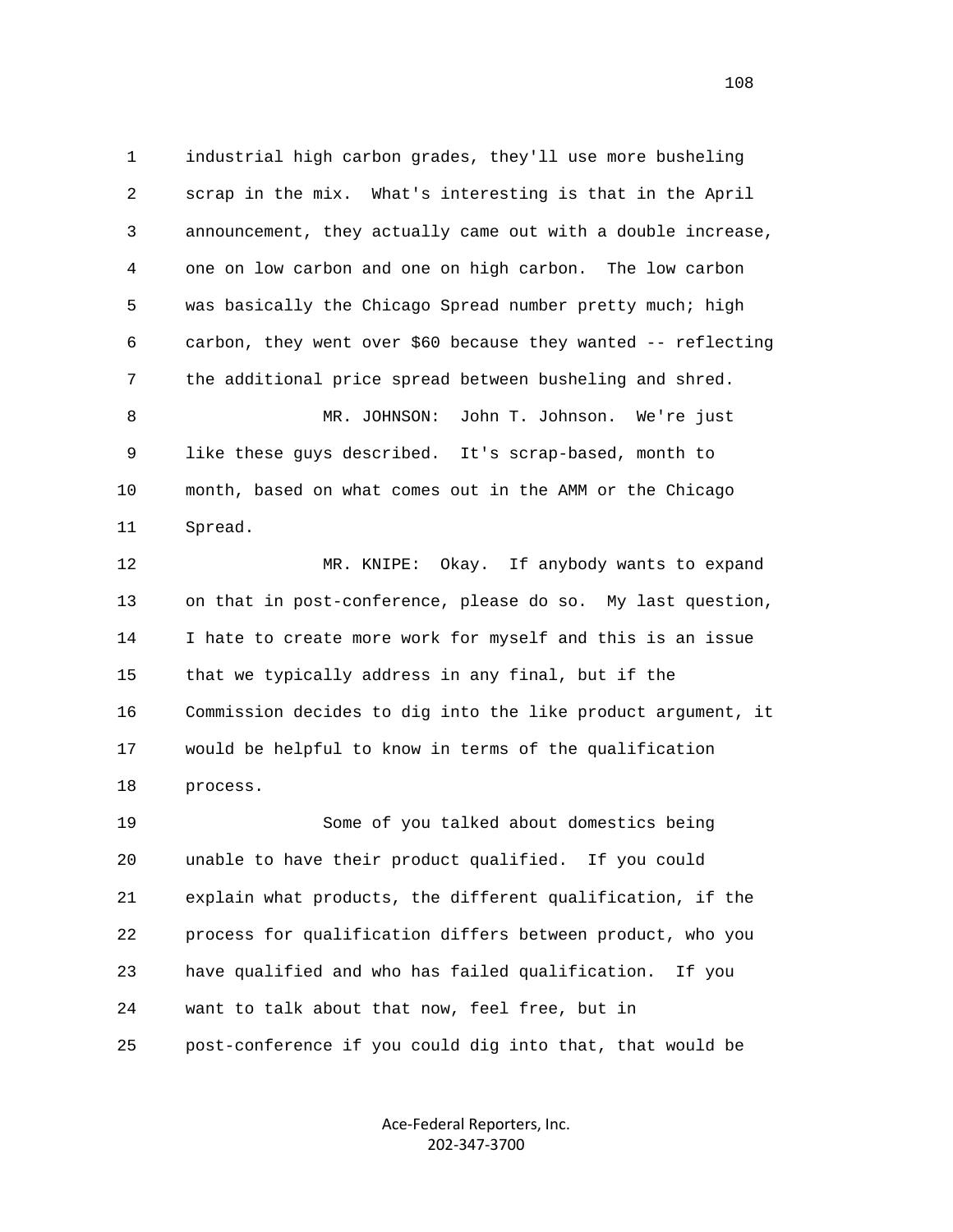1 helpful.

 2 MR. MINNICK: Terry Hughes from Bekaert. 3 Currently, we have no one domestically that's qualified to 4 make 1080 steel tire cord and we've tried. 5 MR. KNIPE: Okay. 6 MR. MINNICK: Dave Minnick with Kiswire. I 7 agree. We're in the same boat as Mr. Hughes, as far as no 8 one has qualified. 9 MR. CAMERON: And we'll expand in our 10 post-hearing brief. 11 MR. KNIPE: Great. That concludes my 12 questions, thanks. 13 MR. ANDERSON: Okay, thank you Mr. Knipe. And 14 now we'll turn it over to Ms. Lo. 15 MS. LO: Hi, thank you all for coming and 16 helping me understand more about this product. I just have 17 one question for Mr. Nolan. In your opening remarks, you 18 suggested that the Commission take a very close look at the 19 other factory costs reported by U.S. producers. Please 20 expand on that in your post-conference brief. 21 MR. NOLAN: Thank you for that question. 22 Obviously, there are some limits to what we can talk about 23 here because it's all APO, so I don't want to cross any 24 lines. I would, you know, I ran a very simple calculation 25 just looking at the changes, the deltas between periods of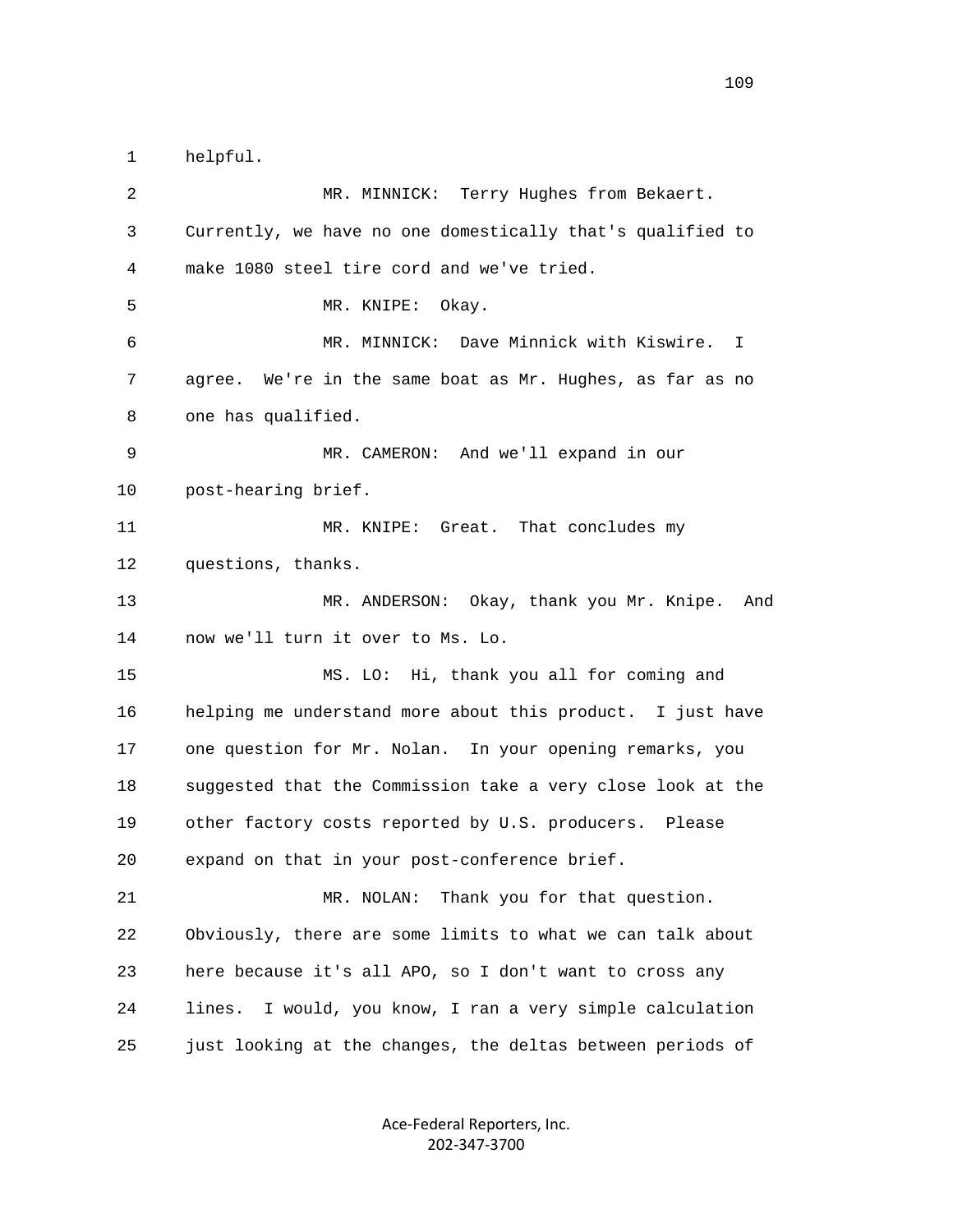1 time on a bunch of these costs and they are very significant 2 changes that were taking place, both on factory cost, direct 3 labor, selling expenses, general administrative expenses in 4 some cases.

 5 I'll be expanding upon this quite lively in 6 the post-hearing/post-conference brief. But suffice it to 7 say they are unusual in some of the -- it's what some of the 8 producers. That's one point.

 9 The second point is I happen to also be on the 10 rebar case, and without saying anything about what's going 11 on in the rebar case, there are some differences in what's 12 being reported. I would urge you to think about and look at 13 those questionnaire responses because they came in on the 14 same day.

15 MS. LO: Thank you.

 16 MR. CUNNINGHAM: All right. Trying to steal 17 Matt's stuff always gets me in trouble. Actually, I would 18 also suggest you take a look at labor costs in some of the 19 data that's been presented. I can't get into details on it, 20 but there is at least one line on one page that boy, it sure 21 looks like a big anomaly.

 22 MR. NOLAN: And I would add that what we're 23 talking about does change the dynamic on the financial 24 picture. So it really bears careful scrutiny.

25 MR. CUNNINGHAM: And it also relates to your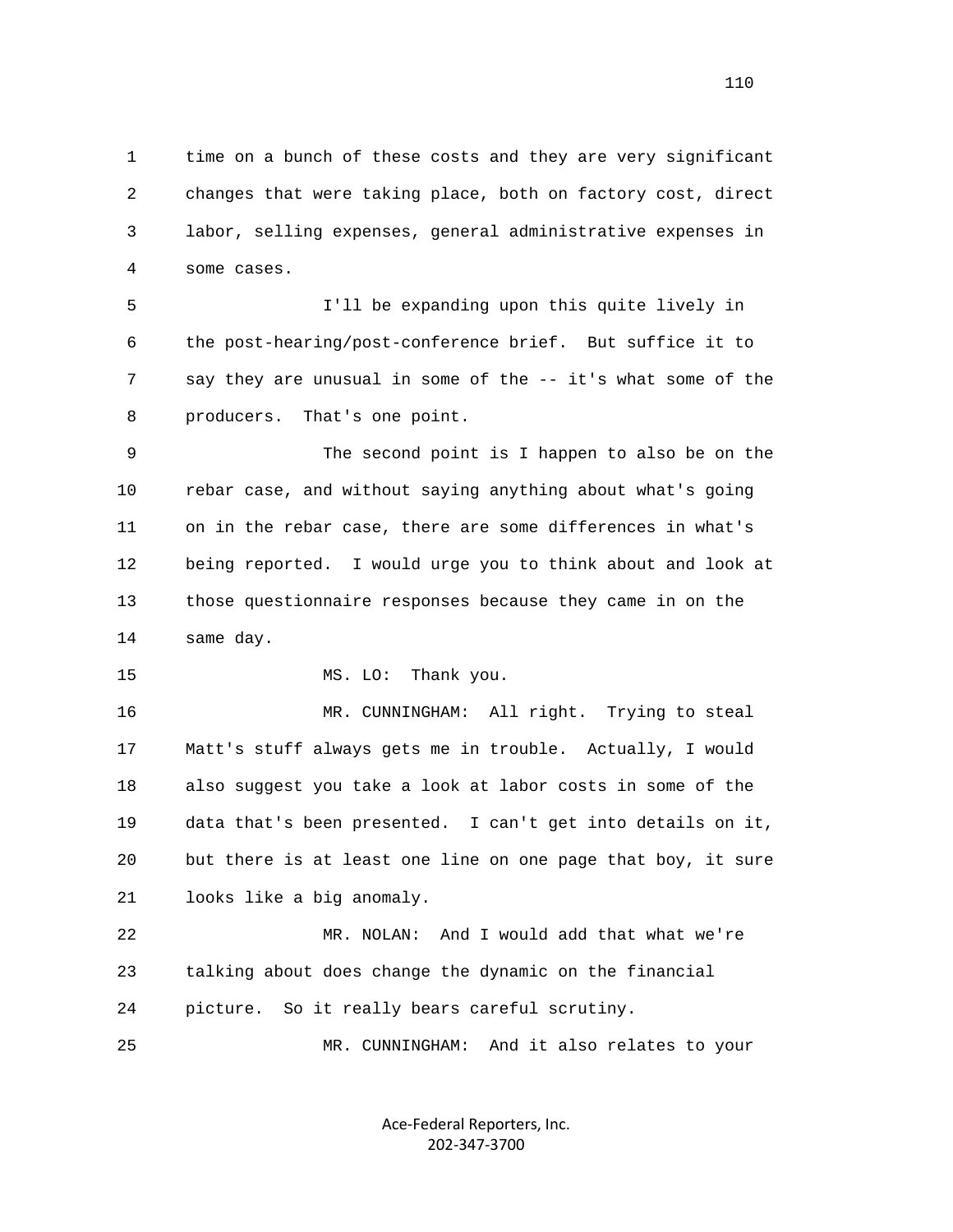1 COGS to sales analysis, which is even without these changes 2 not going to show anything particularly productive for the 3 domestics in this case. But it seems to me that there are 4 some changes that do need to made there that make it even 5 more abundantly clear that there's no price suppression. 6 MR. LA ROCCA: Hi everyone. Thank you for 7 coming. Can you guys hear me? Okay. I just have a -- well, 8 I just have a request for the Respondents, to please share 9 with us the certification requirements -- 10 MR. BISHOP: Pull your mic a little closer 11 Mark please. 12 MR. LA ROCCA: I just have a request for the 13 Respondents. If you could share the 1080 and plus grade 14 requirements, certification requirements, that will be 15 really spectacular for us. 16 MR. ANDERSON: All right. Thank you, Mr. 17 LaRocca and I'll just scan the staff here. Any follow-up 18 questions from the staff? Okay. With that, I appreciate 19 the time and your attention and responses to staff's 20 questions. You've been very helpful. 21 Appreciate you accommodating the change in the 22 order today. I think it's been very helpful to hear from 23 our witnesses and from our counsel, and with that I'd like 24 to take a 30 minute recess, and we'll convene, according to 25 this clock, at 12:35 for the second panel. Thank you very

> Ace‐Federal Reporters, Inc. 202‐347‐3700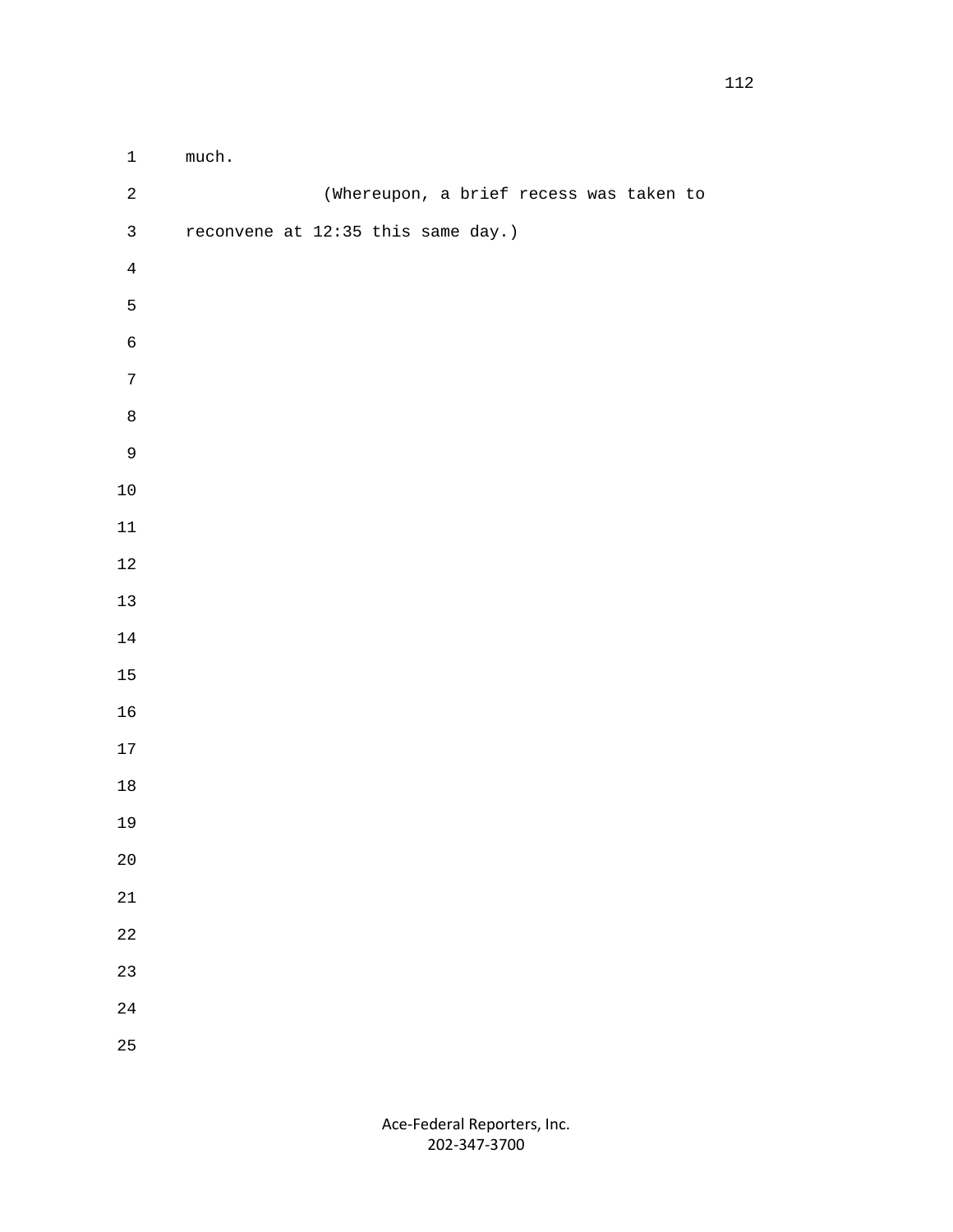1 AFTERNOON SESSION 2 MR. BISHOP: Will the room please come to order. 3 MR. ANDERSON: Good afternoon. I hope everybody 4 had a little chance to take a break and gather themselves 5 and have lunch on a beautiful spring day. 6 We would like to start with our second panel, Mr. 7 Rosenthal and Ms. Cannon when you're ready, please proceed. 8 STATEMENT OF PAUL C. ROSENTHAL 9 MR. ROSENTHAL: Thank you, Mr. Anderson. Good 10 afternoon to you and members of the Commission staff. I am 11 Paul Rosenthal of Kelley Drye, appearing on behalf of the 12 Petitioners Gerdan Ameristeel, Keystone Consolidated 13 Industries, and Charter Steel. 14 I will begin our presentation this afternoon by 15 summarizing the main arguments on behalf of the domestic 16 industry in this case. 17 18 First, domestic like product. The scope of this 19 case is identical to the scope of the recent wire rod from 20 China case. In that case, the ITC found the domestic like 21 product mirrored the scope. The same product and market 22 facts that led to the decision remain true today and warrant 23 a finding that the like product mirrors the scope of this 24 case, and we'll get into more detail on that later. 25 Next, negligibility. Each of the ten subject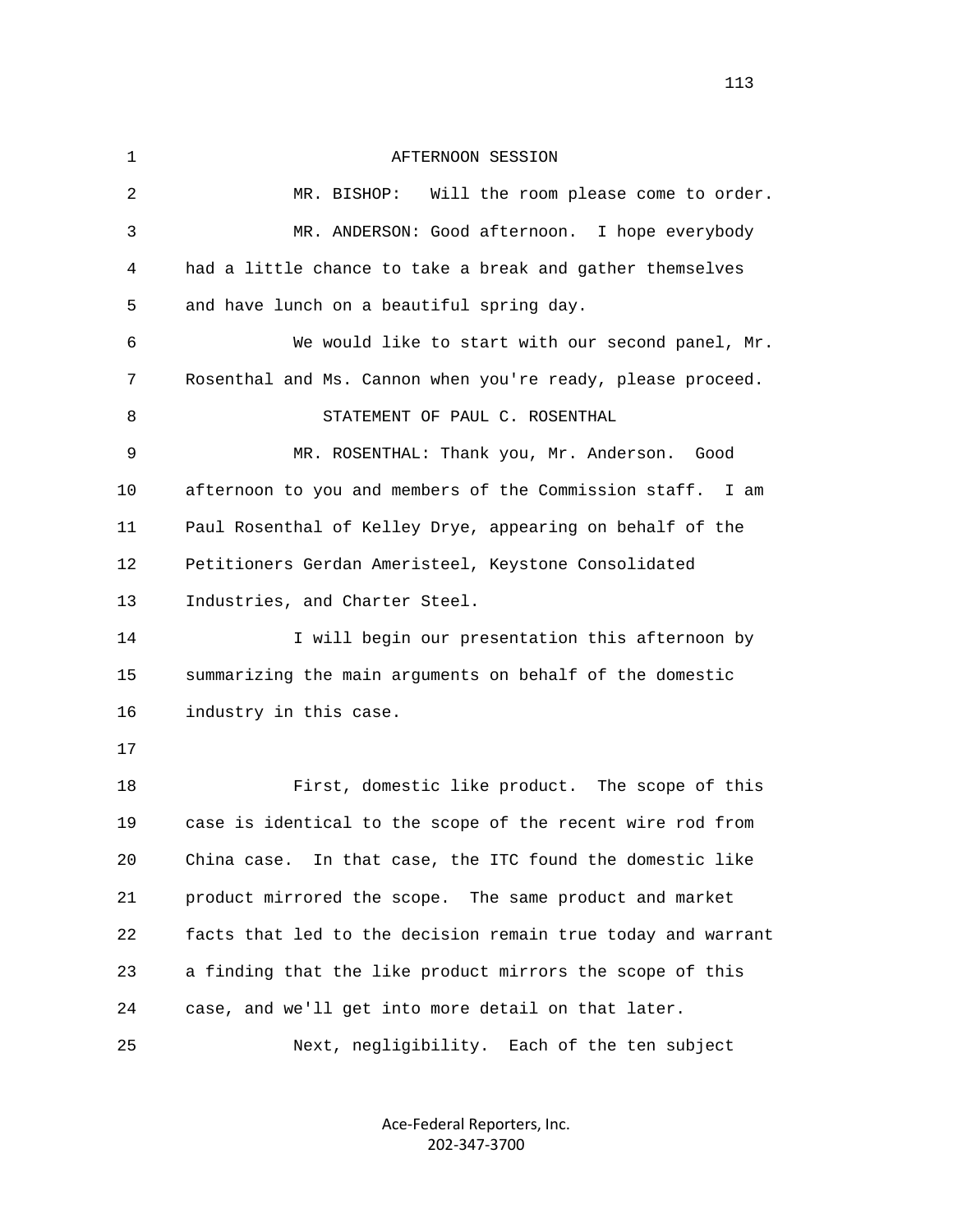1 countries surpasses the statutory negligibility

 2 requirements. Five countries, Korea, Russia, Spain, Turkey, 3 and Ukraine, exceed the 3 percent threshold on an individual 4 country basis.

 5 The other five countries, Belarus, Italy, South 6 Africa, the UAE, and the United Kingdom, while below 3 7 percent of all imports on an individual basis, exceed the 8 statutory 7 percent threshold on an aggregate basis.

 9 Of the countries subject to a countervailing duty 10 action, one country, Italy, is below 3 percent. This is 11 discussed earlier by Respondents and we'll make it clear 12 that the ITC should aggregate both the dumped and subsidized 13 imports in assessing negligibility.

 14 But even looking at subsidized imports from Italy 15 alone, there is an indication that Italy will eminently 16 exceed 3 percent. Imports from Italy are increasing rapidly 17 and exceeded the 3 percent threshold in the most recent 18 quarter, as well as over the past six months.

 19 Next, cumulation. The factors that the 20 Commission examines to identify a reasonable overlap in 21 competition, fungibility, geographic overlap, channels of 22 distribution, and simultaneous presence, are met in this 23 case. Indeed, the Commission has routinely cumulated wire 24 rod in prior cases, finding these factors met.

25 We will provide specifics on these factors with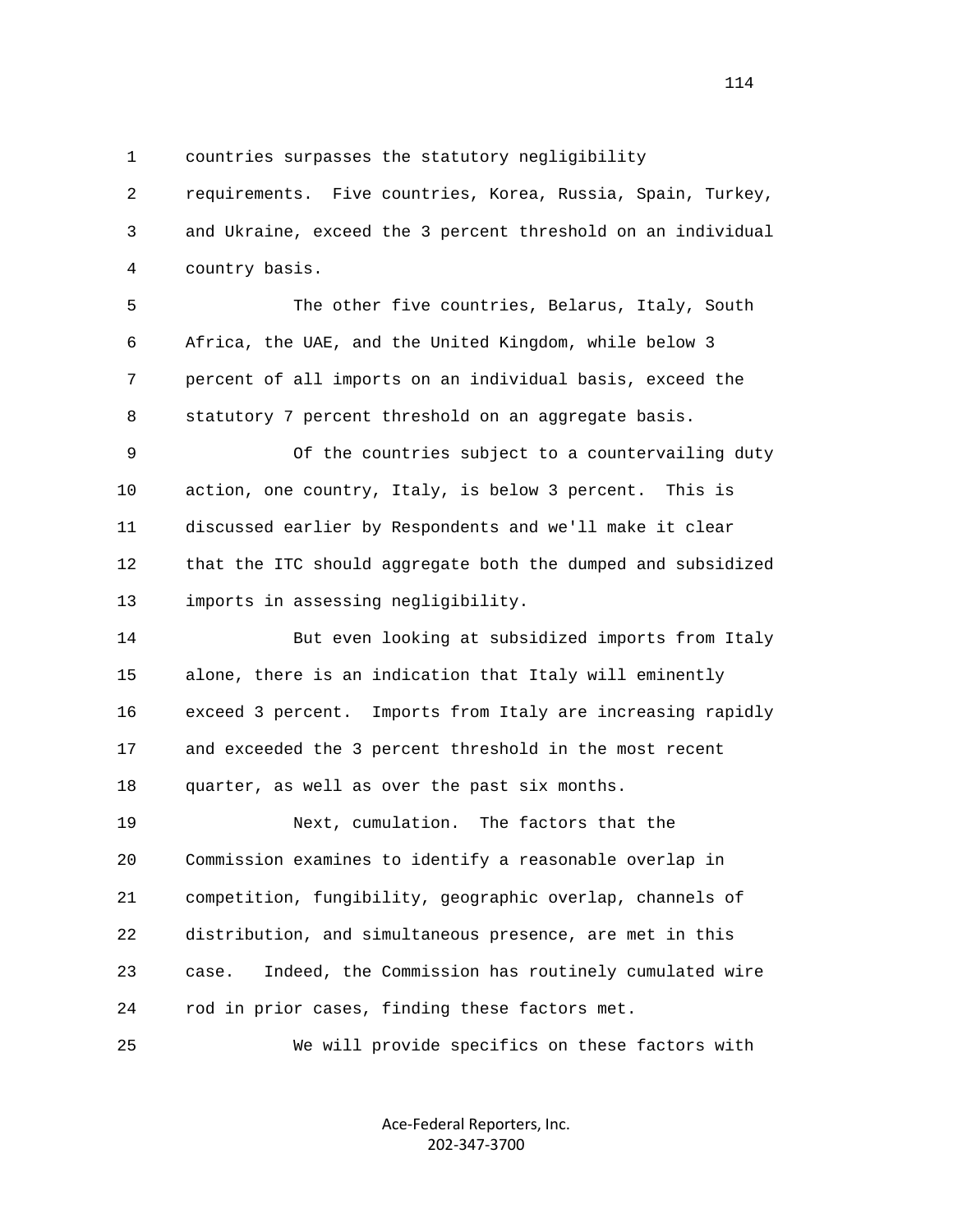1 respect to each country in our brief. And the statutory 2 factors in the count to production provision similarly are 3 met in this case.

 4 The Commission should therefore focus on merchant 5 market sales in assessing the impact of the subject imports 6 here.

 7 Turning to volume, there is no question that the 8 absolute level of subject imports is significant and 9 increasing rapidly. Since 2014, subject imports have grown 10 in volume by over 56 percent.

11 I want to turn to this next slide, and I would 12 like you to focus on this because it undercuts many of the 13 arguments made by the Respondents.

 14 To truly appreciate the volume effects of the 15 subject imports it is important to put them in context. As 16 you will hear from our industry witnesses, the benefits they 17 hoped to achieve from the China case were blunted by the 18 effects of surging imports form the subject countries.

 19 Imports from China that surged from 2011 to 2013 20 were remedies when orders were imposed in early 2015. But 21 any relief from that China decision by the Commission was 22 short-lived.

 23 Look at this chart to see what happened. The 24 subject countries jumped in to fill the void and then some. 25 And contrary to what you heard from Respondents this

> Ace‐Federal Reporters, Inc. 202‐347‐3700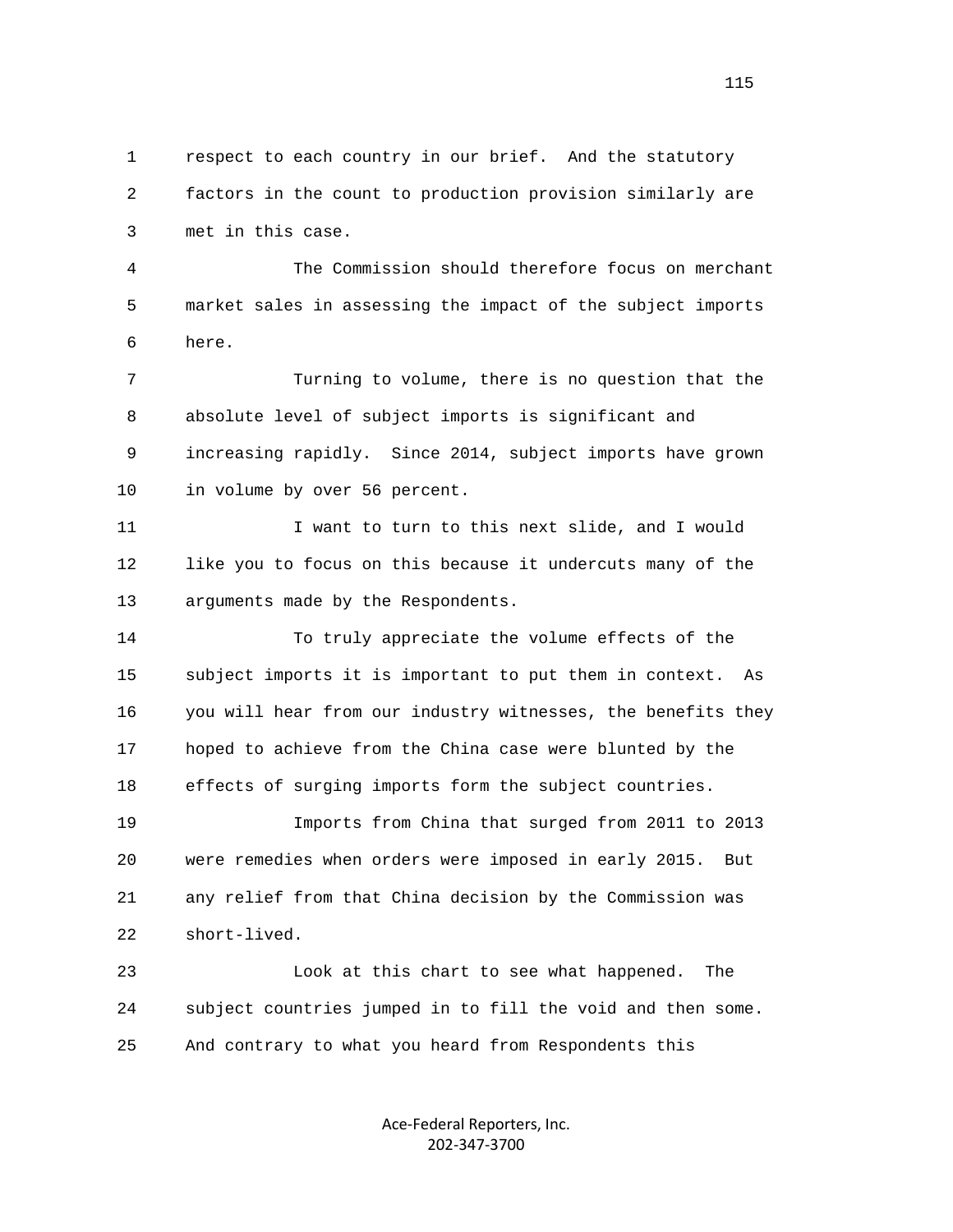1 morning, this wasn't simply a matter of the subject 2 countries replacing the imports from China. They came in 3 from below where China was, exceeded the imports from 4 China, and in fact are at a higher level than the Chinese 5 ever were.

 6 As you will see, the 2016 volume of subject 7 imports exceeded that of China in its peak in 2013. Again, 8 take a look at this. You see that dotted line there? That 9 line represents where the subject imports from China were 10 when they were under investigation. The subject imports in 11 this case go beyond that dotted line and have a larger share 12 than the imports from China did.

 13 The result of that, subject imports accounted for 14 almost 40 percent of all imports in 2016.

 15 Now I want to turn to a few confidential charts 16 that the staff and those under APO have, but if you look at 17 confidential chart 11, it contrasts the growth and market 18 share by China from 2011 to 2013, which was the period of 19 that earlier investigation, with the growth in subject 20 import market share over the 2014 to 2016 period.

 21 As you see, subject import market shares exceed 22 those of China every year of the respective periods of 23 investigation. The growth in imports, first from China and 24 then from the subject countries, came at the direct expense 25 of the U.S. industry.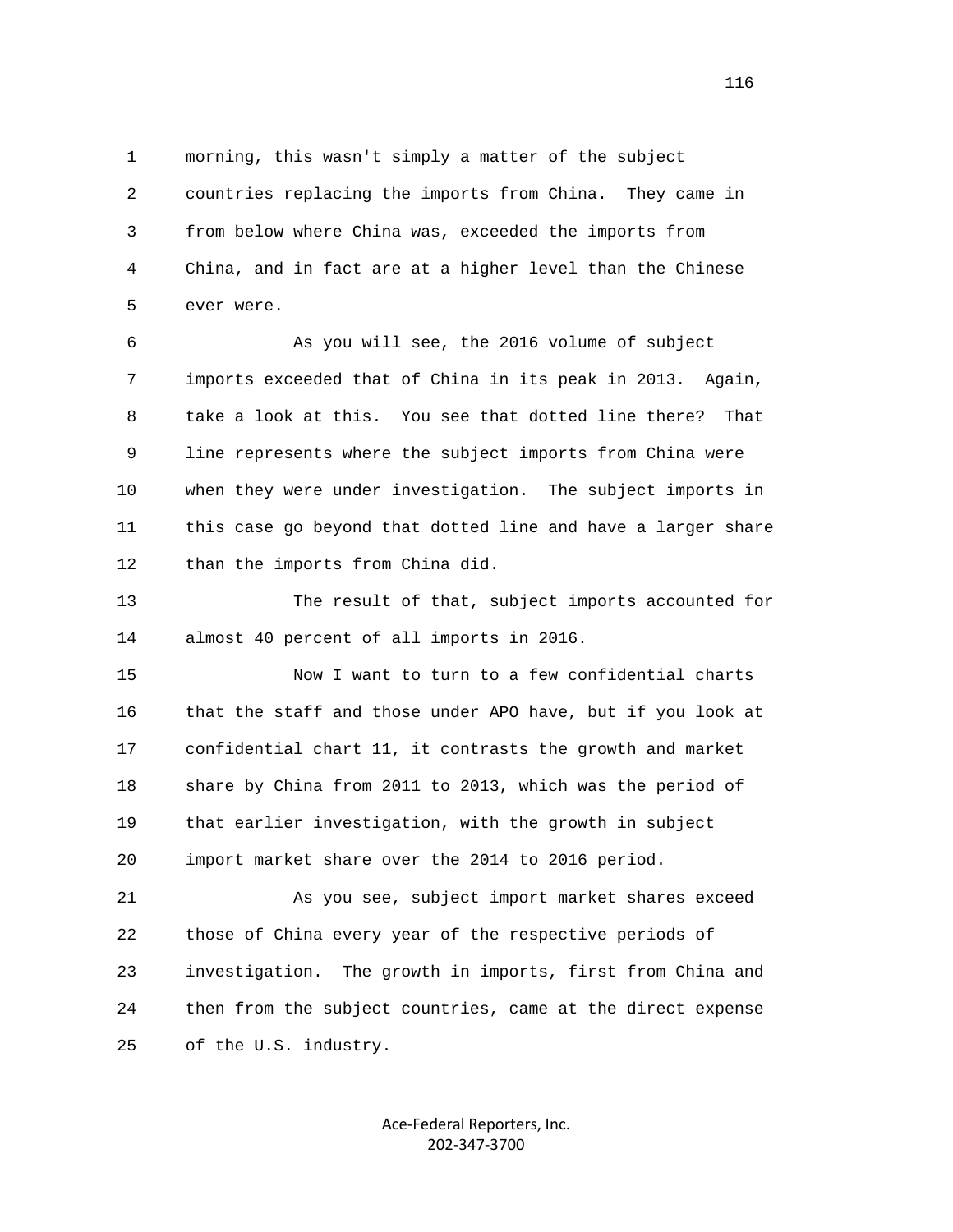1 As you see in confidential chart 12, the U.S. 2 producers lost significant market share to China, and their 3 attempt to recover that market share was short-lived as 4 subject imports surged and displaced U.S. producer sales. 5 So contrary to what you heard from Respondent's counsel, not 6 only did subject imports take the same injurious market 7 share that the Chinese took when they were being 8 investigated, they took even greater market share. 9 It is not correct, as you heard this morning, 10 that the subject imports did not take additional market 11 share from the U.S. producers during the period of 12 investigation. It is an incorrect statement, and I hope the 13 Respondents will recognize that when they file their 14 post-hearing briefs. 15 Turning to slide 13, the import volume increases 16 that the subject imports took, took place while the U.S. 17 demand declined. So the imports were not responding to a 18 demand need. Instead, they were pushing product into a 19 declining market at the U.S. industry's expense. 20 The rapid subject import market penetration was 21 accomplished on the basis of unfairly low prices. We'll 22 talk more about the primacy of price, but you heard a lot of 23 that confirmation by Respondents' witnesses just a half an 24 hour ago. They talked about how important price is to their 25 business and their competitiveness? Well they in turn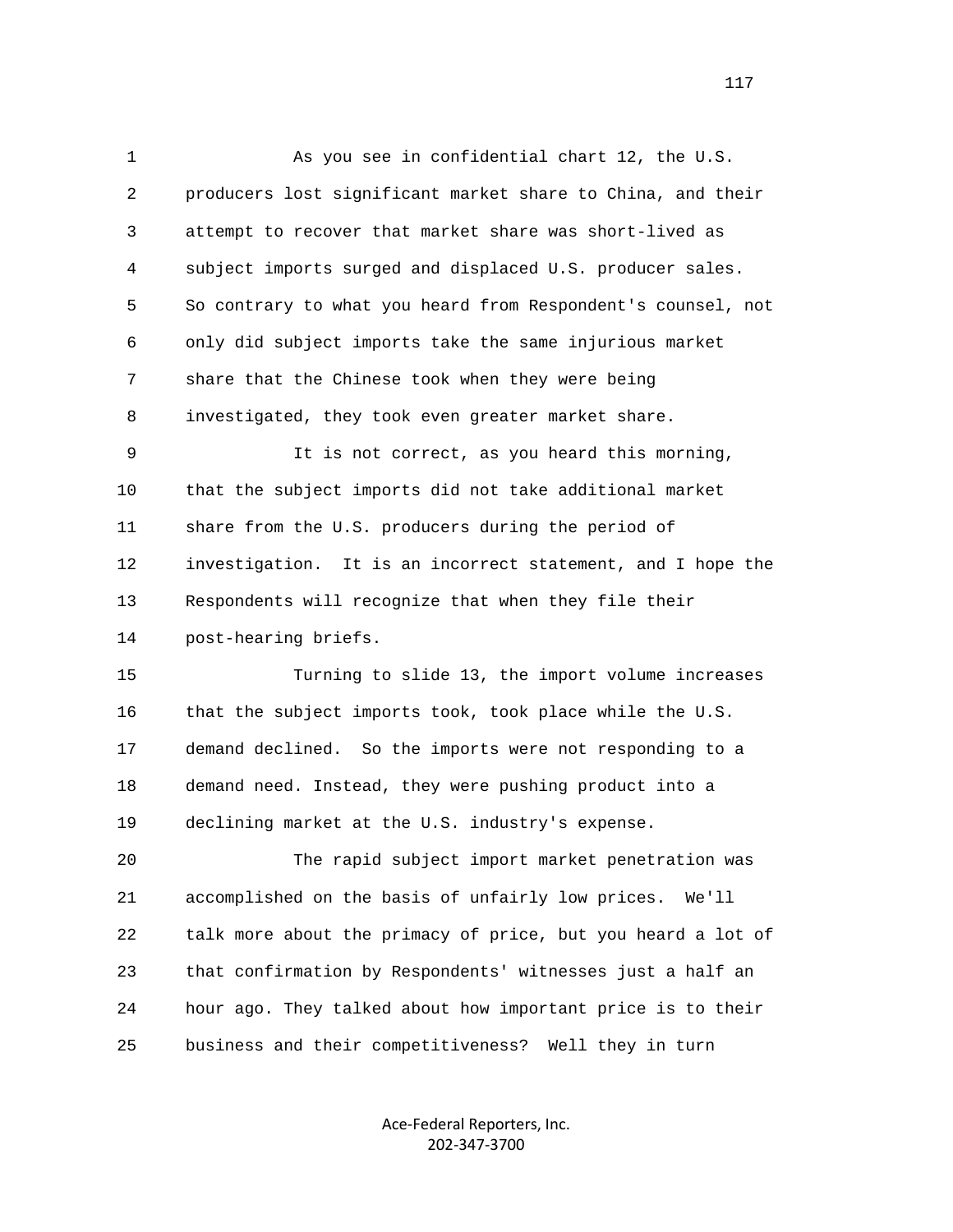1 forced the U.S. producers to sell at the same price as the 2 import prices.

 3 The vast majority of responding purchasers from 4 your questionnaires reported that imports were priced lower 5 than U.S. product. And most purchasers also reported that 6 price drove their decision to buy subject imports.

 7 Purchasers were not seeking subject imports for 8 quality reasons or for lack of capacity. They were 9 searching for and achieving and getting low prices. The 10 quarterly pricing data confirm that the subject imports 11 undercut U.S. prices most of the time over the Period of 12 Investigation both on a quarterly basis and on the basis of 13 the total volume sold.

 14 As a result of this significant underselling by 15 subject imports, domestic producer prices plummeted over the 16 past three years across multiple types of wire rod.

 17 Purchasers reported that domestic producers have been forced 18 to reduce prices significantly to compete with lower priced 19 imports. This is their reporting.

 20 This import pricing pressure caused domestic unit 21 sales values to decline more than raw material costs. 22 Contrary to what you heard the Respondents argue this 23 morning, import prices, not reduced raw material costs, are 24 forcing U.S. producers down to unsustainable levels. 25 Indeed, the raw material costs declined less fast and less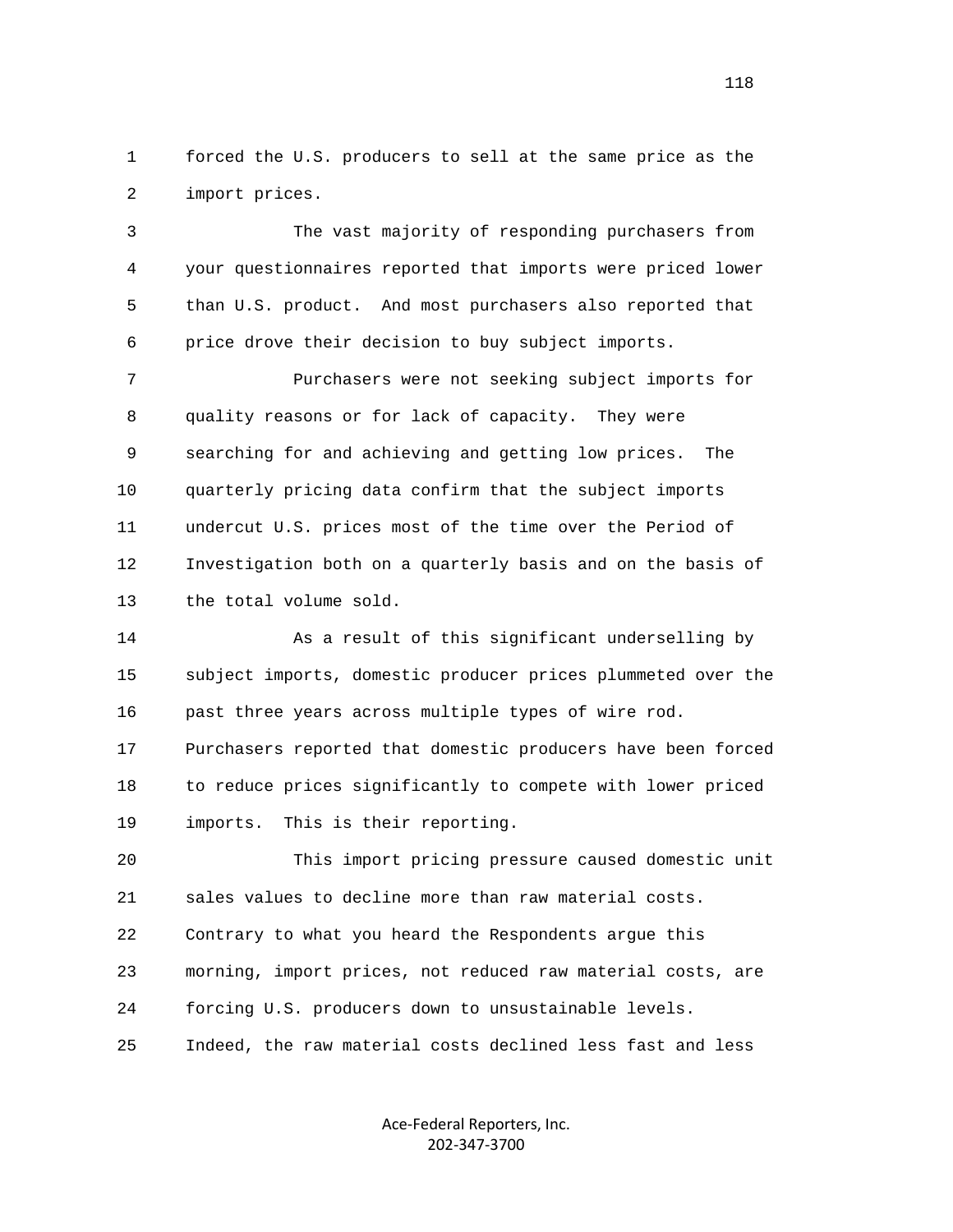1 steeply than prices did, wire rod prices, contrary to the 2 indexes and the other charts that were shown to you by the 3 Respondents. Our questionnaire data confirms the statement 4 I just made.

 5 The surging volumes of low-priced imports have 6 been severely injurious to the domestic industry. The 7 domestic industry has suffered declines in numerous trade 8 variables since 2014, as you see here. And remember the 9 industry was struggling in 2014 to recover from the injury 10 caused by China. So it was already in a weakened condition.

 11 Even from that poor condition, this industry has 12 suffered further declines. Those declines are most evident 13 in the weak and deteriorating financial condition of the 14 U.S. industry, which has suffered reductions in all property 15 related factors.

 16 The current profit levels in the industry are 17 simply unsustainable. Confidential slides 21 through 24 18 document the negative effects on the return on investments 19 that the domestic producers have suffered as a result of 20 these financial downturns.

 21 Now we typically don't provide this level of 22 detail in our conference presentations, but I think it's 23 important here that you see how devastating these effects 24 have been on the industry. You will see postponements or 25 cancellations of planned investments, downgrading of bonds,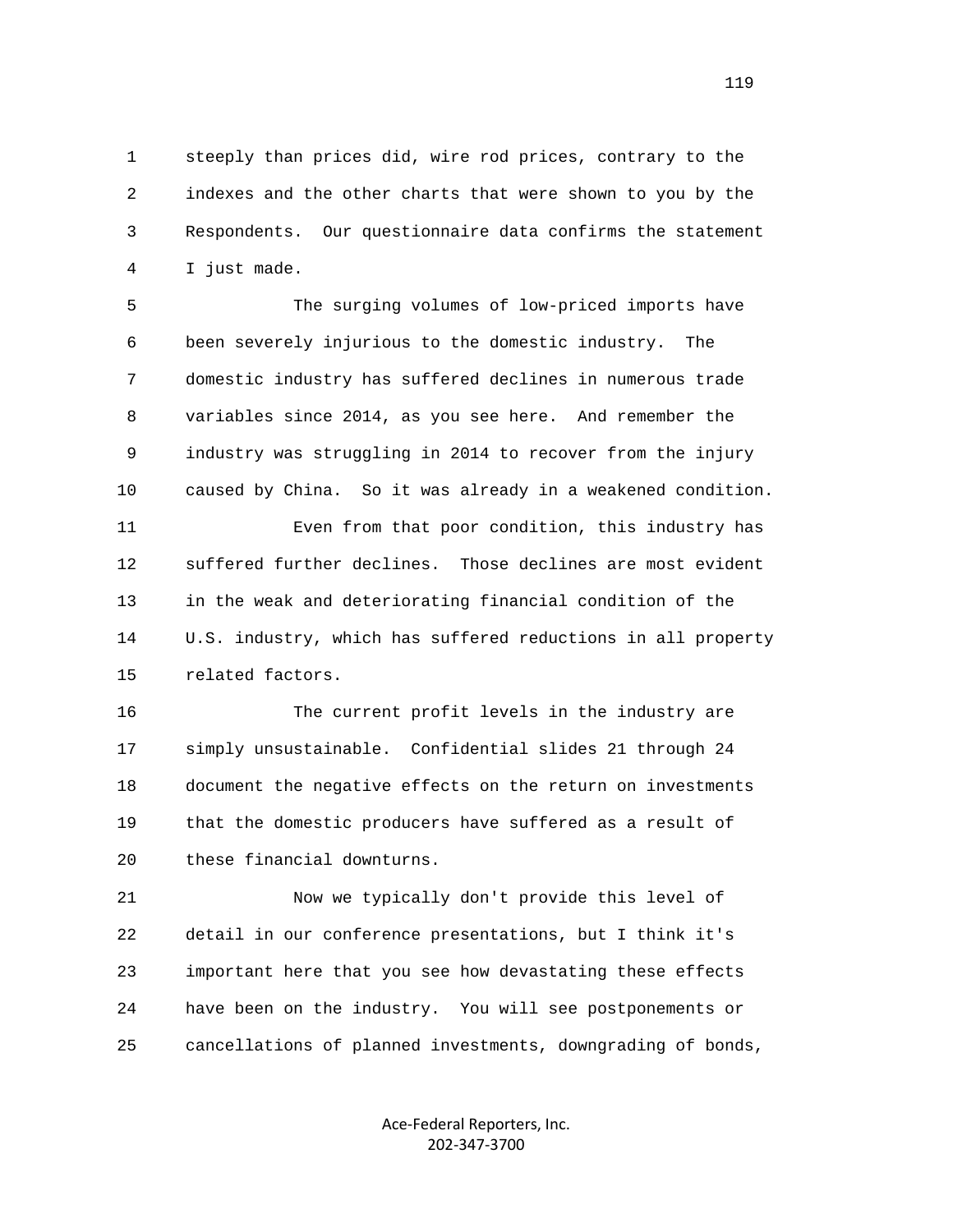1 idling of facilities, and recall as well that two major 2 producers have ceased production during the period. 3 ArcelorMittal Georgetown closed its doors entirely in 2015, 4 letting off over 200 U.S. workers. And in 2016, Republic 5 Steel idled its Loraine, Ohio, wire rod facility leading to 6 approximately 200 more layoffs.

 7 Non-subject imports cannot be blamed for the 8 domestic industry's declining performance, as you see from 9 this chart. The volume of non-subject imports fell over the 10 period, as their sales were also displaced by subject 11 imports.

 12 If a remedy to address these unfair trade 13 practices is not imposed, the injury the domestic industry 14 has suffered will only get worse.

 15 Subject producers have massive capacity to 16 produce wire rod and that capacity significantly exceeds 17 their production. This overcapacity situation is fueling 18 the increasing exports of wire rod, just as the overcapacity 19 of many other steel products globally has led to surging 20 U.S. imports of a variety of steel products.

 21 A comparison of the excess wire rod capacity 22 existing in the subject countries to demand in the U.S. 23 market is frightening. Despite the surging import volumes 24 we have documented, there remains more idle capacity still 25 in the subject countries than the size of the entire U.S.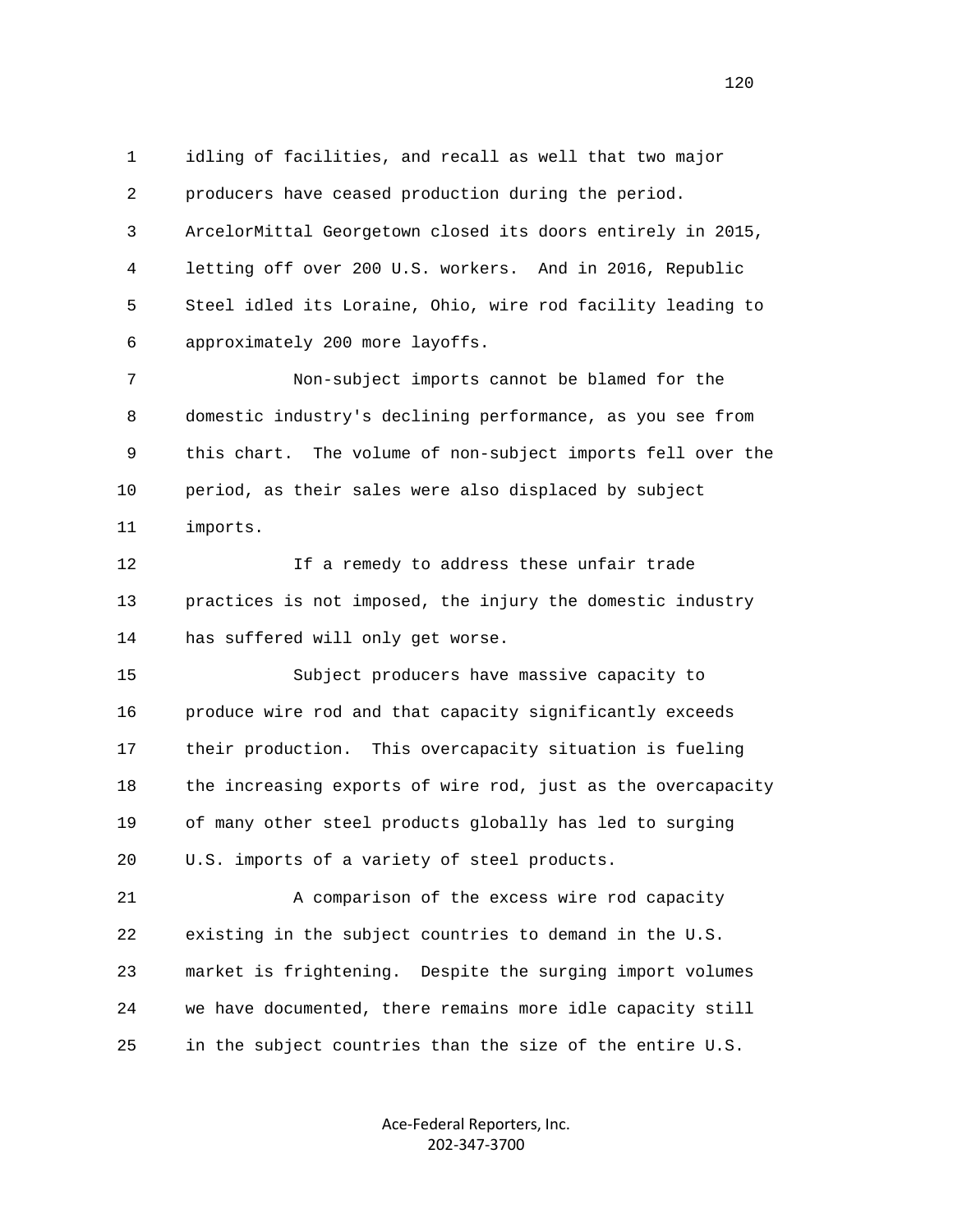1 market for wire rod.

| 2  | Absent a remedy, the surging volumes of                      |
|----|--------------------------------------------------------------|
| 3  | low-priced imports to the U.S. market will only continue,    |
| 4  | leading to further closures of U.S. rod mills and loss of    |
| 5  | American steelworker jobs. Thank you. That concludes my      |
| 6  | statement. I will turn it over to our first industry         |
| 7  | witness, Mr. Chris Armstrong.                                |
| 8  | STATEMENT OF CHRIS ARMSTRONG                                 |
| 9  | MR. ARMSTRONG; Thank you. Good afternoon.<br>My              |
| 10 | name is Chris Armstrong. I am Chief Executive Officer of     |
| 11 | Keystone Conslidated Industries, the parent company of       |
| 12 | Keystone Steel and Wire of Peoria, Illinois.                 |
| 13 | It is my honor to manage over 1,200 employees                |
| 14 | whose families rely upon Keystone for their current and      |
| 15 | future income, their health care, pensions, and the benefits |
| 16 | that good-paying jobs provide to families and communities.   |
| 17 | Keystone Steel Wire is a domestic producer of                |
| 18 | carbon and alloy steel wire rod. Keystone produces a wide    |
| 19 | range of wire rod products from low- and medium-carbon rods  |
| 20 | to very exacting high-carbon and CHQ wire rods.              |
| 21 | I have been with Keystone most recently since                |
| 22 | 2012, but my first experience with Keystone was successfully |
| 23 | seeing it through bankruptcy between 2002 and 2004.<br>That  |
| 24 | was another period when Keystone was working its way through |
| 25 | import caused injury.                                        |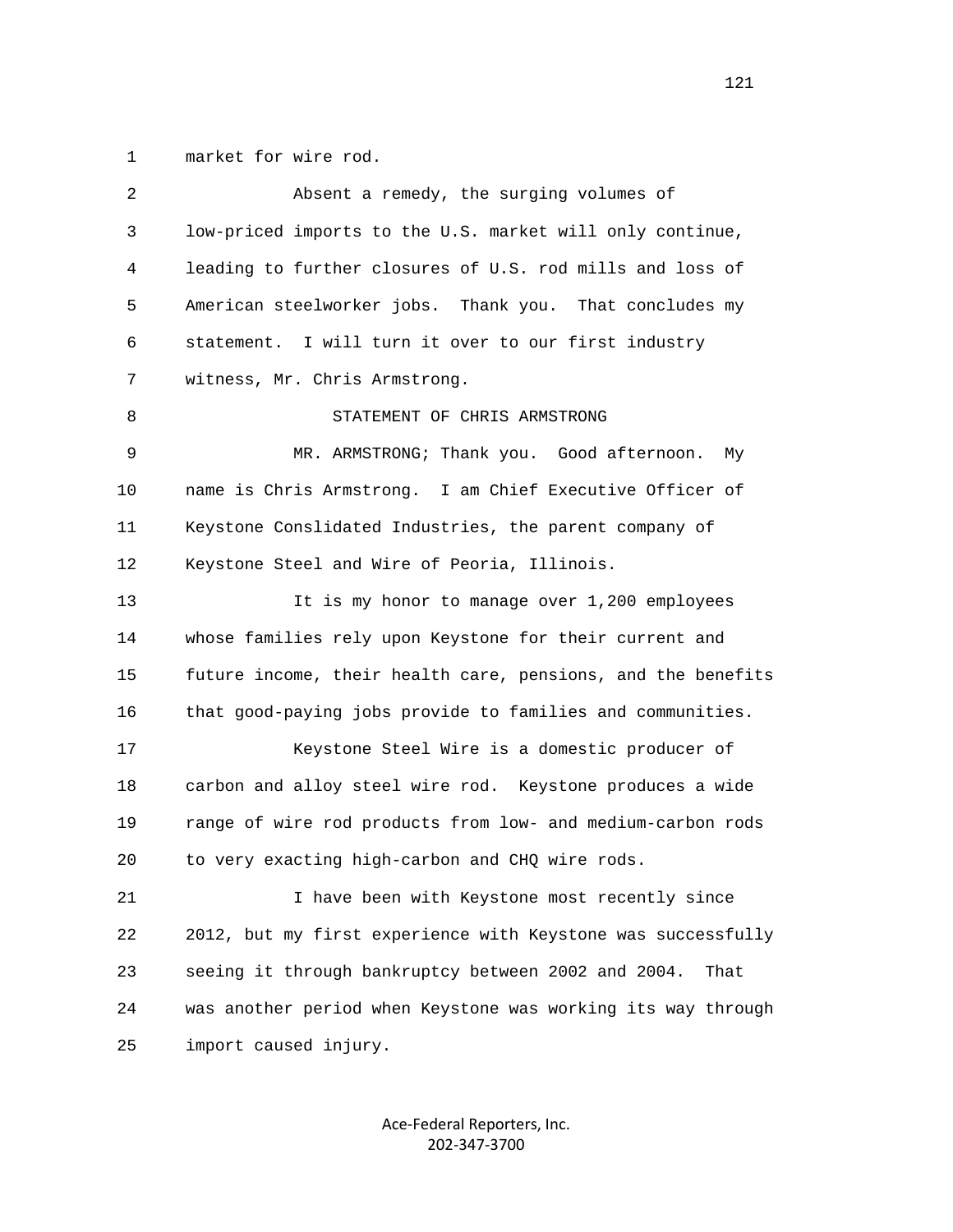1 After I returned to Keystone as Chief Strategy 2 Officer in 2012, we embarked on a capital improvement 3 program. Over the last several years, we have been making 4 continual upgrades to our wire rod and melt facilities, 5 including a multi-million dollar upgrade to extend our 6 product offerings to existing and new customers in order to 7 maintain the volume that otherwise we would be losing. 8 With the trade orders on wire rod from China 9 going into place in 2015, and the closure of over a half a 10 million tons of capacity at ArcelorMittal Georgetown, 11 Keystone should have been in a position to take advantage of 12 those investments and increased our profitability. 13 Unfortunately, due to the increasingly low priced 14 dumped and subsidized imports over the last two years, 15 Keystone's return on its investment has been well below what 16 is necessary to maintain the investment required to sustain 17 our workforce. 18 Because of that, we have delayed or postponed 19 additional planned capital projects, despite our desire if 20 we possibly could to implement them. Over the last couple 21 of years, we have seen declining import prices driving down 22 domestic prices as new wire rod sources have 23 opportunistically filled in all of the volume we thought 24 would be available for the domestic industry to supply.

25 Wire rod customers are very price sensitive, as

Ace‐Federal Reporters, Inc. 202‐347‐3700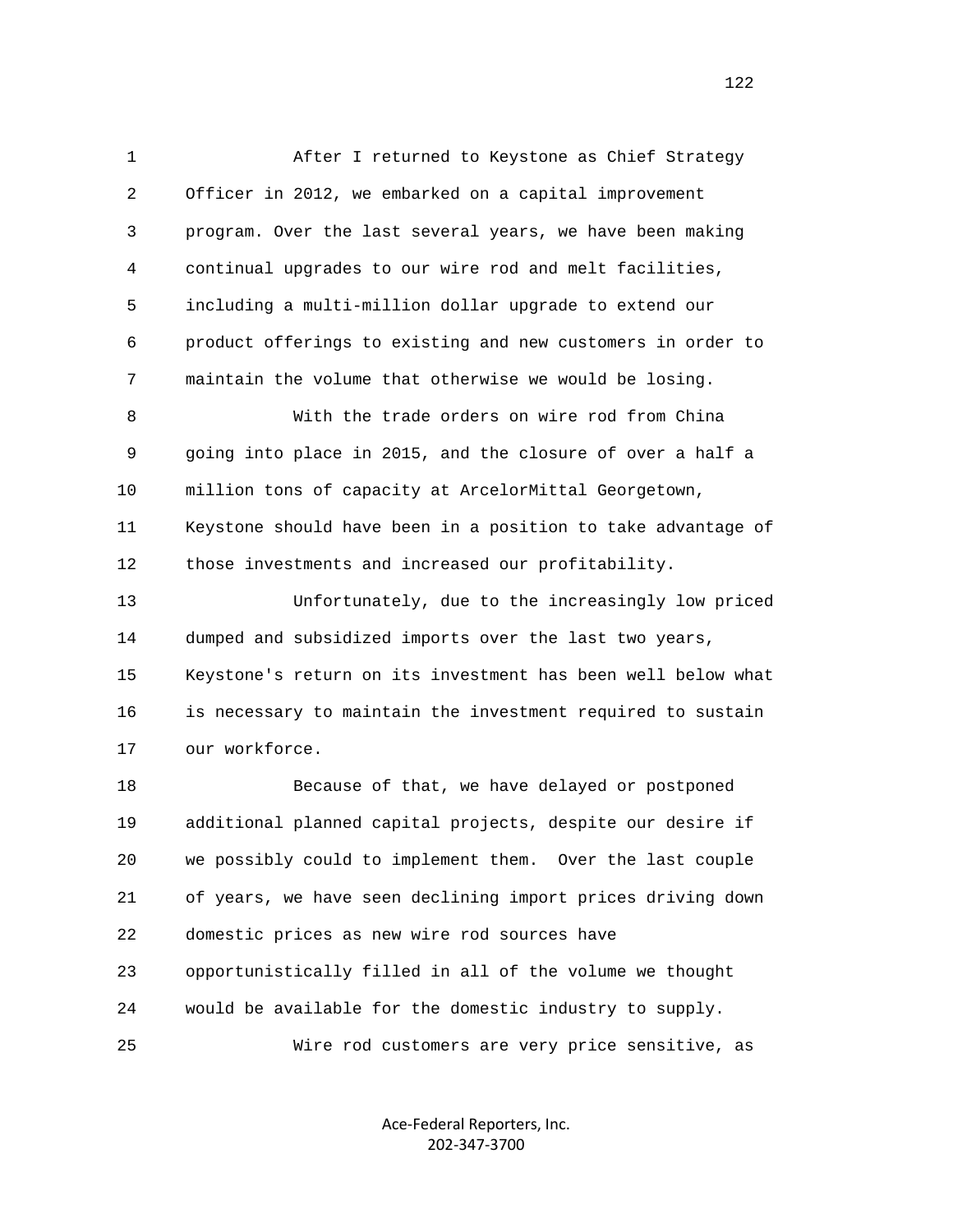1 we've heard this morning, and the market pricing is quite 2 transparent as also we heard this morning. It only takes 3 one import source to offer lower prices to start the 4 downward spiral.

 5 What we have seen in this market has been 6 multiple import sources supplying the U.S. market with 7 low-priced wire rod. The ready availability of multiple 8 sources of lower import prices leads purchasers to 9 anticipate and demand lower market prices overall.

 10 Those purchases also then expect to see Keystone 11 lower its prices to the level of the imports. If we don't 12 initially react to the lower import prices, the purchasers 13 may buy the lower-priced imports, or they may elect to delay 14 ordering anything and wait for the anticipated price drop.

 15 The customer does not want to be caught with 16 inventory that is priced higher than the market price being 17 led down by the imports, thus making the products all 18 competitive, as again they said this morning--price being 19 incredibly important to them.

 20 A demand weakened--as demand weakened during the 21 Period of Investigation, there was even more downward 22 pressure on pricing. This cycle went on until someone 23 blinked. And it is usually the domestic producers that had 24 to blink.

25 Domestic producers have huge investments in

Ace‐Federal Reporters, Inc. 202‐347‐3700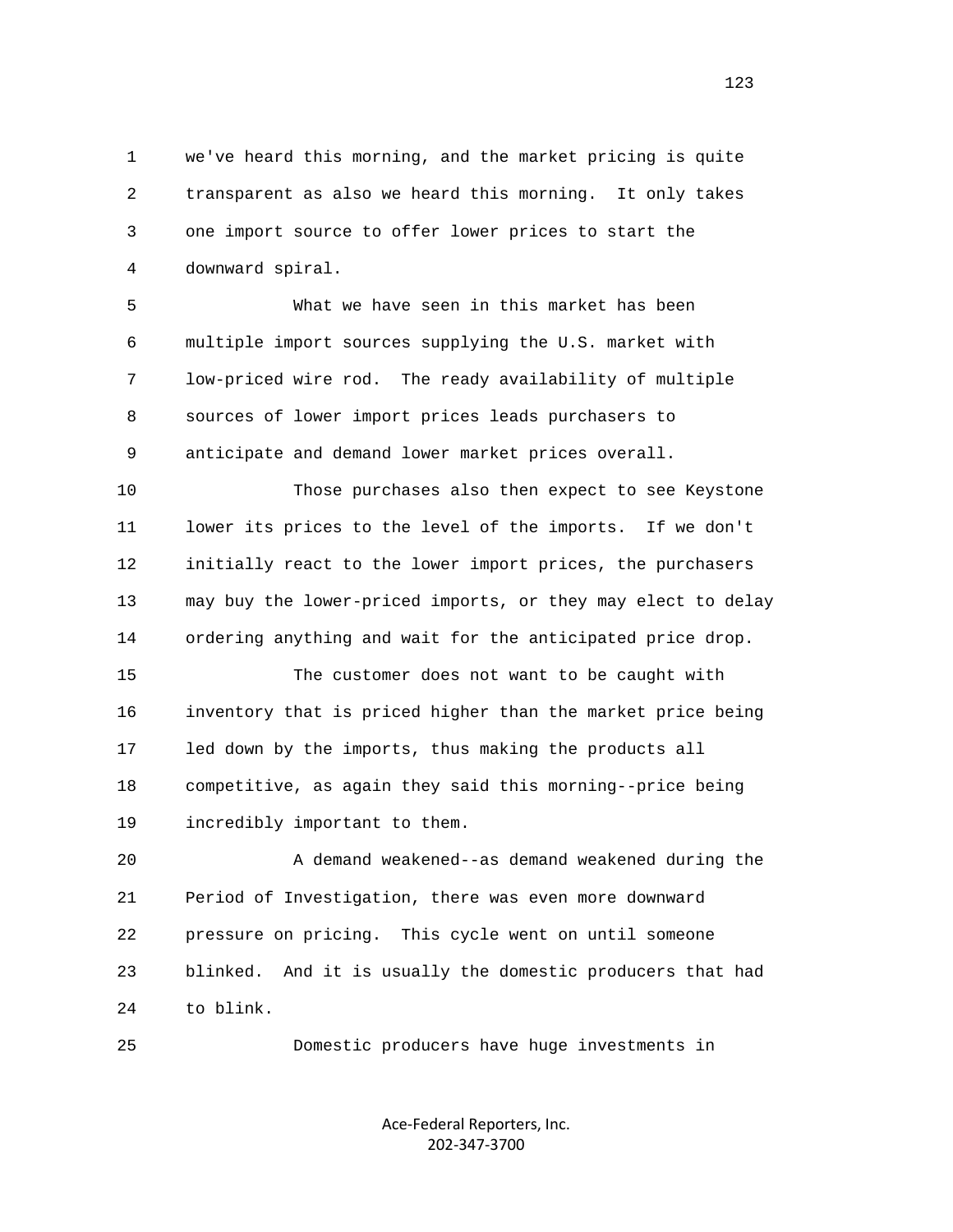1 plant, equipment, and labor, and this is our primary market. 2 As a result, we must try to keep the volume up in our mills 3 to obtain an adequate return on our investment.

 4 There is much less of a concern for the traders 5 or the foreign producers selling into the U.S. market, as 6 the U.S. prices do not affect their domestic prices.

 7 With import competition at even lower prices in 8 2016, we were forced to be aggressive in trying to match 9 import prices to maintain our volume. As import prices 10 fell, the volume became even more important.

 11 We found ourselves having to try to compete for 12 every ton, no matter how small the order. Smaller orders 13 also mean higher unit production costs, even in the face of 14 those lower unit prices.

 15 While our responses was to price to keep our 16 production up, even after cutting our prices to the bone we 17 often weren't successful in obtaining sales. Customers 18 routinely demand prices below our costs, and we must decide 19 whether to lose money on the sale or to lose the sale and 20 the volume entirely.

21 15 We are not able to address these unfairly low 22 priced imports, we can expect things to get much worse, as 23 U.S. mills find required modernization investments simply 24 unaffordable.

25 Like other parts of the global steel industry,

Ace‐Federal Reporters, Inc. 202‐347‐3700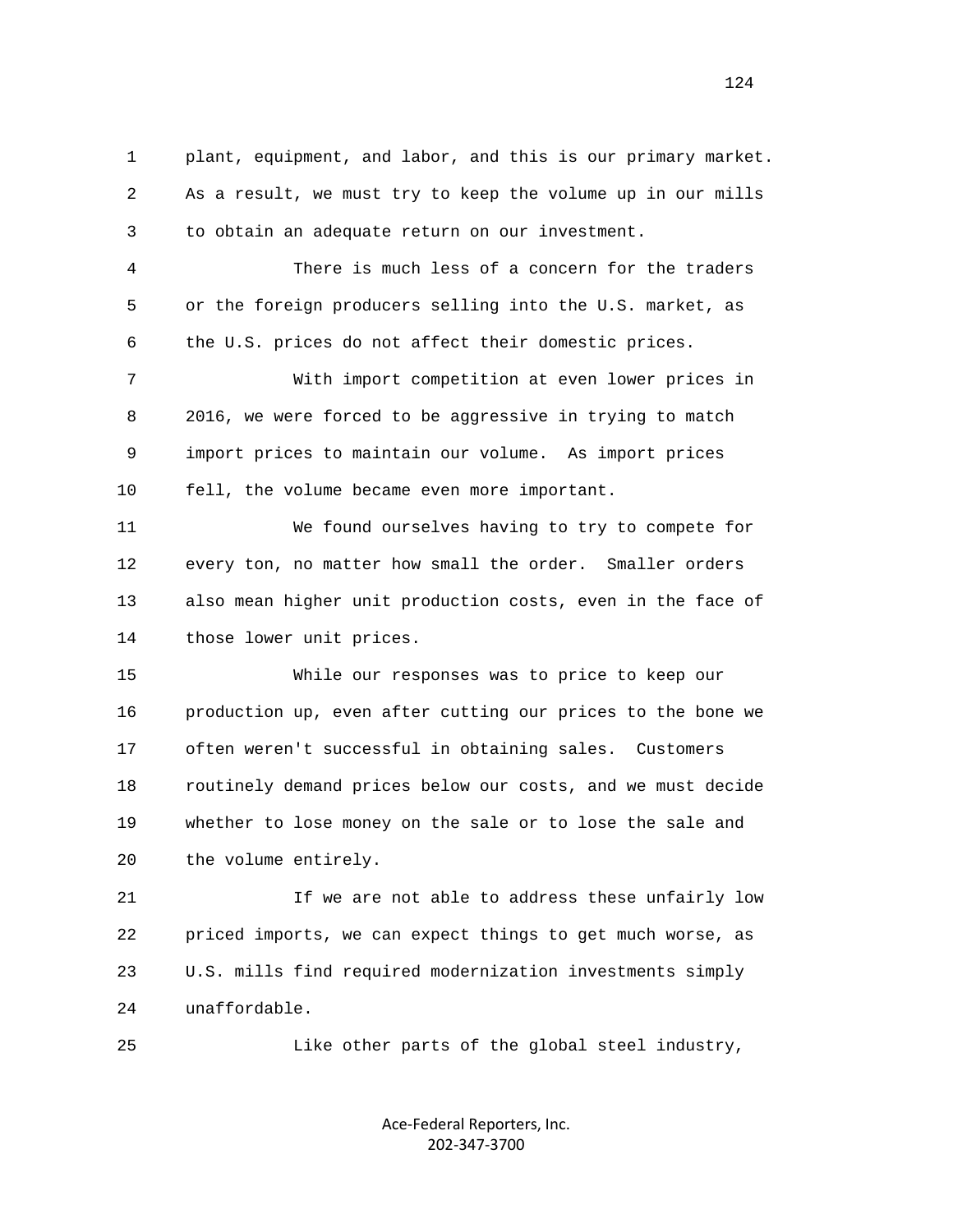1 there is substantial overcapacity to produce wire rod. Just 2 as we try to keep our production up to cover our costs in 3 this capital intensive industry, the foreign producers feel 4 a similar pressure. Unlike us, however, they have the 5 opportunity to dump surface capacity into the largest, or 6 one of the largest consumption markets in the world, without 7 affecting their domestic market--a luxury of course we do 8 not have.

 9 We cannot withstand further erosion of our prices 10 and revenues as this strategy by the foreign producers 11 continues. It is therefore vital that we are able to obtain 12 relief against the dumped and subsidized imports as soon as 13 possible. If we don't, I fear we will fall behind on 14 investment to a point where we will never be able to catch 15 back up.

16 Thank you.

17 STATEMENT OF ERIC NYSTROM

 18 MR. NYSTROM: Good afternoon. My name is Eric 19 Nystrom and I'm the Director for SBQ and Wire Rod for Nucor 20 Corporation. I've been employed with Nucor for 17 years. 21 Nucor has four wire rod facilities in Nebraska, Connecticut, 22 Arizona, and one in South Carolina, which started production 23 in late 2013 to better service our customer base. 24 We produce wire rod from billets and blooms and

25 our raw material mix includes scrap, pig iron, and direct

Ace‐Federal Reporters, Inc. 202‐347‐3700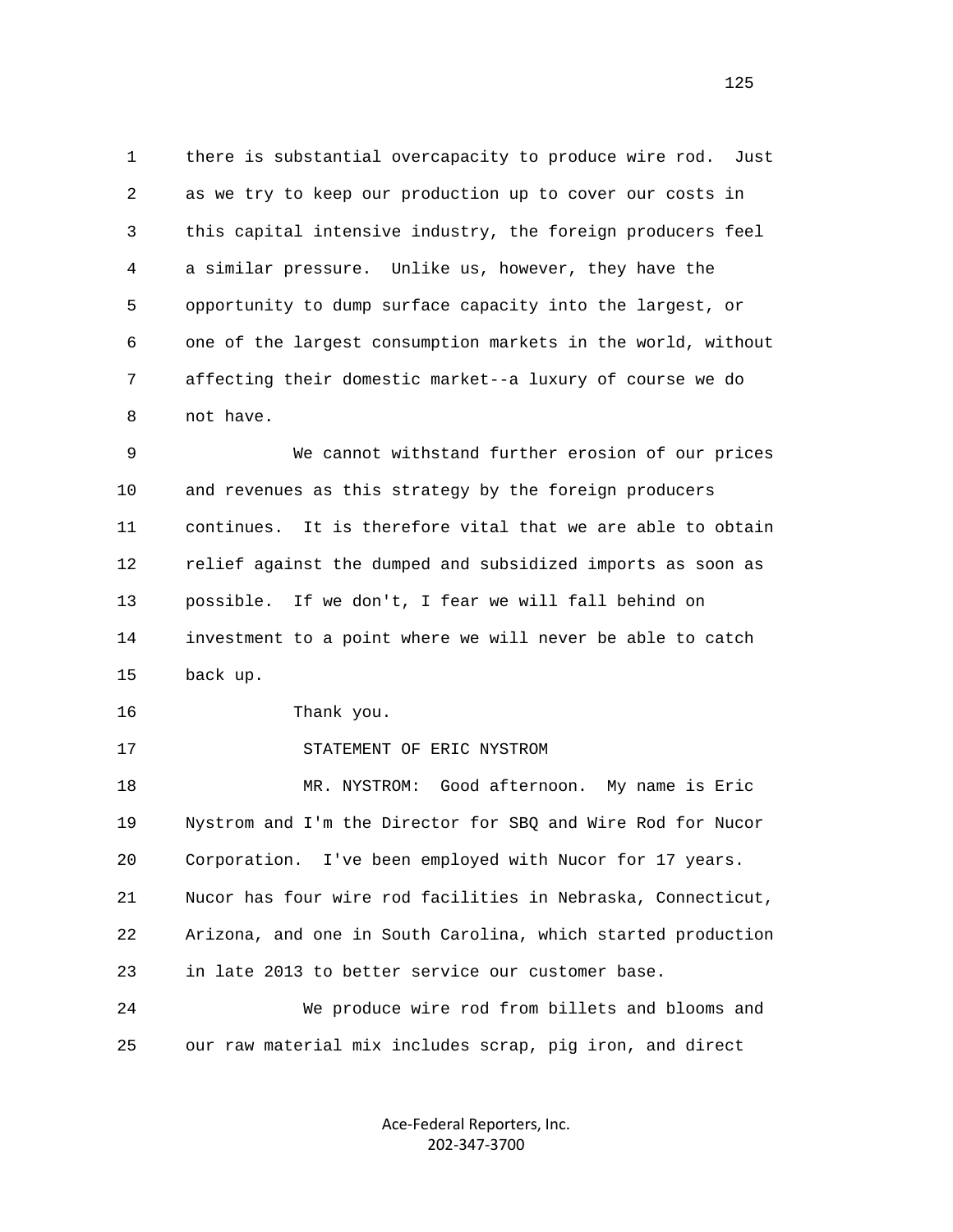1 reduced iron. I appreciate the opportunity to speak with 2 the staff today and I urge the Commission to find that wire 3 rod imports from the subject countries have materially 4 injured our industry and threaten it with injury.

 5 There's been a massive surge in subject imports 6 over the past three years. At the beginning of 2014, 7 imports from the 10 subject countries comprised only a small 8 portion of the market. At that time, the domestic industry 9 was in the midst of receiving trade relief from Chinese wire 10 rod. With import duties looming, the U.S. wire rod industry 11 was positioned to recover from the material injury caused by 12 unfairly traded Chinese imports.

 13 Nucor ramped up production and capacity at its 14 new state-of-the-art \$100 million wire rod facility in 15 Darlington, South Carolina to ensure that there was plenty 16 of supply for our customers. But just one month before the 17 preliminary duties were imposed on Chinese rod we started to 18 see a growing wave of low-priced imports from the subject 19 countries surge into the domestic market.

 20 Importers stopped bringing in Chinese rod and 21 simply switched over to the next source of dumped and 22 subsidized imports. In fact, wire rod imports from the 10 23 subject countries nearly tripled in the second half of 2014 24 as compared to the first. As a result, the trade relief 25 from the Chinese wire rod was short lived as subject imports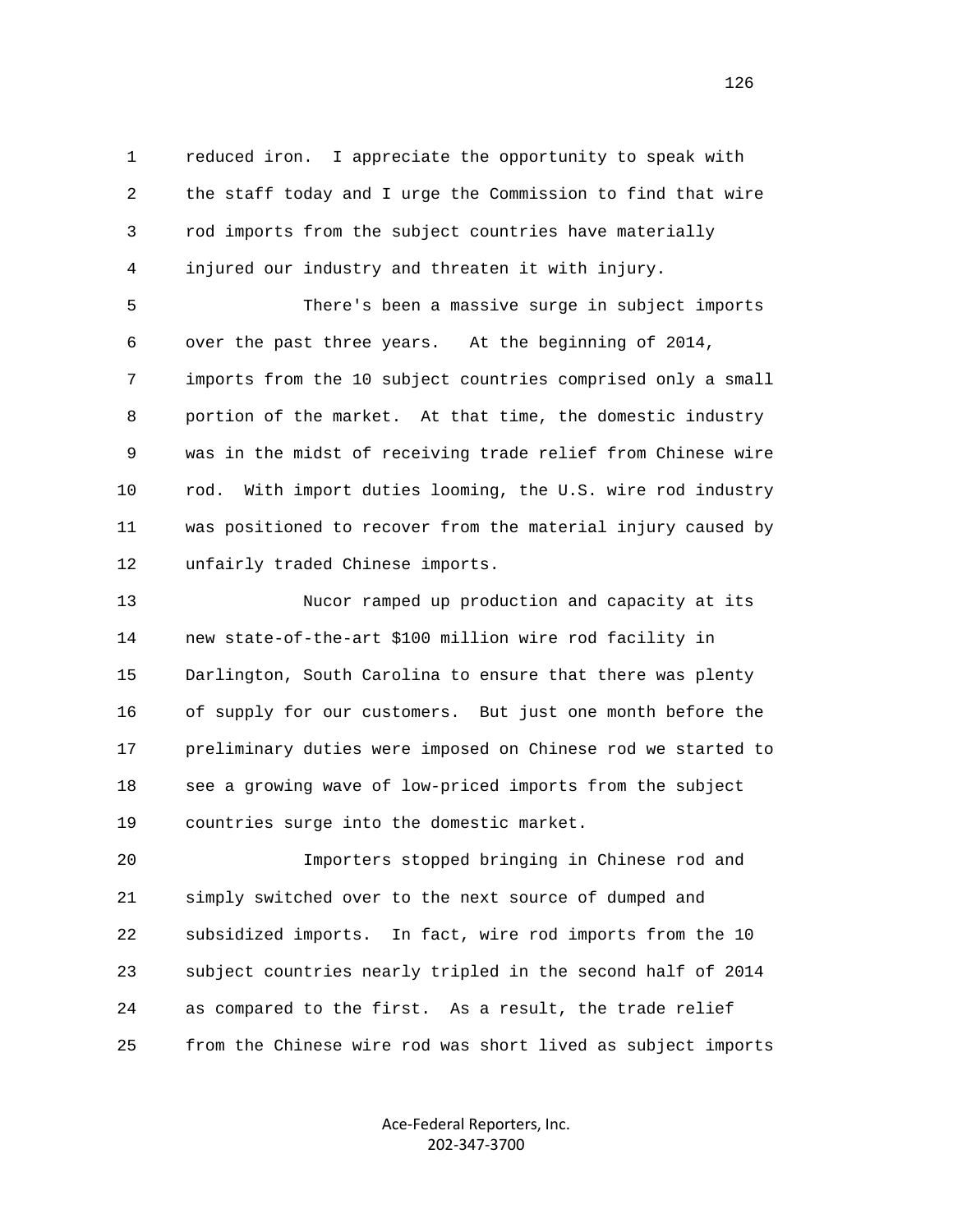1 rushed into the market at extremely low prices.

 2 In 2015 and 2016, subject producers kept 3 shipping massive volumes with no signs of slowing down. We 4 started seeing large shipments from each of the countries 5 jump in and out of the market. It seemed as if producers in 6 the 10 subject countries were taking turns shipping dumped 7 and subsidized wire rod to the United States. 8 Turkish producers are a classic example of the 9 hit-and-run tactics employed by subject producers. By the 10 end of 2016, subject imports grabbed additional market share 11 and now comprise a double digit percentage of the domestic 12 market. Although demand remained relatively flat in 2016 13 through massive underselling more and more market share was 14 captured by the subject imports. 15 Subject imports were able to penetrate the 16 domestic market so quickly by offering ridiculously low 17 prices. At a certain point, we could no longer lower our 18 prices to compete against the subject wire rod. Not 19 surprisingly, our customers continued to switch their supply 20 to wire rod from the subject countries. Often the price gap 21 between the subject import prices and domestic prices was so 22 large that we were not even given the opportunity to compete 23 with imported wire rod from these subject countries. 24 Customers simply bypassed negotiation with us and purchased 25 the cut-rate priced subject imports. These customers will

> Ace‐Federal Reporters, Inc. 202‐347‐3700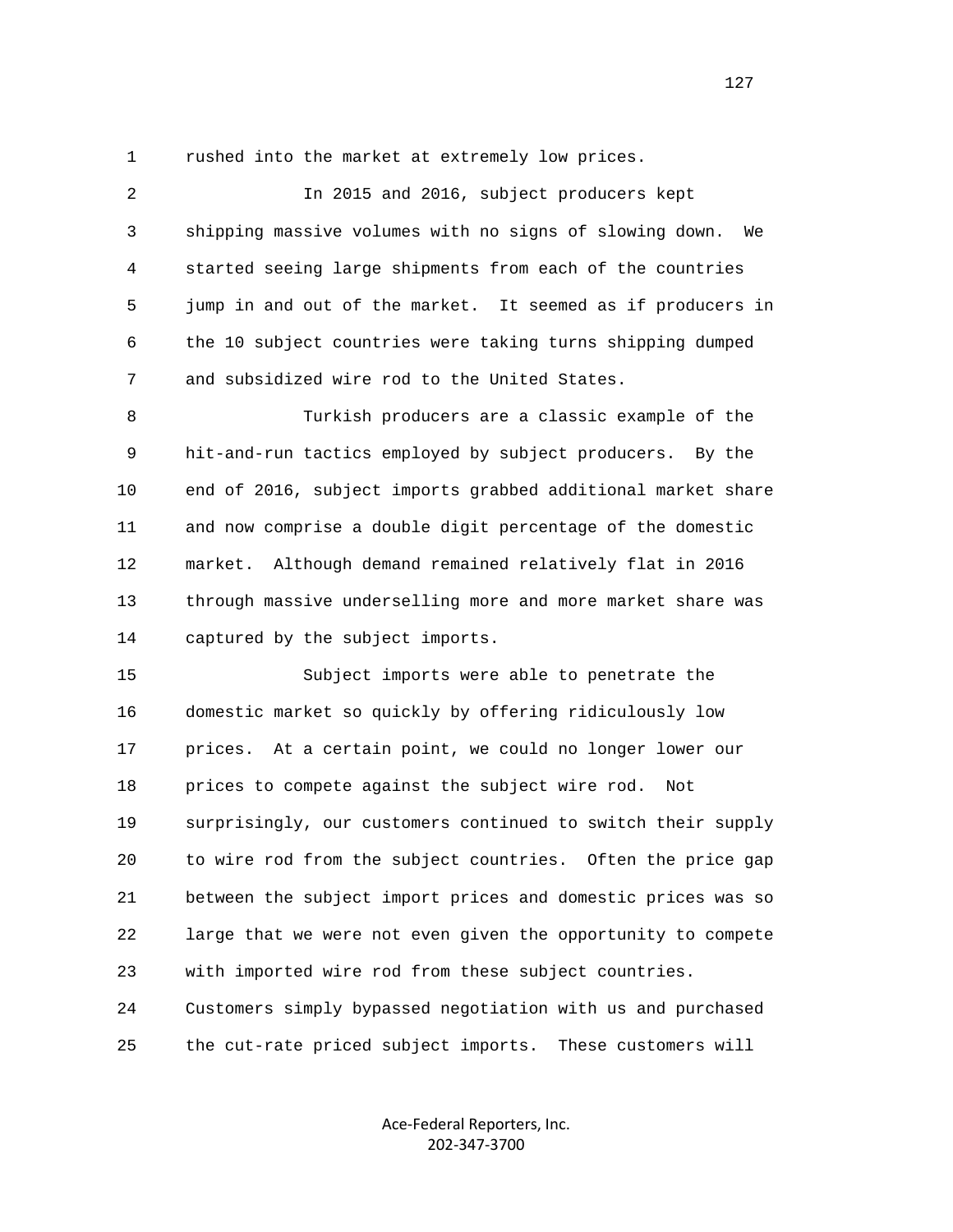1 increase their reliance on imports as subject producers 2 continue to ship massive quantities to the United States.

 3 Even if our customers wanted to purchase wire 4 rod from Nucor or other domestic suppliers, subject imports 5 are priced so low that our customers must purchase imports 6 to remain competitive. The company next door is purchasing 7 dumped and subsidized subject imports and even the most 8 loyal customers feel they must have to purchase a certain 9 volume of imports simply as a matter of competition.

 10 Because subject wire rod has flooded into the 11 market, Nucor and other domestic producers operated at low 12 levels of capacity utilization during the POI. The domestic 13 industry has more than enough capacity to supply the 14 domestic market. There is simply no need for subject wire 15 rod where many domestic producers are operating well below 16 their capacities. The domestic industry also has full 17 geographic coverage throughout the United States to supply 18 customers. Indeed Nucor alone has wire rod mills in 19 western, Midwestern, eastern, and southern United States to 20 better supply our customers.

 21 The domestic industry can produce virtually any 22 grade of wire rod. Nucor produces conventional low, medium, 23 and high carbon grades which are used to make products that 24 range from PC strand and fencing to small wire baskets. 25 Domestic wire rod is completely interchangeable with subject

> Ace‐Federal Reporters, Inc. 202‐347‐3700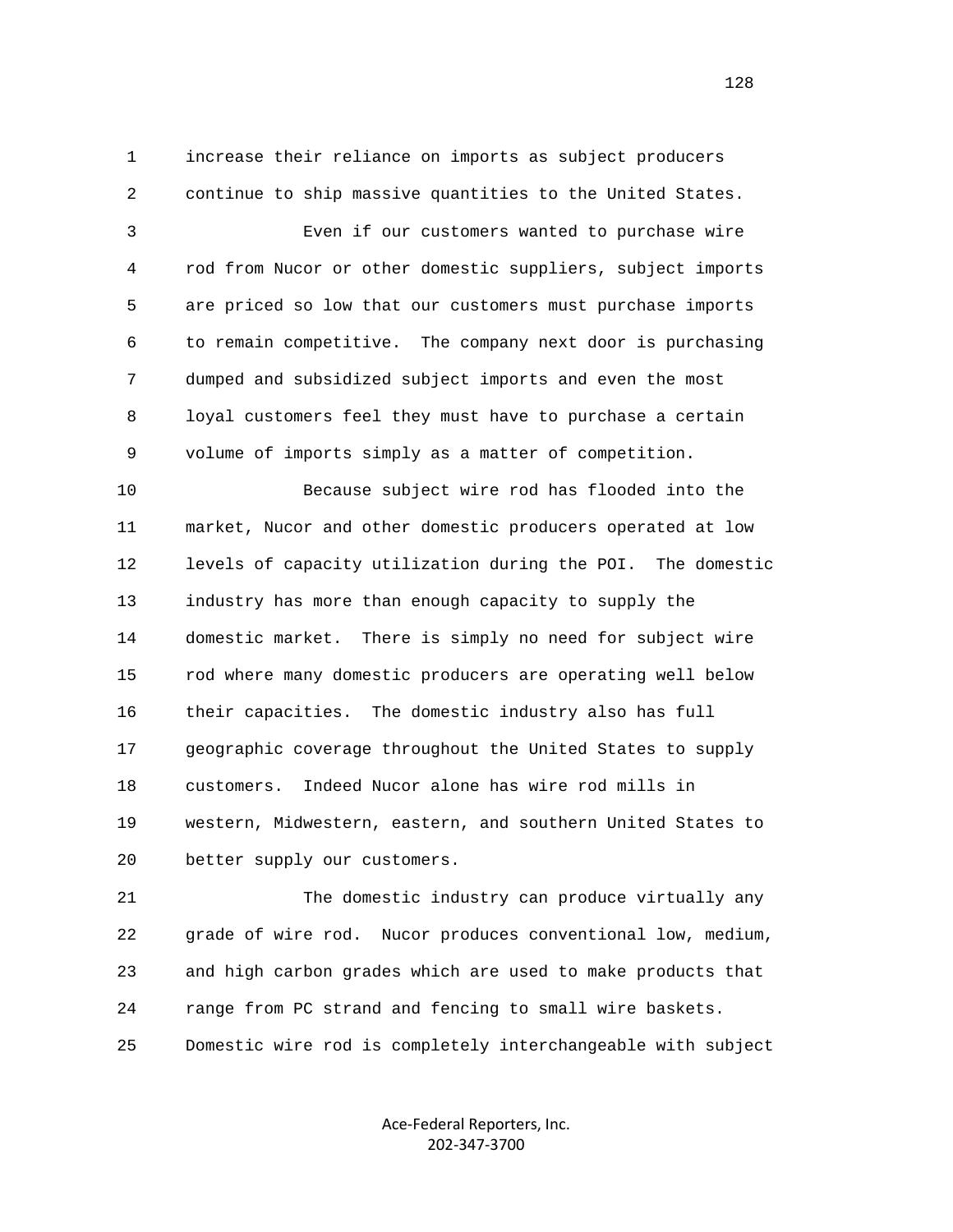1 rod regardless if it is produced in an electric arc furnace 2 or blast oxygen furnace. But it is important to recognize 3 that the vast majority of the grades imported into the 4 United States from the subject countries are basic low, 5 medium, and high carbon grades. Anyone who tells you 6 otherwise is simply not telling you the entire truth.

 7 Antidumping and countervailing duty orders on 8 wire rod from the subject countries are necessary to prevent 9 further damage to the domestic industry. Otherwise, subject 10 producers will continue to ship massive quantities of wire 11 rod to the United States and the domestic industry will 12 continue to lose share in a stagnant U.S. wire rod market. 13 Last year, subject producers shipped over 14 700,000 tons of wire rod into the United States. And with 15 their massive amount of excess capacity they stand capable 16 of sending much more without the discipline of an order. 17 The U.S. market is one of the largest, most open, and 18 traditionally attractive markets in the world.

 19 If antidumping and subsidy orders are not 20 issued, subject imports will continue to cause the domestic 21 industry to lose orders and eventually shut down capacity. 22 Nucor did not invest over \$100 million into its wire rod 23 operations to better serve its customers only to have 24 low-priced subject imports decimate the industry.

25 If the U.S. manufacturers are not able to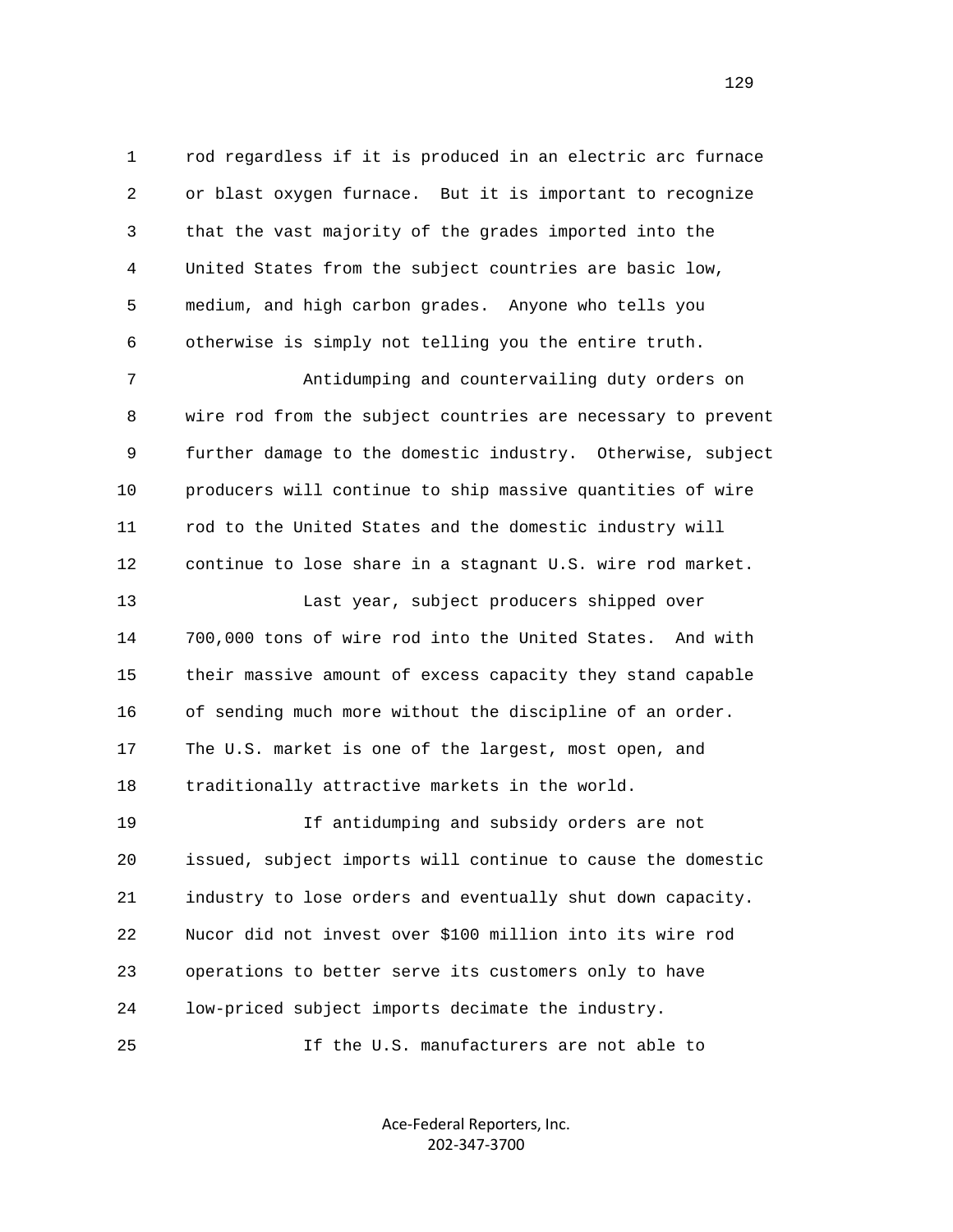1 maintain production, bottom lines will be injured and 2 American workers will suffer. Even now our Nucor mills are 3 running at low levels of capacity utilization. Nucor prides 4 itself on providing stable and good paying jobs that are 5 important to local communities. Antidumping and 6 countervailing duty orders are necessary to protect Nucor 7 and its workers from unfairly priced imports. 8 On behalf of Nucor and our employees, I urge the

 9 Commission to grant trade relief against wire rod imports 10 from Belarus, Italy, Korea, Russia, South Africa, Spain, 11 Turkey, Ukraine, the United Arab Emirates, and the United 12 Kingdom. Thank you.

13 STATEMENT OF MARCELO CANOSA

 14 MR. CANOSA: Good afternoon. My name is Marcelo 15 Canosa. I'm the Director of Marketing for the Gerdau's 16 North American Long Steel Business Division. I have worked 17 in the steel industry for 18 years and most recently as a 18 wire rod rebar sales director for over four years. Gerdau's 19 a major supplier of long steel products, including carbon 20 and alloy wire rod in the United States.

 21 We produce wire rod in Beaumont, Texas and 22 Jacksonville, Florida. As you know well, China's immense 23 steel rod capacity has wreck havoc on the U.S. tire sector. 24 The domestic wire rod industry, in particular, was severely 25 injured by unfairly traded Chinese imports. And in January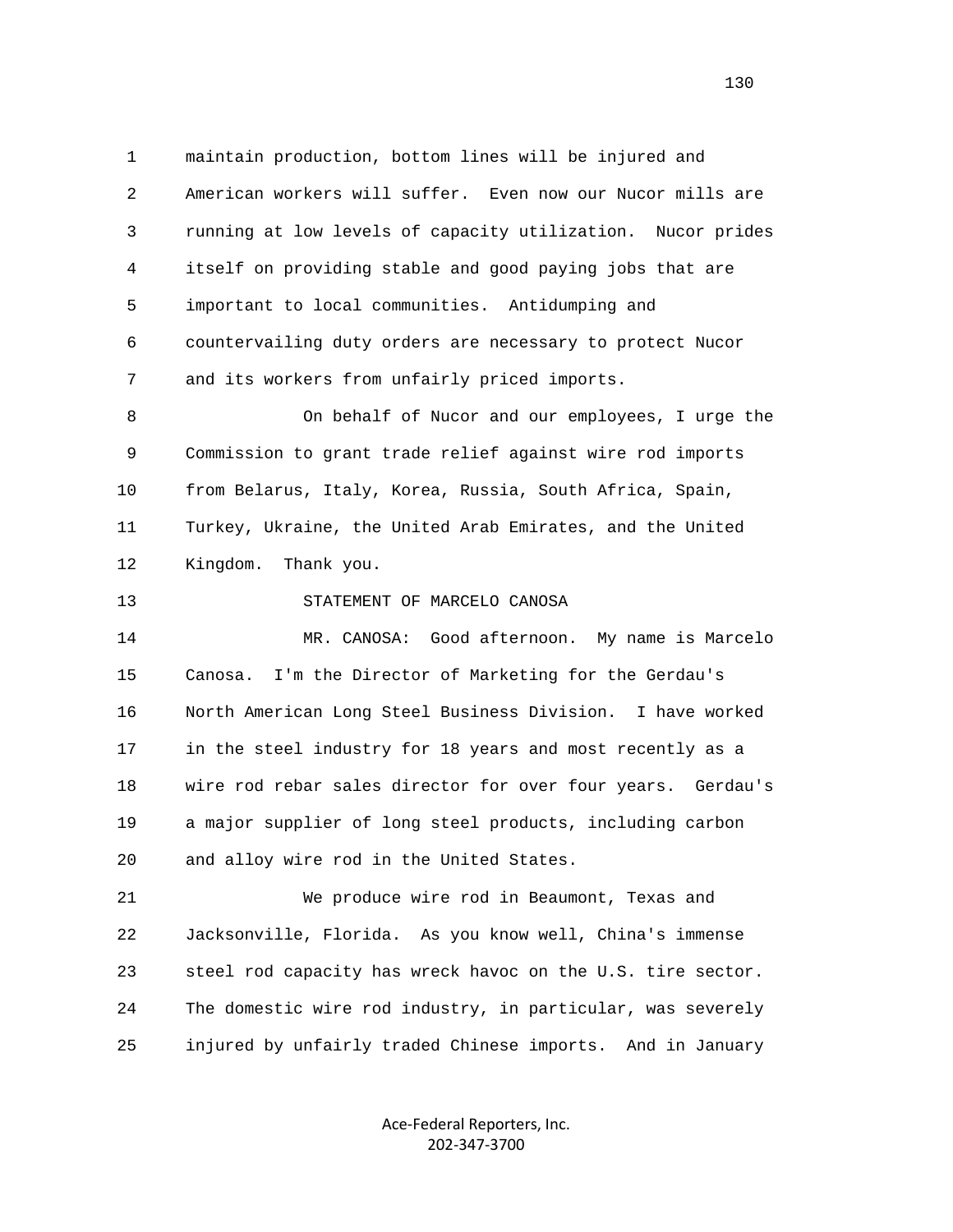1 2015, the Commission graded import relief. The antidumping 2 and countervailing duty orders on wire rods from China were 3 critical to the survival of the domestic industry. But the 4 benefits of the orders have short lived.

 5 Once imports from China receded from the U.S. 6 wire rod market, other foreign producers began ramping up 7 exports to the United States and underselling our already 8 vulnerable domestic industry. Between 2014 and 2016, 9 imports from the 10 subject countries rapidly increased. As 10 a result, the domestic industry shipments declined and we 11 were deprived of the benefit we should have experienced from 12 the China orders.

 13 The imports from the 10 countries subject to 14 this trade case were able to increase sales by aggressively 15 underselling the U.S. producers, including Gerdau. Prices 16 in the United States wire rod market, including imports 17 pricing is extremely transparent. Industry publications 18 like American Metal Market, Platts, and CRU list wire rod 19 prices which customers then collaborate through their own 20 contacts with importers and through import license data.

 21 In this way, even a small volume of low-priced 22 imports from one of the subject countries can have a big 23 impact in U.S. pricing in a relatively short period of time. 24 We have been forced to lower our prices by this race to the 25 bottom price environment throughout the period of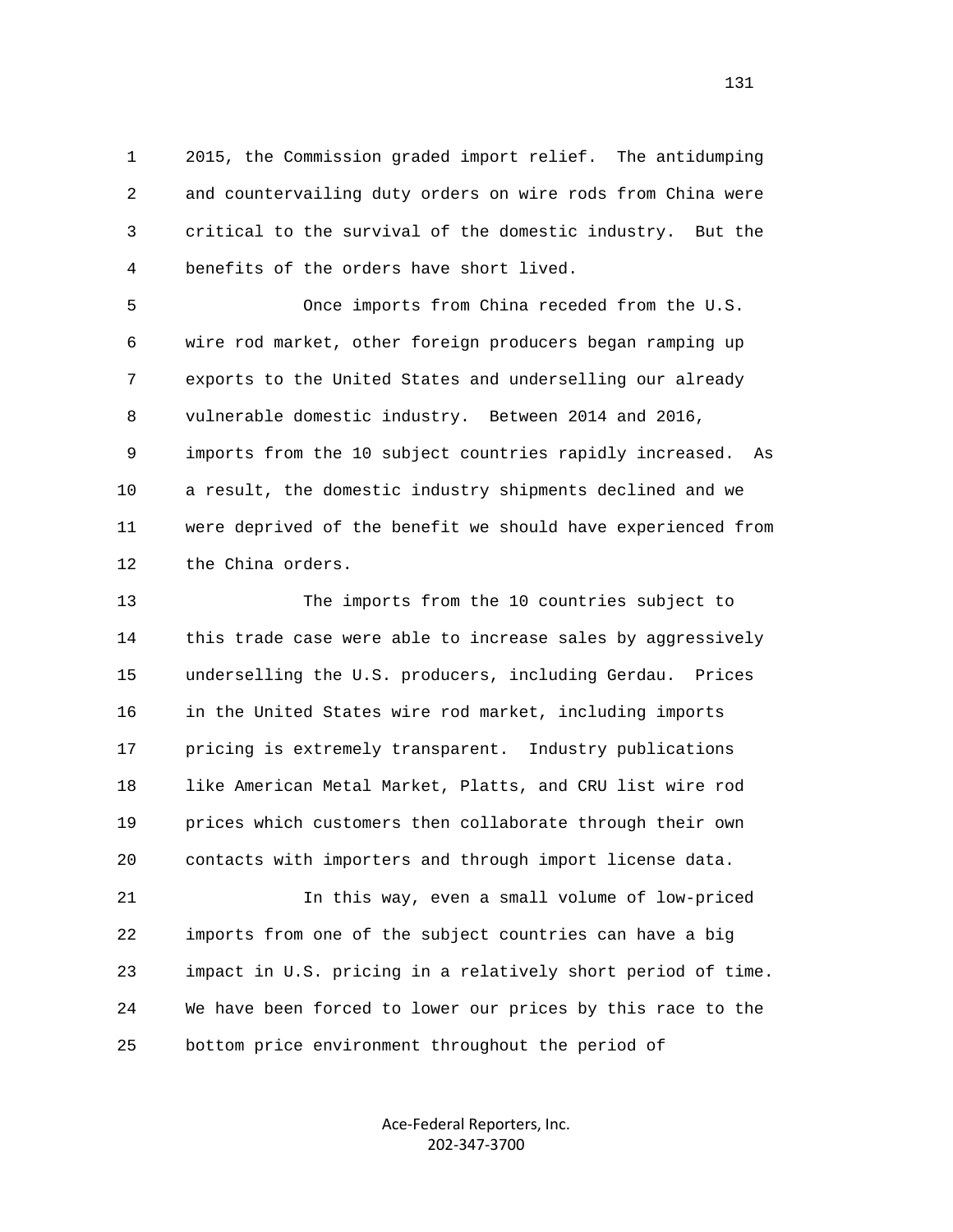1 investigation. Customers routinely ask us to meet the 2 subject import's unfairly traded low prices just to compete 3 for business.

 4 To respond to the import competition, we have 5 been forced to institute foreign fighters, pricing with 6 major customers to stand the loss of sales and protect our 7 mills production. Foreign fighter pricing means customers 8 tell us the foreign price and then we're forced to try to 9 match it if we want to keep their business. Under these 10 market dynamics, we're left with no choice but to lower our 11 price to unsustainable levels just to keep our sales volume.

 12 Wire rod production is extremely capital 13 intensive. We must keep our mills running to cover costs. 14 Initially, the trade orders against China helped. Our mills 15 were operating at higher capacity utilization right after 16 the antidumping and countervailing duty orders against 17 Chinese wire rods were imposed, but recovery was fleeting. 18 As the subject imports came surging into fill the gap left 19 by China, we were back to selling our wire rod at rock 20 bottom prices to keep our mills operating and our workers 21 employed.

 22 Gerdau competes directly with the subject 23 imports every day. We know from our customers that subject 24 imports are not capturing sales or driving U.S. price down 25 because they're of a better quality or a special type of

> Ace‐Federal Reporters, Inc. 202‐347‐3700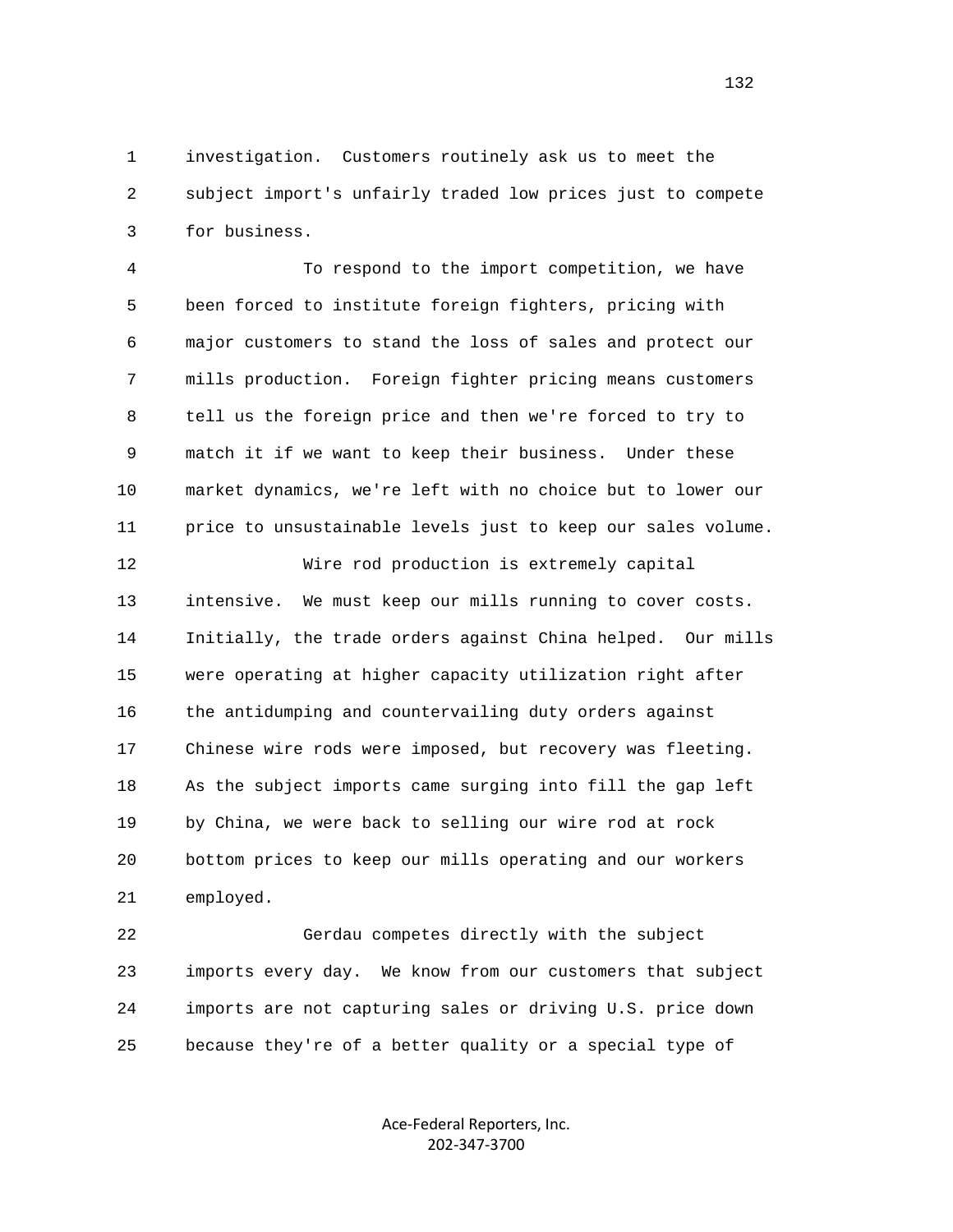1 wire rod. We have lost and continue to lose sales to the 2 subject imports because of price and price alone. Our wire 3 rod is competing head-to-head with the subject imports and 4 the imports are forcing us to cut prices and profits because 5 of the lower prices they offer.

 6 The import prices have been so low that we have 7 not been able to maintain selling price to keep up with 8 increasing raw materials costs, creating growing pressure 9 and non-profitability. Our efforts to maintain our volume 10 by competing with the low import prices has absolutely 11 devastated Gerdau's business. This is not a sustainable 12 situation. There is no question that the subject imports 13 have driven our financials into the ground. Due to the 14 rapidly falling price caused by the subject imports, our net 15 sales values and profitability declined dramatically.

 16 Our capital expenditures also shrank in 2016 17 because the business could not support negative investment 18 returns due to impact of low import prices. In fact, both 19 our Beaumont and Jacksonville plants have had to delay or 20 place on indefinite hold critical capital investment 21 projects. Projects designed to improve efficiency and 22 increase output in our wire rod facilities.

 23 Gerdau's wire rod operations, our employees, our 24 products and our customer service are among the best in the 25 world. Our very broad range of wire rod products from low

> Ace‐Federal Reporters, Inc. 202‐347‐3700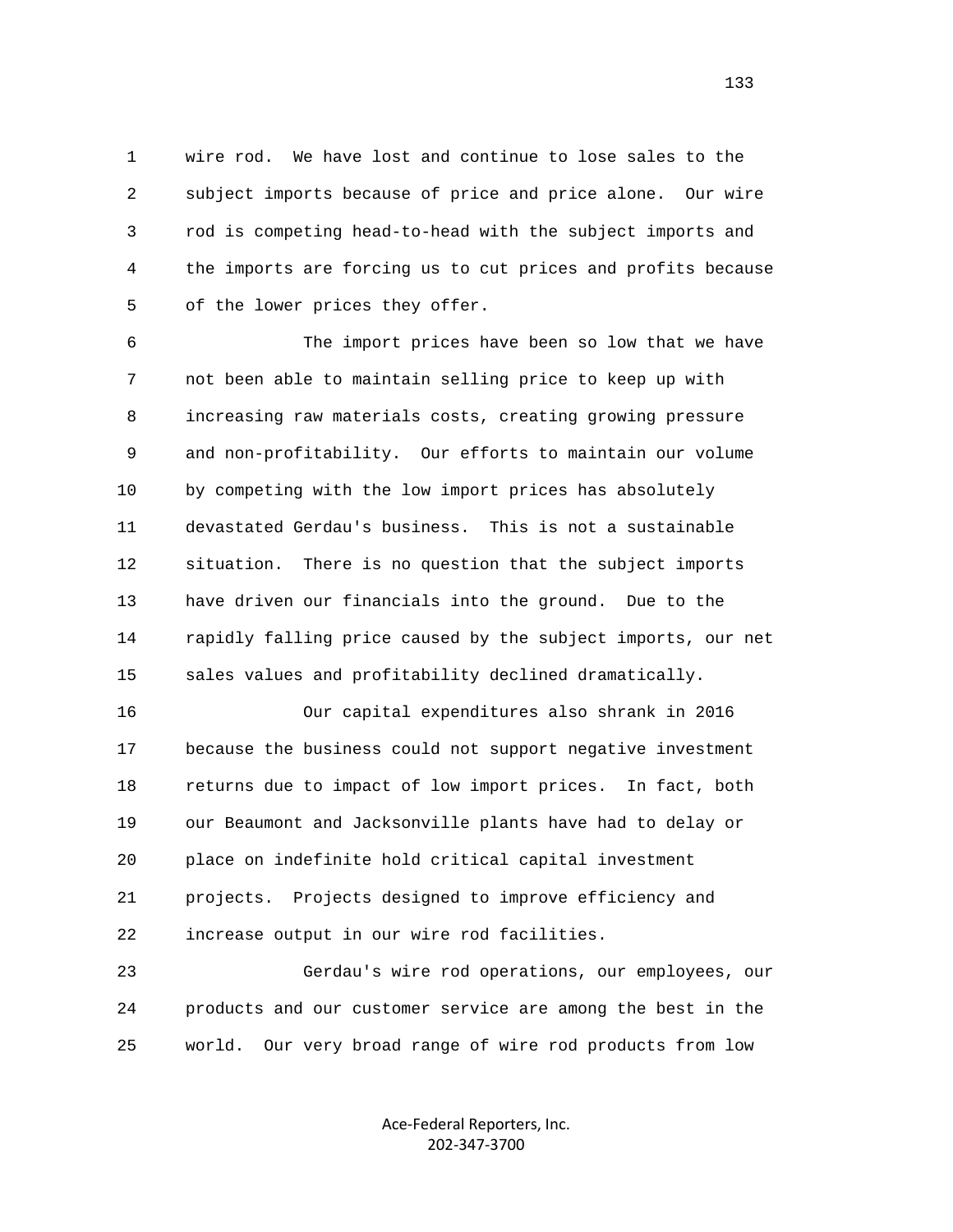1 carbon to high carbon to welding quality, cold-heading 2 quality and other specialty types are extremely competitive 3 in today's market. The only reason Gerdau is now in this 4 position is because of the subject imports unfairly low 5 prices that are destroying U.S. market and threatening to 6 drive us out of business.

 7 Given the injury that Gerdau has already 8 suffered and the continued volumes of unfairly priced 9 subject imports there is real possibility that Gerdau will 10 have to make difficult decisions that will mean layoffs of 11 employees and worse, plant closures. We saw ArcelorMittal's 12 Georgetown wire rod facility close down not too long ago. 13 Most recently, Republic Steel closed its Lorraine wire rod 14 facility. None of us want to be next. Plant closures have 15 a profound impact on our business, employees, families, and 16 surrounding communities.

 17 We urge the Commission to reach an affirmative 18 preliminary determination of injury in this case and impose 19 the provisional relief. Without such relief, the domestic 20 steel wire rod industry will continue to suffer harm. Thank 21 you very much.

```
 22 STATEMENT OF STEPHEN ASHBY 
23 MR. ASHBY: Good afternoon. I'm Stephen Ashby. 
24 I'm Vice President of Sales for Keystone Steel and Wire. 
25 I've held that position for two years and prior to Keystone
```
Ace‐Federal Reporters, Inc. 202‐347‐3700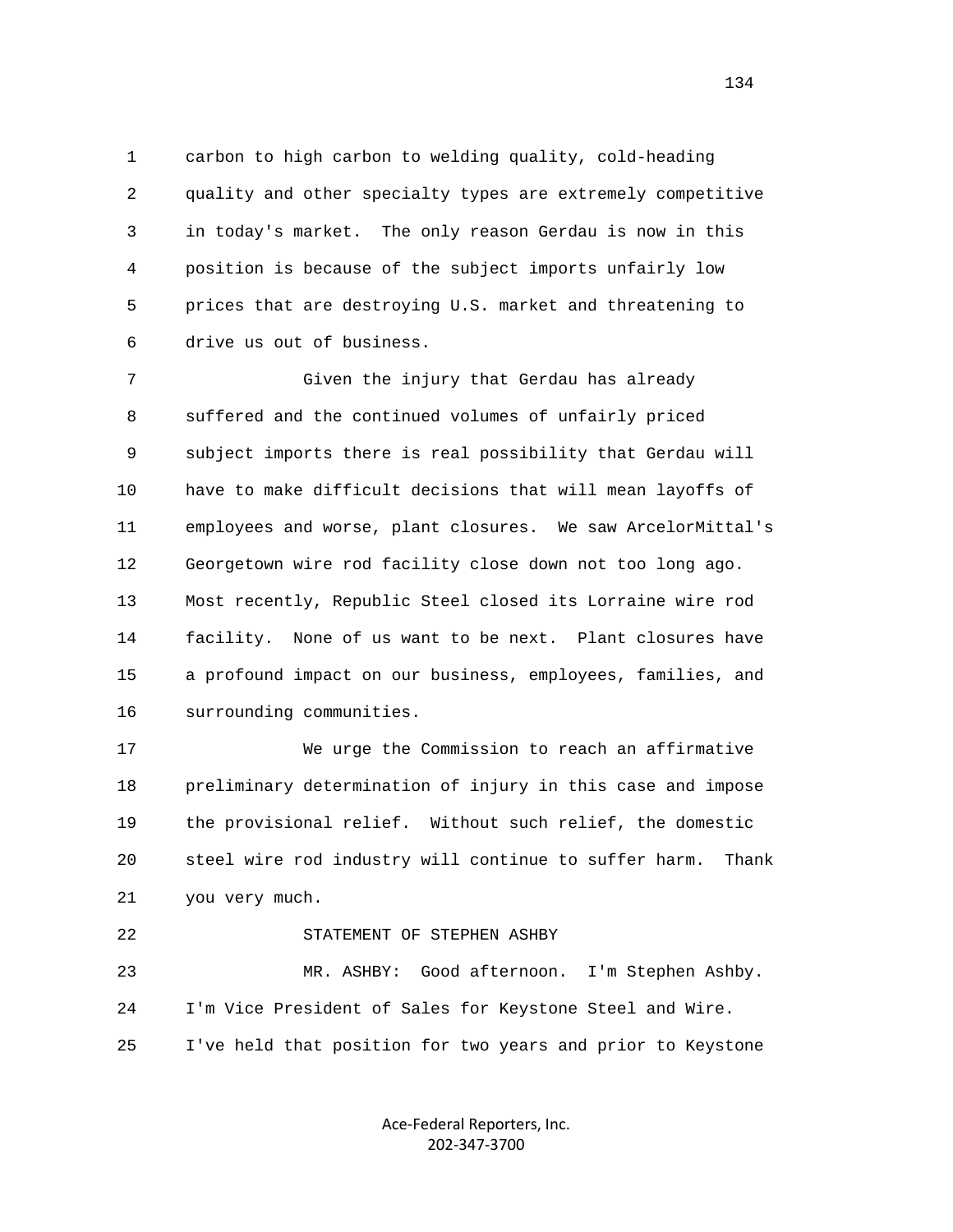1 I held Wire Sales -- with Evraz and ArcelorMittal USA.

 2 I'm here today to describe the injury caused by 3 imports of wire rod from the subject countries. Keystone 4 has a major wire rod production facility in Peoria, 5 Illinois. Unfortunately, we're being injured by dumped and 6 subsidize imports of wire rod from the subject countries 7 across all of our product lines.

 8 I testified before the Commission over two years 9 ago about injury to the industry as experiencing because of 10 the surge of low-priced imports of wire rods from China. 11 The Commission's affirmative vote in that case remedies the 12 injurious imports of wire rod from China at the time, but 13 the hope for recover has not materialized. Unfortunately, 14 those unfairly traded imports from China have been replaced 15 by unfairly traded imports from the countries that are the 16 subject of this case.

 17 This happened for at least two reasons. First, 18 when the unfairly traded imports from China withdrew from 19 the U.S. market because of the remedial duties, they simply 20 moved to other markets around the world, displacing sales in 21 these markets. Wire rods from those other markets had to 22 find some place to go. The same trading companies that 23 exploited low-priced imports from China found new sources in 24 the subject countries to replace the Chinese wire rod. 25 Second, the U.S. customers that were buying

> Ace‐Federal Reporters, Inc. 202‐347‐3700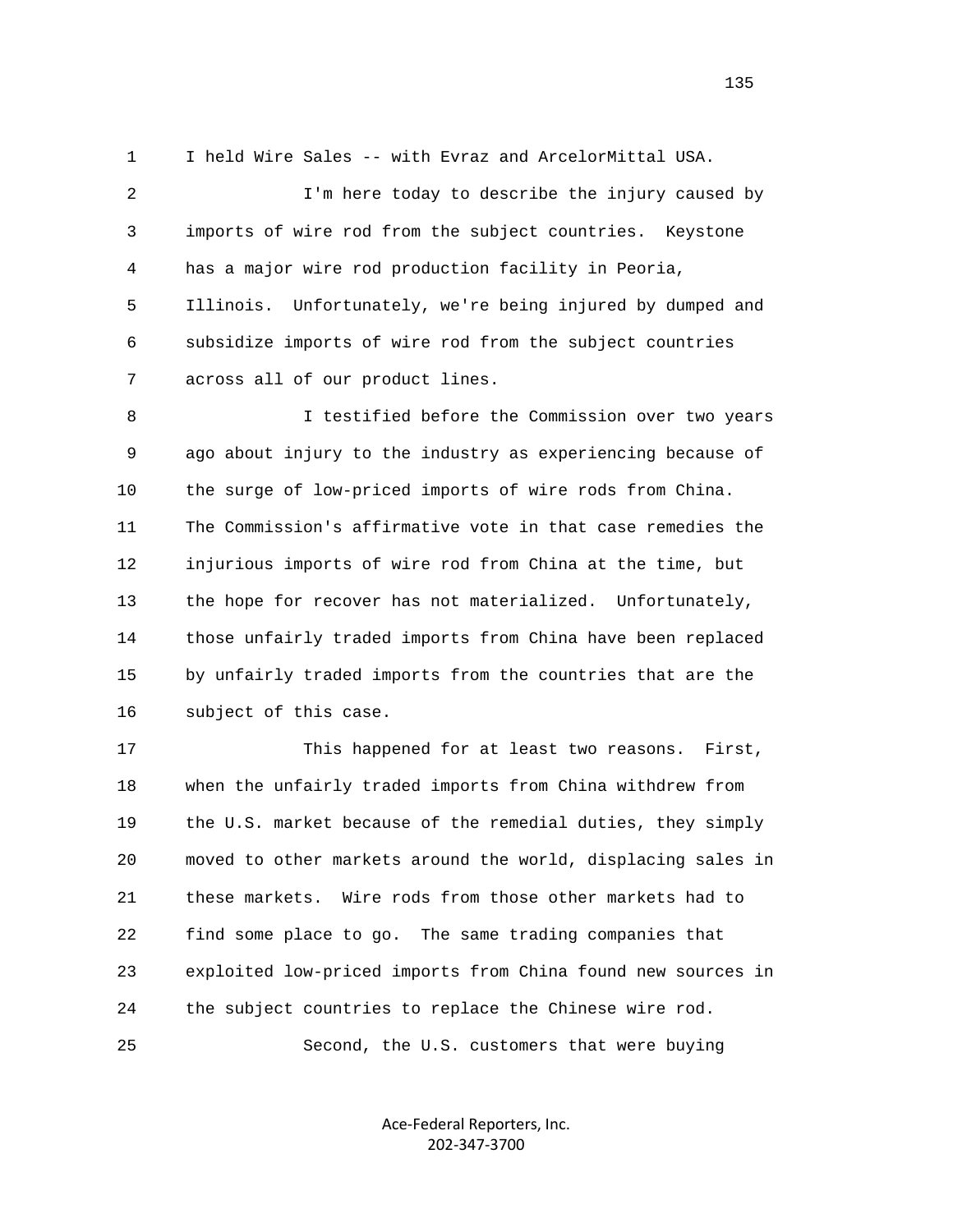1 Chinese wire rod in 2014 did not stop wanting to source 2 low-priced wire rod wherever it might be available. The 3 downstream wire rod customers are also in the business to 4 maximize their profit and they continue to look for the 5 lowest rod prices available.

 6 While the unfairly traded imports are now spread 7 over 10 different countries instead of just coming from 8 China, the affect is exactly the same. Domestic wire rod 9 producers like Keystone have tried to match the low-priced 10 imports sources in the market to make the sales and keep our 11 volume up. Whether the rod is from China or from those of 12 the 10 countries named in these petitions, the low import 13 prices set the U.S. market price and with so many sources 14 offering wire rod in the marketplace the purchasers know 15 they can get these prices they need in a never-ending 16 downward price spiral.

 17 The imported subject wire rod from these 10 18 countries is interchangeable regardless of the source of 19 country and with domestic wire rod in the eyes of our 20 customers. In 2013, it was imports of 600,000 plus tons 21 from China at low prices that were injuring our industry. 22 In 2016, the 10 subject producers in this case accounted for 23 over 700,000 tons in a smaller market. The low import 24 prices from these 10 sources continue to cause injury. 25 In the United States today these subject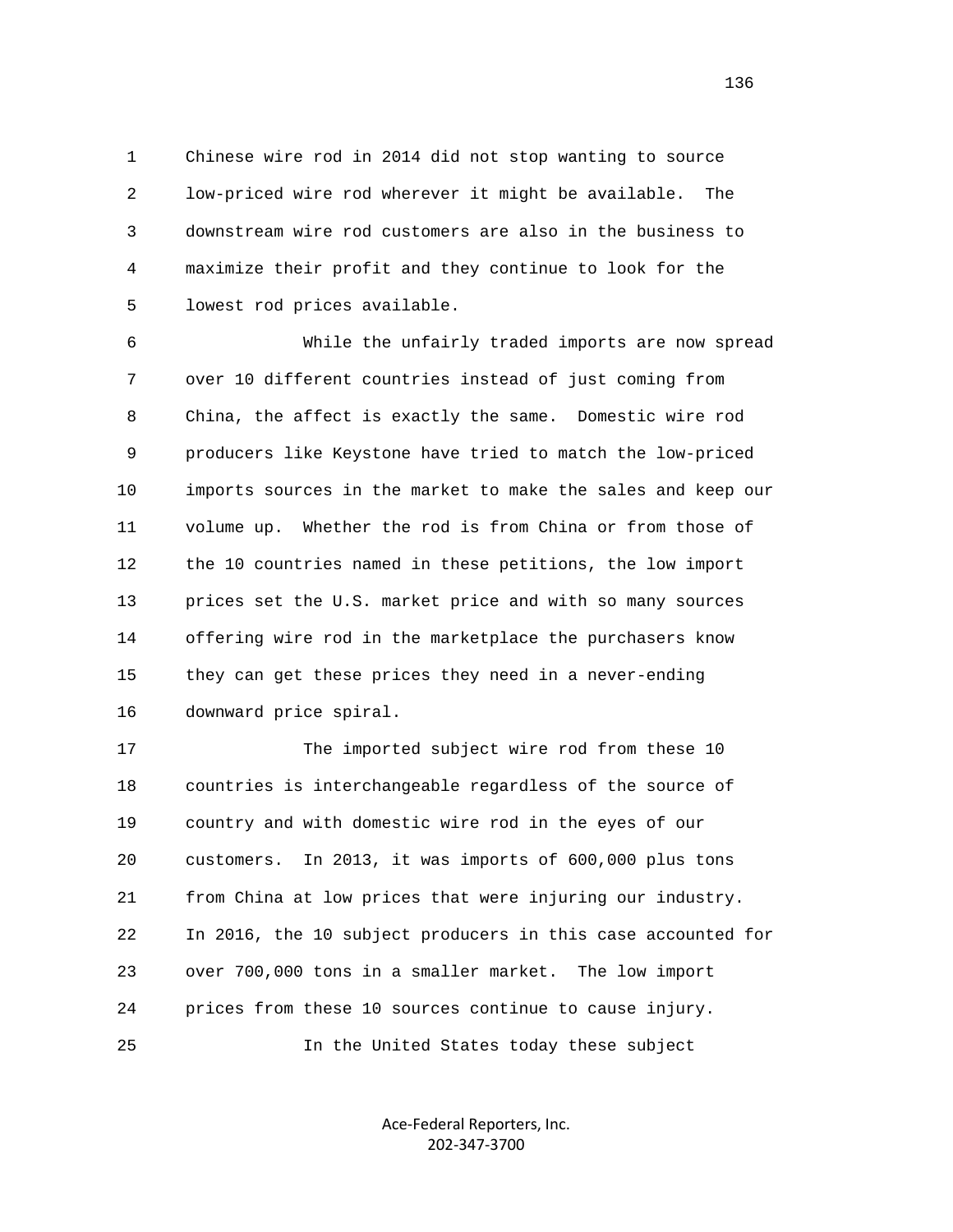1 countries have established themselves as being able to ship 2 large quantities of wire rod to the U.S. at prices below 3 market. Countries like the United Arab Emirates and Russia 4 have recently come out nowhere with significant volume 5 offers and low prices to our customers. Turkish producers 6 continue to play hit-and-run in the marketplace exporting 7 massive volumes at certain periods and very little in 8 others, but always surging back when they see a chance to do 9 so.

 10 Each of the target countries has proven to be 11 opportunistic and they use price to grab volume. When you 12 aggregate them, the injury to us is the same. Large volumes 13 of low-priced imports that drive down Keystone's prices and 14 deny us volume we need to run our mill profitably. Keystone 15 has been losing sales due to lower price, not because 16 customers prefer quality, delivery, or the service 17 associated with imported wire rod.

 18 What purchasers want are the lower-priced 19 imports. If the foreign producers are not forced to trade 20 fairly, purchasers will continue to buy low-priced import 21 wire rod forcing Keystone to match those prices. In 2014, I 22 testified for the domestic industry that purchasers were 23 making it clear that they could not afford to ignore the 24 lower prices offered for Chinese wire rod and the domestic 25 producers could not afford to match those prices.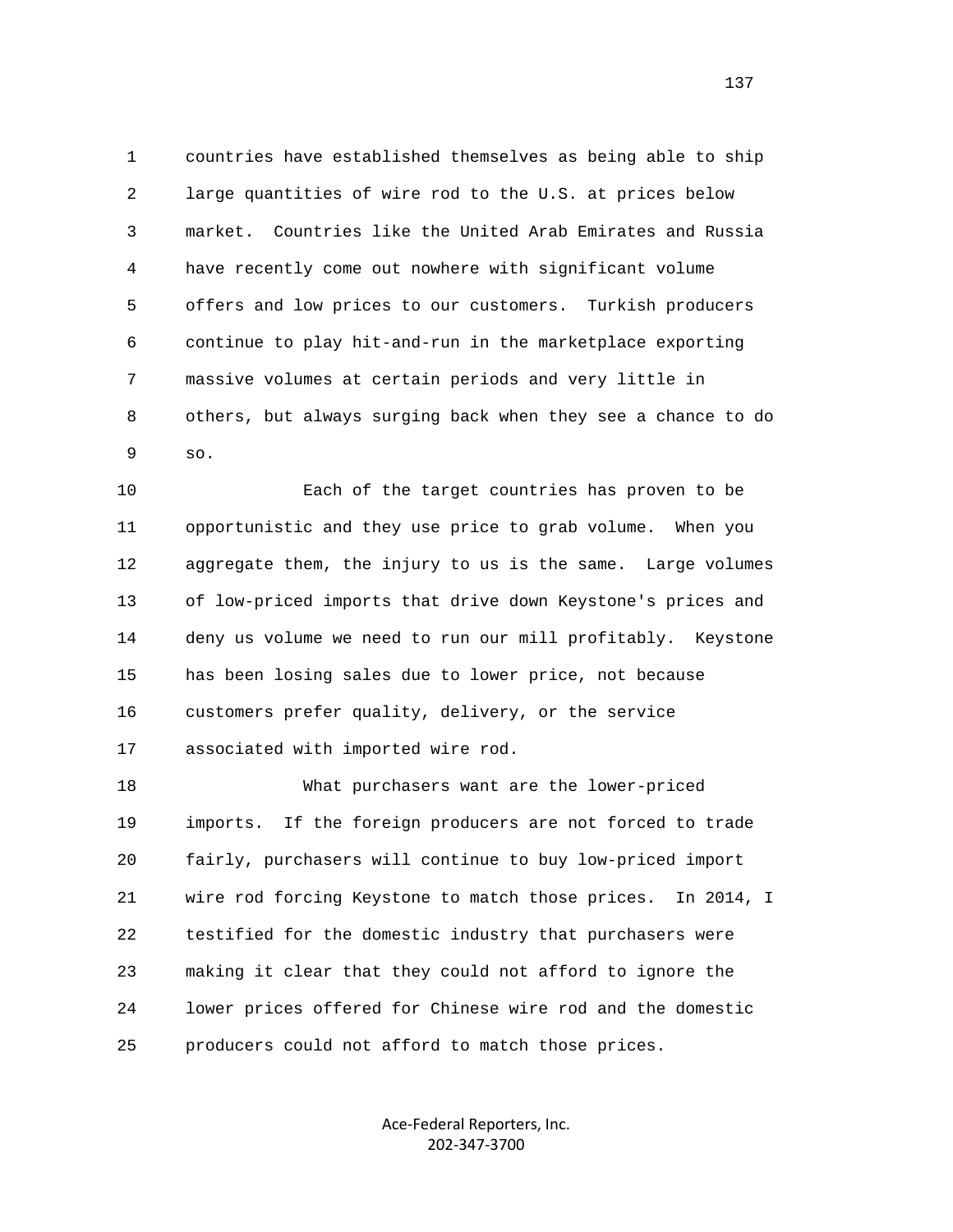1 By 2016, there were so many new sources of 2 dumped and subsidized wire rod available in the market we at 3 Keystone concluded that we had to try to match import prices 4 if we wanted to maintain business. You can see from our 5 questionnaire response that we continue to suffer from the 6 need to compete with large volumes of low-priced imports. 7 Not long ago it was China, today there are multiple sources, 8 but the outcome to my couple and our industry are the same 9 without relief from these trade cases. Thank you. 10 STATEMENT OF ROXANNE BROWN 11 MS. BROWN: Good afternoon. My name is Roxanne 12 Brown and I'm the Assistant Legislative Director for the 13 United Steel Workers or USW. 14 The USW is the largest industrial union in North 15 America with 1.2 million active and retired members. Our 16 union has consistently opposed the unfair trade practices of 17 foreign companies and governments. Not only do such actions 18 violate U.S. and international trade rules, but they also 19 have a devastating impact on American manufacturers and 20 their workers. 21 Our union has been spending more time here than 22 we would like in the past couple of years urging the 23 Commission to provide badly needed trade relief to save 24 American manufacturing jobs from the affects of unfairly 25 traded steel imports. As our leadership has repeatedly and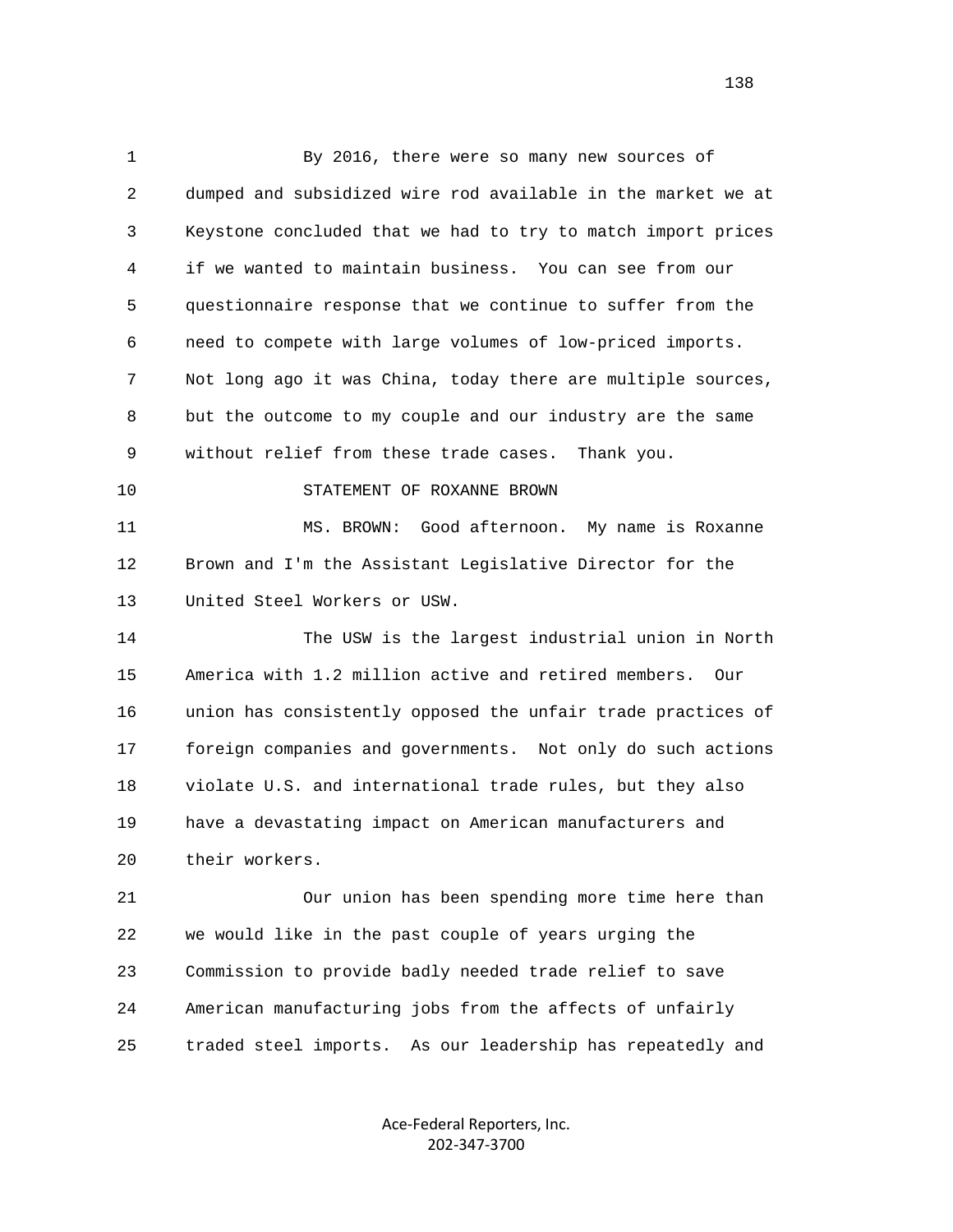1 publicly stated, we are in the midst of a steel crisis 2 caused by massive global overcapacity and a willingness by 3 others to dump their steel at low prices in the United 4 States just to avoid having to make tough decision at home. 5 My purpose here today on behalf of our members

 6 is to bring your attention to yet another domestic steel 7 sector, steel wire rod that is suffering from these 8 challenging conditions. The Steel Workers represents 9 workers at many wire rod production facilities in the United 10 States, including Gerdau Ameri Steel in Texas, Evraz North 11 America in Colorado, Cascade Steel in Oregon, Sterling Steel 12 Company in Illinois, and Republic Steel in Ohio. For those 13 steel workers and their families, I ask the Commission to 14 level the playing field for the U.S. wire rod industry.

 15 American wire rod producers have faced unfair 16 competition from numerous countries for many years. Most 17 recently, we supported the industry in a successful action 18 filed against wire rod from China, but as you've heard from 19 other witnesses today that opportunity for recovery was only 20 temporary. It was just a matter of time before wire rod 21 imports from the 10 subject countries began to rapidly enter 22 the market to fill the hole left by China.

 23 That hole could have and should have been filled 24 by domestic wire rod. That newly leveled playing field 25 should have been a chance to bring steel workers back to

> Ace‐Federal Reporters, Inc. 202‐347‐3700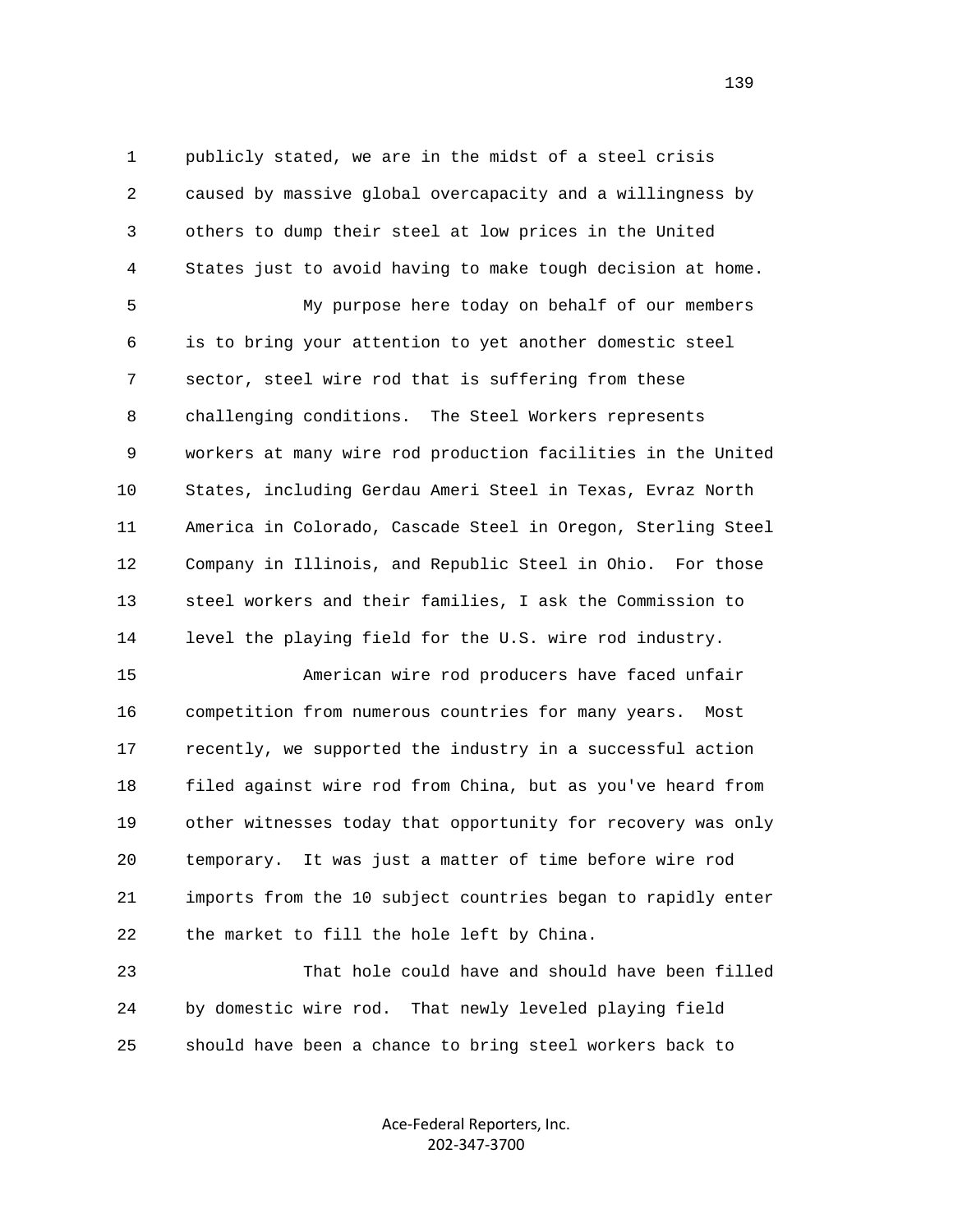1 work and expand the number of jobs. Instead, U.S. producers 2 again are again facing increasing volumes of unfairly, 3 low-priced wire rod imports from the 10 subject countries. 4 As a result, the domestic industry has seriously suffered. 5 The depressed market conditions faced by domestic producers 6 over the past several years have had far-reaching affects. 7 For example, instead of being able to keep the 8 mill open as it had hoped after the China case, 9 ArcelorMittal USA was forced to permanently close its 10 Georgetown, South Carolina wire rod facility in 2015. 226 11 employees, including many of our members, lost their jobs 12 when Georgetown closed. Just last year, Republic Steel 13 idled its Lorraine, Ohio wire rod facility, resulting in 14 about 200 layoffs. 15 Workers at other wire rod mills have suffered as 16 well and lost jobs and reduced pay as subject imports 17 surged. Those lost jobs and wages hurt not only 18 hard-working, highly skilled American steel workers, but

 19 also their families, retirees, and entire communities that 20 depended on the success of the workers and their local mill.

 21 For the U.S. wire rod industry and those jobs 22 that still exist trade relief is critical. There is no 23 question that American steel workers and the products we 24 make can compete with imports from any country in the world, 25 but we need help in stopping the injury being caused by the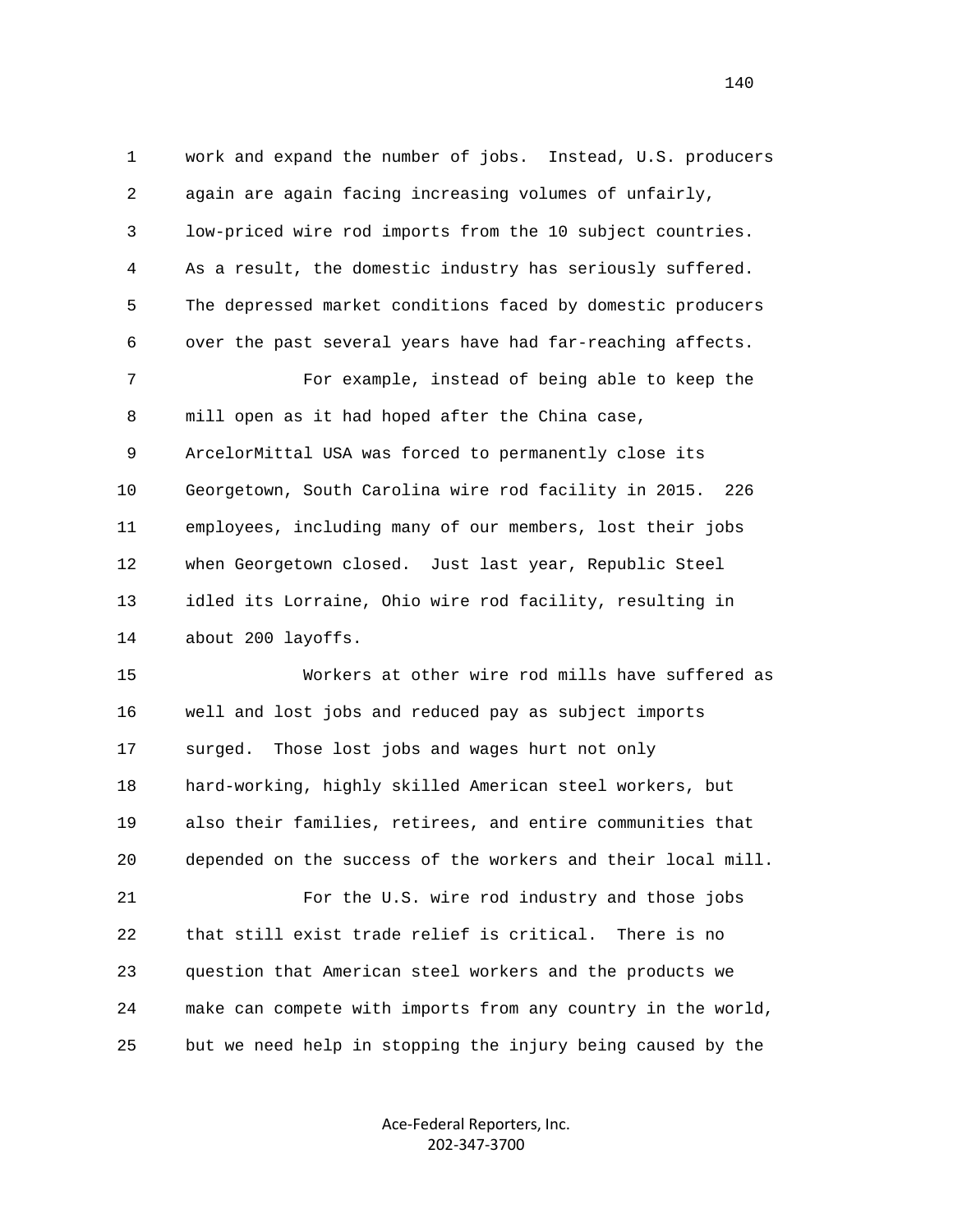1 overcapacity, government subsidies, and unfair pricing 2 coming from the 10 subject countries. We are counting on 3 the Commission to enforce the trade laws to ensure that 4 competition is fair so that U.S. producers can thrive and 5 invest in the future.

 6 On behalf of our union's members who make wire 7 rod and the retirees and communities that depend on them, I 8 urge the Commission to enforce the trade rules and find that 9 unfair imports of wire rod are injuring the U.S. industry 10 and its workers. Thank you.

 11 MR. ROSENTHAL: That concludes the presentation by 12 the domestic industry. We are prepared to answer questions. 13 Thank you.

14 MR. ANDERSON: Thank you very much, Mr. Rosenthal, 15 and to the panel and the witnesses for being here today. 16 Thank you for your testimony. It's very helpful.

 17 We would now like to start with questions from 18 staff and we'll start with our investigator, Mr.

19 Szustakowski.

 20 MR. SZUSTAKOWSKI: Hello all. Thank you for your 21 testimony and for the opportunity to ask you questions. I'm 22 going to start with the same basic questions from this 23 morning's panel.

 24 Official import data, you've obviously relied on 25 in your Petition and in your presentation today. Is there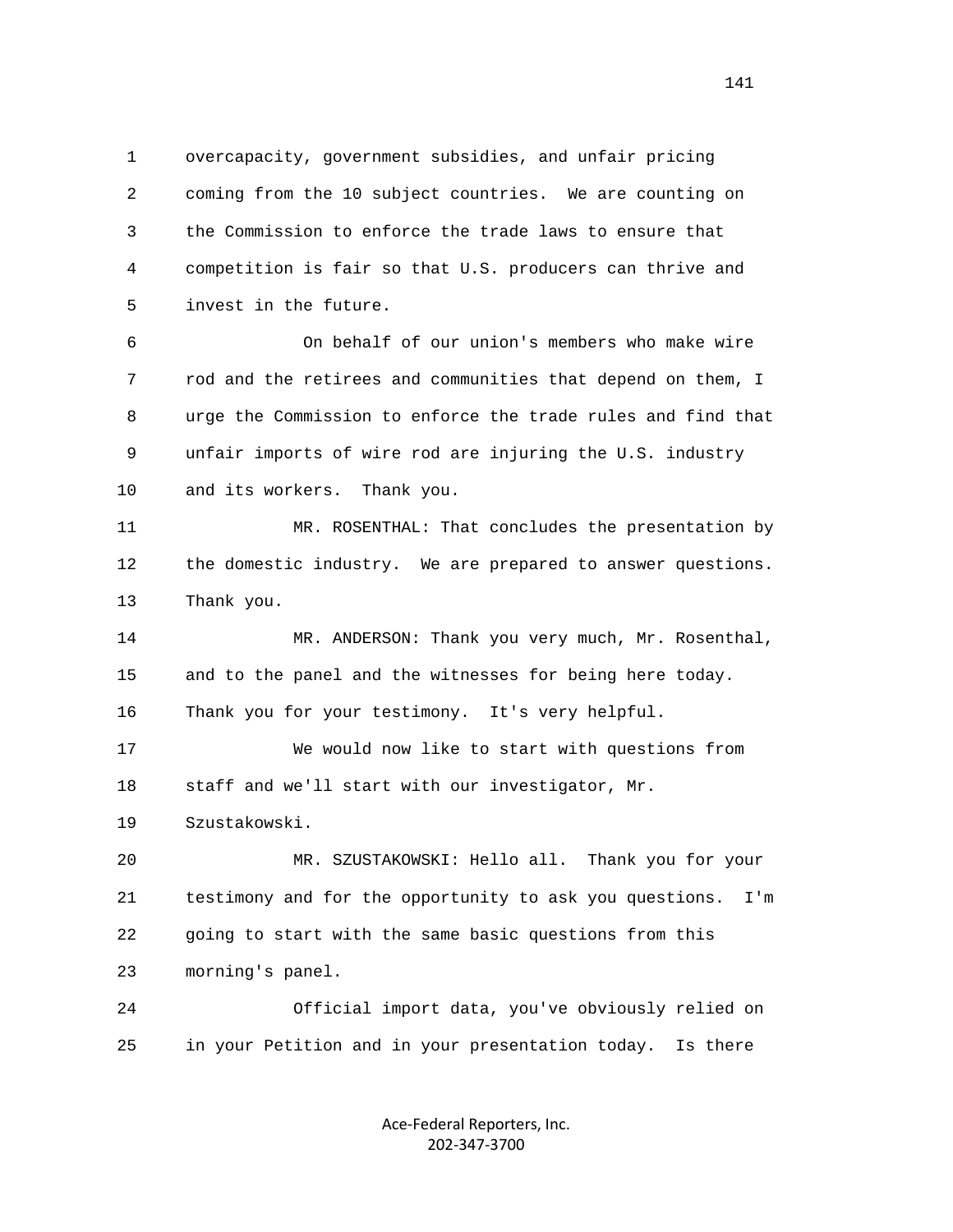1 any ambivalence about using import statistics?

| $\overline{a}$ | MS. CANNON: Kathy Cannon with Kelley Drye.<br>We             |
|----------------|--------------------------------------------------------------|
| 3              | agree with Respondents that official import statistics       |
| $\overline{4}$ | provide the best basis for the coverage because it's not     |
| 5              | comprehensive, absent reliance on those. The only caveat I   |
| 6              | would add, Mr. Szustakowski, is when we were looking at some |
| 7              | of the responses, it appeared that some of the data the      |
| 8              | imports reported in questionnaire responses exceed some of   |
| 9              | the Census statistics, and we're going to try to comment on  |
| 10             | those in our                                                 |
| 11             | post-conference brief because there might be a               |
| 12             | classification issue with respect to some of those.          |
| 13             | MR. SZUSTAKOWSKI: I appreciate that. I don't                 |
| 14             | expect you to comment on this now, but I'd also like--and    |
| 15             | Petitioners tend to do this about coverage for the foreign   |
| 16             | producers, with the response rate we have with them and the  |
| 17             | coverage, and off the top of my head I'm not familiar if     |
| 18             | there is an industry source that maybe Petitioners might     |
| 19             | have access to that would cover the wire rod industry and    |
| 20             | have specific data, country-specific, on the capacity and    |
| 21             | If that information is available, please submit<br>whatnot.  |
| 22             | that on the confidential record as some way to check it      |
| 23             | against our questionnaire response coverage.                 |
| 24             | MS. CANNON: We'll be happy to do that.<br>Some of            |

25 that data was actually used as the basis for the last two

Ace‐Federal Reporters, Inc. 202‐347‐3700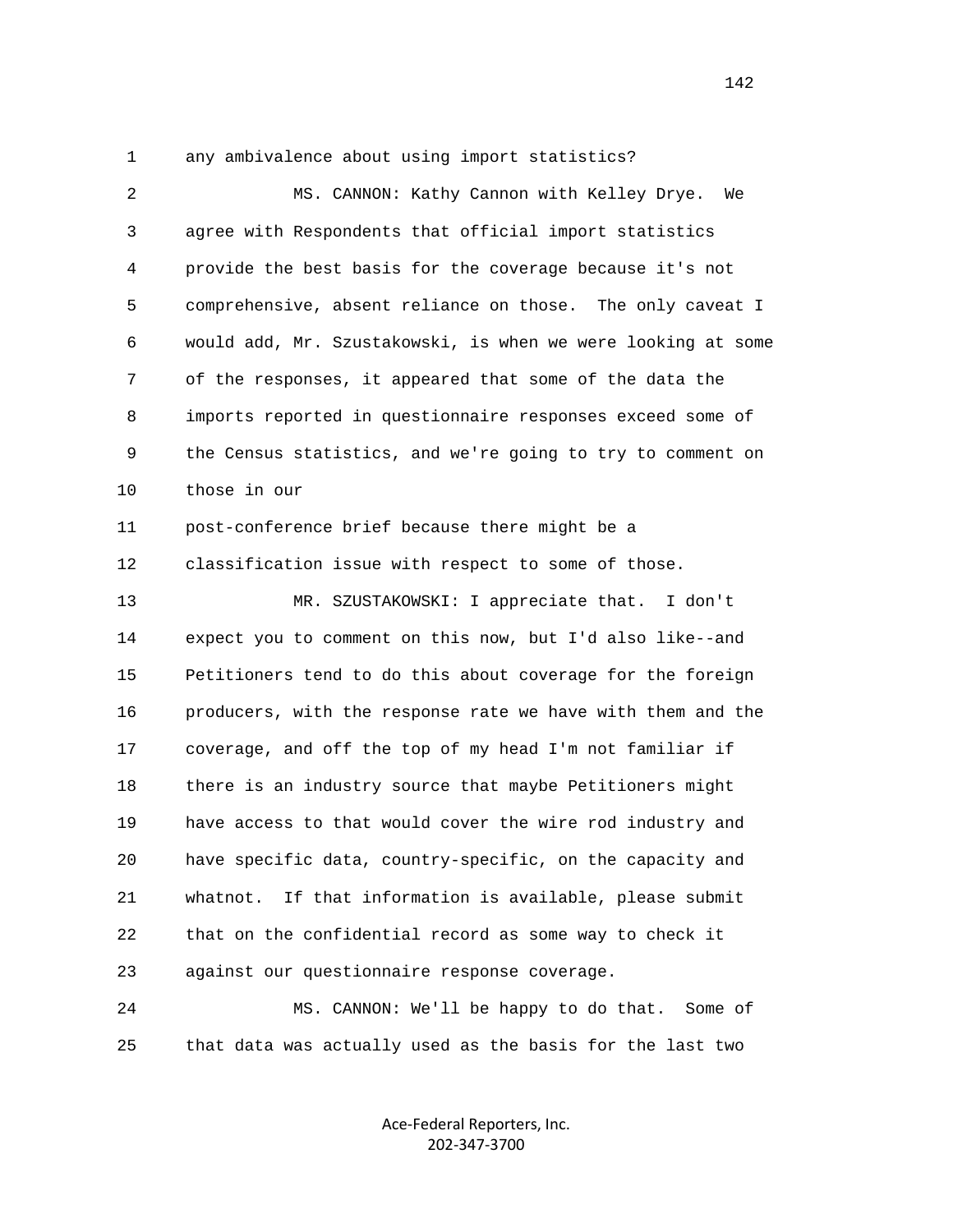1 slides in the presentation that Mr. Rosenthal presented. 2 MR. SZUSTAKOWSKI: Excellent. Thank you. 3 So could the --- we heard this morning that 4 apparent consumption demand has been relatively flat. Do 5 Petitioners agree with that assessment? Is demand flat? 6 Where do you see it going? 7 MR. ARMSTRONG: Chris Armstrong, Keystone 8 Consolidated Industries. Yes, we'd agree industry-wide, at 9 an industry level demand has been relatively flat to weak, 10 obviously varying within certain consequences from a 11 personal point from Keystone Consolidated. We've actually 12 seen a decrease in our share of external rod sales. 13 MR. CANOSA: Marcelo Canosa, also with Gerdau. We 14 agree that demand has been flat the last couple of years. 15 MR. NYSTROM: And likewise, Eric Nystrom from 16 Nucor. We agree. Demand has been flat to maybe down a 17 little over the last three years. 18 MR. SZUSTAKOWSKI: The last three years we've seen 19 a lot of presentations from this morning and this afternoon, 20 looking at some of the record and information developed from 21 the China investigation. So has it been relatively flat 22 since--for the period covering the China investigation, too? 23 I believe that covered the full years of 2011 through 2013. 24 MR. ROSENTHAL: We do have some data, and some of 25 it was reflected--this is Paul Rosenthal--reflected in the

> Ace‐Federal Reporters, Inc. 202‐347‐3700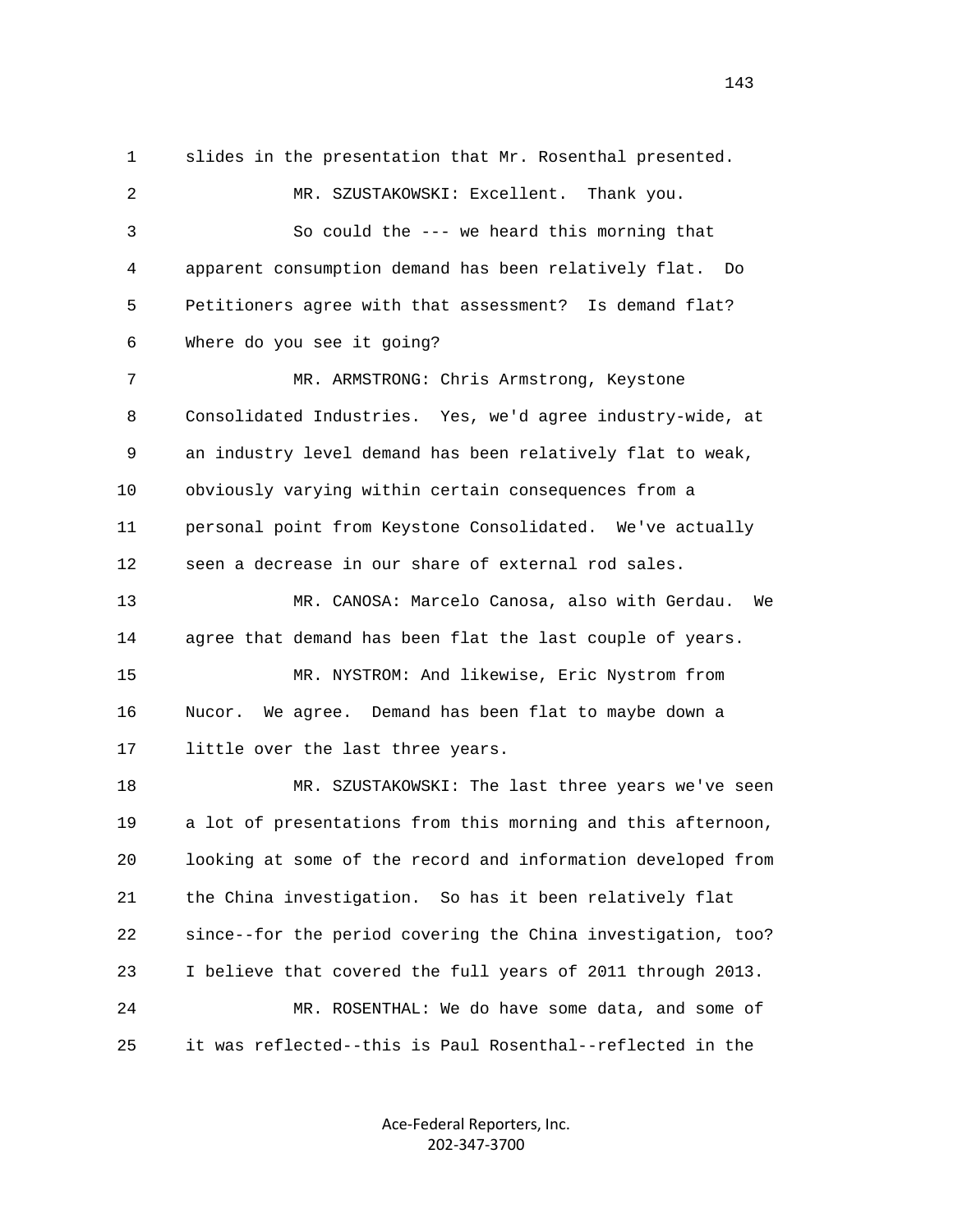1 slides where there has been a slight decline in the last 2 period since the China investigation.

 3 MR. SZUSTAKOWSKI: Okay. What I'm trying to 4 understand is Nucor's perspective. You're referencing that 5 you made a \$100 million investment in new facility, and we 6 see a--you know, people are acknowledging a relative flat 7 demand. What was the impetus for making that, what you 8 called a sizeable investment? What would draw you into that 9 if we see somewhat flat demand?

 10 MR. NYSTROM: Yes, thinking back to that 11 particular project, that really was a project we started 12 considering back in 2010. And we made that mill 13 announcement in late 2011, after about a year to a 14 year-and-a-half of analysis where we were looking for 15 opportunities to be able to grow with our customers, grow 16 within Nucor as an area that we saw as an opportunity for 17 ourselves where we could put in some new equipment, new 18 modernized rod mill, and be able to participate and support 19 our customer base.

 20 MR. SZUSTAKOWSKI: But as part of that did you 21 see--you're saying supporting your customer base, were you 22 anticipating larger demand? Or was it to serve current 23 slate of customers?

 24 MR. NYSTROM: Certainly when we were looking at 25 the market there was a sufficient market for it, you know,

> Ace‐Federal Reporters, Inc. 202‐347‐3700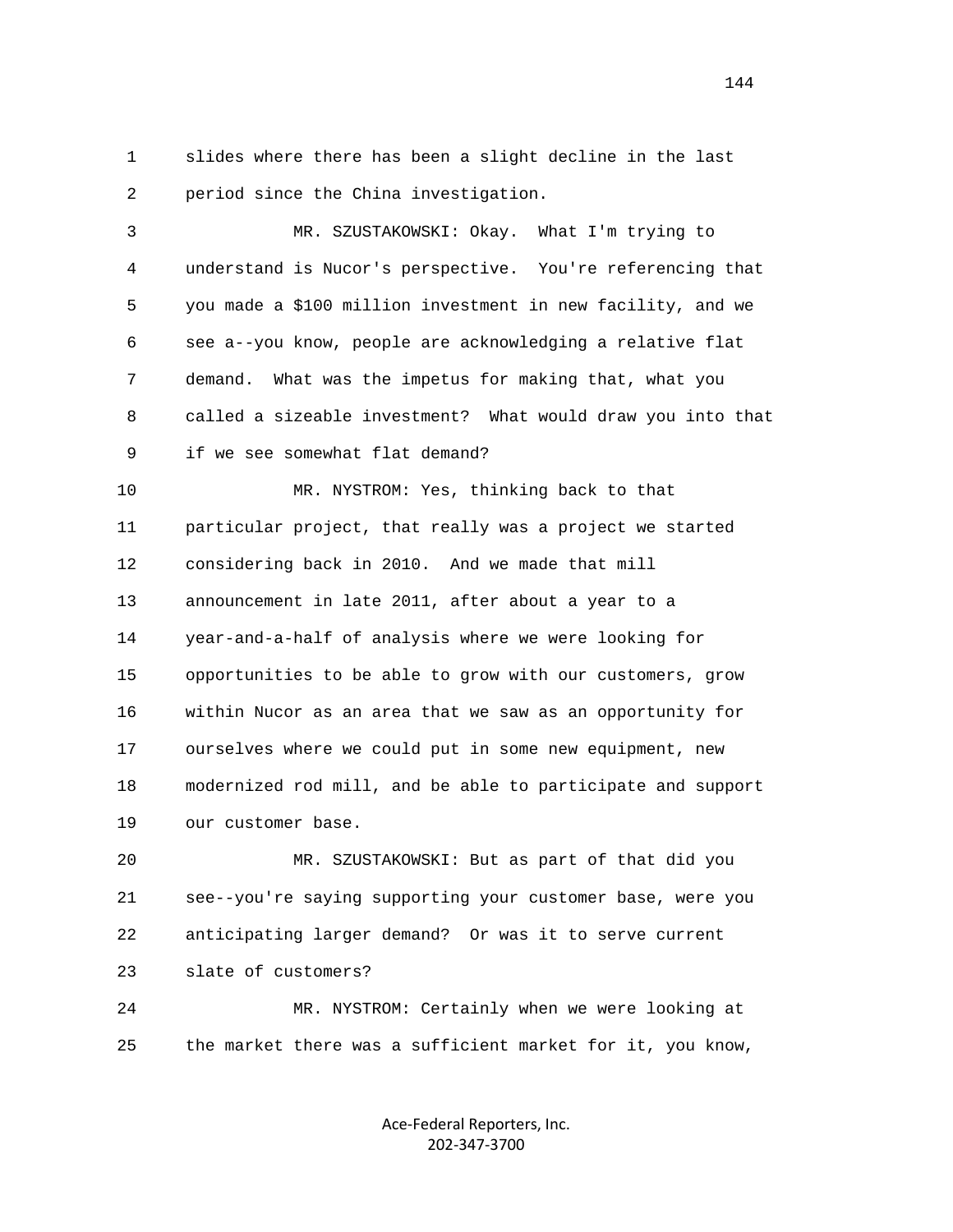1 but it wasn't long after we started that mill up--we started 2 that mill in 2013, and then we were hit almost immediately 3 with the Chinese imports. And as the mill ramps up, 4 naturally it takes a little time, then we got some relief 5 and we were hit yet again.

 6 And I tell you that, looking back at that 7 particular project and the success based on financial 8 results, they really haven't been there with what the 9 expectations were at the outset of that particular project 10 back in 2011.

11 MR. SZUSTAKOWSKI: Was that mill incremental 12 capacity that was added to domestic capacity? Or was it 13 designed to replace any domestic capacity, whether it's 14 yours or another facility's?

 15 MR. NYSTROM: In that particular mill, that was a 16 rod block extension that we had added to an existing steel 17 mill. So it was no new melt capacity added, but it was a 18 shift in the capacity at that particular location in order 19 to again broaden our reach for our wire rod customer base.

 20 MR. SZUSTAKOWSKI: I'm sorry? Can you repeat 21 that? I didn't follow that. So this was--

 22 MR. NYSTROM: It was made in an existing steel 23 mill where we were already melting steel. But what we did 24 is we put in the ability to manufacture wire rod on that 25 facility. So it was a new wire rod capacity.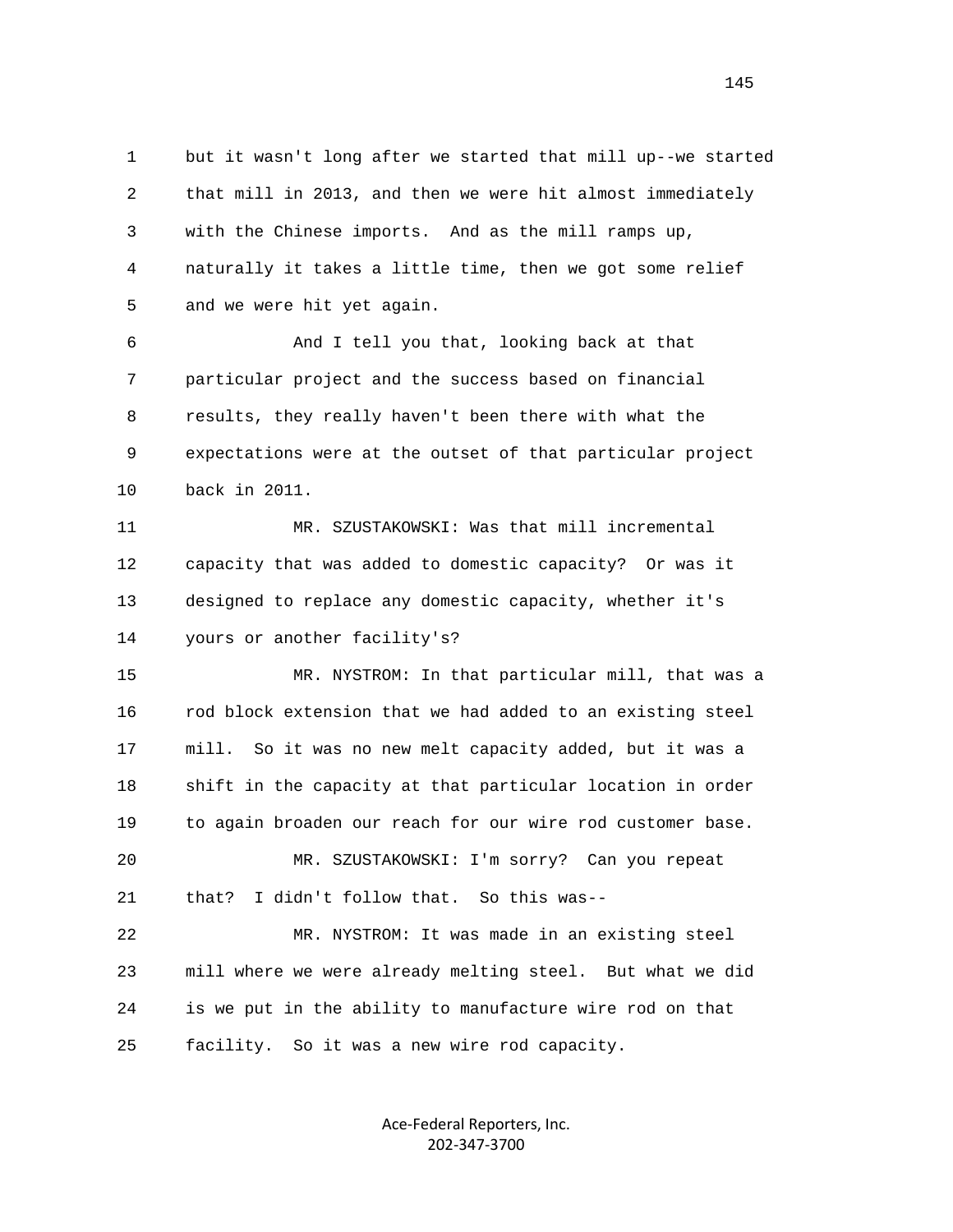1 MR. SZUSTAKOWSKI: Yes, that's what I'm trying to 2 talk about, is wire rod capacity, just so we're clear. I 3 think that when we discuss capacity--and this is directed to 4 all petitioning firms of those present; I think there's one 5 not present today--and when we look at the production 6 process, I believe there are four stages generally speaking 7 for wire rod production.

 8 And I'd like in your brief for you to address 9 specifically where your capacity constraint is in the 10 production process, and how that relates to the data 11 reported in your questionnaire responses.

12 12 I know that there is melt capacity, but when does 13 wire rod become wire rod? And that might be in the rolling, 14 or that might be in the coiling stage. And if you're basing 15 capacity on say melt capacity and not actual wire rod where 16 the product becomes wire rod, I'd like some clarification 17 about that. And ideally gearing your data reporting to 18 actual wire rod capacity, that constraint.

 19 So I might follow up later with a more detailed 20 question, but I want this on your radar to see a more 21 explicit explanation in the brief. Because right now I 22 think capacity constraint is a somewhat nebulous concept, 23 and I'm just looking for something to be tied down a little 24 bit more.

25 MR. ROSENTHAL: We'll be glad to answer that in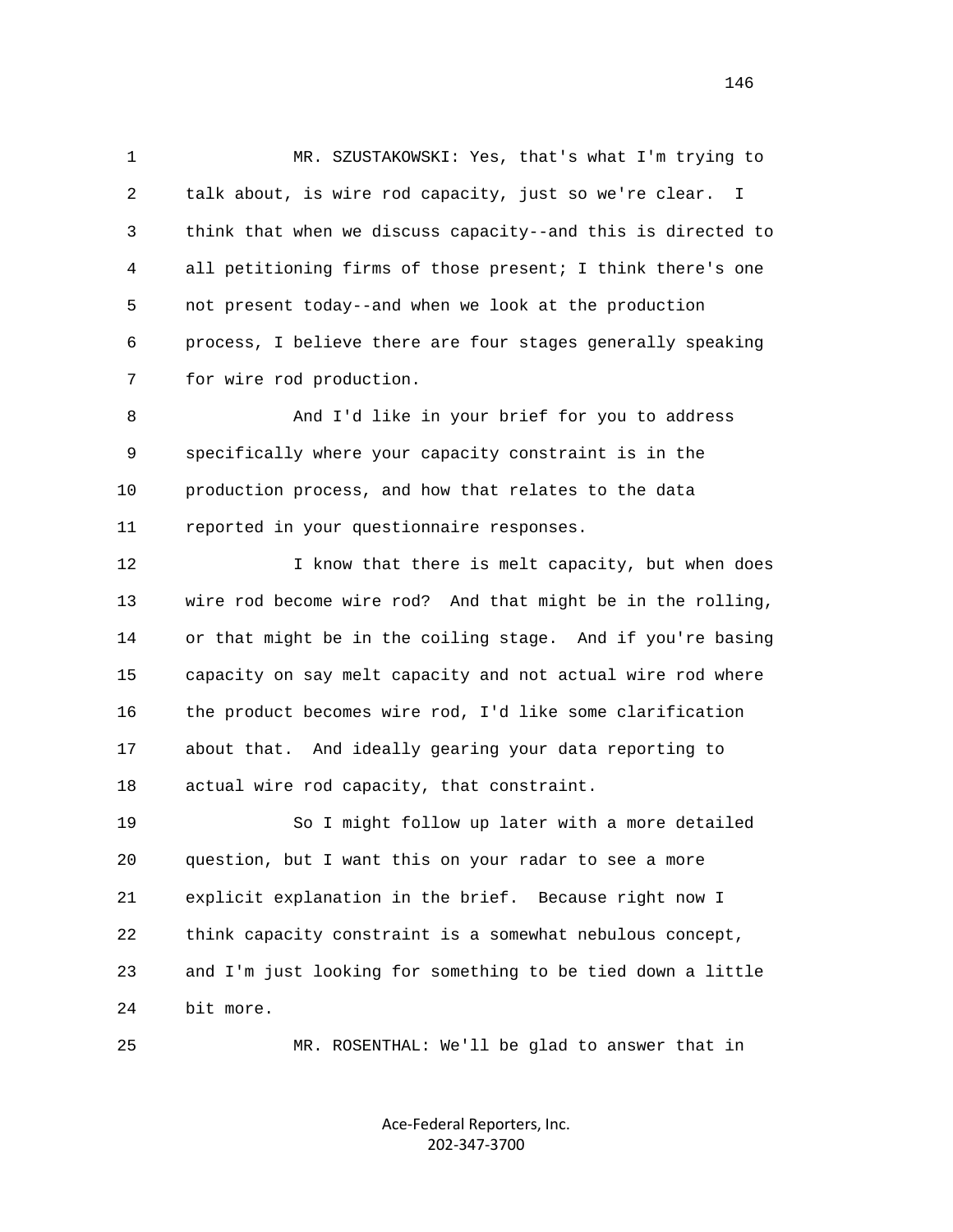1 our post-conference brief. I will say that this issue of 2 capacity measurement is not new to the wire rod industry, 3 and they've had a fair amount of unfortunate experience 4 having to answer questionnaires on this topic. So we'll get 5 you some clarification.

 6 MR. SZUSTAKOWSKI: I've had some experience 7 asking, too, so--but I appreciate that. Thank you.

 8 Let's see here. So I trust that we will see a 9 more robust presentation about the captive consumption 10 provision? This is something that in the affirmative you 11 believe that the Commission should be--that these statutory 12 criteria are met, and that we should be focusing--the 13 Commission should be focusing on the merchant market?

 14 MS. CANNON: Yes. Cathy Cannon with Kelley Drye. 15 We will be addressing that further in the brief, but the 16 basic two statutory factors are met here and we will walk 17 through the specifics based on the data in the questionnaire 18 responses.

 19 I will note that there was one question in the 20 questionnaire that was misunderstood by virtually all the 21 members of the industry, so the answers that you received 22 were the opposite of what they should be, and we will be 23 correcting that. So that may be puzzling you now as to why 24 you're seeing a certain response, but we will be fixing 25 that.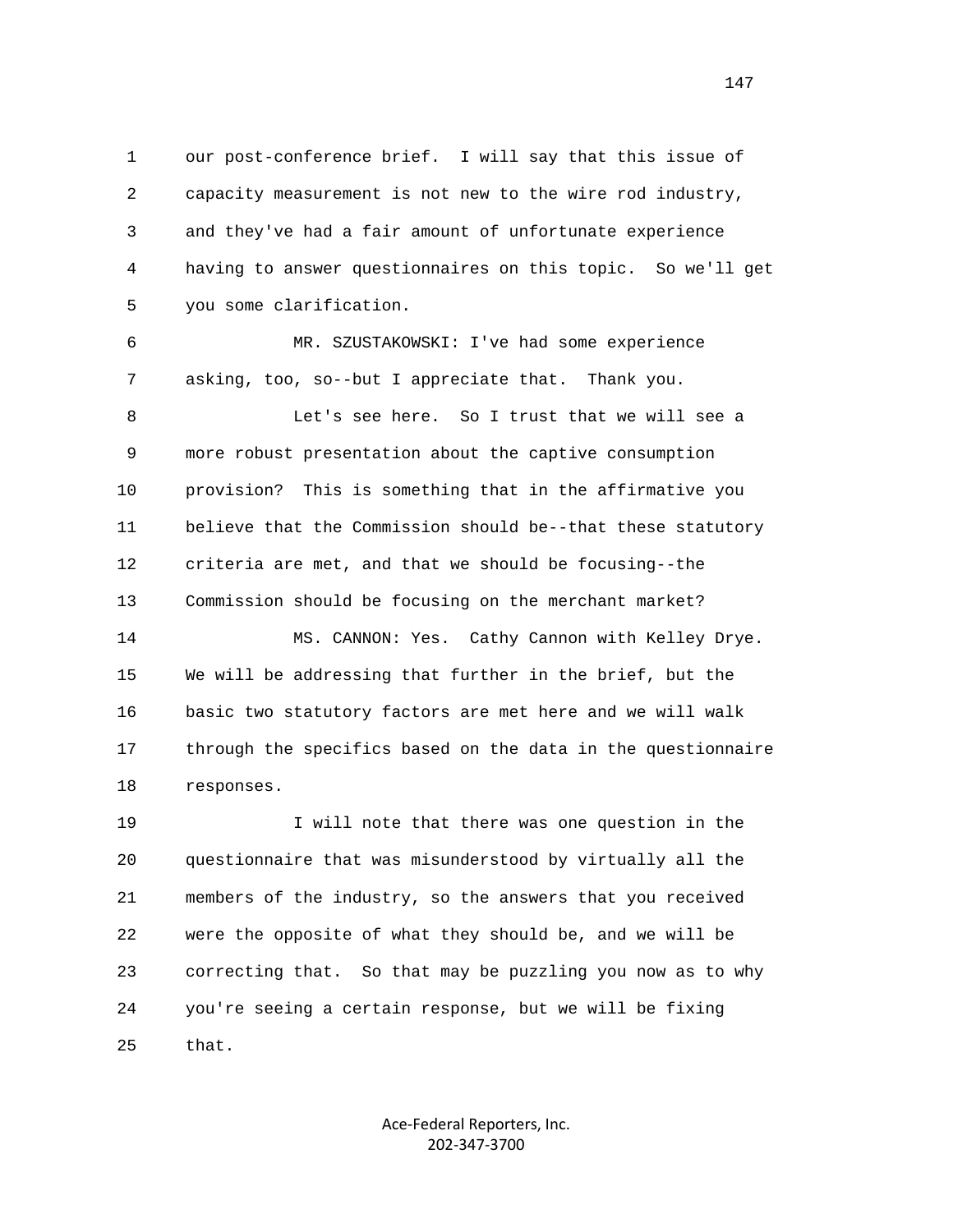1 MR. SZUSTAKOWSKI: I appreciate that. Thank you. 2 This morning Respondents were testifying that the domestic 3 industry just recently was announcing a price increase 4 announcement. 5 Have any of you all announced any price increases 6 for wire rod? 7 MR. CANOSA: Marcelo Canosa with Gerdau. Yes, we 8 did announce a price increase recently. 9 MR. SZUSTAKOWSKI: Has that stuck? Is this 10 something that you were able to maintain? 11 MR. CANOSA: So I'd rather talk about the Period 12 of Investigation and get to where we are today. So this 13 morning they talk about price announcements and price 14 letters that were sent to the market. It doesn't mean that 15 when we send a price letter to the market we get a price 16 increase. 17 When we send a price letter in the market, yes, 18 in most cases we try to cover our raw materials' cost 19 increase. But most of the case we have to draw back and 20 compete with the import low prices. So those price 21 announcements are irrelevant in the market. 22 You see, in the Period of Investigation you see 23 the price of scrap going up and scrap going down, and yes, 24 scrap was one of the main factors for us to change price to 25 cover our costs. And you see through all the Period of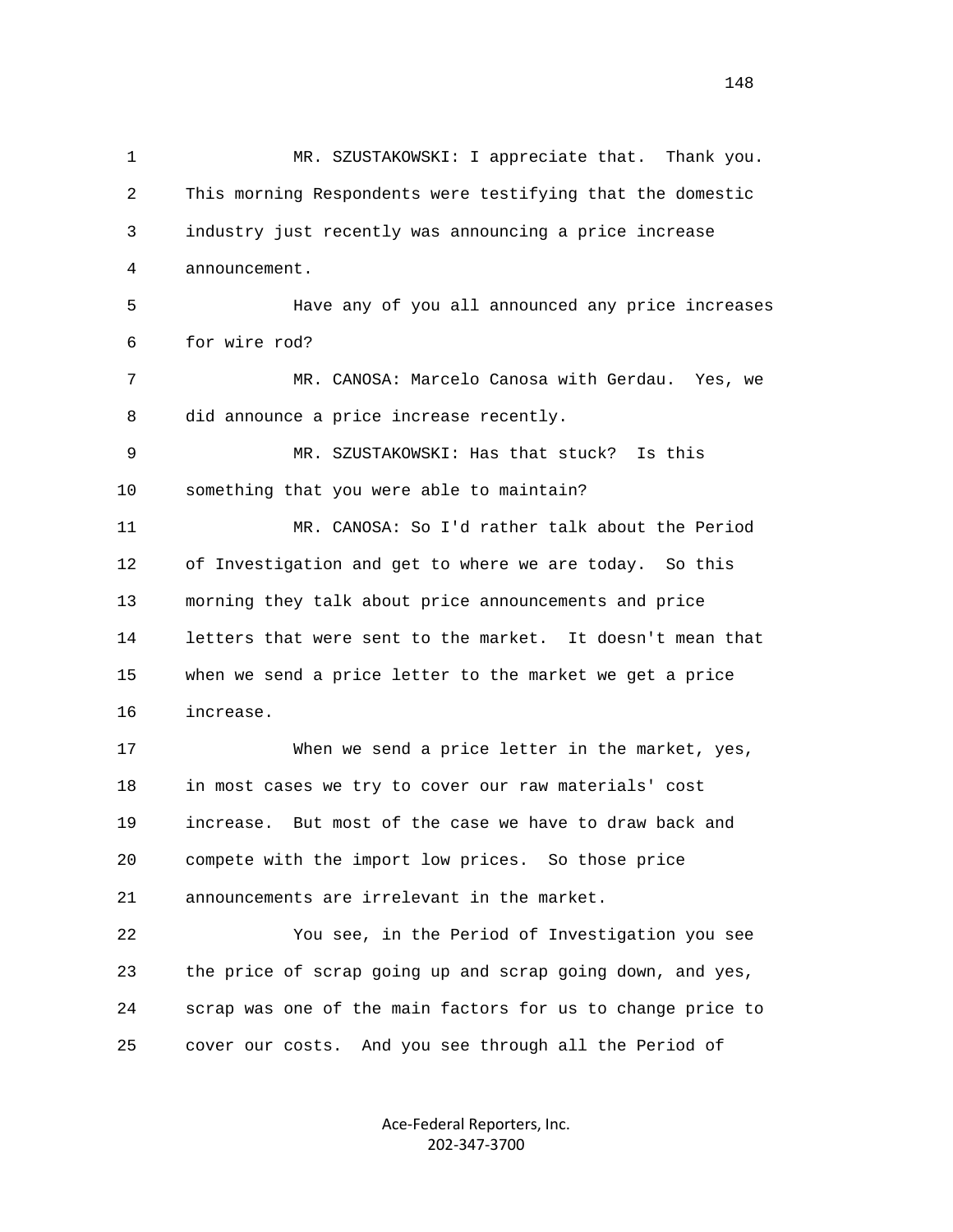1 Investigation that we not only got the price depression but 2 price suppression because of the imports that were in this 3 market.

 4 MR. SZUSTAKOWSKI: Mr. Ashby? 5 MR. ASHBY: Steve Ashby with Keystone. So yes, 6 we've announced price increases. And you heard this morning 7 how price increases are always attached to scrap and maybe 8 indexing as a way to look at it with regard to the Chicago 9 shred or whatever. The fact is that things do-- 10 MR. ANDERSON: Pull your mike a little closer,

11 please.

 12 MR. ASHBY: Things do well with scrap, but scrap 13 is not a price increase. You need to increase your base 14 prices to actually have a price increase to gain margin 15 position. There's no margin gain in following scrap.

 16 MR. ARMSTRONG: Chris Armstrong, Keystone 17 Consolidated Industries. If I might add something else, 18 imports take at least a few weeks to react to any increase 19 in demand and pickup as a result of orders from those. So 20 In quarter one things got slightly better of this year. It 21 would have been far better if we hadn't had the import 22 onslaught of quarter four of last year, which was dire and 23 was just as dire as quarter four of the year before that. 24 But so it's true we could take advantage of those

25 price increases, but I do expect the imports imminently to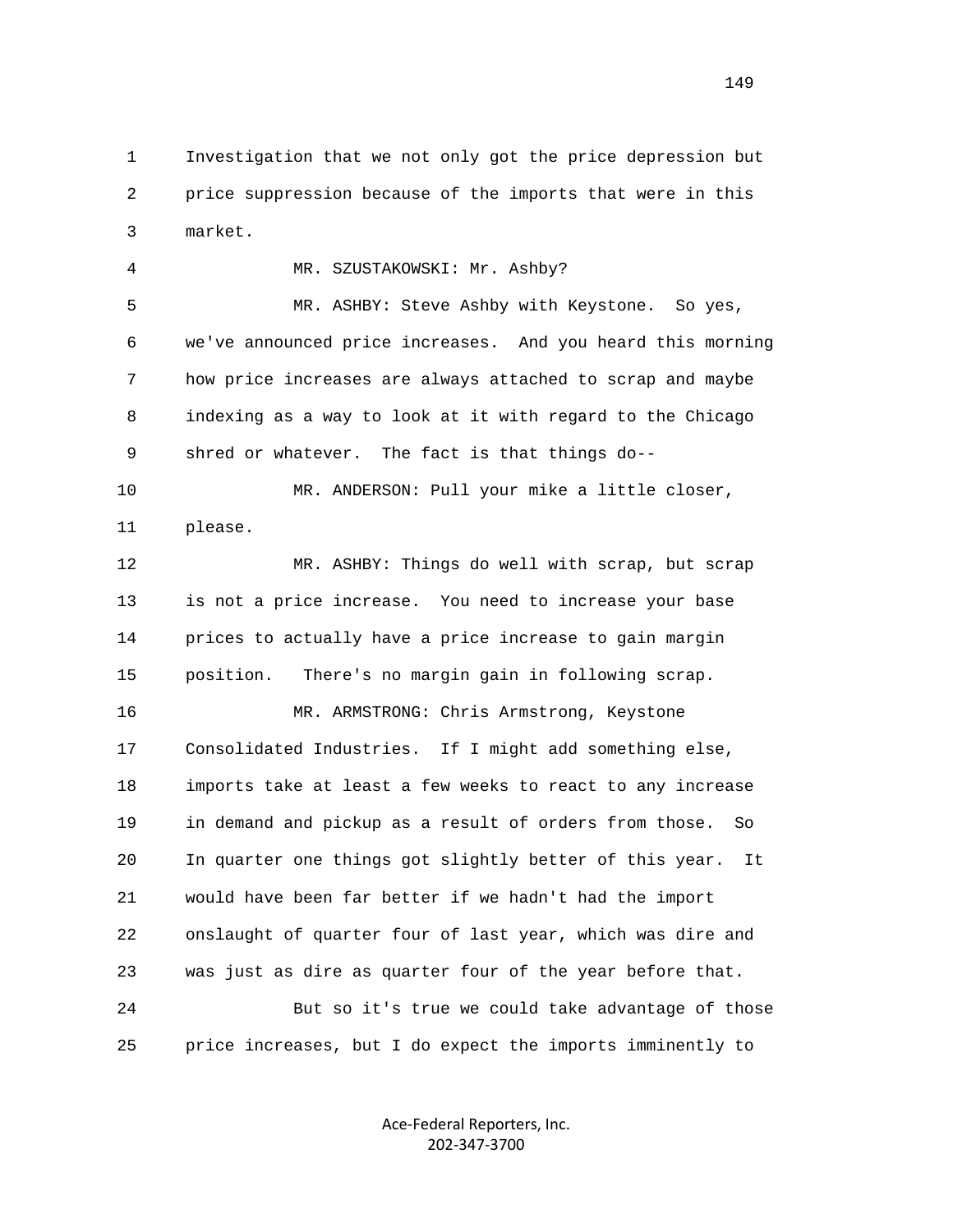1 catch up with that demand expansion, as slight as it was. 2 And I think I worry for the quarter that we're in, and 3 certainly the third quarter of this year.

 4 MR. NYSTROM: If I could add, you know basically 5 prices get determined by supply and demand. And it's really 6 going to be based on the supply of the cheap wire rod 7 imports. While we announced price increases and price 8 adjustments, we're constantly trying to make sure that we're 9 able to realize a fair return.

 10 Just because as was mentioned earlier we issue a 11 letter, doesn't mean we actually get the increase, or all of 12 the increase. But make no mistake, the market sets the 13 pricing based on supply and demand. And even the smallest 14 amount of cheap import wire rod has a huge impact on wire 15 rod pricing in the market, despite what we might announce 16 and try to recover.

 17 And clearly some of the financial data supplied 18 kind of demonstrates that we have not been able to generate 19 a fair return over the last three years on this particular 20 product, despite the comments that were made about us being 21 able to raise prices and have our rod customers who we 22 appreciate very much at our mercy. That's just not the 23 case.

 24 MR. SZUSTAKOWSKI: What's the utility of the price 25 announcement when--if you're saying that you're in the midst

> Ace‐Federal Reporters, Inc. 202‐347‐3700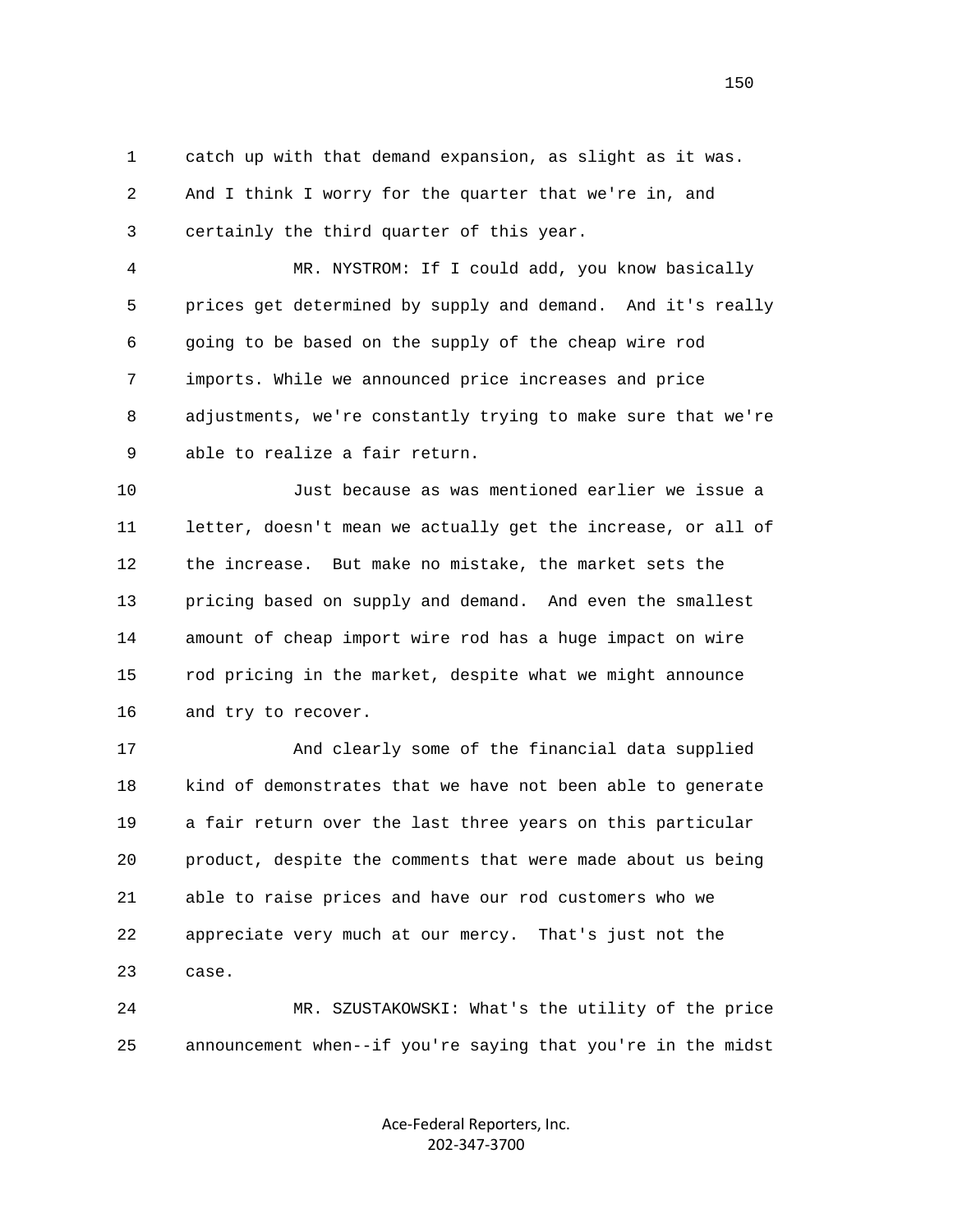1 of competing with allegedly unfairly traded imports and you 2 make these price announcements? What does that do, like 3 when you send this letter out about a price increase? Is 4 that just a market for negotiating position that you then-- 5 MR. NYSTROM: Yeah, if I could add, that's exactly 6 it. You put your notice out that it's your intention of, 7 hey, we need to make some adjustments to our customers. So, 8 you know, from that we get a lot of feedback that comes back 9 from our customers on competitive situations, and maybe what 10 import pricing impacts are that are in the market, and we'll 11 settle out on some negotiated price for the next set of 12 orders.

 13 MR. ASHBY: Steve Ashby, Keystone. I would just 14 suggest that that's just the start of the negotiation. 15 That's what that price increase does. So we get feedback 16 from our customers based on what's happening domestically as 17 well as what's happening with low-priced imports at that 18 time. And then and only then do we make some determination 19 with our customers about how that price can be developed. 20 MR. ARMSTRONG: Chris Armstrong, Keystone 21 Consolidated Industries. I'd like to add as well that, much 22 to the testimony and answer to the previous question, the 23 damage was so severe--and you can see that from the 24 information, the confidential information that's been 25 provided--particularly over the Period of Investigation,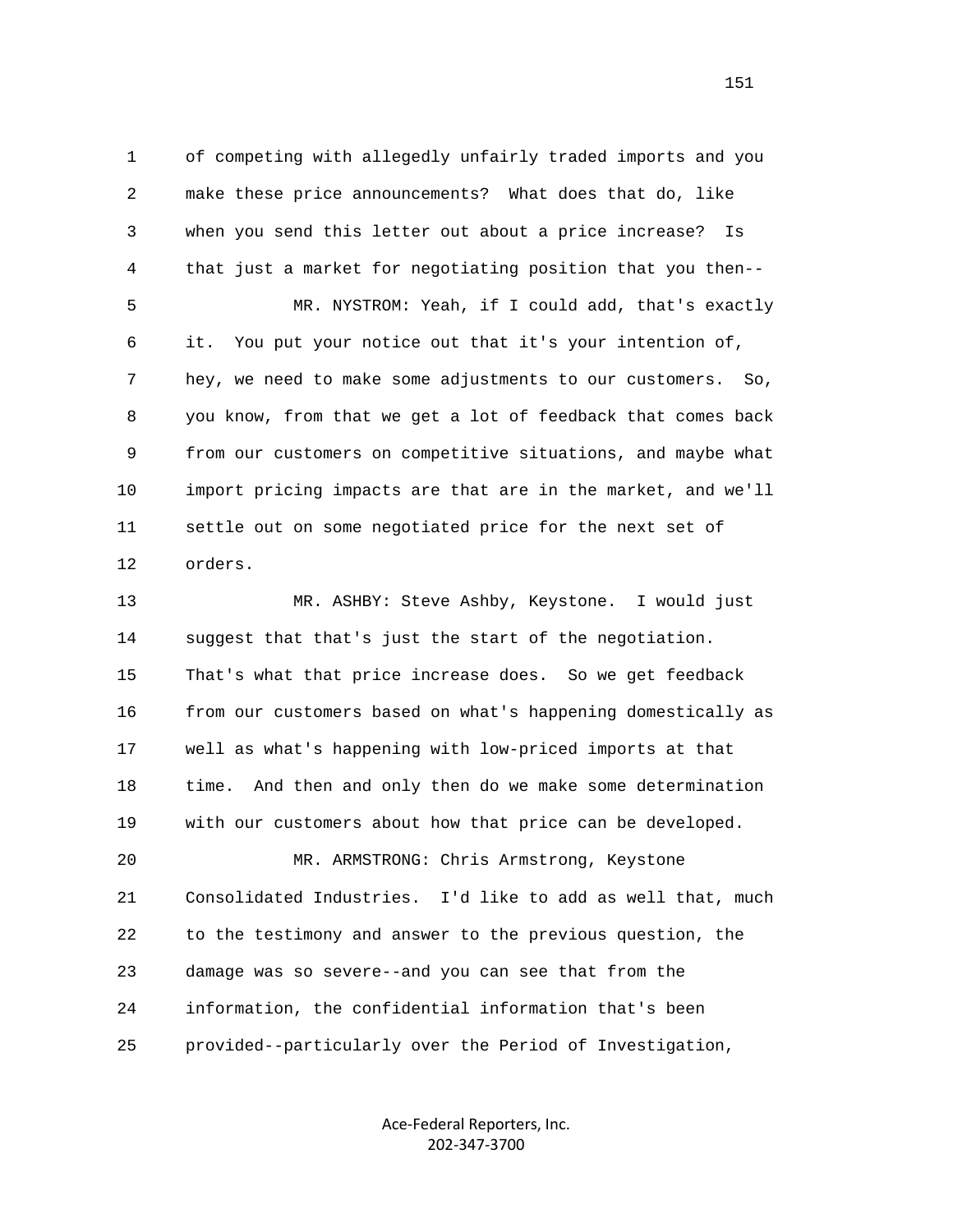1 that it's to start negotiation with a request for a price 2 increase, which is all it is. It's just a request, and it 3 is a negotiation, and it is hard fought when those 4 negotiations start.

 5 It is --- if you're at the bottom of a hole, it 6 doesn't mean to say you get out of the top of it because of 7 the price request. And indeed that is the situation that we 8 still even find ourselves in.

 9 We are not recovering, even with the price 10 increases requested for the first quarter of 2017 from the 11 damage that's been caused by the import prices, and those 12 import prices being used by the Respondents to negotiate 13 down our prices.

 14 MR. PRICE: Alan Price, WileyRein. I'd actually 15 like to go back to the public version, Chart 9, that 16 hopefully everyone has here, which is the import volume 17 chart.

18 And in 2011 the subject imports, and it actually 19 would be the Chinese imports, you can see where about 20 200,000 tons, and you can see the import levels increase 21 over this whole period.

 22 MR. ANDERSON: I'm going to need you to speak 23 directly into your mike.

 24 MR. PRICE: Okay. You can see the subject import 25 and the Chinese imports increase over this period in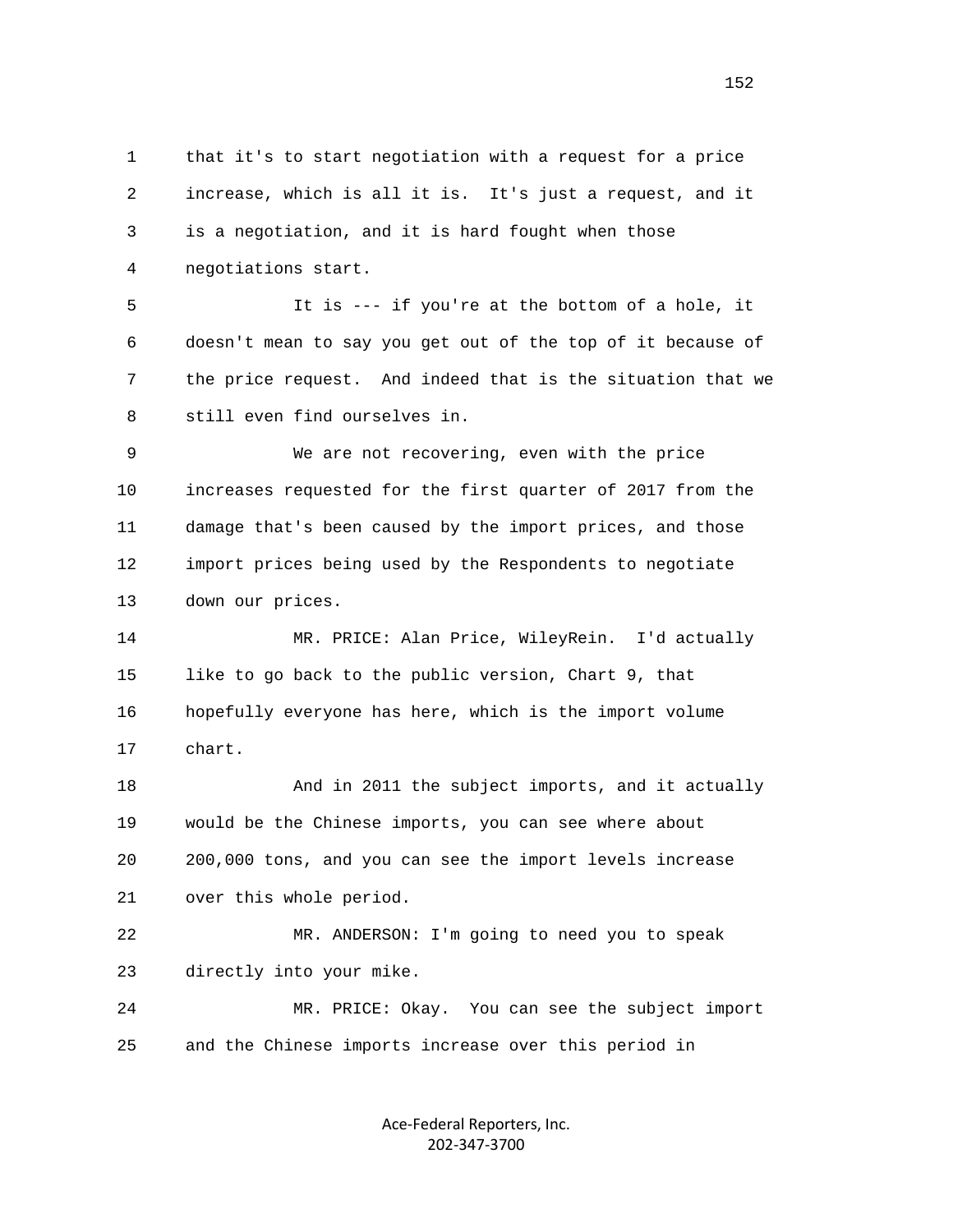1 combination here. In 2011, the industry operating profit 2 was 7 percent, based upon your public numbers for the entire 3 industry as a whole. In 2012, it was 5.1 percent as the 4 imports increased from both these countries and the Chinese. 5 It plummets to 4.1 percent in 2013. The '14, '15, and '16 6 data you have in this record, and again this is not the 7 captive numbers but you should look at the entire industry 8 record numbers and see a continued downward trend.

 9 What has changed in this from 2011 forward is a 10 tremendous surge of dumped and subsidized imports, first 11 from the Chinese and then from the subject producers. It 12 isn't intra-industry competition. Intra-industry 13 competition has been the same throughout this whole period. 14 Basically the same group of producers have been here, with 15 the exception of two companies that have actually gone out 16 of business.

 17 What has fundamentally changed is an increase in 18 import volumes and the price competition as the imports and 19 the domestic industry fight it out for the market.

 20 MR. ROSENTHAL: Mr. Szustakowski, I know you're 21 focusing on the announcement issues that were described, but 22 I just want to elaborate on what Mr. Price had to say just 23 so there's no mistake about the domestic industry's position 24 in this case.

25 Our view is that we have been injured, the

Ace‐Federal Reporters, Inc. 202‐347‐3700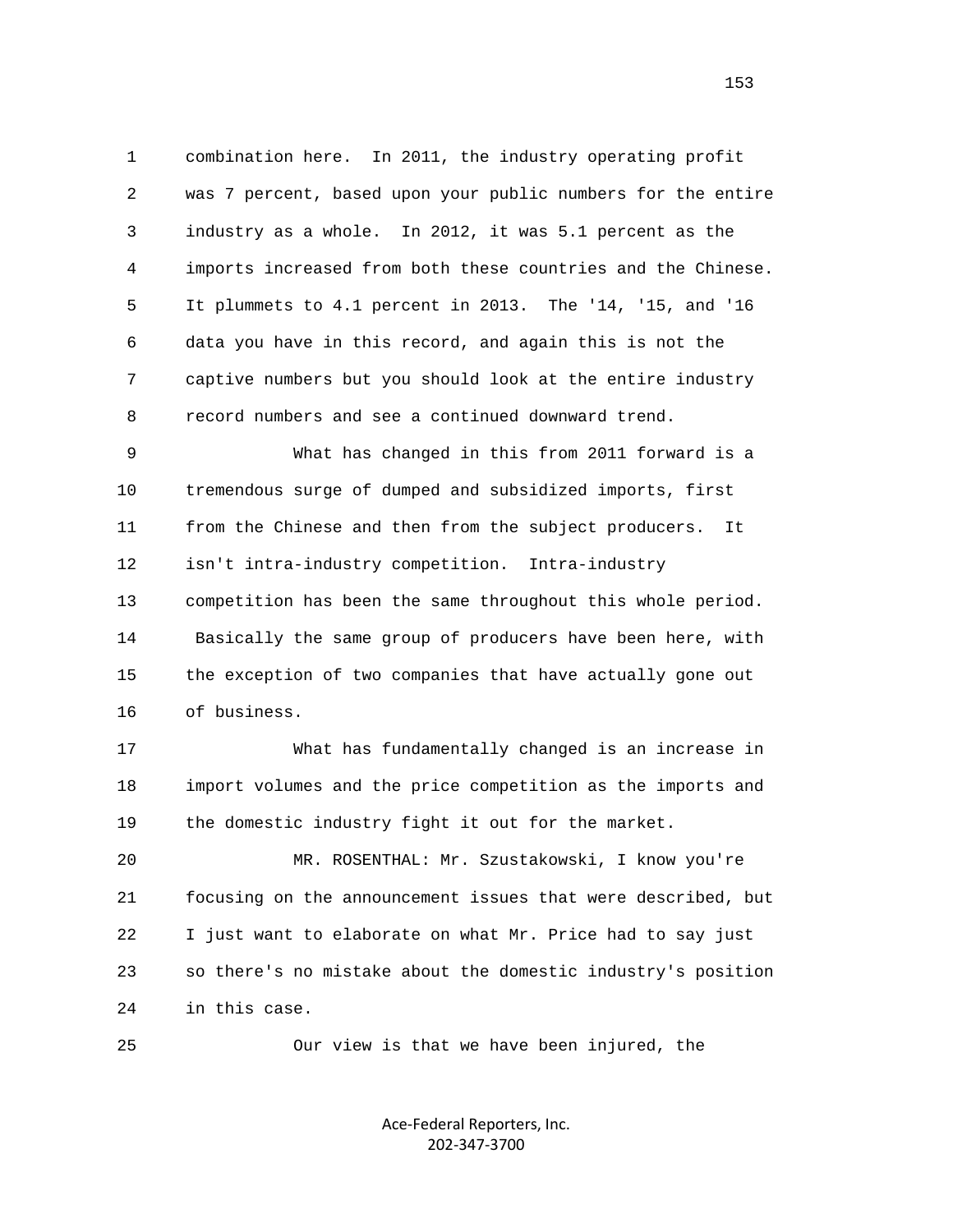1 domestic industry has been injured throughout this Period of 2 Investigation. We start off at the low point of the China 3 investigation, as Mr. Price noted, and have stayed at that 4 essentially low and unsustainable profitability level. So 5 unsustainable that the domestic industry witnesses have 6 testified to their inability to make the investments as 7 you've heard, and have been forced to lay off workers and 8 close facilities.

 9 So whatever momentary price announcements are 10 made, number one they're not realized into actual price 11 increases. Number two, they're not necessarily even 12 reflected in increased profitability because a lot of these 13 announcements are merely intended to cover increased costs. 14 And finally, so far we've seen no real change in 15 the industry's condition despite any announcement you may 16 have heard about in the overall profitability of the 17 domestic industry, which continues to have this overhang of 18 low-priced, large volume of imports. 19 MR. SZUSTAKOWSKI: Thank you for those answers.

 20 Let's dive into the 1080 tire cord. So I suspect that you 21 will be arguing that the domestic like product is 22 coextensive for the scope of these investigations. 23 Do any of the present U.S. producers make 1080 24 grade tire cord wire rod?

25 MR. ASHBY: Steve Ashby, Keystone. So we make

Ace‐Federal Reporters, Inc. 202‐347‐3700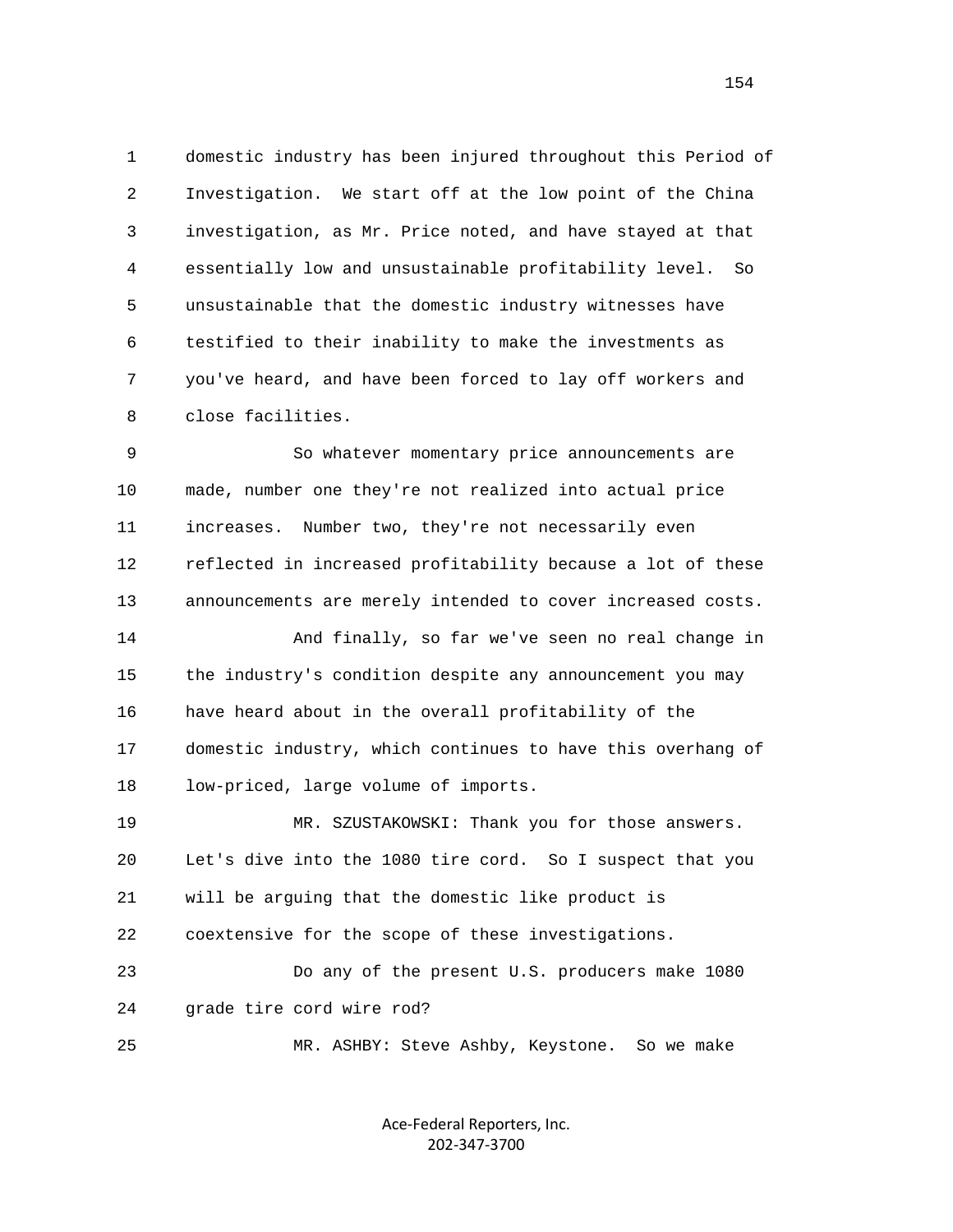1 1080 steels every day. We make that mainly for PC strand 2 applications, but we also--

 3 MR. ANDERSON: Steve, I need you to get closer to 4 the mike. People in the back can't hear you.

 5 MR. ASHBY: Okay. Thank you. We make 1080 every 6 day. So mainly for PC strand. We also make tire bead on a 7 production basis.

 8 MR. SZUSTAKOWSKI: I'm sorry? On what basis? 9 MR. ASHBY: Tire bead. We're actually in 10 production in a regular basis on tire bead. We don't make 11 tire cord today.

12 MR. SZUSTAKOWSKI: Are the U.S. producers--

 13 MR. CANOSA: Marcelo Canosa with Gerdau. We make 14 1080 grade. We don't make tire cord.

 15 MR. ROSENTHAL: We think the record will reflect-- 16 this is Paul Rosenthal--that there is at least one U.S. 17 producer that makes 1080 tire cord, but we can amplify that 18 in post-conference brief.

 19 MR. SZUSTAKOWSKI: Can 1080 tire cord wire rod be 20 made in an electric arc furnace? I think we heard 1080 or 21 higher. Is there any truth that you need a BOF furnace to 22 do this? I'd like to hear, ideally now, if using an EAF if 23 it's possible to make 1080 grade wire rod.

 24 MR. NYSTROM: If I could, Eric Nystrom, Nucor. We 25 do not make tire cord today. But what I will say, just in

> Ace‐Federal Reporters, Inc. 202‐347‐3700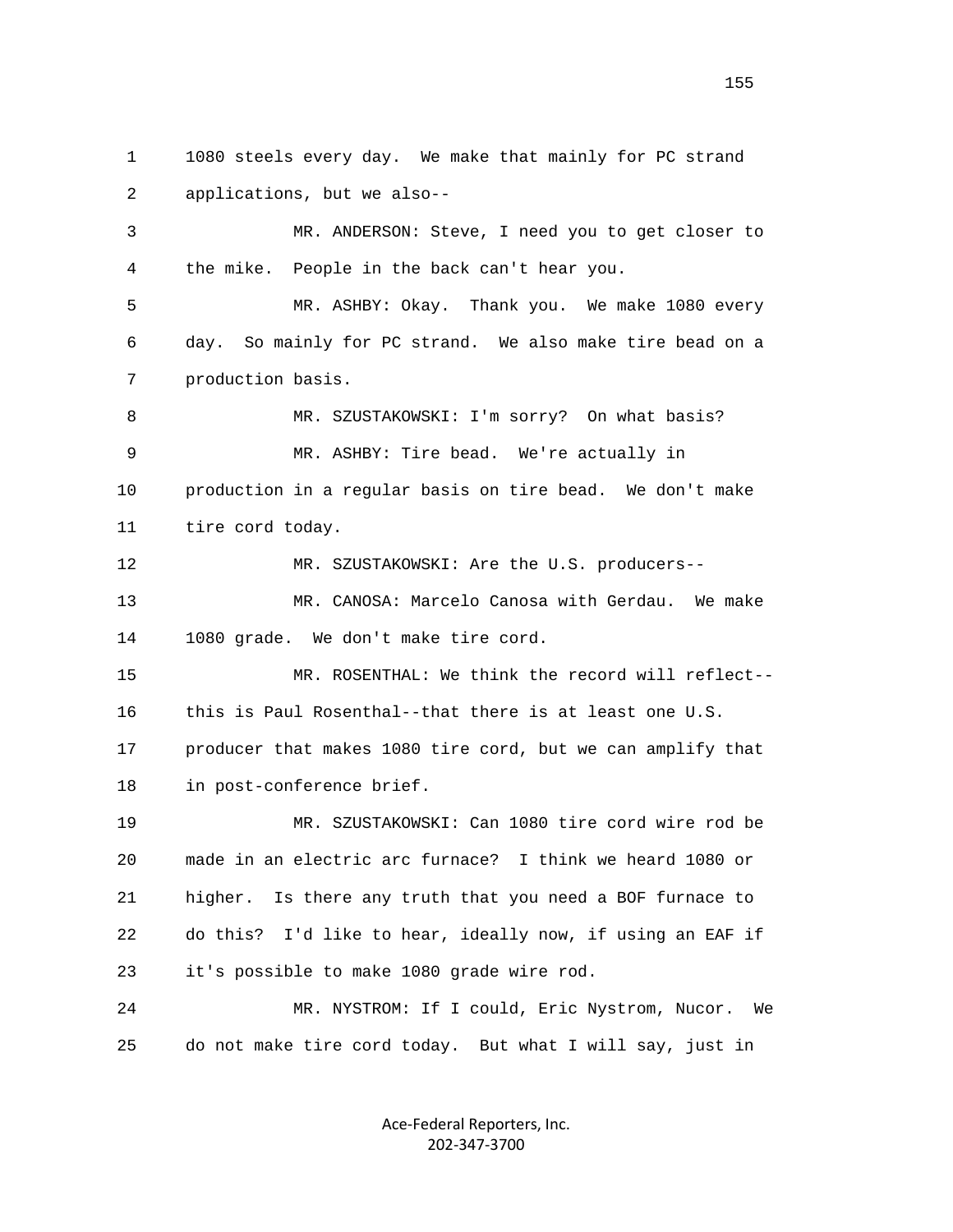1 general on the steel making process, that using the BO, the 2 basic oxygen process, basic oxygen furnace, or the EAF, you 3 can make low-carbon through high-carbon grades of steel, low 4 alloy, high alloy grades of steel. Basically they're just 5 two separate processes. A little bit different, but it's 6 really about creating the chemistry of the grade of steel 7 with the appropriate cleanliness of the grade of steel, as 8 was mentioned.

 9 In a basic oxygen furnace you start with pig iron 10 provided from a blast furnace. An an EAF you start with 11 scrap. You add pig iron. You add DRI, direct reduced iron, 12 and you can greatly homogenize and purify and reduce some of 13 the residual elements to make a very consistent steel, as 14 well. And you can add very high amounts of DRI, you can add 15 high amounts of pig iron as well. Producers around the 16 world do that.

 17 And again, you can make the full range of steels. 18 And likewise on the basic oxygen furnace, scrap is added 19 into that process up to 25 percent or so. And then you 20 produce a billet. And then once it's rolled on a wire rod 21 mill, that process is pretty uniform throughout producers in 22 this country and around the world.

 23 So there is a little difference there from the 24 steel making side, but as far as getting to the desired 25 carbon level it's very easy. As far as getting to the

> Ace‐Federal Reporters, Inc. 202‐347‐3700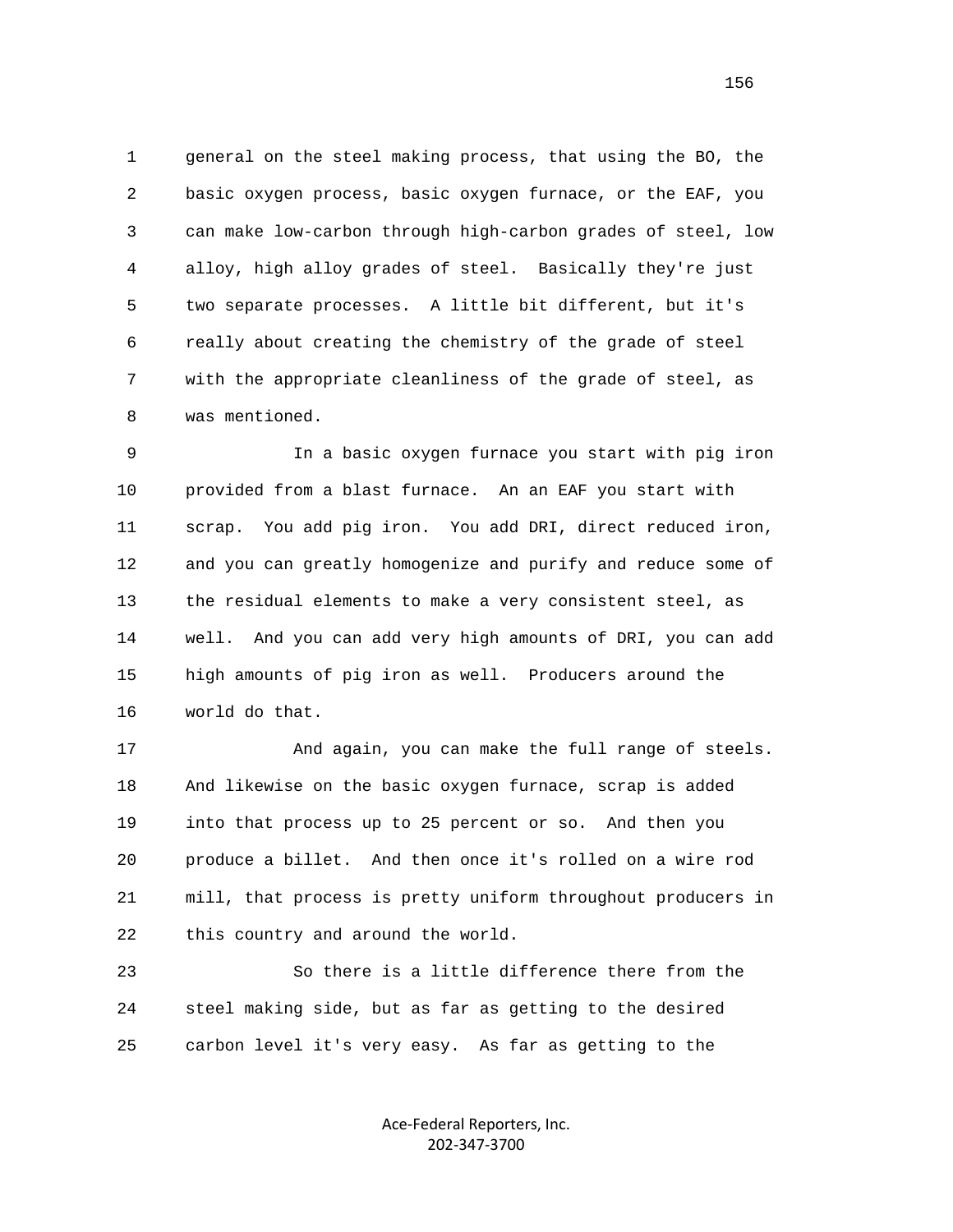1 chemistry and the cleanliness, they both take some attention 2 to detail and refinement. Both are possible, but just two 3 separate manners to get there.

 4 MR. SZUSTAKOWSKI: So if it's possible, then have 5 U.S. producers tried to make 1080 grade or higher tire cord 6 wire rod? And have they been--are any of these certified? 7 It sounds like the downstream consumer of this product is 8 expecting some sort of certification for this product. Are 9 you familiar with that process? Is it something you can 10 speak to now?

 11 MR. NYSTROM: Yes. From Nucor's perspective, with 12 our particular--one of our newer facilities, the Darlington, 13 South Carolina, facility, we are involved today in trials on 14 1080 bead. And we are going to continue to pursue those 15 trials.

 16 We have options available between not just that 17 local melt, but also melt from our Memphis facility, as 18 well. We have not necessarily prioritized it to date. It 19 hasn't been necessarily something based on the economics 20 that we wanted to dedicate the time and resources to it at 21 this particular point in time.

 22 It's not to say that we can't or we won't. It's 23 just kind of where we've been today in the process based on 24 today's marketplace.

25 MR. ASHBY: Steve Ashby, Keystone. So we do use a

Ace‐Federal Reporters, Inc. 202‐347‐3700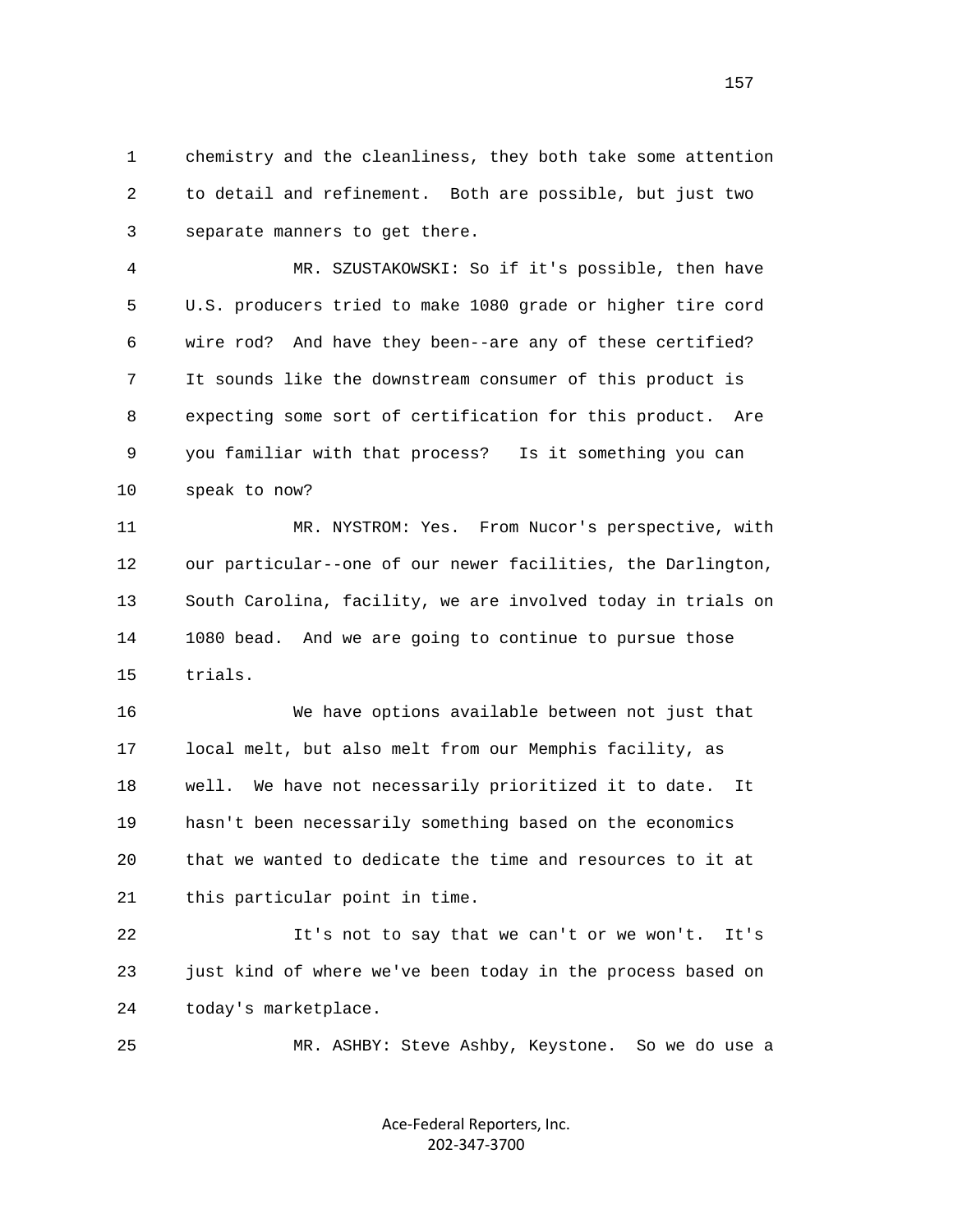1 pig iron when we're looking at low residual steels,

 2 particularly for high carbon grades like 1080, and 1070 3 grades of steel. We do that all the time, and it's very 4 important that we get the right recipe between pig iron and 5 scrap as we melt it.

 6 Should we pursue tire cord? It's a great 7 question, and probably we could if the prices were better. 8 But the import prices are so low right now there's no need 9 to proceed.

10 MR. ARMSTRONG: Chris Armstrong, Keystone 11 Consolidated Industries. To carry on Steve Ashby's point, 12 this is where I see these products being no difference 13 between them in terms of the injury caused by the imports.

 14 We, as I said in my testimony, have indeed gone 15 down trying to invest in the higher grade and higher quality 16 that's required in the steel industry to keep on investing. 17 In fact as we heard with the Respondent from, representing 18 the UK. But we have had to postpone those developments, 19 which again injures us, as even the imports of low carbon 20 reduce our margin drastically to the negative on low-carbon 21 rod and medium and high carbon rod. The investments that 22 we've already made do not achieve the return on capital 23 employed, and that causes us to have to delay the projects 24 because we simply do not have the cash to actually invest in 25 them. It's a luxury we do not have.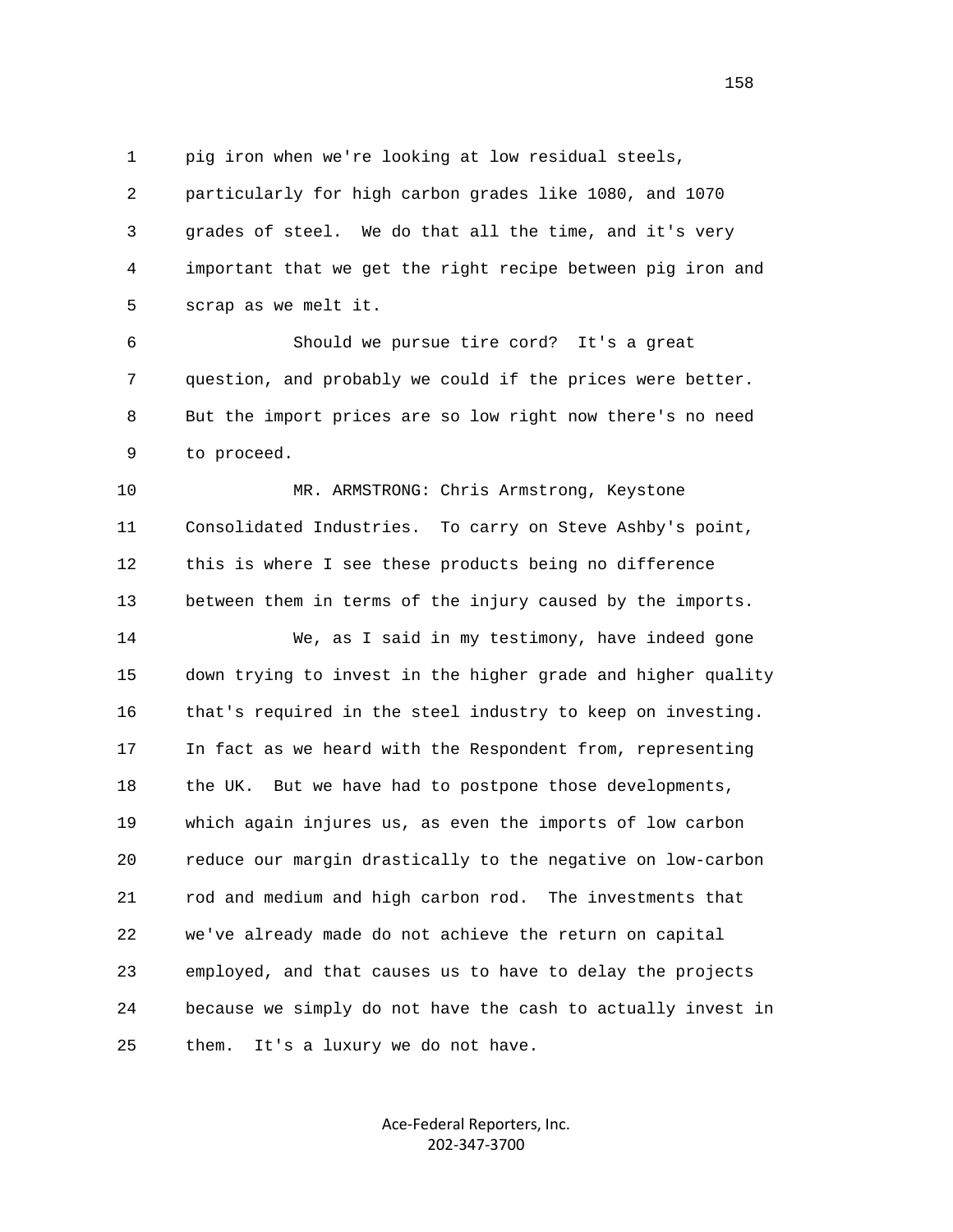1 We very much use debt in our companies, and if 2 you look across the accounts of all of our people sitting at 3 this bench you will see a big use of financing in trying to 4 support those investments.

 5 If you look at some of the accounts of the 6 Respondents, I would wager some in particular I know because 7 they're public companies do not have debt at all. And some 8 of the Respondents from foreign countries were the 9 beneficiaries of either very sweeping, effectively 10 quasi-bankruptcy processes as in the United Kingdom, where 11 that company, British Steel, as it was called in its birth 12 day being apparently in the past 12 months, that site has 13 had steel processing on it continually since the mid-19th 14 Century, and was recently sold for one pound because it was 15 so unprofitable because of heavy imports in their country.

 16 And a lot of liabilities were alleviated with the 17 purchase, with the acquisition of this conditional 18 acquisition that did not go with that acquisition, which 19 resulted in a major cost shift of that company.

 20 They used that opportunity to invest in the 21 higher products like tire bead and so forth, but note that 22 they have to export because they don't have a market for it 23 in their own domestic market.

 24 And so the whole import price injury cuts across 25 all grades, all products, all specifications, even if the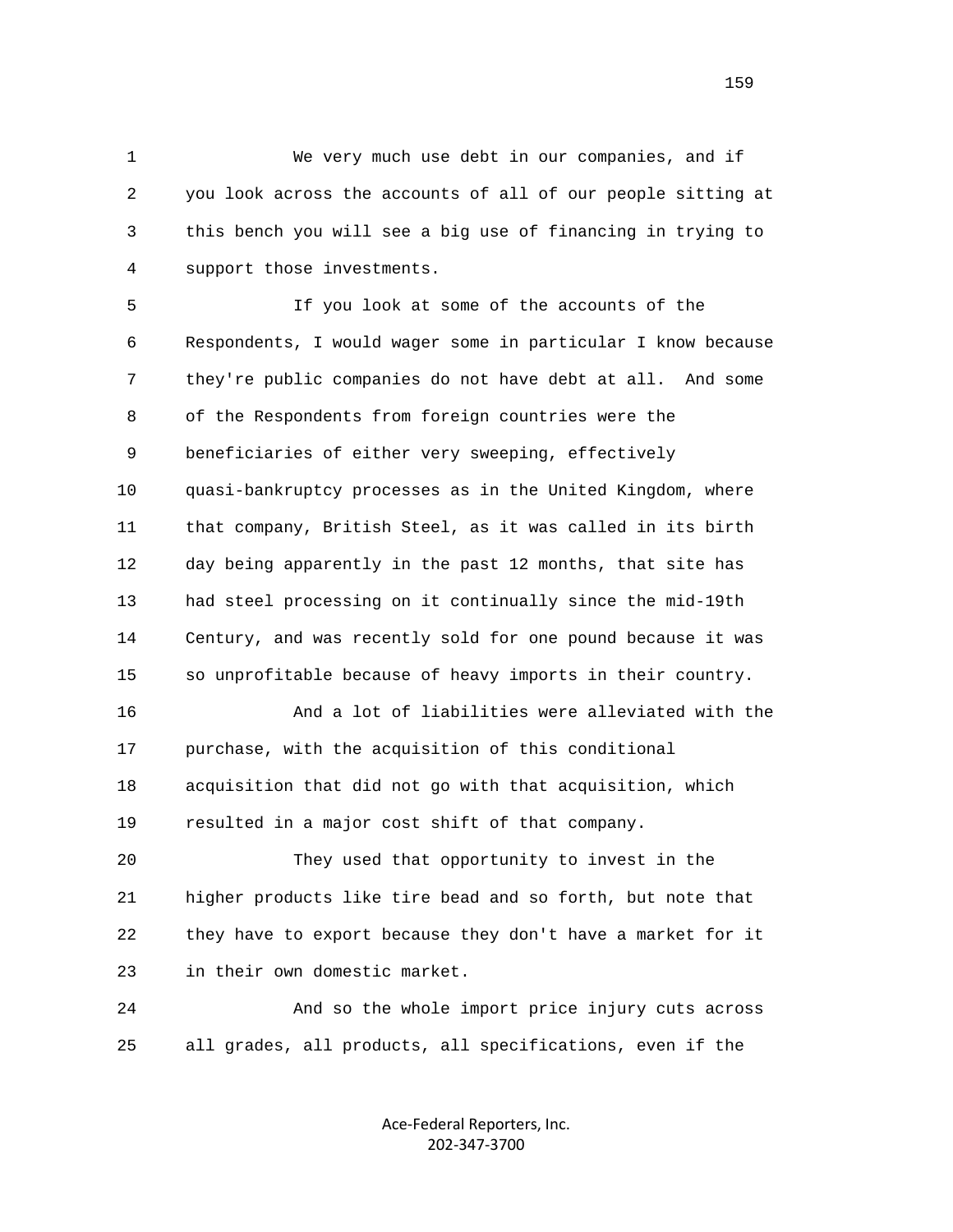1 injury is caused at the lower end of the range. It 2 constrains the U.S. domestic industry from responding to 3 that. 4 MR. SZUSTAKOWSKI: I think Mr. Price is waiting to 5 say something, but I'm happy to --- 6 MR. PRICE: If you have another question for him, 7 go ahead. 8 MR. SZUSTAKOWSKI: No, that's okay. Go ahead. 9 MR. ROSENTHAL: If you don't mind? 10 MR. SZUSTAKOWSKI: Sure. 11 MR. ROSENTHAL: I just wanted to clarify really 12 two things that were said about the tire cord and bead by 13 the Respondent, and then follow up your question. 14 There was an exemption granted in the early 2000 15 case to deal with this issue. And I would argue it was a 16 mistake for the domestic industry to do that. We did it at 17 the behest of some of the customers in the back of the room 18 who asked for that, and the idea was that if we did that, 19 the domestic industry did that, there would be an 20 opportunity to work with its customers to develop that 21 product and begin to sell that product to them. 22 That ultimately did not materialize the way the 23 domestic producers had intended in large part because 24 pricing overall did not improve for that product. And why 25 was that? Because it was exempted from the scope of the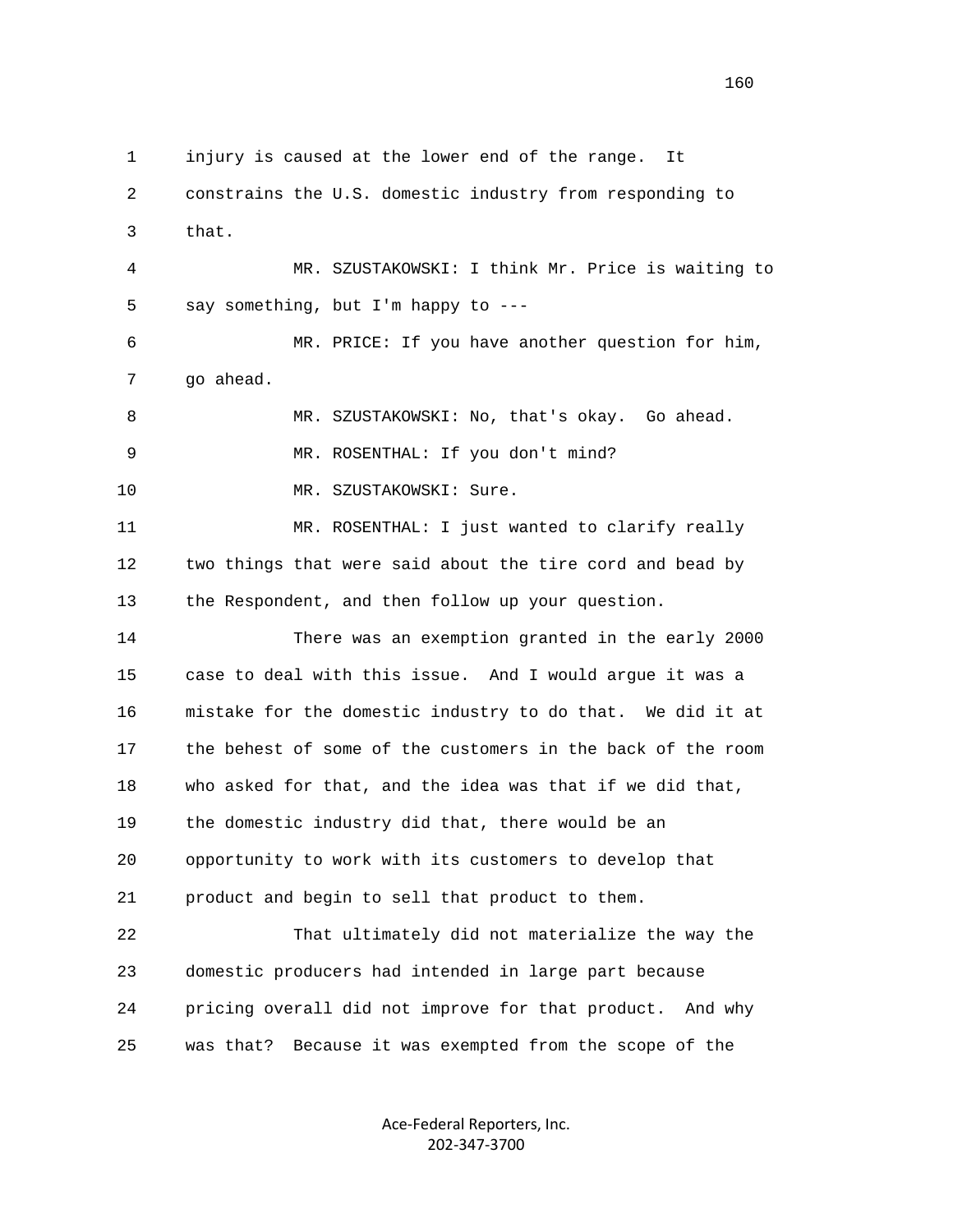1 case--not because it was not the same like-product, which I 2 want to come back to at another point--but because there was 3 a practical decision made, we're going to exempt that in the 4 hopes that we'll be able to work with our customers to 5 develop that product and pricing will get better in the 6 future. That did not happen.

 7 Every one of these companies is capable of 8 producing that product. Several of them in this room who 9 had developing plans for making that product, but pricing 10 was not favorable to do that.

 11 The reason why we did not grant an exemption in 12 the China case and this one, too, is for exactly the same 13 reason. Once that exemption is granted, there is no 14 incentive for the customers to work with the domestic 15 producers to develop that product, which they're fully 16 capable of making.

 17 It is an economic decision, not a physical 18 characteristics issue, not a capability issue. It's an 19 economics decision. If the price is right, every one of 20 these companies can make it.

21 MR. SZUSTAKOWSKI: Mr. Price.

22 MR. PRICE: Alan Price, Riley Rein.

 23 Two other things just to go into that 1080 tire 24 cord exemption that existed it's actually also been an 25 enforcement nightmare in a lot of these cases because a lot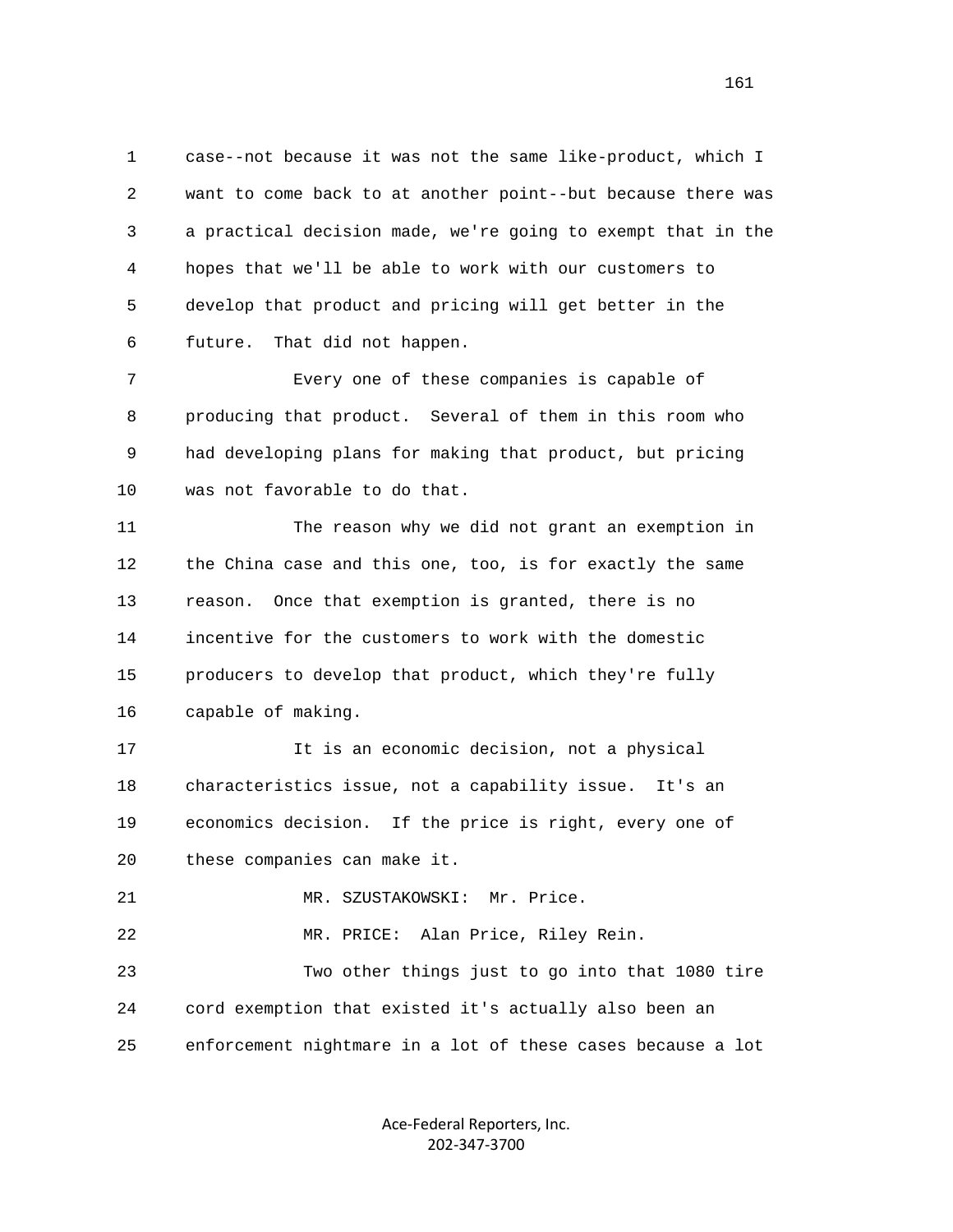1 of other things have been -- and people have forced into 2 that definition, so that definition is not an actual -- you 3 know is something that I think could be used at this point 4 effectively or we'd have serious concerns and have to really 5 -- it'd have to be fundamentally examined.

 6 And as the other side says, there's been a lot 7 of changes out there, so I don't know what they're calling 8 tire cord and what they're not at this point, but it would 9 be a big issue going forward.

 10 There's also sort of a false premise here based 11 upon steel mill configuration. Wire rod production is the 12 charge of basically a billet into a rolling mill at the end 13 of the day that rolls the wire rod. Most mills, but not all 14 mills in the United States or globally, actually produce 15 their own billets and blooms. There are a variety of mills 16 that have sourced and including this type of billet globally 17 and then roll them. So even if your own mill have the hot 18 end at all it doesn't mean that you cannot roll this product 19 and produce this product. So there are a variety of 20 complications in there and we can address it more in the 21 post-hearing brief, but we want to make sure that some of 22 these are out on the table.

 23 MR. SZUSTAKOWSKI: Thank you. That actually 24 concludes my questions. I appreciate your answers. 25 MR. ANDERSON: Alright, thank you, Mr.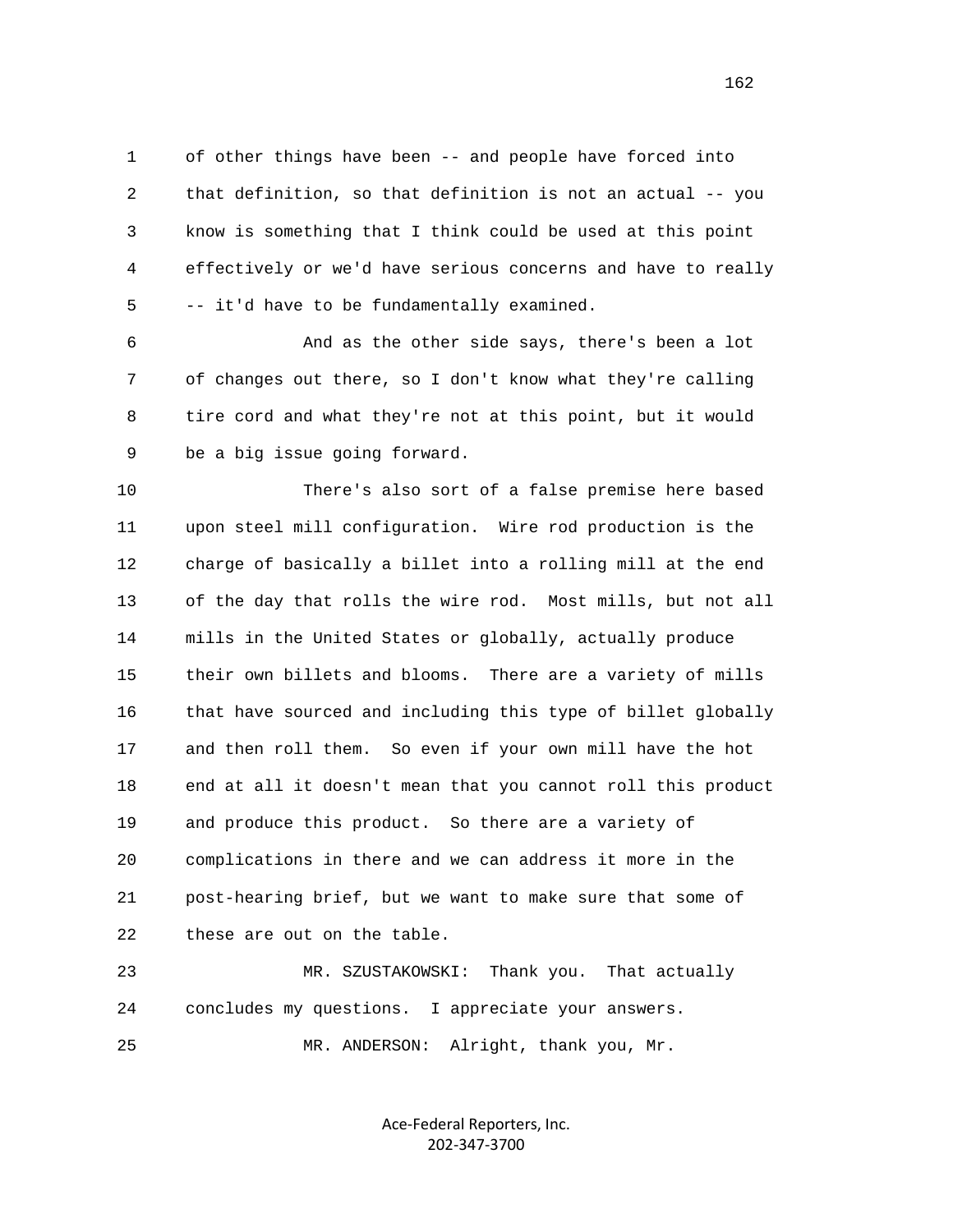1 Szustakowski. And now Ms. Viray-Fung.

| $\overline{2}$ | MS. VIRAY-FUNG: Good afternoon. Thank you for                |
|----------------|--------------------------------------------------------------|
| 3              | being here. Let's stay on the topic of domestic-like         |
| 4              | product for just a minute longer. I'm hearing some answers.  |
| 5              | I know I expect everybody is going to expand on this         |
| 6              | significantly in your post-conference briefs. I'd be         |
| 7              | curious in hearing a nutshell rendition of what your         |
| 8              | domestic-like product response is.                           |
| 9              | MS. CANNON:<br>This is Kathy Cannon.                         |
| 10             | Let me start with a few responses. First, they               |
| 11             | claim that one reason you should consider changing the like  |
| 12             | product from what you'd defined it to be back in the earlier |
| 13             | case from the 2000s was because at that time the tire cord   |
| 14             | was excluded from the scope, so the scope was different. I   |
| 15             | mean that's really backwards in my mind. If you've excluded  |
| 16             | it from the scope and you've nonetheless included it in the  |
| 17             | like product, which is what the Commission did in the        |
| 18             | earlier round of cases all the more reason to put it in the  |
| 19             | like product when it is in the scope here.                   |
| 20             | Number two, they've made several claims that one             |
| 21             | of the reasons you should treat it as a separate like        |
| 22             | product is because we don't make it, but it's basic law that |
| 23             | a domestic-like product cannot be defined by something the   |
| 24             | U.S. industry doesn't make, so if, in fact, there was        |
| 25             | something that they're identifying that we don't make you    |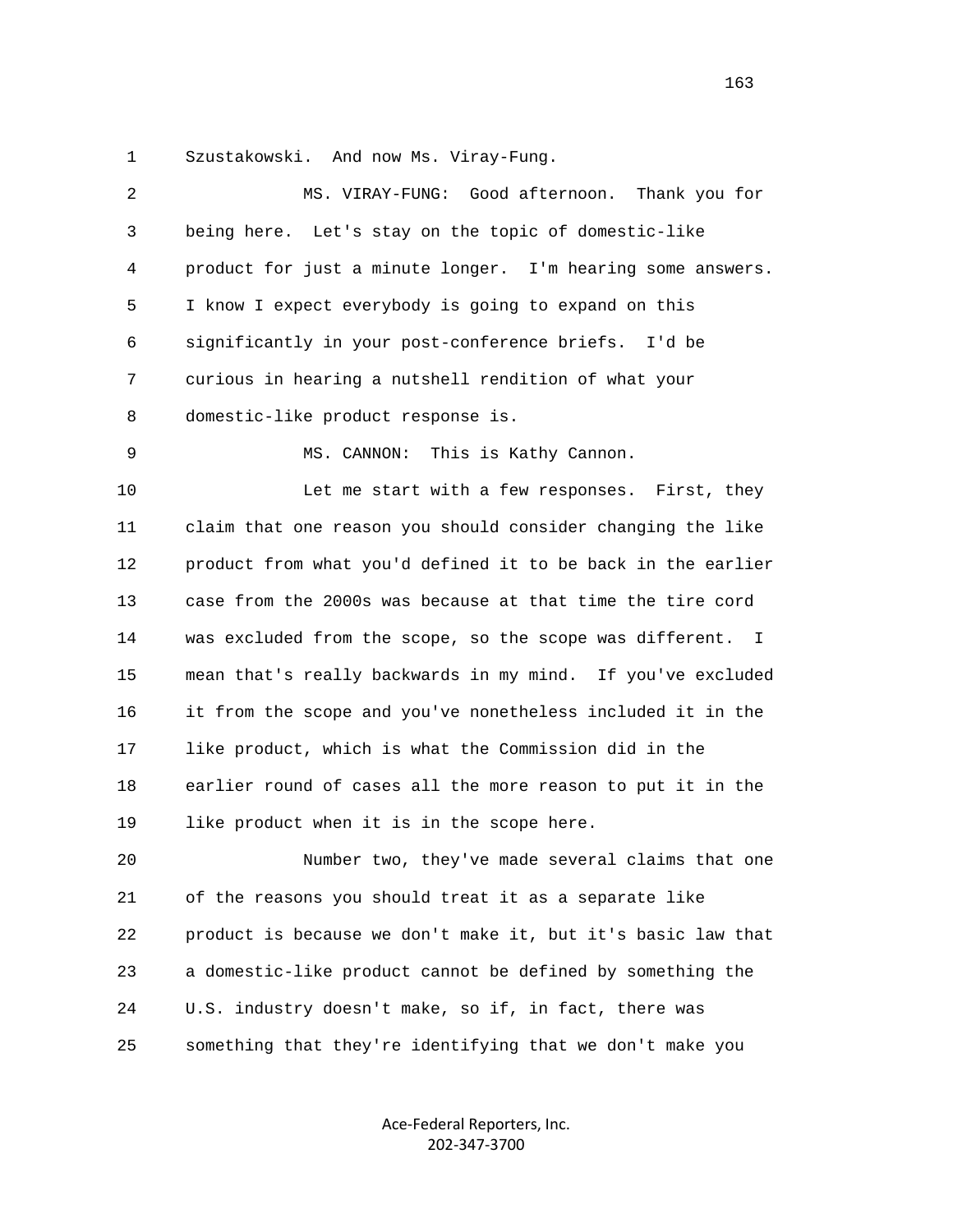1 couldn't name that as a like product. You'd have to find 2 the most similar product that we do make.

 3 And the third legal point I would add is that 4 when they've tried to differentiate the product based on the 5 production process, the basic oxygen furnace versus EAF 6 process and said that's one of the factors you consider, 7 manufacturing process. They're using that in the wrong 8 context because in the domestic-like product analysis you 9 only look at that factor if in the United States you have 10 two products being produced during two different processes. 11 So if you had two products, one of which was produced using 12 that process and one was used doing a different process that 13 would be a factor to consider. But what they're saying is 14 you know we produce it that way overseas. Here they 15 produce everything using the EAF process. That doesn't 16 differentiate your analysis for purposes of defining a U.S. 17 like product, so it's a mistaken application of that 18 particular point.

 19 In the end, and we'll brief this more thoroughly 20 going through your normal six like product factors, I think 21 you will find that the analysis and the facts that the 22 Commission considered to reach this conclusion that it was a 23 single-like product coextensive with the scope of the case 24 here is basically the same analysis that you undertook in 25 the earlier case.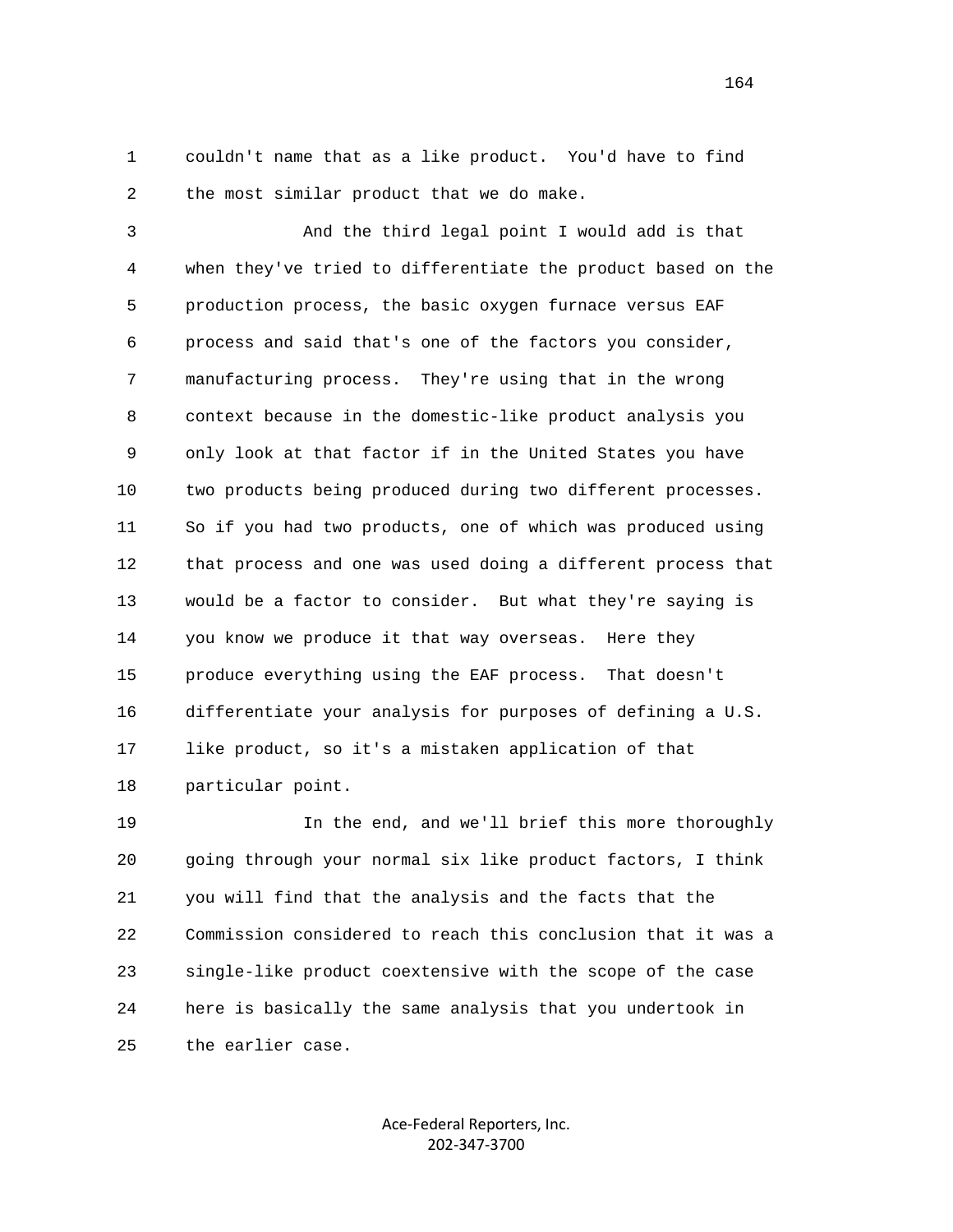1 MS. VIRAY-FUNG: Anyone else? 2 Okay, moving on, domestic industry, on page 15 3 of the petition there was a note that Evraz Rocky Mountains 4 shares has the same parent company as a Russian producers. 5 Do the Petitioners have any information regarding whether 6 appropriate circumstances exist to exclude Evraz from the 7 domestic industry as a related party? 8 MS. CANNON: We do not believe that Evraz 9 should be excluded as a related party and we will address 10 that more specifically in our brief. 11 MS. VIRAY-FUNG: Thank you. Any further related 12 party issues that we should be aware of? Okay. 13 So we heard earlier that demand was flat, 14 possibly declining. Maybe this was addressed, but I 15 might've missed it. What were the factors that caused flat 16 or declining demand? 17 MR. CANOSA: Marcelo Canosa with Gerdau. 18 It's difficult to point to one sector. Wire rod 19 is one market out there that serves different industries. 20 You have the construction industry that's been picking up 21 slowly. You had the oil and gas industry that was down 22 significantly in the last couple of years. You had the 23 automotive that's been up there, but flat in the last couple 24 of years, so it's difficult to point to what was the cause 25 for the market to be flat to maybe slightly down in the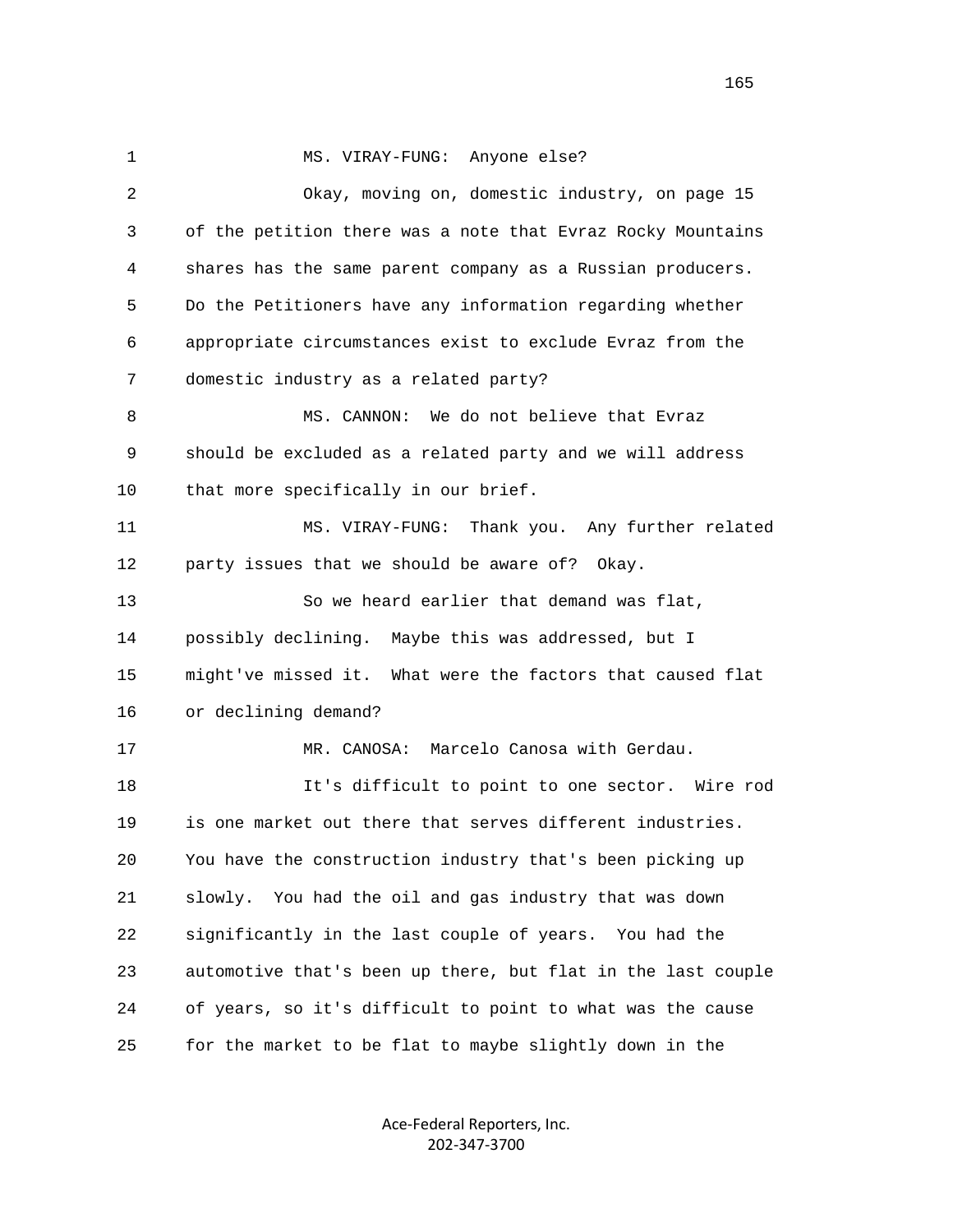1 last year. That would be my comment. We, at Gerdau, are 2 projecting the market to be flat this year again, the wire 3 rod consumption to be flat again. 4 MS. VIRAY-FUNG: For this year? 5 MR. CANOSA: For this year. 6 MS. VIRAY-FUNG: What about in the future? 7 MR. CANOSA: We can speculate what's going to 8 happen with the infrastructure. I think one of our 9 customers in the early morning talked about the Buy 10 American, justifying the Buy American is going to increase 11 by the infrastructure projects, so you can speculate that 12 that could increase the demand of wire rod, but waiting to 13 see first. 14 MR. ROSENTHAL: This is Paul Rosenthal. 15 As we've seen from other Buy America and other 16 infrastructure I would say proposals, it takes a long time 17 to get from a proposal to enactment and implementation. If 18 a new infrastructure bill were enacted tomorrow, I think you 19 wouldn't see demand increasing as a result of that for years 20 to come or until years passed because even with the shovel 21 ready projects in the URA back in 2009 there really wasn't 22 that much of an increase in demand, at least I remember 23 having conversations about steel and wire rod and other 24 products and you didn't see much happen any time soon.

25 MR. NYSTROM: And if I could add, on the Buy

Ace‐Federal Reporters, Inc. 202‐347‐3700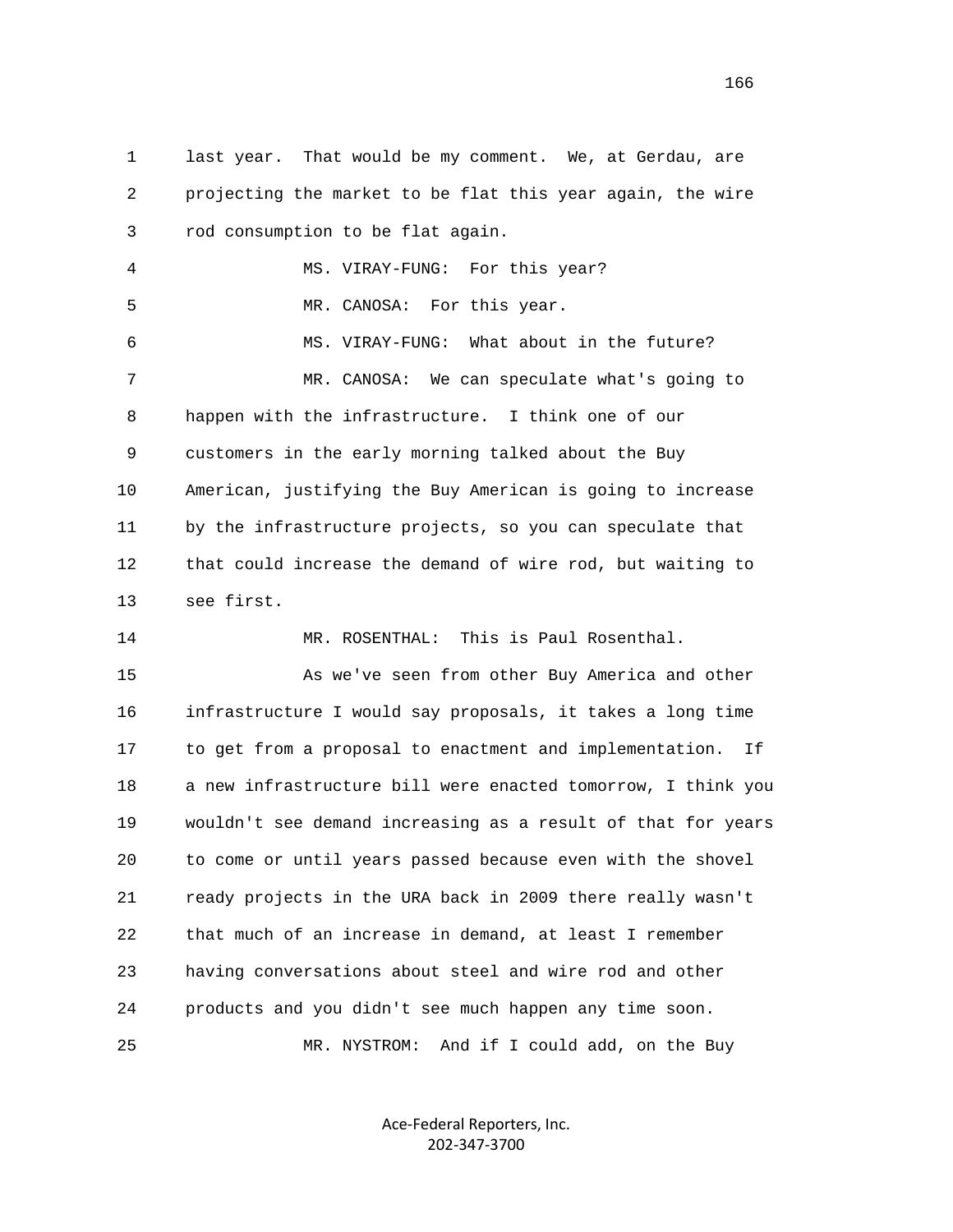1 America provision, it's still a pretty small portion of the 2 wire rod consumption here in the United States, so you know 3 how much that we see an infrastructure build out you know 4 again if there's Buy American that isn't necessarily going 5 to be a large percentage of the wire rod market. 6 MS. VIRAY-FUNG: Do you know what percentage it 7 is or can you say in the brief? 8 MR. NYSTROM: I really do not, other than it's 9 small. 10 MR. ARMSTRONG: Keith Armstrong, Keystone 11 Consolidated Industries. 12 Just to add further, it wasn't going to be my 13 original point, but to the Buy American provision, which is 14 relatively small in the rod -- I mean it's certainly under 15 10 percent of demand. 16 Remember as well, though, when we're dealing 17 with Buy America projects, it's not that a hundred percent 18 of the material should be American. It's that a certain 19 percentage, very high percentage admittedly has to be 20 American sourced. As a result, the use of imports can still 21 be used as a price weapon against us and that is indeed why 22 many of the people behind me, indeed, keep a balance of 23 import and domestic purchases because they use the import to 24 control the prices in the domestic market, so that was just 25 to add to that point.

> Ace‐Federal Reporters, Inc. 202‐347‐3700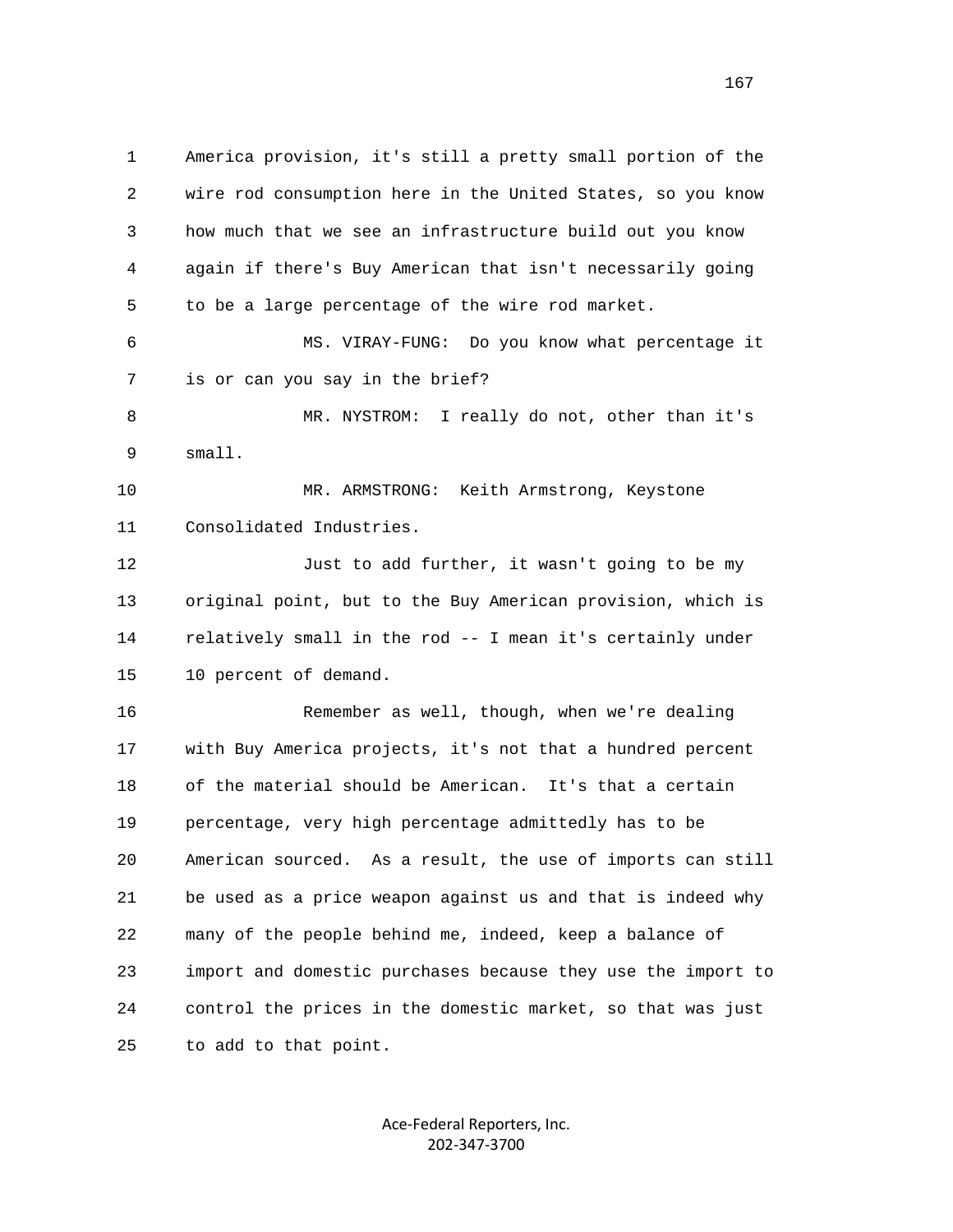1 But to go back to your original question, if I 2 may, which was why has demand remained flat, slightly 3 waning, in my view it's because nothing's changed. Despite 4 the hard work of this Commission in terms of finding against 5 China, and that ruling, I suppose the whole point of this 6 hearing is to show that that was replaced and some. And so 7 on the supply side, you came back and nothing changed. And 8 on the demand side, notwithstanding the infrastructure 9 projects which haven't been approved yet and will be still 10 years in the making to actually come to fruition, the 11 economies of the world, as you can see by the growth rates 12 has been relatively flat and nothing has really changed very 13 much in that and so really it's rather a statement of the 14 obvious again, but nothing changed from our perspective in 15 terms of that supply and demand equation to shift those. 16 MS. VIRAY-FUNG: So you're saying global demand 17 has also been flat or declining? 18 MR. ARMSTRONG: I think, as you can see, China 19 -- just to use that example, China had a vast reduction in 20 its growth of which it's still bubbling along at the 6 21 percent level, but all that does is create -- and the UK the 22 same in terms of still reeling from the great recession and 23 all that does is every company has to -- particularly the 24 people who are importing into this country have to find an 25 output for their production.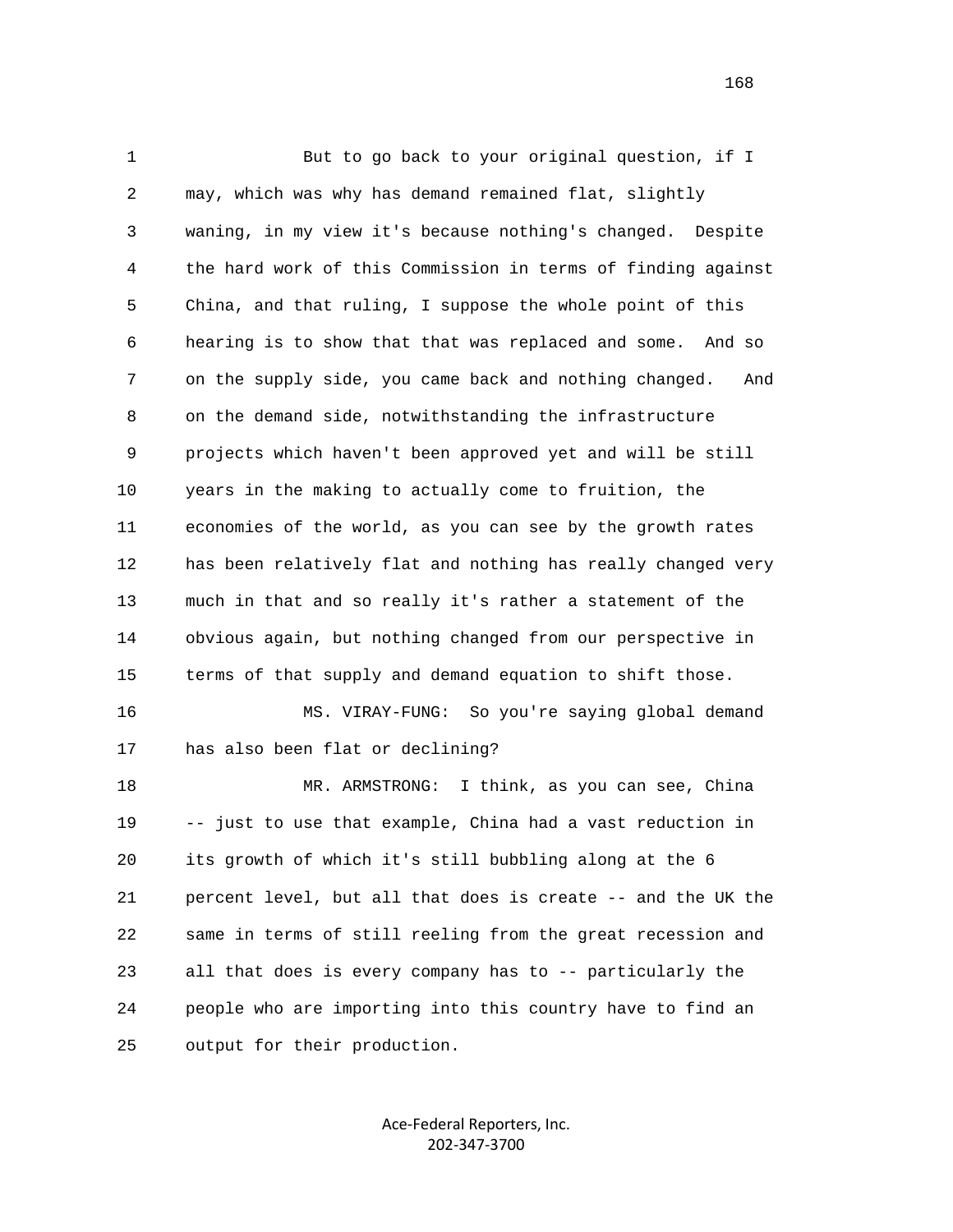1 And as I said in my testimony, there is no 2 consequence to their domestic markets as to what the price 3 would be when they send it offshore and also we live in this 4 great country and this great country is one of the highest 5 consumers of everything, including steel, and so it's a 6 natural location to send your product to and far and away 7 above any of the other countries outside of China because -- 8 China is actually the only country that actually beats 9 America in terms of steel consumption and of course good 10 luck trying to import steel into China, so yes, across 11 worldwide and that is, in fact, probably been behind the 12 expansive exports as well. And when this Commission really 13 did great work to pass a ruling on China, the others that 14 were left out, the people that are the subject of this 15 hearing saw that opportunity and took advantage of it. 16 MS. VIRAY-FUNG: Thank you. 17 In the petition you indicated that domestic 18 production capacity fell between 2014 and 2016. Was that 19 due to the closure of ArcelorMittal; were there other 20 factors that caused this reduction in capacity? 21 MR. CANOSA: Marcelo Canosa for Gerdau. 22 I can only speak for Gerdau and our domestic 23 capacity hasn't decreased. 24 MR. VIRAY-FUNG: I'm sorry; what was that? 25 MR. CANOSA: Our domestic capacity hasn't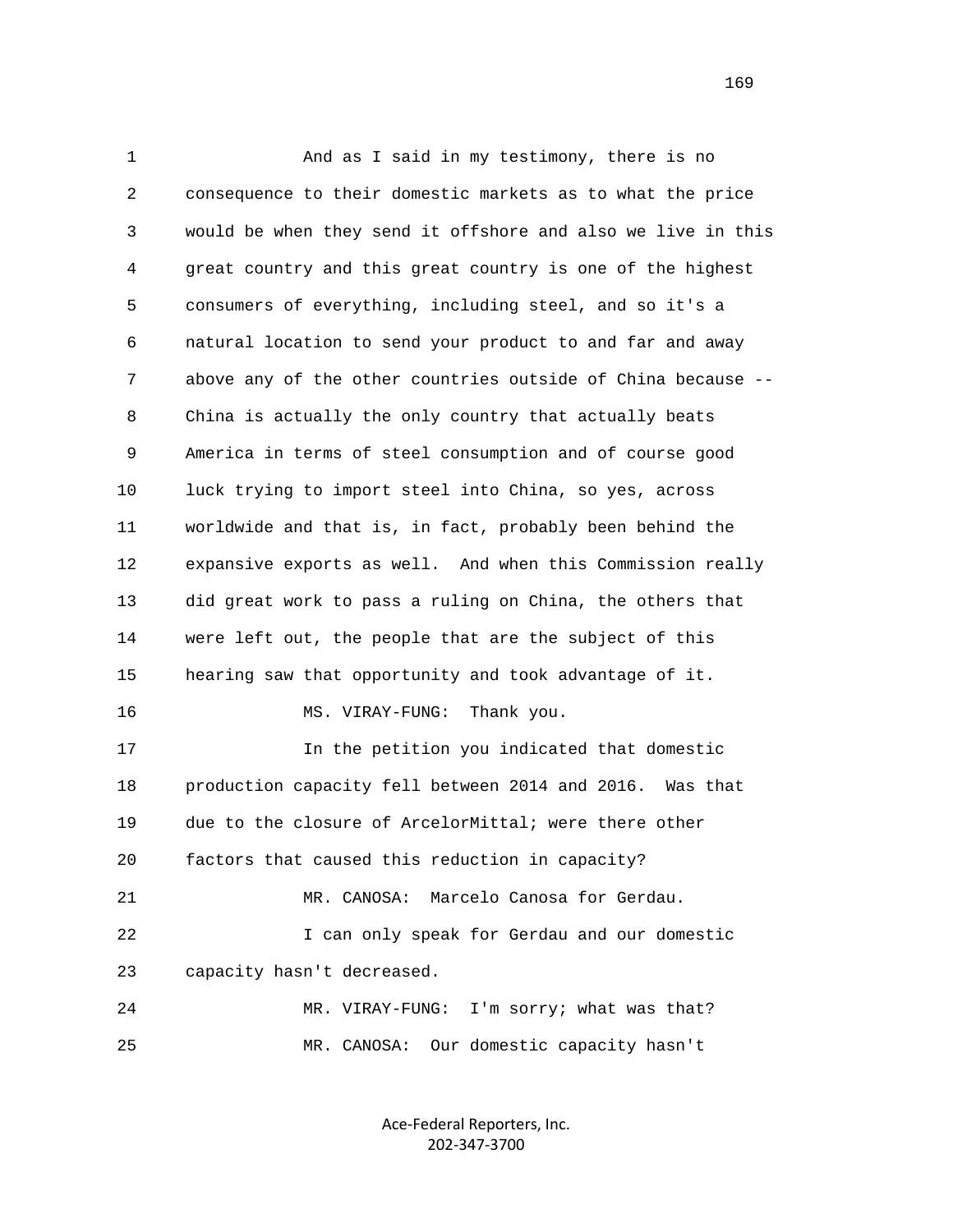1 decreased.

 2 MS. VIRAY-FUNG: Has not decreased. 3 MR. CANOSA: I'm just speaking for Gerdau. 4 MS. VIRAY-FUNG: Okay. 5 MR. ROSENTHAL: I think we'd prefer to answer 6 the rest of that in our post-conference brief so we can give 7 you the full picture for all the companies who supplied 8 data. 9 MS. VIRAY-FUNG: Okay, thank you. 10 Maybe this will be also for the post-conference 11 brief, were any producers shifting any portion of their 12 capacity to produce another product? 13 MR. ROSENTHAL: I think we'll answer that one in 14 post-hearing as well. 15 MS. VIRAY-FUNG: Okay. 16 Were there any supply constraints the domestic 17 industry experienced during the POI? 18 MR. CANOSA: Marcelo Canosa with Gerdau. 19 We had no supply constraints. 20 MR. ASHBY: Steve Ashby, Keystone. 21 There was no constraints whatsoever. In fact, 22 during the POI if one of our customers called and maybe 23 their imports were late on every inquiry we made sure that 24 we helped them and we got them the product that they needed 25 when they needed it.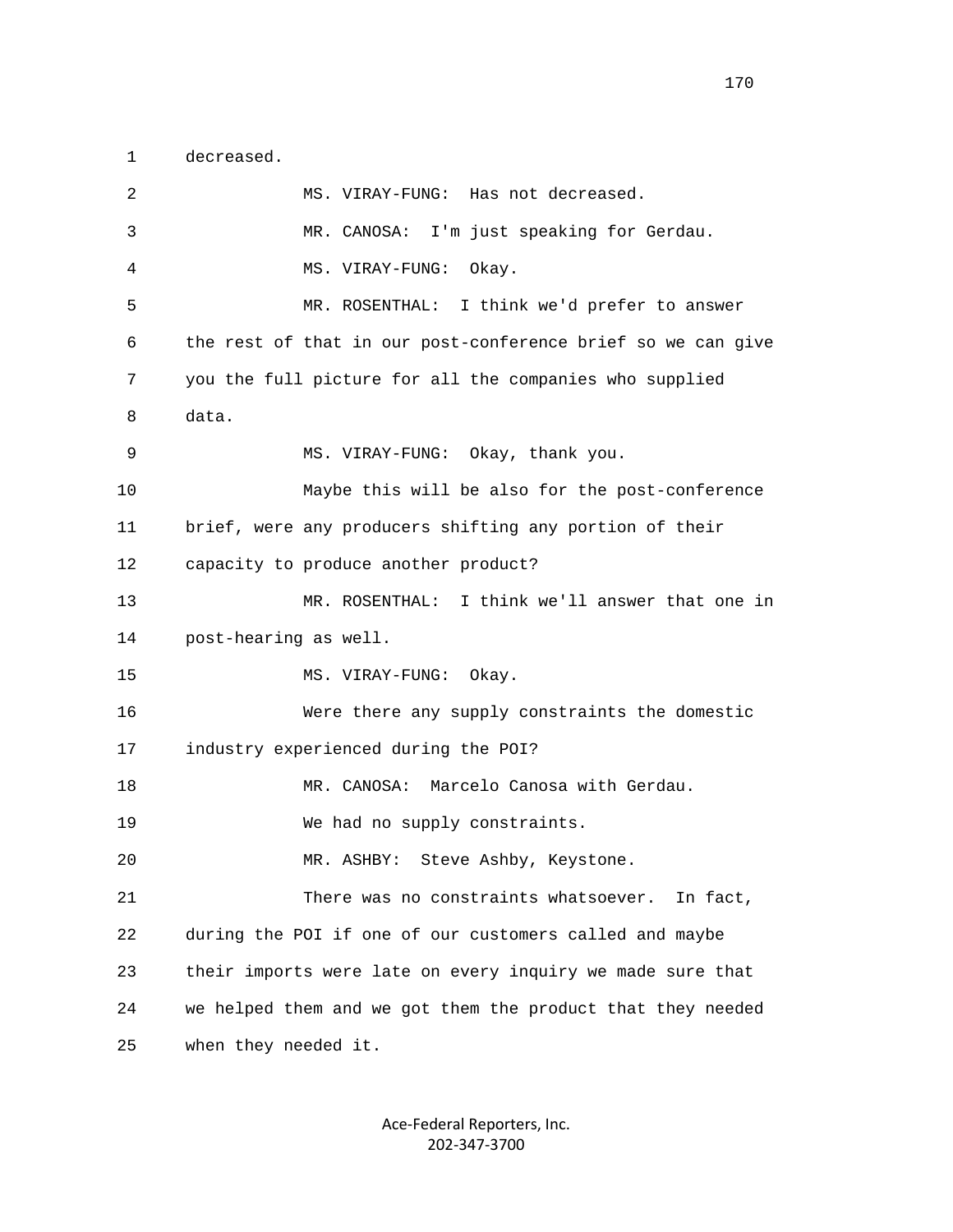1 MS. VIRAY-FUNG: So there were no instances 2 where a domestic producer could not meet a customer's 3 quantity request? 4 MR. ASHBY: Not at Keystone. 5 MS. VIRAY-FUNG: Okay. 6 MR. NYSTROM: Eric Nystrom from Nucor. I would 7 say the same. You know what you couldn't find from time to 8 time is something in a particular mill that has a short lead 9 time request that may not be able to be reached, but across 10 Nucor Corporation we did not have any supply constraints 11 during the period of investigation here. 12 MR. PRICE: Alan Price. 13 So we've seen across the series of steel cases, 14 oh, there's a two-day outage or a one-week outage or a 15 three-week outage or something like that that might happen 16 at an individual facility, but across the mills, across the 17 industry there's plenty of capacity available. These are 18 not the types of little blips -- those little blips don't 19 cause hundreds of thousands of tons of imports to come in. 20 It would take you know several months to come in. Anything 21 they point to is sort of these red herrings and they keep on 22 getting thrown out in case after case to distract the 23 Commission. 24 MR. CANOSA: Marcelo Canosa. 25 To add to Mr. Price's comment about the outage,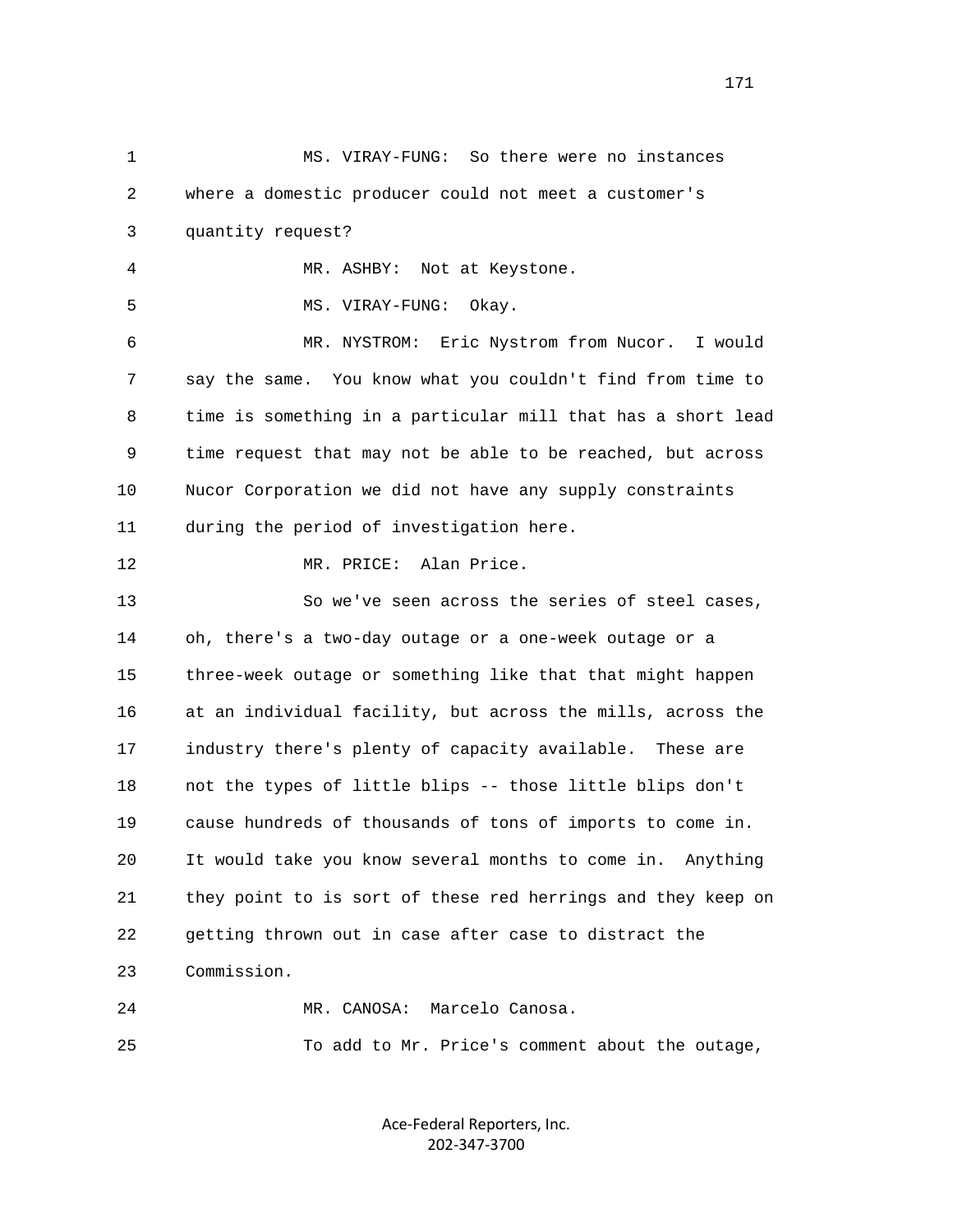1 yes, sometimes we do have plant outage in our mills that 2 might have a blip here and there of delayed delivery, but 3 that's normal for the operations. It's not a fundamental 4 problem of not delivering the material or not having 5 capacity. 6 MS. VIRAY-FUNG: Thank you. 7 I'd like to shift to pricing and raw materials. 8 I'm hearing a lot about scrap prices. Scrap prices 9 increased, decreased during the period of investigation? 10 MR. NYSTROM: Eric Nystrom, Nucor. 11 Scrap prices are continually increasing, 12 decreasing. They're really they're all over the place. And 13 certainly over the last few years and we would expect that 14 to continue. But again, I'll just go back to you know the 15 market's supply and demand is really what drives what our 16 domestic pricing is. And in the presence of cheap imports, 17 even small quantities, they really drive the pricing that we 18 need to transact at regardless of what's happening with our 19 scrap. Hopefully, we can recover our costs, but you know 20 it's basically you've got to sell according to market and 21 keep volumes on the mills and keep everybody working. 22 MS. VIRAY-FUNG: Okay. 23 MR. ASHBY: Steve Ashby at Keystone. 24 There are lots of other costs to produce steel 25 than just scrap. That's all you've heard about today, but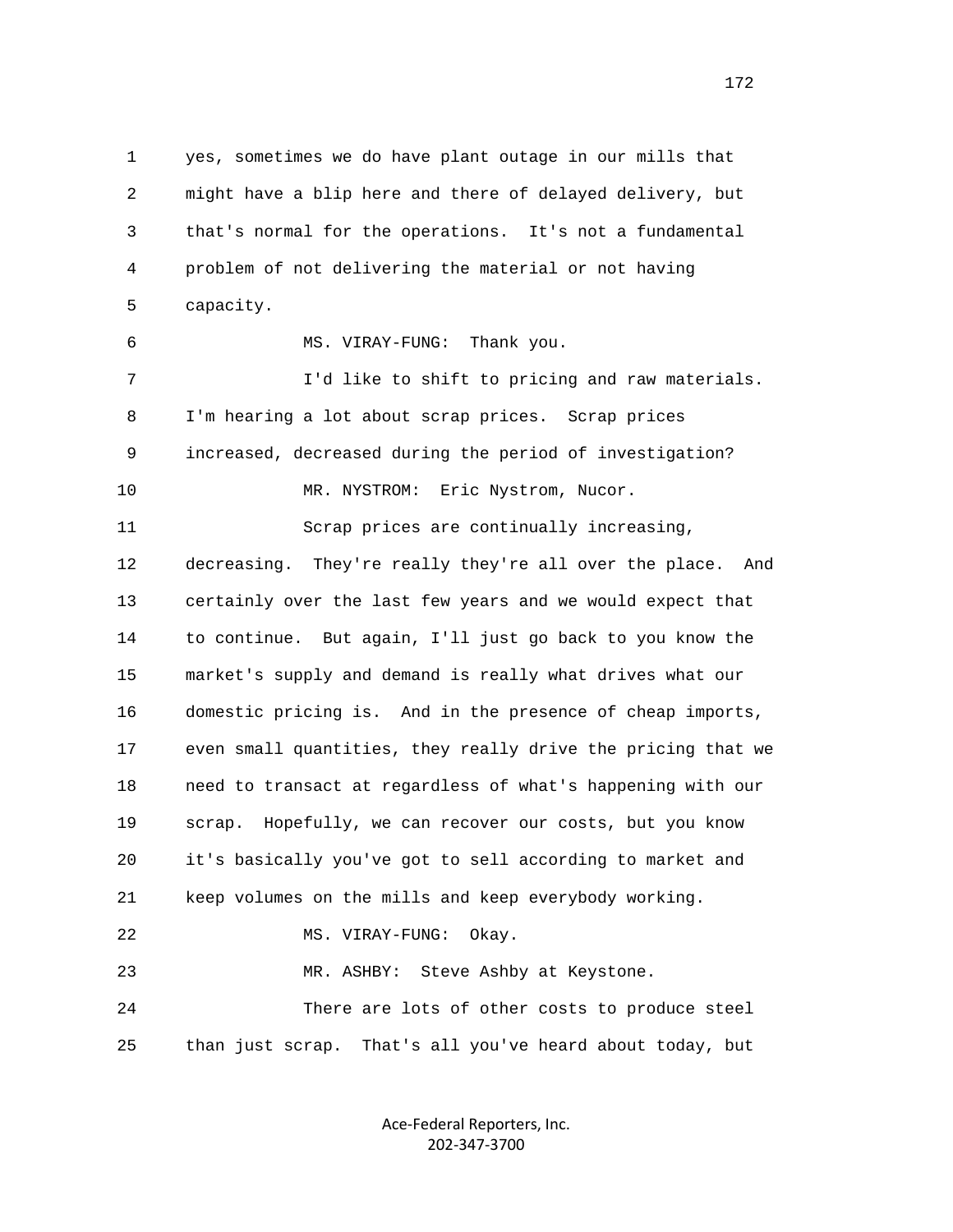1 there's natural gas costs. There's electric costs. 2 There's labor costs. And more importantly, for us, there's 3 environmental costs and these are some of the things that 4 some of the imports don't have. We spend a lot of money to 5 make sure that we do things correctly and the right way and 6 that's important to note. 7 MS. VIRAY-FUNG: That actually brings me to my 8 next question. What were prices for gas and electricity 9 like during the period of investigation? 10 MR. ROSENTHAL: I'll answer that post-hearing 11 please. 12 MS. VIRAY-FUNG: Okay. 13 MR. ARMSTRONG: Chris Armstrong, Keystone 14 Consolidated Industries. I would just like to add to that 15 countless things in regard to that conversation. Firstly, 16 obviously if any of our costs went down -- scrap included we 17 would never voluntarily change our price to it. 18 If prices are fluctuating in response to scrap it 19 is because we have been forced to -- by the people sitting 20 behind me. We would -- and in fact one of the Respondent's 21 this morning was complaining that when scrap went down we 22 didn't reduce price. I can't quite recall who it was but 23 obviously we try and get the highest price we can possibly 24 achieve.

25 It's the market price which drives the price we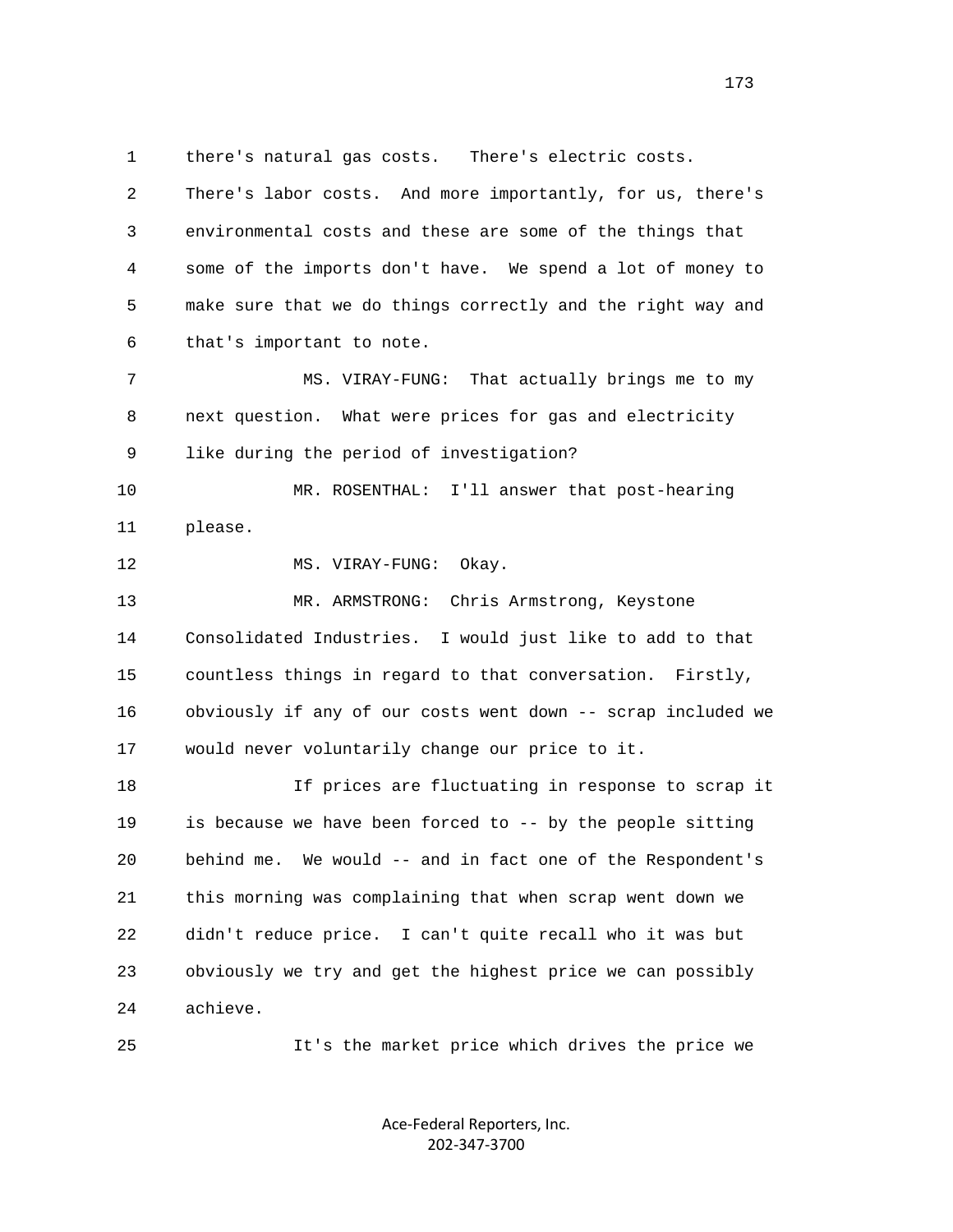1 can achieve not the cost. I would also like to address 2 another point that I heard raised this morning and that is I 3 assume in some way to kind of highlight that operating 4 profit margins were so injured and weak as a result of the 5 price having to compete with imports it was because costs 6 went up, other costs that Mr. Ashby has just referenced to.

 7 I know that it is going to be spoken to in the 8 confidential part of this hearing but I would like to speak 9 to one part because it really deserves a thank you from 10 Keystone to its work force.

 11 Our work force in Peoria, Illinois agreed 12 voluntarily decided not to take a pay increase for the last 13 three years and that's significant to them and that was 14 because they knew with the experience of having gone through 15 a bankruptcy before was that you have to take action.

 16 And for instance they knew we explained the 17 situation to them and that was what everybody decided to do 18 and so actions have been taken is not the case automatically 19 as a cost of which there are many in addition to scrap which 20 is what Mr. Ashby was referring to but it was not in the 21 case that they have increased.

 22 In fact people have made great sacrifices in the 23 steel industry to try and remain competitive.

 24 MR. ROSENTHAL: Paul Rosenthal one last point of 25 view. If you go to confidential slide 18 you will see again

> Ace‐Federal Reporters, Inc. 202‐347‐3700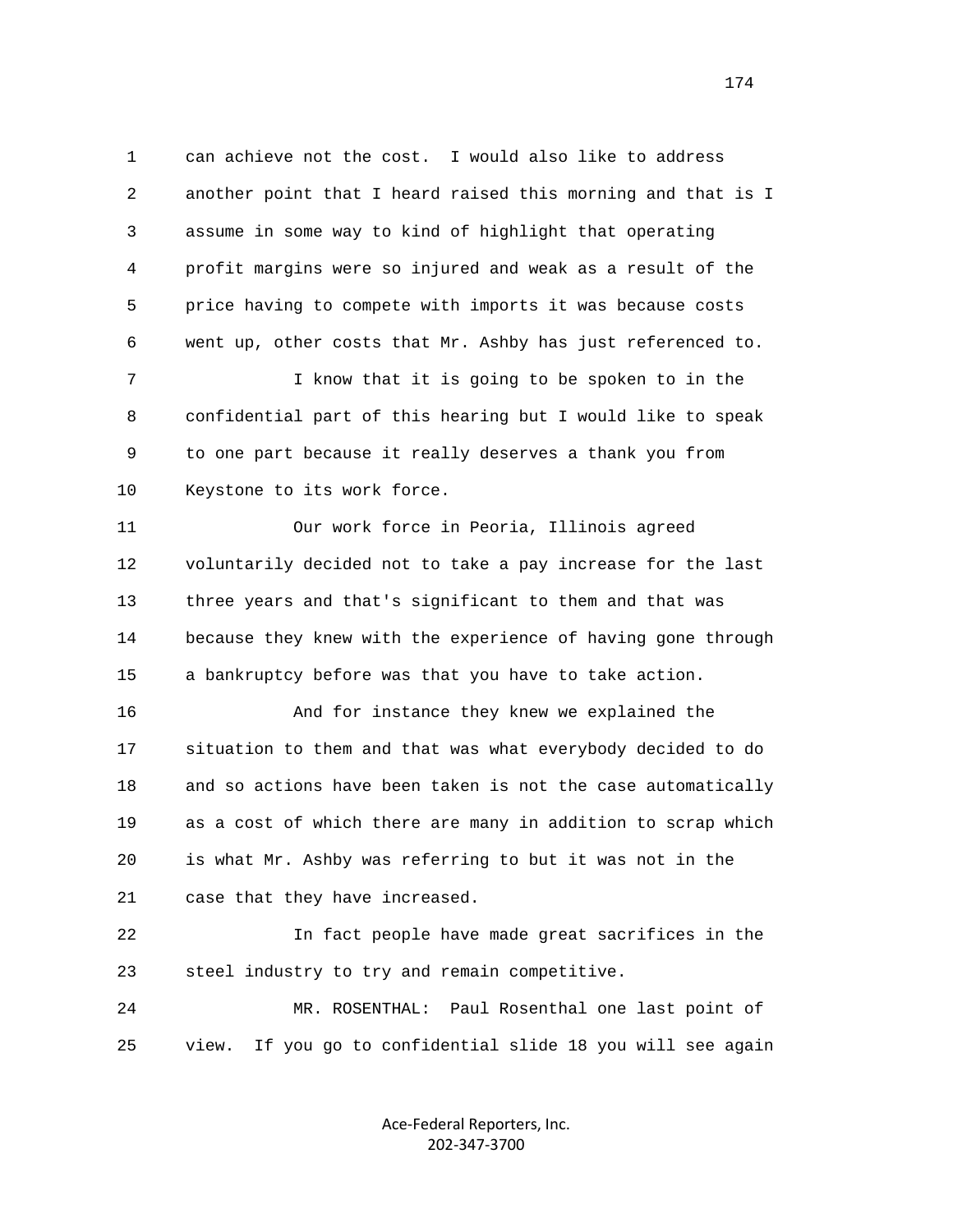1 our point which was that the raw materials declined over the 2 entire period of investigation, was exceeded by the net 3 sales decline.

 4 So whatever the Respondents want to say, whatever 5 indices that they want to use that are averages, et cetera 6 from the American metal market, they are misleading. You 7 need to look at the actual data from the industry 8 questionnaires to see what really happened with respect to 9 raw material prices and sales prices.

 10 And again, keeping in mind, raw materials is just 11 one part of the overall costs. And by the way, one last 12 point on this -- I know Mr. Cunningham thinks that was a 13 great victory when -- and in the flat rolled cases that the 14 Commission didn't find price suppression when there were 15 declining raw material costs but they found injury. And do 16 you know why? It was suspect that with the declining raw 17 material costs that the industry would get more profitable 18 but in those cases and in this one it did not.

 19 You see anemic profitability throughout the 20 period of investigation, even in the wake of declining raw 21 material costs. And why is that? Because the market prices 22 that are set by the imports.

 23 MS. VIRAY-FUNG: Thank you. My last few 24 questions are concerning non-subject imports. Could anybody 25 discuss their prices, whether or not they are higher --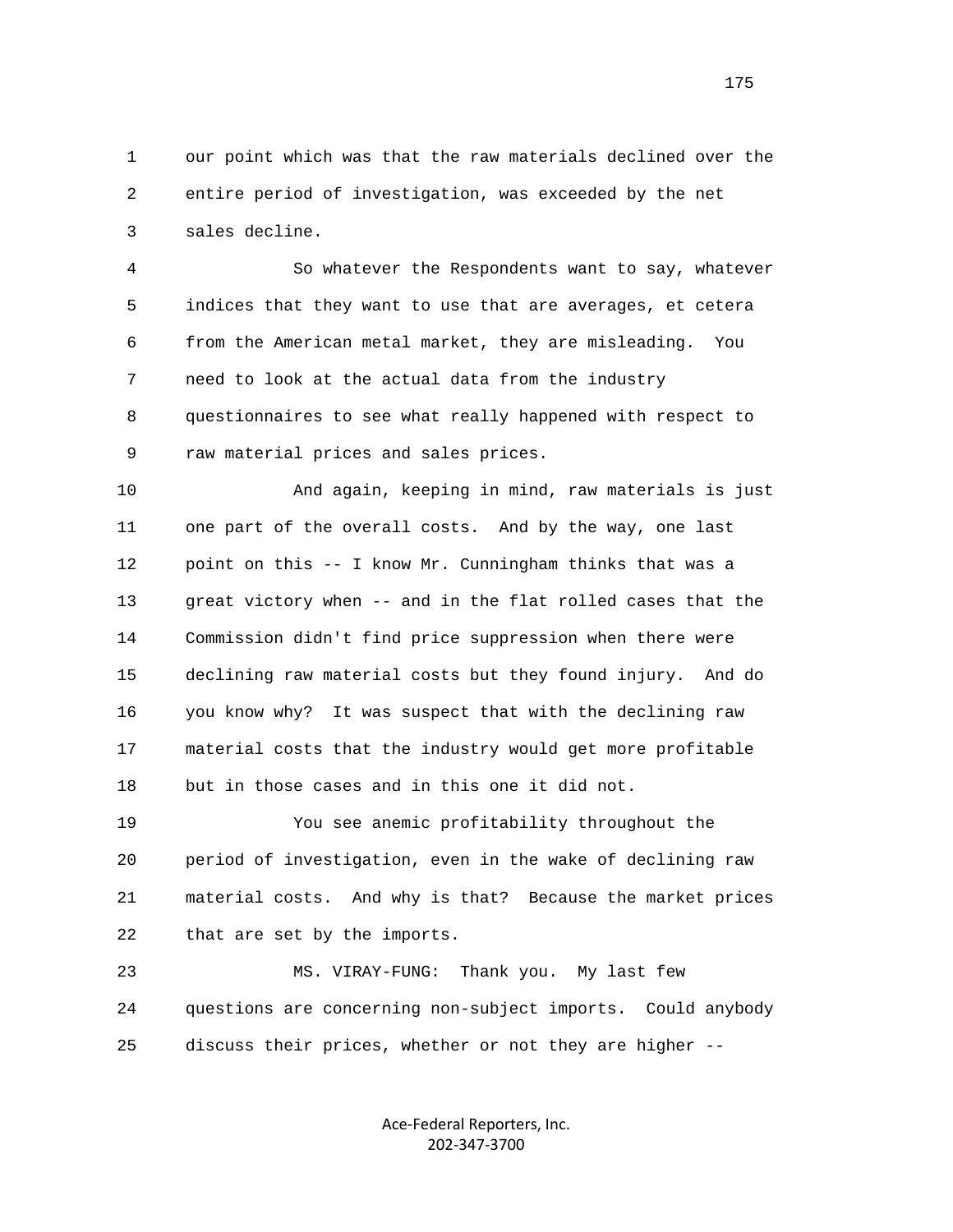1 priced higher or priced lower than subject imports?

 2 MS. CANNON: Kathy Cannon, if we are going to get 3 into specific prices I think we probably should do that in 4 the post-hearing. I think the general comment is that the 5 countries that have been targeted here have been targeted 6 for a reason and that is because those are the countries we 7 have identified as being the unfair traders and have caused 8 us injury.

 9 The countries that are large that we haven't 10 targeted we have not reached those findings but I can get 11 into more specifics on the actual prices. And for the same 12 reason these are the ones that we are having the primary 13 price problems with as well.

 14 MS. VIRAY-FUNG: Okay thank you. That concludes 15 my questions.

16 MR. ANDERSON: Thank you Mr. Knipe?

 17 MR. KNIPE: Hello everyone thanks for being here. 18 A lot of my colleagues have asked generally a lot of my 19 questions so I am going to piggy-back on a lot of those so 20 forgive me if I repeat myself.

 21 On supply -- you have talked about the shut-down 22 of two facilities, ArcelorMittal and Republic and I see the 23 overall domestic capacity contracted. Do you attribute that 24 primarily to the shutdown of these facilities?

25 MR. ROSENTHAL: In general I would say yes but I

Ace‐Federal Reporters, Inc. 202‐347‐3700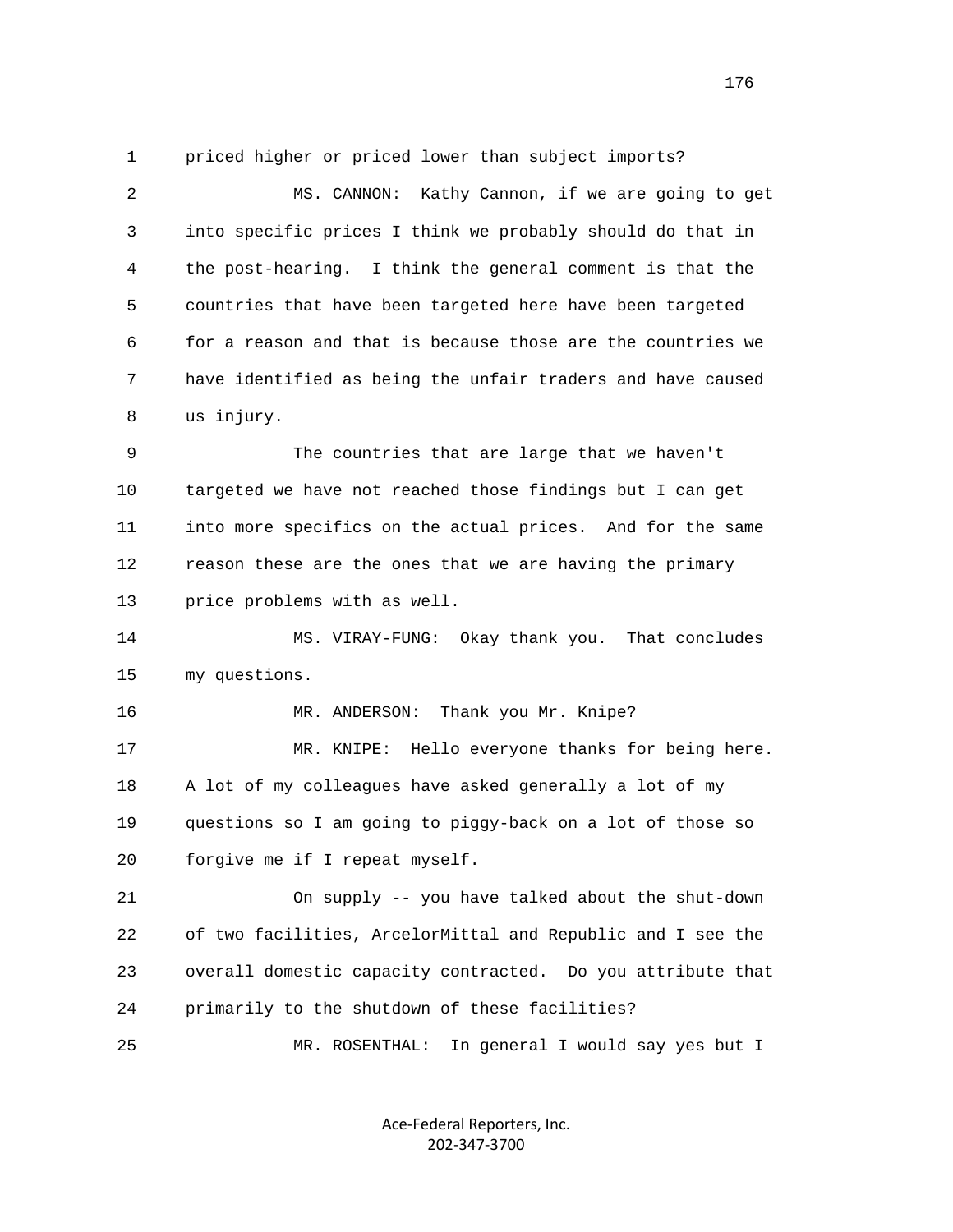1 really would prefer if we did this in a deep, more

 2 thoughtful way in a post-hearing brief to analyze the actual 3 data, company by company and overall basis.

 4 MR. KNIPE: Okay. If you could also address -- 5 I'm trying to wrap my head around the timing of these firms 6 closing and the role of that in purchased patterns. I know 7 in 2009 ArcelorMittal announced plans to idle some of its 8 plant and I think Ms. Brown said in 2016 at some point the 9 other firm did.

 10 A -- has the domestic industry been able to 11 attract any of the customers from those two firms? And B -- 12 did you notice a spike in the demand in any way based on the 13 shutdown of those firms or was the purchase pattern for the 14 most part fairly spread out, in other words firms 15 anticipated contractions and the need to diversify sources? 16 MR. ROSENTHAL: Let me just do the summary answer 17 and then we will get into it more in the post-hearing brief 18 because I think some of this has been testified to a little 19 bit which was that I think some of the companies around the 20 table have said that they did get some increased sales as a 21 result of the ArcelorMittal closure but the sales were at

 22 really depressed prices and so they didn't see the bump that 23 they were hoping to get.

 24 I believe Mr. Armstrong's testimony talked about 25 how there was anticipation that this would be something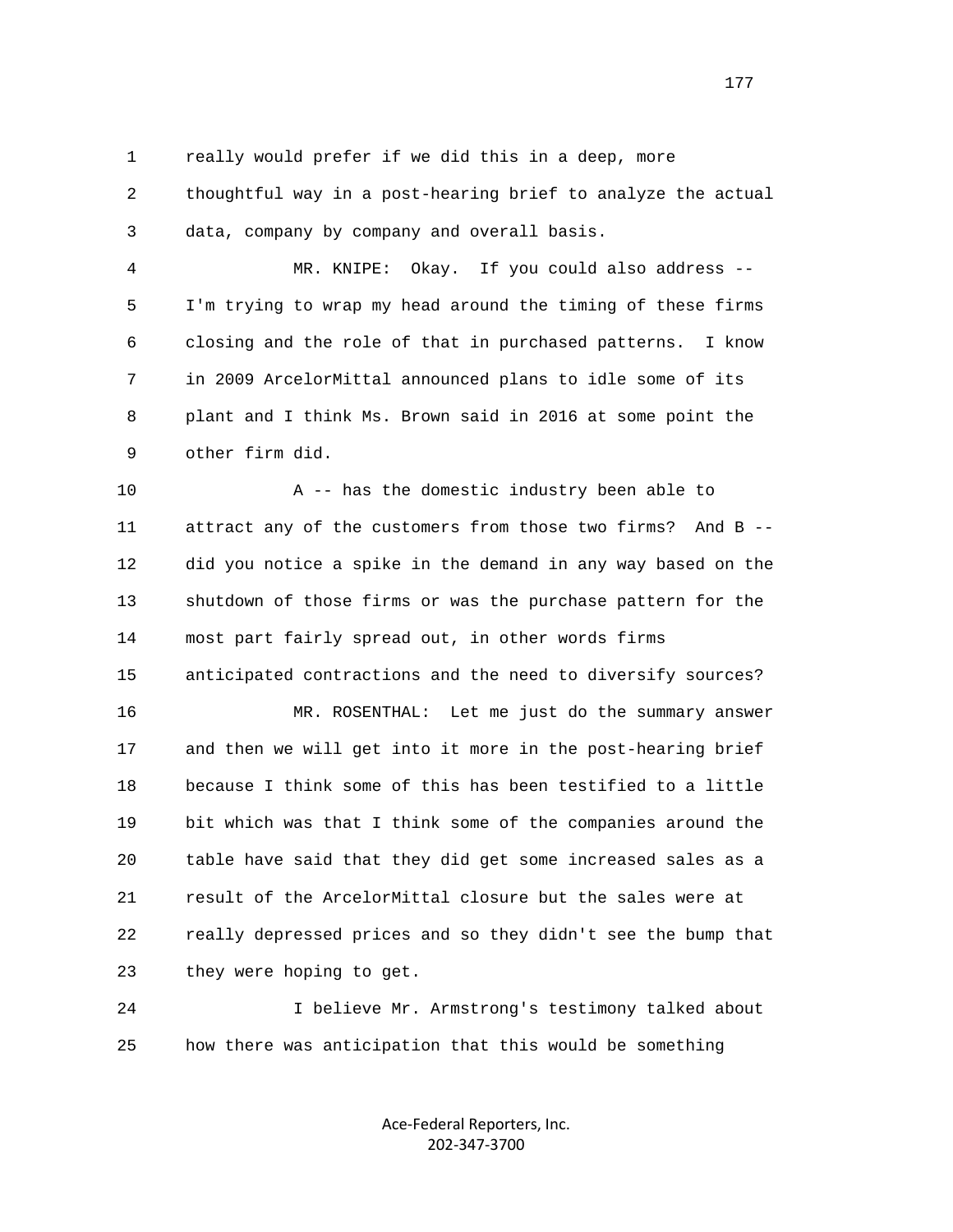1 beneficial to their survivors but it didn't work out that 2 way. And again we will address this more fully. 3 MR. KNIPE: Thank you. 4 MR. ARMSTRONG: Eric Nystrom with Nucor. I would 5 just add that you know we have a mill that was regionally 6 located near one of the mills that was shut down. And I 7 will tell you that during this particular period there were 8 just so many imports that were arriving that although we did 9 see some benefit with some new opportunities, we still had 10 plenty of available capacity and were still operating at low 11 capacity utilization just with the tremendous flood of the 12 chief imports that were arriving. 13 And again the new opportunities I think that were 14 just mentioned that we may have had were again at very low 15 pricing levels as well. 16 MR. ARMSTRONG: Chris Armstrong, Keystone 17 Consolidation Industries just to support Eric there. There 18 was a press release put out by ArcelorMittal contrary to 19 what was testified to this morning that clearly stated that 20 the reason Georgetown was closed down was because of imports

21 period.

 22 It's therefore no surprise that it sat within a 23 very intense import competitive area that therefore that 24 also stymied the advantage and benefit from the closure of 25 that plant. But ArcelorMittal clearly stated that it was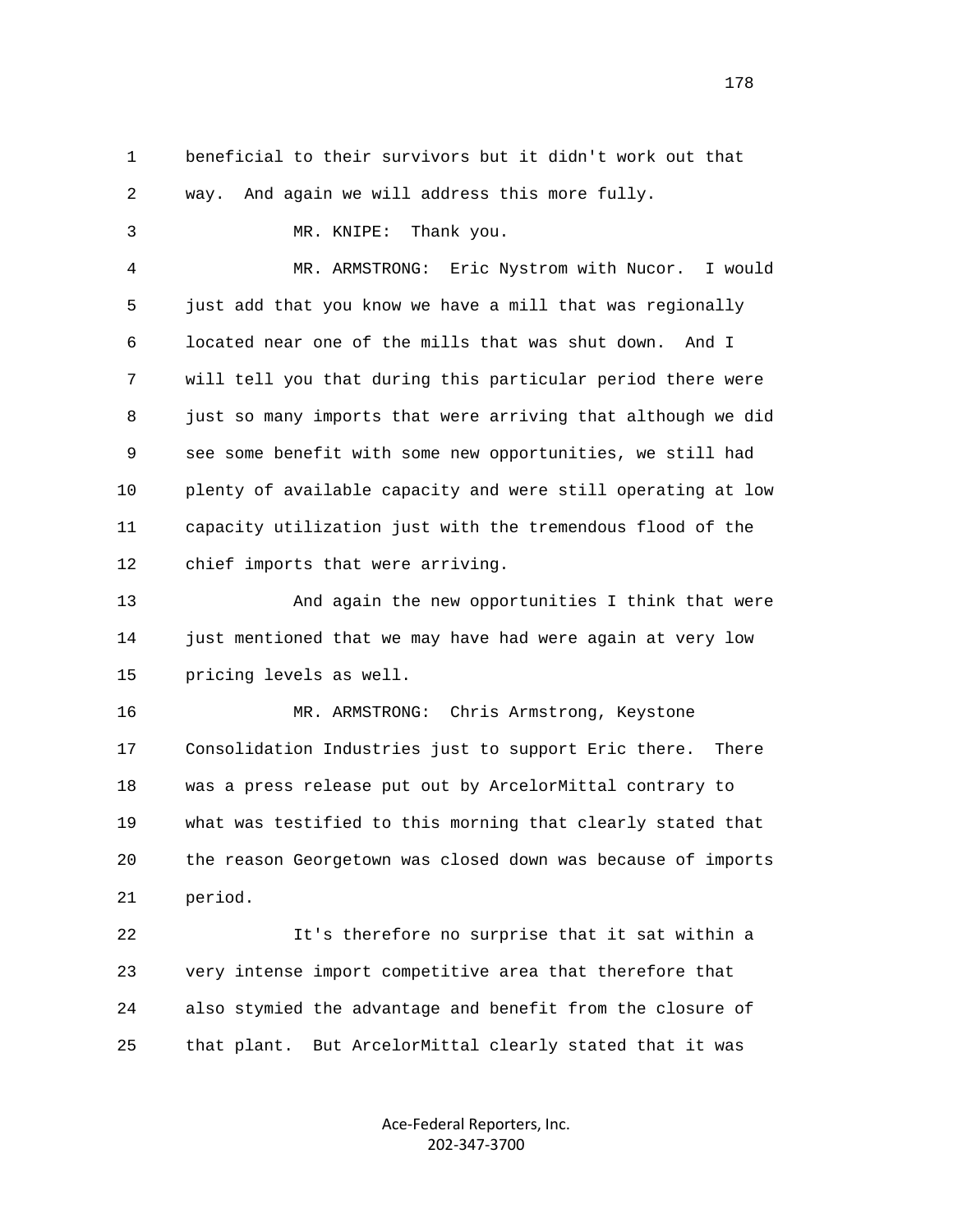1 not -- that it was imports as to why they had to close their 2 plant, not because of some being clogged up.

 3 If I'm sure the prices were sustained they would 4 have gone and cleared the bay.

 5 MR. KNIPE: Okay thank you. On demand I haven't 6 heard anybody make any statements suggesting there were 7 other drivers of demand aside from construction, auto -- is 8 that right generally? Okay you heard the Respondents this 9 morning argue that demand had increased in the auto industry 10 but I am hearing you all say that demand overall has been 11 generally flat or even decreased, is that construction that 12 has gone down then or do you disagree in general with the 13 argument that auto industry has increased?

14 MR. ARMSTRONG: Chris Armstrong, Keystone 15 Consolidated Industries. I'm not sure whether they are 16 talking about demand for them but if they experienced a 17 demand then it certainly seems like someone has been growing 18 and congratulations to them. I wouldn't mind some of that 19 growth myself.

 20 Whilst that did not translate into growth for us 21 but I am not quite sure where they are coming from for that 22 of course, I didn't see it trickle down.

 23 MR. ASHBY: Steve Ashby, Keystone. I would 24 suggest that if our customers are seeing some of demand 25 increase that has been captured by the low priced imports

> Ace‐Federal Reporters, Inc. 202‐347‐3700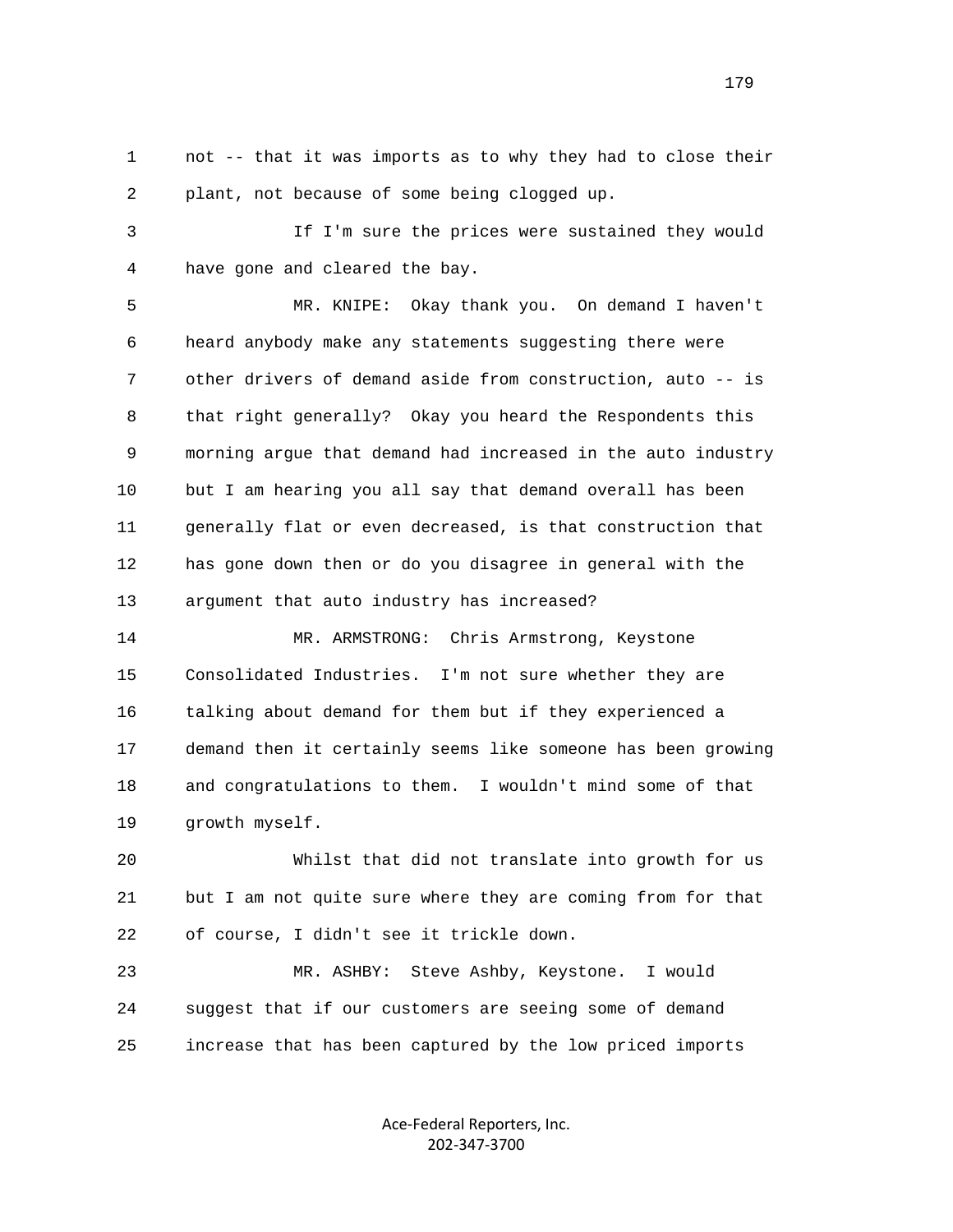1 that are coming into the country not the domestic industry. 2 MR. KNIPE: Okay so none of you have seen an 3 increase in demand in the auto sector. 4 MR. CANOSA: Marcelo Canosa with Gerdau. As I 5 stated I think the auto industry has been out there since 6 the beginning of the period of investigation so we haven't 7 seen an increase, that path is flat. 8 MR. NYSTROM: And just to add to that I 9 definitely would agree that you know from the automotive 10 side, '14, '15, '16 were pretty good years steady and 11 increasing slightly. 12 I wouldn't necessarily believe that that makes up 13 a great percentage of the wire rod overall consumption so 14 when you see that I think you know, probably construction is 15 a bigger market driver than what automotive would be for a 16 lot of the wire rod applications. 17 MR. ASHBY: Steve Ashby, Keystone. I think 18 somebody said this early too, the oil and gas industry has 19 been devastated. Wire rod goes into a lot of oil and gas 20 applications including ropes and things like that that are 21 used in rigs and things like that so that's a real downturn 22 for us. 23 MR. KNIPE: Okay so what is the breakdown in 24 terms of drivers of demand in the construction, auto, oil 25 and gas? If you need some time to dig into it in your

> Ace‐Federal Reporters, Inc. 202‐347‐3700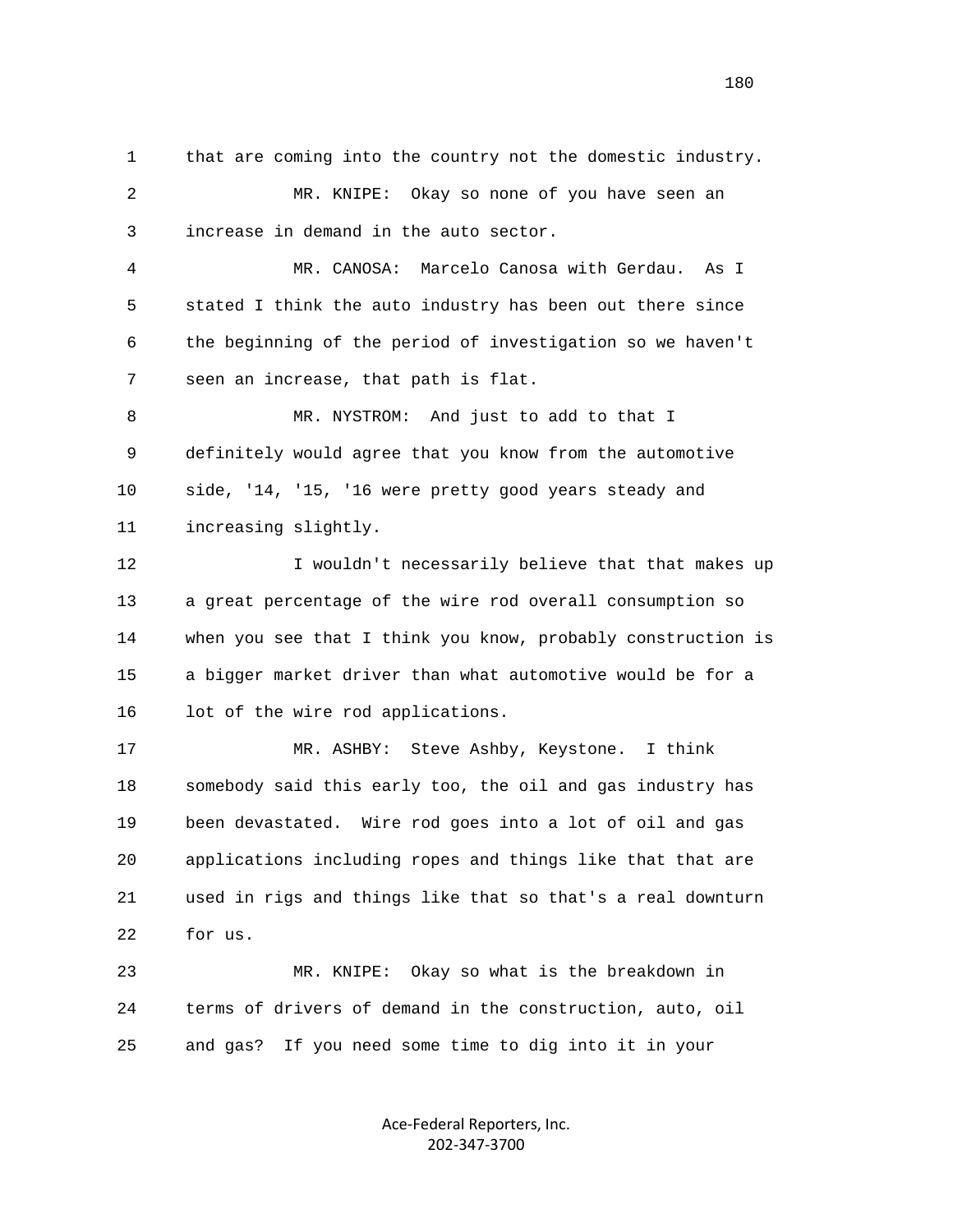1 post-conference that's fine too.

 2 MR. PRICE: We'll address it in the 3 post-conference brief. 4 MR. KNIPE: Okay. Are there any other industries 5 that consume scrap in large enough quantities -- this could 6 be a na ve question but to influence supply and demand in 7 this market? 8 MR. NYSTROM: No I would say the steel industry 9 is the major, major consumer of scrap in the United States 10 and the world. It's really a world-wide basis. 11 MR. KNIPE: Okay so what other product does the 12 steel market make that largely consumes scrap, what are the 13 biggest players? 14 MR. PRICE: All. Seriously every steel product 15 consumes scrap including whether it is BOF or EAF it all 16 charge -- basic oxygen furnace or electric arc furnaces, 17 they all charge scrap. The percentages will vary depending 18 on what metallurgical combination you want to reach as Mr. 19 Nystrom testified, but there is substantial scrap 20 consumption throughout the steel industry and many of the 21 foreign producers here today may even source their scrap -- 22 or at least several of the foreign producers here today may 23 even source some of their scrap from the United States. 24 So it is a -- it is a globally traded item the 25 scrap from the U.S. and it defies comprehension how someone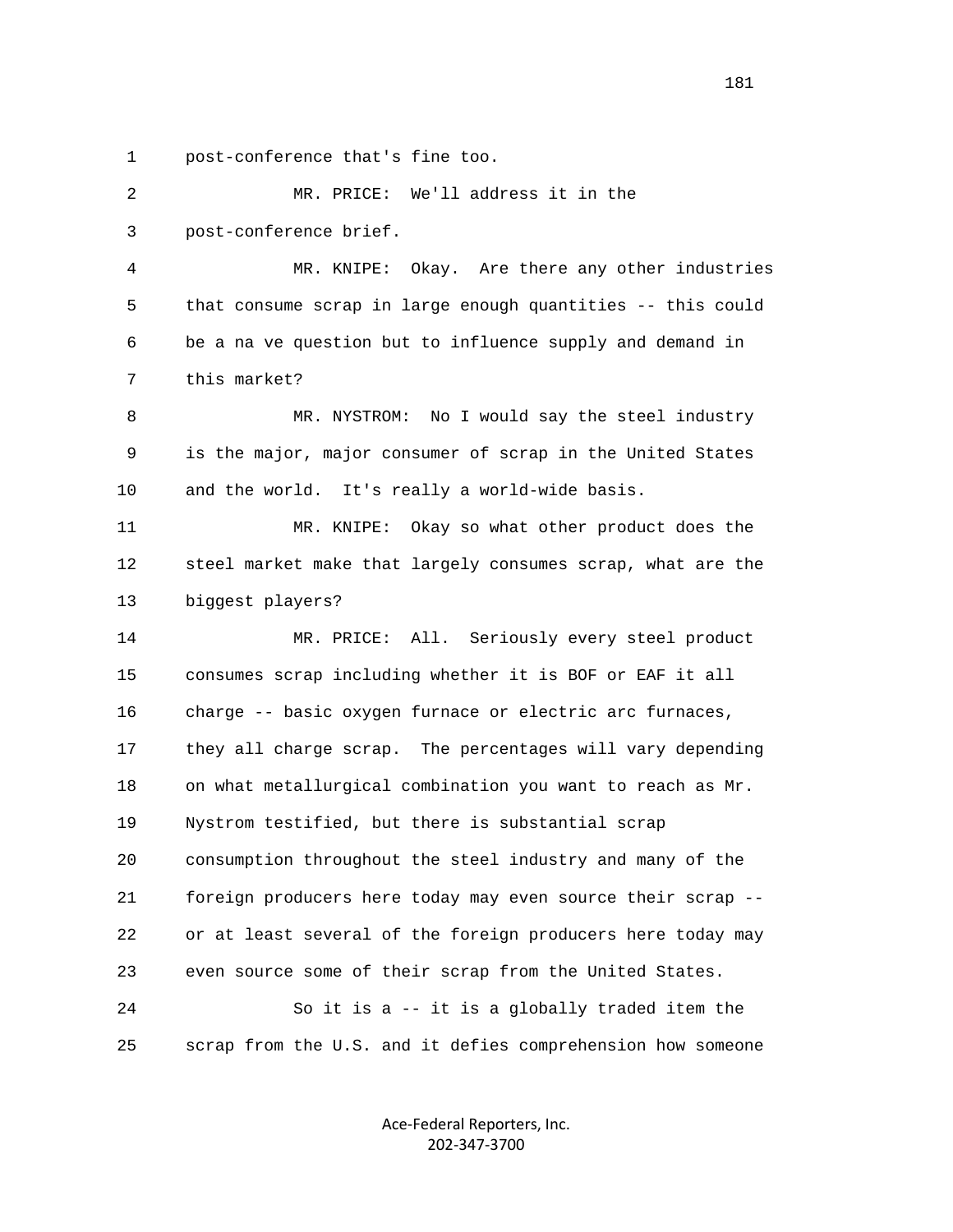1 like the Turkish producers could export scrap -- could 2 import scrap from the United States, melt it, roll it and 3 turn it around and sell it at all at a profitable price. 4 MR. ROSENTHAL: Mr. Knipe I have to admit that 5 this may not be helpful additional comment but there is an 6 iron foundry industry that does consume a fair amount of 7 ferrous scrap. It pales by comparison to the steel 8 consumption, but there are other industries like that that 9 are consumers of scrap and can affect the market to some 10 extent.

 11 MR. KNIPE: Okay so I mean you say there aren't 12 say two or three major steel products that might influence 13 that price, they are just numerous and they are varied, lots 14 of head nods yes, okay. I'm fine leaving it there if you 15 are, okay.

 16 So most of you mentioned price increases based on 17 scrap prices, does that ever work the other way around? In 18 other words does an increase in demand of wire rod ever 19 influence scrap prices?

 20 MR. CANOSA: Yes absolutely. It's a supply and 21 demand product beyond just the scrap that was the main raw 22 material cost for the production of wire rod. So absolutely 23 supply and demand drives price as well.

 24 So your question goes the other way -- sorry you 25 asked if it goes the other way -- yes, when scrap goes down

> Ace‐Federal Reporters, Inc. 202‐347‐3700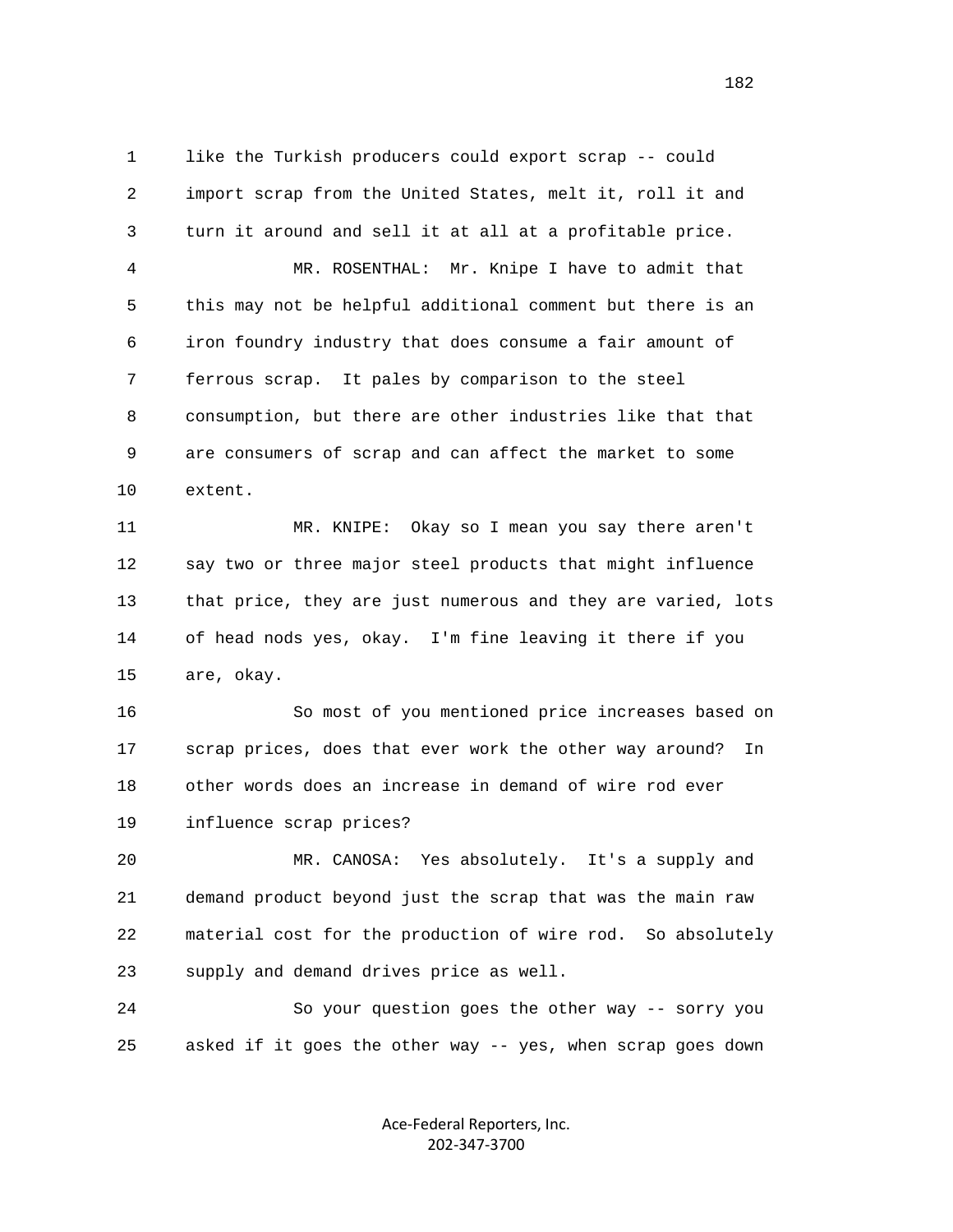1 we sometimes depending on the supply and demand in the 2 market we drop our price as well. But the one point we have 3 to make here is when scrap was going down through the 4 preliminary investigation which was right after the Chinese 5 orders were put in place, were trying to get back to the 6 sustainable amount of spread which is the difference between 7 selling price and scrap cost that we had in the past for 8 sustainability of our companies.

 9 So several ways we tried to sustain our price 10 when scrap was going down and the reality is you went the 11 other way. You went further down than what scrap did in the 12 market.

 13 The same thing happened when scrap went up we 14 were trying to compensate and increase our margin beyond 15 scrap. Sometimes we didn't even covert a scrap increase 16 throughout the period of investigation.

 17 Again I think if you go back to the data that was 18 provided it clearly shows the depression of price and 19 suppression of our margin as well.

 20 MR. KNIPE: Okay. Some of you mentioned that the 21 economics just weren't there to incentivize tire bead 22 production, Mr. Ashby how did tire bead prices compare to 23 industrial grade prices?

 24 MR. ASHBY: So typically prices in the 25 marketplace --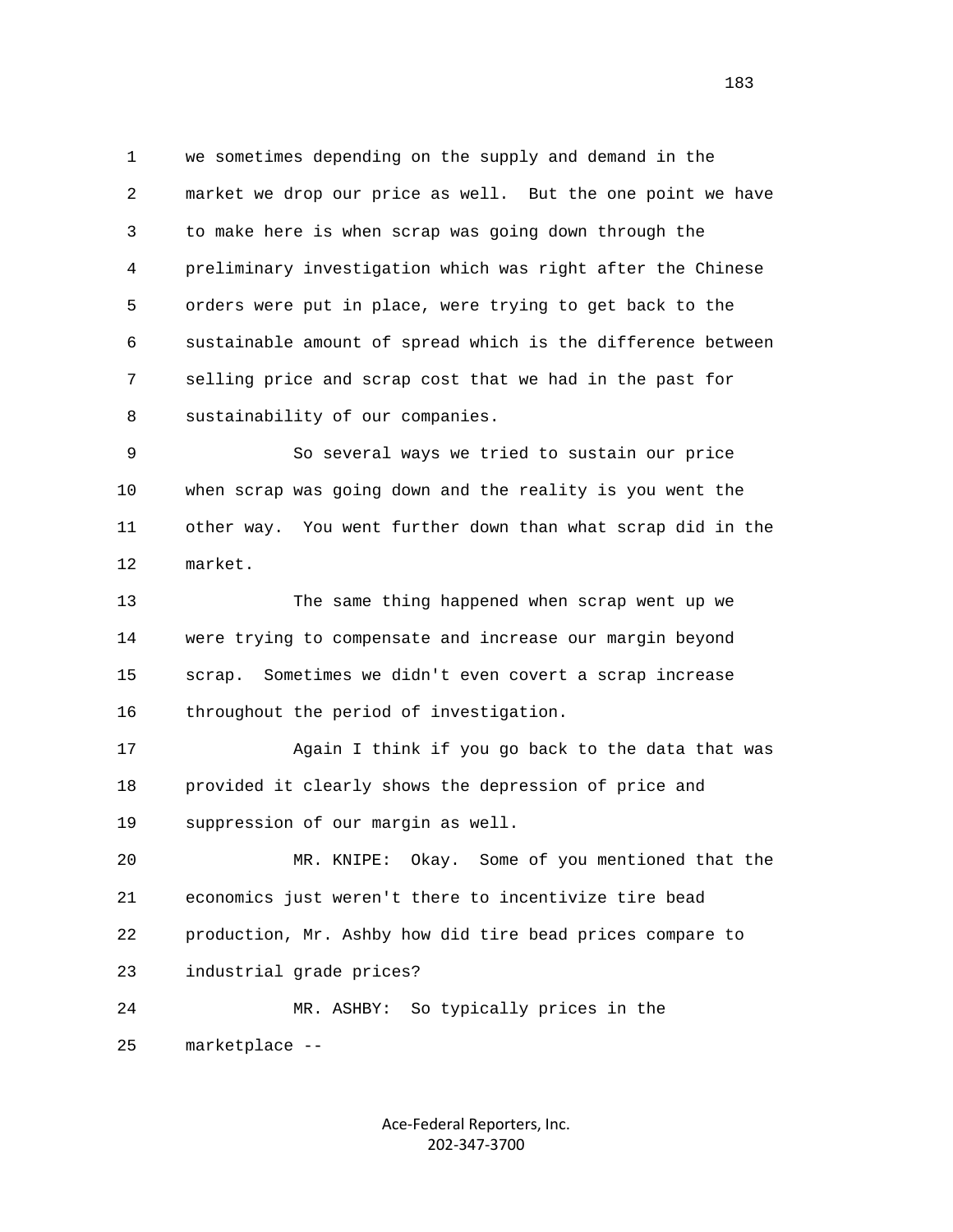1 MR. KNIPE: I'm sorry?

 2 MR. ASHBY: Typically prices for bead are 3 substantially higher than prices for industrial quality 4 products. Also the cost of production is significantly 5 higher. So margin positions may have to only be the same. 6 MR. KNIPE: What's different about the production 7 process that makes the price higher? 8 MR. ASBHY: Low residual, big iron. The recipe 9 to make the steel, the handling of the steel, the rolling of 10 the steel, everything it all has to be looked at very, very 11 carefully and closely. 12 Mainly though it is the melt shop with regard to 13 residuals. It's all about the recipe. Less scrap more iron 14 whatever your particular recipe happens to be. It's very 15 significant in terms of billet production at the melt shop. 16 MR. KNIPE: Okay. Alright let me ask another 17 couple questions on pricing. Surcharges don't really appear 18 to play a role in this product as they do in other wire rod 19 products like stainless steel -- are surcharges ever 20 applied? 21 MR. NYSTROM: Yeah what I would add is that some 22 particular products perhaps in cold head in quality you may 23 have a base price and a floating surcharge probably similar 24 to what you would see in the stainless type product as well. 25 Those tend to be a little longer term pricing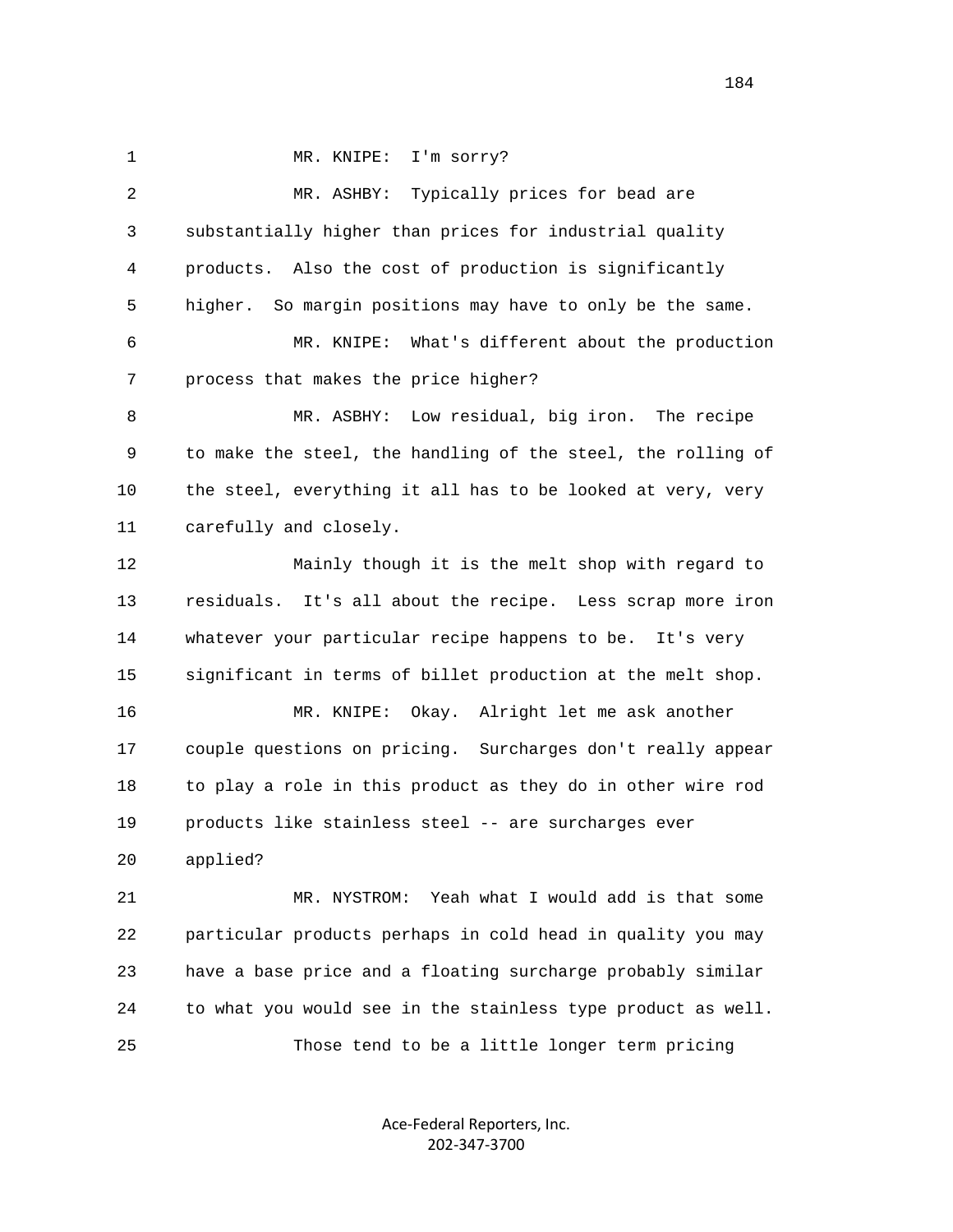1 arrangements as well. But that is a fairly small percentage 2 of the market that we are talking about here today. 3 MR. CANOSA: Marcelo Canosa of Gerdau. We don't 4 practice surcharging wire rod. 5 MR. KNIPE: Okay. 6 MR. ASHBY: Most of what we do is indexing to Mr. 7 Nystrom's comments -- if they are special alloys that we 8 have to have additions to at the melt shop then certainly we 9 take a look at that and then cold head -- it's more across 10 the board, must smaller scale as to what we normally do at 11 Keystone. 12 MR. KNIPE: Okay Mr. Nystrom you mentioned 13 contracts -- on that topic I'm noticing that domestics 14 appear to be selling slightly less via contract than they 15 did in previous cases. Have you noticed any change over the 16 course of this period of investigation with regard to the 17 percentage of contract versus spot sales and why is that if 18 so? 19 MR. NYSTROM: Really nothing with regard to our 20 particular production have I seen anything you know 21 structurally change. I guess to simply answer the question 22 I haven't noticed anything in particular. 23 MR. CANOSA: Marcelo Canosa with Gerdau, we did 24 note that some reduction in our portfolio of contracts

25 versus spot orders and in our view the reason why is even

Ace‐Federal Reporters, Inc. 202‐347‐3700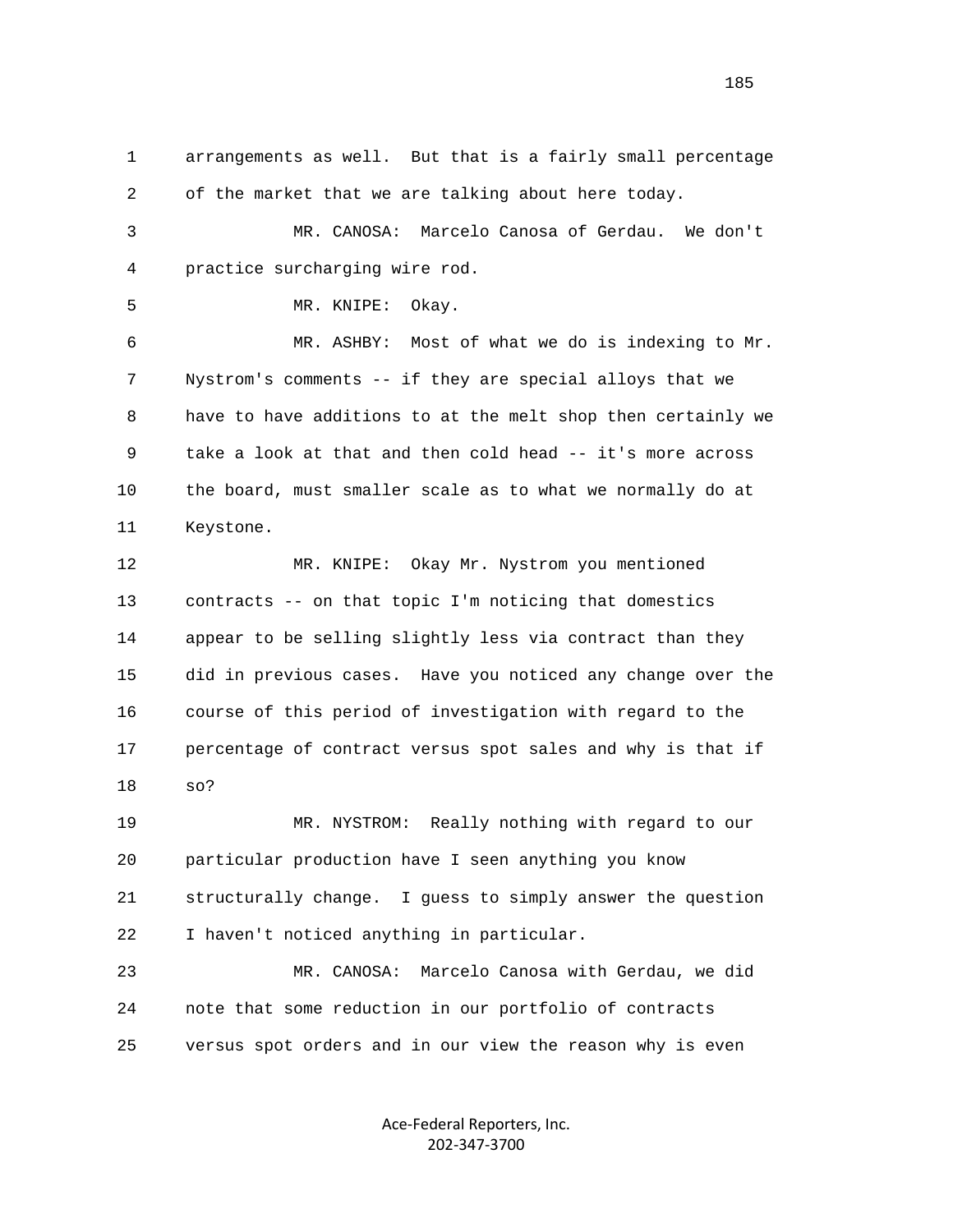1 though you have a contract the price is negotiated sometimes 2 monthly, sometimes quarterly.

 3 And the imports are coming in at such a low price 4 that the customers don't want to lock themselves into 5 contracts to buy under that contract. So yes we have seen a 6 reduction in contracts.

 7 MR. NYSTROM: And probably just to clarify on 8 that you know I wouldn't -- more like Mr. Canosa has 9 mentioned program pricing rather than a take of pay on 10 volume on a contractual agreement. So as you mentioned you 11 may have an agreement in place and if something drastic has 12 happened and on a competitive basis you will find that you 13 know, those agreements don't necessarily hold up when the 14 situations get pretty dire.

 15 So it's a little -- not technically a contract, 16 we call it more a program pricing and a mechanism.

 17 MR. ARMSTRONG: Chris Armstrong, Keystone 18 Consolidated Industries. From Keystone's point of view I 19 would like to add to Steve's comments. I mean predominantly 20 we have been affectively a purchase order, quite a spot 21 purchase kind of an operation.

 22 And that flexibility has served us well and our 23 customers well historically. But what I would also like to 24 add is if we are talking about contracts the injury caused 25 by the low prices of imports that has been used against us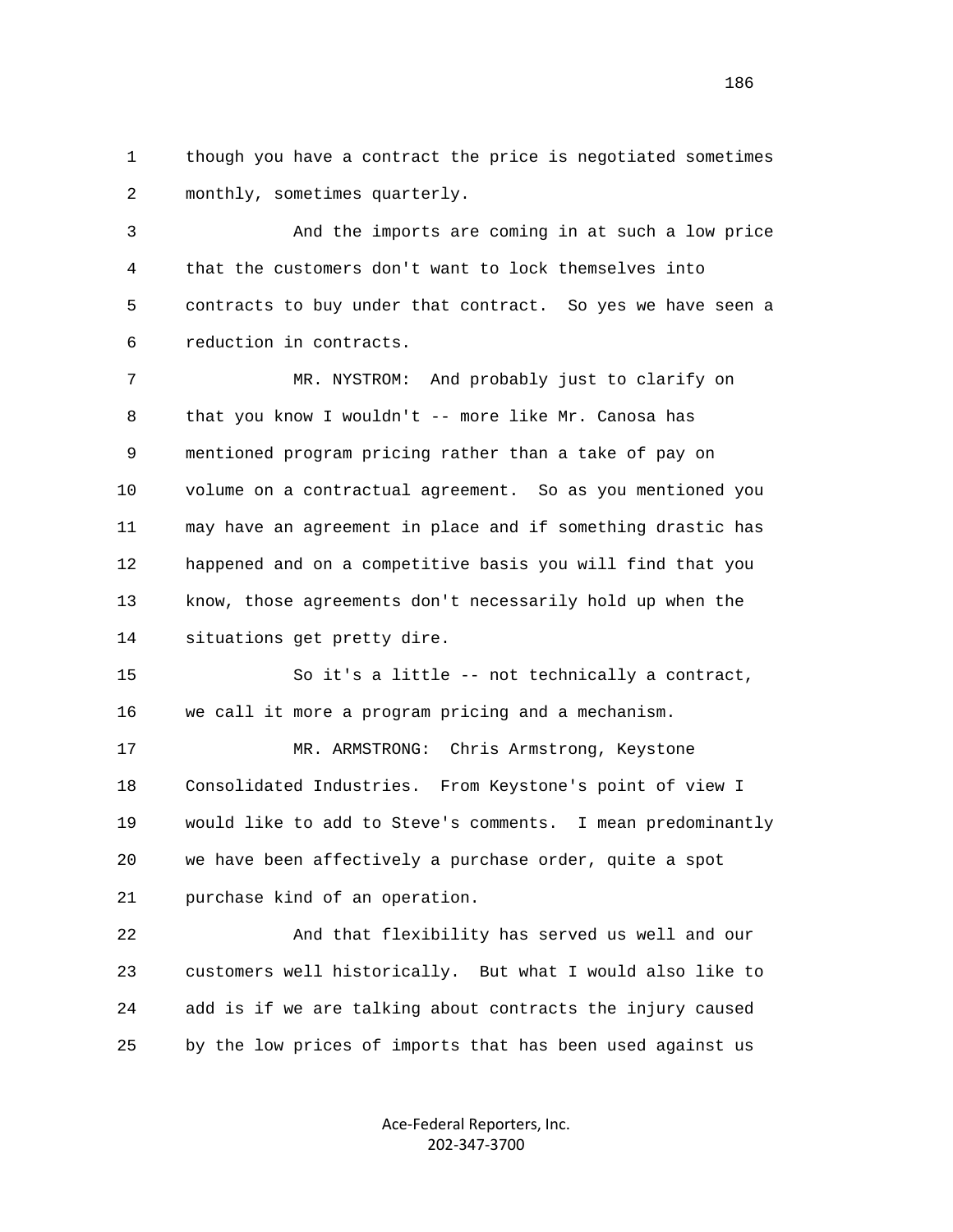1 is even more structurally injurious to us as a result of our 2 attempt -- our desperate attempt to try and keep our volumes 3 up to make the plants at least break even, be efficient to 4 try and keep labor in place and that has been exploited or 5 is being exploited by attempts to introduce by contracts 6 which I would not even call a contract, because they don't 7 have a taker pay arrangements, quite the reverse.

 8 They do have favored nation arrangements but 9 there is no -- and if we, I would also ask far more requests 10 for us to pay for inventory to sit on the ground for when 11 the customers like them and that has cost us money. That is 12 a working capital requirement for us and can escalate into 13 the tens of millions of dollars of additional costs that we 14 have to face.

 15 And so whilst the old world of contracts has kind 16 of perhaps died away for them we weren't ever really in that 17 world. But what we have seen is a new world of contracts 18 which has been exploiting our need for volume which we have 19 heavily tried to resist.

 20 MR. ASHBY: Steve Ashby of Keystone. So I'll 21 give you an example. We may have some agreements with 22 people about volume and pricing set over a period of time. 23 Last year in August it got so bad that they said we can't 24 buy from you unless you go back to spot pricing.

25 All a reflection of the low priced imports that

Ace‐Federal Reporters, Inc. 202‐347‐3700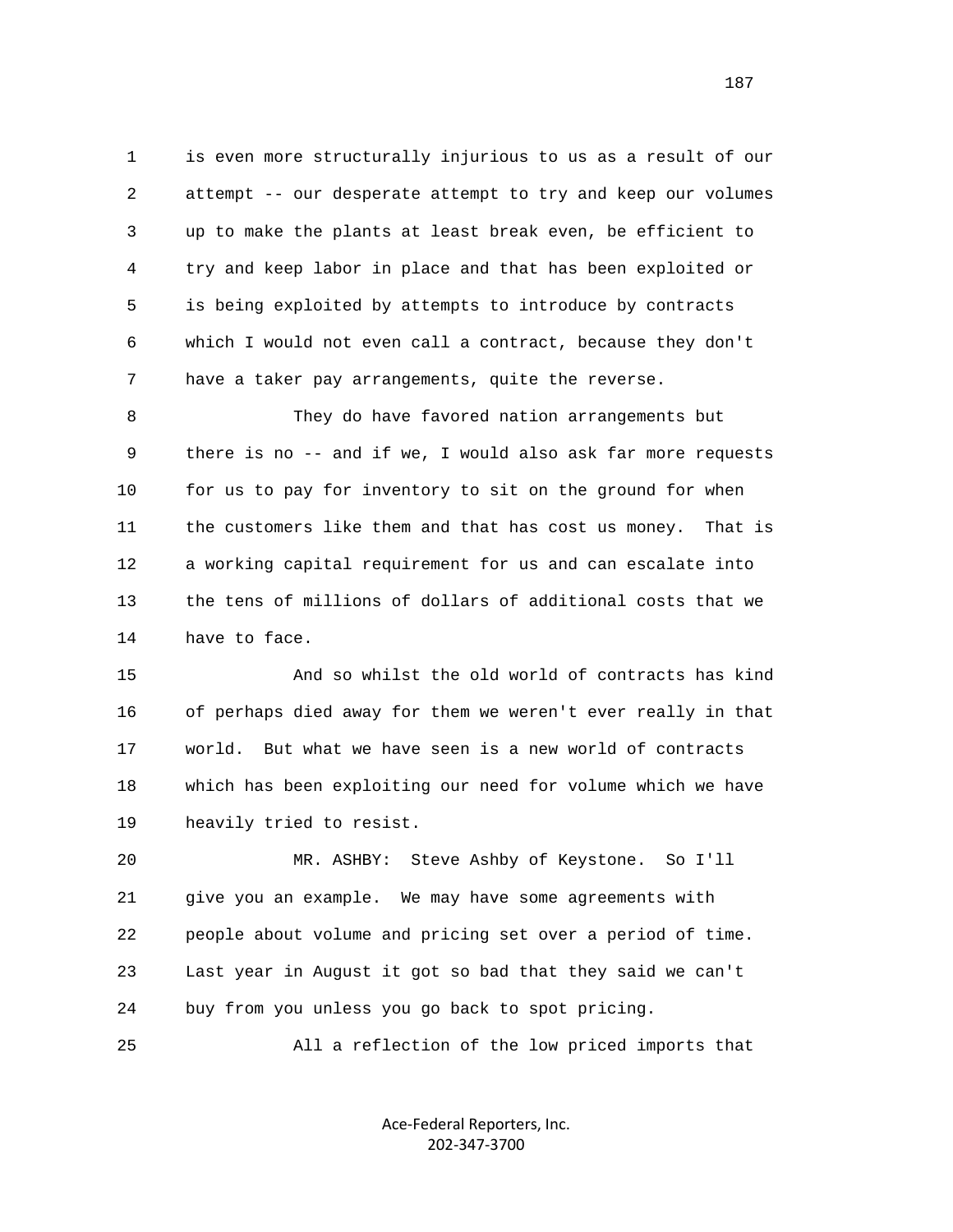1 are coming in literally throughout the ideas about what we 2 established earlier in the year, simply because of the high 3 volumes of low priced imports coming in. 4 MR. KNIPE: Okay. Thank you. 5 MR. CANOSA: Marcelo Canosa, Gerdau. I just want 6 to add to Mr. Ashby. We had the same situation last year. 7 We had an agreement with a customer with an index base -- 8 again the base price was already low because it was set 9 based on import price but throughout the year the imports 10 because so aggressive that the customer decided to pull out 11 of the agreement or we had to lower our base price even 12 lower. 13 MR. KNIPE: Okay thank you and my last question. 14 Do electric arc furnaces use more electricity than basic 15 oxygen furnaces? 16 MR. NYSTROM: Yes. 17 MR. KNIPE: Substantially more? 18 MR. NYSTROM: Substantially more yeah. 19 MR. KNIPE: Okay if you could go into detail on 20 that in the post-conference that would be helpful how much 21 specifically? 22 MR. PRICE: Alan Price we will address it in the 23 post-conference brief. 24 MR. KNIPE: Okay great, those are all of my 25 questions, thank you.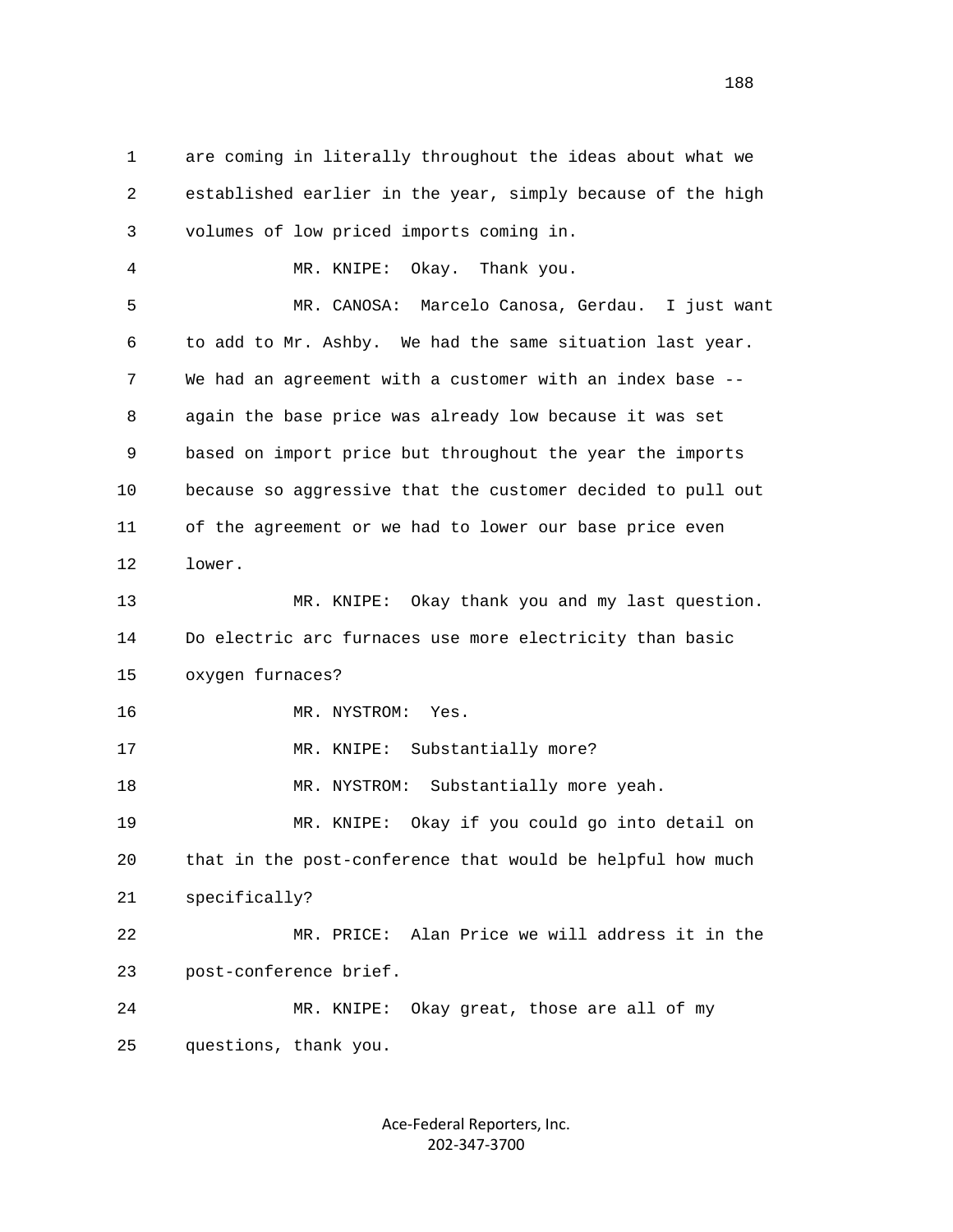1 MS. LO: I thank you all for being here. I just 2 wanted to piggyback on Andrew's last question, that is, on 3 the energy costs related, if you would please work on 4 getting those costs, those other factory costs, break out 5 the energy portion of it, if possible, if you're going to 6 address this question as well. 7 And if anyone knows what's happening to 8 ArcelorMittal's plant? The Georgetown, South Carolina, 9 plant. We've heard a lot about it. It has not been sold, 10 correct? 11 MR. ROSENTHAL: To the best of my knowledge, it 12 has not been sold. 13 MS. LO: It's just sitting idle? And also with 14 Republic's plant that went idle, 2016, same situation? Just 15 idle? 16 MR. CANOSA: To the best of my knowledge, it 17 hasn't been sold. 18 MS. LO: Thank you very much. That's all my 19 questions. 20 MR. LA ROCCA: Everyone, thanks again for 21 coming. I just have a quick request. When you submit your 22 post-hearing briefs, could you please attach product 23 descriptions and certification information? Especially with 24 regards to 1080 series and above steel, and also with 25 regards to steel tire and cord beads.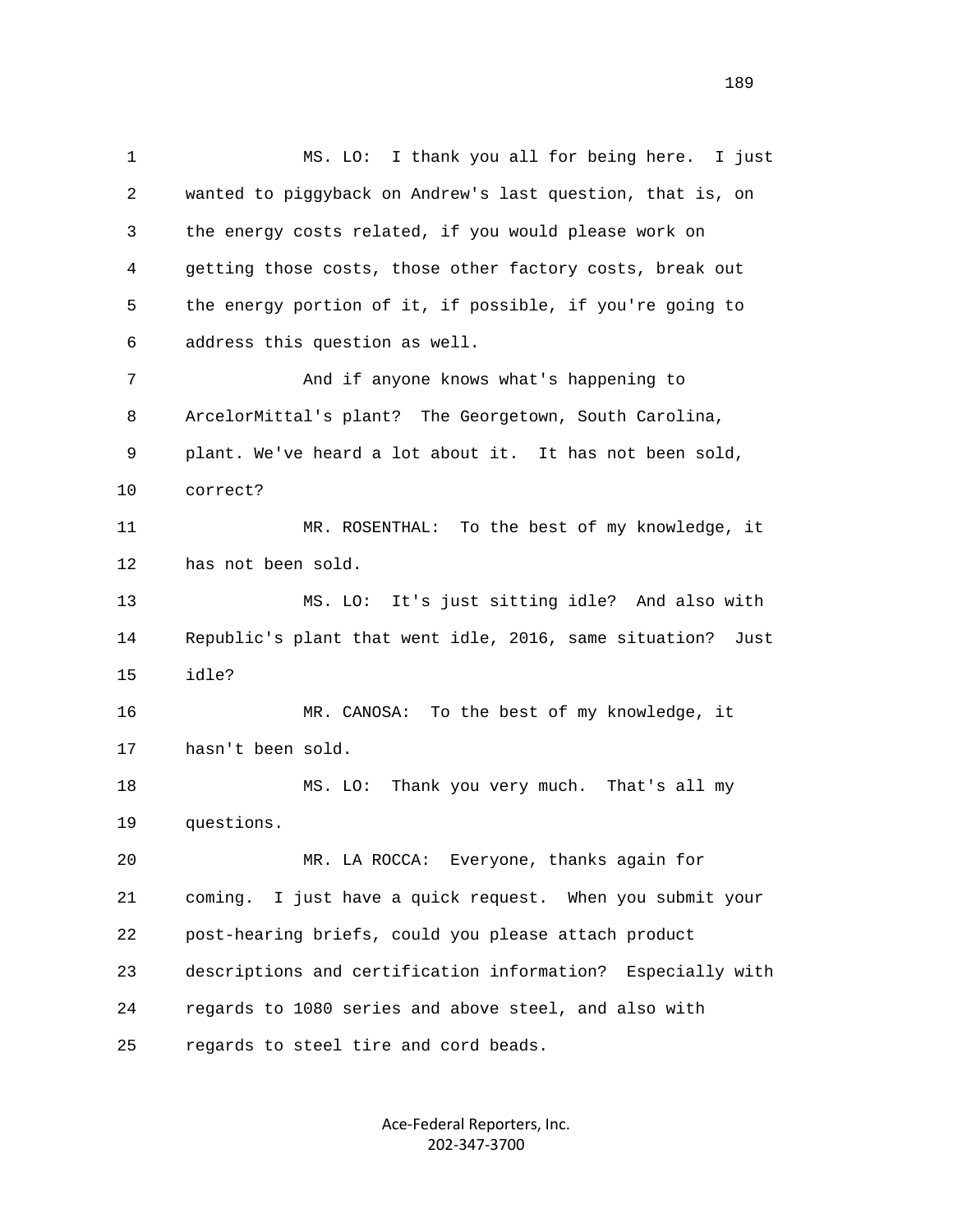1 MR. ANDERSON: Thank you. With that, my 2 colleagues as in the early panel, or earlier panel, did a 3 very ably -- asked a lot of questions, so I don't have any 4 follow-up questions and I wanted to thank you on behalf of 5 staff for your time, for being here, and for your responses 6 to our questions. It's been extremely helpful. And with 7 that, we'll move to the next phase. I think we'll take five 8 minutes and let parties prepare for closing arguments. So 9 in five minutes, let's start with that. Thank you. 10 (Whereupon a five minute break was taken.) 11 MR. BISHOP: Will the room please come to order? 12 Closing remarks on behalf of respondents will be given by 13 Richard O. Cunningham of Steptoe & Johnson. Mr. Cunningham, 14 you have ten minutes. 15 CLOSING REMARKS OF RICHARD O. CUNNINGHAM 16 MR. CUNNINGHAM: I was outside during the lunch 17 break and someone from the audience came up to me, and I 18 vaguely remembered him. He addressed me as Professor 19 Cunningham and I sort of wondered what that was all about, 20 but it gave me an idea. What I'd like to do in these 21 closing remarks is give you sort of suggested homework 22 assignments. 23 First, one of the overall issues of this case: 24 Are these imports causing a threatening material injury? 25 You need to address price effects, you need to address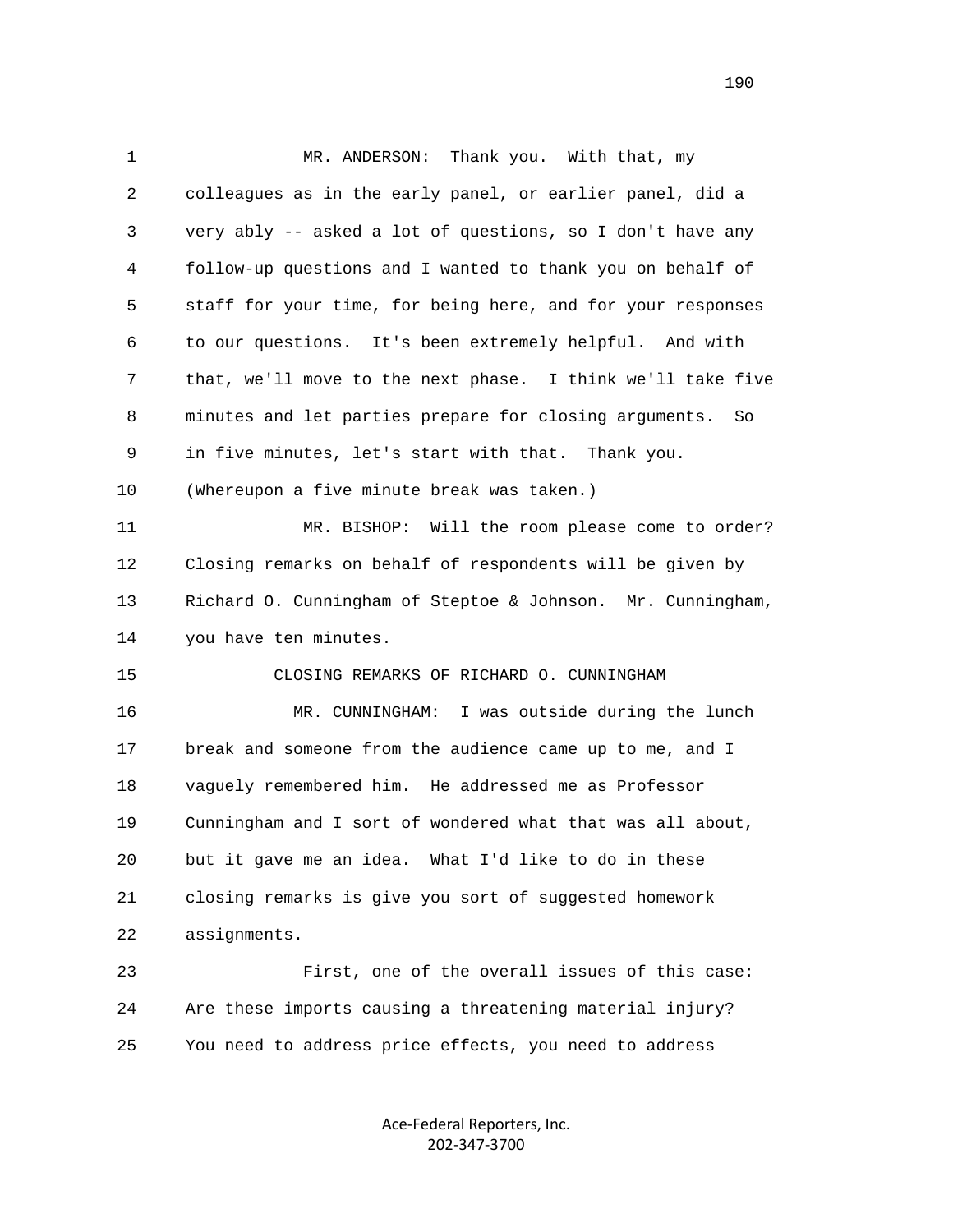1 volume effects. I hope you will do your variance analysis. 2 That's very important in this case because this is so 3 clearly a price case. Their problems are so clearly on the 4 price side, not on the volume side. Your variance analysis 5 is going to show that clearly and that's really important 6 for the Commission to know.

 7 On price depression, look at the, what I call, 8 the competition between the graphs, Mr. Nolan's graph and 9 Mr. Rosenthal's graph on the relationship between the 10 declines in scrap prices and the declines in the wire rod 11 prices. It's Mr. Rosenthal's graph that's distorted, and 12 let me tell you why. His is based on the dollar values, 13 it's not indexed, it's a straight dollar cost, dollar price.

 14 If you think about it for a second, comparing 15 the dollar price of scrap with the dollar price of the 16 finished product is illusory because it's half or less, 17 somewhere around there, of the finished product cost. 18 Therefore, in terms of its effect on the market place, in 19 terms of what people who are looking at -- customers who are 20 looking at what they're willing to pay, what they see as the 21 appropriate price to be charged to them by a seller of wire 22 rod, they're looking at the percentage changes.

 23 They're looking at how much change is going on 24 in the two things. And it is therefore more appropriate to 25 look at Mr. Nolan's graph, and Mr. Nolan's graph also has a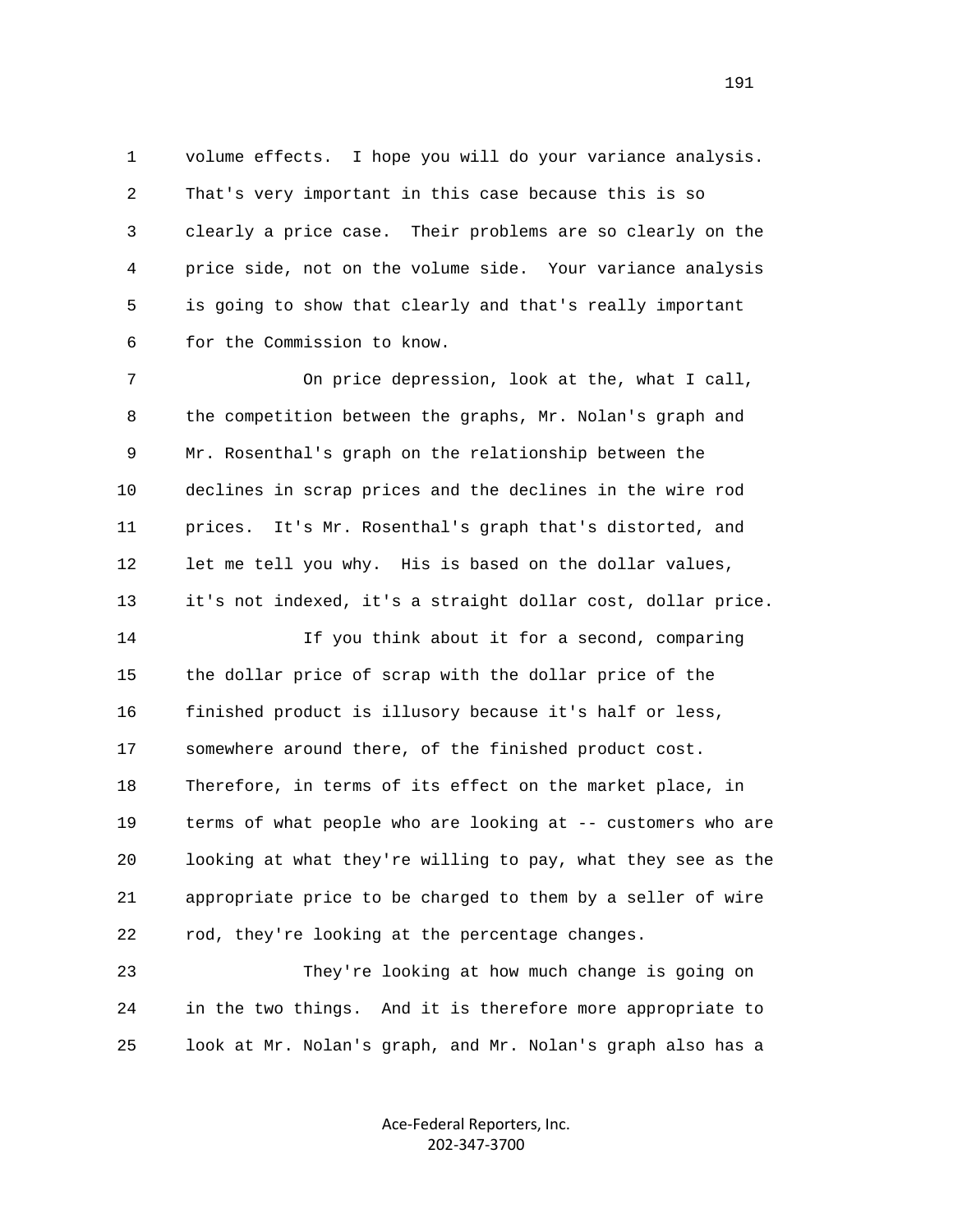1 much more important function for you, and that is, it shows 2 how the changes are developing. Mr. Nolan's graph shows the 3 price of scrap going down first, going down steeper on an 4 index basis, wire rod price falling down after it. That's a 5 real look at what's happening in the market place.

 6 And to confirm that, look at the trade press. 7 We'll do a lot of that. We'll get you a lot of that stuff. 8 But over and over again, you'll see the trade press saying 9 that the price of wire rod is being pulled down by the price 10 of scrap.

11 11 I think you also want to look at intraindustry 12 competition. And there's -- I would love to see you do a 13 shift analysis among domestic competitors just as you do 14 between domestic competitors and imports, that is, a U.S. 15 purchaser saying I'm gonna shift from domestic to foreign 16 supply.

 17 If you look at the market share data, and if you 18 look at the table in the petition that shows the domestic 19 shipments of those four petitioners, you compare that with 20 what you will now have as to the domestic shipments of the 21 rest of the industry, you're gonna see some significant 22 shift there. I think that is significant. I think it also 23 bespeaks the likelihood of intraindustry price competition, 24 because those shifts don't occur without intraindustry price 25 competition.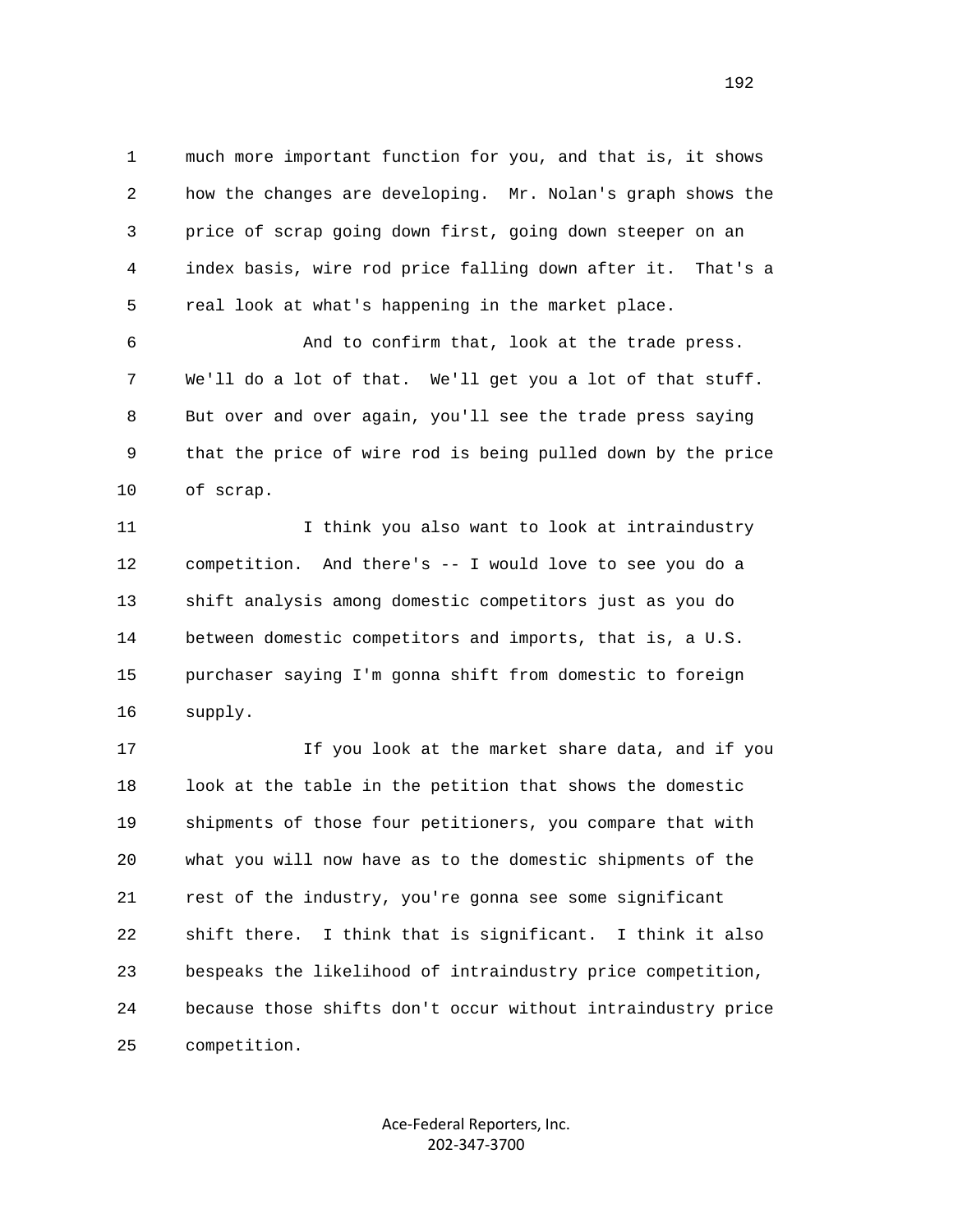1 On price suppression, clearly you're going to do 2 your COGS ratio analysis. But take a hard look -- and it's 3 going to be fine for the respondents as it is. But take a 4 look -- it is going to show no significant, if any, 5 deterioration in the COGS ratio. But take a hard look at 6 certain industry costs. Look at Petition Exhibit I-11. 7 We've talked here about other factory costs, we talked about 8 labor costs.

 9 If you see in one of those categories, which are 10 not import-affected categories, if you see one of those, or 11 both of them, having a disproportionate jump, that affects 12 your COGS analysis and affects it in a way that will be 13 illuminating to you as you determine whether the COGS 14 analysis reflects import pricing, on effective imports on 15 prices.

 16 On market shares, the important point is whether 17 during this period of investigation, the U.S. industry has 18 seen a decline in its market share. Again, look at Mr. 19 Rosenthal's chart of U.S. industry market share. There are 20 two periods before the start of this POI and during the POI, 21 radically different trends. It's during the POI that's 22 relevant to you. Before the POI is a reflection of other 23 forces, most notably China, not the effect of the subject 24 imports.

25 And to the extent the U.S. industry market share

Ace‐Federal Reporters, Inc. 202‐347‐3700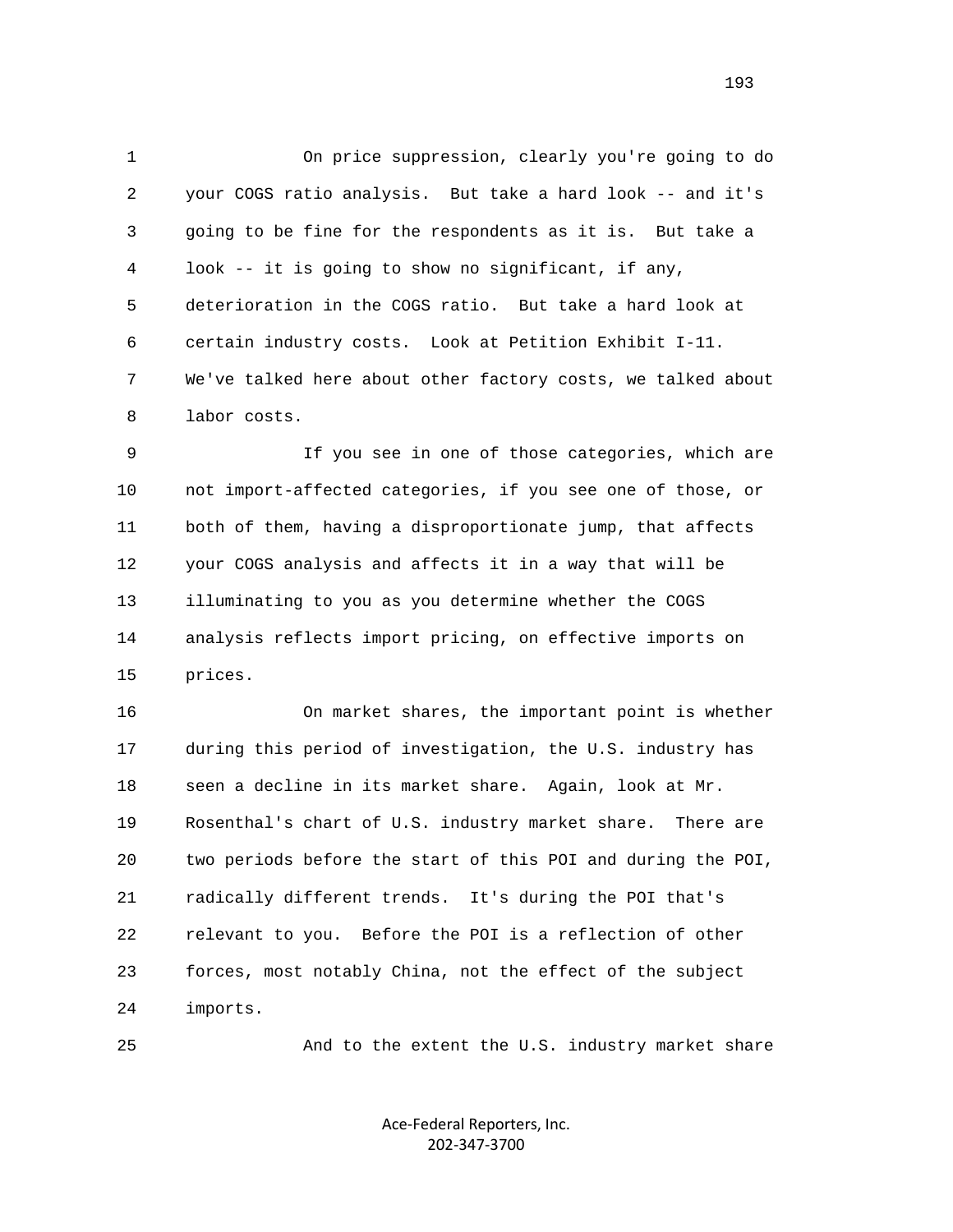1 may have declined even a little bit during the POI, I was 2 really grateful to Mr. Knipe and to Mr. Rosenthal--always 3 grateful to Mr. Rosenthal--for pointing out one of the 4 things that's clearly, and Mr. Rosenthal acknowledged, is 5 clearly the explanation -- the explanation--for any decline, 6 that there was even a small decline in U.S. industry market 7 share, namely you had two plants close down.

 8 Now, petitioners are going to say, "Oh, yes, but 9 those are closed down because of imports." Well, they're 10 not. You're heard comprehensive story as to one of them 11 demonstrating it's not. But it's irrelevant whether the 12 imports closed down those plants or not for a market share 13 analysis.

 14 The whole idea of a market share is that the 15 producers who are in the market today suffering because they 16 have lost market share. The fact that others have gone out 17 of the market doesn't affect that analysis. You will find 18 there is no decline in market share for the U.S. industry as 19 today constituted.

 20 Finally, look at the volume changes in 2014 to 21 2016, comparing the increase in subject imports with the 22 decline in nonsubject imports. You can compare Rosenthal 23 Graph 8 with Rosenthal Graph 25, but better look at the 24 exact figures, which you'll have customs data, because you 25 have gaps in the petition, and the questionnaire response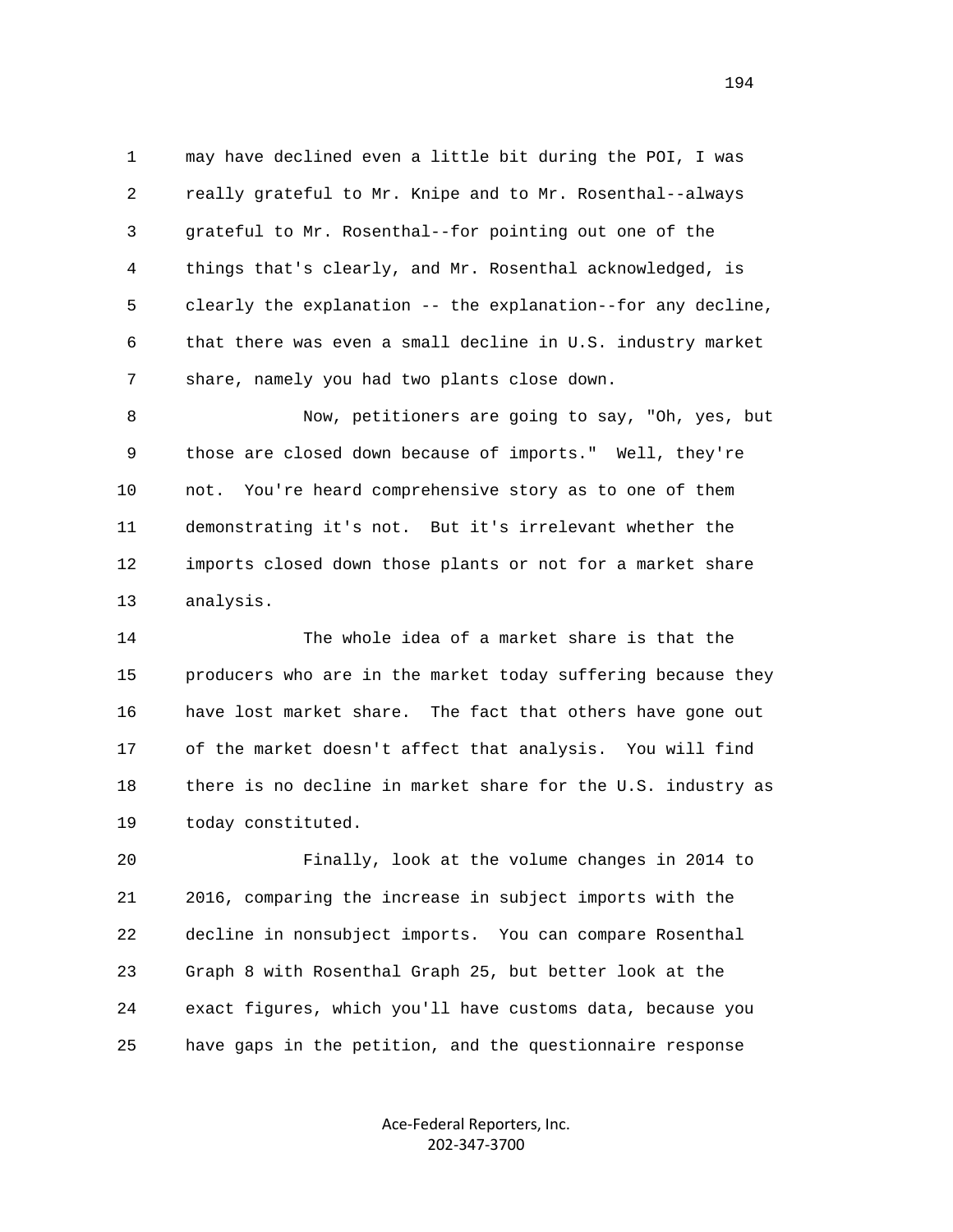1 data is the best way to look at that. You will find the 2 decline in nonsubject imports exceeds the decline in subject 3 imports. This is not subject imports taking market share 4 from the domestic industry. This is subject imports taking 5 market share from nonsubject imports.

 6 Now let me turn to the deathless issue of tire 7 bead and tire cord. There are clearly substantial 8 differences between this category and other wire rod. The 9 question is, do they rise to the level of treatment as a 10 separate like product or evidence of attenuated competition 11 or maybe even a basis for a decumulation of one or more of 12 the respondents.

 13 To assess these questions, I suggest you need to 14 do the following: First, fix on a coherent, technologically 15 and economically logical definition. And we propose to you 16 that that's our job and we're going to amplify that in our 17 papers to you. But it's pretty clear that what we have in 18 mind here and what we think is the clear demarcation is 19 Grade 1080 and up tire cord and bead.

 20 You heard people say here, they produce 1080. 21 If you listen closely, it's 1080B. That's different. 22 That's different. And it's not for tire cord. And it's 23 only, if at all, a tiny little bit for tire bead. Apply the 24 six-factor test to that definition when you and we and they 25 have all argued it to the point where you've got it clear in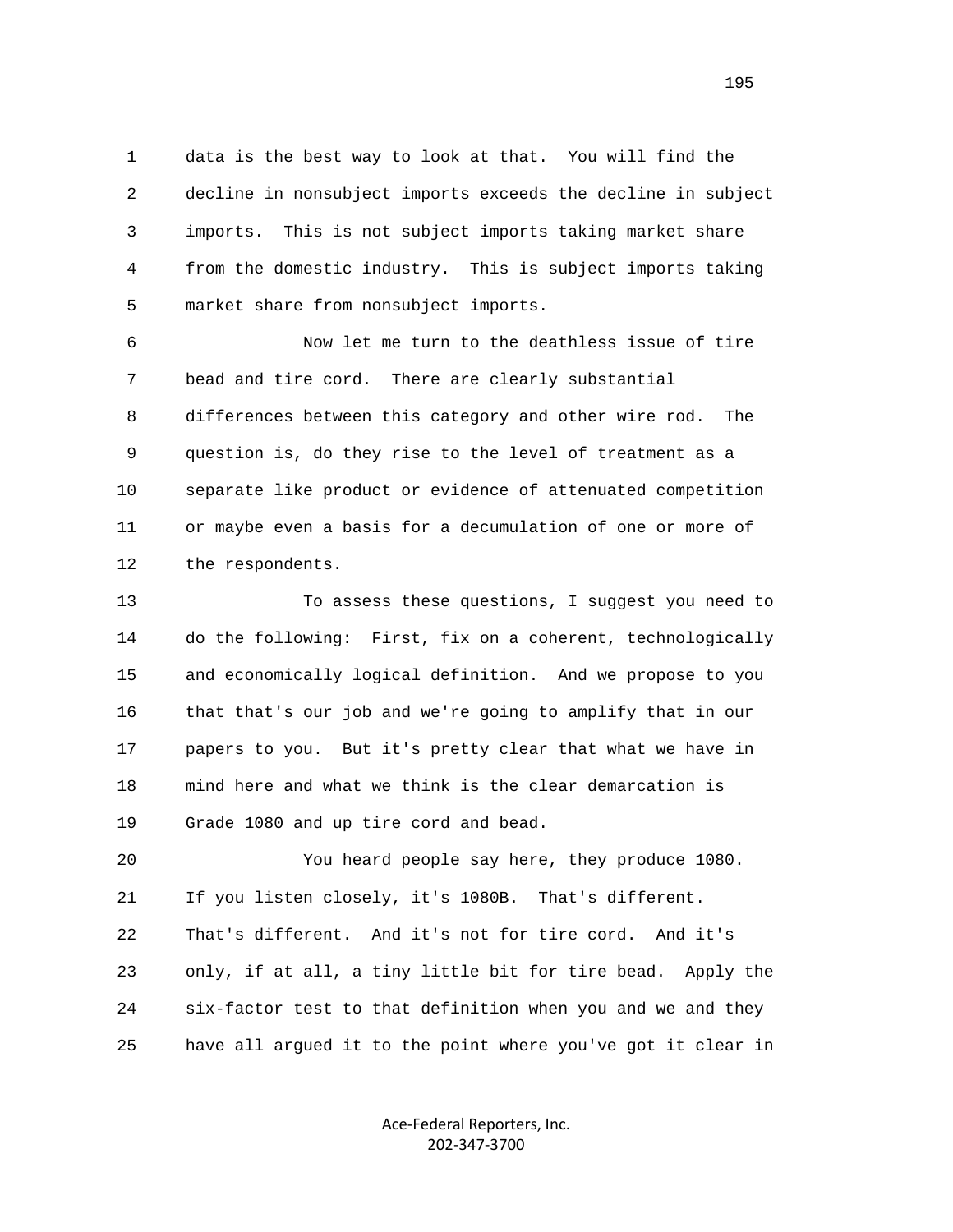1 your mind.

| $\overline{2}$ | Some of those six factors are clear, I think,               |
|----------------|-------------------------------------------------------------|
| $\mathsf{3}$   | beyond dispute. Physical characteristics and uses are       |
| $\overline{4}$ | really clearly different. Customer or producer perceptions, |
| 5              | really different. Interchangeability, clearly not           |
| 6              | interchangeable. And channels of distribution, the wire     |
| 7              | makers and the tire, to sell to the tire industry.          |
| 8              | We need to give you enough on the other two,                |
| 9              | price and common facilities, processes and employees.<br>Ιf |
| 10             | you decide it's a separate like product, and this is the    |
| 11             | last thing I want to say to you, there are a number of      |
| 12             | potential significances. First, I think you're pretty much  |
| 13             | compelled to make a negative determination on that product  |
| 14             | due to little or no U.S. production. Secondly, it has an    |
| 15             | effect on the negligibility analysis because it will affect |
| 16             | the volumes of imports subject to the non-tire cord, tire   |
| 17             | bead category. And therefore, it'll affect the percentages  |
| 18             | and it may change, above 3%, below 3%, all that sort of     |
| 19             | stuff.                                                      |
| 20             | And finally, it has a possible effect on                    |

 21 decumulation for certain countries, especially in threat. 22 This case has issues. It's a case that the issues are 23 pretty unevenly balanced. I think they're very strongly 24 balanced in favor of the respondents. We hope we've made 25 that clear to you today. We have a lot of confidence in the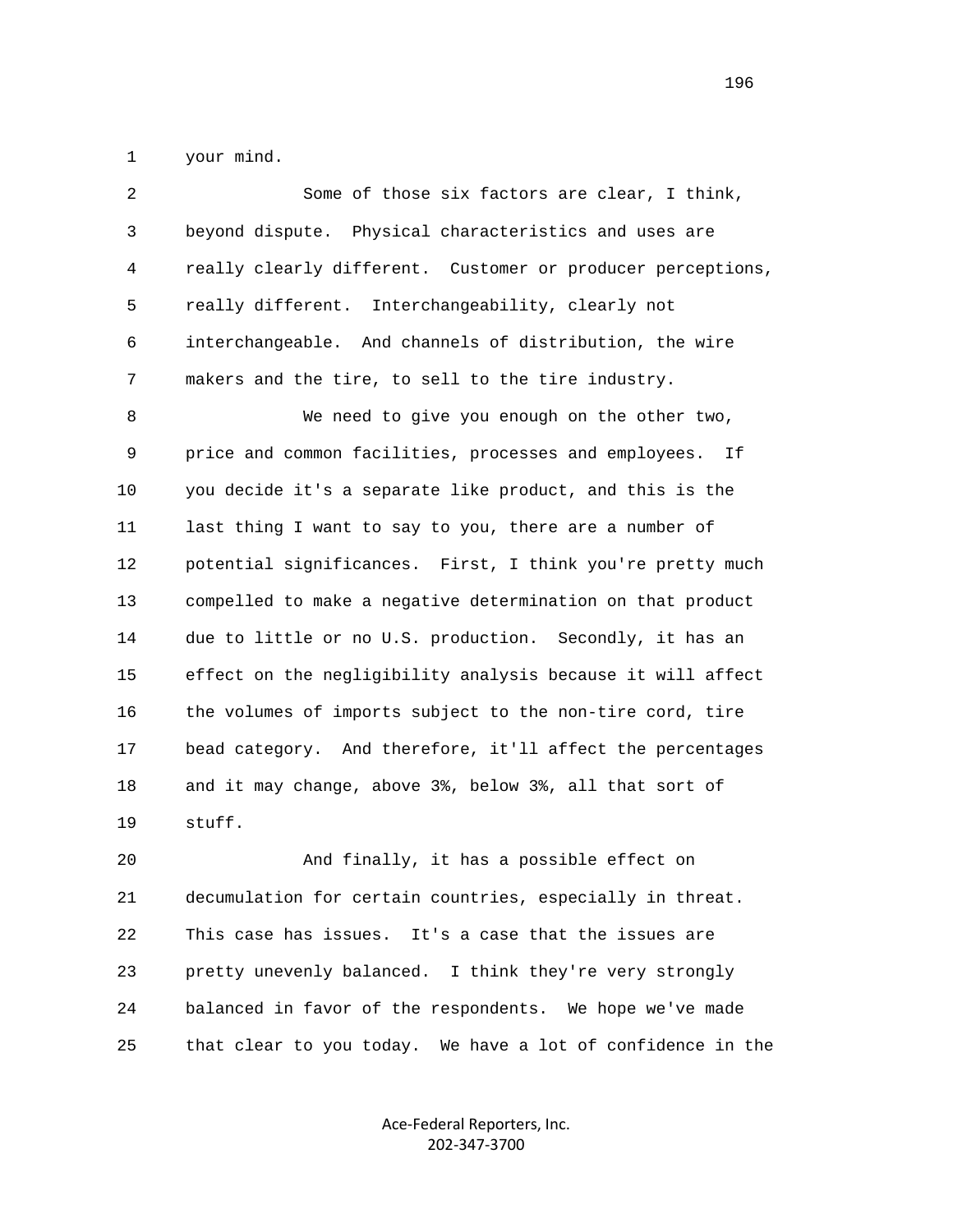1 staff to get to the bottom of those issues. Thank you. 2 MR. BISHOP: Rebuttal and closing remarks on 3 behalf of Petitioner will be given by Paul C. Rosenthal of 4 Kelley Drye & Warren. Mr. Rosenthal, you have ten minutes. 5 CLOSING REMARKS OF PAUL C. ROSENTHAL 6 MR. ROSENTHAL: It's a better day for me. 7 I don't often get a chance to follow Professor Cunningham. 8 I do have a couple of quotes I want to leave you with this 9 afternoon, none from the good professor. One is from Craig 10 Lewis of one of the counsel here today, who said this at the 11 wire rod hearing involving Ukraine and other countries a 12 couple years ago. 13 And he said, with respect to the first of those 14 I'm quoting now, "The U.S. market very clearly, China's 15 left, leaving, have not completely left the U.S. market. As 16 the vulnerability factor--my projection--remember this is a 17 Sunset case--it's an anti-vulnerability factor. That's a 18 positive factor in terms of the foreseeable future for the 19 U.S. industry. That's close to over 600,000 tons of imports 20 that are gone, that are open for the U.S. industry to take, 21 so that's a positive in terms of the future condition of the

22 industry."

 23 That's Mr. Lewis, a couple of years ago, talking 24 about the great opportunity for the U.S. industry to regain 25 shipments and market share as China left the market. You

> Ace‐Federal Reporters, Inc. 202‐347‐3700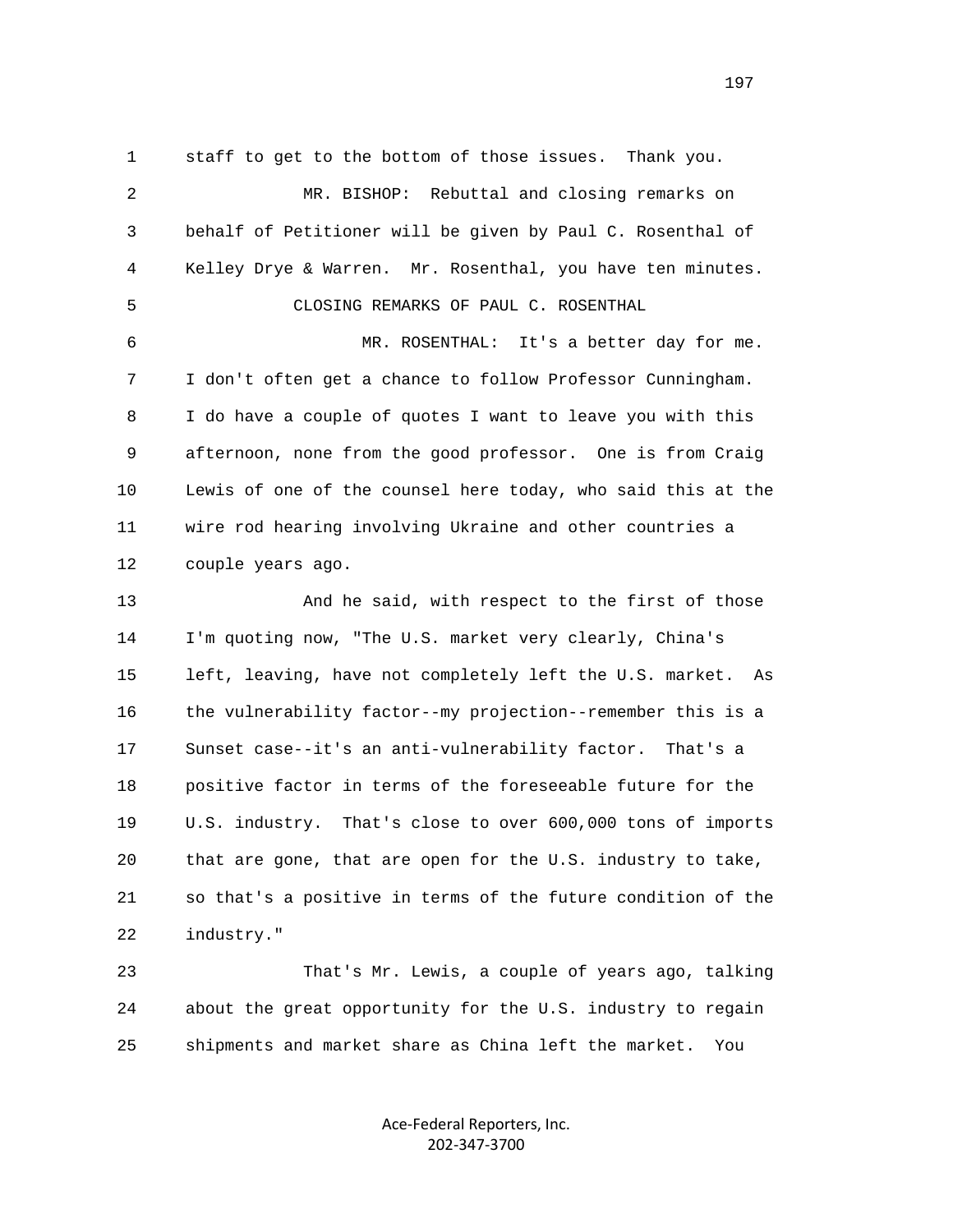1 know what happened? The U.S. industry did not take that 2 back. It didn't take any of it back. The entire amount 3 went to subject imports.

 4 I'm going to not talk about like product, which 5 Mr. Cunningham continues to confuse with other factors. And 6 I'm not going to talk about negligibility. Those are going 7 to be discussed in great length in our brief.

 8 I do want to talk a little bit about cumulation 9 because it's an important, and I think, slightly 10 misunderstood topic by respondents today. The statute's 11 very clear about cumulation. It's very clear about what the 12 factors are that this Commission must consider in an 13 original investigation. All of those factors have been met. 14 And there's a good reason why the Commission, 15 the Courts, the Congress, even the World Trade Organization, 16 has recognized the value and the necessity of cumulation. 17 Everyone has recognized that the collective hammering effect 18 of imports can be just as injurious as the import injury

19 caused by a large single source.

 20 I want to show you a couple of slides, but since 21 it's late in the afternoon, maybe you'll be amused by these. 22 Yogi Berra's famous for a lot of quotes, some of them he 23 actually said. One of them attributed to him happened to be 24 when he was at an Italian restaurant and the waitress asked 25 him whether he would like his pizza pie sliced into four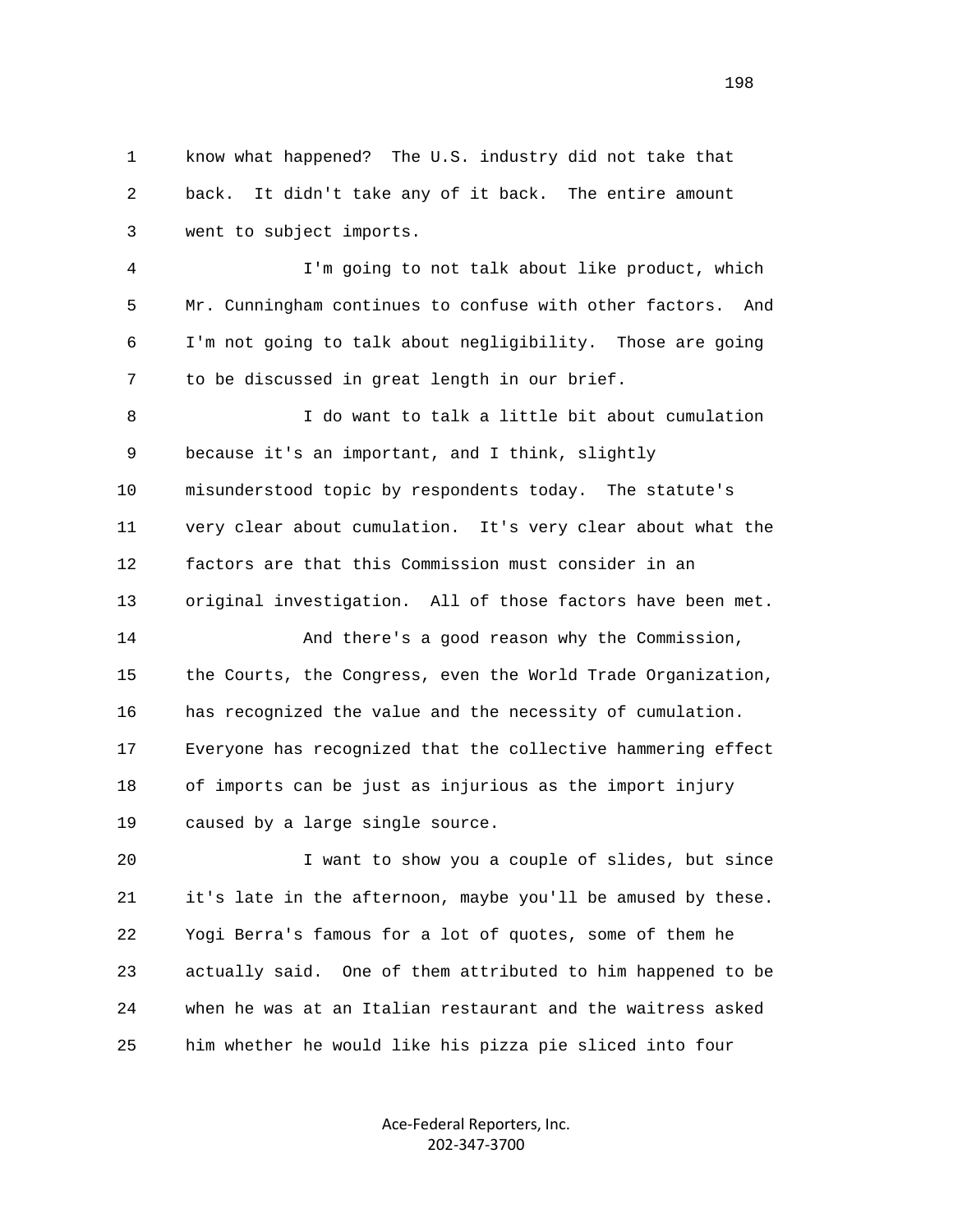1 pieces of eight. He said, "You better make it four, because 2 I don't think I could eat eight."

 3 Well, you know what? It turns out that Yogi 4 really wasn't very good at math or accumulation, but you can 5 have eight slices be the same amount of four slices, be the 6 same amount as one large pie.

 7 And you can see, when it comes to the import 8 injury caused by China a few years ago, which was 9 devastating, which as you heard from Mr. Lewis, 600,000 tons 10 were consumed or taken up by China in this market. That was 11 found to be injurious by the Commission just a couple of 12 years ago.

 13 And what's happened since then? All that 14 Chinese supply has been taken up by subject imports. They 15 don't have one big slice the way the Chinese did, they have 16 a bunch of smaller slices, but it cumulatively, they add up 17 to actually more than the Chinese share of the market when 18 they were found to be injurious. Indeed, they have a larger 19 share of subject imports than the Chinese did at the time 20 the Commission found those volumes to be injurious.

 21 So I would urge you to recognize that the docked 22 accumulation is not only mandated by law, it compels a 23 conclusion in this case that the volume impacts of the 24 subject imports are injurious in this case. And I would 25 like to say that the industry, as you've heard before, was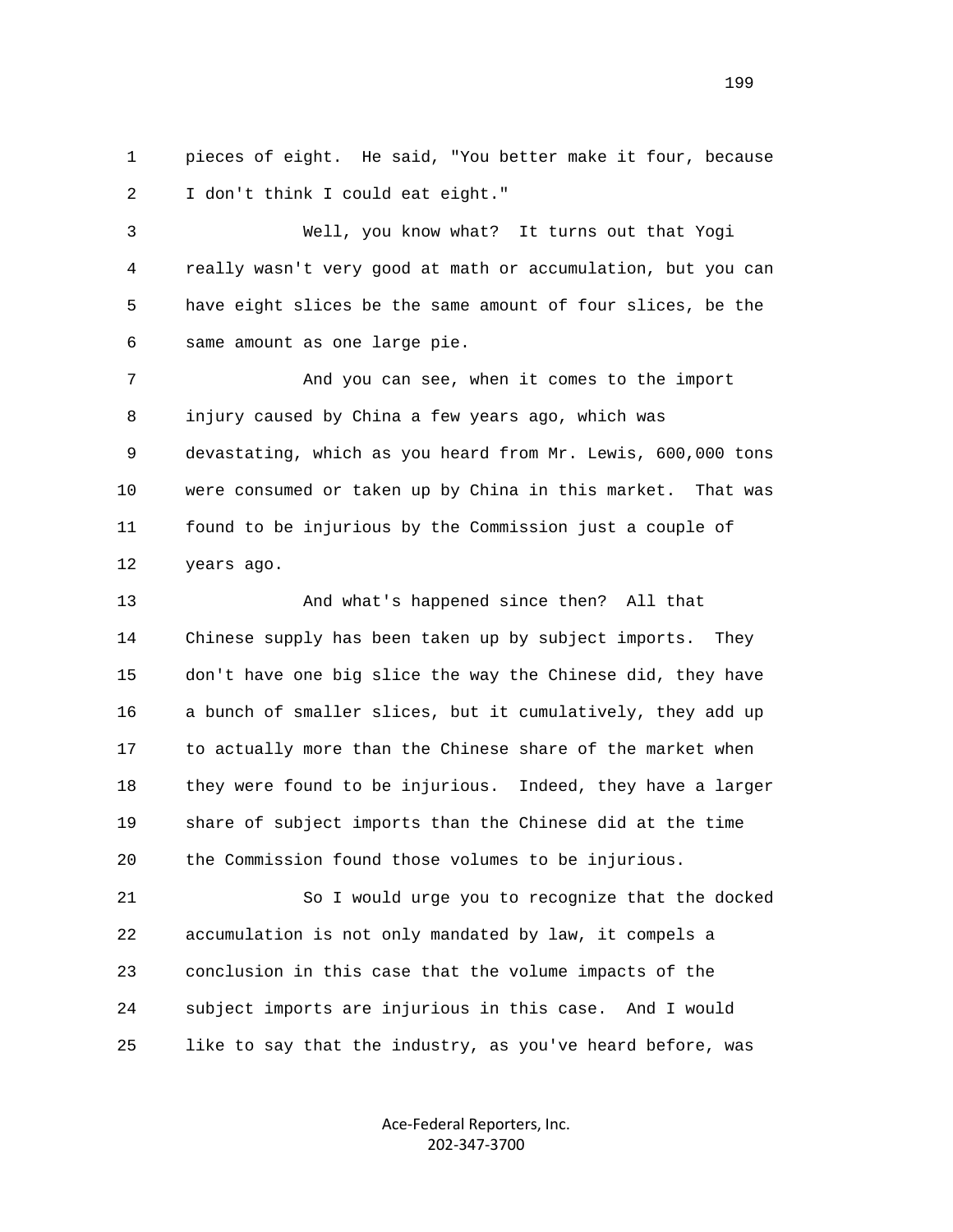1 very, and continues to be, very appreciative of the 2 Commission's efforts that's made on behalf of the wire rod 3 industry in the China case.

 4 We were hopeful then that facilities would not 5 close, that workers' jobs would not be lost. That, in 6 effect, the industry would be put in a position to invest 7 and continue to resume thriving. But those hopes have been 8 dashed, and it is all thanks to those subject imports.

 9 Of course, it's not surprising that the 10 respondents deny any role, even though Mr. Lewis thought 11 that there were brighter days ahead for the domestic 12 industry. He thought that 600,000 tons of exports would go 13 to the domestic industry in whole or in part. Of course, 14 that did not happen. But it's also important to understand, 15 as Mr. Lewis recognized, that the injury to the domestic 16 industry is suffering today, started before this current 17 investigation.

 18 It started with the Chinese investigation, and 19 the Chinese injury that was caused, and continues this very 20 day. The fact that the increase in import share or market 21 share by the subject imports expanded upon the Chinese 22 volume industry is remarkable.

 23 And Professor Cunningham's recognition that 24 there is an increase in subject import market share is a 25 nice concession. He doesn't appreciate how that increase is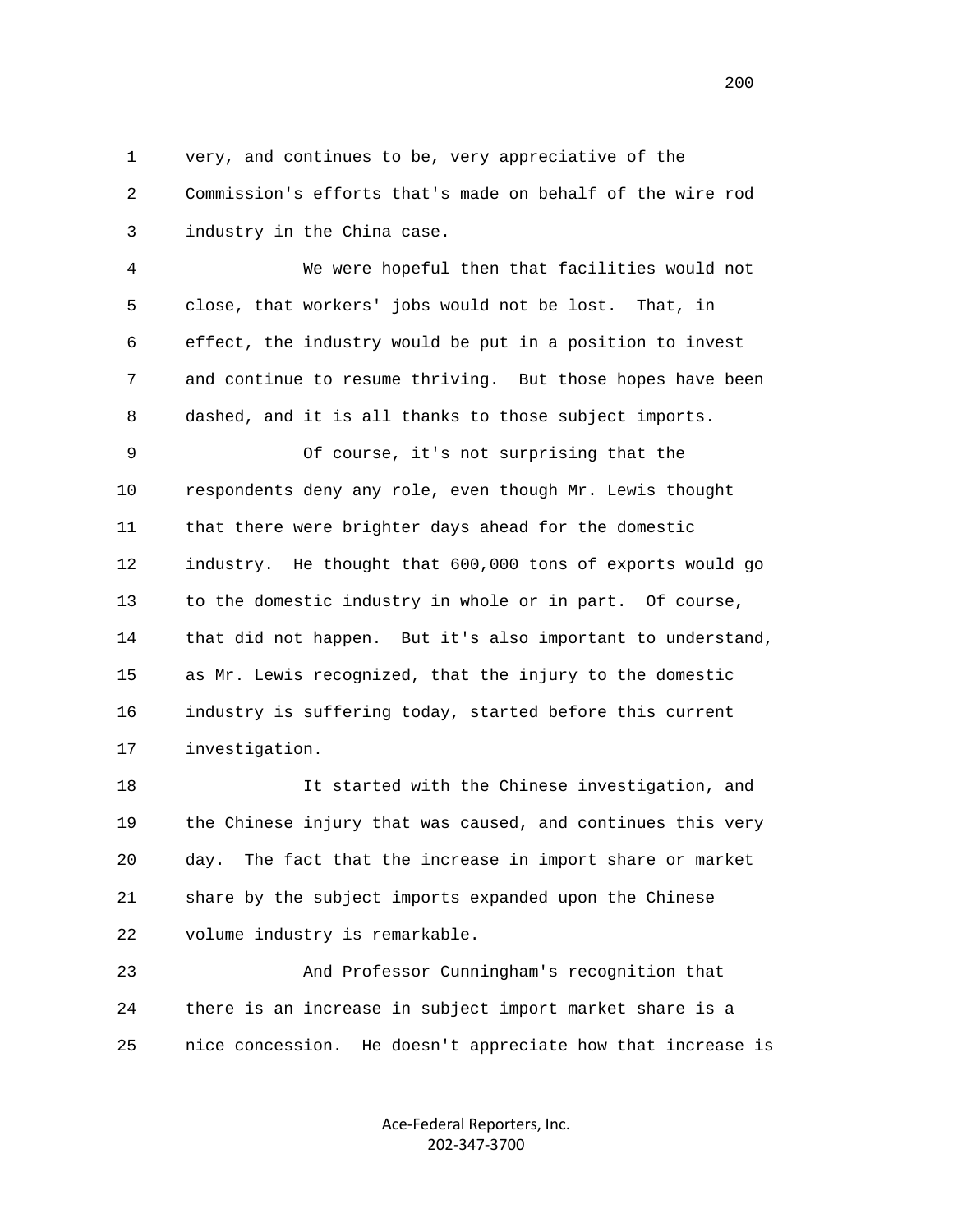1 even more injurious because it started at such a large base. 2 And he is correct that price is a crucial factor because 3 this is not just a volume case.

 4 It is a price case, too. You've heard the 5 importance of price to the respondents. They've talked 6 about how they have to be competitive with their products, 7 and therefore, they're constantly searching for the lowest 8 price inputs. And as reflected in all the information 9 you've gotten in your questionnaire responses where the 10 purchasers talk about the importance of price, how they 11 switched to subject imports because of price.

 12 It is reflected in the underselling that you see 13 in the record. And by the way, it's not unusual to see a 14 mixed pattern of underselling in a highly competitive market 15 where price is predominant. You understand how important 16 the price is to the domestic industry because they have to 17 keep their mills filled here in order to maintain some 18 semblance of profitability.

 19 What I'm glad we haven't heard from the 20 respondents today, is this notion that the domestic industry 21 is doing well, or is healthy, or is not being injured. It 22 is being injured. It has been in a consistent state of 23 injury for the last several years, thanks to large volumes 24 of low-priced imports, first from China and now the subject 25 imports. The profitability is unsustainable.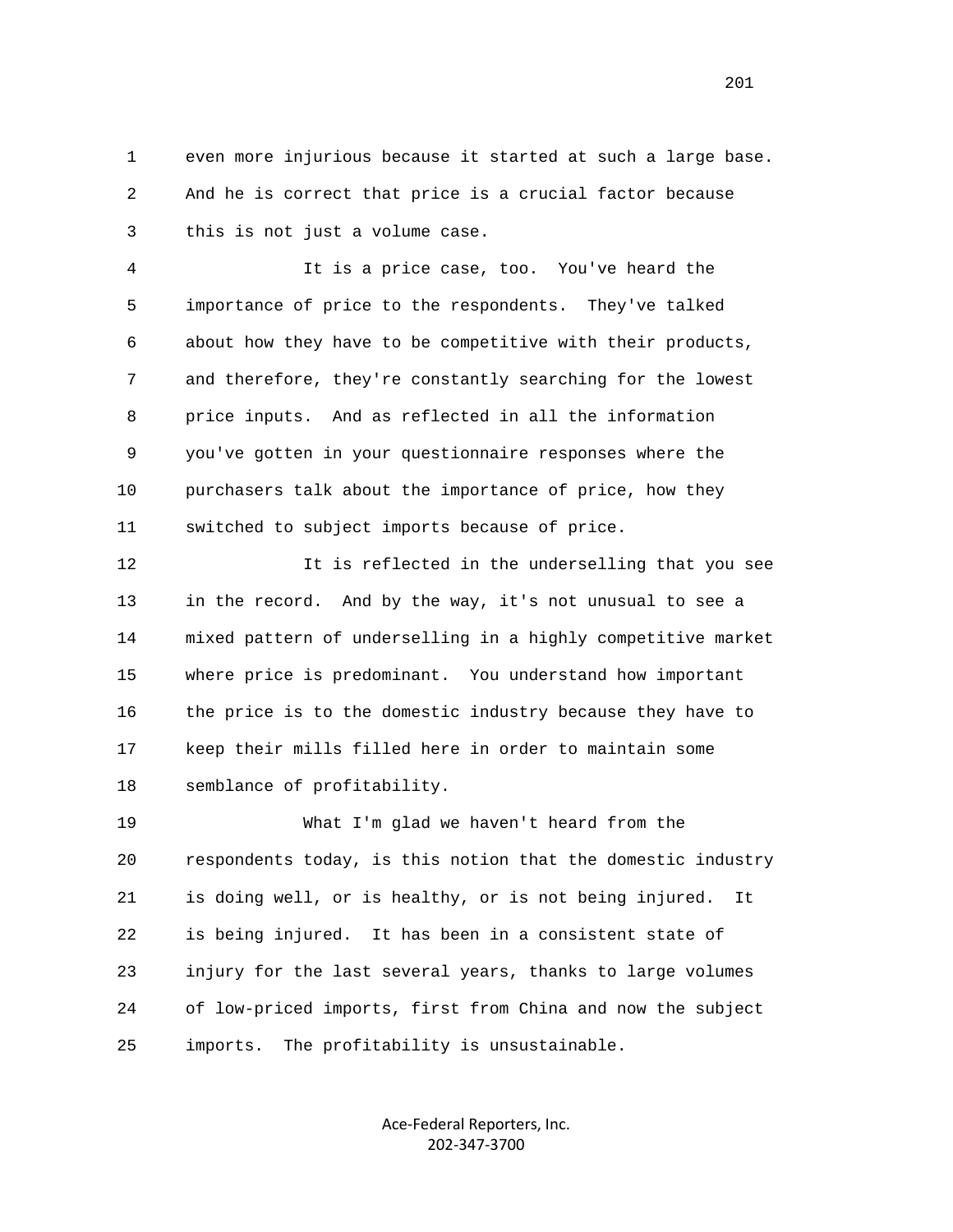1 You've heard about the inability to invest in a 2 lot of projects that the industry wanted to invest in, and 3 you understand that pricing has to improve if these 4 investments are to be made. You heard the president of 5 Keystone say that salaried employees haven't gotten paid 6 recently. This is not a way to keep an industry in 7 business. This is not an industry with a future. There's 8 not 600,000 tons around the corner anytime soon.

 9 So unless there's relief in this case, unless 10 there's at first a preliminary injury determination by the 11 Commission, ultimately a final, this industry does not have 12 a long-term future. I hope that the Commission will do in 13 this case what it did in the China case, and make an 14 affirmative determination of injury and allow this industry 15 to have the bright future that Mr. Lewis hoped for, along 16 with me, just a couple years ago. Thank you.

 17 MR. ANDERSON: Thank you, Mr. Rosenthal and Mr. 18 Cunningham. So on behalf of the Commission and staff, I 19 would like to thank all our witnesses and our counsel today 20 for coming here and helping us gain a better understanding 21 of the product and conditions of competition in the carbon 22 and alloy steel wire rod industry.

 23 Before concluding, I want to mention a few key 24 dates in the investigation. The deadline for submission of 25 corrections to the transcript or submission of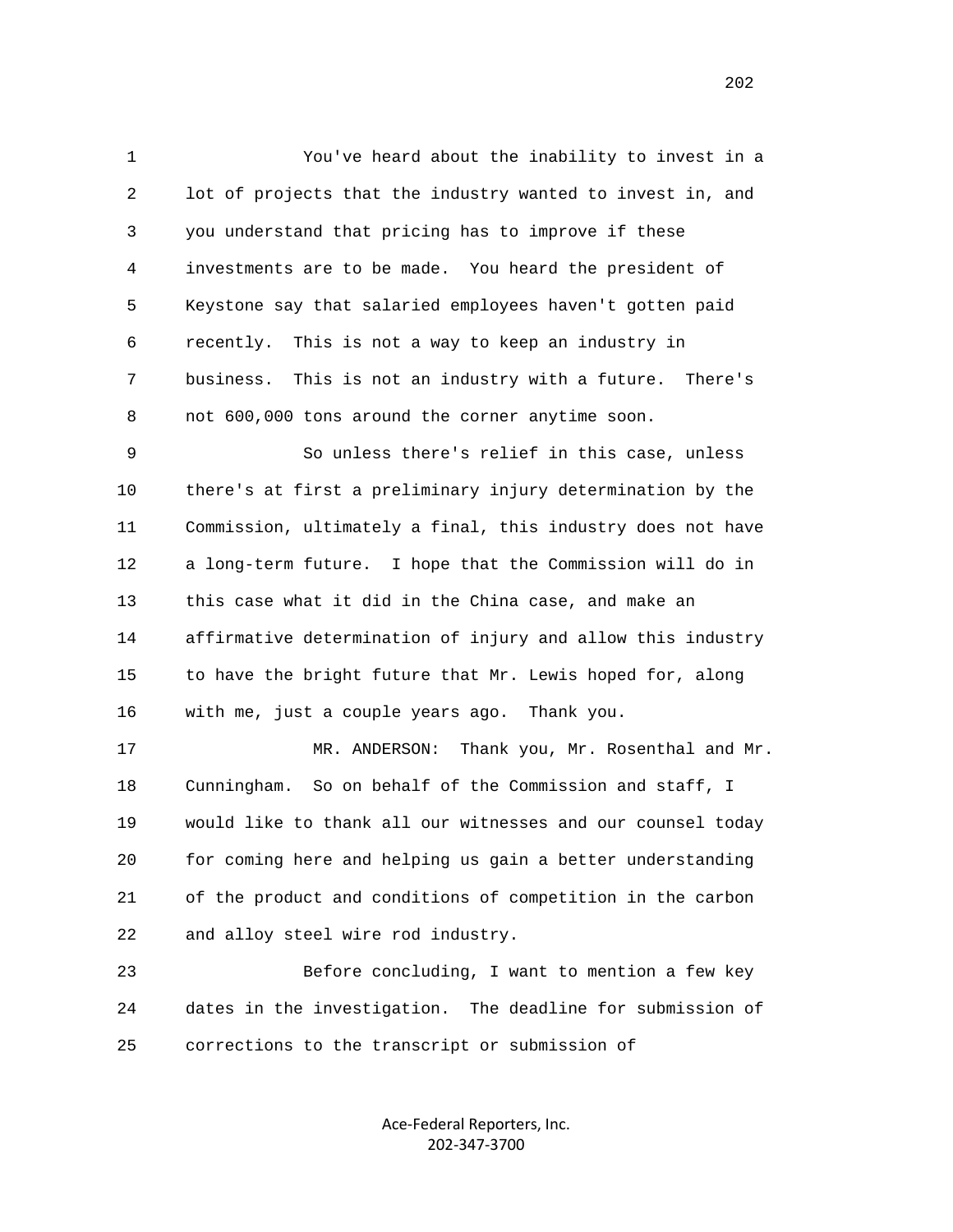1 post-conference briefs is this Thursday, April 21st. If 2 briefs contain business proprietary information, a public 3 version is due on Monday, April 24th. The Commission has 4 tentatively scheduled its vote on these investigations for 5 Thursday,

6 May 11th.

 7 And it will report its determinations to the 8 Secretary of the Department of Commerce on Friday, May 12th. 9 And Commissioner's opinions will be issued on Friday, May 10 19th. And with that, again, I thank you all. I'm sorry. 11 I'm going to correct myself. The submission of 12 post-conference briefs is Friday, April 21st. And again, 13 with that, I thank you all, and this conference is 14 adjourned. 15 (Whereupon the meeting was adjourned at 3:00 16 p.m.) 17 18 19 20 21 22 23 24 25